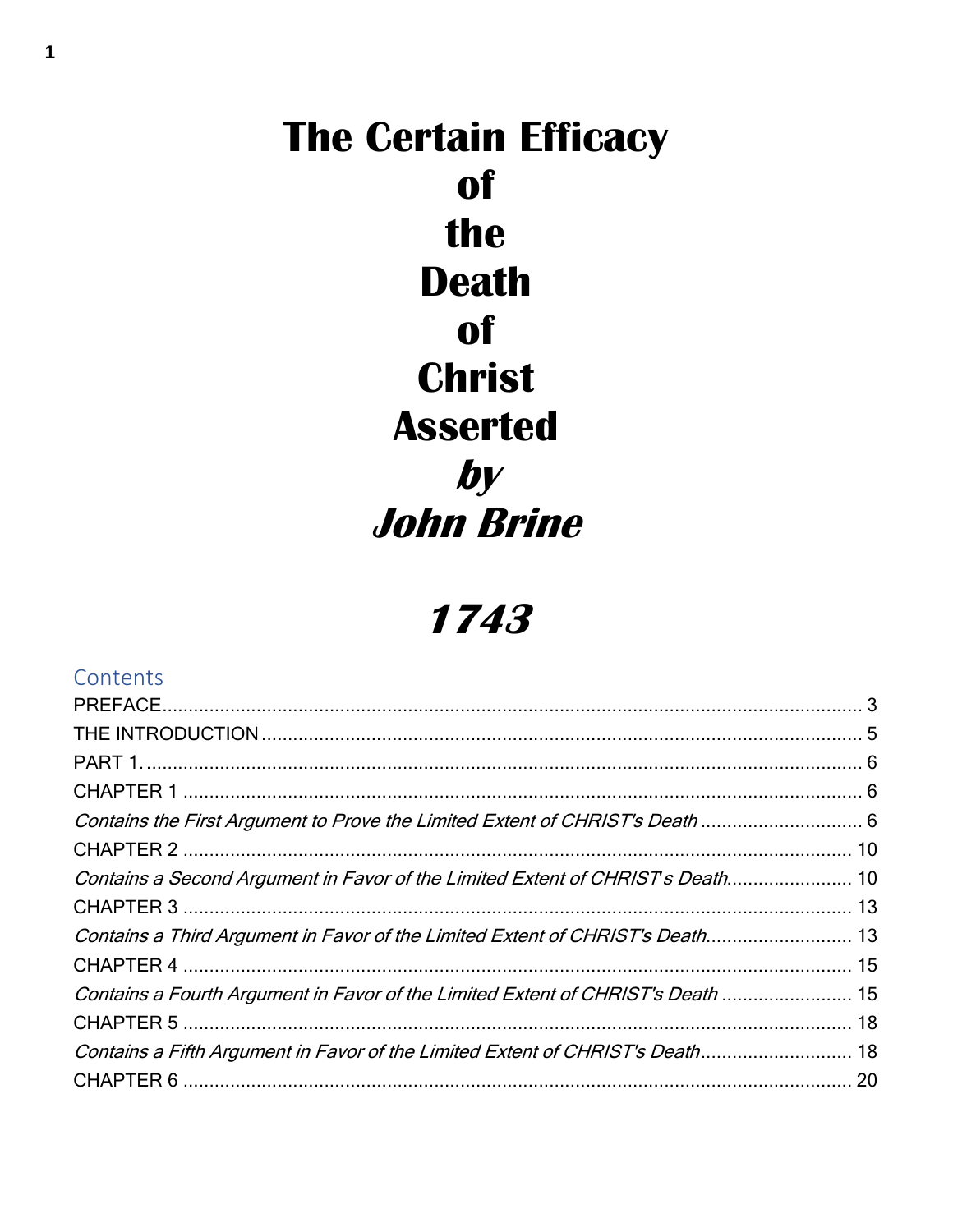| Contains a Sixth Argument in Favor of the Limited Extent of CHRIST's Death 20                                                                                                  |     |
|--------------------------------------------------------------------------------------------------------------------------------------------------------------------------------|-----|
|                                                                                                                                                                                |     |
| Contains the Seventh Argument to Prove the Limited Extent of CHRIST's Death 22                                                                                                 |     |
|                                                                                                                                                                                |     |
| Contains an Eighth Argument in Favor of the Limited Extent of CHRIST's Death 34                                                                                                |     |
|                                                                                                                                                                                |     |
|                                                                                                                                                                                |     |
| Contains Answers to the Author's General Arguments in Favor of the Universal Extent of the                                                                                     | 36  |
|                                                                                                                                                                                |     |
| Contains Answers to Particular Arguments in Favor of the Universal Extent of the Death of                                                                                      | 39  |
|                                                                                                                                                                                | 46  |
| Contains Answers to an Argument taken from the Use of the Term ALL, about the Death of                                                                                         | 46  |
|                                                                                                                                                                                | 49  |
| Contains an Answer to the Argument taken from its being said that CHRIST died for the World. 49                                                                                |     |
|                                                                                                                                                                                | 56  |
| Contains Answers to the Argument taken from those Places where it said CHRIST died for those                                                                                   | 56  |
|                                                                                                                                                                                | 58  |
| Contains Answers to the Absurdities charged on the Opinion of the limited Extent of CHRIST's                                                                                   |     |
|                                                                                                                                                                                |     |
|                                                                                                                                                                                |     |
|                                                                                                                                                                                | 63  |
|                                                                                                                                                                                | -64 |
| The Law of Innocency proved to be in full Force; Believers are under it as a Rule of Conduct; Its                                                                              |     |
| various Uses to them are shewn; The Non-elect are under it in the Form of a Covenant of Works.                                                                                 |     |
|                                                                                                                                                                                |     |
| Shews, That no Law is given, which can give Life; That Faith and Repentance are Things<br>impossible to unregenerate Men, and that God is the sole Author of Regeneration.  71 |     |
|                                                                                                                                                                                |     |
| The Method which this Author takes to reconcile the Calvinists and Arminians, considered. His                                                                                  |     |
| Mistakes noted, and the Impossibility of a Reconciliation proved, from the Disagreement of their<br>Principles.                                                                | 76  |
|                                                                                                                                                                                | 82  |
| Shews, that the new Covenant was made with Christ, from everlasting, as the Head of the Elect,                                                                                 | 82  |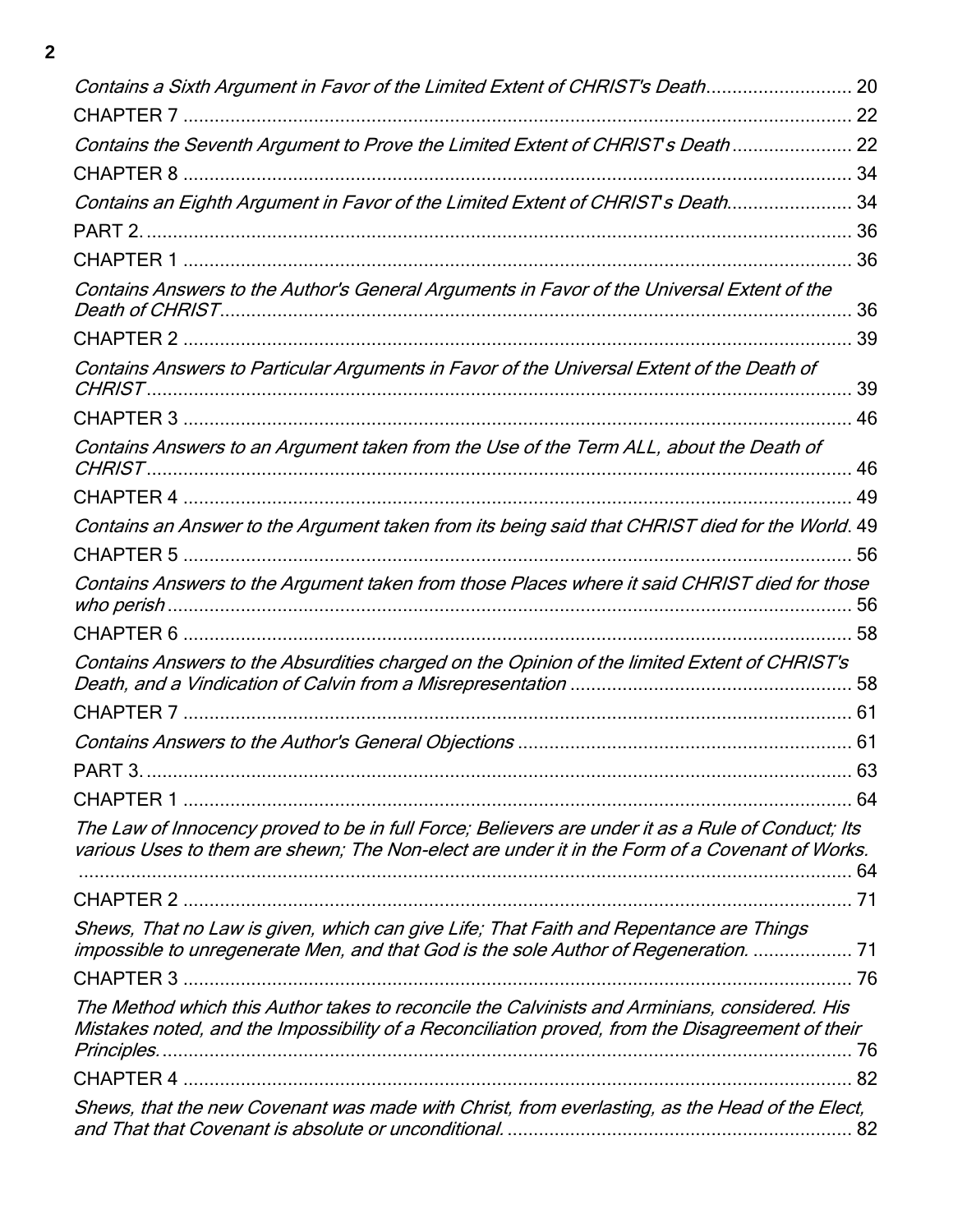| 84                                                                                                                                                                                                                                                                                                                                                                                             |
|------------------------------------------------------------------------------------------------------------------------------------------------------------------------------------------------------------------------------------------------------------------------------------------------------------------------------------------------------------------------------------------------|
| Contains Answers to such Arguments as are advanced to prove the Gospel is a Law 84                                                                                                                                                                                                                                                                                                             |
|                                                                                                                                                                                                                                                                                                                                                                                                |
| Shews, that the State of the Heathen, is a weighty Objection, to the Scheme of a conditional<br>87                                                                                                                                                                                                                                                                                             |
| 90                                                                                                                                                                                                                                                                                                                                                                                             |
| The Author's Opinion of the Annihilation of the dying Infants of ungodly Parents examined and<br>refuted; The Death threatened in the Law, intends not the Destruction of the Being of a Sinner,                                                                                                                                                                                               |
| PART 4.                                                                                                                                                                                                                                                                                                                                                                                        |
|                                                                                                                                                                                                                                                                                                                                                                                                |
| Treats of Imputation. An Enquiry whether the Fault of a Criminal may be imputed to an innocent<br>Person, among Men; This is disallowed, and the Reasons of it are assigned; An Argument to                                                                                                                                                                                                    |
|                                                                                                                                                                                                                                                                                                                                                                                                |
| Contains Arguments to Prove the real Imputation of Sin to Christ, and Answers to the Author's<br>Objections to it. Also Replies to some Answers which he gives to such Arguments for it, as he is                                                                                                                                                                                              |
| <b>CHAPTER 3</b>                                                                                                                                                                                                                                                                                                                                                                               |
| Shews, that Faith is not a Condition of our Justification, and that it is not imputed to us for<br>102                                                                                                                                                                                                                                                                                         |
| 106                                                                                                                                                                                                                                                                                                                                                                                            |
| Contains Arguments to prove that the Righteousness of Christ is imputed to Men in order to<br>Justification. And an Enquiry into the Foundation of the Charge of Sin on Christ, and of the                                                                                                                                                                                                     |
| 106                                                                                                                                                                                                                                                                                                                                                                                            |
| 109<br><b>CHAPTER 5</b>                                                                                                                                                                                                                                                                                                                                                                        |
| Contains Answers to the Author's Objections against the Imputation of Christ's Righteousness to<br>109                                                                                                                                                                                                                                                                                         |
|                                                                                                                                                                                                                                                                                                                                                                                                |
| Contains an Examination of the Author's Distinction of the real and relative Evil of Sin; his<br>Mistakes herein are noted. Sin not put for Obligation to Punishment, without a Charge of Offence.<br>What he delivers on Guile and Guiltiness considered. His Thoughts of the Filth Of Sin, are also<br>taken into Consideration: And some Animadversions are made on the Author's Answers to |
|                                                                                                                                                                                                                                                                                                                                                                                                |

## PREFACE

<span id="page-2-0"></span>*I apprehend, that every intelligent Reader will allow, that the various Subjects treated of in the following Sheets, are of the greatest Importance*: *Because the Glory of God in all his Perfections, the Honor of Christ, and the eternal Happiness of his People, are intimately concerned in them. Doctrines of such Moment require the most impartial Examination, in order to form a Judgment about them*: *If an Enquiry,* deliberate *and*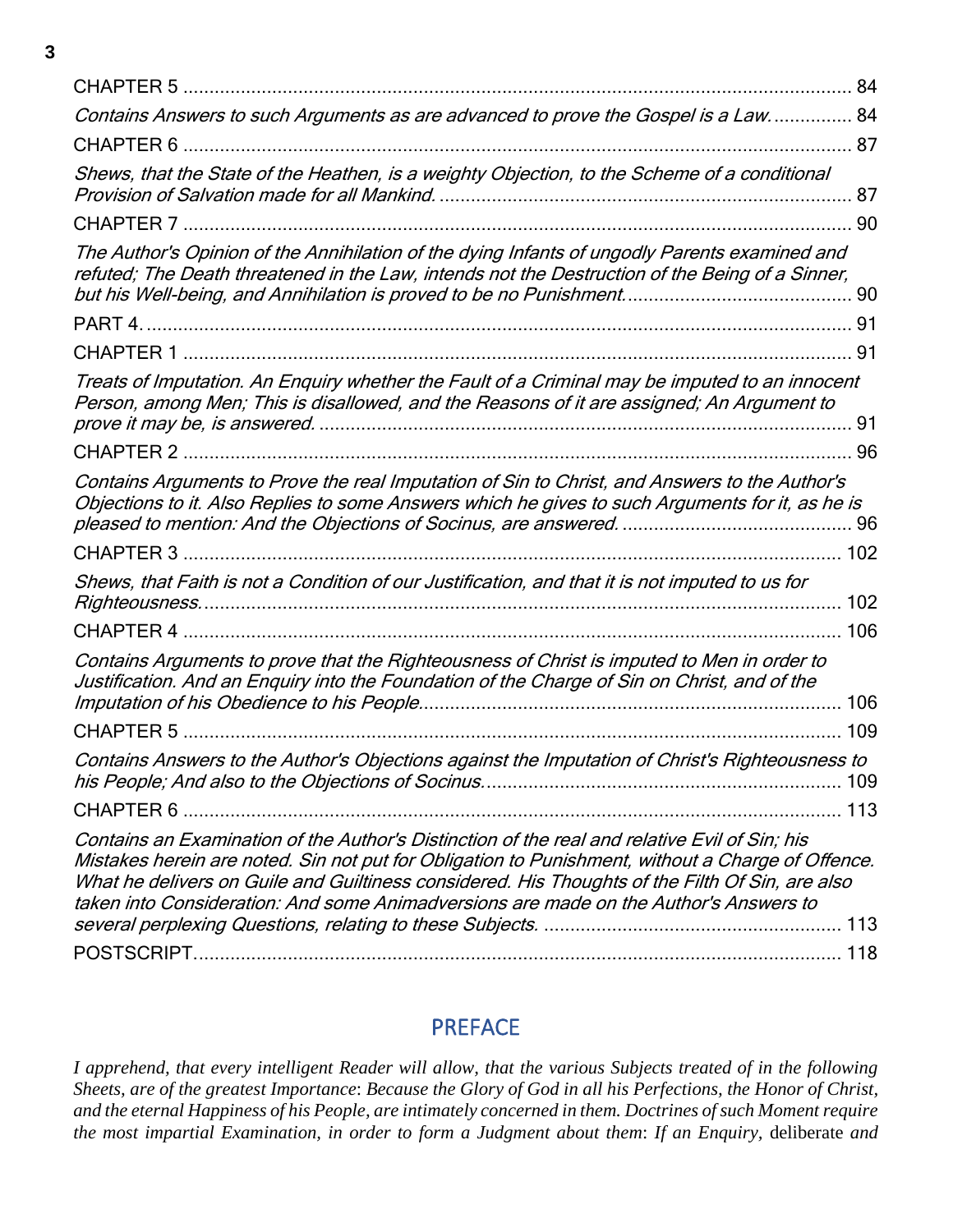serious, calm *and* unbiass'd, *is necessary in any Doctrinal Points, it is evidently so in each of these Particulars, wherein, I hope I have not been negligent.*

*But I am not insensible of the* Meanness, *and on many* Accounts, *the* Unfitness *of him who has ventured in this public Manner to deliver his Thoughts of these evangelical Mysteries, to undertake the Defense of the Doctrines of the* true *Grace of God, of the* real *Satisfaction of Christ, and of the Effi*cacy of *the gracious Influences of the divine Spirit, in Opposition to the Misrepresentations which the Author of the Ruin and Recovery of Mankind, gives of those heavenly Truths.*

*It would have been very pleasing to me, if any Person furnished with Abilities suitable to a more* copious *Defense of their momentous Doctrines, had undertaken it, and thereby prevented a* feebler *one. The Author of which being fully persuaded of their real Excellency and* singular Weight, *he cannot but* wish *to see them in the* best Manner *defended.*

*As I greatly desired this, I waited a considerable Time, with* Expectation *of seeing so* necessary *a Piece of Service performed*; *but have been disappointed, herein, Thinking it highly needful, that something should be offered in Vindication of that Faith which was* once delivered to the Saints, *in Answer to the Book above mentioned, and no Person, that I knew of, of superior Abilities undertaking this task, I could not but interpret it, as a* Call *upon me in* Providence, *to set about a Labor, which I know, as it* requires, *it also* deserves *a* much abler Hand.

*If anything I have advanced in Favor of what appears to me to be the Doctrine of Scripture, may in the least Measure, convince* Opposers, *settle wavering* Minds, *and establish those Truths of Christ, which have formerly been own'd and contended for, as such, by the Church of God, it will give me a* peculiar Pleasure. *To which I think, I may subjoin, that such is* my religious Regard *to the Principles, I undertake to defend, that it would be a Satisfaction to me, to see this Work, which I present to the pious and impartial Reader* sink *in his Esteem, by the Publication of a* learned *and* judicious *Defense of those Principles.*

*Till then, it may be this Performance, such as it is, will not be wholly useless*; *but it may afford some Assistance to the common Reader, at least, in his Enquiries about the sublime and glorious Doctrines of the Grace of God, of the Merit and Satisfaction of Christ, and concerning the Work of the holy Spirit on the Souls of Men in Regeneration.*

*Perhaps some may think, that since* Deism *and* Infidelity *greatly spread, in this unhappy Age, it is very* unseasonable *to oppose a Writer, who appears an Advocate for the* Christian Religion, *and endeavors to set any* Scriptural *Doctrines in an easy and unexceptionable Light, tho' be may be mistaken in some particular Things,* especially, *when it is his professed Design to compose the Differences which subsist among the Friends of Revelation, to the great Disadvantage of that Revelation, may not this Cause its Enemies to* sneer *and* triumph? *In answer to which I observe,* I. *We are under an indispensable Obligation, not only to vindicate the holy Scripture from those Objections, which bold and daring Men are pleased to frame against it*; *but also to contend for the glorious Truths therein expressed, by whom so ever they are misrepresented,*  or corrupted, *or* opposed. It seem*s to me a Conduct not the* most. consistent, *to maintain the Credibility of the Bible, and decline or censure an Attempt to defend and support its Doctrines.* 2. *If one Christian Writer takes the Liberty to oppose the Sentiments of other Christians, why may not they be allowed to offer to* public *View, the Reasons which induce them to embrace and adhere to those Principles? Surely this can't be thought in the* least unreasonable. 3. *As for the Improvement, that Deists and Infidels may make of the different Sentiments of Christians, to the Prejudice of the Christian Revelation or Religion, unless I am very much* mistaken, *far greater Advantage is given them, by a* Connivance *at the Errors and Mistakes of such who profess to maintain a Veneration for the sacred Pages*: *For many of the Deists have Penetration sufficient to discover, that the most* peculiar and mysterious *Doctrines, which one Set of Christians contend for, are really contained in the holy Scriptures, tho' other Christians may think differently, and therefore they take the*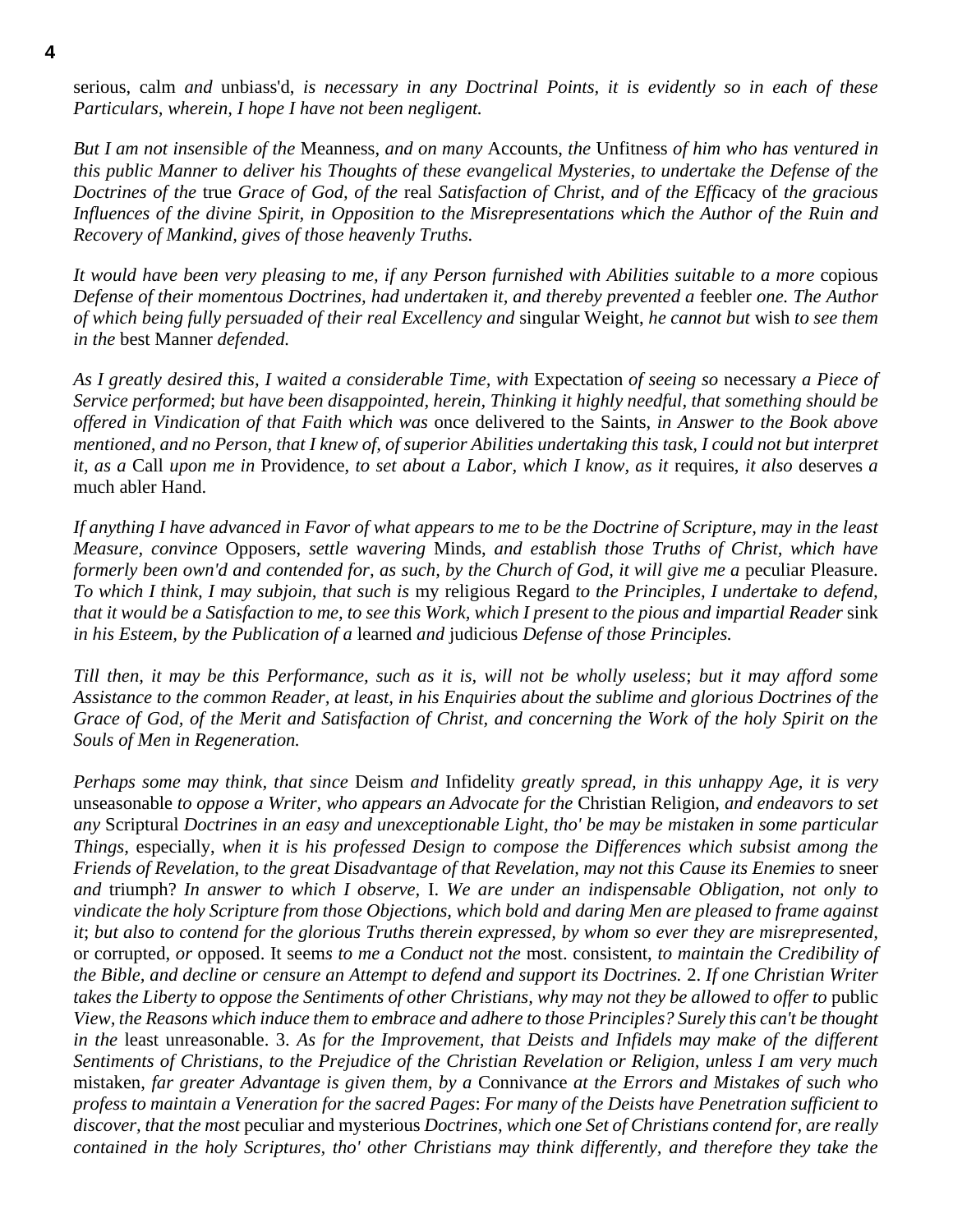*impious Freedom to disbelieve Revelation, and deny its Authority.* 4. *An Attempt to reconcile Christians, whose Sentiments are* opposite, *concerning the momentous Doctrines of a Sinner's Justification before God, and of the* Operations of *the holy Spirit in* Regeneration, *will ever prove* fruitless, *and greatly* prejudicial *to Truth*: *For* no Concessions *can be made to those who think, that Christ's Righteousness* alone, *is* not *the Matter of our Acceptance with God, without great Detriment to the* good old Protestant *Doctrine of Justification by Faith in* Opposition *to* Works. *Nor may any Concessions be made to those, who apprehend, that the Will of Man is* actively concerned *in Regeneration, consistent with this most important Truth, that the Saints are the* Workmanship of God created in Christ Jesus unto good Works. *Of this Opinion was the great Dr.* Owen, *(who was a very competent Judge in the, Case) as appears by the Advice he gives to Ministers, with which I shall close my Preface.*

*Hold fast the* Form of wholesome *Words and sound Doctrine, know that there are other* Ways of *Peace, and* Accommodation *with* Dissenters*, than by* letting go *the least Particle of Truth. When Men should accommodate their own Hearts to* Love *and* Peace *they must not double with their Souls, and accommodate the* Truth *of the Gospel to other Men's* Imaginations. *Perhaps some will* suggest *great Things of going a middle* Way *in Divinity between* Dissenters: *But what is the Issue for the* most Part *of such Proposals? After they have by their middle Ways raised* no less Contention, *than was* before, *between the* Extremes, *(yea when Things before were in some good Measure allayed,) the Accommodators themselves, through an* ambitious *Desire, to make good, and defend their own* Expedients, *are* insensibly *carried over to the* Party *and* Extreme, *to* whom th*ey thought to make, a* Condescension *unto*; *and by endeavoring to* blanch *their Opinions to make them seem* probable, *they are engaged to the Defense of their Consequences, before they are aware.* Amyraldus, *whom I look upon, as one of the greatest Wits of these Days, will at present go a middle* Way *between the* Churches of France, *and the* Arminians: *What hath been the Issue? Among* the Churches, Divisions, Tumult, Disorder; a*mong the* Professors *and* Ministers, Reviling's, Evil surmising's; *to the whole*  Body *of the People,* Scandals and Offences; *and in respect of himself,* Evidence *of his daily approaching nearer to the* Arminian *Party, until as one of them faith of him he* is not far from (their) Kingdom of Heaven. *But is this all? Nay but* Grotius, Episcopius, Curcaellaus, etc. (quanta Nomina ) *with* others, *must go a* middle *Way to accommodate with the* Socinians, *and all that will not* follow *are* rigid *Men, that by any* Means *will defend the* Opinions *they are fallen upon. The same Plea is made by others for* Accommodation *with the* Papists; *and still* Moderation, *the* middle Way, *Condescension are cry'd up. I can freely say, that I know not that Man in* England, *who is willing to go farther in* Forbearance, Love, *and Communion with all that* fear *God, and hold the* Foundation *than I am, but that* this is *to be done, upon other* Grounds, Principles *and Ways, by other* Means *and Expedients, than by a* Condescension *from the* Exactness *of the least* Apex *of Gospel Truth, or by an* Accommodation *of Doctrines by loose and* general Terms, I *have elsewhere sufficiently declared.* Let no Man deceive you with vain Pretenses; hold fast the Truth as it is in Jesus, part not with one *IOTA, and* contend for it, when called thereunto. *The Preface to his Book against* Biddle, p. 55, 56.

#### THE INTRODUCTION

<span id="page-4-0"></span>THE Author of a Book which bears the Title of *The Ruin and Recovery of Mankind,* is of Opinion, That GOD hath chosen a certain Number of Men to everlasting Life; and that they shall infallibly be saved thro' the Merits and Righteousness of CHRIST. It is not to be doubted, but that the unalterable Love of GOD to the Elect, and their final Happiness, as a certain Effect thereof, are Truths which appear to this Writer with the brightest Evidence. Since he is also of Opinion, that Men universally are interested in CHRIST'S Death; that all are brought into a salvable State; or, that thro' the superabundant Merit of our Saviour, a conditional Provision of Salvation is made for every Man without Exception. The Gentleman discovers a very great Satisfaction in this Scheme, (if it will *bear* that *Name,* and he *likes* it should be so called) because, as he apprehends, peculiar Advantages attend it far beyond the *Calvinistical and Arminian* Schemes, neither of which, as he conceives, are clearly and fully consistent with the Scriptures. As this Scheme secures the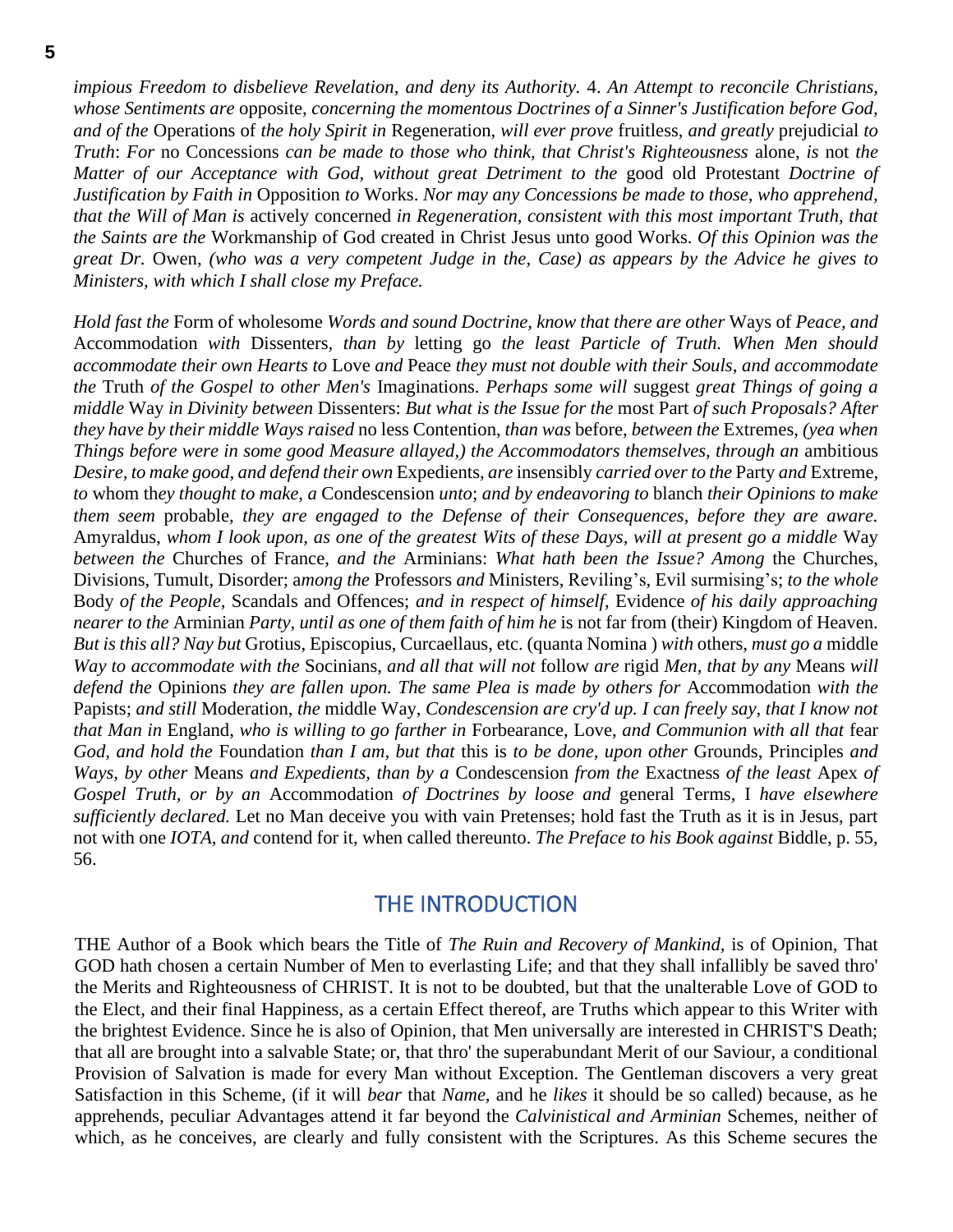eternal Salvation of the whole Number of the Elect, it also *provides* for the Happiness of *All*; and therefore the Author thinks, that the *Calvinist* may be fully satisfied with it, and the *Arminian* likewise. The *Calvinist* may, because it expresses the *Whole* of his Sentiments concerning the *everlasting Security* of GOD's *Chosen and* the *Arminian* has no just Reason to be dissatisfied with it; because, according to this Opinion, GOD in his immense Goodness *really wills,* and has provided *conditionally* for the Felicity of ALL. Those for whom Happiness is in a *conditional* Manner designed, suffer *nothing* by the *effectual* Provision which is made for the Elect: And on the other Hand, such as are chosen to eternal Life, are not brought into a State of the *least Uncertainty* by GOD's *Intention* to save Some who never may be, nay, *it is certain,* who *never* will be *saved.*

The *ingenious* Author suspects, that those who disapprove of this Scheme, are *ill-natured,* and love not their *Neighbor* as themselves. The Reasoning in his Book would have lost *Nothing* of its *Beauty* and *Force,* if he had spared this *Reflection.*

I humbly hope we *want* not *Compassion* to our *Fellow-Creatures,* but we would not be led by Pity to Men into any Principles that are *dishonorable* to the divine Perfections, *aversive* of CHRIST'S Satisfaction, and which in *Reality* leave them under an *Impossibility* of Salvation, notwithstanding GOD *intended* their Happiness; all which *necessarily* follow upon his *Sentiments,* as may hereafter appear.

This Work will consist of four Parts: In the First I shall endeavor to prove the limited Extent of the Death of CHRIST, and the certain Salvation of all those for whom he died. In the Second, the Objections which are usually urged by the *Arminians,* and others, will be answered. In the Third shall attempt to prove the Impossibility of the Salvation of the Non-Elect, upon the Supposition of no other than a *conditional* Provision of Salvation being made for them. In the Fourth Part shall attend to what he delivers on the Subjects of the Imputation of original Sin to Men, the Charge of Sin on CHRIST, and the Imputation of his Righteousness to his People.

# PART 1.

# CHAPTER 1

# <span id="page-5-2"></span><span id="page-5-1"></span><span id="page-5-0"></span>*Contains the First Argument to Prove the Limited Extent of CHRIST's Death*

IN this first Part I propose to enter upon the Consideration of the Extent of the Death of CHRIST; whether he died for all Mankind, or a Part of the human Nature only. This is a Question of very great Moment, and is a Point which has been much contested. Some affirm, That he died for all Men; as well for those who are damned, as for such who are eternally saved. Others deny it; and (for *very weighty* Reasons as they think) conceive he expired on the Cross for none but those who enjoy eternal Felicity. In my Apprehension the Truth lies on this Side of the Question: For the Support of my Opinion, I shall in this Chapter present the Reader with an Account of the *Nature* and *Effects* of divine Love, of which CHRIST's Death is such an amazing Instance, that ever hath, and eternally will, fill Angels and Saints with the greatest Admiration and Astonishment. Divine Goodness was the impulsive Cause of the Sufferings of the Redeemer, in order to the Salvation of Sinners.

I. The Love of GOD the Father is abundantly displayed in this wonderful Transaction (John 3:16.). From the many *strong* Expressions concerning the Love of GOD, which *induced* him to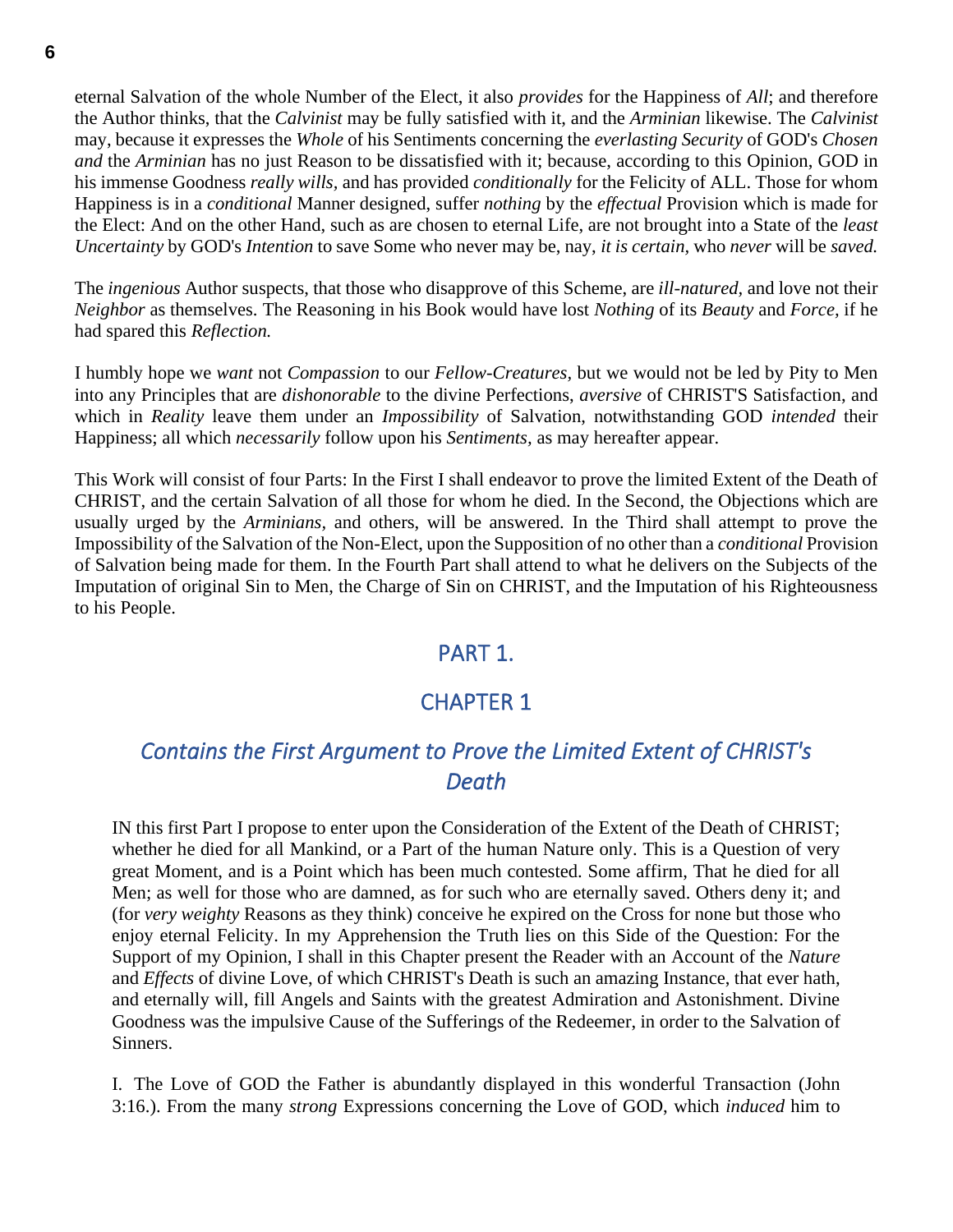put his Son *to Death* for Men, it may *reasonably* be concluded, that *all those* for whom he died, were the Objects of his Favor, taken in its *most comprehensive* Sense. If no greater Instance of divine Goodness *ever* was, *is,* or *wilt* be, given to Men, than that of CHRIST, as a *Sacrifice* for them, then more *intense, immutable,* and *inseparable* Love GOD bears to *None, than* to *such,* for whom CHRIST became an atoning Sacrifice. Now I cannot conceive, that a Decree to *eternally punish,* and the Execution of that *Decree,* can consist with an *Interest* in the rich, inconceivable, and inseparable Love of GOD; if it may, then a *certain* Conclusion of being happy, cannot be drawn from an undoubted Evidence of an Interest in the good Will and Favor of GOD. For according to this Supposition, a Person who is *beloved of* GOD, may *eternally perish,* or suffer his awful *Vengeance,* then which, *nothing seem*s *more* absurd to me. With respect to the Nature and Properties of the Love of GOD, we may observe as follows:

1. It is infinite: No Tongue can fully express it, or any Mind comprehend it, it *passes Knowledge* (Ephesians 3:19.)*.* The *most* extensive Ideas that a *finite* Understanding can frame about Divine Love, are *infinitely* below its *true* Nature. The Heaven is *not so far* above the Earth, as the Goodness of GOD is beyond the *most raised* Conceptions we are able to form of it; it is an Ocean which swells higher than all the Mountains of Opposition, in such as are the Objects of it; and it is a Fountain from which flows all necessary Good to those who are interested in it. Since therefore all Men have not an Interest in this rich and super-abounding Grace of GOD, all Men are not the Subjects of Redemption by CHRIST.

2. The Love of GOD is immutable; divine Favor is subject to no Vicissitude; GOD is *without any Shadow of turning* (James 1:7.)*. The Mercy of the Lord will be to everlasting* upon such, towards whom it acted in Favor of, *from everlasting* (Psalm 103:17.). Those to whom GOD was *gracious* in his eternal Counsels, and for whom he provided a *Ransom* (Job 33:24.)*,* he cannot execute his *Vengeance* upon, without a *Change* in his *Affection,* and an Alteration in his Purposes. If therefore all Men are not saved, but some fall under the Infliction of divine Penalty, all Men were not the Objects of that Love which gave CHRIST as a *Sacrifice* for Sin; and of Consequence, not interested in his Death. The Redemption he has wrought, or *obtained,* by his *Blood,* is not of larger Compass, than is that Love, as an Effect of which, he was constituted a Redeemer and Saviour.

3. The Favor and Love of GOD is inseparable. This most delightful and important Doctrine the *Apostle clearly asserts,* and largely treats of (Romans 8:32, 35, 36, 37, 38, 39.): What Love of GOD that is, from which there can be no *Separation,* is easily to be collected from the Scope and Design of the Place; it is that good Will and Favor of GOD which determined him to give his Son for Sinners. *He that spared not his own Son, but delivered him up for us all, How shall he not with him also freely give us all Things?* From hence it evidently appears, That the Love which it was the Intention of the inspired Writer to prove a Separation from, is *impossible,* is that which was the impulsive Cause of CHRIST'S Death. This affords us an irrefragable Argument that he died for Some only, and not for Men universally. In order to invalidate its Force, it must be demonstrated, that the Love of GOD which is *inseparable,* was *not the Cause of* CHRIST'S Death; or that those for whom he suffered, are not the *Objects* of it; or else, that tho' Men are interested in the inseparable Love of GOD, they may eternally perish.

II. The certain Effects of divine Love which gave CHRIST to die for miserable Sinners, I cannot but apprehend are so many *weighty* Objections against the *unlimited* Extent of his Death.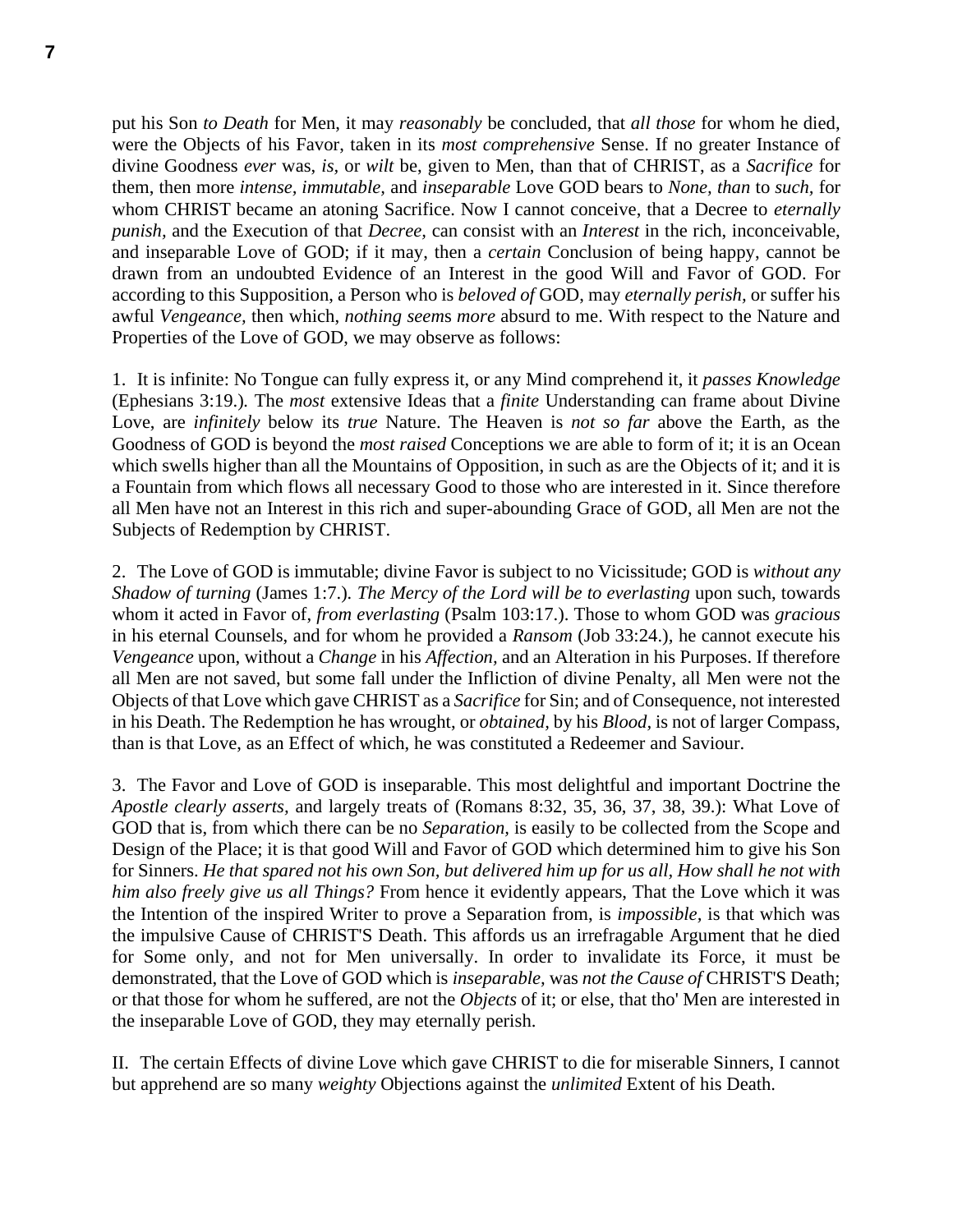1. Election to Salvation results from it: Those who are the Objects of divine Favor, are not included in the Decree of *Reprobation*; they are not *appointed to Wrath, but to obtain Salvation by Jesus Christ.* There is a *certain* Connection between the Love of GOD, and an Ordination to Life, as between *Cause* and *Effect*; hence, says the *Apostle*, *We are bound to give Thanks always to God for you Brethren beloved of the Lord, because God hath from the Beginning chosen you to Salvation* (2 Thessalonians 2:13.)*.* And therefore, Redemption which springs from the same Cause as Election doth, is *of no larger* Compass than is that gracious Decree: For this Reason; it is only in the Name of the Elect, that this remarkable Challenge, with a View to the Death of CHRIST, as the Foundation of it is expressed, *Who shall lay any Thing to the Charge of God's Elect? It is God that justifies. Who is he that condemneth? It is Christ that died* (Romans 8:33. 34.)*.*

2. Adoption is an Effect of the same Love: Such who are the Objects of divine Goodness, Grace, and Favor, enjoy the Dignity and Privileges of Sons: *Behold what Manner of Love the Father hath bestowed upon us, that we should be called the Sons of God* (1 John 3:1.)*.* If Filiation is not connected with the rich Grace of GOD, or doth not spring from it, as a certain Effect thereof, to what Purpose are those Words expressed? Adoption is to the Praise of the Glory of that Grace, *according to the Riches* of which we have Re*demption through Christ's Blood* (Ephesians 2:6,7.)*.* And therefore, that Blood was shed for those, and those *only,* who are dignified with the Relation of Sons to GOD; which, we know is not *true* of *all* Men.

3. Vocation is a Fruit of *that Love* which delivered CHRIST to Death for Sinners: Such to whom GOD appointed him to be a SAVIOUR, to them he was *gracious* in his eternal Counsels, or *loved with an everlasting Love*; and those whom he *loves with an everlasting Love,* he draws with *Loving Kindness* (Jeremiah 31:3)*.* In his appointed Time, he quickens all such to whom he bears an infinite Affection. It is evident from what has been before observed, that all for whom CHRIST died, are the Objects of the infinite, immutable, and inseparable Love of GOD; and therefore, they who are quickened by divine Grace, and *only* they, are interested in a dying SAVIOUR.

4. Eternal Life springs from that Love which was the impulsive Cause of CHRIST'S Death: The Happiness of Heaven is an eminent Gift of divine Grace; but great as *it is,* the Goodness of GOD *shines* with *as bright* a Luster in the Gift of CHRIST *for us,* as in the Communication *of all that Blessedness to us.* That was such an Act of Favor, as is not to be *exceeded* by *any* Instance of *Kindness whatever*; since Heaven is the Fruit of GOD's *good Pleasure* (Luke 12:32)*, i.e.* of his rich Grace and Goodness as the Gift of CHRIST was, *it is,* and *will* be, bestowed on all those for whom he was given. The Reason is evident: Two Effects arising from the same Cause, are *equally* and *certainly* produced by it; the *one,* as well as the *other.* Each of the Things we have mentioned, the *Apostle* includes when he thus reasons, *He that spared not his own Son, but delivered him up for us all, how shall he not with him also freely give us all Things* (Romans 8:32.)? All Men receive not *all Things*; and therefore, CHRIST died for some Men *only.*

III. The happy Subjects of Redemption are Objects of the *most* intense Love, of the Author of that Redemption: A *greater* Instance of Compassion to Sinners is nor, or can be, given by a SAVIOUR, than *dying* for them. This is constantly represented as the *highest* Act of Friendship, good Will, and Favor. If therefore, we will form our Judgment of the Affection of CHRIST to sinful Men, from the *most amazing* Proof he has given of it, we shall find ourselves obliged to allow, that *greater* Love he bears to *None,* than to *Such* on whole Account he endured the Ignominy, Reproach, and Cruelty of the Cross. When the Church expresses her warmest Sense of CHRIST'S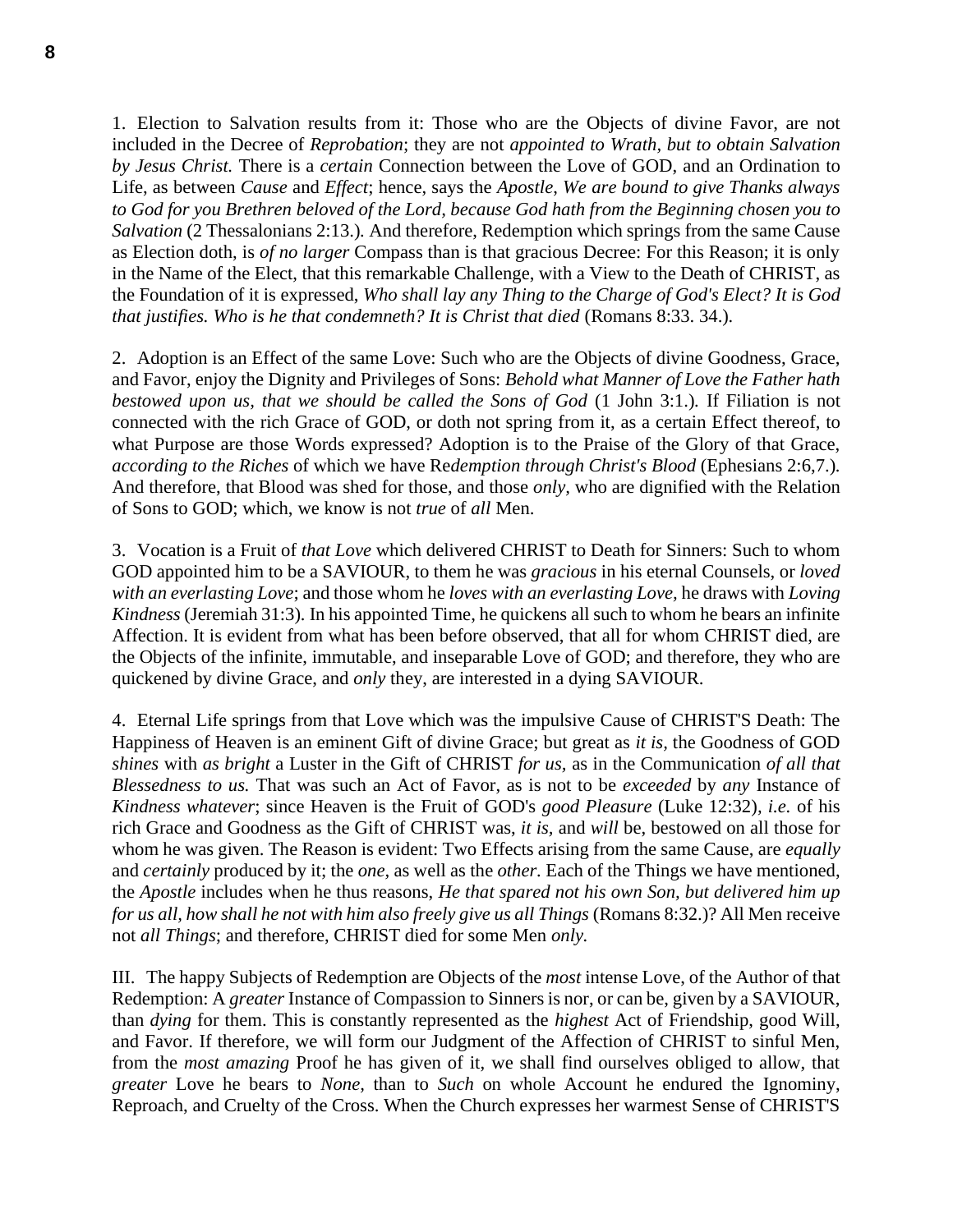Love to her, she instances in his *Sufferings* for her; *Unto him that loved us, and washed us from our sins, in his own Blood*; which *the Apostle also* doth, *Who loved me, and gave himself for me*  (Revelation 1:5.)*.* Can it be thought that such as were in *Hell,* were interested in this most intense Love of the Redeemer; or, that *Judas* had the same Share in the tender Affection of a SAVIOUR, as *Peter?* May it be imagined, that the unparalleled Compassion of CHRIST which determined him to die for Sinners, will not induce him to communicate to them *whatever* is *necessary* to their Salvation, *especially* as that was the *End,* he *intended* in dying for them? Surely not! An Opinion *more derogatory* to the Glory of the Love of CHRIST, than is *this,* that he withholds from *many* for *whom* he suffered; that which is *absolutely* requisite to the Knowledge of himself as a SAVIOUR, which *he certainly* doth; if he died for *all* Men (for many enjoy not an *external* Revelation) will not loon be invented. Strange! It is *beyond all* Imagination that CHRIST should *so* love *Multitudes,* as to die for them, to whom a Discovery of his having so done, is *not* in Providence *afforded.* With Regard to the Nature of the Love of CHRIST, the same might be observed of it, as has been of the Father's: That it is *immense, invariable,* and *inseparable.* He *is the same Yesterday, and To-day, and forever* (Hebrews 13:8.)*.* His Affection to Sinners is infinitely above *any Change.* That which might be thought to extinguish the Flame of Love in his Breast towards them, if anything could, he fully knew when first he loved them; *i.e*. their own *Unworthiness.* Since therefore, notwithstanding that, he *resolved* to love them, and *died* to render them happy, that will not diminish his Affection to them, or separate them from his Favor. If therefore he shall sentence any of those to the Regions of Darkness, and Horror, forever, for whom he suffered, they are such whom he *ever loved,* and *eternally* will love; even as *intensely* as those whom he fills with pure Delights, by shedding the Rays of his Glory around, upon, and in them, in Heaven. When it shall be proved that CHRIST did not *love those* for *whom* he *died,* or that his Love is *mutable,* may cool, be extinguished, that Fury and Hatred may take Place thereof in his Heart; then, and *not till* then, (which never will be) may the Doctrine of the *universal* Extent of his Death be established.

IV. Those Persons for whom CHRIST died, are the Objects of the Love of the holy Spirit. Such as are interested in the good Will of the Father, and Son, have an Interest in the special Grace and Love of the Spirit; for as the Trinity of Persons are undivided in their Essence, their Affection and Love is equal, and extended to the very same Objects. Now, as it hath been proved, (and as I hope beyond all just Exception) that those who are the Purchase of CHRIST's Blood, have a peculiar Interest in the Love of the Father, and Son, it is reasonable to conclude, that they are infinitely beloved of the holy Spirit; and if so, as the Father appointed the Son a SAVIOUR to them, and the Son graciously condescended to take that Capacity upon him, and acting in that Character, hath redeemed them from all Iniquity: The holy Spirit who bears the same Affection to them, as the other divine Persons do, and unites with them in the kind Design of their Salvation, will not fail to regenerate, sanctify, and preserve them, to a future State of Bliss. Hence therefore we may conclude that those in whom the. Spirit of GOD implants not Grace, and a divine Life as a Meetness for Heaven, are not the Objects of redeeming Love, or interested in the Death of CHRIST. The Doctrine of universal Redemption is inconsistent with a peculiar and special Work of Grace on the Hearts of some Men, in order to their final Happiness. Such to whom CHRIST is a Redeemer, the Spirit is a Sanctifier. He is not a Sanctifier to all Men; neither is CHRIST a Redeemer to all. I close this Chapter with observing, That the Opinion of *universal* Redemption infinitely derogates from the Love of the Father, Son, and Spirit, represents it as mutable, like that of a Creature, and therefore that Opinion cannot be true.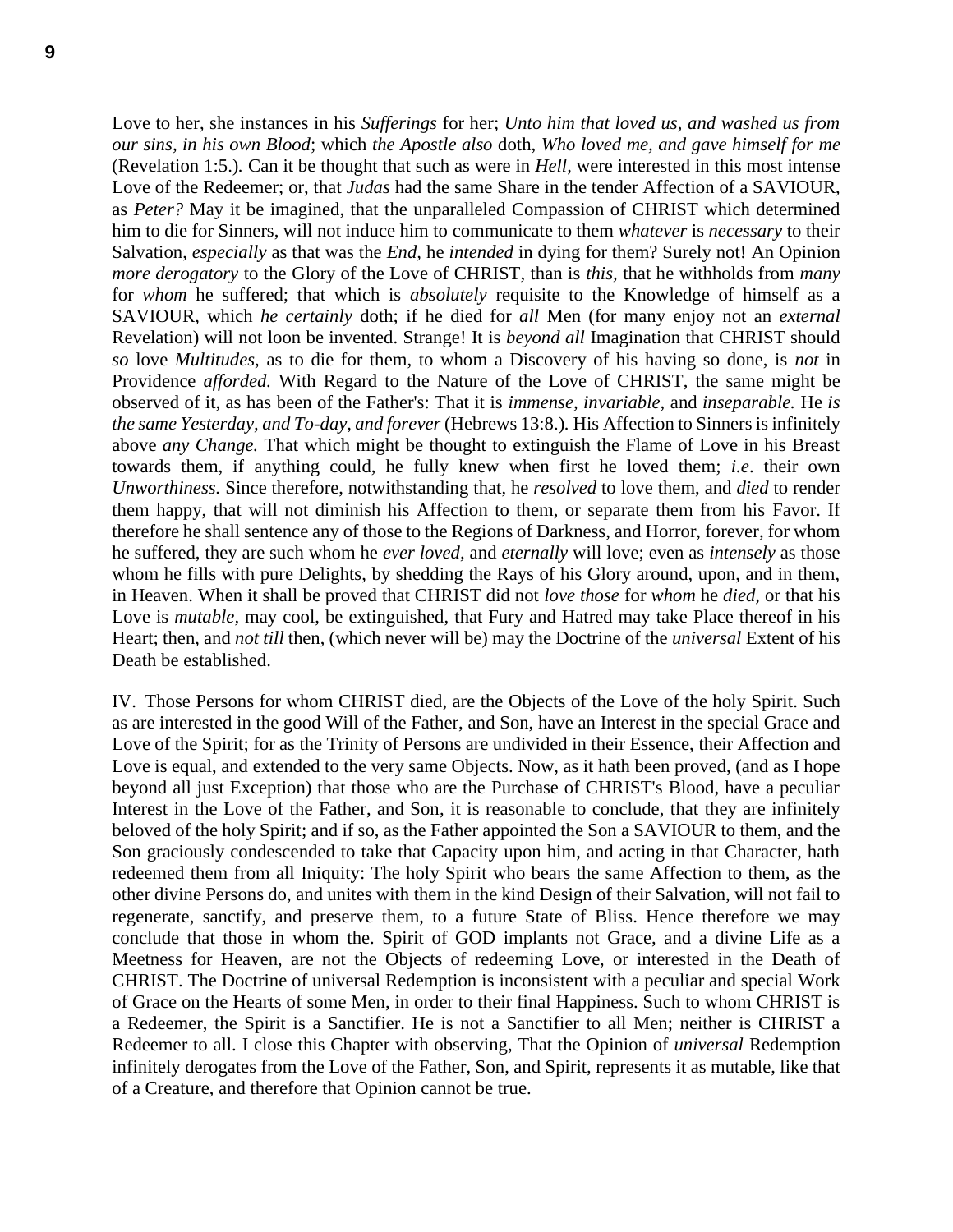# CHAPTER 2

# <span id="page-9-1"></span><span id="page-9-0"></span>*Contains a Second Argument in Favor of the Limited Extent of CHRIST*'*s Death*

THE End of CHRIST'S Death hath always been acknowledged a *principal* Point in the present Controversy. According to the Apprehensions Men have of the Design of his Sufferings, are their Sentiments of the Extent of his Death: That he died for All, without Exception, as the *Arminians* conceive, or that his Death is limited to Some, as the *Calvinists* think; and therefore, our most *serious, diligent,* and *impartial Enquiry,* is here *absolutely* necessary, if we would discover, embrace, and adhere to *Truth* in this *important* Article of *Faith.* The End of CHRIST'S Death may be considered, as it bears Respect to GOD the Father, to himself, and to Men.

I. GOD had in View his *own* Glory, as the *ultimate* End in delivering up his Son to Death. 1*st.*, The Praise of his *glorious* Grace: he took this *most surprising* Step, that his *free, Sovereign,* and *immutable* Love, might be displayed in the *fullest* Manner. 2*dly,* In this *extraordinary* Transaction, he had a Regard to the Honor of his Law, which we have *dreadfully violated,* and are subject to the *Condemnation* of*,* on that Account. 3*dly*, The Glory and Vindication of his Justice was one *End* proposed in this Affair, or that he might appear to be just and righteous in saving Sinners.

II. The End with Respect to CHRIST himself, was twofold, I. That he might have the Satisfaction and Pleasure of *seeing those for whom* he died, *completely* happy for ever. 2. That he might receive *Glory* and *Praise* from them, on Account of that Salvation he effected by his *Sufferings* and *Death for them,*

III. The End respecting those for whom he suffered, is now to be attended to. This was either to put Men into a *salvable* State, that is to say, to procure a *Possibility* of their Salvation on *certain Conditions*; thus, the *Remonstrants* think. Or the Intention of his Death was to *actually save* and bring Men to *Heaven,* which seems to me to be the Truth of the Case. In Order to clear up, and confirm this *weighty* Point, I shall give the Reader a *general* View of the Design of GOD, and CHRIST, in this *singular* Transaction; and also, a more *particular* one.

1st, Let it be observed, That the Father, and Son, unite in the End and Design of his Sufferings. The Intention was the *same* in both: In the Father who delivered up our SAVIOUR to Suffering, and in CHRIST who *voluntarily* suffered for us, his Pleasure consisted in a *Compliance* with, and *Performance* of, the Father's *Will.*

2dly, this in general was the Salvation of Sinners. The End proposed in the Incarnation and Sufferings of the Redeemer, was the *Welfare* and *Happiness* of offending Creatures; and the Gospel which brings us this *welcome* Report, is *highly deferring* of the *most grateful* Reception: *It is a faithful saying, and worthy of all Acceptation, that Christ Jesus came into the World to save Sinners* (1 Timothy 1:15.)*.* The Design of our LORD'S Appearance was this, That his People *might have Life, and that they might have it more abundantly* (John 10:10.), *i.e*. That they might be the happy Subjects of a divine Life *now,* and possess *eternal Life* hereafter. It therefore was not a bare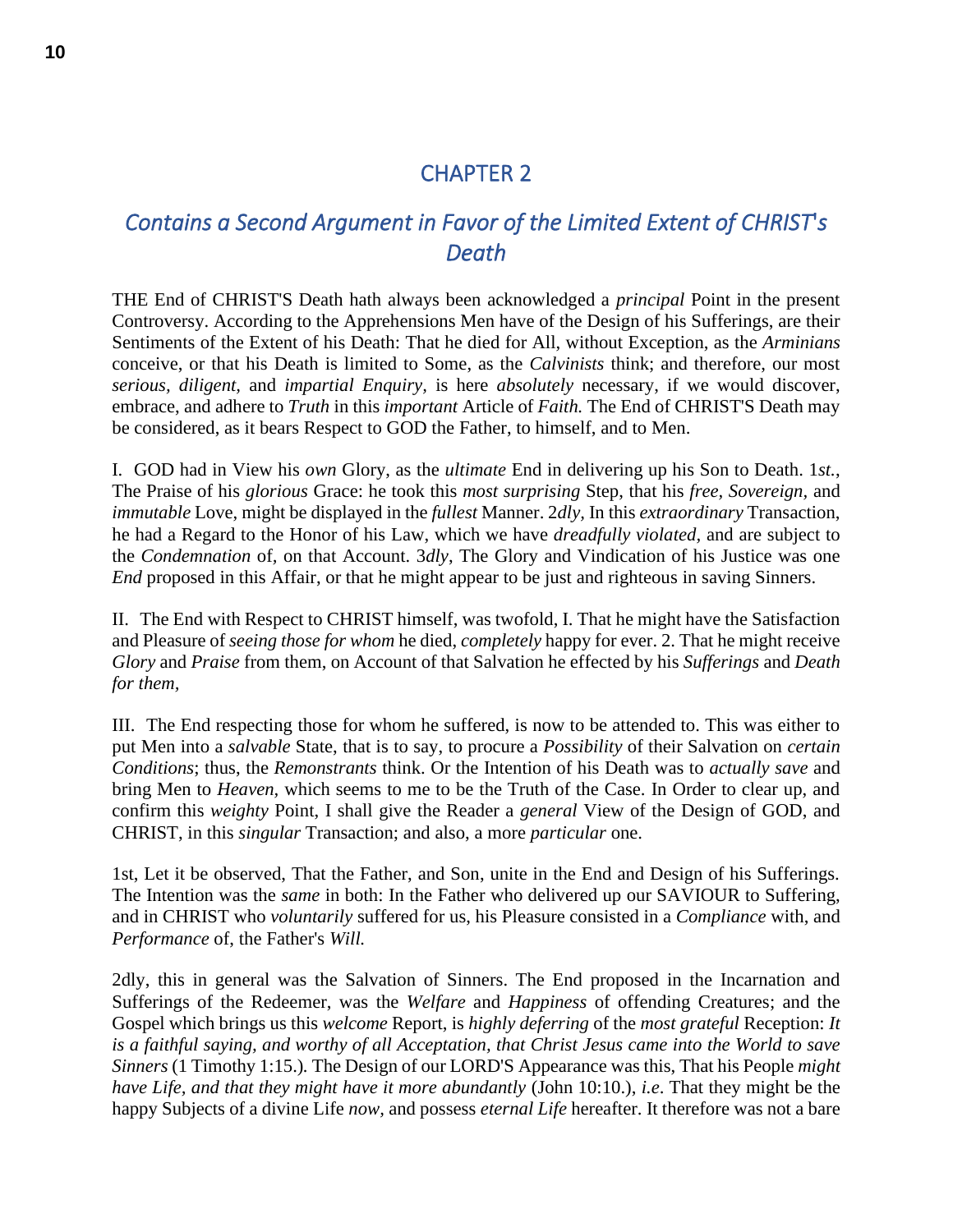*Possibility* of Salvation, or a *conditional* Grant and Promise of Life, that CHRIST came to obtain; but the *End* of his Coming, was to effect *Eternal Redemption*; and this he *actually* and *really* obtained before his Ascension to Glory (Hebrews 9:12.). I apprehend that it will contribute much Light and Evidence in this Matter, to consider well the Covenant of Grace.

(1.) CHRIST the Mediator of this Covenant was *a Head,* either to all Men, or to some only, that is, an *influential* Head, from whom Grace, Holiness, and Life, are derived; for here I do not speak of him as a Head *of mere* Dominion and Rule, such he is to Angels, to the apostate Spirits, and to Men universally, but as a Head of Life, and Influence, which he only is to his Body, the Church, who are the *Elect* of GOD *alone.*

(2.) These Persons *only* can be interested in the Covenant of Grace; the Reason of which is, CHRIST in that Covenant is constituted a Head to all those who are included in it, in order to communicate to them, the Blessings therein promised; and therefore, none but such to whom he is a Head of Life, and Influence, are within the Compass of that Covenant.

(3.) It is clearly deducible from the Promises of the new Covenant, that GOD and CHRIST, *really* and *fully intend*ed the Salvation of all the Persons to whom those Promises are made. For this Covenant comprises all spiritual and eternal Blessings; or they are all granted and promised therein. Hence *David sp*eaks of this Covenant as including the Whole of his *Salvation, This is all my Salvation, and all my Desire* (2 Samuel 23:5.)*.* Herein the Affair of the Sufferings and Death of CHRIST, was settled as a Condition required of him, and agreed to by him, in order to viewing his Seed, enjoy the great and glorious Benefits therein given to them. But of these Things more will be spoken hereafter.

I proceed to give the Reader a more particular View of the End of our SAVIOUR'S Death.

I. Both the Father and CHRIST intended the Expiation of the Guilt of those for whom he suffered.

1. This was the Intention of the Father. It was his Will *not to impute Sin* to Those *whom be reconciled to himself* by the Death of his Son. He charged their Guilt on CHRIST their Surety, and they stand clear of all Sin in his Sight; and if he is not *disappointed* of his End, they are constituted, or made righteous. *For he hath made him to be Sin for us who know no Sin, that we might be made the Righteousness of God in him* (2 Corinthians 5:21)*.*

2. This also was the Design of CHRIST: The *Lamb of God* had not bore the *Iniquities of many,* but that he intended to remove them into an everlasting Oblivion, as the Antitype of the Scape Goat; *Once in the end of the World, hath he appeared to put away Sin by the Sacrifice of himself* (Hebrews 9:26.)*.* The Father's Will to impute Sin to CHRIST, and his Compliance therewith, evidently prove, that both designed the Discharge of Sinners from Guilt, which is a considerable Branch of Salvation.

II. A farther End in View was, to secure Life to miserable and dead

Sinners.

1. The Father proposed this gracious End in the Mission of his Son: In this, was manifested the Love of God towards us, because that God lent his only begotten son into the World, that we might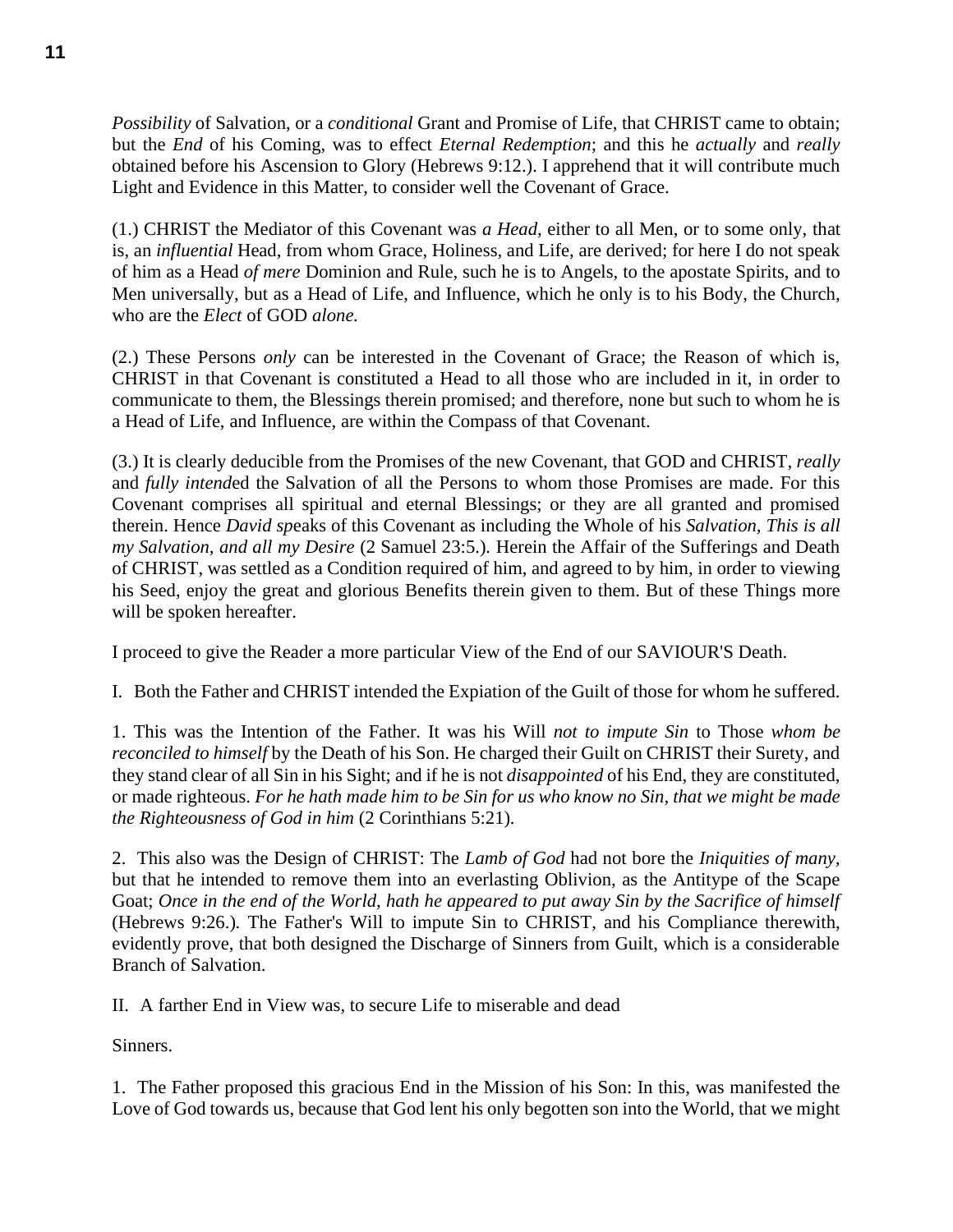live through him (John 4:9.). The evident Import and plain Sense of these Words is, that GOD intended the Life of sinful Men in fending of CHRIST.

2. Our Saviour had the same thing in View, in coming into the World; of this he clearly informed his Disciples; *I am come, that they might have Life, and that they might have it more abundantly*  (John 10:10.)*.* The Life of Sinners who are *naturally* dead in *Sin,* was one eminent Part of the Joy that was let before CHRIST, which caused him *to endure the Cross, and despise the Shame* (Hebrews 12:2.) attending it.

III. Our Holiness or Sanctification was one End of his Death. In ourselves we are *morally impure* and *unmeet,* for the Fruition of GOD, CHRIST *sanctified himself,* or set himself apart to Death, that those for whom he died, might be made holy; *for their Sakes I sanctify myself, that they also might be sanctified, through the Truth*; *sanctify them, through thy Truth*; *thy Word is Truth* (John 17; John 19:17.) His Design in the Gift of himself for the Church was, that *he might sanctify and cleanse it with the washing of Water by the Word* (Ephesians 5:26.)*.*

IV. The Redeemer desired that all those might be eternally happy for whom he laid down his Life. Such was that love he bore to Sinners, that he was not less intent on their Welfare and Happiness, than on his own Glory; he could not be content to dwell in Heaven *alone,* or without *them,* to see his Glory, and participate of Bliss, in the presence of his Father with him; *except a Corn of Wheat fall into the Ground and die, it abideth*; *alone* (John 12:24.)*.* In which Words it is the Design of our Lord to acquaint his Disciples with the Necessity of his Death, in order to the Felicity of his People, and of his proposing their Happiness, as the End of his dying for them. From there Things it appears very evidently, that it was not a *mere Possibility* of Salvation which God and Christ proposed in his Death, but the *actual, real, and certain* Salvation of all such for whom he suffered.

V. The Means used to this Purpose are most: *proper* and *effectual,* to question which, is highly blasphemous. It would be an *impious* Impeachment of divine Wisdom to imagine, that God in any of his Works, uses Means not suited to attain his End. The Death of Christ, as it was a most gracious Method of saving Sinners, so it is an effectual one: This cannot be denied without imputing *Folly* to him, who *is* the *Fountain* of Wisdom.

1. By the Imputation of Sin to Christ, and the Infliction of Punishment on him, the infinite Displeasure of God against it, *is fully* discovered, and from hence arises the real and certain Remission of it, *in whom we have Redemption through his Blood the Forgiveness of Sins* (Ephesians 2:7.)*.* From this Definition of Redemption it is clear, that it consists in the Pardon of Sin; those therefore, whose Sins are not remitted, are not the Subjects of Redemption.

2. Christ's Subjection to, and sustaining of the Law's Curse, is a full Vindication of its Honour, and is the *gracious* and effectual Method which was appointed by infinite Wisdom to secure our Deliverance from the dreadful Menaces thereof, *Christ hath redeemed us from the Curse of the Law, being made a Curse for us* (Galatians 3:10.)*.*

3. The Death of the blessed Jesus was designed to bring about our Reconciliation with God: His Substitution in our Room, bearing our Guilt, and undergoing the Penalty due to us, are *undeniable* Proofs thereof. And since his Death was *penal,* it must be *satisfactory* to the Law and Justice of God. Hence we read, That *the Chastisement of our Peace was upon him, and that with his Stripes*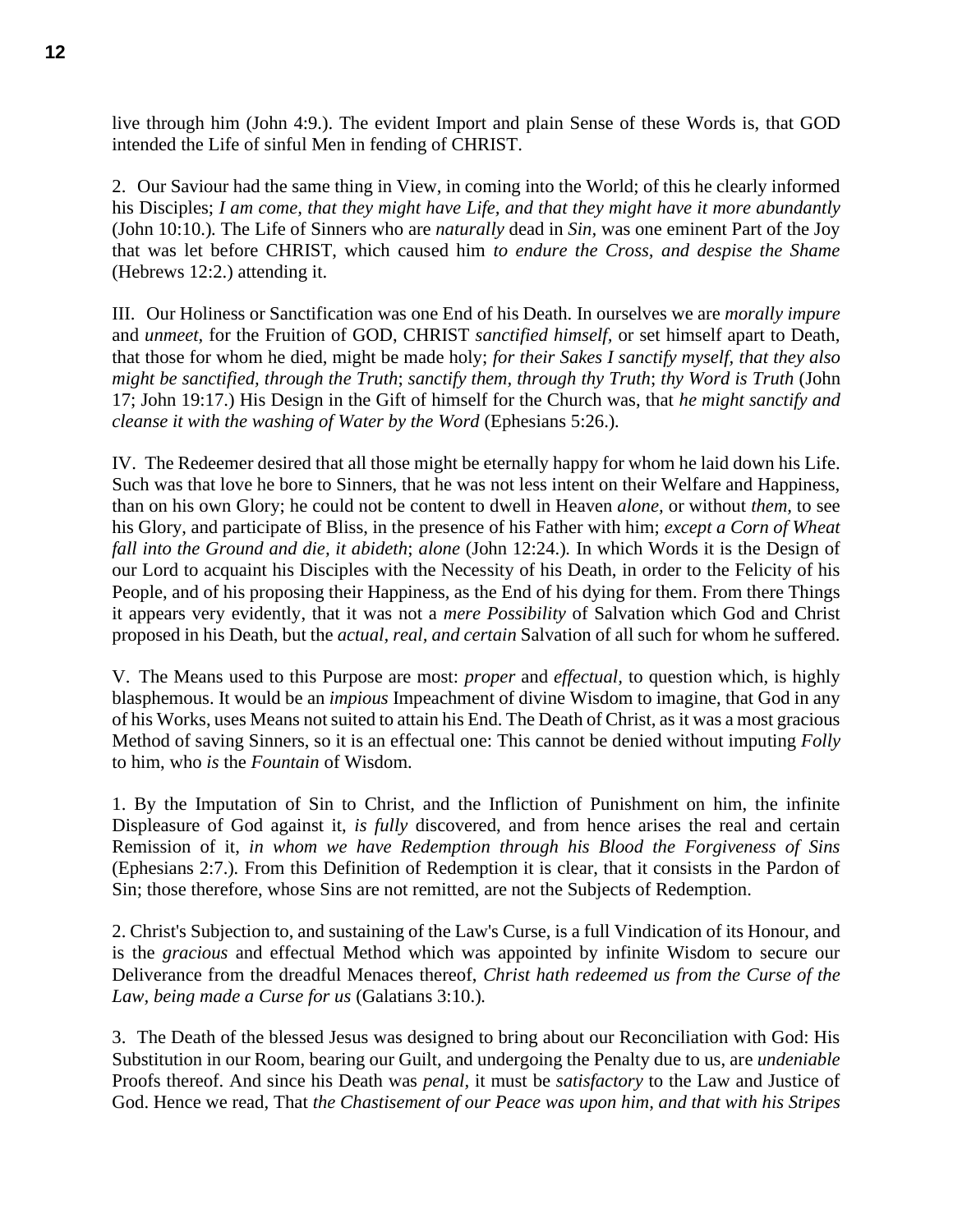*we are healed* (Isaiah 53:5.). As the End designed in *cutting off the Messiah,* was to *make Reconciliation for Iniquity* (Daniel 9:24-26.)*,* that gracious End is accomplished; for *Peace* is made *by the Blood of his Cross* (Colossians 1:20.); *so* that *when we were Enemies, we were reconciled to God by the Death of his Son* (Romans 5.10.). Upon the Whole, it is very evident, that it was the kind Intention of God and Christ by his Death, to *effectually* secure the *certain* Salvation of *all*  those for whom he died; unless therefore they are *disappointed* of the *End* they intended, unless their Design is rendered *abortive,* and unless the Redeemer died *in vain*: All such for whom he suffered, will *certainly* be saved; and therefore, since all Men are not saved, all Men are not interested in the *atoning Sacrifice* of Christ; nor was his Death intended as a Means of the Salvation of every Man without Exception, which was the important Point to be proved.

## CHAPTER 3

#### <span id="page-12-1"></span><span id="page-12-0"></span>*Contains a Third Argument in Favor of the Limited Extent of CHRIST's Death*

I. THE very *different* Appellations, which, in the Scripture, are given to *Such* for *whom* Christ died, from those which *others* bear, deserve our *particular* Consideration. They suggest to us that sp*ecial* and *peculiar* Interest, which the *former* have in the Compassion and Love of Christ, and *in* his *saving* Benefits; and that the latter are *not* the *Objects* of his Favor; that he had not the *same Design* concerning them; and that they share *not* in the happy *Effects* of his Sufferings and Death.

1. They are called, the *Sheep* of Christ, by, which may be signified their Disposition to wander, their Distance from God in their natural State: This is also expressive of the Redeemer's Concern about them, and of his *peculiar* Interest in them, as *distinguished* from *others.* Our Lord speaks several Things of these Persons, which he nowhere expresses, concerning the rest Of Mankind, that may *justly* lead us to conclude, he had formed such Resolutions about them, as he had not taken up about the *Goats, viz.* That he *must* bring *them*  (John 10:16.)*,* that *they hear his Voice,* that *he knows them,* that *they follow him,* that *he gives to them eternal Life,* that *they shall never perish,* that *none shall pluck them out of his Hand,* nor *out of his Father's Hand* (John 10:27, 28, 29.); nothing like these Things is *ever* declared of others; and therefore, we have no Reason to think it was the *Intention* of Christ to save *Such* to whom this Character is *never* applied. We are plainly told, That for these Persons Jesus Christ died: *I lay down my Life for the Sheep* (John 10:15.)*.* If it be said, This is *certainly* true, because he died for all Mankind, of whom they are a Part; but that from hence it is not to be proved that he suffered not for others also. I answer,

(1.) It's nowhere said, he died for such as are represented under the *opposite* Character of Goats; if this had been *anywhere* expressed, that would have been a *demonstrative* Proof of the *universal* Extent of Christ's Death; but it falls out to the *great Disadvantage* of this Opinion, that no *Hint* of such a Nature is to be found in all the Scripture.

(2.) It is the Design of our Saviour to set forth his *particular* and *special* Regard to these Persons in *Distinction* from *all others,* when he calls them his *Sheep*; which upon a *due* Consideration of the Things before observed, cannot well be denied. And therefore, when he says, *I lay down my Life for the Sheep,* his Intention is to represent this Act as a sing*ular* Instance *of his good Will* and *Favor* to *them,* as they stand *distinguished* from others; of consequence *others* are *not* interested in his *Death.*

(3.) Isuppose it will be granted, that eternal Life is *only* given to the Sheep, not to the *Goats, who* in Judgment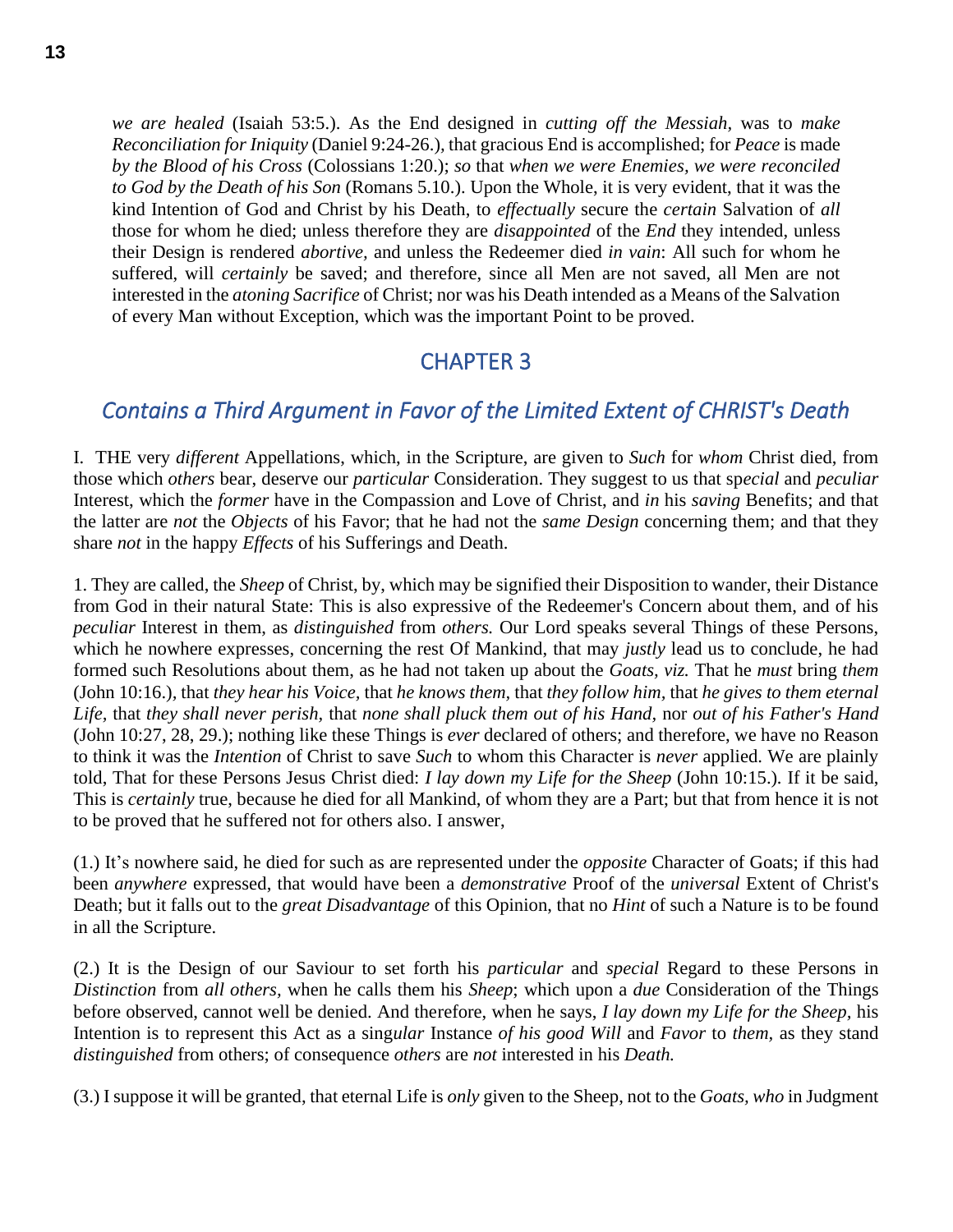will be placed at the *Left Hand* of Christ, upon *whom* an *awful* Sentence of Condemnation will be pronounced, and *dreadful* Punishment will be inflicted: as therefore the *Omission* of the exceptive Particle *only,* when our Saviour says, *To them I give eternal Life,* leaves no room to think he also gives eternal Life to others; so the *Omission* of that Particle when he says, *I lay down my Life for the Sheep,* is no *just* Objection to the Limitation of his Death to *them*; for it is here as plainly understood as there, and the whole Scope of our Saviour's Discourse leads to that Sense, as I can't but think must be evident to every *impartial En*quirer.

2. Sons and Children are Characters given to such for whom the Redeemer suffered. From the several Places in which these Persons are honored with these Titles, and Christ is said to die for them, it evidently appears, that it was the Intention of God to save them through his Sufferings and Death; for they were to be *gathered together in one* (John 11:52.)*,* and to be brought *to Glory* (Hebrews 2:10.)*.* In order to which, Christ was made *perfect thro' Sufferings,* on their Account; *viz. a perfect Saviour.* This was by his *undergoing* all that the Law and Justice of God required to their Discharge. He was made a *perfect* Saviour to *None in* his Death, but to those who are *Sons*; and therefore, *None* but such who are Sons, have an Interest: in his Death.

3. Church is an Appellation by which those Persons for whom Christ suffered, are *distinguished* from others. It will (as I suppose) be readily acknowledged, that the *Whole* of *Mankind* are not designed by *this Character, but only* the *Church of the First-born who are written in Heaven.* Now if it was the Intention of the *Apostle* to represent the special Love of Christ to those who are saved, (which cannot reasonably be called in Question) where he mentions Christ's giving himself to that End (Ephesians 5:25, 26.)*,* there Is the clearest Reason to think that his Death is a *full Proof of* that *peculiar* Affection which he bears to the *Saved-Ones*; for that *alone* is here produced as such an *Evidence*; and therefore, his Death is limited to the *Church* of the *First-born,* nor are any others interested therein.

4. Another *Title* given to these Persons, is the *Body* of Christ: This is expressive of that *foederal* Union which subsists between him and them. He is the Head, and they are the Members. By Way of Distinction from others, he is declared to be *the Saviour of the Body* (Ephesians 5:23.): Such Christ is to them, and to them *only* for whom he died. He cannot with any Propriety be called a Saviour of them who are not *saved*; he freed not *them* from the Curse of the Law on *whom* it is inflicted he redeemed not *them* from Hell *who suffer* eternal Vengeance there, since Christ is not a Saviour to those who perish, but only to *his Body, the Church of the Firstborn, who are written in Heaven,* and Salvation arises from his Death as the meritorious and procuring Cause thereof; they are the *only* Persons for *whom* he died, to *whom* that Title *properly* belongs, who are not *all* Men is *most certain.*

5. The *Elect* is another Name by which they are *known.* That the *Chosen* of God, are the *only* Persons, against whom a Charge of Guilt *cannot* be exhibited, appears very plainly, from this Challenge of the Apostle in *their* Behalf: *Who shall lay any Thing to the Charge of God's Elect?*

*It is God that justifies. Who is he that condemneth? It is Christ that died* (Romans 8:33, 34.)*.* Others are under the *Imputation* of Sin, a *Sentence* of *Condemnation*; and that Sentence will certainly be *executed* upon them. In the Opinion of the *Apostle*, the Death of Christ is a sufficient Security, from a Charge of Offence, and a Sentence of Condemnation; and therefore, such for whom he died, to *them,* Sin is not imputed; nor, is *any Curse* pronounced against *them,* considered as interested in his Death, which Things are true of the Elect of God *only, in* whole Name *alone,* this Challenge is expressed. The same Thing is evident from two Places of Scripture compared together, the First is, Hebrews 12:23. To *the Church of the First-born. The Se*cond is, Ephesians 5:25*. He loved the Church, and gave himself for it.* The Church consists of such Persons *only,* who are *written* in Heaven; *viz.* Who are elected to Everlasting Life, for these Christ is said to die, or *give himself*: And to say that he died for others also, is to speak beside the Scripture.

II. Others of the human Race are as plainly distinguished from them, by very different Characters.

**14**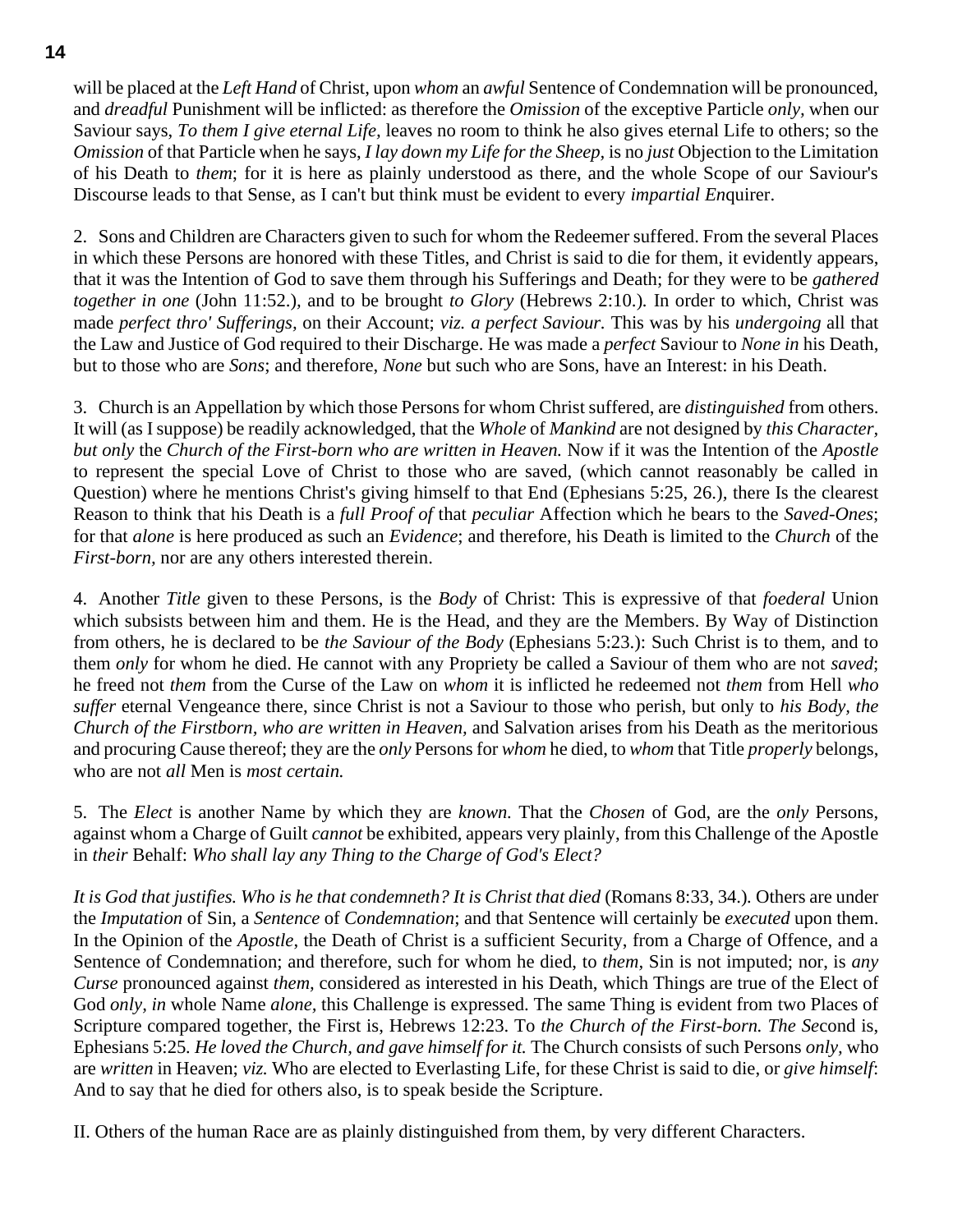1. They are called *The Rest*: *The Election hath obtained it, and the Rest were blinded* (Romans 11:7.): It is expressly asserted, that Christ died for the Former, but of the Latter, no such Thing is anywhere intimated; and therefore to affirm that he died for Men *universally,* is to extend his Death *far beyond* what the Scriptures do. As for those *general* Expressions, *the World, the whole World,* it can never be proved, that they include Persons of these *different* Characters, the *Election,* and the *Rest*; and therefore, from those Expressions it cannot fairly be inferred, that Christ died for the Elect, and Reprobates also, which is the Point to be demonstrated.

2. The World is another Title under which they pass, by way of Distinction from the People of Christ: I pray for them, I pray not for the World, but for them which thou hast given me, for they are thine (John 17:9.). If ye were of the World, the World would love his own; but because ye are not of the World, but I have chosen you out of the World; therefore, the World hateth you (John 15:19.). To establish the Doctrine of the unlimited Extent of Christ's Death, it ought to be proved, That that World is redeemed, out of which, the Church of God is said to be redeemed (Revelation 5:9.); and therefore was not redeemed together with it.

3. They have the Character of *Goats*: The Sheep he will *set at his Right Hand, but the Goats on his Left* (Matthew 25:33.)*.* Our Lord expressly declares, He *laid down his Life for the Sheep*; but he never says any thing *like* it of the GOATS. His Sheep he knows, bears a great Respect to them, is never *unmindful* of them, *securely* defends *them,* and gives to *them* eternal Life: The others denominated GOATS, he NEVER KNEW (Matthew 7:23.). They are not the Objects of his *good Will* and *Favor*; he gives *not* to them eternal Life, but consigns them over to *endless Misery.* How *confidently* so ever it shall be affirmed, I do not expect to see it proved, that Christ died to save those WHOM he NEVER KNEW.

4. They are represented as Persons *appointed* to *Condemnation,* and WRATH (Jude 1:4.)*,* which is a Character just the REVERSE of *those, for whom* Christ is said to *die.* They are (as we have seen) called, the Elect, and said to be *chosen to* Salvation (1 Thessalonians 5:9.). Let it be clearly proved, if it can be, that Christ suffered with an *Intention* to save those, who are APPOINTED to WRATH; and when that is done, I shall ask some Questions, which will not admit of Answers very *easy.* Whether an Intention, to *save,* and to *punish,* are the same, or may consist together? If God and Christ once designed to *save* those, whom they eternally *punish,* when they *changed* their *Purpose concerning these Persons?* Whether such an Alteration of Purpose is *consistent* with *Immutability?* And to what Motives, or Reasons, we may attribute, this Change of Resolution and Design? I have always thought, that *the Council of the Lord shall stand*; *that he will do all his Pleasure* (2 Thessalonians 2:12; 15:13.); *that the Counsel of the Lord standeth forever, and the Thoughts of his Heart to all Generations* (Isaiah 46:10.); *that none have resisted his Will* (Psalm 33:11.)*,* or prevented the Accomplishment of his infinitely wise Determinations: But when I shall see it *once* proved, that God intended to save *all* Men, by the Death of his Son, I will readily acknowledge myself *mistaken,* In the Sentiments, (so agreeable to the Scripture) just now expressed, and that the *Bible* is not the *most consistent* Book, which was ever wrote: But at present I am under no Apprehension that I shall be obliged, to make Concessions so dishonorable to God, and destructive of his Veracity in his Word.

# CHAPTER 4

# <span id="page-14-1"></span><span id="page-14-0"></span>*Contains a Fourth Argument in Favor of the Limited Extent of CHRIST's Death*

THE *learned and ingenious* Author of *The Ruin and Recovery of Mankind, in Words* greatly *extols* the *Merits* of our Saviour, he frequently speaks of his *redundant, superabundant, and overflowing Merit*; but his *Opinion* is a *real* Extenuation, and Nullity of his *true* Merit, as will hereafter appear.

1. The Foundation of Christ's Merit, in his Obedience and Sufferings, is the *infinite* Dignity of his Person; his Obedience to the Law, his Sufferings and Death had not been available to the Justification of Men, or to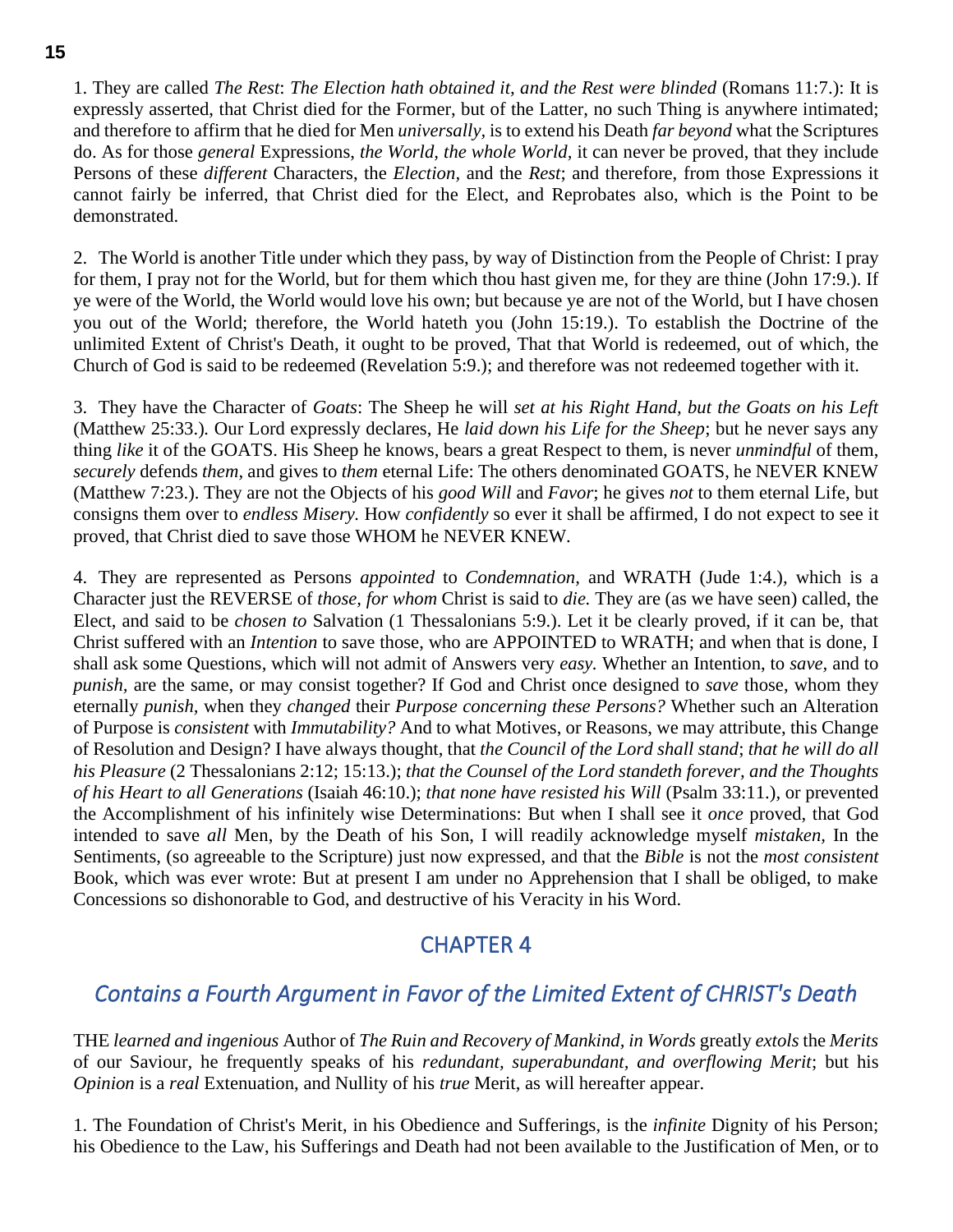the Remission of their Sins, if he had been a *mere* Creature, or Man *only.* His human Nature was the Subject of Obedience and Suffering; but his Obedience and Sufferings have their *infinite* Value, from his Divine Nature: His Righteousness being the Righteousness of God, and his Blood being the Blood of God, is the *Reason, Cause,* and *Foundation* of that *Merit,* which attends both.

2. It was an eminent Act of free and foreign Favor to Christ, as Man, to ordain his human Nature to a personal Union, with the Word the Son of God: This, which is his *highest* Honor, as Man and Mediator, is a *free Gift,* or it is a Fruit of the Father's *everlasting and eternal* Love to him (John 17:24.). This he did not, he could not merit; for our Saviour can't be supposed to have merited that, which *rendered* him a Subject *capable* of *meriting.* Which *Augustin* well improves as an *Argument* against *Merit* in us. And *Calvin* from him insists upon the same Argument in his *Institutions* (Lib. II. Cap 17.)*. Limborch* very much misrepresents *Calvin's* Sense in this Point*.* His Opinion was not, that *intrinsic Merit,* did not attend what Christ did and suffered; this he pleads for; but inasmuch as this Union of the human Nature with the Divine, is the *Result* of God's Decree, he resolves Christ's *Merit* into that *Decree, as* the *Origin* of it; and represents the Grace of God as the *supreme* Cause, and the Merit of Christ, as the *subordinate* Cause of Salvation.

3. As a *supreme,* and *subordinate* Cause, are not *inconsistent, so* Salvation though it is merited by Christ, it is still *freely* given; the Grace of God is to be considered, as the *supreme* Cause, and Fountain of it: For since, the *Merit* of Christ, (as we shall find it is, if we trace it up to its Source) is to be resolved into, the free, and sovereign good *Will* of God, we affirm nothing *incompatible,* with the *Freeness, Riches,* and *Sovereignty* of Divine Grace, when we say, that our Salvation is *merited,* by the Obedience, and Sufferings of our Saviour. The Reason is, a Cause *supreme,* and sub*ordinate,* are by no Means *repugnant.*

4. Infinite Merit attended, what Christ did and suffered for his People, and by Virtue of the Union which subsists between him, and them, that Merit becomes theirs.

1st. His Obedience to the Law, had an *infinite* Merit attending of it. In order to give the Reader, a *clear,* and *distinct,* and *just* Idea of this *most* important Point, I observe.

(1.) It was by a *special* Divine Constitution, that Christ became Subject to the Law, Men are born under the Law, or Covenant of Works, as the *natural* Descendants of *Adam,* with *whom,* that Covenant was made, but so was *not Christ*: The first *Adam* was not a *Head* to the *last Adam*; and therefore, if the last *Adam,* comes under the *Obligation* of that Law, which was given to the first *Adam,* it must be, by an *Appointment,* and *Decree peculiar* to himself; hence as Christ was *made of a Woman, i.e.* as his human Nature was produced in a *supernatural* Manner, or not according to the settled Law of Nature, so he was *made under the Law,* by a sp*ecial* Appointment (Galatians 4:4.)*,* otherwise he would have had *no Concern,* with the Law, or Covenant of Works, as a *Subject* of it. For as the *first* Man, was not a *Head to* the second Man, *who is the Lord from Heaven* (1 Corinthians 15:47.)*,* nor he *a natural* Descendant from him, he was not, nor could be *obliged* to the Observation of that *Law,* or *Covenant,* (but by *special* Appointment) which was given to, and made with the *first* Man.

(2.) Christ *as Man,* by Virtue of his *personal Union,* with the Word, the Son of God, was raised above the Condition, and State of a *mere* Creature; or, had a *Right* to Glory, and Blessedness, even to Glory, as great as we may suppose, his human Nature *thus* advanced was capable of enjoying, for he was *appointed Heir of all Things* (Hebrews 1:3.); he *was rich* (2 Corinthians 8:9.)*,* and his stooping to a *low* State was a voluntary Act of Condescension, *being found in Fashion as a Man, be humbled himself* (Philippians 2:8.); and therefore Obedience to the Law, became not due from him, in order to the Fruition of God: As he was exalted *above* the State, and Condition, of all Creatures, by Vertue of this Union, he is not to be considered under the *same Obligation* with them. And this is the great *Mystery,* and *Glory* of the Gospel; Oh that my Soul may forever, admire, and adore it!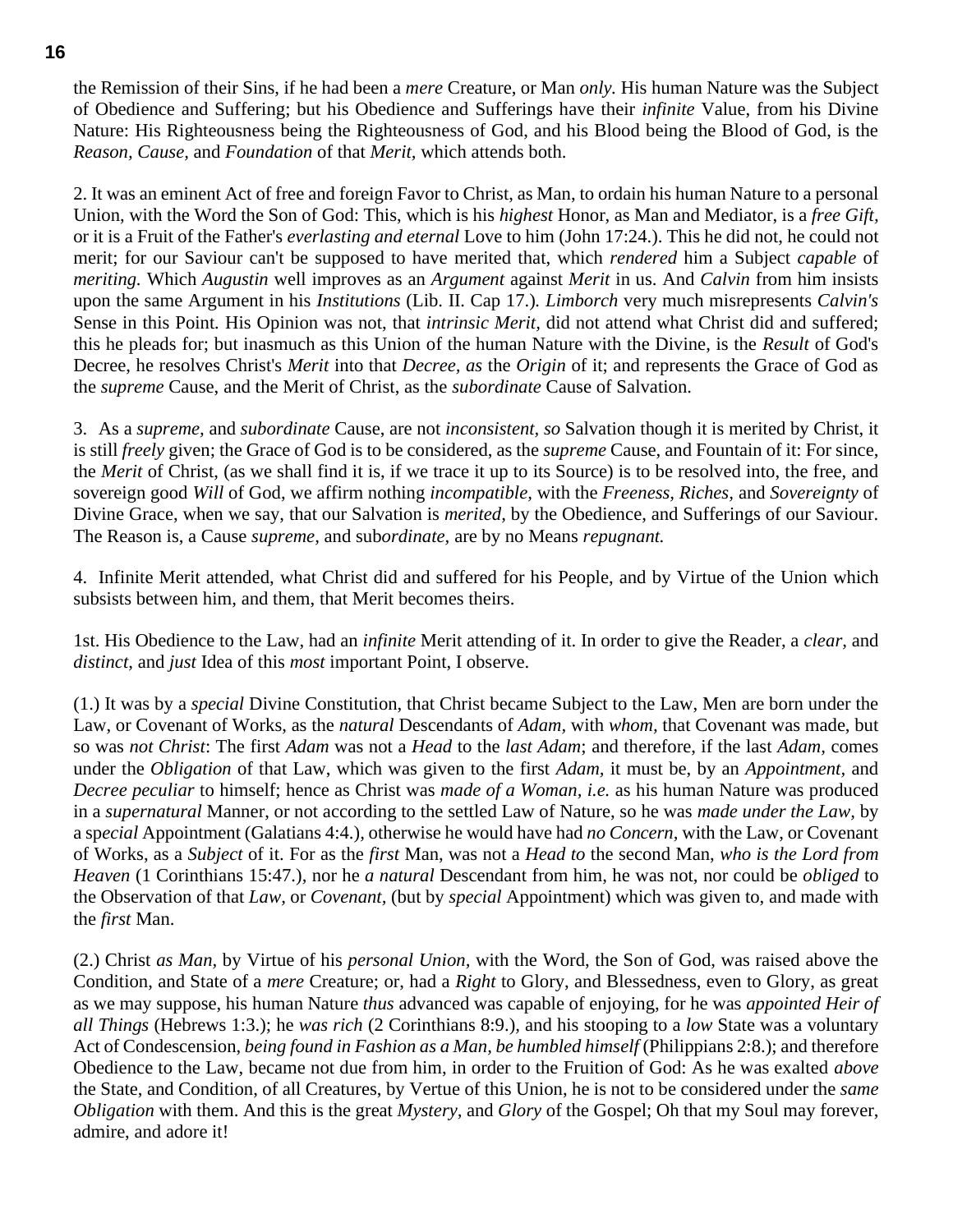(3.) Though he was not a mere Creature, but God as well as Man, and was thus *exempted* from the common State, and Condition of Creatures, yet, by a sp*ecial* Designation of the Father, and his *own voluntary* Agreement, he became *subject to* the Law., or Covenant of Works, not on his own Account, for that was *impossible,* but for the *sake,* of others; or with a *gracious View,* to *their* Redemption, from that Law, considered as a *Covenant* of *Works.*

(4.) Those, on whose Account he became subject to the Law, or Covenant of Works, are such, for whom he was a *Surety* to the Father, or to whom he was constituted a *representative* Head, and no others: For as his *Obligation* to the Law, or Covenant of Works, *wholly* arises from the Father's *sovereign* Will, and his own *voluntary* Consent, it can't be thought, that he *stood obliged to* fulfil that Law, or Covenant, for those, whole Surety he was not, and to whom he was not appointed, *representative* Head, until therefore, we shall see it clearly proved, that Christ is a Head, to such, who are not of his *Body* the *Church,* we shall continue to *firmly* believe, that he *only* fulfilled the Law for them, and that he is not, or was designed to be *the End of the Law for Righteousness* to any others.

(5.) Our blessed Saviour was perfectly conformable to the Law, his Nature was *pure, and his* Conduct *unblemished, he did no Sin, neither was Guile found in his Mouth* (1 Peter 2:22.)*.* His Obedience was commensurable to, or every Way, such as the Law required, he *always did those Things which pleased the Father.*

(6.) As in his Obedience, he is to be considered *a Suret*y and *Head,* his Righteousness, or Obedience, is imputed those, and *only* to those, for whom he became a *Surety,* and to whom. he was appointed a *Head.* He is not a Head to *all Men,* he *only* is to his *Body* the *Church, i.e. the Church of First-born, who are written in Heaven,* or the Elect of God, who we know are not *all Men*: All Men therefore ate not interested in his Obedience, and the *Merit* of it, which was the Point to be proved.

(7.) The Deity of Christ infinitely exalted his Obedience: *Immense* Honor arose to the Law by Christ's Subjection to it, and Observation of it, he *magnified the Law, and made it honorable* (Isaiah 42:21.)*.* The Obedience of our Lord is attended with *Merit suitable* to the Dignity of his Person, which Merit becomes theirs, on whole Account, he was made under the Law, and for whom as a Surety, and Head, he fulfilled it; they therefore are entitled to all those Benefits and Blessings which are the Result, of his Obedience; hence says the *Apostle, That being justified by his Grace, we should be made Heirs, according to the Hope of eternal Life* (Titus 3:17.)*.*

(8.) Infinite *Merit attended* the Sufferings of Christ: The Blood of our Redeemer, is *equal* in *Value,* and *Worth,* to the *Greatness* and *Dignity* his Person. Now he is *the Brightness* of the Father's *Glory, and the express Image of his Person* (Hebrews 1:3.)*.* It therefore is no *Diminution,* or *lessening* of the Father's *Honor,* to esteem him, his EQUAL (Philippians 2:6.); of Consequence, he is a Person *infinitely* great and glorious. And if his Sufferings are allowed to have anything of *superior* Worth in them, to those of a *mere* Creature, on Account of his Deity, if we will be consistent, and carry up our Reasoning, to its *proper* Pitch, in an Affair, wherein it is *absolutely necessary* to be done, we must grant, that as they have anything more of Merit, in them, than those of a *mere* Creature, they have *infinitely* more and greater Worth: Hence it follows, that his Suffering are an *adequate,* and every Way *sufficient* Price, for our Redemption: An *infinite* Justice was offended, and an *infinite* Person suffered: Here was an *Equality* between the Judge, who punished, and the *Subject,* on whom Punishment was inflicted. And if the Death of Christ was. a *full, and adequate* Price, of Redemption, then all those, for whom he died, in Justice, have a *Right and Claim* to a Discharge from Guilt, *Freedom* from Condemnation, and *Security* from the *penal* Effects of Sin. Whether these Things can consist with the *universal* Extent of his Death, a *small* Degree of Discernment, in spiritual Truths, will enable any Person to discover. It is *impossible* to maintain the *true* Merit of Christ, without granting, that all those partake of the *Benefits* which he *merited,* for whom they were procured; for it is *unjust,* to withhold that, to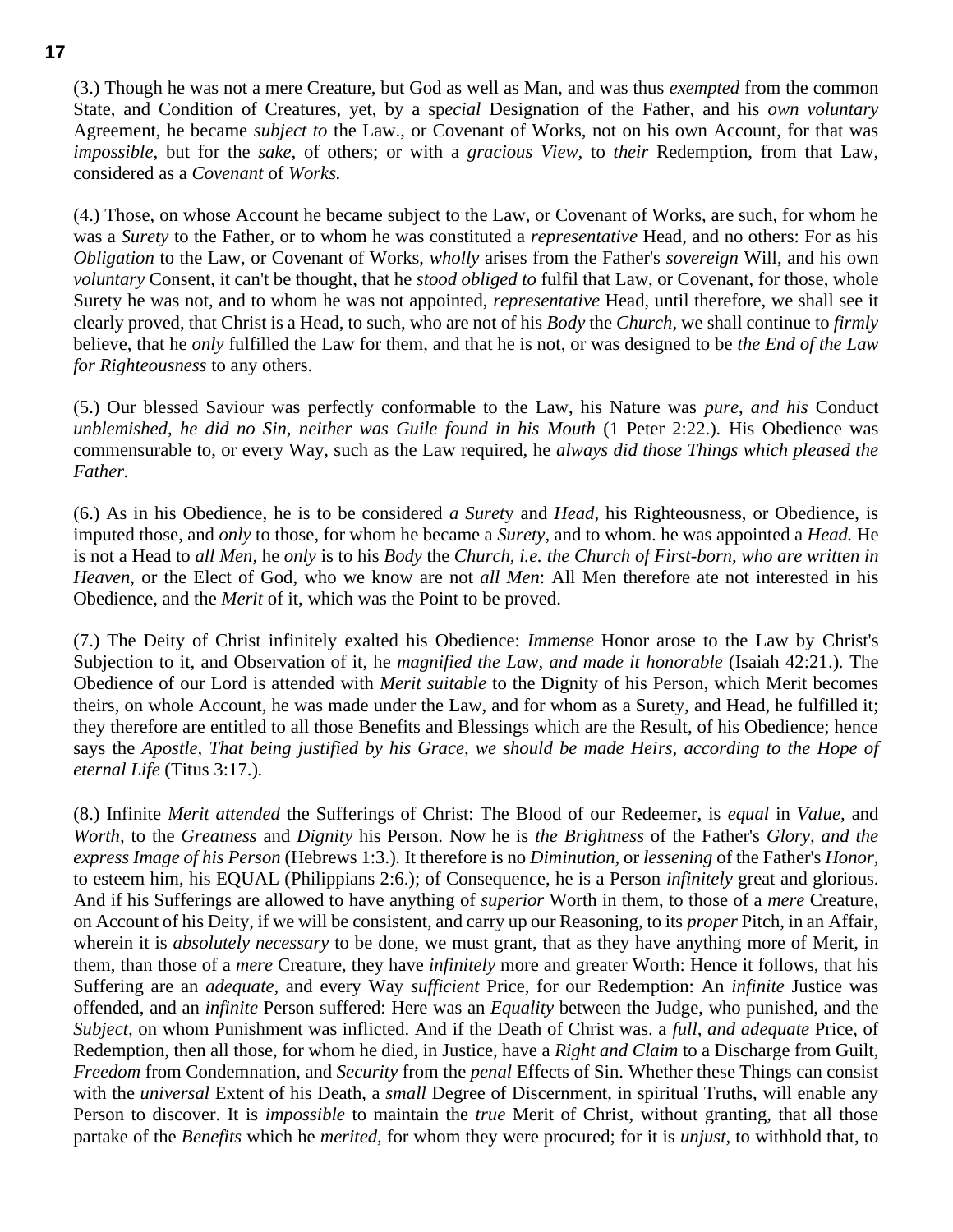which a Person hath a *Right*; *Merit* gives *Right* to those Favors, which are supposed to be merited, whether that *Merit, is personal,* or it is the *Merit* of another, but becomes *ours,* by Virtue of the *meritorious* Action being done by one between whom and us, there is such a Union, as lays a *proper* Foundation, for the Imputation of that Action to us, which is the Case here, as plainly appears by what has been before observed. This cannot be denied, without an *entire* Subversion of the Gospel, in the most weighty Points, it recommends to our Faith and full Assent.

## CHAPTER 5

# <span id="page-17-1"></span><span id="page-17-0"></span>*Contains a Fifth Argument in Favor of the Limited Extent of CHRIST's Death*

REDEMPTION which is effected by the Death of Christ, Is a clear and cogent Argument in Favor of the *limited* Extent of his Death.

1. Redemption may be considered as *metaphorical*; that is a *mere* Deliverance out of Misery and Servitude, without the *Payment* of any Price. Thus, the *Israelites* are said to be *redeemed* (1 Chronicles 17:21.) out of the Hands of the *Egyptians,* when no *Price,* or *valuable Consideration,* was given for their Release from *Bondage.*

The *Socinians* maintain, that such is our *Redemption* by Christ, that he paid no *Price,* or *valuable Consideration,* for our Deliverance from the penal Effects of Sin .

2. It is *proper,* and that is when a *Price is* given, or a *valuable Consideration,* is yielded by him who acts the Part of a Redeemer, for those who enjoy Liberty in Consequence of his so doing, (1). This may have Place in the Deliverance of *Captives,* who are held under *Confinement* by a Conqueror. (2.) In the Deliverance of Criminals from deferred Punishment, in *this* View, our Redemption is to be considered, for we are *Criminals,* and obnoxious to very severe Penalty, for our Offences, against God, our *Sovereign, and* our *Judge*.

3. Christ as our Redeemer paid a *valuable* Price, or Consideration, for our Redemption. In order *fairly* to make out this, it will be necessary to prove — That he suffered in our Stead — That his Sufferings were that Penalty, to which we were obnoxious — That those Sufferings of Christ were a *proper* Price, or *valuable*  Consideration, for our *Deliverances and Exemption* from Punishment.

I. Christ suffered in our *Place and Stead* not *merely* for our Good, as the *Socinians* and *Armininians* urge: For though it is certain, that in suffering in our *Room* he suffered for our Good, yet this he might be supposed to do, without suffering in our Stead. The observation of two Things will *fully* clear up this.

1. Christ was a *Surety to God* for those Persons, on whose Account he died; hence he is said to be *the Surety*  of a better Testament, or *Covenant*, διαθηκή (Hebrews 7:22.). For this Reason, his Blood is called the Blood *of the everlasting Covenant* (Hebrews 13:11.)*.* He was not a Surety for God to Sinners, as the *Socinians,* and *Arminians* contend; he stood in no Need of a Surety. to make good his Engagements; it is blasphemous to imagine it, the Thought thereof is a *horrid* Reflection, on the *Power,* or *Veracity* of God. And therefore if Christ was a Surety *at all,* he was our Surety, and took our *Debt* upon him, as such, he died, in order to clear that *Debt,* which necessarily supposes his *Substitution* in our Place, or Relation to the Law of God.

2. He is expressly said to have suffered for us; *i.e.* in our Stead; for the Preposition une evidently designs the *Substitution* of one Person in the *Room* and *Place* of *another u***α** υπερ σου διακονου, *That in thy Stead be might have ministered* (Philemon 1:13.), υπερ Χρισου δεομεθα. *We pray you in Christ's Stead* (2 Corinthians 5:20.), υπερ γαρ του αγαθου *for a good Man* (Romans 5:7.), *i.e.* in the Stead of a good Man, and no Reason can

**18**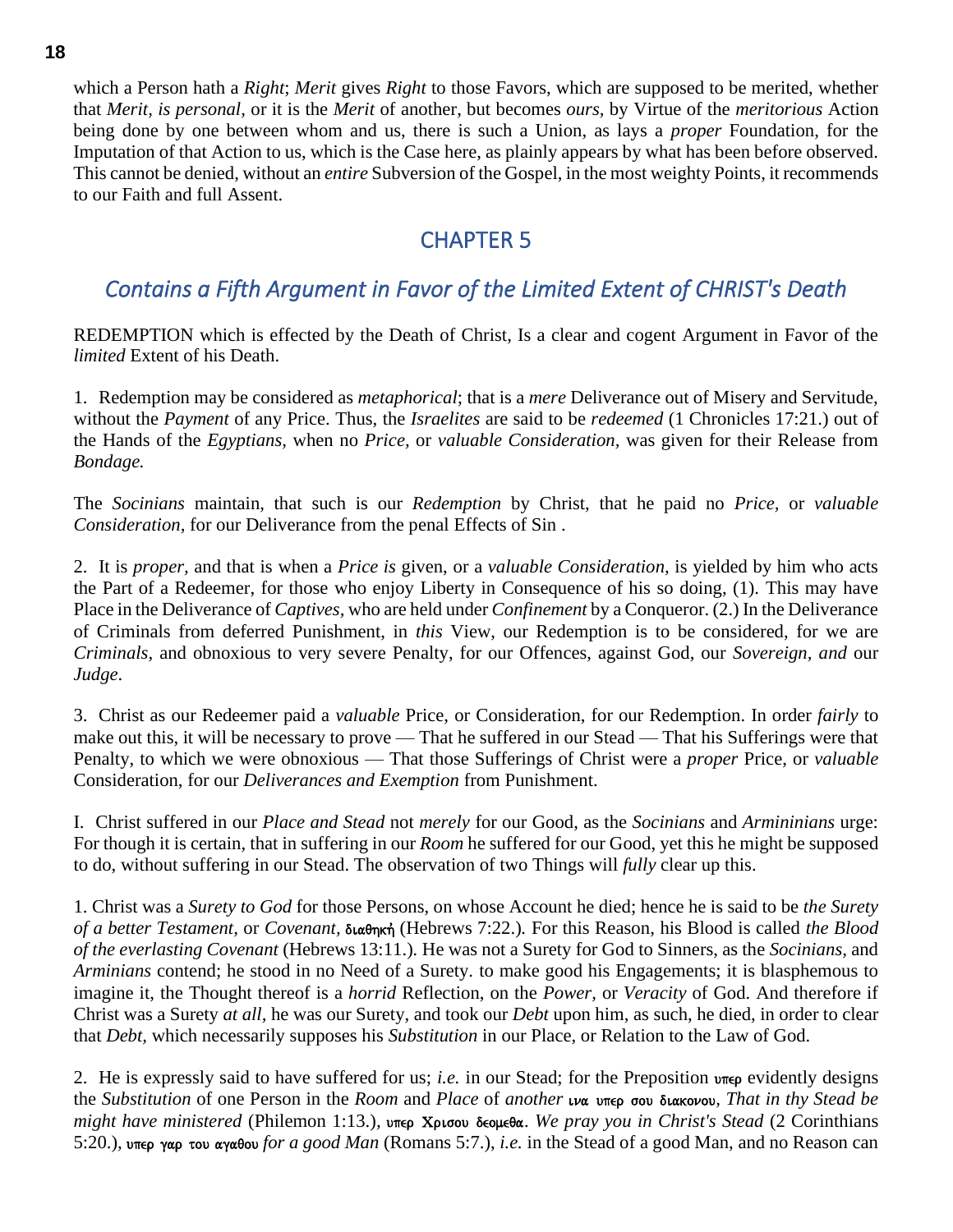be assigned, why it should not be taken in this Sense, when it is said, X<sub>ploo</sub> unter  $\eta$ uav ante bave, *Christ died for us*; *the Just suffered for the Unjust* (Peter 3:18.), υπερ αδικων *in Stead* of the Unjust, agreeable to the Sense of the Preposition in other Places, until therefore some *substantial* and *clear* Reason is assigned for a different Sense, we shall not grant what is *merely* begged, the Cause is *too important* to allow of such a Complement. The Reason which is urged against this Sense, taken from its being said that Christ suffered  $\pi \delta \epsilon \iota \alpha \mu \alpha \rho \tau \iota \omega \nu$ , *i.e.* for Sins (1 Peter 3:18.), is so far, from militating with it, that it abundantly confirms it, for he of whom it is declared, that he suffers for the Crimes of another, must be understood to suffer in the Stead of that other Person, when it is affirmed that he suffers for him.

II. Christ suffered *the Penalty,* that they were liable to, on whole

Account he died. Which thus appears:

1. Their Guilt was imputed to him: He was *made Sin for them* (2 Corinthians 5:21.)*, the Lord laid on him the Iniquities of us all* (Isaiah 53:6.)*, he bore our Sins in his own Body on the Tree* (1 Peter 2:24.)*.* Christ was in himself *innocent,* but by Imputation, he was made Sin or *Guilty,* without that, his Sufferings could not be *of a penal* Nature, for *proper* Punishment is the Infliction of the Evil of Suffering, for the Evil *of Sin*; Penalty therefore always bears Respect to *a Charge* of Offence, committed either by the Person himself who suffers, or by others, for and in whose Stead he suffers, which is the Care here. Nor is there any thing *unjust* in this, if the *Party offended,* hath a *Power* of excusing the guilty *Party* and of *accepting the* Engagement of another to suffer for him, and he who engages, hath a *Power* over his Life, if that is at *his Disposal,* and he is free to resign it, which Things though they are not found among *Men,* they are *all true,* and actually found here, or else we are *undone* for EVER.

2. He was made a *Curse*: That very Thing from which we are freed, by the Death of Christ, he was made in dying for us, which is the Curse and *Condemnation* of the Law, he *redeemed us from the Curse of the Law being made a Curse for us* (Galatians 3:12.)*.* No, say the *Socinians* and *Arminians, he* was not *properly* made a Curse, if not properly, then not at all; for there is no *improper* Sense, in which he could be made a Curse, the *Apostle* affirms, he was made a *Curse* for us, everyone knows whom we ought to believe, the inspired Writer rather than those Men.

3. Our gracious Redeemer sustained the Shock of the Father's *vindictive* Displeasure: What less, than this, can be the Import of such Modes of Expression as these: *It pleased the Lord to bruise him, he hath put him to Grief* (Isaiah 43:10.)*, and awake, O Sword, against my Shepherd, against the Man that is my Fellow, finite the Shepherd* (Zechariah 13:7.)*.* This *awful* Language is expressive of a real and positive Act, of God himself against his Son, as the Surety of Sinners, and standing charged with their Guilt, which must be an Act of *Vengeance.* The whole Punishment due to Sin, when punished in such a Subject as Christ is, was inflicted on him, who had *infinite* Dignity, whole Sufferings therefore were of *infinite* Value, and of Consequence, it was not *necessary* that they should be *endless* in Duration, because they were in Value *immense*: Hence it is evident that the *Shortness* of the Time of his Sufferings, is no *just* Objection, to his undergoing that *very* Punishment, which was due to, or from us; though *Socinians and Arminians* are pleated to argue it is.

III. Christ's Sufferings were a *proper* Price, or *valuable* Consideration for our Redemption. The *Socinians* deny that his Death was a *Price,* though it is *expressly so* called, Lutron, (Matthew 20:28.), *i.e.* a Price of Redemption, which is the proper Signification of the Word. The *Arminians* will not allow, that it was a *full,* and *adequate* Price; but that it was so according to the Estimation of God, or his gracious Acceptation. And tome others, who perhaps would take it amiss, to be reckoned of that Party, agree with them therein; thus Dr. *Doddridge* speaking of what Christ paid for us, faith, *it was* GRACIOUSLY ALLOWED *of God, as a valuable Consideration.* This is *infinitely* to sink the *Merit* of the Redeemer, below its *true* Nature; for his Death must needs be *an adequate* and *full* Price of Redemption, or a complete Payment of our *Debt*; because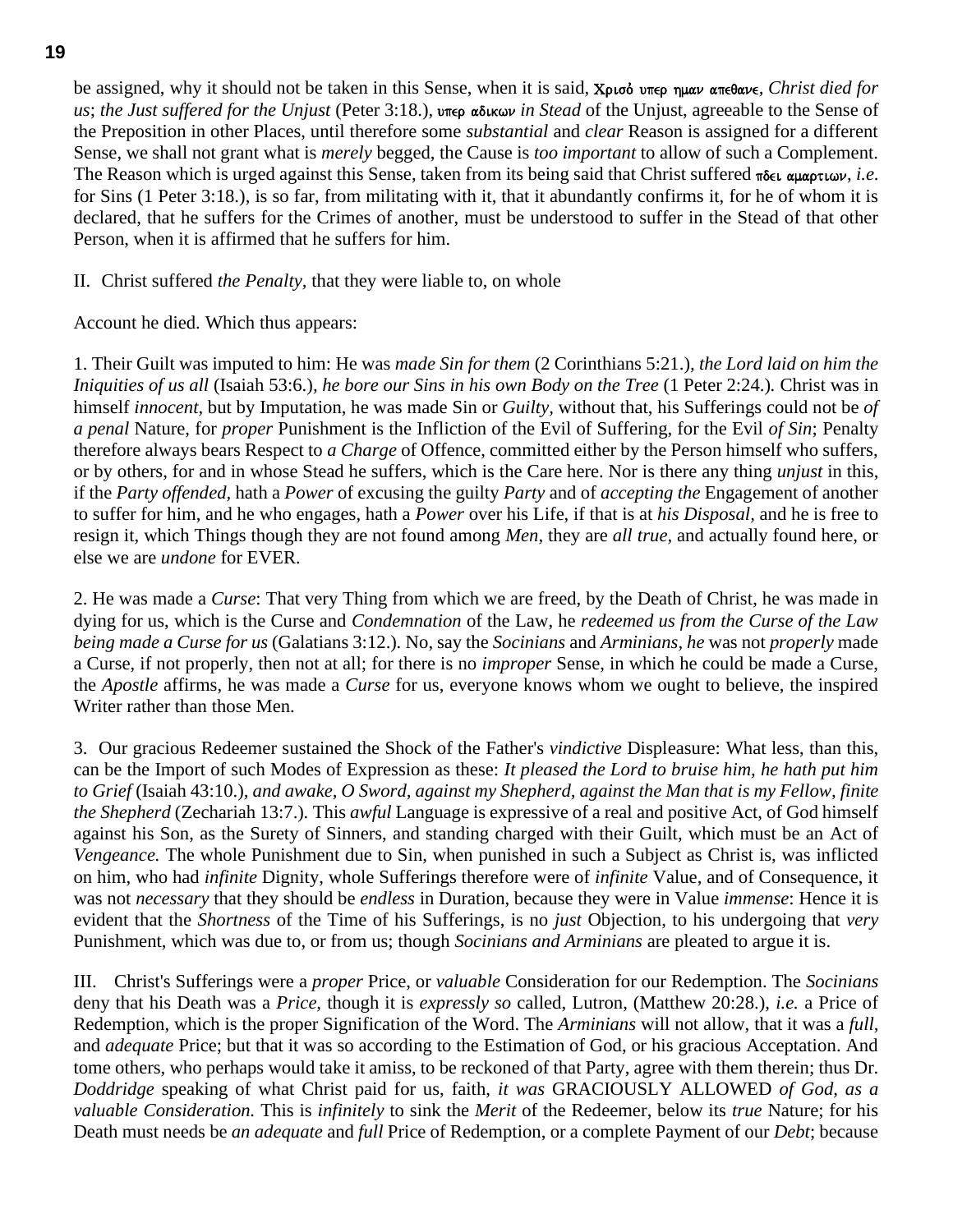he suffered that *very* Punishment, which was *due* to the *Criminals* he intended to redeem, and was *equal,* in Dignity, to their offended Judge, who inflicted that Penalty. The Sufferings of an *innocent* Person, in the *Room* of the *Guilty, ought* to be allowed and accepted, as a *valuable Consideration,* for their Deliverance, if he suffers *all* that *penal* Evil which the Law threatens, *Justice* requires it, it is not an Act of *Favor,* but of *Righteousness*: And therefore, if Christ *really* suffered for Sinners, the WHOLE of that Punishment, which was due to, or from them, in *Right* and *Justice,* they are intitled to *Impunity*: If indeed he has not, but a *Part* of it *only,* then we are left in a *miserable* Condition; for we are unable to bear the least Part of the *Penalty* our Sins deserve. But the Father expects *no more* for our *Deliverance* and *Redemption,* than Christ has *paid*: And therefore, all those for whom he died, have *Remission* of Sins, *Freedom* from *Condemnation,* and *Security* from WRATH. *In whom we have Redemption through his Blood, the Forgiveness of Sins* (Ephesians 2:7.)*. There is therefore now no Condemnation to them which are in Christ Jesus* (Romans 8:1.)*. Being justified by his Blood, we shall be saved from Wrath through him.* The universal *Extent* of the Death of Christ, supposes the *Reverse* of there Things, so *plainly* expressed, in the Holy Scriptures: That the Surety bore Sin, and that the *Sinner remains* under a *Charge* of it. — That our Saviour was made a *Curse,* and that the *Offender continues under it.* That our Lord sustained the infinite *Displeasure* and *Wrath* of God, and that those (at least *many,* yea the *greater* Part of them) for whom he so did, will *eternally* lie under *his awful Vengeance.* Thus Men take the Liberty to *depreciate* the *Merit* of the Redeemer under a *Pretense* of extending it, and to *contradict* the *plainest* Evidence of the Word of God, in Favor of their *own* Opinions, which have no *Foundation* in the *sacred Writings,* as I hope *fully* to evince and prove hereafter. The Author of *The Ruin and Recovery of Mankind,* makes a Concession which *(if I mistake not) is entirely inconsistent* with the *universal* Extent of Christ's Death, though he appears a *zealous Advocate* for it, (in a marginal Note.) It is this, *I cannot find that Scripture once asserts, that Christ redeemed all Men, or died to redeem them all.* I beg Leave to ask this Gentleman, Whether Christ died with an Intention to redeem such for whom he paid a Price of Redemption? Surely he must: The Scripture represents his Death as a Price of Redemption; and I should think his Death was that in his Intention, which it was in Fact; if therefore he died for all Men, in his Death he intended to pay a Price of Redemption for all Men, or died to redeem them all. The *Arminians in* order to reconcile the Doctrine of *universal* Redemption, with *particular* Salvation; or the Happiness of a *Part of* human Nature *only,* with the *universal* Extent of Christ's Death, distinguish upon Redemption, as *impetrated,* and as *applied.* They suppose that Redemption was *impetrated* for *all Men*; but that it is applied to some *only,* the Reason of which is, all do not perform those *Conditions,* upon which the *Application* of Redemption depends. To this I answer: Though the *Impetration* of Redemption, and the *Application* of it, may *be distinguished, they cannot* be separated: For it is *unjust* to render the *Enjoyment* of that *uncertain,* which is *impetrated,* or obtained, by the *Payment* of a *proper,* and *full Price,* to those *for whom* it is so obtained, by the Injunction of *any Conditions* on them. It would be acting an *injurious* Part to him, who paid that Price. And therefore, since Redemption is not applied to *all Men,* but to some *only,* it was not *impetrated,* or *obtained* for *all Men,* but for a *Part* of the human Nature *only.* Upon the Whole, we may *safely* conclude, That the Extent of Christ's Death is not *universal,* but *particular,* and *limited* to some*.*

## CHAPTER 6

# <span id="page-19-1"></span><span id="page-19-0"></span>*Contains a Sixth Argument in Favor of the Limited Extent of CHRIST's Death*

THAT Reconciliation which Christ effected by his Death, seems to me, a *nervous* Argument in Favor of the *limited* Extent of it.

The Doctrine of divine Reconciliation supposes not any *Change,* in *the Disposition* of Gods or from a *Purpose* of inflicting Punishment, to friendly *Design* of conferring Benefits, neither of which are *compatible* with the Perfections of God: And therefore Apprehensions *of this Sort,* are by *no Means* to be entertained, when we speak of that *Peace* which Christ has made for Sinners. But it supposes an *infinite Displeasure* with Sin, in God. *A Disapprobation* of our *Persons,* considered as *Offenders*; and the *Engagement* of divine Justice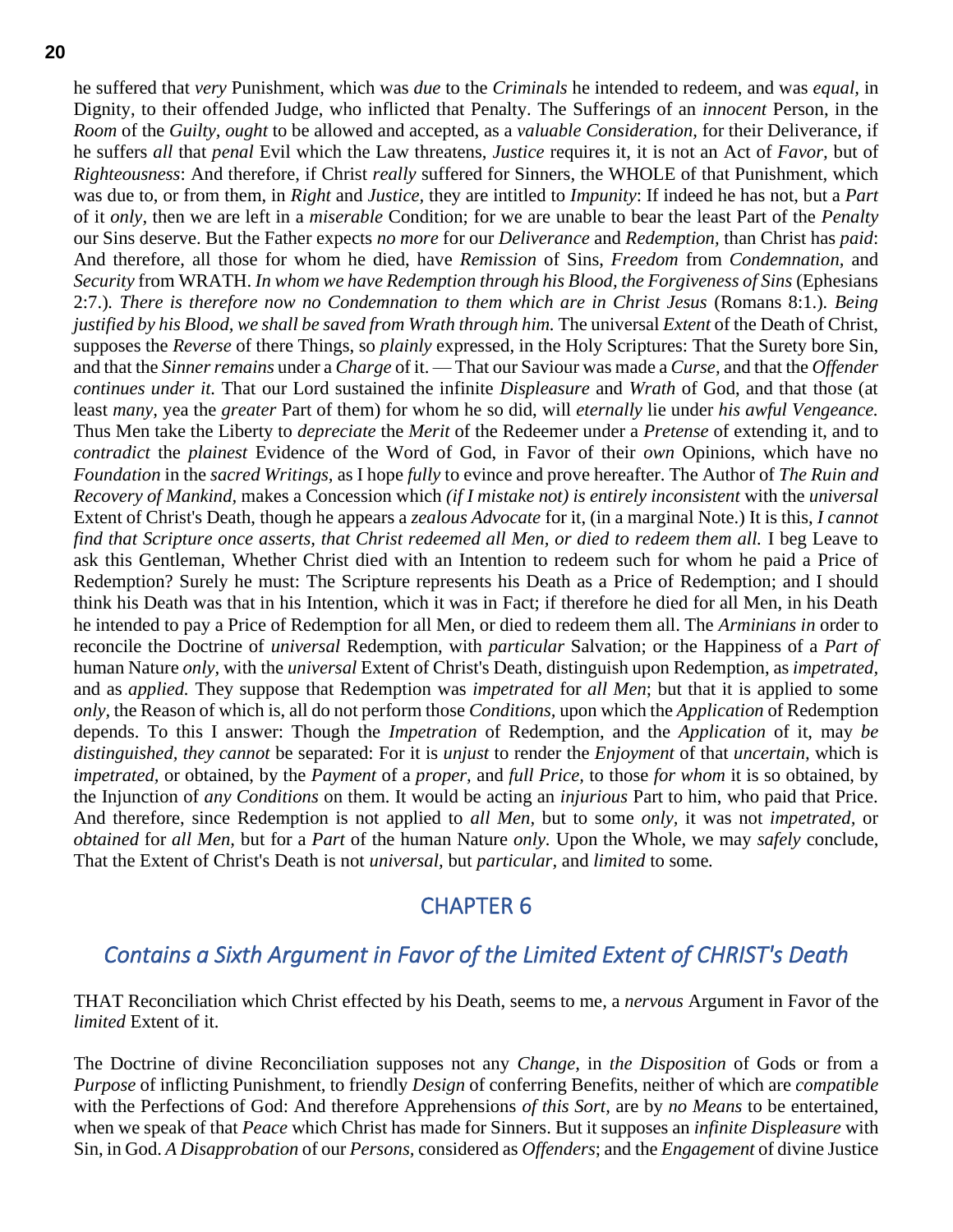*against us,* as *Transgressors*: All which are *perfectly consistent,* with the everlasting Love of God to us, and with his *gracious* Choice of us in Christ to *eternal Salvation*; and with the *invariable* Approbation of our *Persons, as viewed* in the *Beloved.* Hence it appears, That Reconciliation with God, by the Death of Christ, is not a *Procurement* of divine Favor, as the *Socinians* object to us: But it *really* is an Effect thereof, There is no *Repugnancy,* between the free, sovereign, and eternal Love of God to his Elect, and the Doctrine of *real Peace,* being made for them by the *Blood* of Christ's *Cross.* The pretended *Inconsistency* of God's good Will and Favor, Love to and Delight in his People, with *actual,* and *proper* Reconciliation, which is effected by the Sufferings of the Redeemer, is no other than a *foolish* Objection of the *Socinians,* who are professed Adversaries, to the *Merits* and *Satisfaction* of Christ. And it is Pity, that any through a Desire to maintain the *precious Truth* of God's Free, immutable, and eternal Love to his People should in the *least* countenance an Objection formed by the *worst* Enemies, which the Gospel has, against the *proper* and *real* Atonement of Christ: Since there is no Inconsistency in these Things; but *both* are *alike true,* and of *equal* Moment, in our Salvation, *viz.* The free Love of God to his People, and Atonement made for their Sins, by the Sufferings of our blessed Lord. The *Ground* of this Mistake, is, considering God as attended with *human Passions,* than which, nothing *more dishonorable* to the divine Being, can by a Creature be deviled. Reconciliation is not a Change in the Heart of God, from an *angry* Disposition, to a *friendly* Affection, as it is in Men; but it is a *full,* and *proper* Satisfaction to his violated Law, and offended Justice, Nor is another Objection which the *Socinians* make, of the *least Weight*; *i.e.* That God is never said to be *reconciled* to *Men*; but that we are said to be *reconciled* to him, *by the Death of his Son.* For the Party to whom Christ offered himself, as a *Sacrifice,* is reconciled, which was not Men, but God. Besides, it is the *usual* Mode of speaking, to express Reconciliation, by the Party who offends, becoming reconciled, to the Party offended: *Go thy Way, and first be reconciled to thy Brother* (Matthew 5:24.)*.* God in this Affair is to be considered, as a *Judge,* insisting on a *plenary* Satisfaction to his Law, and Justice, which being given, he hath no farther Demand to make; and therefore is most properly said to be appeased, or reconciled to Sinners.

I. Christ was to make *Peace* or *Reconciliation*: *Let him take hold of my Strength*; *i.e.* on Christ who is the Son of *Man, whom God has made strong for himself*: And is called *the Power of God, that he may make Peace with me, and he shall make Peace with me* (1 Corinthians 1:24; Isaiah 27:5.)*.* One *gracious* End of the Messiah's *being cut off*; *but not for himself,* was to *make Reconciliation for Iniquity* (Daniel 9:24-26.)*.* The Church under the legal Dispensation, was taught to expect the great Benefit, of *real Atonement,* or *Peace* and *Reconciliation,* by and through the Sufferings of the Messiah: And the Saints *then* acted Faith on that Atonement: *The Chastisement of our Peace was upon him, and with his Stripes we are healed* (Isaiah 53:5.)*.*

II. The *Nature* of the Sufferings of our blessed Redeemer is an evident Proof, that he suffered in order to make Peace and Reconciliation. His Sufferings were *penal,* and therefore, so *far* as he sustained *that Punishment,* which was due to, or from Sinners, they must be *satisfactory* to the Law, and Justice of God. Sin was imputed to him; The Curse of the Law was inflicted on him: And the Sword of divine Justice smote him. Which Things are a *full Evidence,* that in suffering he *was punished*: And if the *Whole* of that Penalty which Sin demerits, was endured by our Saviour, *the certain Effect* thereof, must be *real,* and *perfect*, Peace, or Reconciliation with God. If indeed he suffered *only a Part* of that Punishment, then *complete* Atonement is not made, he is but a *partial Saviour,* and was not made *perfect through Sufferings.* But this we can, by no Means, allow of, not only because it *dreadfully* affects our eternal Interest, but also because it *impeaches* divine Wisdom, and Justice, and reflects the greatest Dishonor on Christ himself.

III. The Gospel is a Report of Peace and Reconciliation. It is called *The Gospel of Peace*: And *the Word of Reconciliation* (Ephesians 6:15. 2 Corinthians 5:19.)*.* Because it assures us, That *Peace is made, by the Blood* of *the Cross* of Christ. And that when *we were Enemies, we were reconciled to God by the Death of his Son.* And that we *are healed by the Stripes, i.e.* the Sufferings of our Lord. It is not a Report of *a Disposition,* or *Inclination* in God, to *be reconciled* to sinful Men, on Account of the Suffering, and Death of Christ; but it is a *clear,* and *glorious,* and *gracious* Discovery, or Proclamation of *real,* and *actual,* and *perfect* Peace, or Reconciliation effected by his Passion and Death, The Divine Will to Reconciliation is not an *Effect,* but it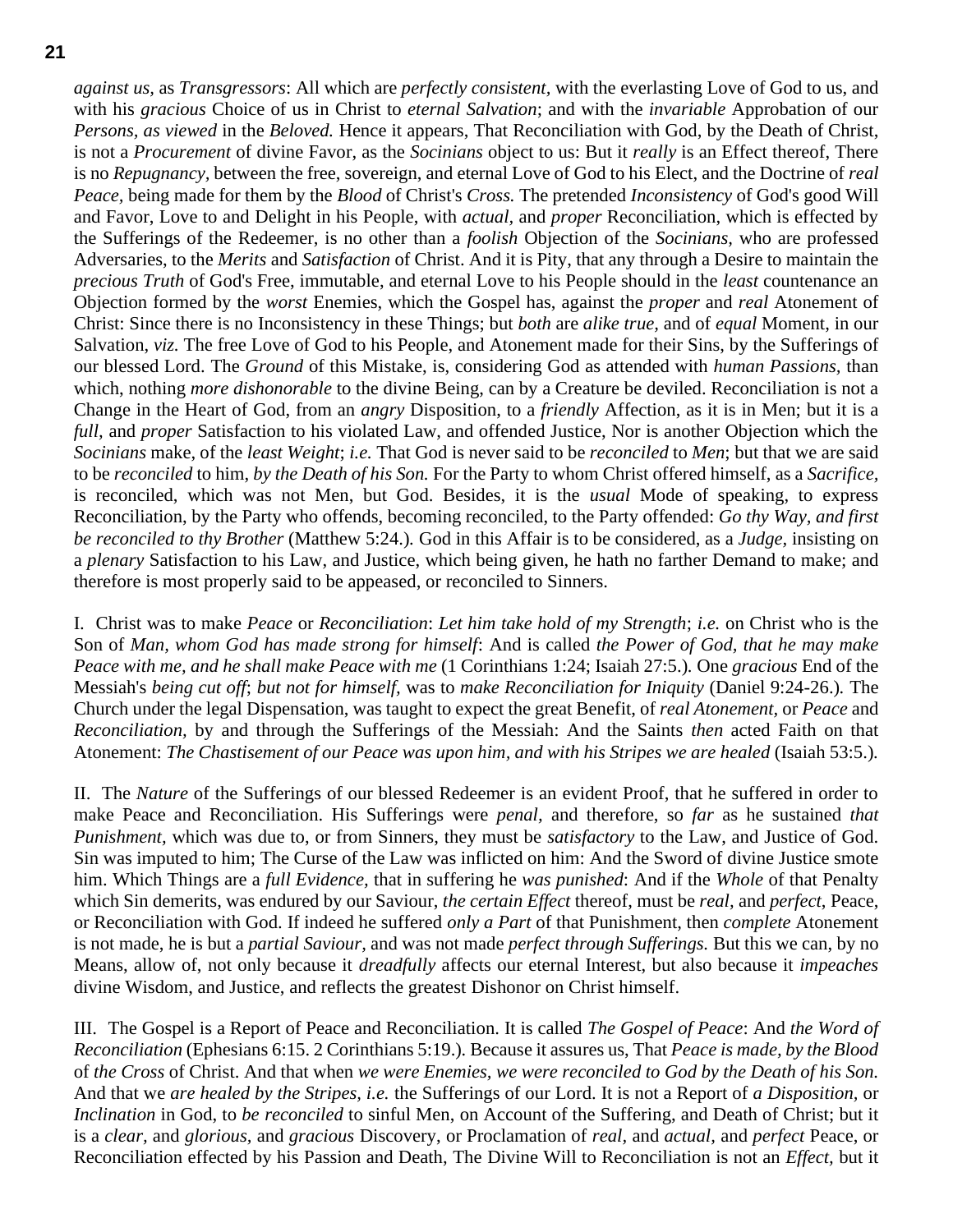is *the Cause* of Christ's suffering for Sinners, in order to his making Peace for them; Hence we read, that the *Apostles preached Peace by Jesus Christ* (Acts 10:31.); not a *Will* or *Disposition* in God to a Reconciliation with offending Creatures, but *real* Peace, or *actual* Atonement, and Reconciliation. And therefore some *Gentlemen* must excuse me, if I say that they are *very different* Preacher, from the *Apostles,* and bring us *another Gospel* (which *is not another,* no Gospel of Christ at all) who represent God as only *willing* to be reconciled to Sinners, thro' the Death of his Son) and not *actually* reconciled.

IV. The Distinction of a *first,* and *second,* or of *a former,* and a *latter* Reconciliation, the *former* as *common* to *all* Men, and the *latter as peculiar* to Believers *upon Believing,* which the Arminians urge, is an Invention of their own. They suppose that which cannot in Justice be granted; *viz.* That Christ: by his Death obtained a *conditional Grant,* of Pardon and Life for all Men: This they call the first, or former Reconciliation; and thus much are they pleased to allow to the *Merits* of our Saviour; but *not* that he *merited* that Grace, which is *necessary* to enable Men to perform those Conditions, on which the *latter* Reconciliation is to be enjoyed, (and herein the Author of *The Ruin and Recovery of Mankind,* agrees with them, as to the *larger Number* of Men, for whom Christ died.) This I say is supposing what *Justice* forbids us to allow, in this Care, or in any Affair of this Nature. For it is *manifestly unjust, to* require an *innocent Person* to suffer for a *Criminal,* that Punishment which he deserves, and enjoy any Conditions on *the Criminal,* which may render his *Impunity precarious,* and for Want of the Performance of such Conditions, *actually punish* him; of this the *Arminians* are fully sensible; and therefore they deny that in *a strict Sense* Christ was punished. And so to must our Author also, if he will be *consistent* with himself. I should think this *Gentleman* can't esteem it an *unreasonable* Request, if I ask the Favor of him, to tell us plainly, whether he apprehends Christ was *really* punished for Sinners in his Sufferings? Whether he endured the *Whole,* or a Part *only,* of that Penalty, which was due to, or from them, for whom he died? And whether he thinks it agreeable to *Justice* to inflict the whole Punishment, due to Offenders, on a Surety for them, and punish them also.

It seems clear to me, *even* to a *Demonstration*; that if our precious Saviour was *punished* in his Sufferings: That if he underwent the *Whole* of that *Punishment,* to which they were liable for whom he died: And if it *cannot consist* with *Justice,* and *Righteousness,* to inflict Penalty on a *Surety,* and on *Offenders also*: That all those for *Right* to *Impunity,* whom Christ suffered, have a *Pardon,* and *Life*; or that the *Law* and *Justice* of God are *satisfied,* that no *Fury* is, or can be *in God,* against those Persons; but that he is *actually* reconciled to them, or *pacified* towards *them for all that they have done.* Which is evidently *inconsistent* with the *universal* Extent of Christ's Death; and therefore, I cannot but apprehend that it is *particular*; and *limited* to time.

# CHAPTER 7

# <span id="page-21-1"></span><span id="page-21-0"></span>*Contains the Seventh Argument to Prove the Limited Extent of CHRIST*'*s Death*

THE Satisfaction of Christ is justly accounted a most momentous, and important Article of Faith, because his Glory, and the Efficacy of his Merits, the Honour, and Justice of God: And the Salvation of his People, are inseparably connected with it, are built upon it, and arise from it. We therefore are under infinite Obligations, to accurately inquire into it, clearly Rate it, and zealously defend it. And since the Adversaries of evangelical Truths, exercise their greatest Skill, and use their utmost Efforts, in militating against the Necessity of it, its Reality, and the Perfection thereof, we certainly ought not to be less diligent in asserting, and vindicating its Necessity, Reality, and Perfection.

I. I shall endeavor to prove, that in order to the Remission of Sin, Satisfaction is necessary and such a Satisfaction, as is fun, and adequate to what the Law and Justice of God require, which can be no other than what is given to both by Christ. Some Divines who defend the Satisfaction of Christ as real, and complete,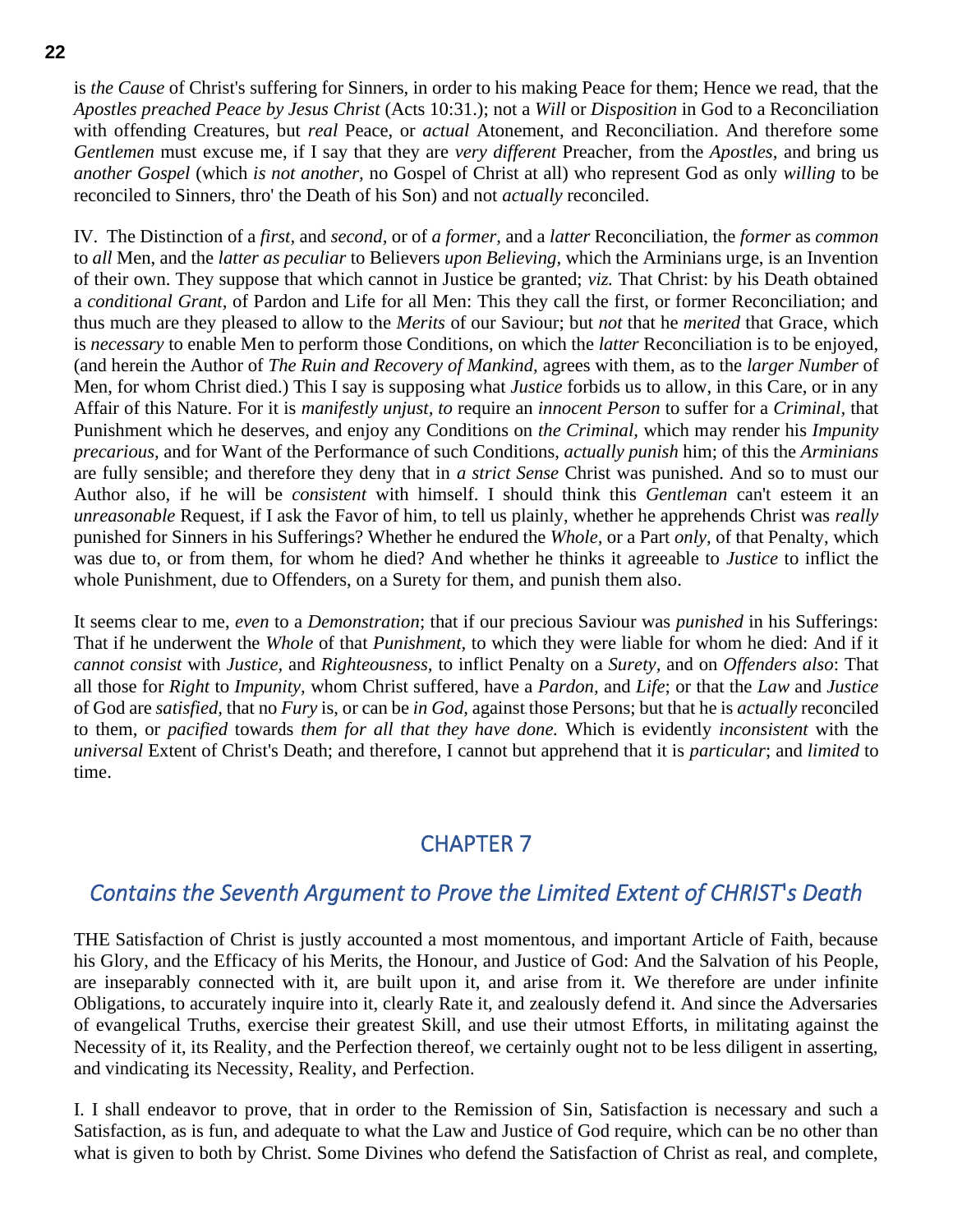have yet thought, that God might, if such was his Pleasure, have pardoned Sin, without any Atonement or Satisfaction for it: They apprehend that the Necessity of Christ's Satisfaction is *hypothetical* only, or what results from a divine Decree and Purpose, that is to say, That God having decreed the Death of his Son, as a Satisfaction to his Law, and Justice, his Death became necessary by Virtue of that Decree; but that God might have pardoned Sin, and saved Sinners, without his dying, had he not decreed his Death. At first View, this may seem too curious an Enquiry, and that it may better become us, to acquiesce in what God has done, as what upon the Whole is certainly wise, and just; since infinite Wisdom and Justice cannot do anything, but what is so, rather than enquire whether God might have acted otherwise in this Affair, than it hath been his Pleasure to act. I confess that under the Influence of this Consideration, for a great while, I declined the Examination of this Point: But upon observing that the *Socinians* argue strongly against the Satisfaction of Christ, from no Satisfaction being absolutely necessary, and that they think this Point being gained, they are able with Ease, to answer all other Arguments, though' they are much mistaken. I began to think, that I might very safely enquire into it for the Defense of Truth; accordingly I did: And as I hope upon a *humble, serious, and impartial* Enquiry on this Head, have, arrived to a clear, and full Conviction, that the Justice of God necessarily requires a proper, and plenary Satisfaction for Sin, if Sinners are pardoned; and that since this is just and righteous, am persuaded that *the Judge of all the Earth who cannot but do what is* so, could not save Sinners, without such a Provision for the Honor of his law and Justice, any more than he can deny himself.

The Reasons which induce me to be of this Opinion, are these: It is reasonable to think, that God would not have punished his Son, in the Manner he did, if it had not been necessary, to secure his Glory, and maintain the Honor of his Law in saving of Sinners. It is hard to conceive that a good and merciful God, who doth not *willingly afflict or grieve the Children of Men,* should so *sorely bruise,* wound, and punish, his only Son, who is dearer to him, than Angels or Men, without any Necessity for it, or the Honor of his Perfections so requiring, if Sinners are saved by him. His Sufferings were penal, or he was punished in suffering: For he bore Sin, or Guilt was imputed to him — He suffered for Sinners, or in their Stead — He suffered for their Sins, that is to say, their Sins were the meritorious and procuring Cause of his Sufferings — He was made a Curse, *i.e*. the Curse due to us Christ endured — Justice incensed by our Sins, smote him, wounded him, and put him to *Grief. And* therefore, in Suffering Christ was punished for Sin. Besides, it was Punishment of an *amazing* and *dreadful* Weight that he sustained: Unless this is granted, we shall not be able to vindicate the Resolution and Fortitude of our Saviour, in and under his Sufferings such were the Complaints which he uttered. Many Martyrs, not to say equaled, but far exceeded him, in Courage, if he underwent bodily Pains, and Reproaches from Men only, if he was not *smitten, stricken of God and afflicted*: And what adds much Weight to this, is, our Saviour had not that to trouble him, which the best of Martyrs have: A Consciousness personal Guilt, that they are Sinners, and deserve Wrath: Unbelief or Diffidence, a Sense of God's Displeasure, he was not, or could be in Doubt, about and Interest in the Favor of his Father, or concerning the good Issue of his Sufferings. Besides he had that to comfort him, in suffering, which the best of Men cannot be supposed to have. A Sense of his personal Union with the Son of God, a full and certain Evidence that he had never offended the Father, that the highest Honor and Glory, would redound to the Law and Justice of God, by his Sufferings: That Sinners would certainly be thereby saved, and himself after his Sufferings be crowned with Glory, in which he could not have either any Equal or Partner: That he should have a Name *which is above every Name that is named in this World, or in that which is to come.* Now if Christ had not that to grieve him, which the best Saints on the Earth have, and if he enjoyed that which no good Man can be supposed to enjoy, tho' it be in suffering for the best Cause in the World: Unless we allow that in his Sufferings he was made a Curse, and had a *piercing Sense* of that Wrath which is due to Sin, How shall we be able to account for the sore Complaints he expressed? Let Christians view their suffering Lord in the Garden, in his *Agony,* and there sweating, *great Drops of Blood falling down in* Plenty *to the Ground,* and think whether it will become them to imagine, this preternatural Sweat, was only occasioned by a Dread of the bodily Pains, he was to undergo. Let them hear him expressing himself thus, *Now is my Soul troubled, and what shall I say? And my Soul is exceeding sorrowful even unto Death.* Attending to this, his Language; let them ask themselves whether it is likely, that Christ should be so much inferior in Courage and Fortitude,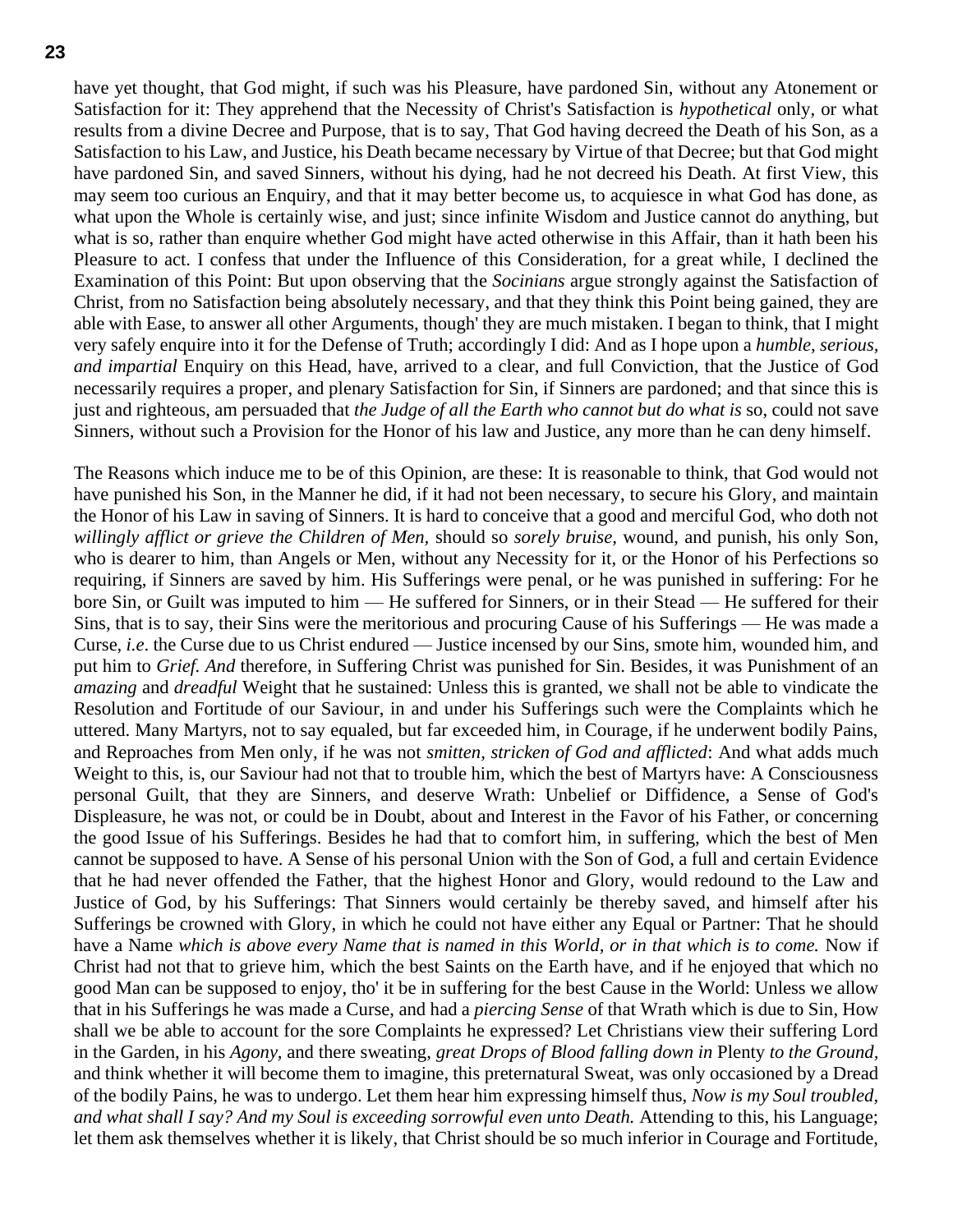to many of his Servants, who have gone to the Rack, and to the Stake, in Triumph, and with Exultation? Upon the Whole, we may safely conclude, That our Saviour was punished, and that the *Weight* of his Punishment was *exceeding great.* Why should it be thought That God would punish his Son, whom he infinitely loves, in such a Manner, if it was not necessary to secure the Honor of his Perfections? Nor can I think that less than Christ actually suffered, would have been sufficient to the Redemption of his People, much less that one Drop of his Blood, as some have said, would have been sufficient to that End.

It was proper that God should equally provide for the Honor of all his Attributes. It seems not to comport with his infinite Wisdom, to regard the Exaltation of the Glory of his free Mercy, in Remission, and wholly neglect the Honor of his Justice, which on]y could be manifested in the Infliction of Punishment. Why may it not be thought becoming God, and suitable to his Nature, which is holy as well as gracious, to shew himself offended with Sin, by punishing it, while he shews himself gracious in remitting it to the Sinner? The inspired Writer to the *Hebrews,* plainly suggests to us this Idea: *It became him for whom are all Things, and by whom are all Things, in bringing many Sons to Glory, to make the Captain of their Salvation, perfect through Sufferings.* If bringing Men to Heaven this Way became God, or was proper for his own Glory; he could not bring them to Happiness without it; unless we suppose that God may, or can omit, what it becomes him to do; which we have no more Reason to think, than that he can be unmindful of his Honor.

God cannot but hate Sin: As he is a Being infinitely holy in his Nature, he necessarily, though' freely, loves and delights in Holiness; so he necessarily detests and hates the contrary of it, Sin: *He is of purer Eyes than to behold Iniquity*; *be cannot look upon Evil* with Approbation or Connivance. Sin is the abominable Thing his righteous Soul hates: Hatred in God is not an Affection, or Portion, the infinite Blessedness of his Nature admits not of that, but it is a Will to shew Resentment against Sin, which, what is it but the Infliction of Penalty? If it be thought that the Holiness of God's Nature, moves him to shew his Approbation of a Conformity to his Will, in his Creatures, Why may we not conceive, that his infinite Rectitude, and Purity, will certainly and necessarily determine him, to act an opposite Part, when his Creatures are chargeable with a Behavior towards him quite the Reverse.

It is just and righteous to punish Sin: *Is it a righteous Thing with God to recompense Tribulation* to Sinners: *he is not unrighteous who taketh Vengeance. Socinus* observes to very little Purpose, that God's punishing of Men, is called Wrath, Anger, Fury, Indignation, and Severity. His Acts of Punishment being so spoken of, import nothing contrary to Justice and Equity in those Acts, or that God proceeds in such Acts, from an angry and revengeful Disposition; and therefore this is no Objection to the Righteousness, Equity, and Justice, which are inseparable from those Acts. As God is essentially just and righteous, he necessarily, tho' freely, wills to act what is just and righteous; but should he will not to punish Sin, he then would will to omit an Act that is just and righteous, and is agreeable to the Holiness and Righteousness of his Nature, which is what he cannot do.

This essential Righteousness of God is own'd and acknowledg'd by the Heathen: They have a Conviction in their Minds, that Sin deserves Punishment, or that those who are guilty of it, are *worthy of Death,* Romans 1:32. This is as forcible an Argument that God is essentially just, as their Acknowledgment of a Deity and supreme Being, is, that there is a God. From the Sense they had of Punishment being due to Sin; proceeded their Terrors of Conscience, Dread of Wrath, and the many Methods they fixed upon, to avert that Vengeance they feared on Account of their Vices. Whatever Men in Controversy may now say upon the Head, when once Guilt lies on the Conscience, and the Demerit of it is apprehended, there is not anything in the World so difficult to be believed, as is that of the Remission of our Sins, even under the unspeakable Advantage, of a gracious Revelation of a full Satisfaction being made by the Blood of Christ: Such a deep Impression is made on the natural Conscience, of the Justice, Holiness, and Righteousness of God; and so far is the Light of Nature from dictating to us, there is Ground to hope for Pardon.

Out of Christ *God is a consuming Fire.* The Words indeed are metaphorical; but the Sense of them is plain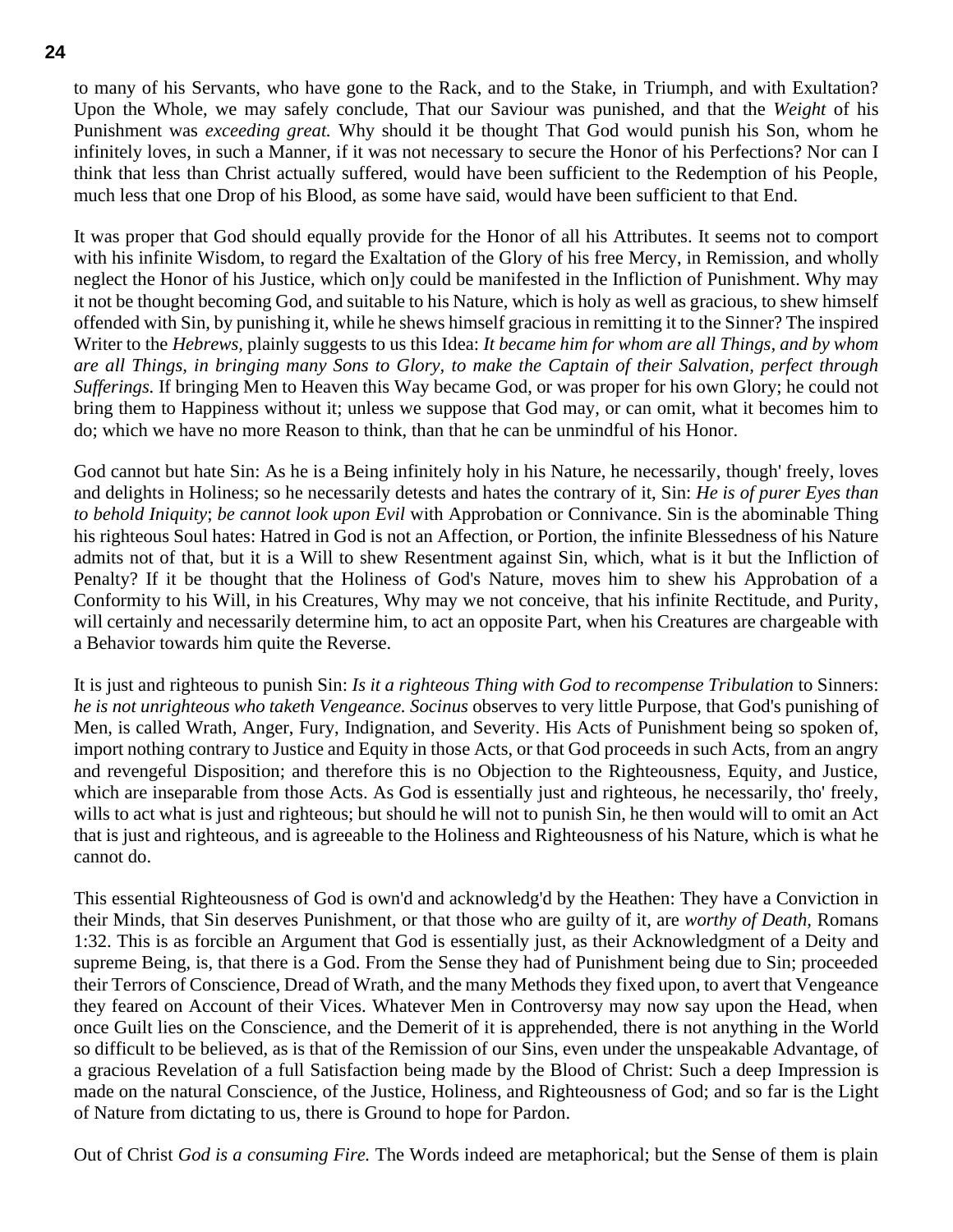and obvious, *viz.* That as Fire necessarily consumes all combustible Matter within its Reach, so God necessarily, but freely (for he is an Intelligent and free Agent, which Fire is not) punisheth and consumes by his flaming Vengeance all such, whose Sins are not atoned for by the Sacrifice of his Son.

If this Point is proved and granted, then it necessarily follows, that Christ in suffering, satisfied for Sin, or else it cannot be remitted: Of this, the *Socinians* are fully convinced; and therefore they use their utmost Skill in objecting to it: And some others who entirely dissent from their Opinion concerning the Ends and Effects of his Death, will not allow of the Necessity of Satisfaction, particularly Dr. *Twiss, Vossius,* and Dr. *Goodwin.* I shall first attend to the Objections of the *Socinians,* and then consider their Exceptions to it. I shall begin with *Crellius* his Objections; which are as follow:

Object. 1. *God hath a Power of inflicting, or not inflicting Punishment*: *but it is not repugnant to divine Justice, to pardon a Sinner whom be hath a Right to punish.*

Answ. 1. God is indeed the supreme Lord and Governor of the World, as he necessarily must be, since he created and upholds it.

2. But he doth not inflict Punishment, as a universal Lord, for then he might be supposed to punish innocent Creatures, but as Judge of all, and he cannot omit doing what is right in Judgment; such is the Infliction of Penalty on Offenders.

3. God acts not as supreme Lord in the Affair of punishing Sin; except in the Constitution of Christ a Surety, to the End he might bear Sin, and sustain the Penalty demerited by it, in order to

Satisfaction for it, herein indeed, God acted not as a Judge, but as the universal Sovereign, and Lord of all, that is to say, in his Constitution; but in his Suffering for Sins, God acted as Judge.

Object. 2. *He does Injury to None, whether he punishes, or not punishes*

Answ. 1. None ever thought that a Neglect to punish, would be an Injury to the Offender.

2. The Prejudice arising from such a Neglect would affect God's Perfections, not the Sinner, Punishment in Care of Sin, is a Debt, not properly due to us, but to the Justice of God.

Object. 3. *Punishment is not due to the Offender, he owes it*; *and be owes it to him, against whom all the Injury ultimately tends.*

Answ. 1. Because Punishment is not due to the Offender, but he owes it to the Law giver, it follows not that the Legislator, may in Justice forbear to inflict it.

2. The Infliction of Punishment for Sin, is not as God is affected with Injury by it; for as he is not profited by good Actions; he is not injured by evil Actions; but God inflicts Punishment as Law-giver and Judge.

Object. 4. *Anyone may part with his Right.*

Answ. 1. There is a Right of Debt, which being of an indifferent Nature, may be given up.

2. There is a Right of Rule and Government; this cannot be resigned, without a Disregard to the Law, under which the governed Party is; this is, or at least ought to be granted with Respect to the divine Law in its Precepts.: And it ought to be allowed in its Sanction and Threatening, unless it may be proved, that though the Righteousness and Justice of God necessarily, yet freely determines him to delight in, and command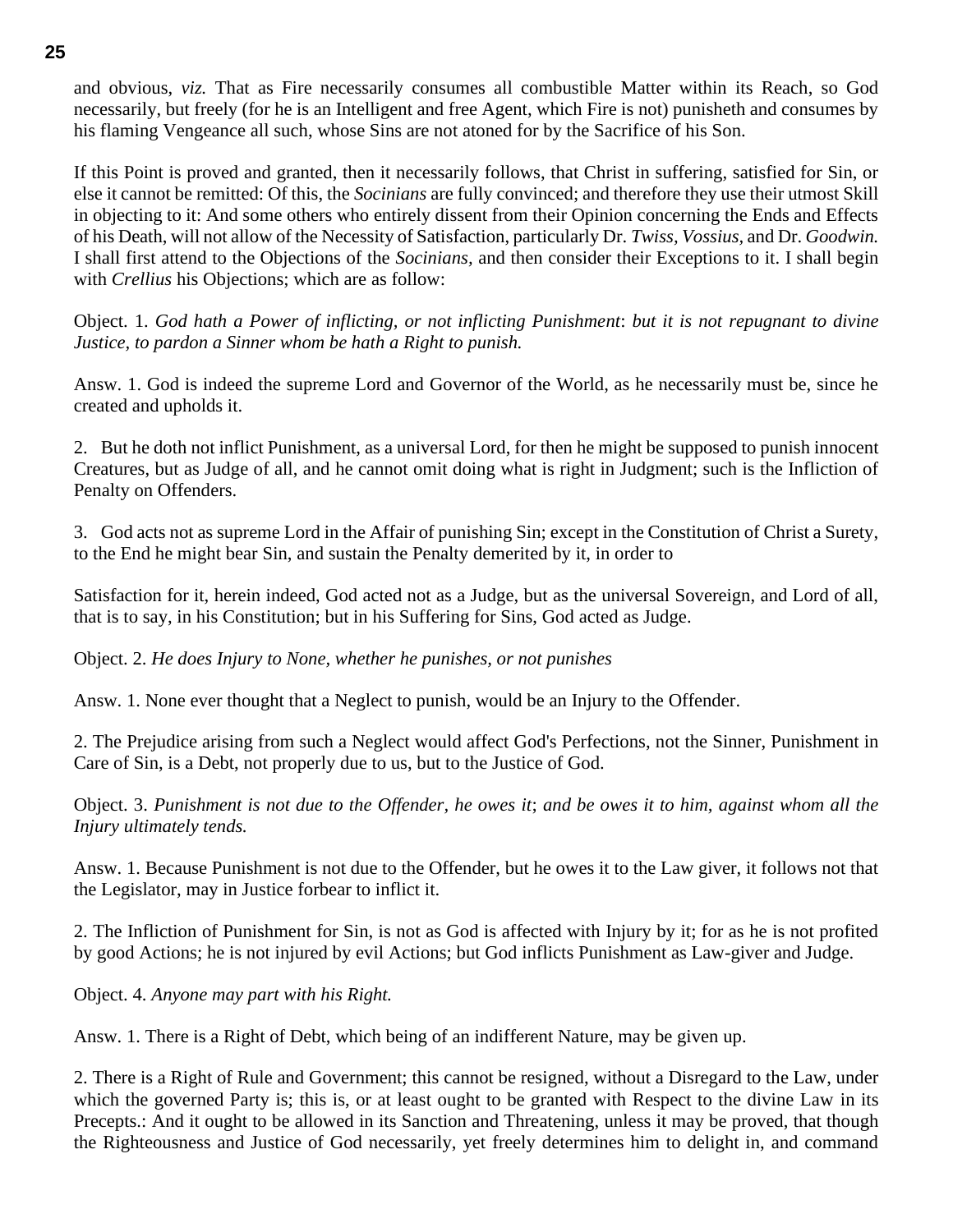Holiness, it doth not determine him to hate, and will to punish its contrary Sin.

Thus far the Objections of *Cressius,* and the Answers to them. I shall now consider *Socinus* his Objections, to the Necessity of Satisfaction for Sin, as they are delivered by him in his Book, *de Jesu Christo Servatore.*

Object. 1. *To pardon is to abate of what is right and due, this a Man may do, much more God, our Sins are Debts, and may be forgiven without Payment.*

Answ. 1. Obedience is God's Right or Due from Men, with this his Right he cannot part, for if so, God may allow of Disobedience, or Sin: But a Man who is a rightful Matter and Lord of a Servant, may let his Servant at Liberty, and require no farther Obedience or Service from him; hence we see though Men may part with their Right, it follows not that God may also part with his.

2. Our Sins are not properly, but metaphorically called Debts; a proper Debt is something that we owe to a Creditor, which we received from him, such are not our Sins; but as a Debtor owes something to a Creditor, that he hath received from him, we owe a debt of suffering to the Law and Justice of God, for that we have acted against both.

Object. 2. *The Justice of God by which be punishes Sin, it not an essential Property of his Nature, but is an Effect of his Will.*

Answ. 1. All Righteousness and Justice is essential to God, or else his Nature, is not absolutely and infinitely perfect, which it certainly is.

2. It is granted, that God cannot but punish impenitent Sinners, the Reason of which is, the Holiness and Righteousness of his Nature: If God cannot but punish such, the Infliction of Punishment on them, is not an Effect of his Will.

3. We should all eternally remain obstinate and impenitent, were it not for the Satisfaction of Christ, which secures the Communication of that Grace, that is necessary to work Repentance in us; and therefore, were it not for this Satisfaction, we should necessarily suffer Punishment.

Object. 3. *Punitive Justice is contrary to Mercy*: *Mercy is essential to God, and if punitive Justice is essential to him, the are there contrary Properties in God, which cannot be.*

Answ. 1. Justice is not contrary to Mercy, Cruelty indeed is; but that hath no Place in God's inflicting Punishment on Sinners.

2. Different Acts flow from Justice and Mercy, yet they are not contrary: To argue from Acts to Properties, is very weak and inconclusive.

3. If God acts contrary to Mercy in punishing, then impenitent Sinners cannot be punished for Sin; the Reason is, God cannot do an Act, that is contrary to any of his Attributes.

Object. 4. *There is a twofold Righteousness, and a two-fold Mercy*: *One Righteousness, God perpetually exercises, when he punishes and destroys the Wicked and Obstinate, and Men lost to all Hope. The other is that by which God sometimes punishes sinners, not obstinate, nor wholly desperate, whose Repentance is not deferred*: *Yea, God might, if he would, punish the Penitent, exclusive of the Promise of his Mercy, by which he hath freely after some Sort bound himself to us. From whence the two-fold Mercy of God, as we have said, appears. One by which he pardons all sin, to those who repent, as his Promises shew, and confers Salvation, and Life. The other is that by which he truly prevents, calls, and allures Men hitherto immersed*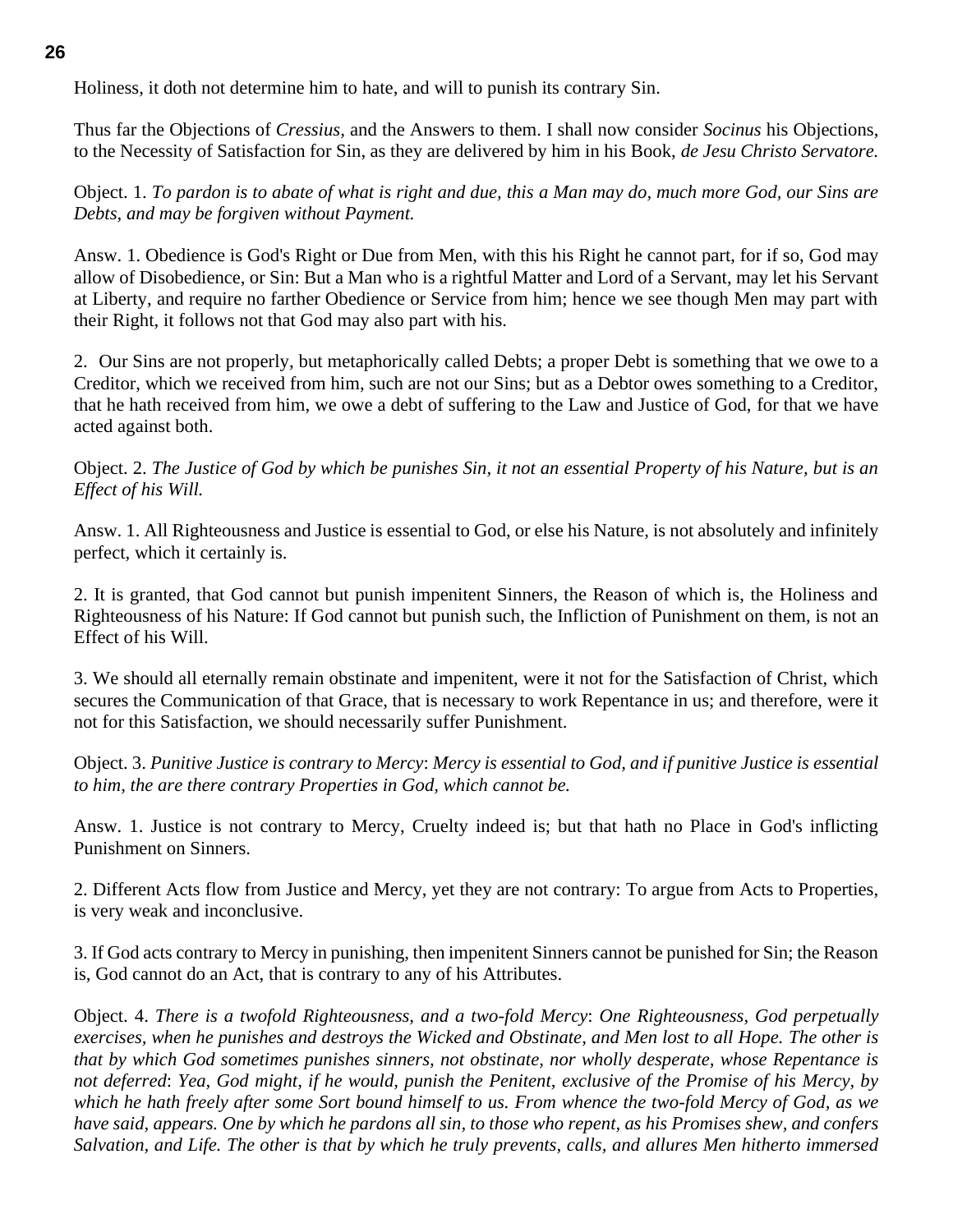#### *in sins, to himself, and graciously offers the Pardon of their sins, and Salvation to them, they not thinking of those Things.*

Answ. 1. We should all remain wicked and obstinate, were it not for the Satisfaction of Christ, in Virtue of which, Grace is communicated to us in Order to Faith and Repentance, as was before observed.

2. Its confessed that God corrects in Faithfulness and Goodness, those whom he loves, and for whole Offences Satisfaction is made by the Death of Christ; but he cannot in Justice inflict Punishment oh them; the Reason is, Christ sustained Punishment in their Stead. It is also acknowledged, that not supposing the Satisfaction of Christ, God might eternally punish them; but that being supposed, he cannot. Allow but *Socinus* the Thing he begs, and he will certainly prove his Point.

3. God's pardoning Sin is an Act of Justice, as well as Mercy. To us it is an Act of Mercy, to Christ who has made Atonement, it Is an Act of Righteousness and Justice.

4. God exercises long Suffering towards the Wicked, or defers Execution of Punishment, as long as seems meet to his infinite Wisdom. Thus, it appears that these Distinctions of Justice and Mercy, as opposite, are only invented by *Socinus* to answer an End, which they by no Means do. His whole Arguing here is *sophistical*; he begs the Thing he ought to prove, *viz*. that Satisfaction is not made by Christ, which being allowed him, the Proof of the Nonnecessity of his Satisfaction is most easy.

Object. 5. *If Justice is essential to God, not pardon sin, no not the least sin to anyone, i.e. without Satisfaction.*

Answ. It is the manifest Design of *Socinus,* to urge this upon us as a great Absurdity, we acknowledge it to be our firm Opinion, out of the Regard we have to the Honor of God, in whom all Justice and Righteousness, we are fully persuaded is essential: Nor is it in the Power of any Man, as I believe to prove it absurd that God cannot pardon Sin without a Satisfaction, no not the least Sin.

Object. 6. *This is not called Righteousness in the Scripture, but Severity, Vengeance, etc*.

Answ. 1. Never was any Thing more falsely spoken by Man, than is this, that the Infliction of Punishment, is not called Righteousness, Romans 1:32.

2. It is called Severity and Vengeance suitable to our Apprehensions of it: But this suggests not in the least, that it Is an Act, not flowing from Righteousness and Justice.

Object 7. *To punish sin, and pardon it, are contrary.*

Answ. This is true, if Respect is had to one and the same Subject, in punishing and pardoning: But if Respect is had to different Subjects, as it is in this Affair, they are not.

God willed not to punish Sin, in his People, but in his Son.

On his Son he actually inflicted Punishment, on them he doth not: To pardon Sin in the Sinner, and punish it in the Sinner's Surety, are not contradictory, or the one is not aversive of the other.

Object. 8. *Its unjust to punish Sin in Christ.*

The Justice of God in the Imputation, of Sin to Christ, and the Infliction of Penalty on him, shall hereafter under divine Assistance, be vindicated from the Objections of *Socinus,* where this Objection will be particularly considered.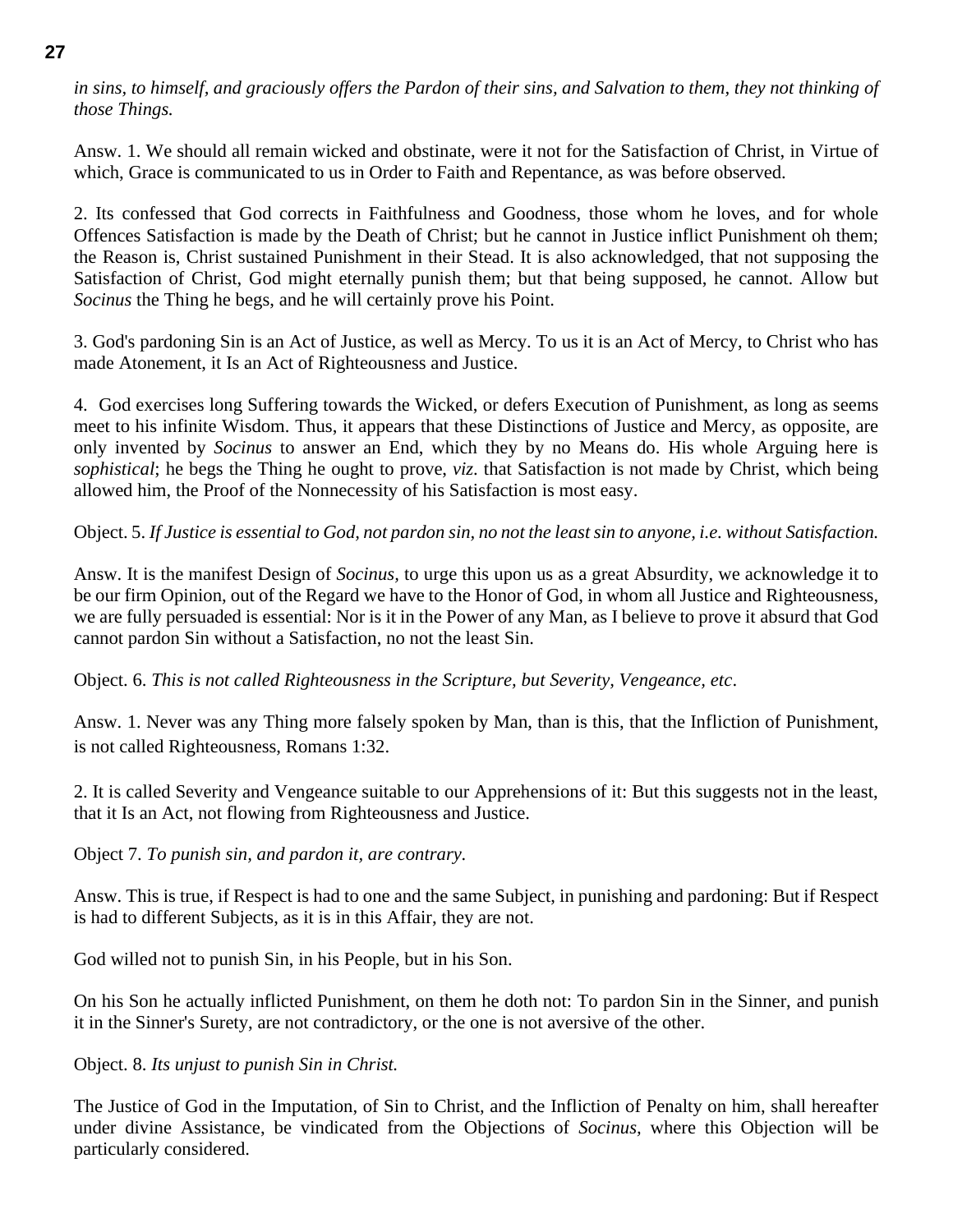#### **28**

Object. 9. *Mercy as opposite to Justice is not essential to God, but is an Effect of his Will.*

Answ. 1. Mercy and Justice are not contrary, as was before observed, tho' Mercy and Cruelty are.

2. God's Nature is infinitely merciful, but the Exercise of his Mercy, is under the Direction of his most holy Will, as to its Objects, the Time, Manner, and the Degree of its Discovery; otherwise it can't be true that he hath Mercy, on whom he will have Mercy.

3. The Exercise of Justice and Mercy are not to be considered in the same Light: Justice is not exercised, but in Case of Demerit: This the essential Righteousness of God requires; but Mercy is exercised freely, or without Merit; there is nothing in the objects of Mercy, that render its Exercise and Discovery towards them necessary, as there is in those, towards whom Justice is exercised.

Object. 10. *God very commonly, and most readily pardons Sin*.

Answ. Whatever Men may now think of the Pardon of Sin, they will certainly find at God's awful Tribunal, that it is not to be had at such an easy Rate, as in Tenderness to themselves, and without a due Sense of his Righteousness and Justice, they may at present imagine.

Object. 11. *God's Justice and Mercy are not infinite, for he is slow to Anger, and abundant in Mercy, the latter exceeds the former.*

Answ. 1. From the Delay of Punishment, it can't be proved that God's Displeasure with Sin is not infinite.

2. Though God according to his sovereign Pleasure in the Dispensations of his Providence, discovers more of long Suffering, Patience, Goodness, and Mercy than of punitive Justice, it follows not from hence, that they are unequal in himself, and may not consist together.

Object. 12. *Socinus asserts, that we being deceived by a Shew of the Word Justice, think that God's Sovereignty and Anger is infinite .*

Answ. 1. It's no Deception to think that the Indication of Punishment, is a righteous and just Act; and therefore this Man was guilty of impious Boldness, in saying, that we are willing to call it by some worthy Name; *viz.* Justice, as though this was an Honor not strictly due to it.

2. Righteous and just Acts proceed from Righteousness and Justice; and therefore, the Act of punishing, flows from God's Righteousness and Justice, which doubtless is essential to him.

3. Of consequence it must needs be infinite, for there is nothing in God, but what is so.

I proceed to consider the Objections of the very learned Dr. *Twiss* against the Necessity of Satisfaction.

I. His first Argument stands thus. *If God cannot pardon Sin without a Satisfaction, then this is either because he cannot by his Power, or because he cannot by his Justice.*

Answ. 1. What God cannot do by one Attribute; he cannot do by any; for he cannot act contrary or unsuitable in any of his Perfections.

2. We plead that Justice requires Satisfaction for Sin, it therefore was not very pertinent in the learned Man, to argue from Power to Justice; the Point to be proved was, that Justice doth not require Satisfaction; till that is proved it can't be demonstrated, that God may by his Power forgive Sin without Satisfaction. That God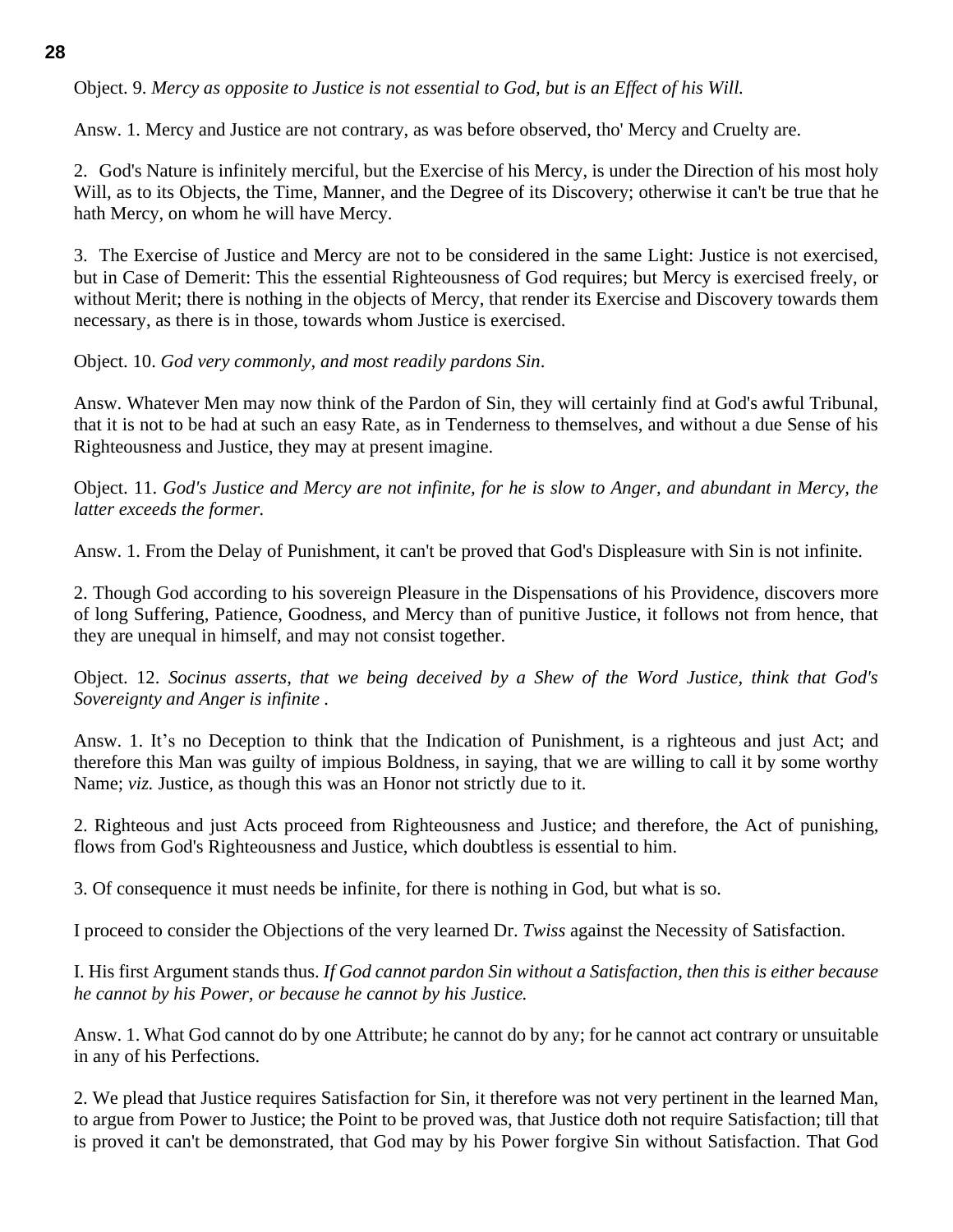may by his Power forgive Sin without Satisfaction, is concluded, because it implies no Contradiction; to be able to remit Sin, and to be able not to remit, are not made up of contradictory Terms, that is, to be able to forgive Sin, is no Contradiction, and to be able not, is no Contradiction, and therefore God may do either, just as he pleases. Again, these things are not contradictory; to be able to remit Sins without Satisfaction, and to be able not, because this a Man may do, yea he ought to forgive his Enemies. The Answer is,

1. A Man may do what God cannot, a Man may give up his Rule and Authority over his Servants, but God cannot, for he is necessarily, the Lord of his Creatures, and cannot dispense with their Obedience to him. 2. It is a Contradiction not to will to punish Sin, for the Infliction of Punishment is an Act of Justice, and God cannot but will to act justly. 3. It's a Contradiction that God is able not to hate Sin, which is a Will to punish it, as was observed above, for if God is able not to hate Sin, he is able to approve of it, which his infinitely pure Nature cannot do. 4. Men in some Instances may forgive Injuries, when they are personal, and a public Good is not affected; but in Instance where the common Good is affected, they have not a Power of forgiving Injuries. Now Sin cannot be pardoned without a Satisfaction, because thereby the Government, Justice, and Righteousness of God, would be much affected.

II. His Second Argument is; *If God cannot suffer sin to go unpunished*; *then it must unavoidably be, that he punishes by absolute Necessity.*

Answ. 1. There is a Necessity in God, which though' it is natural, is not absolute; but results from his Will, necessarily, and yet freely; thus if God wills to create a rational Creature, an Angel, or a Man, he cannot but will to create that Creature holy. So if God wills to speak or reveal his Mind to Men, he cannot but will to speak Truth, and yet he freely wills to speak Truth; this is a Necessity though' natural yet not absolute. He urges, *none doubts, but that the Punishment of evil Men may be increased in this World, which he supposes cannot be, if God punishes necessarily, and that God must punish as far he as is able.*

Answ. 1. Though' God necessarily punishes Sin, he punishes freely, and according to his infinite Wisdom, as to Time, Manner, and Degree.

2. Not as far as he is able, but so far as in Righteousness he judges it just, and fit to punish. 3. And therefore the Time, Manner, and Degree of Punishment are according to divine Constitution; but though' these Circumstances of inflicting Penalty, are under the Direction of the Will of God, it doth not follow that he may will not to punish.

Arg. 3. *God may inflict a milder Punishment, than Sin deserves, and therefore be may according to his absolute Power, suspend the whole Penalty,* to support which he reasons thus: *God may reward beyond Desert, and therefore he may punish without Desert.*

Answ. 1. As before though' God necessarily punishes Sin, yet the Execution of Punishment, as to the Circumstances of it, such as Time, Manner, and Degree, is under the Direction of his most holy Will and Wisdom!

2. Tho' God may confer Favors, where there is no Merit, it doth not follows that he may punish without Demerit: The Supposition is false, his Justice doth not require the Bestowment of Favors more than are due; but it requires the Infliction of Punishment where there is Demerit. To consider the Communication of divine Benefits, in the same Light with the Infliction of Punishment, is highly *improper*: The Reason is plain, God may confer Blessings without Desert but his Justice allows not of the Infliction of Penalty, without Demerit; for proper Punishment, always hath Relation to Guilt, and Suffering without that is not Penalty.

Since the Supposition is false, that God may punish where there is no Demerit, it is not true, that he may omit to punish where it is.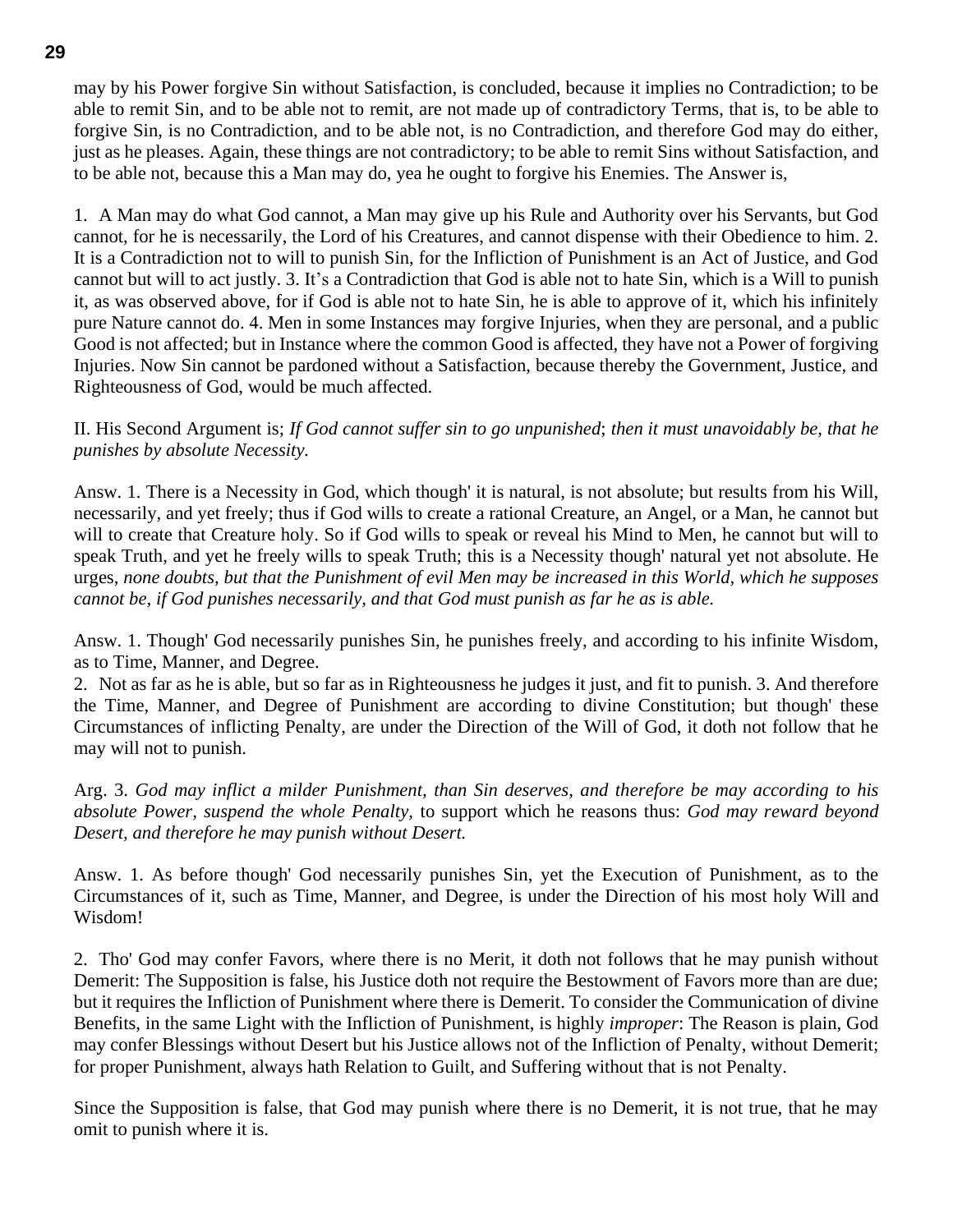Arg. 4. *God may inflict Suffering exceeding great, yea eternal, without any Demerit*: *therefore he also may, notwithstanding Demerit however great, suspend Punishment as great The Antecedent,* saith he, *is proved more than once elsewhere*: *The Consequence is evident from hence, God is more inclined to do good, than to punish.* He goes on and asks *whether it is impossible for God to bring a sinner to Repentance? If you shall say it is impossible, I ask why it is impossible to bring a Sinner to Repentance? Since this includes no Contradiction. If it should be granted that it is possible, see what follows, that God is brought by a certain, natural, and absolute Necessity to punish some sinner, and that forever, (unless Christ should be his Surety) though he repents, and departs this Life in a State of Repentance.* He also objects, *that God cannot annihilate a Sinner if so,*

Answ. 1. Why doth the learned Man in this Argument, speak of Suffering *merely*; this is not fair, it is Punishment, not *mere* Suffering that is under Consideration; all Penalty is Suffering, but all Suffering is not Penalty.

2. If God may inflict Suffering without Demerit, he cannot suspend Punishment, where Demerit is, the former is an Act of absolute Sovereignty, the latter is an Act flowing from the Righteousness of God's Nature.

3. To will to bring a Sinner to Repentance, and to will to punish him are contrary: Since therefore God cannot but will to punish, the Repentance of a Sinner is impossible without Christ's Satisfaction.

4. God is said to be more inclined to do good, than to punish, because the Motive to the latter is in the Subject, not so in the former.

5. Annihilation may be without Demerit: No Creature hath a Claim upon God, to preserve it in a State of Existence; its Production into Being, was a sovereign Act of God's Will, and so is its Preservation in a State of Being: Annihilation therefore is no Punishment, which we shall have Occasion to treat of hereafter: But Sin being supposed, I deny that God may annihilate the Creature, and am persuaded that any Absurdity attending this, will never be proved.

6. The Elect may be said to be punished in Christ, by Reason of that Foederal Union, which subsists between him and them: Christ and they are one in Law, yet it can't be said that they made Satisfaction, he made Satisfaction on whom the Punishment was personally inflicted, this was Christ not the Elect; notwithstanding it may truly be said, that they suffered in him, as he was their Head and represented them.

#### *Vossius* **thus objects**

Object. I. *The Question is not whether it is just to take Satisfaction, but whether it is unjust not to take it.*

Answ. 1. As hath been proved, the Justice of God's Nature, requires that Sin be punished.

2. Its confessed that Christ's making Satisfaction was refutable, God might have insisted on our Suffering, and not have. resolved on his: But he offers this Argument: *If God is merciful in doing this or that Thing, it follows not that in not doing it be is unmerciful*: Very true; but there is that in a Sinner, which requires the Exercise of Justice, though' there is nothing in him that requires the Exercise of Mercy.

Object. II. He goes on to observe, *that every Agent that acteth naturally, acts on the Object naturally receptive of his Action*; *wherefore, if to punish be natural (namely in such a Sense as infers Necessity) such an Action cannot pass from the Person of the Sinner to another.*

Answ. 1. An intelligent Agent acting naturally, acteth with Will, and Choice, thus God in punishing Sin, acteth necessarily, yet freely, and with Choice; and therefore though' his punishing of Sin is necessary,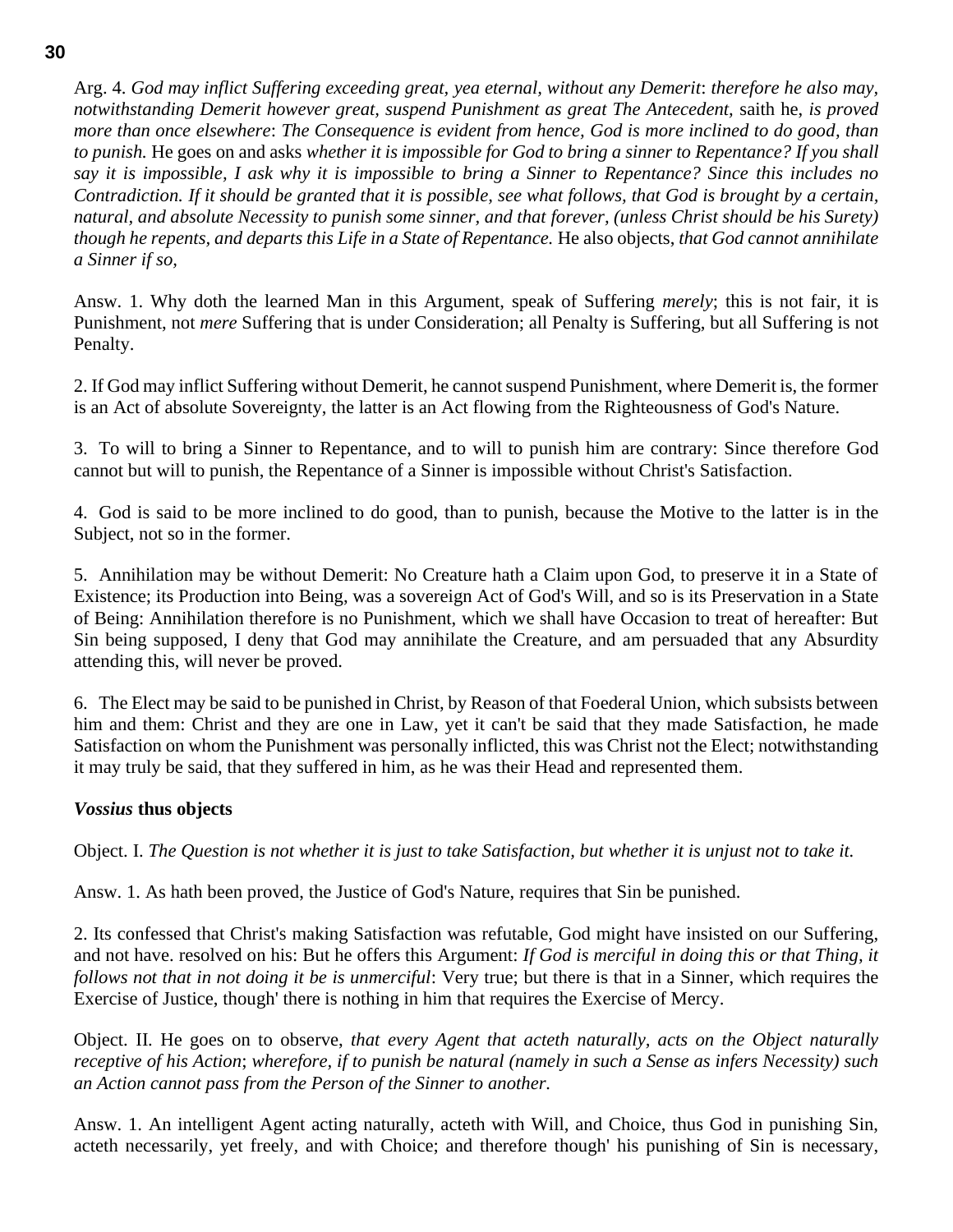punishing of it in the Person of the Sinner, or in the Person of a Surety, was free to the divine Will.

2. The Act of Punishment flows from Justice; but that Christ should be the Subject of it, is an Effect of divine Sovereignty: God's Will to punish is necessary; but his Will to punish Sin in Christ, is most sovereign, and free; it is Punishment for Sin, Justice indispensably requires, but not the Punishment of it in a Surety.

Object. III. *The Wisdom of God greatly shines in this Affair, as it chose the Means, but it seems not to have Place herein, if God could not by Nature act otherwise.*

Answ. The Righteousness of God requires Satisfaction for Sin: Infinite Wisdom contrived the Satisfaction Christ hath made.

Dr. *Goodwin* objects thus, *Christ put the Necessity of his Suffering on the will of God, and therefore, that Necessity arose not from the divine Nature, but the divine Will.*

Answ. The Necessity of Satisfaction arises from God's Justice; but Christ's making Satisfaction is the Result of God's sovereign Pleasure: So that Christ's Sufferings were the Effect of God's Choice, in order to Satisfaction for Sin, though' a proper Satisfaction became necessary from his Justice. The very learned Dr. *Twiss* objects, that the necessary Consequence, of the Truth we contend for as Atheism: *That God is a necessary Agent and acts not freely,* this is a dreadful Consequence indeed, and if any Degree of Proof, could be given of it, all pious Minds would doubtless reject an Opinion, that is necessarily attended with such a Consequence; but well it is, Proof fails.

Answ. 1. Some Necessity in God consists with the Freedom of his Choice, as God having decreed to punish his Son for Sin, he cannot but continue to will the Infliction of Punishment on him, by Reason of the Immutability of his Nature, and yet he continues to will this most freely.

2. If God speaks to Men, he cannot but speak Truth, and yet when he speaks, he speaks Truth most freely.

3. If God will create Man, he cannot but create him pure, and yet he creates Man pure and holy, with his free Will and Choice.

4. If God wills to permit Man to Sin, he cannot but will to punish his Sin, the Justice of his Nature so requiring, and yet he wills to punish Sin freely.

Under this Objection, it may not be improper to take Notice of the immutable Relation, Reason and moral Fitness of Things, independent on the Will of God, which is much talked of, in this very enlightened and refined Age: If this is the belt Instance, that is to be fixed on, as an Evidence of its admirable Improvement, Men of the present Time, have little Reason to boast of their superior Knowledge and Discoveries. For,

1. The several Relations of things between themselves, and God, is wholly dependent on the divine Will.

2. To suppose that anything, out of God, is the Rule of his Will, is to imagine him to have some superior, and to be under the Direction of something out of himself; than which, nothing more dishonorable to God, can be invented by the depraved Mind of Man.

3. The Opinion of the absolute Necessity of Satisfaction, is at an infinite Remove from this moral Fitness of Things, supposed to be a Rule to the Will of God, from which he cannot vary. That supposes something out of God, to be a Rule and Law to his Will: This maintains, that the Righteousness of God's Nature, is the Rule of his Will, and not any Thing extrinsically, or out of himself, which hath no other than a Chimerical Existence, in the vain, and loose Imaginations of Men of corrupt Minds.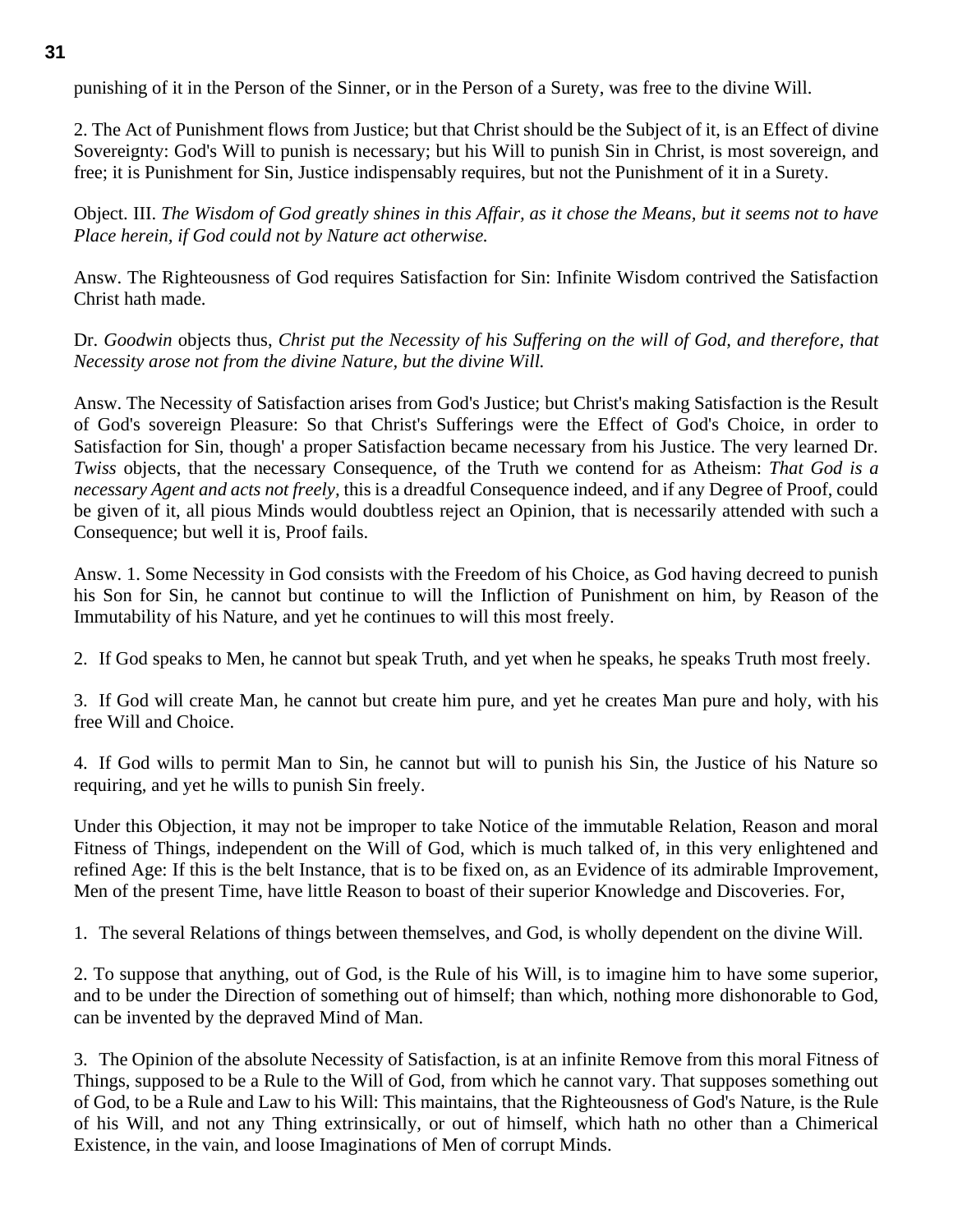II. The Reality of Christ's Satisfaction is now to be proved: The *Remonstrants,* and some others deny the Reality of the Satisfaction of Christ; they allow not of the proper Ends and certain Effects of his Death; but imagine that by his Sacrifice God was at Liberty to save Men on what Condition so ever he pleased: not that his Sufferings, great as they were, procured Salvation certainly, and infallibly for all such, on whose Account he suffered. To detect the Falsehood of this Opinion, and establish the Reality of Christ's Satisfaction, is my Design at present; and I apprehend the following Particulars abundantly confirm this most important Truth.

1. Christ by his Death expiated Sin: He bore the Sins of all such for whom he died, or their Guilt was imputed to him, and by bearing it, he bore it away, hence we read of his *purging our Sins,* and *putting away Sin by the Sacrifice of him. self*: *The Transgressions* of God's People *are removed from them as far as the* East *is from the* West: And those contrary Points will sooner meet, than the Sins and the Persons of those whose Iniquities Christ sustained. Crimes cannot be charged on the Offender, and also on another for him, that is not compatible with Justice, and therefore God in designing Reconciliation to Men, *by the Death of his Son,* imputed not *their sins to them,* but charged them on him; hence if he is acquitted of their Guilt, it can't be considered as chargeable on them. The Pardon of Sin, or Justification from it, must necessarily be a certain Effect of his Death, and therefore the Satisfaction of Christ is real and proper.

2. He redeemed those from the Curse of the Law, on whose Account he was made a Curse: To obtain only, a conditional Grant of Freedom from the Law's Curse, is not real Redemption: If nothing more than this is to be attributed to the Death of Christ; then he obtained not eternal Redemption; his Death was only an Attempt to redeem Men, and it may prove success less, by their Nonperformance of the Conditions enjoined, and we are to consider God, as acting a Part in this Affair, which no righteous Man would do, *viz.* punish the Surety and also the Offender. Either Christ in Suffering was punished, or he was not, he was not say the *Socinians*  and the *Remonstranis,* which if true, then indeed he made not Satisfaction for Sin, if it is at all punished, it must be in the Sinner. If Christ was punished in his Sufferings, he bore either a Part of that Punishment to which we were obnoxious, or the whole of it; if a Part only, we are inevitably undone, and are left notwithstanding his Death, without Hope of Salvation, nor is he a perfect Saviour; if he bore the whole, let such who conceive that God punishes those for whom he died, vindicate and clear his Justice in so doing, if they are able.

3. Such for whom Christ died Reconciliation is made: God is really reconciled, not willing to be reconciled, on Performance of certain Conditions, that to say the most of it is only a Disposition to Reconciliation: But Peace is made by the Blood of Christ's Cross, says the Apostle: No, say the *Arminians,* only Articles of Peace are obtained by the Death of Christ, and Sinners are to compose the Difference between God and them, by performing certain Conditions, contrary to which we are persuaded, that *being justified by* Christ's *Blood, we shall be saved from Wrath through him,* and that *when we were Enemies, we were reconciled to God, by the Death of his Son*: that the Messiah made *Reconciliation for Iniquity*: and that the *Gospel is the Word or a Report of Peace and Reconciliation,* as effected by a dying Saviour. But it seems in all these Particulars, we please ourselves with any Dreams and buoy ourselves up with false Hopes, though as we apprehended, there things are expressly asserted by the Prophets, and Apostles: But it seems, That *the Chastisement of our Peace,* was not upon Christ, neither by his *Stripes are we healed*: It is only a conditional Grant of Peace, and Healing, that is the Effect of the Sufferings of our Lord, and he may have the *Satisfaction* of seeing the *Travail of his Soul suff*er eternal Vengeance: We really thought, it could be no Pleasure to a Saviour, to view such in Hell, lying forever under the Wrath of God, for whom he made *his Soul an Offering for Sin*: And it will doubtless be fully proved that we are mistaken in these Sentiments, when it shall be made evident, that the inspired Writers intended to convey Ideas, contrary to what their Words fully express, which we think never can be done.

4. He suffered in the Room and Stead of those, for whom he died: *The Just suffered for the Un-just, that he might bring them to God*: The Surety sustained the Persons, and stood in the Place of all those, for whom he shed his most precious Blood. God our righteous Judge accepting his Engagement for us, and in Consequence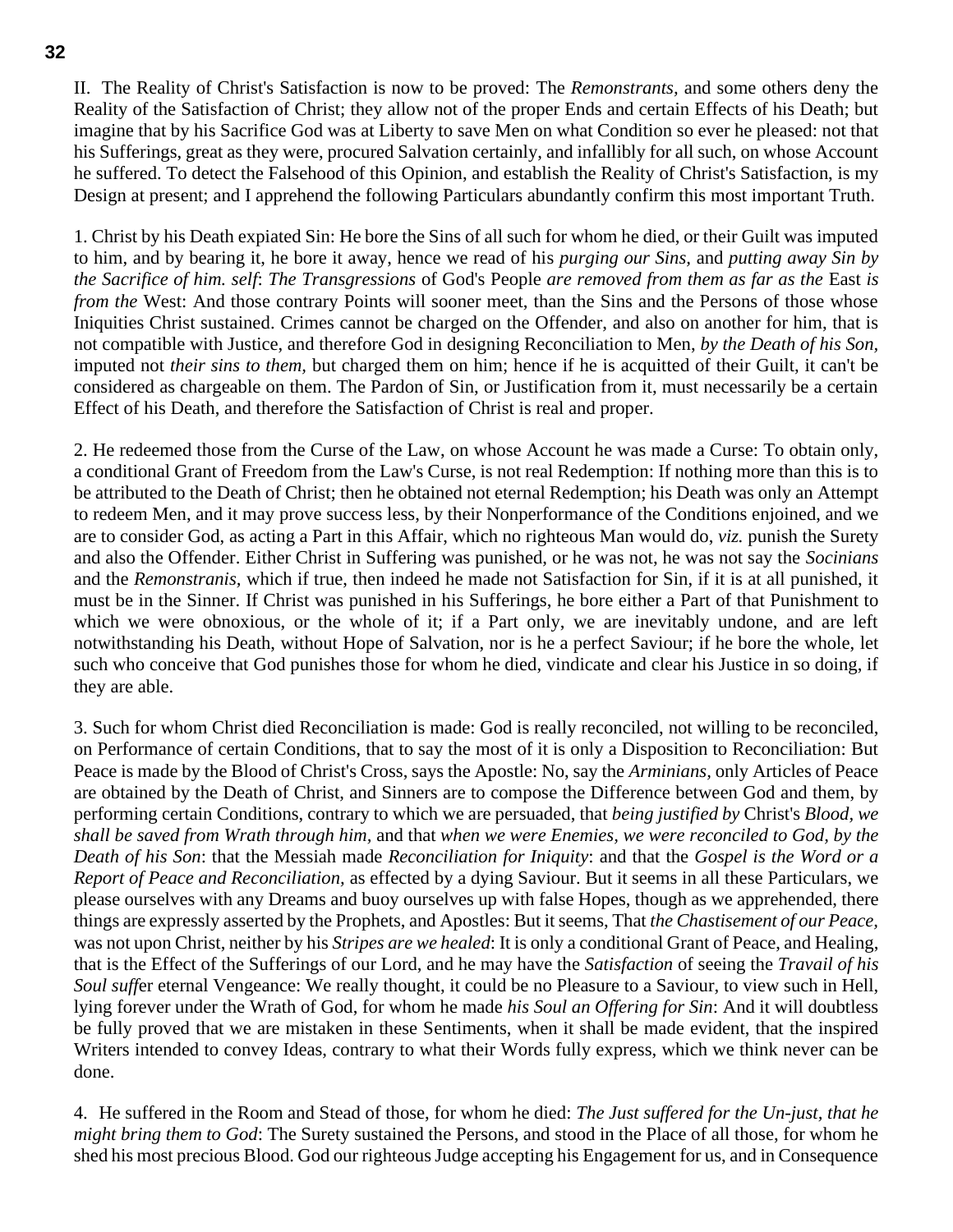of such his Engagement, and his own Acceptation of it, punishing of Christ for us, it cannot consist with his Justice, to punish us also; Righteousness requires not the Death of a Surety and of the Offender too for the same Offences: Either therefore Christ did not die, and was not punished in our Stead, or he has made Satisfaction for us. The *Socinians* therefore, who deny the Satisfaction of Christ, are right in denying that he suffered in our Room and Place.

5. Christ was punished for our Crimes: He was wounded for our Transgressions, and bruised for our Iniquities. An innocent Person cannot suffer for the Offences of Criminals; but in his own Intention, and in that of the Judge who inflicts Penalty, it must be in order to make Satisfaction for them, no other just End can be proposed in such a Transaction.

6. It is highly unjust to punish a Surety for a Criminal, and enjoin any Conditions on that Criminal, which may render his Impunity uncertain; and upon Non-performance of those Conditions punish him for his Offence. It's a real Injury to the Surety, and for which he can't be recompensed. It is allowed this may be in pecuniary Punishments, because the Surety may sustain no Injury by it, the Money which he paid being returned to him, as in Justice it ought to be; but it cannot have Place in corporal Punishment, as in suffering Tortures, Pains, and Death. It is unjust to require an innocent Person to suffer corporal Punishment for an Offender, and leave his Impunity uncertain, under any Conditions to be performed by him; and upon Nonperformance to inflict Punishment on him: The Reason of which is evident, the innocent Person is deprived of what he has a just Claim to, *viz.* the Impunity of him for whom he suffered: This not being granted and enjoyed, no Recompence can be made to him for suffering on Account of the Criminal's Guilt. If therefore any of those are punished for whom Christ suffered Death, an *irreparable* Injury is done to him; but this we know can never be: For that Justice of God which indispensably requires the Punishment of Sin, requires the Impunity of such, for whom Christ sustained Penalty. God cannot but punish Sin, either in the Sinner, or in a Surety for him; and since he has punished Sin in Christ the Surety, he cannot but forgive, and omit to inflict Punishment on the Offender. These Things sufficiently prove the Reality of Christ's Satisfaction, and the *limited* Extent of his Death.

III. That the Satisfaction of Christ, is plenary, and full, is now to be established, which these following Particulars clearly demonstrate.

1. Men cannot make Satisfaction for the least Offence: The Punishment demerited by every Sin against God, is of such Weight, as would forever sink us into Horror, and Despair: We are not able to sustain the Curse and Wrath, to which we become obnoxious by the smallest Crime. And therefore, if Christ's Satisfaction is incomplete, we are eternally undone, and must: unavoidably suffer endless Punishment in Hell, on Account of that remaining Guilt for which he has not atoned.

2. Men are in no Part the Cause of their Salvation: If anything which they suffer or do, appeases the divine Displeasure, they are Authors at least in Part, of their Salvation, which they are not, Christ is the sole Author of their Recovery, and Happiness, and he ought to have the whole Glory arising from it.

3. He is a perfect Saviour: Such he was made by Suffering, and therefore he suffered not a Part only, of the Punishment Sin demerits; but the whole of that Punishment, or else he is no more than a partial Saviour. It is greatly *prejudicial* to the Honor of Christ, to consider him an *incomplete* Saviour, but such he is if his Satisfaction is *incomplete,* and not full.

4. His Blood cleanses from all Sin: He suffered either for all the Sins of those for whom he died, or he suffered for some of them only: If he suffered for all their Sins, then he sustained the Punishment, that all their Sins taken together demerited, if so, then in Right and Justice, no part of that Penalty may be inflicted on them. To this it is objected, that he suffered not for final Impenitency, and therefore such as are finally impenitent God may justly punish. To which I answer: (1.) Sin being atoned for, in Consequence of that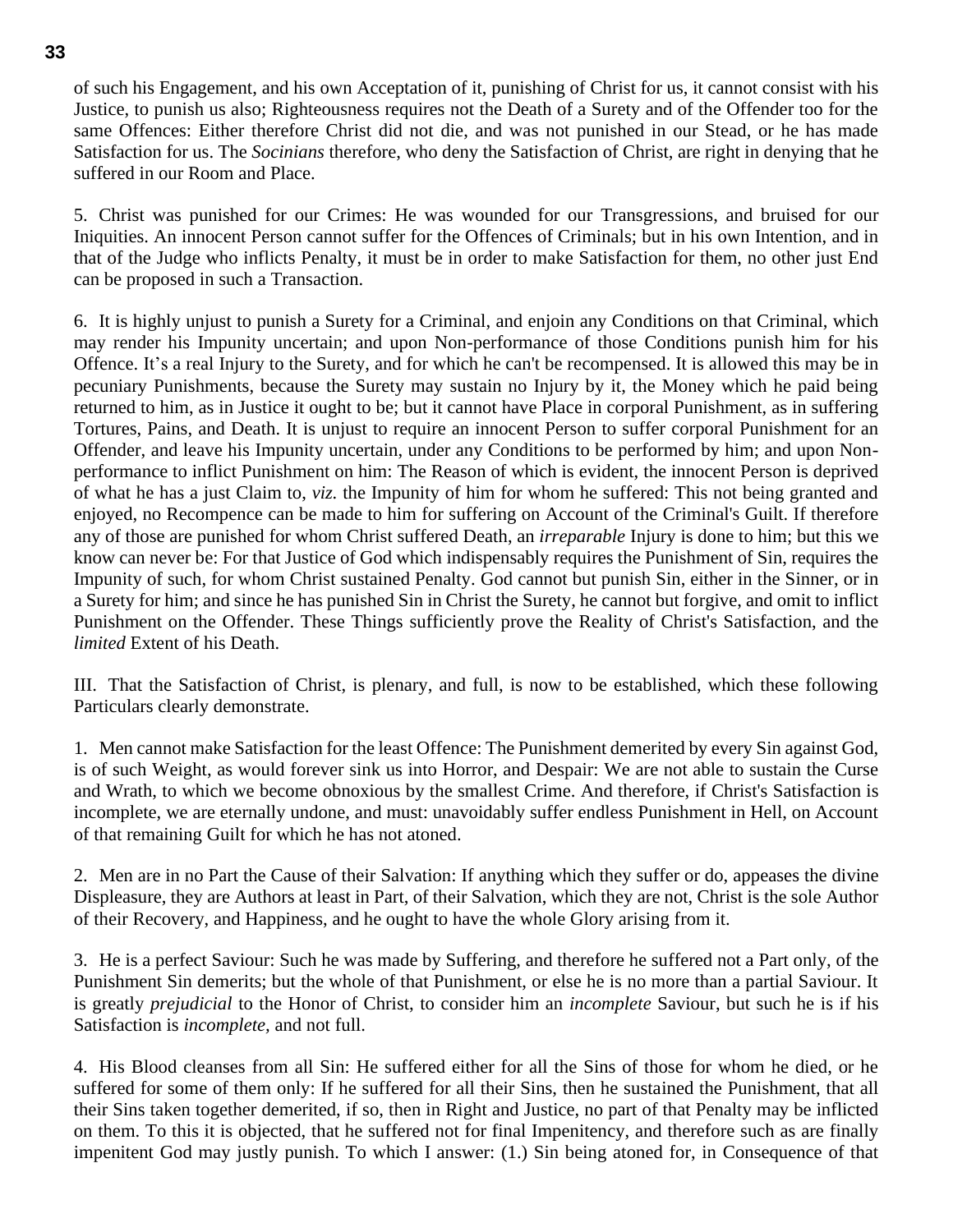Atonement, Faith, Grace and Holiness, are given to all such, for whom the Atonement is made. (2.) If Punishment is inflicted on such for whom Christ died, it is either for some, or for all their Sins: If for all their Sins, as good Christ had never died for them, for they reap no Advantage from his Death; but if for some of their Sins only then it follows, that the damned will experience no Remorse, and Terror, for some of their Sins, it may be not for Murder, as *Cain,* not for the betraying of Christ, as *Judas*; but Stings of Conscience, will attend them only for final Impenitence, for which Christ died not. (3.) It is not as Unbelief is final, that it subjects Men to Punishment; but as it is a Sin, as such Christ hath made Satisfaction for it, on the Account of those for whom he suffered, and therefore in them it shall not be final*.* (4.) Perhaps it is not easy to be proved, that it is the Want of Faith in Christ:, which subjects us to Condemnation, such indeed who have not Faith are condemned; but it does not follow that the want of Faith is the Cause of that Condemnation. If Christ suffered for some of the Sins of Men only, his Satisfaction is doubtless incomplete, and we are certain of this uncomfortable and dreadful Truth, that we must necessarily perish. Let the Assertors of the universal Extent of Christ's Death, take which part of this Argument they please, we are persuaded they will never be able to answer it. (5.) Where no Curse is due, nothing is necessary to be suffered; but no Condemnation is due to them that are in Christ; the Reason is plainly this, he hath redeemed them from the Law's Curse, by being *made a Curse for them.* So that his Satisfaction is full, plenary, and complete, which can never consist with the Universality of the Extent of his Death. This Chapter I shall conclude, with an Observation of Dr. *Owen's*; it is this remarkable one, to *affirm Christ to die for all Men, is the readiest way to prove he died for no Man, in the Sense Christians have hitherto believed, and to hurry poor Souls, into the Bottom, of all Socinian Blasphemies.* When he wrote this, he little thought, that any Successor of his, would strenuously assert and defend a Doctrine of such a pernicious Tendency, an Apprehension of it would have given his pious Soul great Distress.

## CHAPTER 8

## <span id="page-33-1"></span><span id="page-33-0"></span>*Contains an Eighth Argument in Favor of the Limited Extent of CHRIST*'*s Death*

THE Intercession of our Saviour, is one Branch of his sacerdotal Office, and therefore he intercedes for those Persons on whole Account, as a Priest, he offered an atoning Sacrifice. His Sacrifice and Intercession are of the same Latitude; the *former* cannot with any Propriety be conceived of *larger* Compass than the latter, as we shall quickly discover, and if not, then, if there are any for whom Christ prays not, there certainly are some for whom he died not.

1. Our Lord expressly affirms that he prayed not for the World: *I pray for them, I pray not for the World, but for them which thou hast given me* (John 17:9.). Those Persons who are interested in the Intercession of the Redeemer, are distinguished from others, included under the Term *World,* by various Things — *They are the Fathers — They are given to Christ — Power is given to him, over all Flesh, that he may give eternal Life to the whole Number of them — For their sakes* Christ *Sanctified himself, that they also might be sanctified through the Truth —* They are not of the World — They are loved of the Father, as Christ is. None of these Particulars are anywhere expressed concerning those, who are designed by the Term *World.* It can't be said of them, that they are the Fathers, by a gracious Choice, or Ordination to everlasting Life; on the contrary they were *of old appointed to Condemnation and Wrath* (Jude 1:4.)*,* as a just Punishment of their Sins — They are not given to Christ to be saved by him. For them he did not sanctify himself, and therefore for them he prayed not.

2. Such for whom Christ prays, he intercedes with the Father to communicate *Grace* and *Glory* to: He requests of the Father, to send his Spirit into their Hearts, to convince them of Sin, to apply his saving Benefits to them, and to meeten them for a State of future Blessedness, and for their actual Possession of eternal Felicity in his Presence.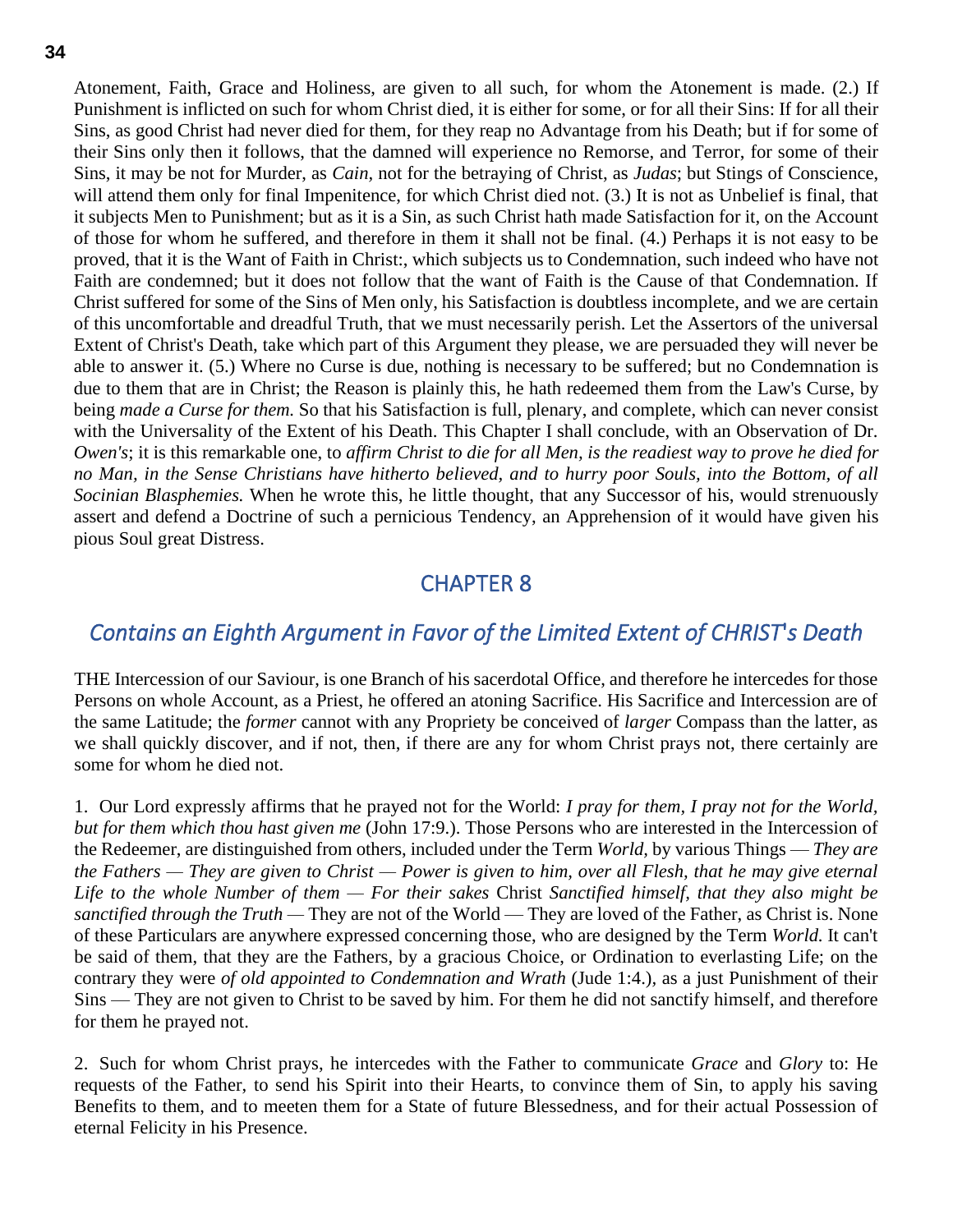3. His Intercession is *certainly prevalent*: The Father hears him, and grants the Blessings, he asks, in Favor of all such, for whom he makes Intercession, for which Reason the Apostle concludes upon his Ability, to save to the uttermost, from his ever living to make Intercession. Two Things fully prove this Point. (1) The Promises and Engagement of the Father to him; he required Christ to make his Soul an Offering for Sin, and promised that as a Reward far so doing, *he* should *see his Seed, i.e.* not in *Hell,* but in *Heavens* as I think, and that the Pleasure of the Lord, *i.e.* not the *Destruction,* but the *Salvation* of Sinners *should prosper in his Hand* (1 Thessalonians 5:9.)*,* or under his Influence. Supposing therefore it was allowed that the Satisfaction of Christ, was not proper and complete, which it certainly is: Since the Father called him to suffer, and promised him the Welfare of Sinners on that Condition, and as he has suffered at that Call of the Father, it would be a manifest Violation of Right, not to grant the Favors promised upon that Condition. But what adds much weight to this is, (2). Christ's Intercession is founded upon the Perfection of his Satisfaction.

That Sin is expiated — That an everlasting Righteousness is brought in, for the Justification of those to whom Christ is constituted a Head, or for whom he was a Surety — That actual Reconciliation is made, are Things not now to be proved. Clear and sufficient Proof is, I hope, already given of *each* of these Particulars: And therefore the Discharge of these Persons from Guilt, the Justification of their Persons, their Impunity, and Participation of *all heavenly Blessing,* must necessarily be agreeable to the *Justice,* and *Righteousness* of God. Hence it follows that Christ is *certainly* heard of the Father in his Petitions, in Favor of all those for whom he prays: If therefore all partake not of Grace and Glory, Christ prays not for all Men, nor is his Death of *unlimited* and *universal* Extent.

4. Those for whom Christ died, he most intensely loves: His dying for them is an incontestable Proof of the great Affection he bears to them; those whom he so loves, he certainly desires the Welfare, and Happiness of. His Intercession is the Expression of that Desire; if therefore there are some, for whom he prays not, there are some whom he loves not, whose Salvation he desires not, and of Consequence, for whom he died not with an Intention to save them.

5. Typical Atonement made by the Priests under the Law, had Relation to all those, and only to those, for whom Sacrifices were offered. And thus, the Intercession of the Antitype, in the holy Place *not made with Hands,* bears Respect to all those, and only to those, for whom he offered himself a Sacrifice infinitely pleasing to God. His Intercession is of Compass as large, as his Death, and his Death is not of wider Extent, than is his Intercession; his Intercession is *limited,* and his *Death also* is.

6. It is the Blood of Christ which speaks, and it *speaks better Things than that of Abel.* Now his Blood doubtless pleads in Favor of all those, for whom it was shed; if therefore there are any for whom it speaks not, it evidently follows there are some for whom he died not.

The *Arminians* object to this Argument taken from the limited Extent of Christ's Intercession. Thus,

Object. 1. *Though Christ did not at that Time pray for the World, it is not to be concluded, that be at no other Time did or would.*

Answ. 1. Christ always prays for the Salvation of all such, whose Salvation he desires; and therefore, since he then prayed not for the World, he desires not the Salvation of that World of Men; nor is it to be thought he can, for if so, he must desire, and pray the Father to save such, as he hath appointed to *Condemnation* and *Wrath,* and not *agreeable* to the Will, and Counsel of the Father, which is absurd to imagine.

2. It is nowhere else said that Christ prays for the *World,* that they may be saved; and therefore, there is no Reason to believe he ever did, doth, or will intercede for them.

3. That Place contains a glorious Plan of Christ's Intercession in Heaven, we have there expressed what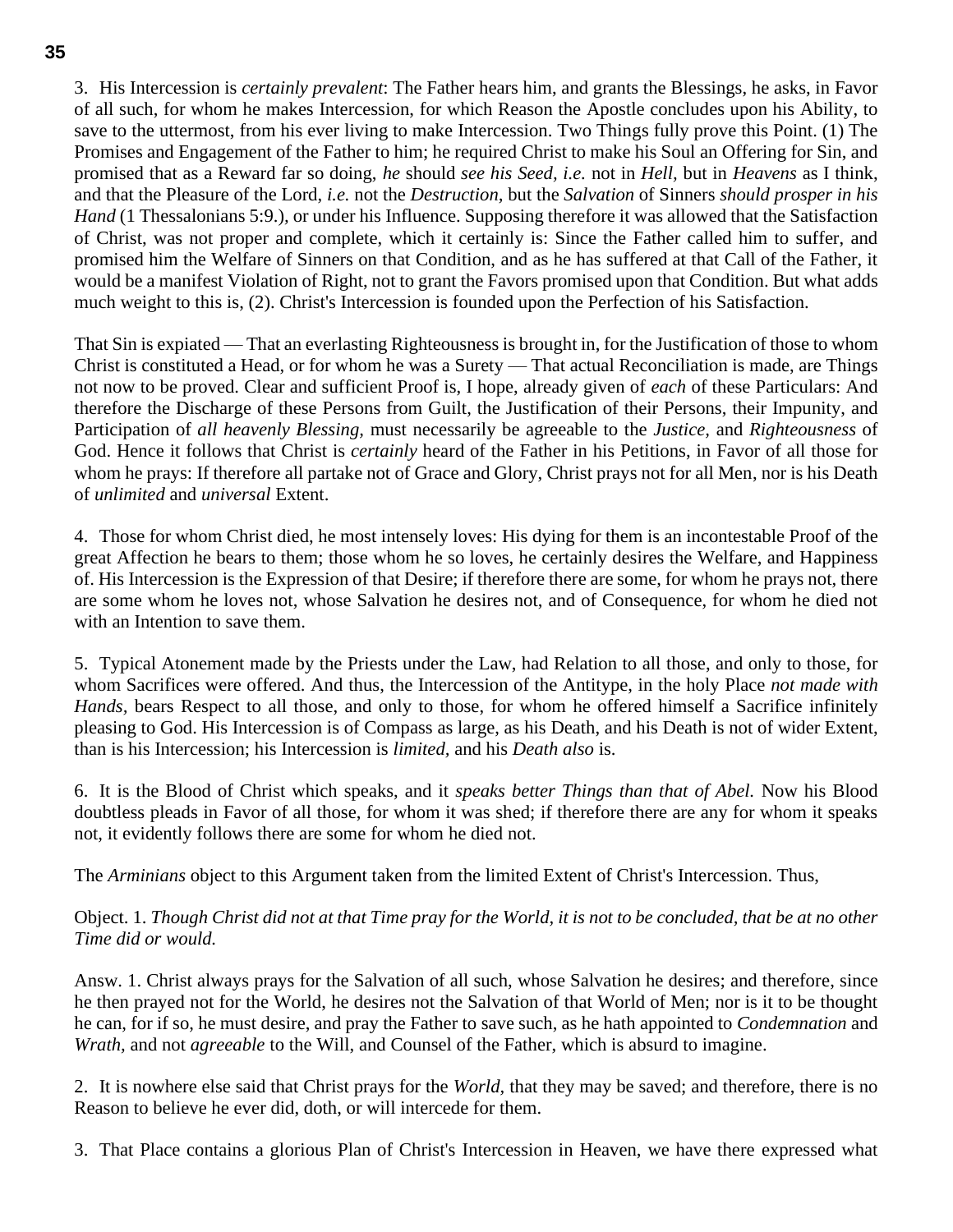Favors he asks for his People, and it seems to be designed to inform us for whom he intercedes, as well as for what Blessings he asks, and if so, then, now he is in Heaven he prays not for the World; but only for those who are given him of the Father.

Object. 2. *Christ afterwards prays that the World might believe.*

Answ. It is not saving Faith that is intended; but a Conviction of his divine Mission and Authority: The World reproached him, as an *Impostor* and *Deceiver* of the People, he prays for the Vindication of his own Honor in those Words, and not their Happiness John 17:21.

These are some of those Arguments, which I apprehend clearly prove the limited Extent of Christ's Death, and the certain Salvation of all such for whom he died. — The Objections unto this Point, shall in the second Part be attended to, and I doubt not, but under divine Assistance, this Doctrine may be defended, from all just: Exceptions, how much so ever the Force of some particular Objections may be boasted of, by those who be the Authors of them.

## PART 2.

## CHAPTER 1

# <span id="page-35-2"></span><span id="page-35-1"></span><span id="page-35-0"></span>*Contains Answers to the Author's General Arguments in Favor of the Universal Extent of the Death of CHRIST*

THE universal Extent of Christ's Death is spoken of with as much Freedom and Assurance, as if the Scripture had expressly said, he died for ALL MEN: Which is not once affirmed, in any Part of the sacred Writings. Nor is it said, he *tasted Death for every* MAN (Hebrews 2:9.). **Ανθρωπό** Man is not in the Text, in the *Greek*, we have only  $\pi \alpha \nu \tau \dot{\phi}$ , which is either an Enlarge of Number, for  $\pi \alpha \nu \tau \omega \nu$ , all, or uiou, or  $\alpha \delta \epsilon \lambda \dot{\phi}$ , may be understood, agreeable to the Scope of the Writer, for every Son, or for every, Brother; that is to say, for every Individual of those Sons, and Brethren, whom God intended to *bring to Glory* (Hebrews 2:10.)*.* And therefore, those Words are not a *proper* Foundation for the *Author* of *The Ruin and Recovery of Mankind*, to proceed upon in shewing, in what Sense Christ died for every *Man.* But I shall attend to his Arguments, and he argues thus:

Arg. 1. We *may suppose it is owing to the exuberant Merits of Christ*, *that this Earth continues to be the Habitation for Mankind*; *and that the Life of Adam and Eve*, *were preferred some hundreds of Years after the Day in which they first sinned*, *since the express Word or Threatening consigned them over to Death immediately.* (Page 215.)

Answ. 1. It is very probable that pardoning Mercy was extended to our first Parents, and that they were eternally saved.

2. If that Threatening had been immediately executed, there would have been *none* of the human Race to be either saved or lost. As God had a Design of saving some of their Descendants, they must of Necessity be continued in Life, not only so long as to have Seed: But a Time sufficient to provide for, succor, and protect that Seed during the State of Infancy. And if the whole Number of the Elect are born into the World, Men must be placed in such Circumstances as will admit of it. Surely it can't be reasonably thought, that to bring Men into Being, and suffer them to dwell on the Earth, for a Course of Years, are a Proof, that God intends to bring them to Heaven, or that he has made *Provision* for that Purpose.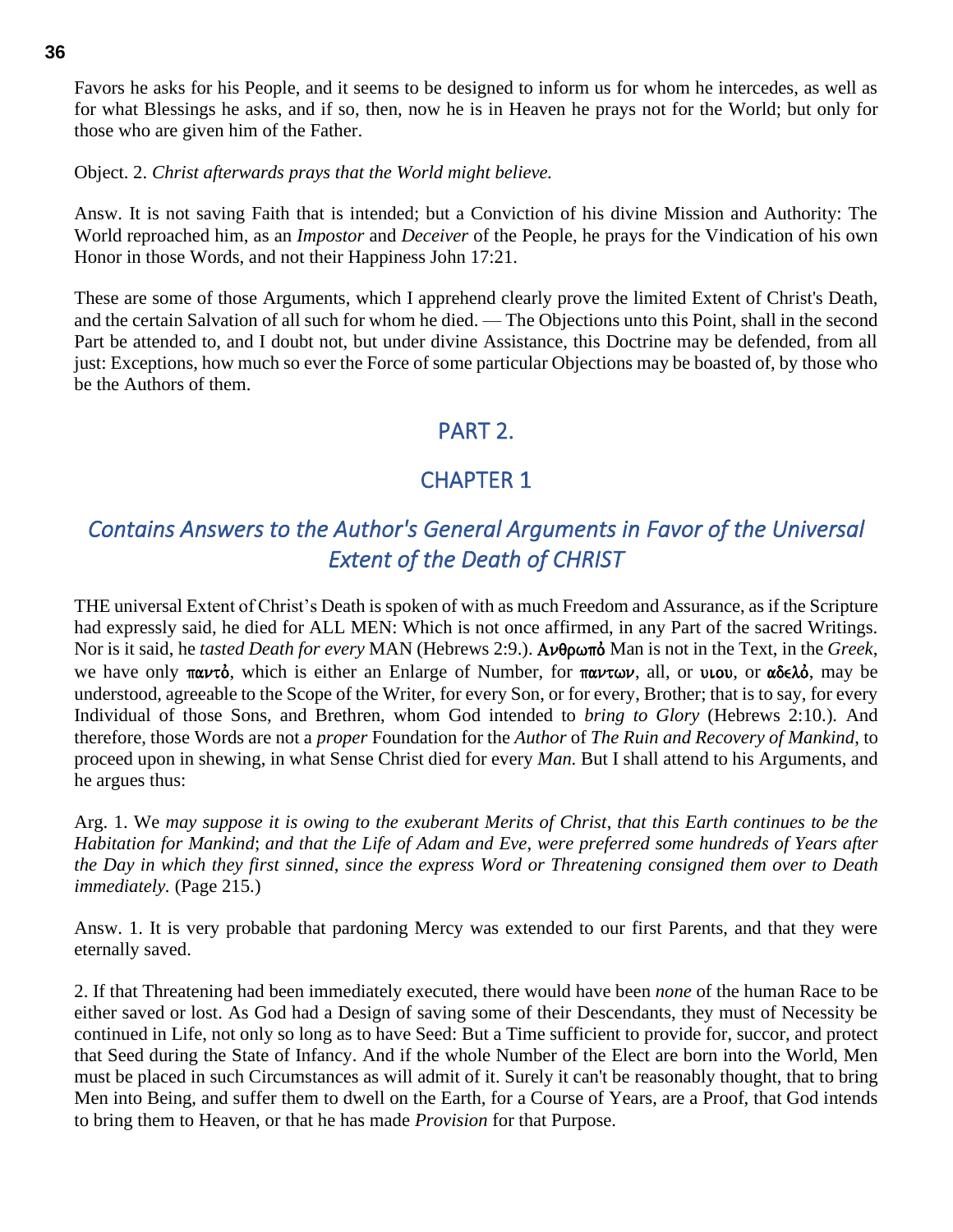3. Deferring the Execution of Punishment, for a Season, Is no *solid* Argument, that God designs the Salvation of Men, for he permits some to live for *many* Years, who *treasure up Wrath against the Day of Wrath*, and with an Intention that they may so do.

Arg. 2. '*Tis owing to the superabundant Merit of the Obedience and Sufferings of Christ*, *that the Earth is appointed still*, *and ordered to produce such a Variety of Supports and Comforts for Mankind in their successive Generations.* (Page 216.)

Answ. 1. If it is the Will of God, that there should be successive Generations of Men, he must be supposed to will that they enjoy what is *necessary* to the Nourishment and Support of animal Life, without that, there could not be such a Succession of the human Race.

2. The Comforts of Life are new Covenant Blessings to all those for whom Christ died, such they are not to all Men, for *Riches* are sometimes *kept for the Owners thereof to their Hurt.* And therefore, merely from Men's enjoying those Comforts, we are not to conclude as this Author does, That *God is upon Terms of Grace and Reconciliation*, *with all the Rebel Race of his Creature Man.* (217.)

3. Many such who are *excluded* a Share in *spiritual* Blessings, are Favored with a *large Profusion* of temporal good Things: As *Ishmael*, *Esau*, *Pharaoh*, and many *Millions* of others, to argue from the Bounty of God's Providence, to the *Purposes of his Grace*, is very *inconclusive*: *Indians* may be thought to have as *good* a Ground of *Hope*, of being the *Favorites* of Heaven upon *this Principle*, as Christians themselves, for their abound in the Riches and Delights of Nature.

Arg. 3. *That Mankind have the common Faculties of Nature continued to them*, *is to be ascribed to the Undertaking of Christ*: *That they have the Use of their Senses and Limbs in any Measures of Health*, *Ease*, *Vigour*, *and Activity*; *for there were all forfeited by sin*, *and included in the Word*, *Death. All this is probably owing to Christ.* (Ibid.)

Answ. If I understand the Author's Meaning in this Argument, it is this, that our continuing to be *Men* or *rational* Creatures, is owing to the Merit of Christ, such Sinners will eternally remain in Hell, so that this *merely* is no great Advantage to Mankind. Farther he seems to me to apprehend, that our *natural Senses* are enjoyed by us on the same Account, and the *Vigor and Activity of our Limbs*, without which Mankind would soon become *extinct*: Whence it follows, that if God wills a *Succession* of Men in the World, he must be thought to will that Mankind should enjoy each of these, at least so far, as is necessary to the Propagation of their Race. When I come to treat of the *Annihilation* of Infants, which is the Opinion of this *learned* Writer, I shall shew that it was not our *Being*, which we forfeited by Sin; but our Well-Being or Happiness only: So that the Continuance of our Existence, is not to be ascribed to the Death of Christ, as the meritorious Cause of it.

#### Arg. 4. *That Men have any Sparks of natural Virtue*, *Benevolence*, *Goodness and Compassion is probably the Fruit of the Mediation of Christ.* (218.)

Answ. 1. It is a Favor that God in his Providence checks and restrains the *unbounded* Lusts of Men, thereby they are prevented contracting a *great Deal* of Guilt, which their *vicious* Nature prompts them to. 2. This also is *necessary* to the Accomplishment of God's gracious Designs concerning his Elect, for without such a Restraint upon Men, it is *more* than probable the human Race would soon cease to be, *so extravagant* is the Madness, Rage, and Enmity of Men. 3. As God may of his absolute Will, defer Punishment for a Time, he may confer Favors on Men, and *let such Bounds* to their Lusts, as his own Designs render necessary, without Regard to the Merit of Christ, as a procuring Cause, of such a Communication of Benefits to them, and of laying such a Restraint upon their unruly, and impetuous Passions; from hence therefore it cannot fairly be concluded, that Christ died for every Man.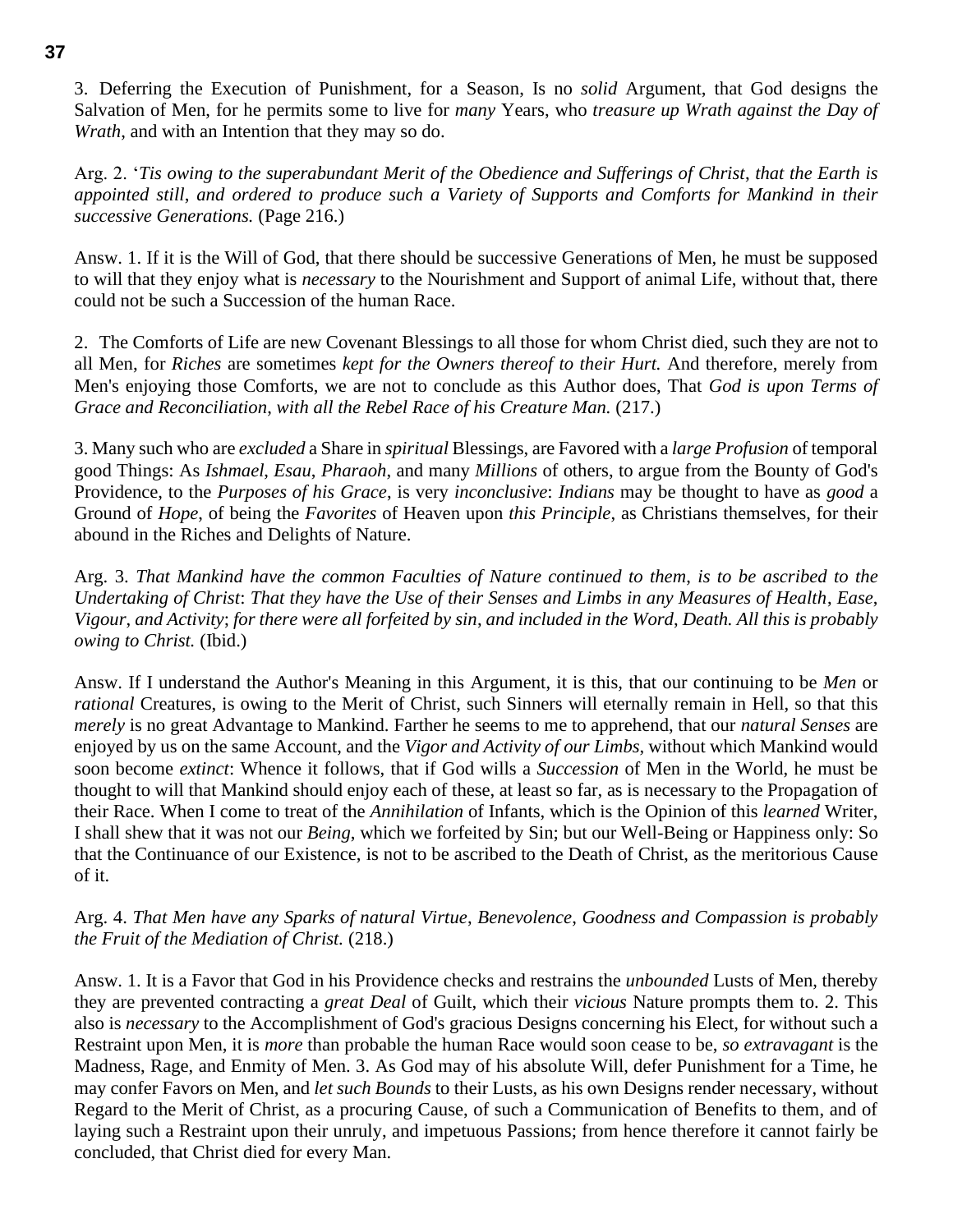Arg. 5. *That all Mankind have had a Gospel revealed to them*, *or a Covenant of Grace proposed to their Acceptance*, *first by Adam*, *and afterwards by Noah*, *proceeds from the generous Undertaking of Christ.* (218.)

Answ. 1. God in the first Promise made to fallen Man, clearly signified his *peculiar*, and *distinguishing* Favor to some of the human Race, and his *Rejection* of others of them, by the express Mention which he therein makes, of *the Seed of the Woman*, and the Seed of the Serpent.

2. Neither *Adam* nor *Noah*, proposed the Covenant of Grace to all Mankind, *i.e*. the whole World, for they lived to see but a very *inconsiderable* Part of Mankind comparatively.

3. Their Descendants soon lost all Memory of this Revelation, and became as ignorant of it, as if such a Revelation had never been afforded to their pious Progenitors.

Arg. 6. '*Tis probably owing to the same Undertaking of Christ*, *and the overflowing Value of his Righteousness and Death*, *that there are so many Means of Grace and divine assistances*, *both outward and inward*, *afforded to whole Nations where the Gospel comes.* (220.)

Answ. 1. Since hearing is the appointed Means of Faith, it can't be, but that those concerning whom God hath no Intention of working Faith in them, must hear the Gospel with those about whom he hath such a Design, since they reside among them.

2. But God affords not the Gospel as a Means of ingenerating Faith in such, on whom he never purposed to confer that Grace.

3. Divine Assistances are not afforded to such, in order to Salvation, who are appointed to Wrath.

4. These supposed Assistances are sufficient, or they are not, 'tis certain they are not, because it is not allowed that any gracious Habits are infused. Sin retains its Dominion in the Heart: Men continue dead in Sin, and their Minds remain carnal, and Enmity against God: They are still unregenerate, in the Flesh, and cannot please their Maker. It is *very trifling* to talk of Divine Assistances, being afforded to Men, in order to their Salvation, who are left of God in a *State* of *Unregeneracy.*

Arg. 7. *In the last Place*, '*tis owing to the most redundant Merit of Christ our Lord*, *that such a conditional Pardon and Salvation*, *or such conditional Propositions of Peace as the Gospel expresses*, *were ever provided for them who were not elected.* (221.)

Answ. 1. It is not to be proved, that such a conditional Provision of Salvation, is made for all the Non-Elect, at most, it can he made for some of them only; unless it is supposed and allowed, that they (*i.e.* many of them) remain wholly ignorant of those Conditions, which are required to Salvation, because no Revelation is in Providence afforded to *vast* Numbers of the human Species.

2. Not one Soul will ever be saved by such a conditional Provision, which I intend to prove, the Lord assisting, hereafter. This therefore represents God as designing to save Millions of Men, but for Want of suitably providing for the Accomplishment of that Design, he is disappointed of his End, and those Steps which he takes to it are all *ineffectual*. When Men shall be able to prove, that God is not infinitely wise, they may prove him to be the Author of a Design, that certainly will not be executed; when it shall be made evident, that he is not infinitely powerful, then indeed it may be granted, that the Means he uses to a certain End, may fail of compassing that End, that is to say, when it is proved, that he is not God, then there Things may follow, but not till then.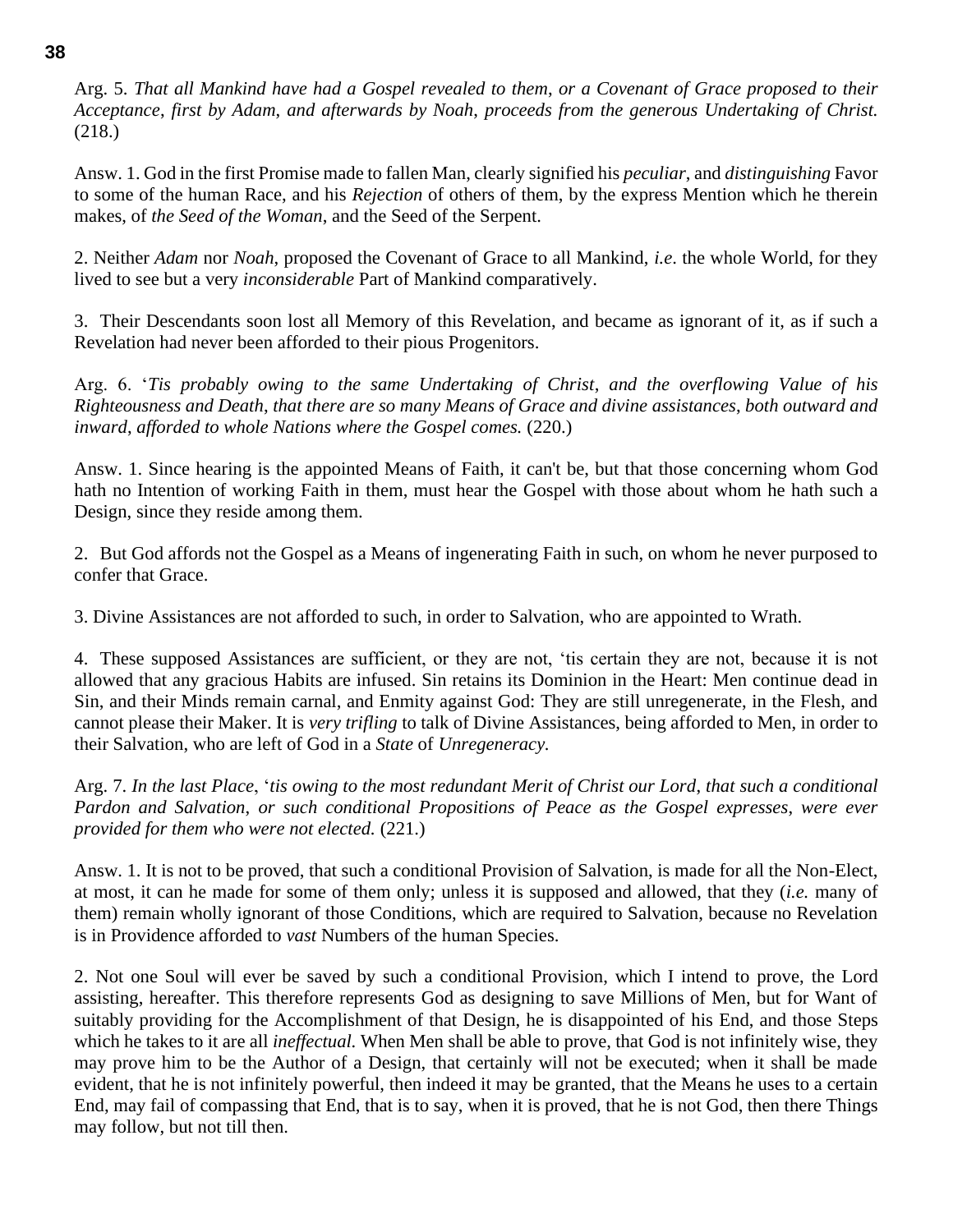3. The Invitations and Declarations delivered in the Gospel, are not expressive of such a conditional Provision of Salvation for all Men; but of the Characters of such Persons as shall be saved, in whom God by his Spirit, works Desires of Salvation by Christ, and they are designed as Encouragements to such Persons *only.* And therefore, no Argument can justly be formed from thence, in Favor of a Design in God to save Men universally.

## CHAPTER 2

# *Contains Answers to Particular Arguments in Favor of the Universal Extent of the Death of CHRIST*

THIS ingenious Gentleman delivers it as his Opinion, that *there is such a Thing as a Sufficiency of Pardon*, *Grace and Happiness*, *provided for all Mankind by Jesus Christ*: *And that 'tis left to their* NATURAL *Powers under* COMMON *Helps to accept or refuse it.* To support which he proposes the Considerations, or Arguments following.

Consid. 1. *It is very hard to vindicate the Sincerity of the Blessed God*, *or his Son*, *in their universal Offers of Grace and Salvation to Men*, *and their fending Ministers with such Messages and Invitations to accept of Mercy*, *if there be not such a conditional Pardon and Salvation provided for them.* (224.)

Answ. 1, Either this Tender of Grace and Salvation is universal, or it is not, it is supposed and asserted to be universal, if so, then this Offer is made to every individual of Mankind without Exception.

This we know is not true in Fact, for a great Part of the World were never informed of this Saviour and this Salvation, the Argument is therefore most: evidently defective; what because some Men have an Offer of Christ: and Salvation, doth it thence follow, that he is provided as a Saviour for the whole World? What because some Men are invited to accept of a Redeemer, is this a necessary Consequence of such an Invitation, that a conditional Provision of Happiness is made for every Man, for such as receive no Intimation that there is such a Person as Christ, or such a Salvation?

This Argument is so manifestly weak and inconclusive, that I should but impose on the Understanding and Patience of the Reader, to enlarge on the Impropriety of it,

2. Since a *full* Satisfaction is made to the Law and Justice of God, for the Sins of all those for whom Christ suffered, (which I hope has been clearly proved in the first Part,) it would be unsure to enjoyn any Conditions on those Persons, which would render their Pardon and Salvation *precarious*; and for Non-performance of those Conditions, inflict the Punishment demerited by their Sins on them: This would be doing, an *irreparable* Injury to a Saviour, who underwent that Punishment in their Stead, to which they were exposed by their Guilt.

3. It is in the Power of Men to embrace this Tender of Christ and Salvation, or it is not: If it is not in the Power of Men to accept this Offer, then either God will give them Ability to embrace it, or he will not: To say that Men have Power of themselves to accept this gracious Tender, would entirely let aside the Necessity of a supernatural Influence on their Minds, in Order to Regeneration.

If it is not allowed that God will give Ability to Men, to embrace this Offer, perhaps it may be very difficult to vindicate, the Wisdom, and Sincerity of God, in making such an Offer to them: And if it should be granted that God gives to Men sufficient Power, to accept this gracious Tender; as this Author seems to think, and which he expresses by COMMON *Helps*; then either these *Common Helps*, *take away the Heart of Stone*, and give *an Heart of Flesh*: Either they implant *Divine Principles*, in the Souls of Men, such as Faith, Love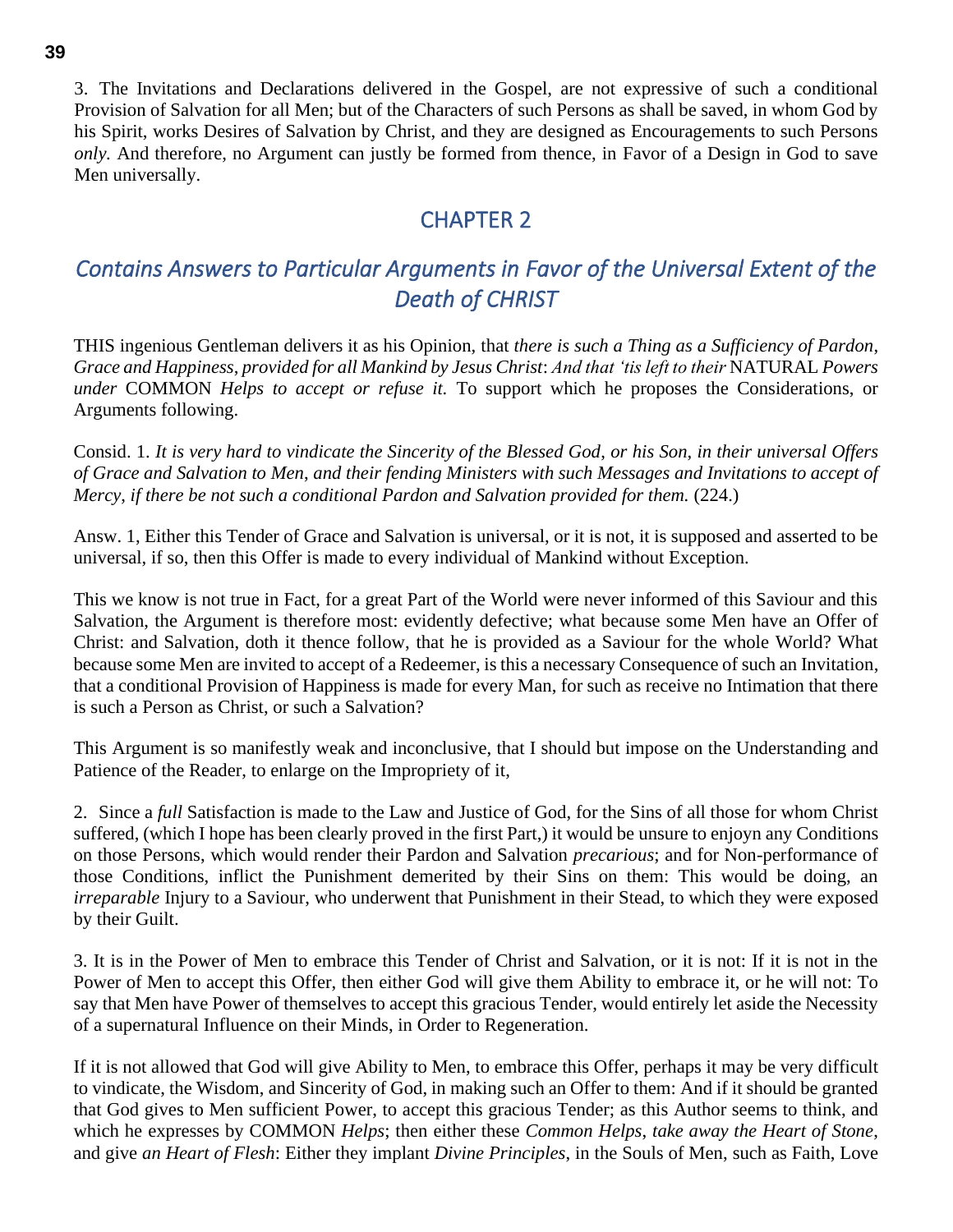to God, *etc.* or they do not: If they do, then it must be allowed, that all to whom this Tender of Grace and Salvation is made are *really* regenerated, and *truly* believe in Christ, which we are certain all Men. who hear the Gospel do not: If these COMMON *Helps* are *sufficient* to enable Sinners, to accept the Offer, though no such *heavenly Principles are infused* into them, then it necessarily follows, that such as are *in the Flesh*, *i.e.* an unregenerate State, *may please God*, which we *really* thought they could not, because, the Apostle *expressly* affirms, *they cannot*: If these COMMON *Helps* are *insufficient*, to enable Men, to embrace this Offer, then the Rhetoric of our Author, may be turned upon himself, and he may find it no *easy* Matter, to vindicate the *Sincerity* of God, in offering Christ, and Salvation, to Men, and at the same Time, deny them sufficient Ability to accept the Offers he makes.

4. If by this Tender of Christ, and Grace, and Salvation, be intended a proposing of him for Acceptance, to all such, as are willing to receive him, so far as I am able to discern it may be granted, without any Prejudice to the distinguishing Grace of God, or Danger of extolling the Power of the Creature, and without affording the *least* Support to the Opinion of a conditional Provision of Salvation designed for all Men.

For,

1. This suggests not that God has provided Salvation for all Men, and that it is his Desire, and Intention that everyone who hears the Gospel should enjoy Happiness.

2. But it supposes that those Persons to whom such a Proposal of Christ: for Acceptance is made, have Desires after him, and Salvation by him, upon a Conviction of their miserable Condition by Nature, and a Sense of his Suitableness and Ability as a Saviour: Now it is certain, that all such may lay hold on a Redeemer, for he is held forth to them in the Gospel to that End. *Whosoever will*, *may take the Water of Life freely* (Revelation 12:17.)*.*

3. It imports not, that those may have Christ and Salvation who are Enemies to him, or who have no Conviction of the Necessity of an Interest in him. Well then, if to offer Christ, and Grace, and Salvation, be *only* a Declaration, that all who have Desires of being saved by him, may freely take him, and all his Benefits, and no more; there is nothing in this, which countenances the Opinion of a *conditional Scheme* of Salvation designed of God for all Men for it is a Call and Invitation to Men, not *merely* as Sinners; but as sinful Creatures convinced of their Misery, to lay hold on Christ for Salvation.

4. Men are not called or invited to this, as righteous, *i.e.* in their own Apprehensions; but as Sinners, *i.e*. as *sensible* of their Sins and Sinfulness. So that the Offer of Christ, or Proposal of him for Acceptance, is not made to Men, as Men, or to Sinners, *merely* as Sinners; but it is made to them as convinced, thirsting, hungring Sinners after Christ, and his Righteousness, and his Salvation, which is not incontinent with the *discriminating* Favor of God; but is a clear Proof of it. It supposes not a Power for *spiritual* Acts in *unregernerate* Men, nor affords *any Support* to the Doctrine of a conditional Provision of Salvation for all Mankind.

5. Though Christ is not offered, or proposed for Acceptance to the Elect, *as such*, yet they are the, only Persons to whom he is held forth in the Gospel for Acceptance: Because they *only have* Desires after him. He is proposed to them as Persons *seeing* their Need of him, which, though it is not a Proposal of him as a Saviour to them, considered in the Character of the Elect; but as Sinners *sensible* of their Guilt, Danger, and Misery, this Proposal can be made to such *only* who are Objects of Election: Unless it may be proved, that the Non-elect see their Need of Christ and his Salvation. The Proof of which would *exceed all* my Expectation.

6. If an Offer, or Proposal of Christ for Acceptance is made to Sinners, *merely* as Sinners, whether sensible,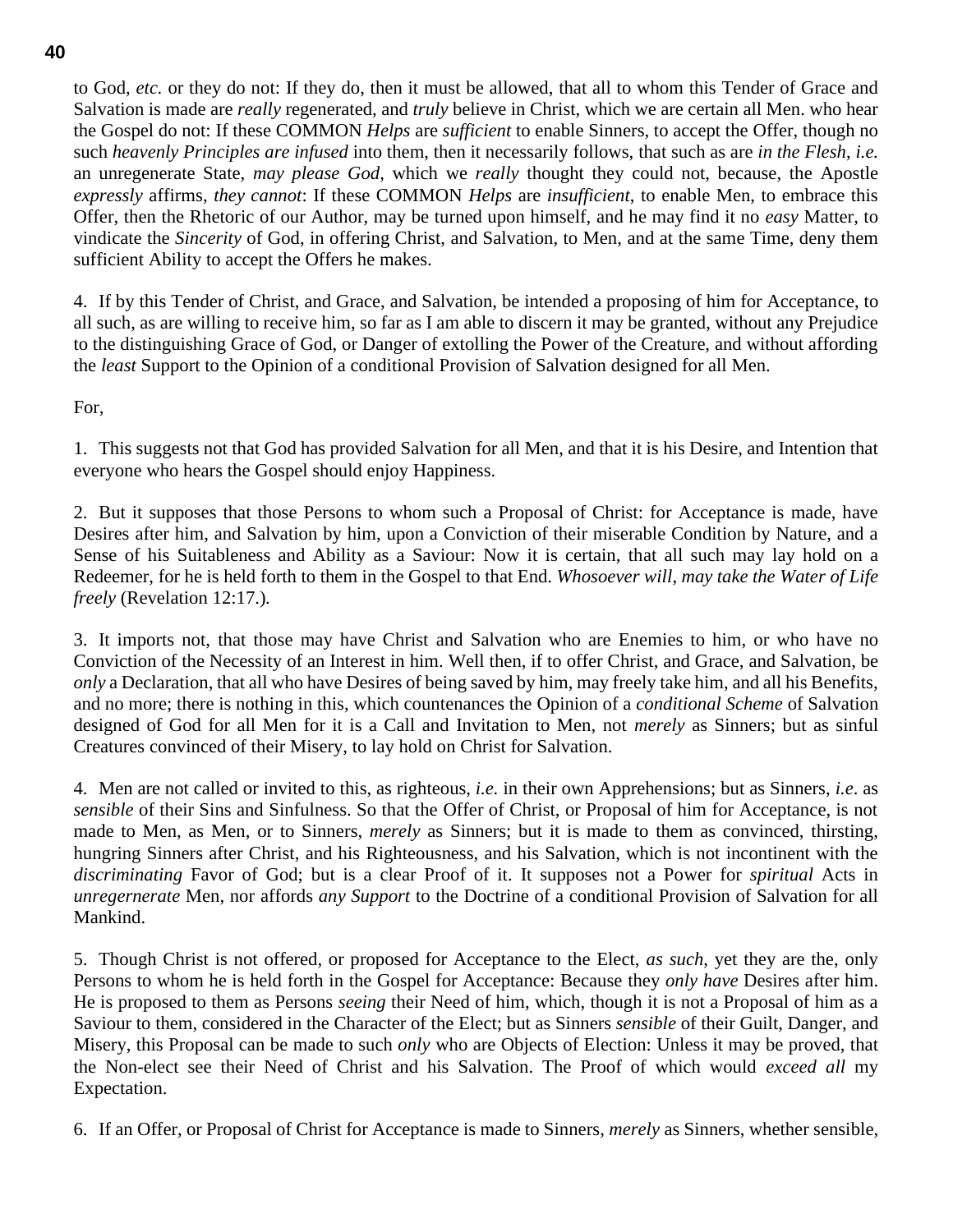or *insensible* of their lost Condition, I would ask, if it is the Will and Design of God, that they should accept of him as a Saviour? If it he said, that such is the Will and Design of God; then it must be allowed, that he is disappointed of his Purpose in making this Proposal; with respect to the far greater Number of those to whom the Offer is made: Which seems to me *evidently* inconsistent with the Perfections of God. And if it is not his Desire and Intention, that Men should accept this Tender of Christ, to what End is such an Offer of the blessed Jesus made? Again, if it is the Purpose of God, that Men should embrace the Proposal, then (as was argued above) either they have a Power to accept the Offer, or they have not. If they have, then they may believe of themselves, and *Faith* is not *the Gift of God*, *as* we have always thought it to be, because the Apostle *expressly* affirms it is. If they have not such a Power, either God will communicate to them an Ability for it, or he will not. If he will, then they shall *certainly* believe, for *that* Ability is the Grace of Faith, wrought by divine Power in the Hearts of Men. If he will not, then he must be supposed to make an Offer and design the Acceptance of it, which he knows is a Thing *impossible*, because he grants not to Men a Sufficiency of Strength to embrace that Offer. Hence we may plainly see, that a general Tender of Christ, and Grace, and Salvation cannot be made to all who hear the Gospel, much less is such a Tender afforded to those who am Strangers to the Gospel, and are *without Hope* and *without God in the World.* This Argument therefore in Favor of *universal* Grace, and a *conditional* Salvation provided for all *Mankind*, how much so ever it is *boasted of*, fails of proving the *Universalit*y of divine Grace, and of a conditional Provision of Salvation, for every Man without Exception.

5. I will add one Thing more here, (though to some, perhaps, it may seem unnecessary) which is, That when I say, that an Offer or Proposal of Christ: for Acceptance is made in the Gospel to Sinners *sensible* of their Misery, and who are seeking after Salvation, I do not intend a BARE Offer, though I apprehend an Offer is included; but a gracious *Declaration*, that God has provided Christ as a Saviour for such Persons, as they are, that he is given to them, and that it is a Duty incumbent on them to *thankfully* receive him as God's free Gift.

6. With respect to divine Calls, Invitations, and Exhortations, we may observe: They either relate to Men concerned about their eternal Interests, and who are under a Work of Grace: Or they refer to Men, who are not the Subjects of such a good Work, only the latter come under Consideration here. And, I. Men are called upon to repent, (1.) Of all Sin, *i.e.* of their sinful Behavior in general, thus in Acts 17:31. (2.) Of some particular Evil, so in Acts 4:19. The Murderers of Christ are required to repent of that Wickedness, in Order to escaping those dreadful Judgments; to which that horrid Act, and their inveterate Opposition to the Gospel and Interest of Christ exposed them. Repentance or Sorrow for Sin, as it seems to me, would have been the Duty of sinful Creatures, in Case no Provision had been made for their Recovery, and will eternally remain to be the Duty of those, on whom deferred Punishment will be inflicted, though' not Repentance of such a Nature, as attends or flows from an Act of Faith in Christ; and therefore unregenerate Persons are exhorted to the Exercise of Sorrow for Sin in the Word of God. (3.) Unrenewed Men are called upon, to submit to the evangelical Revelation, and to use those Talents which they are furnished with in the Advancement of Christ's Interest, *Matthew* 20:16. But none of there Things prove that there is a conditional Provision of Salvation made for all Men.

Consider. 2. *It is very hard to defend the Sincerity of the Spirit of God in awakening the Consciences of these Persons*, *sometimes*, *who are not elected*, *and stirring them up*, *to think of receiving the Salvation of Christ*, *if there be no such Salvation conditionally provided for them to receive.*

Answ. 1. That Men at some Seasons may have terrifying Apprehensions of Sin, and its Consequences; that they may take some Pleasure in a general Idea of Salvation which the Gospel reveals; and that they may break off their sinful Courses, are all granted; but, that there are Effects of a real and positive Work of the Spirit upon their Hearts, wants Proof; these Effects are no other, than, what may be produced by the natural Conscience, accusing of Sin, and assisted by the external Revelation of the Will of God.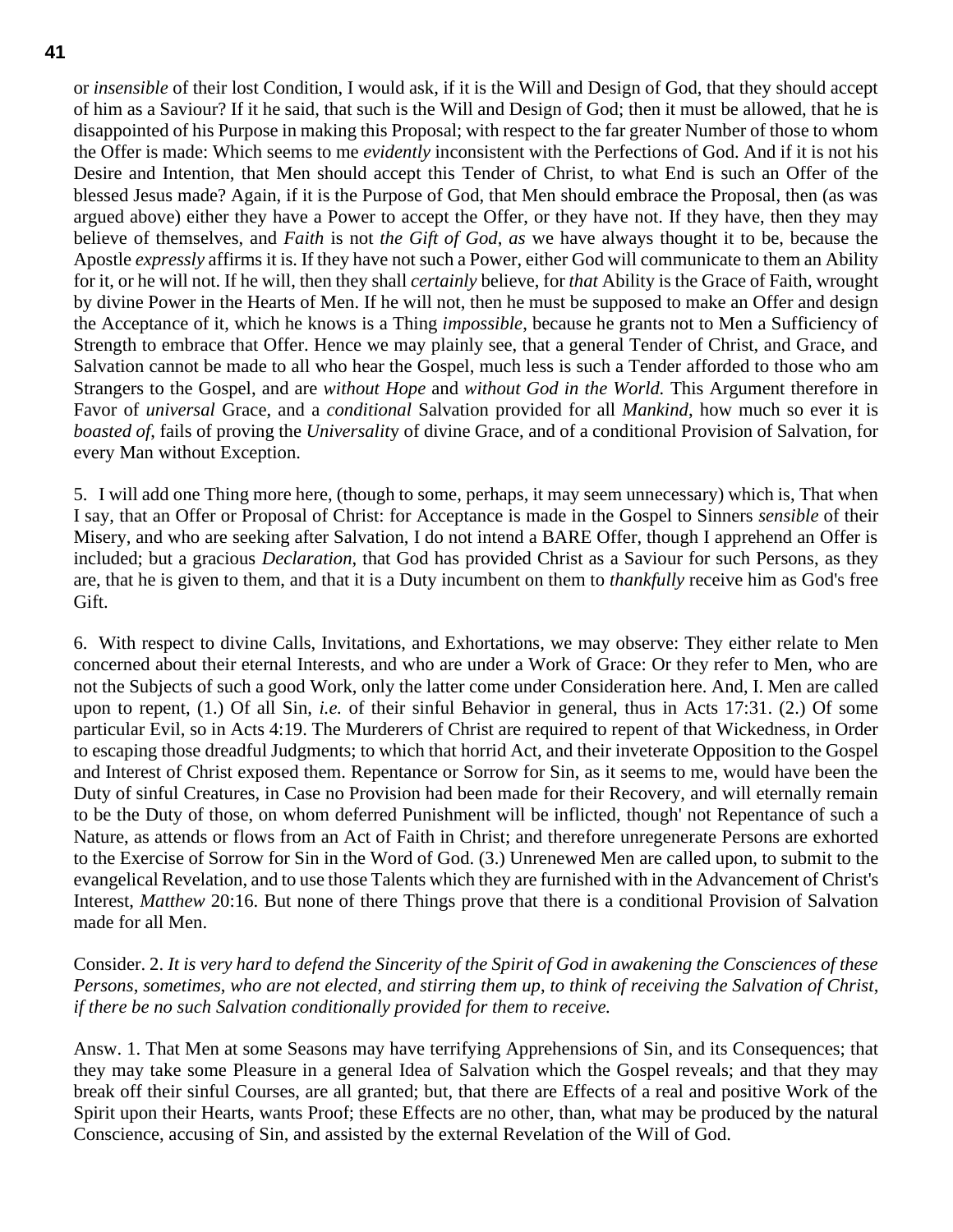**42**

2. It is not to be thought that the holy Spirit, who is an infinitely wise Agent, ever operates in such a Manner, as will certainly be ineffectual to attain his End, in his Operations, which this Consideration necessarily supposes him to do; for it allows not, that he infuses Principles of divine Life in the Heart; in order to spiritual Acts; but it takes it for granted, that the holy Spirit excites Men to act, without giving Life, a Principle of Action; that he stirs Men up to bring forth *good Fruit*, without making them *good Trees*, which if our Lord is right, they cannot do; and therefore we conclude that there are no such Excitations, Impulses, or Influences of the Spirit, in or upon dead Sinners. Excitations to act, without giving Ability for Action, as it seems to us, will be eternally *vain*, *and fruitless.*

Consid. 3. *It is equally difficult to vindicate the Equity of God*, *as the Judge of all Men*, *in condemning Unbelievers*, *and punishing them eternally for not accepting the Offers of Pardon*, *if there was not so much as a conditional Pardon provided for them.* (P. 228.)

Answ. 1. It will be very difficult indeed, to vindicate the Equity of God, in damning Men for not believing in Christ, who never heard that such a Saviour appeared in the World; which if not admitted will enervate the Force of this Argument. Sure this Gentleman can't think it a forcible Way of Reasoning, to say some Men will be punished for not accepting the Offers of Pardon, to whom the Gospel has been preached, and therefore a conditional Provision of Salvation is made for every Man without Exception: For such as receive no Intimation of this conditional Provision, and of Consequence Faith in Christ, cannot be expected of them. Whatever Weight there may be in this Argument, it can only extend to such a Part of Mankind, as are furnished with a Revelation of Christ, which a *great*, if not the *greater* Number of Men are not.

2. The Law is an *accidental* Cause or Occasion of Sin in Men, the Blame of which is not to be imputed to the Law; but it is *wholly* chargeable on the depraved Lusts of Men, which are irritated by the Prohibition of Sin in the Law, and therefore break out with the *greater* Violence. This as it heightens their Guilt, it will increase their Punishment, and the Equity of the Divine Lawgiver, is very easy of Vindication, in the Infliction of that *heavier* Penalty.

3. Thus, the Gospel may be an accidental Occasion of Sin to Men, hence says Christ, I *came not to fend Peace on the Earth*, *but a Sword*, and elsewhere, *to send a Fire*, *and what will I if it be already kindled.* The Gospel is not chargeable with the Fault, but the Obstinacy and Prejudice of Men: Their Opposition to the Gospel must one Day be accounted for, and a Disbelief of its *greatest Mysteries*, will, I doubt not, expose them to very severe Penalty; because though those *Mysteries* are above human *Comprehension*, and their Nature is inexplicable; the Revelation of them, is so very clear, explicit, and full, that if Men would but admit of the *obvious* and *natural* Interpretation of the Language of Scripture, they could not refuse an Assent to those *mysterious Doc*trines, as *divine* Principles. And therefore the Punishment of those who never heard the Gospel, will be *more tolerable*, than such shall suffer who are Adversaries to evangelical Truths.

4. All unregenerate Men will be eternally damned; but that the Want of Regeneration, will be the Cause of their Condemnation, seems to me a *most* harsh and severe Idea. I cannot tell how to think, that God will punish Men eternally, because they have not *heavenly* Principles infused into them, the Infusion of which is a Work proper to God. If Men are not damned, because they are not regenerate, they are not condemned and punished for the *Want* of that Faith which is *peculiar* to Persons regenerated. If Men are eternally damned for the Want of that *Faith*, it must: be either for Want of the Habit, or of the Act if for Want of the *Habit*, then God damns Men, because they are destitute of *that*, which he ALONE can give to and create in them. Again, if Men are damned for Want of the Act of Faith, they are eternally condemned and punished, because they have not put forth a *supernatural Act*, for such is that Faith in Christ:, which is proper to the Regenerate, as Dr. *Goodwin* very fully and judiciously proves . This seems to me an Idea, not consistent with, either the Goodness, or Justice of God, and therefore I humbly apprehend it is not to be admitted, It is one Thing, to say that Punishment will certainly be inflicted on such as believe not, and another, that it is the Want of Faith,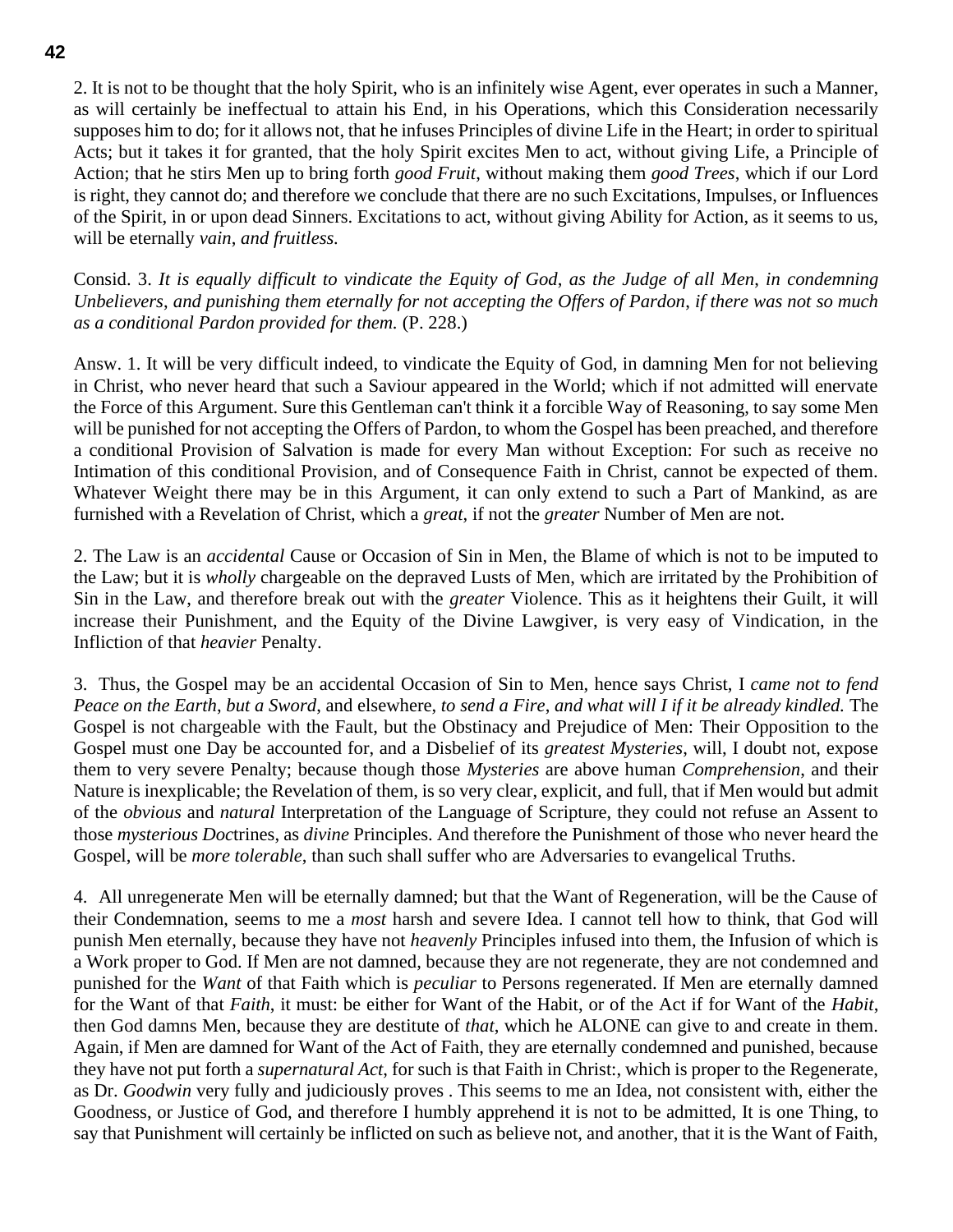which demerits that Punishment. The Sense of those Words in John 3:18, brought to support this severe Opinion, is now to be enquired into. *He that believeth on him*, *is not condemned*, *but be that believeth not is condemned already*, *because he hath not believed on the Name of the only begotten Son of God.*

1. It is not the Execution, but the Threatening of Punishment, which is intended in the Text.

2. Believers are not under the Law, as a Covenant of Works, to them therefore there is no Condemnation, or Threatening of Wrath and Punishment.

3. Unbelievers are under the Law, whether Elect, Non-elect, and are subject to the Threatening's of it.

4. Hence it follows, that the Want of Faith, is the Cause of Men's lying under the sentential Curse and Condemnation of the Law; this is expressed by the Particle ALREADY, in which lies the Emphasis of the Words: But from this, it is not to be apprehended, that the *Want* of Faith *demerits* the Punishment threatened.

Consid. 3. *It is very hard to suppose*, *that when the Word of God by the general Commands*, *Promises*, *Threatening's given to all Men what so ever*, *and often repeated therein*, *represents Mankind as in a State of Probation*, *and in the Way to eternal Rewards*, *or eternal Punishments*, *according to their Behavior in this Life*: *I say 'tis hard to suppose all this to be no real and just Representation*, *but a mere Amusement.* (Page 230, 231.)

Answ. 1. These Things are either true of Men universally, or of some only, if they are not true of all Men, it is not to be inferred from those Things, that all Men are in a State of Probation: But we are sure that such to whom no Revelation is afforded, are not commanded to believe in Christ, and that no divine Promises are given to them: And therefore should it be granted that these Things are the fullest Proof of such being in a State of Trial, to whom the Gospel is preached, they afford no Proof at all, that those to whom it is not revealed, are also in a State of Probation. That which is universal, may be said of Particulars, because Particulars are included in what is universal; but that which is particular and limited to some, cannot truly be expressed of all.

2. If it is Fact that those who hear the Gospel are in a State of Probation, then they are under a Law or Covenant of Works, and will be rewarded or punished hereafter, according as they obey, or disobey that Law. If this is affirmed, as it is plainly supposed and suggested in this Argument, then I would beg leave to put the following Queries. Is this Law perfect, or is all Sin forbid by it? Then none can keep it and obtain Life by it: For there is not *a just Man who lives and sinneth not.* Is the Law imperfect and doth it *allow* of *Evil* in any Instance? To assert this is *rank Antinomianism.* Will the divine Legislator justify Men, for an *imperfect* Observation of a perfect Law? Then God must be supposed to account them righteous, who are not so, and his Judgment will not be found according to Truth. Is an *imperfect* Obedience accepted of God, as if *perfect*, and doth God reward his Creatures for such an Obedience? Then it follows, That *that* Obedience, which subjects to Punishment, because it is defective, entitles to a Reward: These Things may be allowed to be true when *flagrant* Contradictions are so. Are those Works or Conditions, which this Law requires, in the Power of Men? If so then Salvation may be of Works, which the Apostles deny more than once. If there Conditions are not in the Power of Men, either God will afford to them Grace sufficient, to enable them to perform them, or he will not; If he will, then he regenerates all Men, of whom the fulfilling those Conditions is expected; for no Man can believe, and repent truly, without the Graces of Faith and Repentance. If he will not, then Men are put into such a State of Trial, as renders their Salvation impossible. Is it just to punish Christ for the Sins of Men, and enjoyn Conditions on them, which render their Impunity, not to say *precarious*, but their Punishment *inevitable*? Thus, it must be, since God wilt not regenerate them, for without the Infusion of divine Life or gracious Habits, Men are no more able to believe and obey God, in a sp*iritual* Manner, than to keep his perfect Law. For *without Faith it is impossible to please God*: and they who *are in*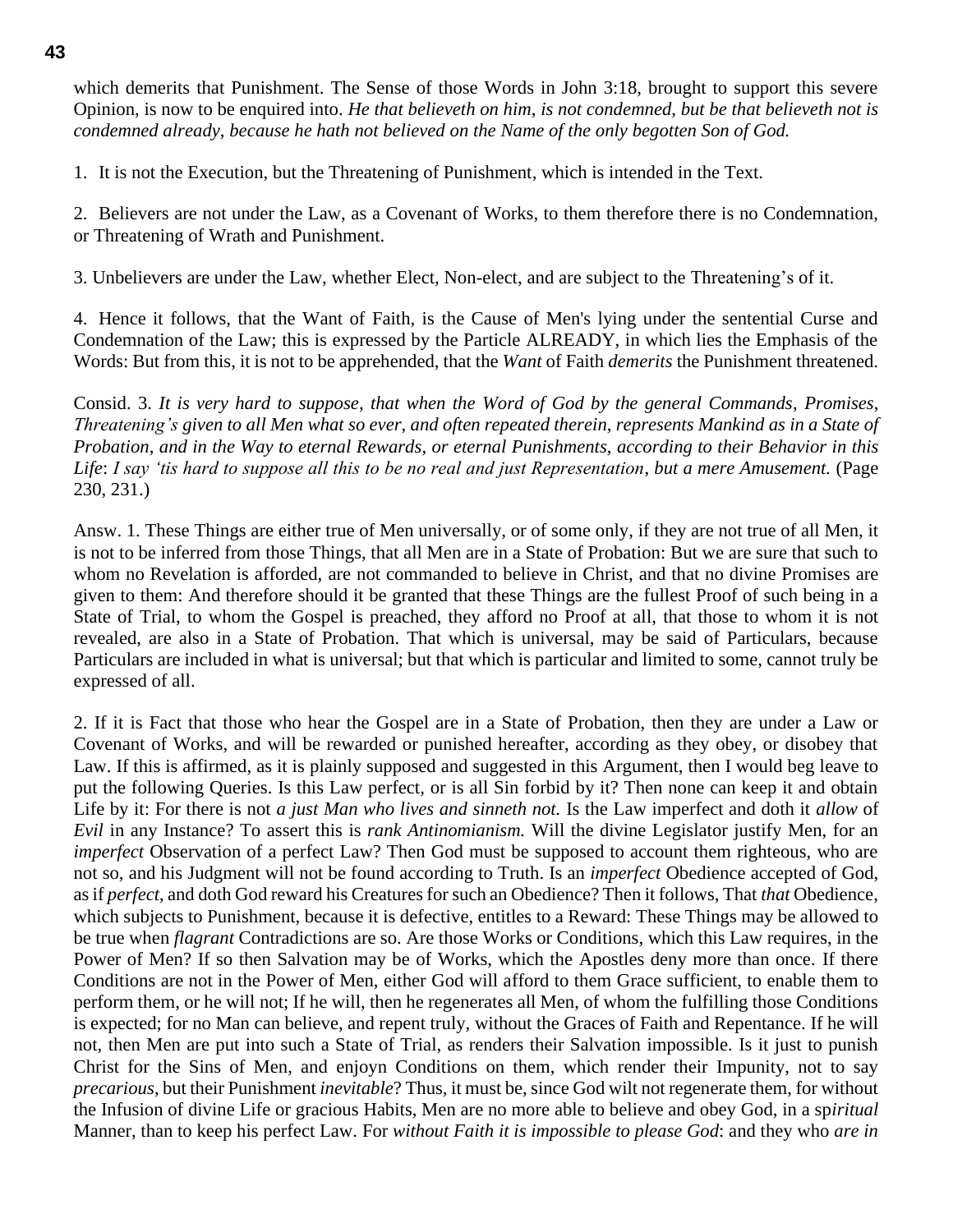*the Flesh*, *i.e.* who are in an *unregenerate State cannot please God.* The eternal Damnation therefore of all such, whom God is not pleased *to create in Christ Jesus unto good Works* is *unavoidable.* Let the *Gentleman* solve this Difficulty, when he is at leisure, if he pleases, and if he is able to do it, it is what may be *justly* expected of him. The *ingenious* Author apprehends, that if a conditional Provision (at least) of Salvation, is not made for the Non-elect, they are in the same State with *Devils*, *for whom no Saviour was provided*, *and whom God has not treated in a Way of Precept*, *Promise and Threatening.* But he is greatly mistaken Christ was not provided as a Saviour, for such as eternally perish; he is not a Saviour to those, who are not saved.

Besides there are many *Millions* of Men, whom God has not treated in a Way of Precept, Promise and Threatening, are they also in a State of Trial, and is it expected of them, who never heard a Syllable of Christ, that they should believe in him, in Order to Salvation? Again, God commands Men (such to whom a Revelation is afforded) to be holy, and threatens to punish them for Sin: But that he promises to pardon, and save all who hear the Gospel, if they will with such Helps, as he is pleased to afford to them, repent and believe in Christ, as yet wants Proof: Notwithstanding they are not in such a State as the Devils are: For Judgment is not at present executed upon them, eternal Punishment is threatened, but it is not inflicted: This is a great Favor, and is so esteemed by those, who know the *pungent* Grief, which arises from a Sense of Guilt, and of the *Wrath* of God. Moreover, Men enjoy many Mercies, for the Support, Convenience, and innocent Amusement of Life; whereas the Apostate Spirits have nothing to alleviate their Grief, or abate the Weight of their Sufferings. Farther no Man has any just Occasion to be discouraged, though Salvation is limited to the Elect of God. Men may be considered, either as concerned, or unconcerned about their future Welfare. Those who are unconcerned about their eternal Interest, as it seems to me, have no Right, to the *least* Degree of that Consolation, which the Gospel provides. As for such who are serious, and disposed to enquire into Things, which relate to their eternal Peace; this Doctrine contains nothing in it of a *discouraging*  Nature to them; except it be that God promises to *bear the Desires of the humble*, and that such, who upon a Conviction of their lost Condition by Nature, and a View of Christ's Ability as a Saviour, seek for Salvation by and through him, shall receive what they apply to him for: I say they have *no* Reason to be *dejected*, except it is, that God hath *promised* to save such Persons as they are, and will *infallibly* make good his Promises to them. And one would Imagine, that there is not anything of a *discouraging* Nature in this. But this is a Point I shall have Occasion to consider hereafter; and therefore say the less of it now.

Consid. 5. *This seems to be a fair and easy Way to answer several of those Texts of Scripture*, *which represent God as the Saviour of all Men.*

Some of those Scriptures the learned Gentleman quotes, one of them is by Mistake wrongly cited; it is 1 Timothy 2:6. *Who gave himself a Ransom for all*: Not for all Men as this Author reads it; nor is the Term Man in the *Greek*, in Hebrews 2:9. as is above observed. After the Quotation of those Texts, he proceeds thus: *I grant indeed that many of these Scriptures*, *may have a pretty sufficient Answer given to them*, *by the Art of Criticism*, *but there are some Few of those Scriptures*, *and of their parallel Places*, *which can never be so well explained*; *but by supposing that the Death of Christ*, *has such an all-sufficient and overflowing Merit in it*, *as to provide a sufficient conditional Pardon*, *and conditional Salvation for the Non-elect*, *while it also provides absolute*, *effectual*, *and certain Pardon*, *and Salvation for those whom God has elected.* (P. 231, 232.)

Answ. 1. This Gentleman seems not to disapprove of what he calls the Art of Criticism, used in explaining those Texts, and if not, I should think he must: allow, that those *critical* Explanations are just and proper.

2. We should have been obliged to this learned Author, if he had pointed out to us, which of those Scriptures in his Opinion, will admit of *sufficient* Answers, and which he thinks will not. This would have been of some Moment in the Affair under Debate.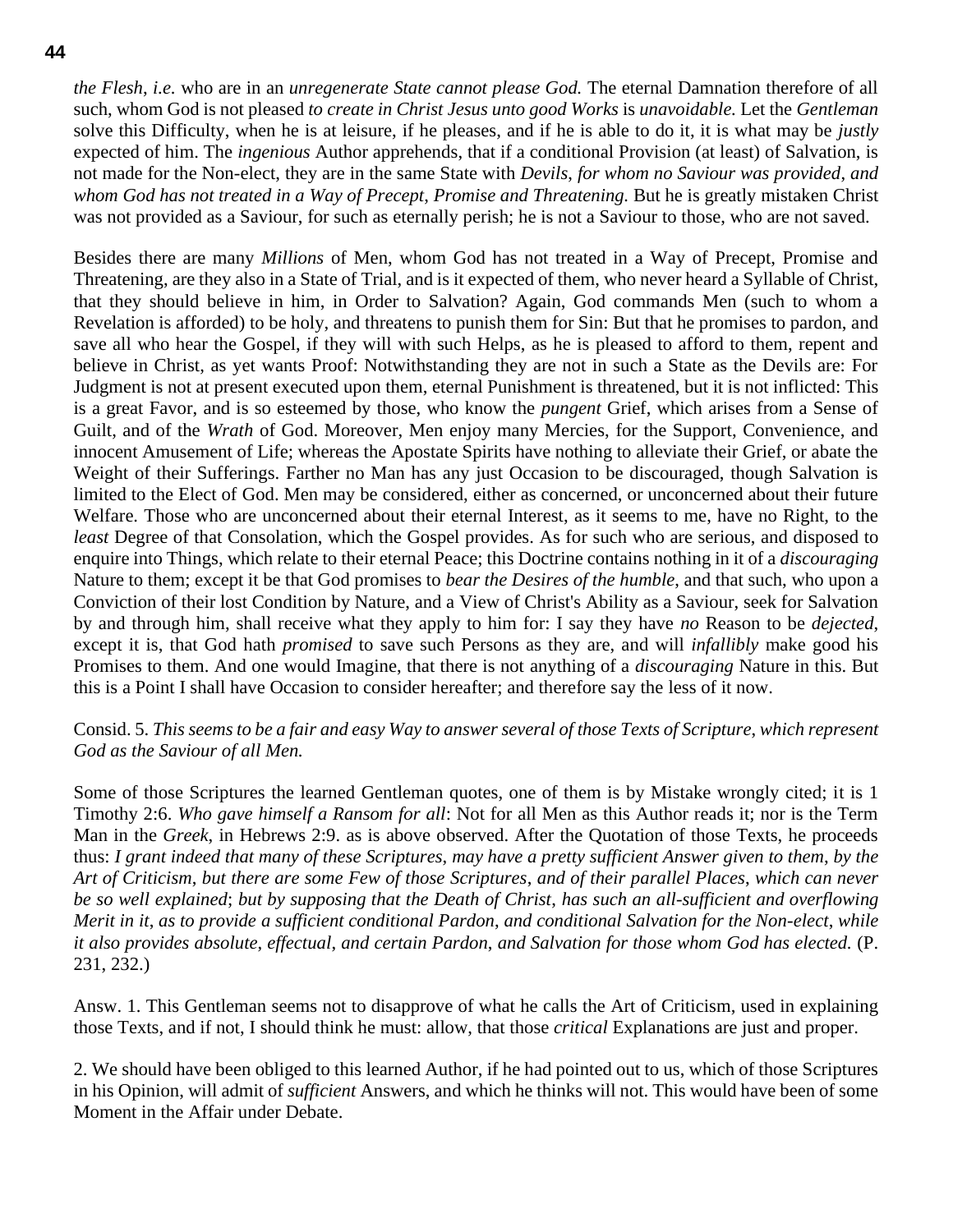3. As he hath not thought proper to do this, which if he had, it may be I might have apprehended otherwise, I am *firmly* of Opinion, that *every* Text brought to support the Doctrine of the *universal* Extent of Christ's Death, will admit of Answers *just* and *altogether sufficient.* And I shall consider them, in the Order they are presented by *Limborch* on this Subject. But before I do this, it may not be improper, to attend to the sixth Consideration or Argument advanced by this ingenious Person, in Favor of the universal Extent of the Death of Christ, and of a conditional Provision of Salvation made for every Man without Exception. It is this,

Consid. 6. *That all Mankind have some conditional Salvation provided for them*, *and some real Grace and Pardon offered to them by a new Covenant*, *appears from this*, *that all Men*, *both wicked and righteous*, or just and unjust, shall be railed from the Dead, to give an Account of Things done in the Body, whether good or evil, *and to receive Rewards or Punishments in their Body*, *as well as in their Souls*, *according to the Improvement or Mis improvement of the Dispensations under*, *which they have lived. — Now a Resurrection is by no Means provided by the Law of Innocency or Covenant of Works*: *That only threatens Death for sin*, *without the least Hint or Thought of the Body's rising again. This Doctrine of the Resurrection therefore seems to be the Effect of the overflowing Merit of Christ.* (P. 238, 239.)

Answ. 1. The Purport of the Threatening in the Law, is to be interpreted by the Punishment, which is inflicted on Sinners: Since therefore God raises the Bodies of ungodly Men, and punishes them in their Body, as well in their Souls; it may justly be concluded, that the Infliction of such Punishment, was intended in the divine Threatening: For it can't reasonably be thought, that God *exceeds* in the Penalty he inflicts on Sinners, the true Meaning of his Threatening in the Law.

2. Either that Threatening extends to the whole Persons of Men, in each constituent Part of their Nature, or to one Part of Men only. That the Threatening affects the Body as well as the Soul is evident; because the Body dies and returns to Dust. Now the Death threatened not only included in it the first, but also the second Death; and therefore as that Threatening respected the entire Person of Man, the Body, as well as the Soul, it seems to follow, that his Body, in Union with his Soul, was to suffer the second Death, or endless Punishment, which necessarily supposes its Resurrection from the Dead. The Law of Innocency therefore provides for the Resurrection of the Body, and the Resurrection of Men; even the Resurrection of the Saints is not founded in the Mediation and Merit of Christ. The Death of Christ is not the Cause of Believers *merely*  rising again, or their Resurrection is not to be attributed to his dying for them; though' their Resurrection to a State of Happiness is an Effect thereof.

3. If the Resurrection of Men is owing to the Mediation of Christ, as this *ingenious* Author apprehends, and if they will be rewarded or condemned, according as they embrace or reject Pardon and Grace offered to them in the Gospel: Then either the Offer is made to all Men, or to some only, if there are any to whom no Tender of Pardon and Salvation is afforded, that cannot be a Reason of their Resurrection; nor can this Covenant or new Law, be a Rule of Procedure in Judgment with them: Unless it may be thought, that Men will be judged and condemned by a Law, of which they received no Notice. This is so manifestly absurd, that but very few, I am persuaded, will ever assent to it.

4. That there are a very considerable Part of Mankind, who know nothing, or have Means of knowing anything of the Gospel, is too evident to admit of the least Dispute. Shall they be condemned because they receive not that Pardon and Grace, a Tender of which is not afforded to them? This is with me, *a most difficult* Thing to be believed.

5. I am therefore of the same Opinion with the Apostle *Paul*, who was a much better Judge in there Things, than is this Gentleman, though a *learned* and *ingenious* Person, that some there are *without Law*, (Romans 2:13.) *i.e.* a divine Revelation, and that they will perish *without Law*, *i.e.* the Law as it is revealed in the Word of God, wilt not be the Rule of proceeding towards them in Judgment: And that as many as have sinned *in*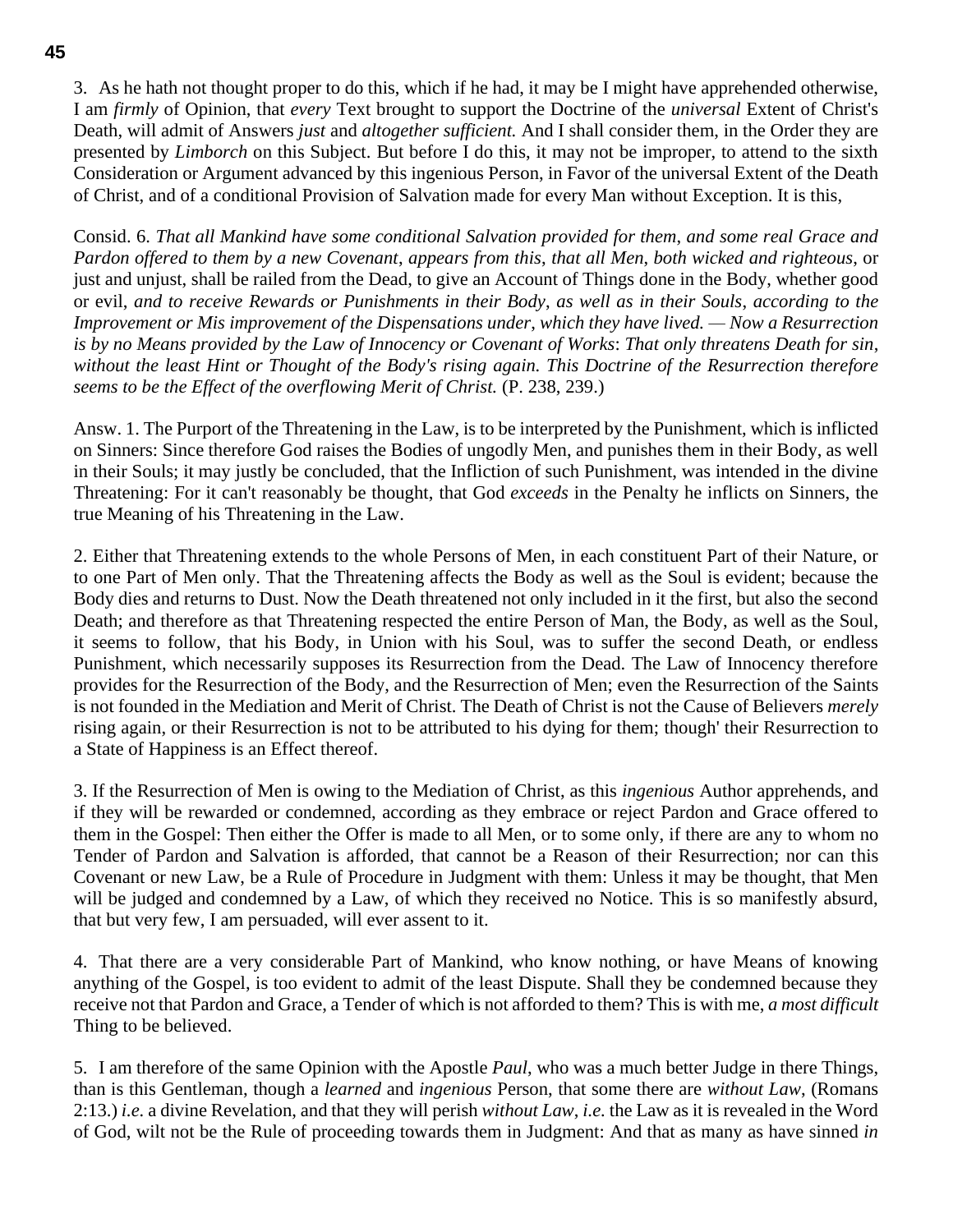*the Law*, or under the Advantage of a *clearer* Discovery of the Law in the divine Word, shall be *judged by the Law*, as so revealed to them.

6. The Gospel was not revealed to all Mankind, in *Adam* their first Father, to him it was revealed indeed; but he did not personally convey the Knowledge of it to any of his Descendants, who were born after his Decease: And it is pretty evident, that his Posterity very soon lost all Notices they had received of it. Nor did *Noah* preach the Gospel to *all the World*, it cannot be supposed he did, to all the Inhabitants of the Earth who lived before the Flood, nor could he after it, his Posterity quickly lost all Knowledge of it, and sunk into abominable Idolatry.

7. May not therefore a great Part of Mankind, at the last Day, upon this Principle, object to their Judge; that they are tried and condemned by a Law, of which they never had the least Knowledge, and in their Circumstances could not possibly have any Acquaintance with it: That this Law indeed provides a *severer*  Punishment, but no Advantage, for never was any Tender of Pardon and Grace afforded to them. If such an Opinion as this is calculated to vindicate the Equity of God the Judge of all Men, I confess I have no Notion what Equity is. *A feebler* and *more improper* Argument in Favor of a conditional Provision of Salvation for all Mankind, than is this, cannot readily be formed, as I apprehend.

## CHAPTER 3

# *Contains Answers to an Argument taken from the Use of the Term ALL, about the Death of CHRIST*

*LIMBORCH* in treating about the Extent of the Death of Christ, endeavors to prove it is universal, by various Arguments drawn from Scripture, and from some Absurdities, which in his Opinion necessarily attend the particular and limited Extent of his Death, all which I shall attempt to answer. The Arguments formed from Scripture, he ranges into four Classes or Heads.

The first principal Argument, he takes from its being said, that Christ died for all. The second, that he died for the World. The third, that Christ is said to come into the World to save Sinners, etc. indefinitely; and therefore, as he thinks, all Sinners are included. His fourth Argument he draws from those Scriptures, wherein it is said, Christ died for those who perish. Then follow his Arguments taken from the Absurdities, which in his Apprehension, attend the Doctrine of the limited Extent of Christ's Death. In this Chapter I shall consider his first principal Argument formed from its being said, that *Christ died for all.* Among the various Scriptures, which he produces, where the Term all is used with Relation to the Death of Christ: Those Words of the Prophet are introduced: *Hath laid on him the Iniquities of us all* (Isaiah 53:6); which Words can only be understood of the Church; for the Prophet is not speaking of Men in *general*, but of some in *particular*, who were *healed with the Stripes* of Christ, which all Men are not. He also produces their Words of the Apostle, *delivered him up for us all* (Romans 8:32.)*.* Men *universally* cannot be intended in that Text is evident, for the Apostle is there speaking of God's Elect, of Believers, and not of Men in *general*, the Term all therefore includes not the whole of human Race; but such of Mankind *only*, who are elected, and believe in Christ, in consequence of their Election in him to Holiness and eternal Life.

I. It is said indeed in several Places, that Christ died for all; but not in any one Place that he died for all MEN, or for every MAN, as was observed above: And since those for whom he is said to die or give himself, Land distinguished from others, by the Characters of *Sheep*, *Children*, *Sons*, and the *Church*, and *the Church of the Firstborn*, *who are written in Heaven*: And others are as plainly distinguished from them, by very different Titles, as *The Rest*, *The World*, and *Goats*, for whom it is nowhere said Christ died, there is great Reason to interpret those Texts, wherein he is declared to have died for all, of all the Sheep, all the Children,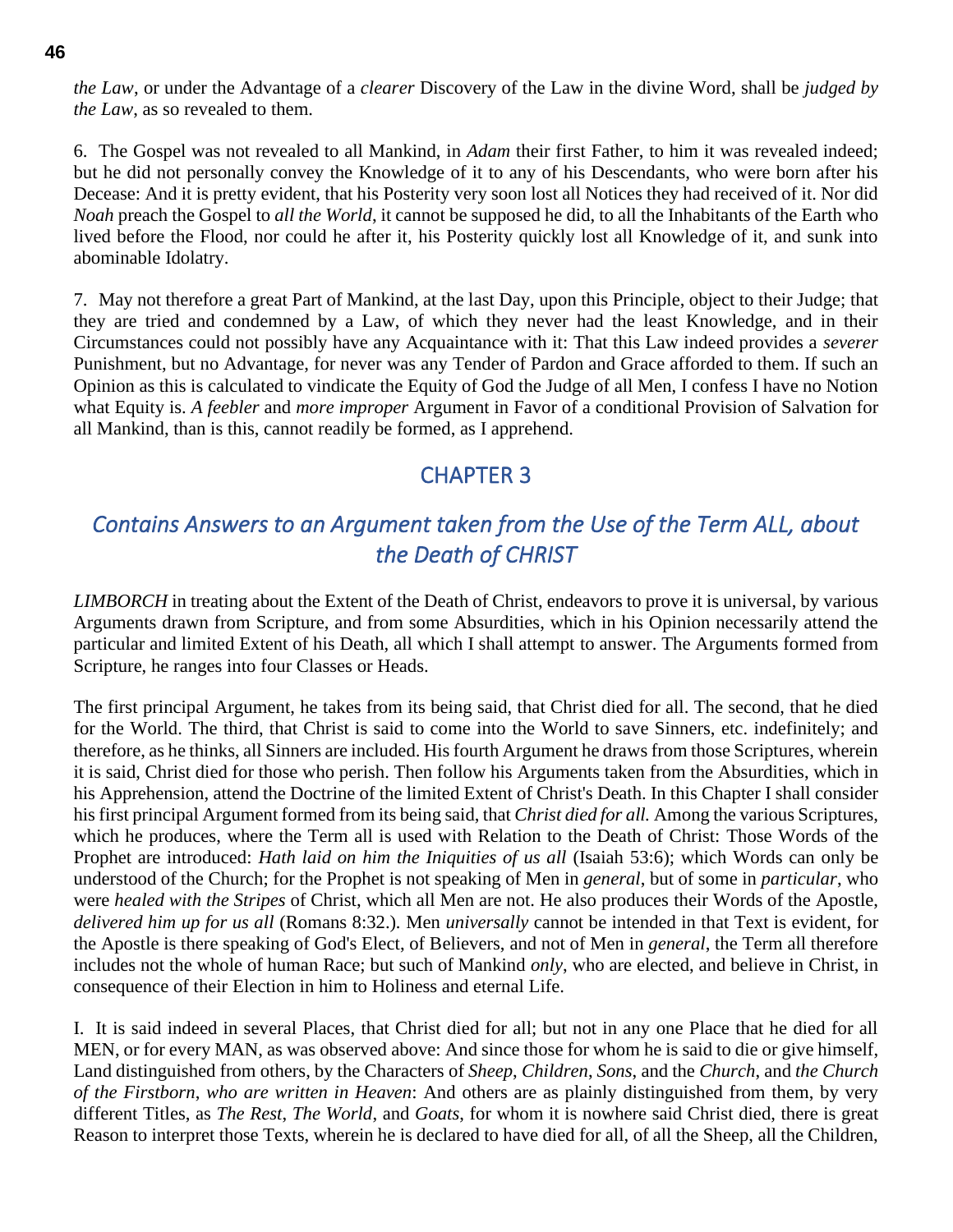#### **47**

all the Sons, and of the whole *Church of the First-born*, *who are written in Heaven.*

And no solid Reason can be offered, why we should extend those Places to other Persons described and distinguished from them, by very different Characters, and for whom it is not *once* affirmed Christ suffered Death.

II. If it had been said, which it is not, that Christ died for all MEN, that *alone* would have been *insufficient* to prove his Death, is of *unlimited* and *universal* Extent. For, that the Terms all Men are used in a *restrictive* Sense very frequently, cannot be denied, as for Instance, when it is said *All Men held John for a Prophet.*  Multitudes of Men never heard of *John*, and a great many who did, entertained a contrary Opinion of him. Thus, also when it is said, *All Men came to Christ*: A Limitation must be underwood, for he was rejected by far the *greater* Number of the *Jews.* Many more Instances of this Sort might be produced to prove, that the Terms all Men, are to be interpreted with Restriction; but these are sufficient to that Purpose. And therefore if even the Terms all MEN had been used with Relation to the Death of Christ, (which they nowhere are) that would not have afforded an *unexceptionable* Proof, of the unlimited Extent of his Death.

III. Where the Term *all* is used in this Subject, a Limitation seems to be required; as in these Words: *Who gave himself a Ransom for all* (1 Timothy 2:6.) The Apostle before speaks of different Ranks of Men, of Governors supreme and subordinate, and directs us to pray for all Men, *i.e*. for Men of differing Conditions in Life, and then observes to enforce the Exhortation, that God will *have all Men to be saved*, and that Christ: gave himself *a Ransom for all*, in both which Men of every Condition and State in Life are intended: As for those Words: *If one died for all*, *then were all dead*: (2 Corinthians 5:14.) they afford no Countenance to the Opinion of the *universal* Extent of Christ's Death, because all those for whom he died, are said to be dead, and his dying for them is offered as a Proof of their being dead; or there Persons are represented as dead in Consequence of Christ's dying for them; and therefore a Death to Sin must be designed; when Christ died, he died unto Sin, and they died unto Sin in him as their Head and Representative.: All Men are naturally *dead in Sin*, but that is not a Fruit of Christ's Death. The Apostle evidently designs a Death, that is the Effect of Christ's dying, which can intend no other than a Death to Sin; and therefore, all MEN are not designed in these Words, but some only. Thus, this Text which is urged as a Proof of the *unlimited* Extent of Christ's Death, contrary to the Intention of our Opponents, furnishes us with an Argument for it, and such an Argument it is, as will not admit of a very easy Answer. The latter Part of the Words leads not to a different Sense, *μαοιζωντέ*, *i.e.* that they, or all these living, or being made alive by divine Grace, *should not live unto themselves*, *but unto him*, *that died for them.* Christ's dying for them and their spiritual Life, as a Fruit and Consequence of his Death, are represented as forcible and persuasive Motives, to live to Christ, and therefore he died not for all MEN, for all MEN are not dead to Sin, and do not live spiritually in Consequence of his dying, which the Apostle plainly supposes of all those for whom he died; and what farther establishes this Sense of the Words, is, Christ *rose again for their Justification*, which is not true of all MEN and therefore he died not for all Men.

Those Words, *he tasted Death for every Man*, require a Limitation, as has been above observed, its every Son, every Brother, every Child, that is designed, and not every individual of Mankind; Man is not in the Text, and the Scope of the Place directs us to understand it of every Son or Brother. So *weak* and *inconclusive* is the Argument taken from the Use of the Term *all*, in Favor of the Opinion of the universal Extent of Christ's Death, that it might justly be expected to hear no more of it. Several Things are objected to the Interpretation of this Term *all*, to Men of all Sorts, and of every Condition, which it will be proper to consider, and give Answers to.

1. *If this Exposition of these Places should be admitted*, *it must be said that there are no Sort of Men*, *of whom there are not any*, *but for them Christ died*; *but from whence may this be evident*, *if Christ died not for all and everyone*. I answer, sure it may be evident, that he died for some Men of all Ranks and Conditions in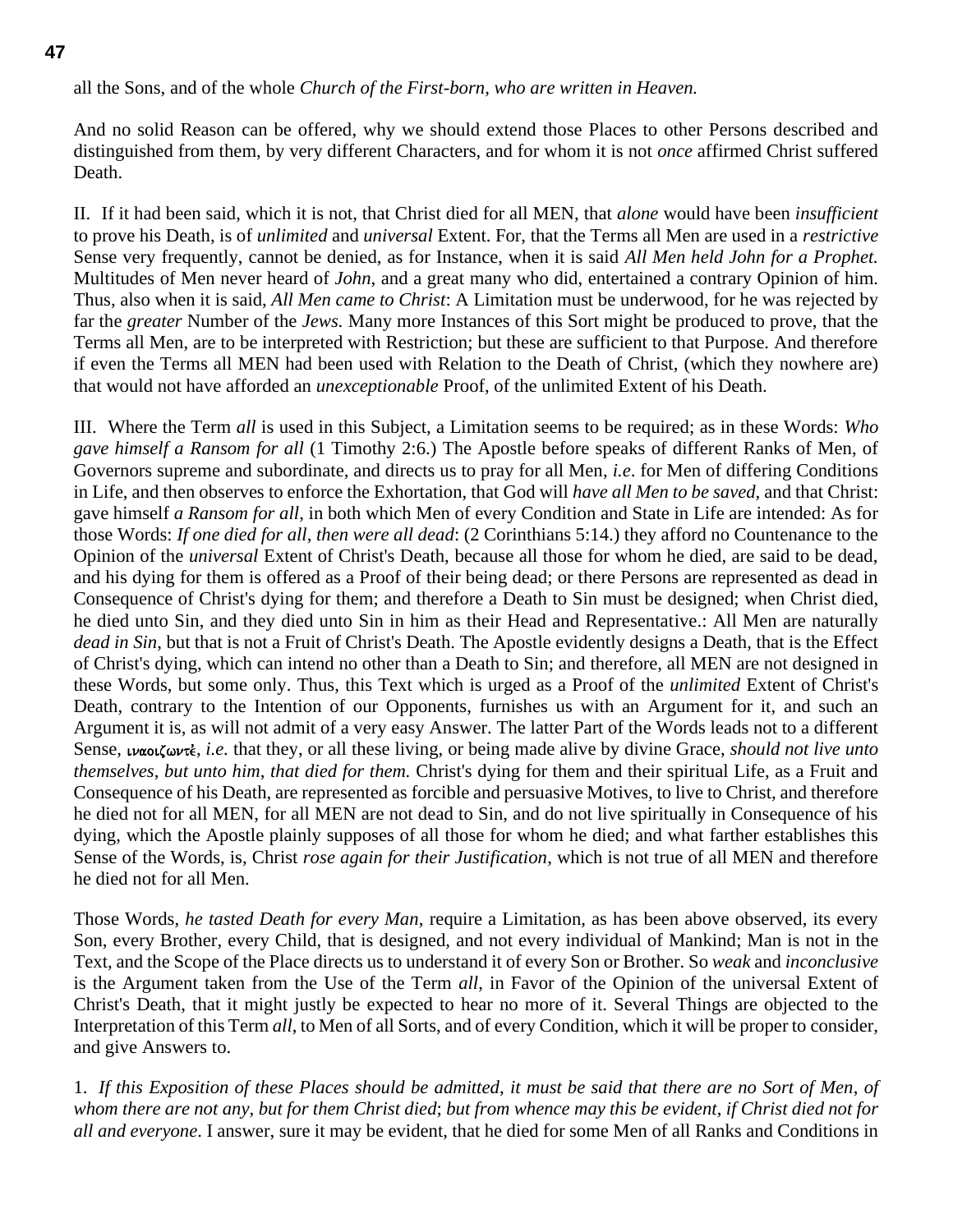Life, for Rulers and Subjects, for high and low, for learned and unlearned, for wise and unwise, for rich and poor, for bond and free, for old and young, without a Supposition of his dying for Men universally. It is clear that God saves some of every Sort, for though *not many wise Men after the Flesh*, *not many mighty*, *not many noble are called*; *some such* are called, as well as others of different States; and therefore no doubt may he made of Christ's dying for some of every Condition and State, tho' he did not die for the whole Race of Mankind.

The learned Man farther observes thus: *Besides among all Sorts of Men*, *there are both ungodly*, *and impenitent even unto Death*; *for some of such Christ likewise died*, *and consequently according to their Opinion*, *some of them will be saved*, *which is absurd.* (Ibid.)

The Answer to this is: Either Christ in dying for Men had Respect to Faith and Repentance in them, or he had not; if he had, then he suffered for penitent and believing Persons *only*, which effectually destroys the Opinion of the universal Extent of his Death. If he had not Respect to Faith and Repentance in Men, when he died for them; then he suffered for them, considered as *ungodly and without Strength*, which he certainly did, and it is this that renders his Grace, Love and Compassion, so *admirable*, and *conspicuous* in dying for them. When therefore it is said, he died for Men of all Sorts, the Meaning is, he died for sinful Men of all Sorts; and not for such as believe, and for such as are finally impenitent. This Distribution of Men into penitent, and finally impenitent, in treating on the Death of Christ, is very impertinent: For it is all Sorts of Men as Sinners, that Respect is had to, and not to Men as Sinners and Saints, tho' of Sinners, Men become Saints, in Consequence of Christ's Death; and for such as are not *sanctified* by divine *Truth*, Christ did not *sanctify himself*, or let himself apart to Suffering and Death on their Account. Again, says he,

2. *It may according to this Exposition be much more justly said of all*, *that Christ died not for them*, *or rather*, *that he died for none*, *because according to them (the Calvinists) there are in all States*, *a much greater Number*, *for whom Christ did not die*: *And thus all*, *that is Men of every Condition*, *are said to be excluded the Benefits of Christ's Death.* (Ibid.)

Answ. It is strange! That to assert Christ to die for many, for some Men of every State and Condition, and that they shall *certainly* enjoy the Benefits of his Death, should be thought to imply he died for no Man, and that all Men are excluded the Benefits of his Death. Besides, to say Christ died for some Men of all Sorts; but that he did not die for all Men of any Sort, are not contradictory, and therefore it is ridiculous to infer from his dying for some of every Sort; but not for all of any Sort, that he died for NONE.

3. *The Term* all, *when it is taken of a most special and peculiar Species*, *cannot denote the Sorts of each*; *but only when it is expressed concerning a Thing of diverse Species*: *But Man is a most special and peculiar Species*, *having no inferior Species under himself. You will say*, *philosophical Kinds are not understood*, *but political*, *into which Mankind is distributed.*

Answ. It is queried, whether it is the Usage of Scripture, that the Term all expressed of that Species, which by Logicians is called most special, should signify not every individual of it; but the political Sorts. (Ibid.) I reply, thus it plainly is: That ye may eat the Flesh of Kings, and the Flesh of Captains, and the Flesh of mighty Men, and the Flesh of Horses, and of them that fit on them, and the Flesh of ALL MEN, both bond and free, both small and great (Revelation 19:18.). All in this Text doth not design every one of the human Species; but the human Species of every Circumstance and Condition. So also is this Term all to be understood in there Words: For tho' I am free from all Men, yet have I made myself a Servant to ALL (1 Corinthians 9:19.), i.e. to Men of every Nation, State, and Condition: Not every one of the human Species; but to the human Species of every Circumstance, as the Apostle himself explains it; Jew and Gentile and the weak, that he might gain some of every State; and therefore it is usual with the Scripture, to distribute the most special or peculiar Species into political Kinds, and the Term ALL is expressive of every one of those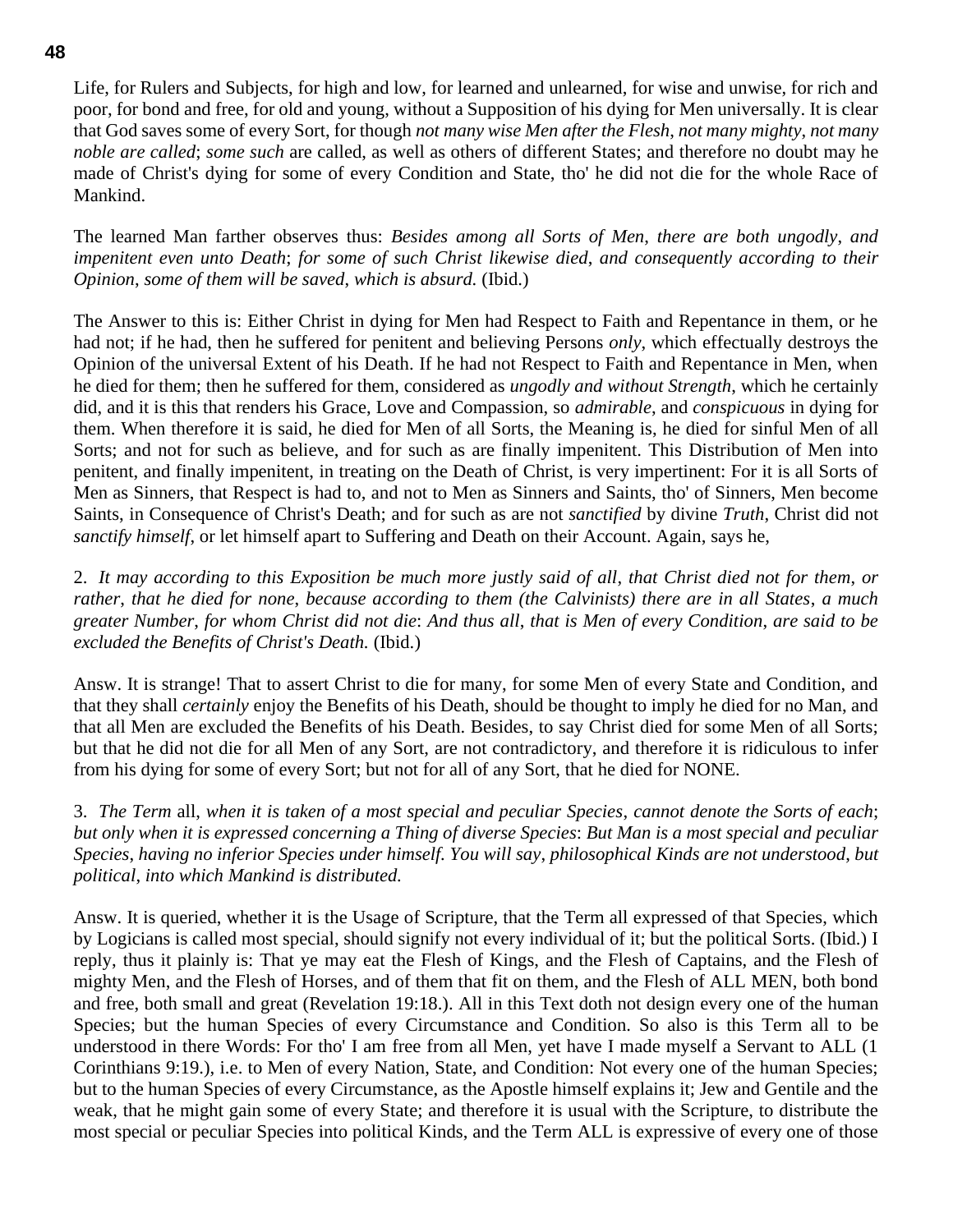Kinds. Nor can I think the learned Man was unapprised of it, though' he was pleased to frame this Objection: However the Removal of it hath occasioned very little Difficulty.

4. *The Circumstances of some Places*, *sometimes require the Restriction and Limitation of the Term* all: *But in Places where it is said Christ died for* all, *no Circumstances occur*, *which require a Restriction of this Kind*: *But in same*, *Circumstances are found which manifestly exclude all Restriction.* (Ibid.)

Answ. 1. Though' no Circumstances occurred in the several Places, where the Term *all* is used with Relation to the Death of Christ; yet if understanding it in an unlimited Sense, cannot consist with what is delivered concerning his Death in other Places of Scripture, as is evident *it cannot*, from what has been observed in the first Part of this Undertaking: It ought to be interpreted with Limitation, and especially since it is *very frequently used* in a *restrictive* Sense,

2. It happens to prove a *Mistake*, that Circumstances do not occur which require a Limitation, when it is used about the Affair of Christ's Death. That all Men *like Sheep have gone astray* (Isaiah 53:6.), is readily acknowledged; but it is not true that ALL Men confess it with Shame and evangelical Sorrow, as the Church does; and the Terms US ALL in the latter Part of the Text, intend not any others, or more than such, who have a spiritual Sense of their Sins, and humbly confess them unto God, which ALL MEN do not. Says this Author *no Restriction can be admitted in* 2 Corinthians 5:14, That the contrary of this is true is before proved: But, saith he, *all denotes not all*, *who are dead to Sin and themselves*, *is plain*, *because the End of Christ's Death is the same for* all, *that they should not live unto themselves*; *but to Christ who died for them*: *Therefore be died for them in that State*, *in which*, *as yet*, *they were not dead to sin.* (Ibid.)

Answ. As when *they were Enemies they were reconciled to God*, *by the Death of his Son* (Romans 5:10.): So by the Death of Christ, their Head and Representative they really, though' not personally, became dead to Sin, when in themselves they were *Enemies* to God, and *dead in Trespasses and sins*, which is the Cause of their *quickening*, and *dying* unto Sin. It therefore is very evident, that Circumstances occur, even in these Words which require a Restriction in the Interpretation of the Term ALL, and so far are they from countenancing the Opinion of the unlimited Extent of Christ's Death, that they are a clear Proof he died not for ALL MEN.

# CHAPTER 4

# *Contains an Answer to the Argument taken from its being said that CHRIST died for the World*

Arg. 2. A *second principal Argument we take from those Places*, *where it is said Christ died for the World*: *The first of which occurs is* John

3:16. *and the Word* World *denotes all Men in Kind.* (Isaiah 53:6.)

Answ. 1. It cannot be denied but that the Term *World* is *ambiguous*, and of *very different* Significations in Scripture: And therefore, from the *bare* Use of *that Term* with Relation to the Death of Christ, we are not to form our Opinion of its Extent. But we ought to consider and compare other Places, where this important Subject is treated of; and if they hold forth such a Sense, as will not admit of the *universal* Extent of his Death, we cannot fairly conclude that so it is, from the Use of this Word, which we know to be of *doubtful* Import: And especially as it is used in a *limited.* Sense, and is even sometimes put for, and designs no more than *Believers*, and the *Elect* of God, who shall infallibly be saved.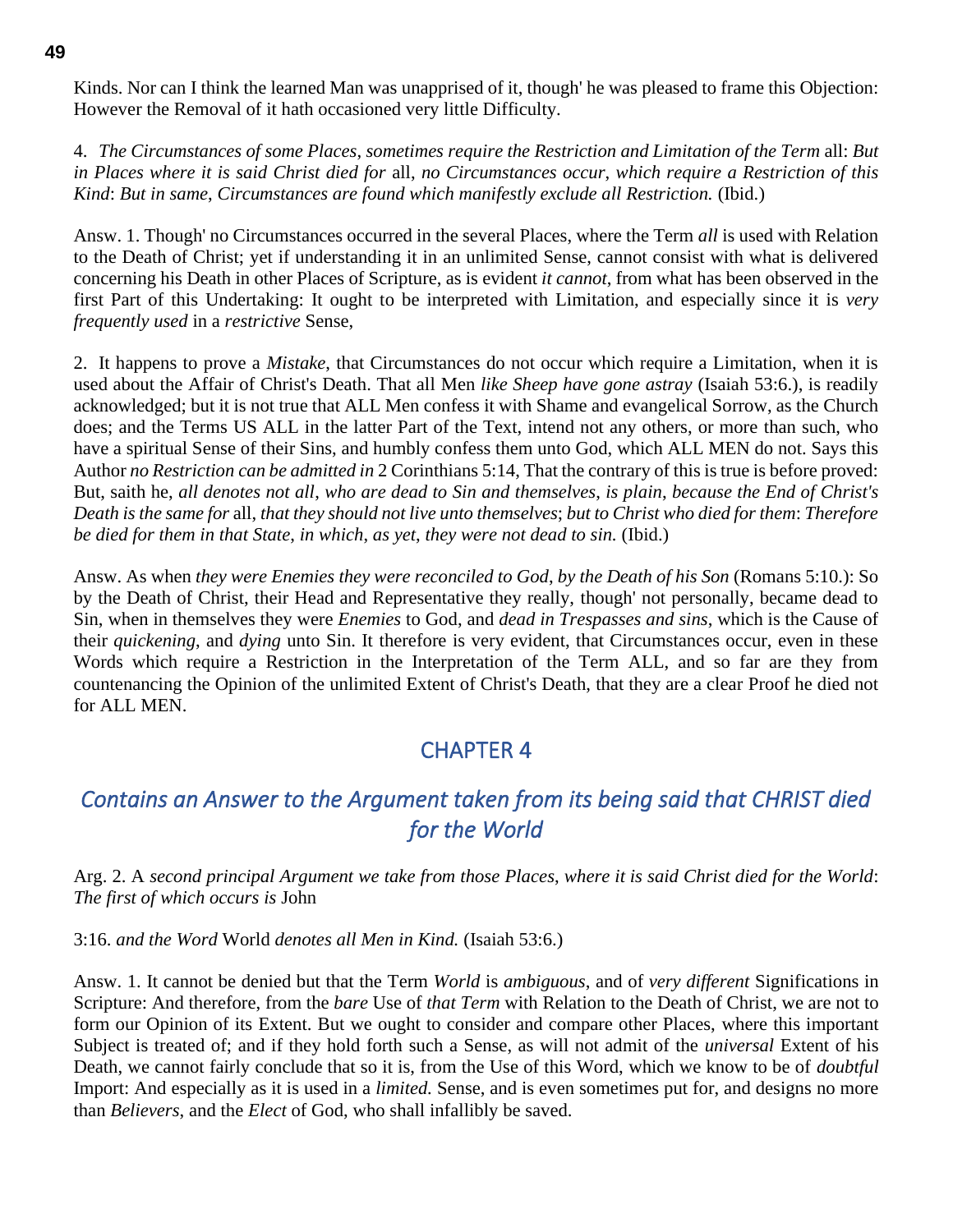2. Though' it is denied that the Term World is put for the Church and Elect of God, the Proof that so it is, will not be attended with the least Difficulty by anything our Opponents are able to object to that Sense. It is indeed put for the Non-elect, or at least for Men in a State of Unregeneracy, in these Words: *Whom the World cannot receive* (John 14:17.)*.* It is very evident that it designs the Non-elect in these Words: *I pray not for the World* (John 17:9.). And thus, it may mean, at least it must mean Men in a State of Unregeneracy, where it is said: *The whole World lieth in Wickedness* (1 John 5:19.). Its of the same Import when Satan is called *the Prince of this World* (John 14:30.): And *the God of this World* (2 Corinthians 4:4.), But because it is put for the Non-elect, that therefore it is not used for the Elect, by no means follows. It's *manifestly put* for the *Elect* and *Church* of God in several Places of Scripture, thus in these Words: *For the Promise that he should be the Heir of the World* (Romans 4:13.)*.* That is of the same Import with, *the Father of the Faithful*: Both Phrase are of the same Latitude, and express the same Idea; and therefore, by the Term *World* the Elect of God and they *only* are to be understood in that Text. This also is its Signification in these Words: *Now if the Fall of them be the Riches of the World* (Romans 11:13.)*.* This likewise must be its Sense where it is said: *God was in Christ reconciling the World unto himself*, *not imputing their Trespasses unto them* (2 Corinthians 5:19.)*.* Until clear and evident Proof is given, that God imputes not Sin to the Non-elect, it must necessarily be concluded, that the Elect *alone are* intended in this Text. God imputes Sin to those, and *only* to those, whom he eternally condemns and punishes, and therefore the Non-elect to whom he imputes Sin, and on whom he inflicts endless Punishment cannot be intended. It is also put for the Church under the New Testament-Dispensation in there Words: *For unto the Angels hath he not put in Subjection the World to come*, *whereof we speak* (Hebrews 2:5.)*.*

This Term World denotes the Elect and Church of God in these Words: *And giveth Life to the World* (John 6:33.)*.* Christ gives Life *only* to his *Sheep* or to such *who* are *given* to him of the Father: To this it is indeed answered, That *it designs Christ's doing what is required in order to it, tho' it follows not through the Vice of Men*, *refuting*, *or opposing his Operation*. *Limborch.*

I reply,

1. An Attempt to give Life to Men, who are dead, which is unsuccessful, thro' what Cause so ever, cannot properly be called giving Life, seeing they still remain *dead.*

2. Doth Christ so much as attempt to give Life to such, to whom he reveals not himself, as th*e Way*, *the Truth*, *and the Life*: I should think not, which we are sure he doth not to VAST *Multitudes.* But to support this it is farther observed that God is said to have *pursed Israel*, *and they were not purged*. I answer thereby are intended, those Warning, Reproofs, Threatening's of Punishment: And Promises of Protection, Peace, and Plenty, In case they would reform in their Worship, and Conduct, which they received by the Ministry of the Prophets: But what are all these Things to Christ's giving Life to the World? Which Is effected by a real, powerful, and positive Work of his Spirit upon their Hearts, and is always effectual, or else his People are not made *willing in the Day of his Power*; which we cannot but apprehend they are, because it is expressly declared, that so they shall be (Psalm 110:3.).

It is also objected thus: *But be it so that the Term World*, *sometimes denotes the Elect*, *yet the Circumstances of this Place*, *viz.* John 3:16*. will by no means bear that Exposition*, *because it is added*, *that every one that believeth, should not perish; but have everlasting Life: For hence it is plain, that some of those for whom Christ died, may not believe, and may perish: Otherwise the Language is unapt and improper; which, since they (the Calvinists) will not grant; it follows by the Word World, others also besides the Elect are comprehended, and as we say all Men.*

Answ. 1. Respect may be had to the Elect, though' not under that formal Consideration; but as Persons in like Circumstances with others; *i.e.* sinful, condemned by the Law, and liable to Wrath, and therefore may very properly be called by the Name of the World, as expressive of their Misery, and deplorable State by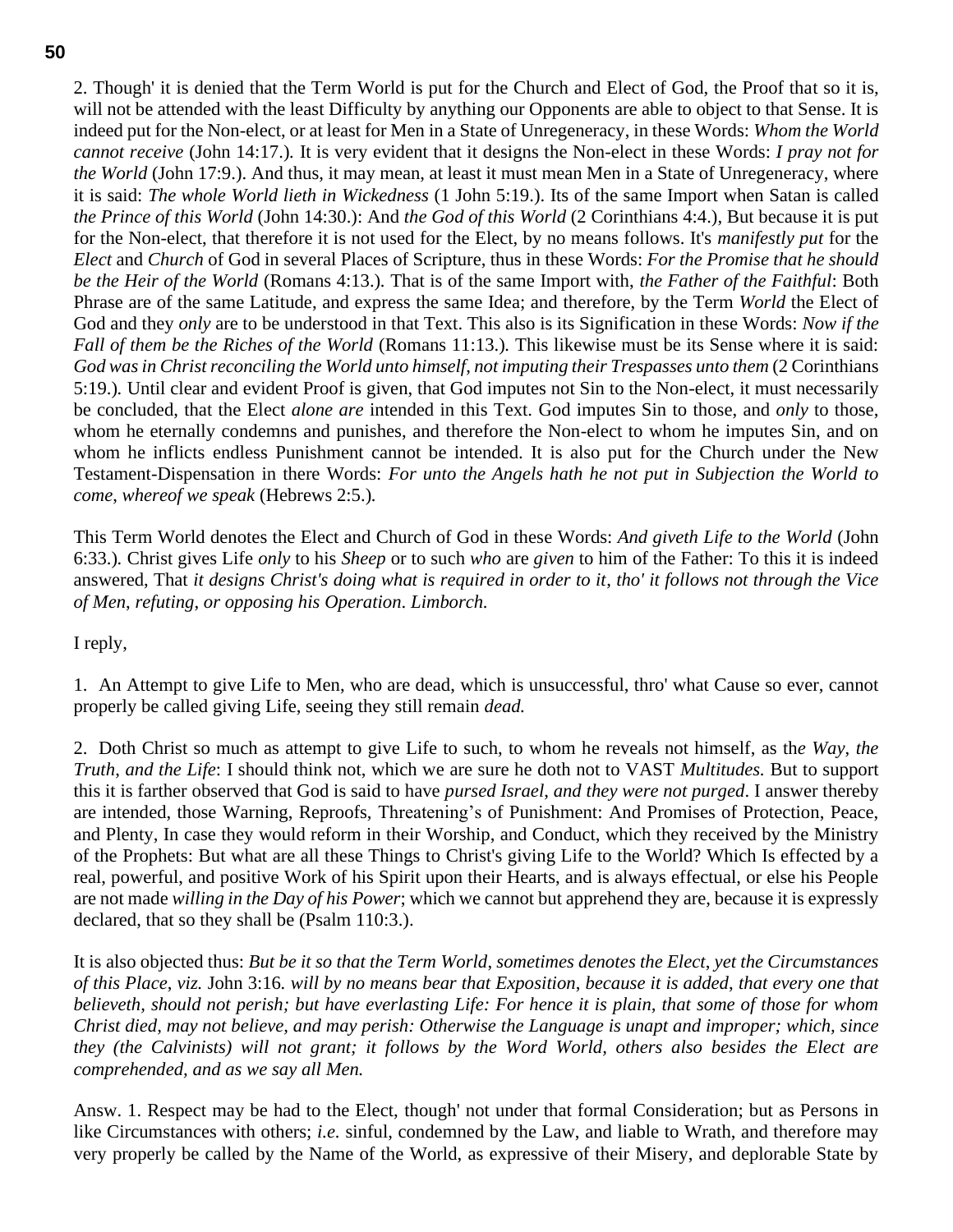Nature, as *so considered*, they are *Children of Wrath*, *even as others.*

2. The Elect of God consist of *Jews*, and *Gentiles*, which was a *Mystery* but little known, till the *dearer* Revelation of the Gospel, by Christ, and his Apostles. The *Jews* generally apprehended themselves, to be the *only Favorites of* Heaven: To *convince* them of this Mistake, we meet with such general Expressions, in comprise *Gentiles*, as well as *Jews*, and particularly the Term *World* in this Text.

3. Therefore under, standing the Words of the Elect *only*, no *Impropriety* attends the Mode of Expression, though it is denied, that any of them may not believe, and may perish; because Respect is had to them, as guilty miserable Sinners, and as *Jews* and *Gentiles. God so loved the World*, *i.e.* his Elect; *that whosoever*, *i.e.* that *what Persons so ever they are*, believing, *they shall not perish.* The Words regard their State and condition: and therefore the sense is not, whoever of these Persons believes, but whatever be the Extract, Circumstance, and State of him, who believes, *he shall not perish* but *infallibly* be faced, thro' the Mediation and Sufferings of Christ.

4. So it must be, because God *infinitely* loves ALL those Persons, represented under the Character of the World, in this Place, Doth God so love ALL Men? Why then doth he reveal his Will to SOME *Men only*? Why then doth not God give his Spirit and Grace to SOME MEN, for whom he gave his Son? The Gift of whom, without the Gift of the Spirit will not save them. Is divine Love productive of some saving Benefits, and not of ALL to SOME MEN? If so, then they must *inevitably* perish, for their Salvation is *absolutely impossible*, because the Love of God doth not determine him, to communicate to them, that Grace which *is necessary* to prevent their eternal Ruin. Is the Favor of God *mutable*? May it *change*, and turn into *Hatred*? *This*, however *absurd* it is, must certainly be allowed, if *God once loved* ALL Men, and now *hates* SOME Men, Let our Opponents take which Part of this Argument they please, I am persuaded they will never be able to solidly answer it.

5. The Distinction of a Love of Complacency, and Love of Benevolence, which latter is said to be here intended, removes not the Difficulty: *By this Love of Benevolence*, *God is said to decree*, *to shew Favor*, *and give Life to Men*, *if they will believe.* To which I object thus: Such a Purpose cannot reasonably be thought to be in God concerning ALL Men, without an Intention, that the Object of Faith should be proposed to ALL Men. And if *once* he so designed, when, and for what Reasons, did he recede from that Purpose, and *wink* at the Ignorance, and heathenish Darkness of WHOLE NATIONS for CENTURIES of YEARS?

Again, if God decreed to give Christ to Death, to save Men upon Condition of their believing in him, he either knew, or did not know, whether they would believe or not: If it be said, he did know; then he appointed his Son's Death to an End, which he foresaw would not be attained by it, at least with Respect to the *far greater Part* of Mankind, for it is certain, that but a FEW will believe and be saved, which as it seems to me, cannot comport with the Wisdom and Justice of God, or with his *peculiar* Regard to Christ. If God did not know, whether Men would believe, or not, then he is not *omniscient*, nor can be supposed to have decreed their Happiness or Misery. But he *waits* to see Men born into the World, and finish Life., and in what Manner they so do, before he *wills* their Bills or Punishment, and gave his Son to Death, altogether at an *Uncertainty*, whether his End therein, at least With Respect to the *far greater* Part or Mankind, would be brought about or not; which is a Thought one would not entertain of a WISE Man, in Affairs of *infinitely less* Importance. And shall this ever be conceived of GOD the Source of ALL Wisdom? May he himself forbid it, and by his holy Spirit *prevent* Men's embracing and spreading such Principles, as *necessarily suppose* it; which this most evidently does. Farther, either Men can believe of *themselves*, or they cannot: If they may, then Faith is not the *Gift* of God; but such it certainly is: Then, either God will below this Gift on Men, or he will not: IF he will, then ALL Men will certainly believe, which the *far greater* Number of them do not. If he will not bestow the Gift of Faith upon them, or create this Grace in their Hearts, they can no more believe, than see *without* Eyes, walk *without* Feet, or do Business *without* Hands, whatever Excitations, Impulses, and Influences, it is imagined they may receive to act Faith. 4. In my humble Opinion, God can no more punish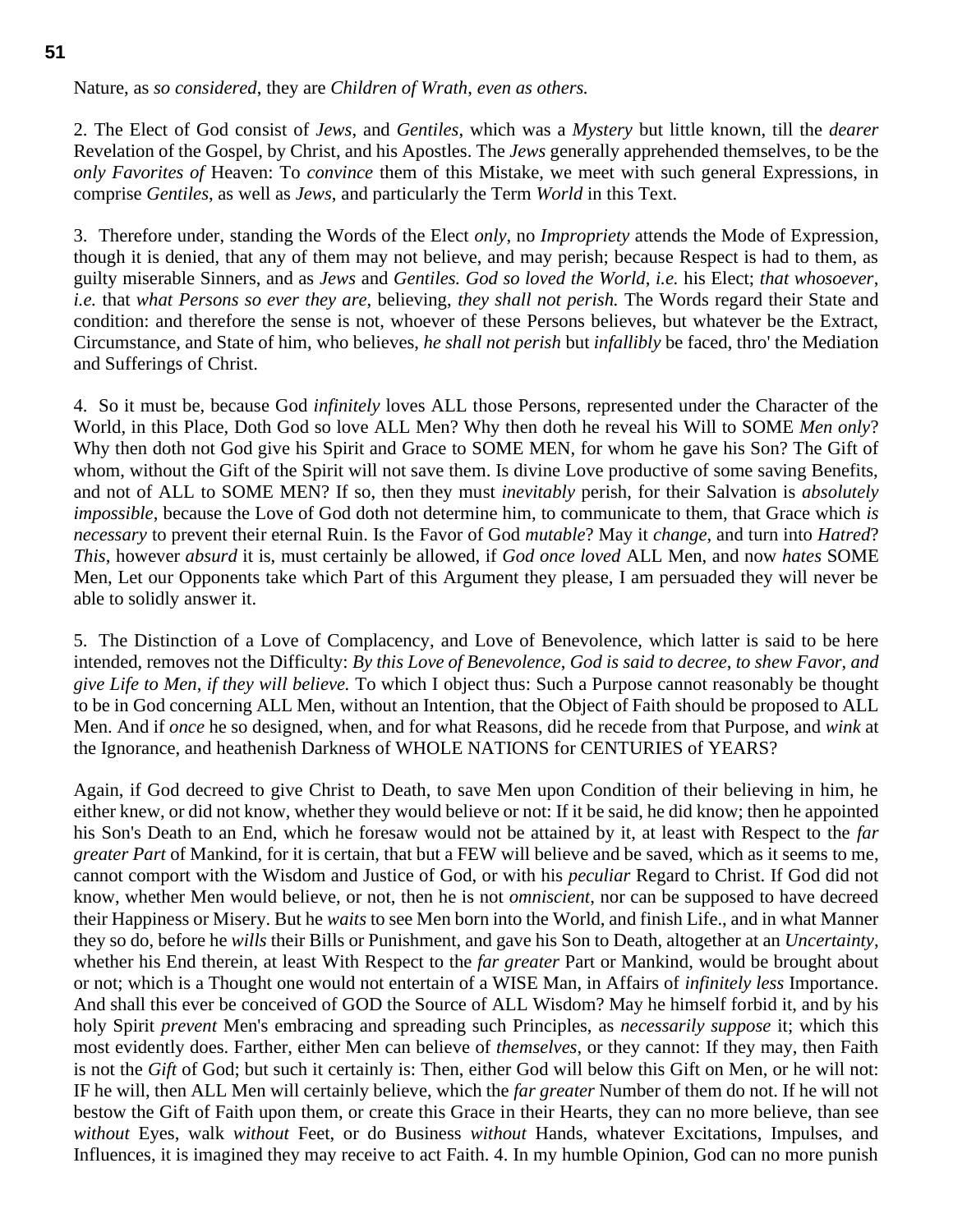his Son, for the Sins of Men, and *only* grant to them Conditions of impunity, and if they fail of performing those Conditions, eternally punish them for their Sins, than he can for ever punish an innocent Creature, or act *unjustly*: And thus I cannot but conceive, 'till I shall see this *dreadful* Opinion fully proved, that the Satisfaction of Christ, is not proper and complete; which that it is, is not now to be demonstrated, it has been done already. And 'tis *mere trifling* to talk of Christ's Suffering Punishment, in the Room and Place of Sinners, without allowing that Law and Justice are satisfied, for their Offences; if he sustained the WHOLE of that Penalty their Sins demerit: If indeed he did not; but a PART of it *only*, we are *inevitably* undone, and it is a vain Thing to contend about a *conditional* Impunity: For there is nothing, *but a certain fearful looking for of judgment*, *and fiery Indignation*, *which will shortly devour us*: Let Men buoy us up, with what airy and false Hopes of Salvation, they please.

The second Scripture produced to this Purpose is, 2 Corinthians 5:19*. God was in Christ*, *reconciling the World to himself not imputing their Trespasses to them*: That there Words relate *only* to the Elect of God, may be thus proved. God acted towards these Persons, as he was in Christ, or he formed the Design and Plan of their Reconciliation, as he was in the Mediator; which intends the same, as if it had been said, they were in Christ: When it is affirmed that Sinners are in Christ, or that God is in Christ, as he puts forth any Acts, or Act towards them, in them, or upon them, the Idea conveyed by both Phrases is the *very same*; which is, that God is graciously determined, to shew Favor to those Persons in Christ, and to deal with them as a *Covenant-God.* And since the *Arminians* contend that *none but* Believers are in Christ, it might *justly be* expected that they should *readily* grant us, that the Term *World*, in this Text, designs Believers or the Church and Elect of God *only*. This however we will not crave of them as a Favor, but effectually prove: And what is now advanced, is such a Proof of it, as may perhaps, occasion them no small Difficulty to set aside: For God was in Christ to those Persons, and *only* to those, whom he chose in him to eternal Salvation before the World began; he never was, or ever will be in Christ, to more, or *any others.* Besides, God imputes not Sin to *that World* of Men, whom he *reconciles*: This is true of the Elect ALONE.

1. No such Challenge can be expressed in Favor of others, as the Apostle gives out in their Behalf: *Who shall lay any Thing to the Charge of God's Elect*, *it is God that justifies.*

2. Those to whom God imputes not Sin, are happy Persons, so they are pronounced to be, by the inspired Writers *David* and *Paul*: And surely by the joint Evidences of these two *infallible* Witnesses, this glorious Truth is fully established, beyond all the Exceptions of the *Arminians*, or others, whatever Name they bear, or Sett of Principles they are pleased to embrace.

3. The Happiness of those, to Whom Sin is not imputed, is most certain, because to them God imputes Righteousness, which the Apostle proves *from David* Romans 4:6, 7*.* Now those to whom Righteousness is imputed, are *justified in the Lord*, and *in him shall they glory*: Being made or constituted righteous, by the Imputation of Christ's Obedience, they shall receive *Justification of Life*, and shall reign in Life, by one Jesus Christ their Lord.

4. The Non-imputation of Sin, necessarily infers a. Freedom from Condemnation: For a Curse Is *only* denounced upon a Charge of Offence, such as are acquitted, of their Guilt, are redeemed from the Law's Curse, and therefore they are under no Denunciations of Wrath and Vengeance, except *sentential*, as considered under the Covenant of Works, which indeed the Elect of God are, until their Conversion, but converted they shall be, and enjoy Freedom from a Sentence of Condemnation contained in the Law (under which, they naturally are) in Consequence of their Redemption by Christ: And shall certainly receive the Adoption (*i.e*. the Honor and Privileges) of Sons: Those who partake of one spiritual Blessing, shall receive ALL; for there is an inseparable Connection between those Benefits. Such whom God *justifies*, he also *glorifies*, he doubtless justifies them, to whom, he imputes not Sin: The Elect: *only* enjoy a Non imputation of Sin, and therefore no other Persons, than the Elect, can be intended, by that World of Men, to whom Sin is not imputed. Let any *Arminian*, produce Reasons as clear and cogent for Understanding the Term *World* in this Text, of Men universally, or others, if they are able, and they shall no longer meet with Opposition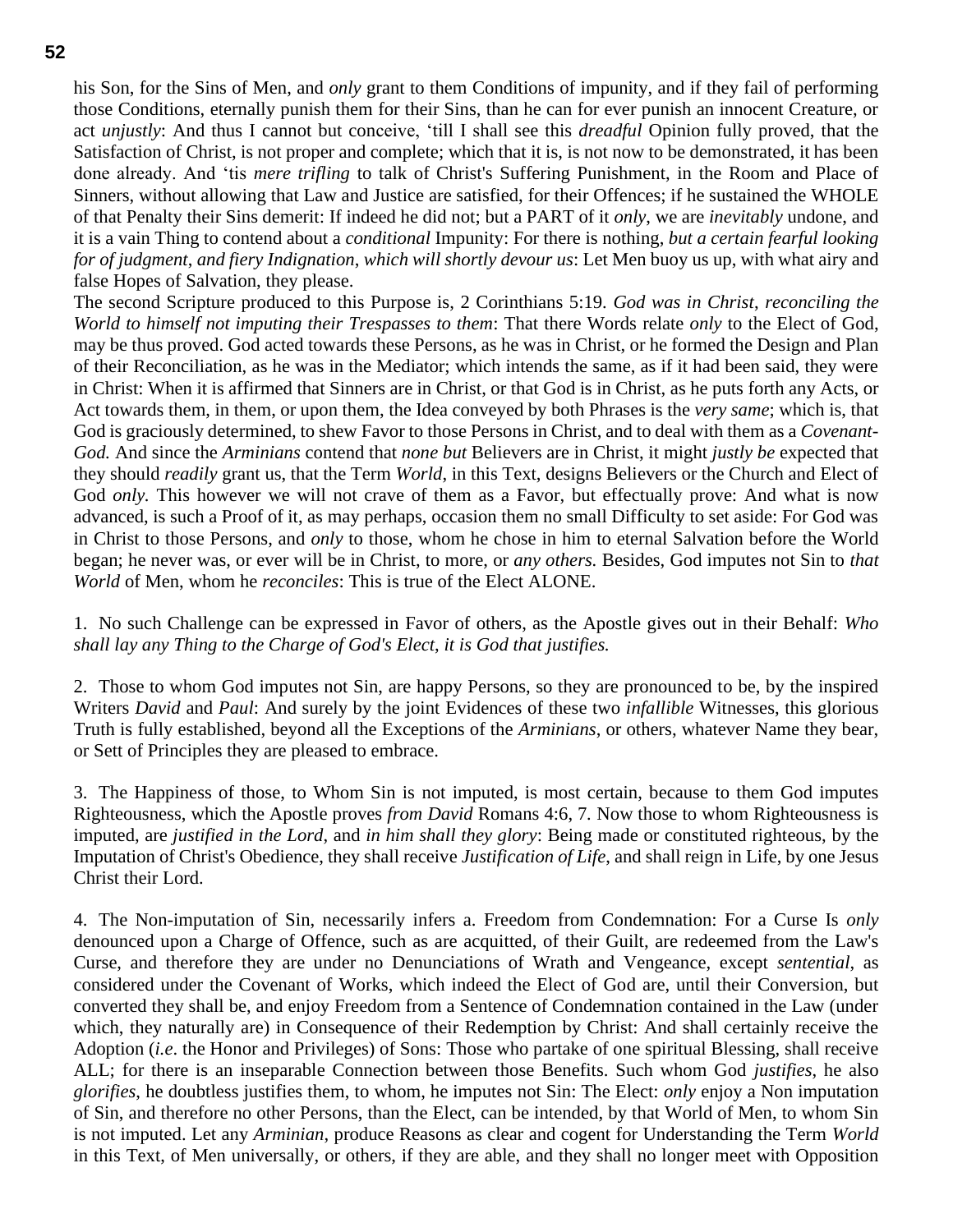#### from me.

*Limborch* objects several Things to this Interpretation.

1. Says he, *we have shewn*, *that it is contrary to the Stile of the Scripture*, *to understand by the World*, *the Elect.* (Ibid.) This has been sufficiently refuted above, and therefore it requires no farther Answer now.

2. This Text, says he, permits not, that by the World the Elect may be understood; because all are said to be reconciled, to whom the Word of Reconciliation is sent, which is the Word of the Gospel; but that is not sent absolutely to the Elect; but it is sent to all men indifferently. (Ibid.)

Answ. It's not said, that all Men are reconciled; the Apostle *only sp*eaks of himself of his Fellow-Laboure's, and of Believers, when he says: *Who hath reconciled us to himself by Jesus Christ*, and not of ALL MEN. Again, the Gospel is not sent indifferently to ALL MEN: For it is not at all sent, to *many Millions* of Men; besides, it is sent with a special Regard to the Elect, though' others also hear it; God sends it to those, whom he has graciously chosen, with a Design, that it shall be effectual to their Salvation: If his intention was the same, concerning others, he would exert his Power, and bring them to believe it, *to the saving of their Souls*, which he doth not. Farther the Gospel is not sent to any Place, or continued where it is sent, unless God hath a People there. As for the Figment of the learned Man, of a prior and posterior Reconciliation, that we have before considered, and entirely removed out of the Way, and therefore it is here useless, and needs no farther Answer.

3. It is said that the Apostle exhorts us to be *reconciled to God.* Very true, he doth so, but he also informs us elsewhere, that *when we were Enemies*, *we were reconciled to God*, *by the Death of his Son* (Romans 5:10.); both which are here intended, the former was effected for us by Jesus Christ, the latter is wrought in us by the Spirit of Christ, and is a *certain* Effect and Consequence of the former.

A third Text, on which the Opinion of the universal Extent of the Death of Christ is founded, and from which it is urged, is 1 John 11:2*. And he is the Propitiation for our Sins*; *and not for ours only*; *but also for the Sins of the whole World.*

Answ. The Terms whole World, frequently intend *only* a Part of Mankind, as when we read, that *all the World were taxed*, only that Part is designed, which was in Subjection to the *Roman* Power; and in this Epistle the Terms are used in a limited Sense: Thus in these Words, *The whole World lieth in Wickedness*: It is evident, that only a Part of Mankind are intended, *i.e*. such who are in an unregenerate State; and the Terms must be understood with Restriction, when it is said, *all* or the whole *World*, *wondered after the Beast*: For God always had a *Seed to serve him*, *and who were accounted to him for a Generation.*

It is pleaded that this is a Catholic Epistle, or written to *Gentile* Believers, as well as believing *Jews*, and that therefore, when the Apostle says, *not for ours only*; *but also for the Sins of the whole World*, he *comprises Believers*, *both of the* Jewish *and* Gentile *Extract*, *and in the latter Phrase*, *takes in all of all Nations*, *or such of all Nations as believe not.*

Answ. several Reasons may be assigned, why it is to be concluded, that this Epistle was wrote to, and principally intended for the Use of believing *Jews.*

1. The Author of it was an Apostle of the Circumcision, as *Peter* also was, in the Discharge of his Office, therefore, it is reasonable to suppose he chiefly regarded Believers of his own Nation, though' not exclusively of *Gentile* Saints.

2. Various Things in the Epistle itself, clearly prove it to be wrote to *Jews* and not to *Gentiles*,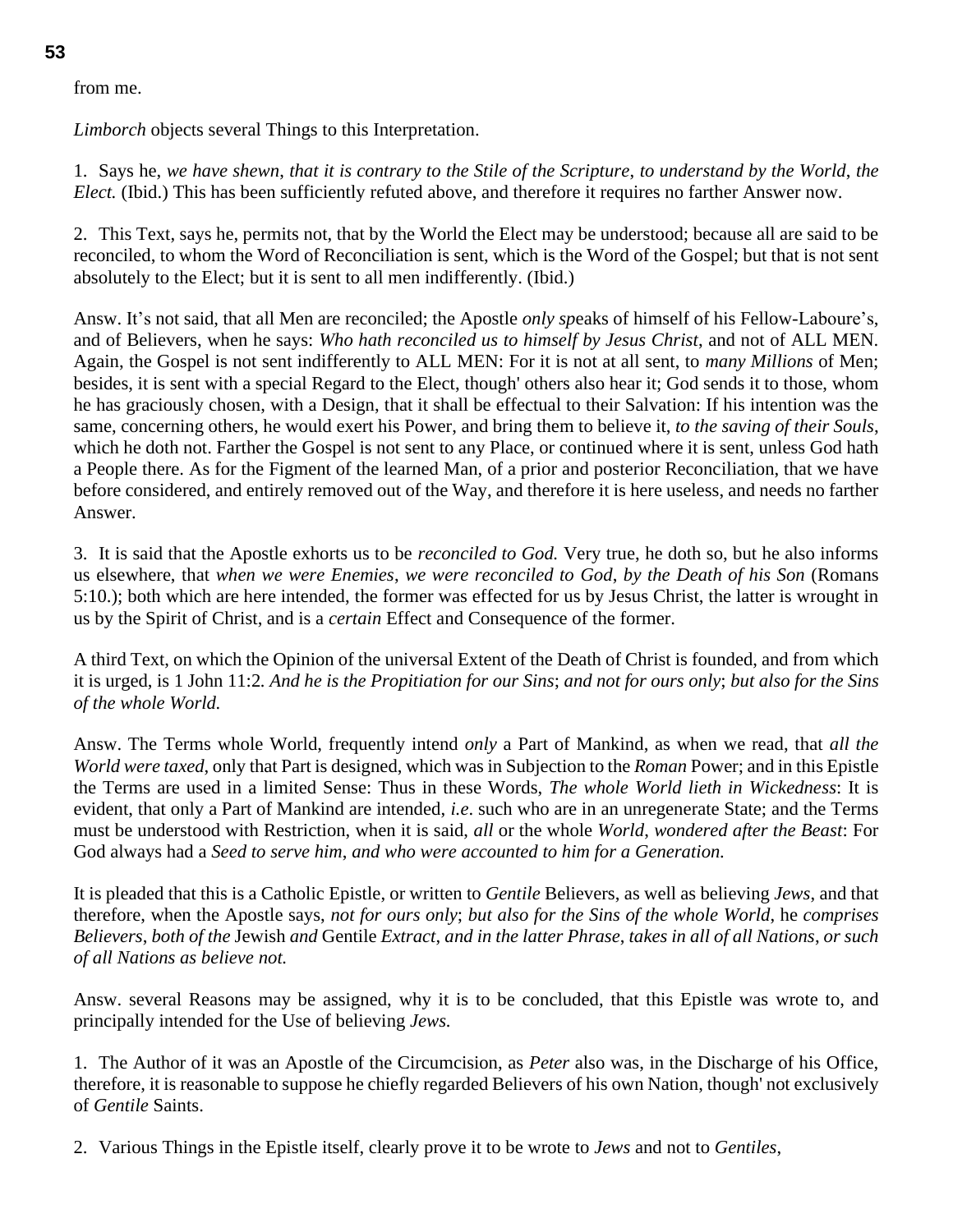(1.) Those Words in Chap. 2:7. Brethren I write no new Commandment unto you; but an old Commandment, which ye had from the Beginning: The old Commandment, is the Word, which ye heard from the Beginning, i.e. from the Commencement of the Gospel Dispensation, which was not true of the Gentiles; but is true of the Jews only.

(2.) Those Words in Verse the 24th, evidence the same: Let that therefore abide in you, which ye have heard from the Beginning: These Persons therefore, heard the Gospel when first preached by Christ, and his Apostles, which the Gentiles did not.

(3.) Those Words in Chap. 3, and 11, For this is the Message, that ye beard from the Beginning, that ye love one another. The Gentile Nations heard not this Message, from the Beginning, and therefore to them this Epistle, was not directed.

(4.) The Persons to whom it was wrote, were commanded, by Christ himself, in his personal Ministry, to love one another, which the Gentiles were not, for he was sent to the lost Sheep, of the House of Israel ONLY. He, i.e. Christ gave us, i.e. us Jews, a Commandment to love another, Verse 23. The Apostle is therefore writing to such of his own Countrymen, as believed, and not to the Gentiles. Hence, we cannot but conclude, that when he says, For our sins, in these Words, he intends himself, and his own Countrymen, who believed in Christ. If the Apostle had proceeded no farther, but ended his Discourse, of Christ's Atonement here, it might have occasioned great Inconvenience, and Cause of Difference to Believers, both of Jewish and Gentile Extract, and therefore he adds in the last Part of the Text: But also for the sins of the whole World: The Reason of which is plain, the believing Jews were not without great Difficulty persuaded, that the Gentiles, were Fellow-Heirs with them, of the Blessings of Abraham, as might be abundantly proved, if that was here necessary: It therefore was of great Importance that the Apostle subjoins this Phrase: But also for the sins of the whole World. In order to remove that popular Prejudice, and teach them, that the Gentiles were not excluded a Share, in the Benefits of the Messiah; but it cannot fairly be inferred from hence, that every Individual of Mankind, is interested in the Death of Christ: Some of all Nations are; but not all of any Nation.

*Limborch* objects thus: *The Support and Foundation*, *of Consolation proposed to a Sinner in the first Verse*, *is taken away*: *For how should he be certain*, *that he hath Christ*, *an Advocate with the Father*, *if his Propitiation*, *is not common to all Sinners*; *but belongs to some only*, *and is absolutely peculiar to the Elect.* (Ibid.)

Answ. 1. This Objection supposes, that the Intercession of Christ, and his Death, are of the same Extent, which is a *great Truth*: But tho' the Objection supposes it, and argues upon it, I am apprehensive, that it will not be allowed, because it would enervate a principal Argument formed in Favor of the Opinion, of the *universal* Extent of Christ's Death: Which thus appears. There is a *World* of Men, for whom Christ prays not; it is supposed, that he is an Advocate, or Intercessor for all such, for whose Sins, he is a Propitiation, and therefore we have a *World* Men, for whom Christ prays not, that are not included in this *whole World*, *for whose Sins be made Atonement.*

2. The Knowledge which a Believer hath, of an Interest in Christ, as an atoning Sacrifice, and prevalent Intercessor, with the Father, is not of so low a Nature, as this Objection suggests: Which is only an Inference drawn from Premises, in a natural Manner. As thus, Christ died for all Men, without Exception, I am of the human Species, and therefore he died for me. For such on whose Account he died, he is an Advocate, he died for every Man, and for every Man he is an Advocate, or Intercessor, and therefore he is my Advocate with the Father. It will shortly appear how far this is, from being the Faith of the Operation of God.

3. Though the Intercession, and Atonement of Christ, are limited to some, yet a Man may have a comfortable Hope, and solid Persuasion of an Interest in both. 1. By a powerful Impression, of evangelical Promises on the Mind. 2. By discerning the happy Fruits, of Christ's Propitiation, and Intercession, in himself: Such as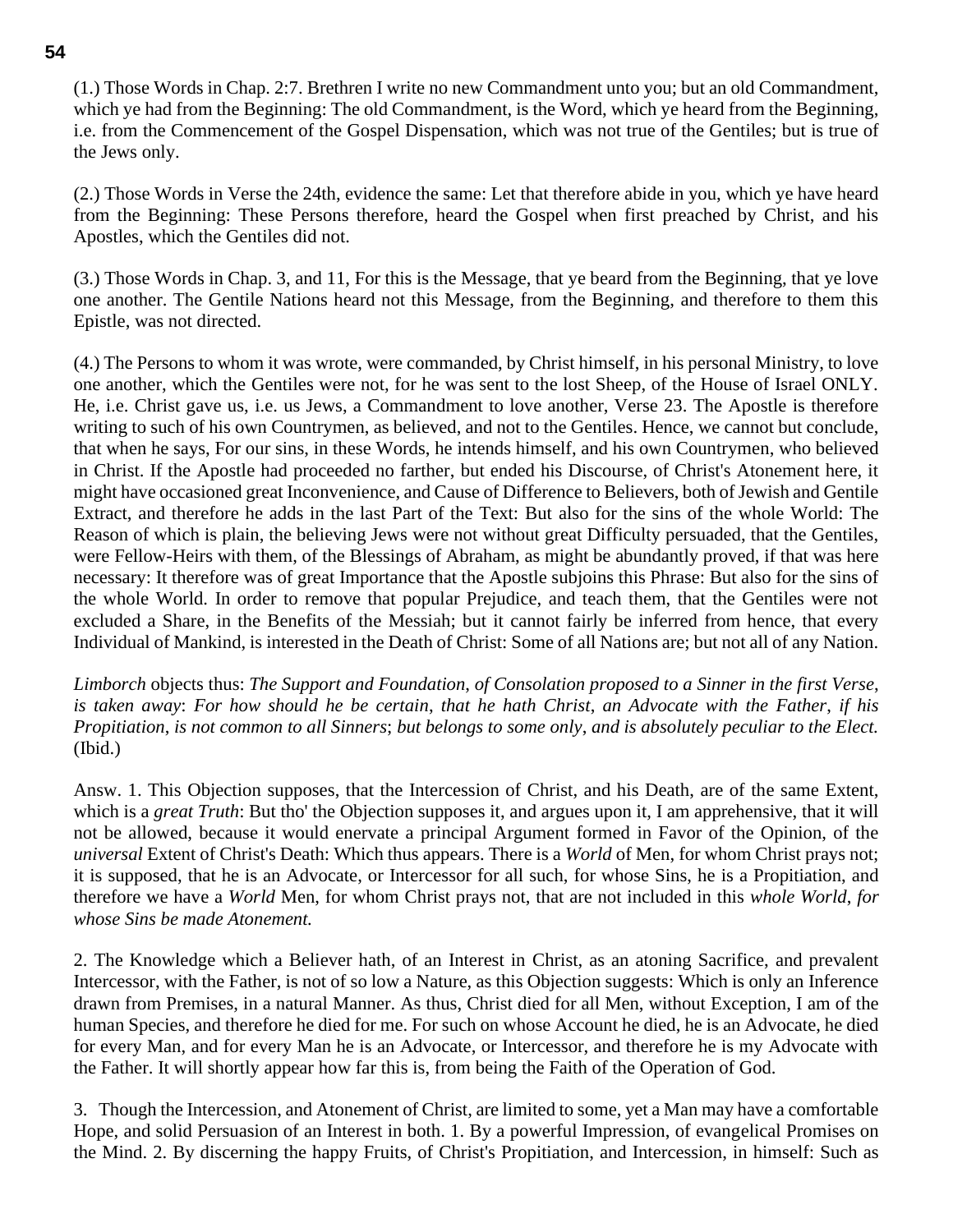Love to God, Abhorrence of Sin, and Dependence on Christ for Salvation, and Desires of Conformity to him. These are Effects of his Death and Intercession; and therefore, the Subjects of these Things may safely conclude, upon an Interest in both. 3. Our Election of God may be known by its Fruits in us, hence says the Apostle, *Knowing Brethren beloved*, *your Election of God. For our Gospel came not unto you in Word only*; *but also, in Power*, *and in the Holy Ghost*, *and in much Assurance* (1 Thessalonians 1:4, 5.)*.*

4. The Intercession of Christ, is not to be proposed to ALL MEN, as a Foundation of Consolation: If any think, that the *Wicked* and *Ungodly*, are to be comforted, by observing to them, that Christ hath atoned for their Sins, and is an Advocate for them, with the Father: I cannot but declare myself to be of a very *different* Opinion. That as no Man can receive evangelical Consolations, until he *sees* his Need of Christ, and Salvation by him: So *none* have a Right to those Consolations, before they are the Subjects of such Convictions. To propose the Satisfaction of Christ, and his Intercession, as Grounds, and Foundations of Hope, Comfort, and Joy to *unregenerate* Men: I am fully persuaded, Is to *cast Pearls before Swine*, indeed.

5. Every *proper* Subject of Comfort may enjoy it, notwithstanding the *Limitation of* the Death, and Intercession of Christ, to the Elect: That is every *sensible* Soul may, who seeks for Salvation by him. For there is not *any Thing* of a discouraging Nature in this Doctrine, to such *whole Hearts the Lord would not have made sad.*

6. The Opinion of the universal Extent, of Christ's Death, and Intercession, is not *very comfortable* one. It supposes indeed, that he died, to save Men; but that notwithstanding his Sufferings and Death, they may perish eternally, and that in Fact, the *greater* Number of Men, will forever perish, because by his Death, he did not secure to them, that Grace which is necessary to keep them, in a World of Sin, Temptations and Snares. Pardon of Sin, Reconciliation, and Security from Punishment, are by no Means, to be thought, the certain Effects of his Death, to any, say some, not to the *greater Part* of Mankind, say others: And therefore ALL, as some, or the *greater* Number, of those for whom he died, as others think, must secure those Benefits, by their own Obedience, or else, notwithstanding his Death, they will *inevitably* perish forever. Christ indeed, say some, intercedes for Men universally; but his Intercession prevails not so far, as to furnish a great Part of those, for whom he prays, with an external Revelation of himself: Nor is his Intercession, in Favor of *many* of those, who enjoy such a Revelation, a certain Means, of procuring for them; that Grace of the Father, which is necessary to preserve them safe: But though' Christ prays for their Salvation, and Happiness, they may, and many of them will *certainly*, and *infallibly* suffer endless Punishment. *in Hell*: This doth not seem to me, to be that *comfortable Doctrine*, which affords *strong Consolation to the Heirs of Promise*, according to the Will of God: And therefore I am persuaded, its no Doctrine of his; it's not from Heaven; but *of Men*, to say no *worse* of it. I shall here subjoin *Limborch's* third Argument, with the Answers to it.

Arg. 3. *This*, says he, *we collect from those Places*, *where it is said*, *the Lord Jesus came into the World*, *to save Sinners*, *and to seek*, *and to save that which was lost*, *which could not be*, *without the Intervention of his Death. Since therefore the Language of the Scripture*, *is indefinite*, *having no Limitation*, *or Restriction*, *from whence it may appear*, *that Jesus came into the World*, *to save some Sinners only*: *We rightly collect*, *that Christ died for Sinners indefinitely*: *And therefore not for the Elect only*; *but all Sinners*, *yea*, *that be died for all Men*, *because all Men are Sinners* (Ibid.)*.*

Answ. 1. The People Christ came to save, were really Sinners; and therefore, in coming to save them, it is rightly said, he came to save Sinners. And that in dying for them, he died for Sinners.

2. If he came to save all Sinners, why then are not all Sinners saved? Is it because he failed of performing, what was necessary to their Salvation? If so, what Advantage do they receive from his Appearance in the World, and dying for them? If he did not fail herein, what then should be the Reason that Christ hath the *Dissatisfaction*, of seeing the *far greater* Part of those, whom he died to save, suffer *Vengeance* in Hell *forever*?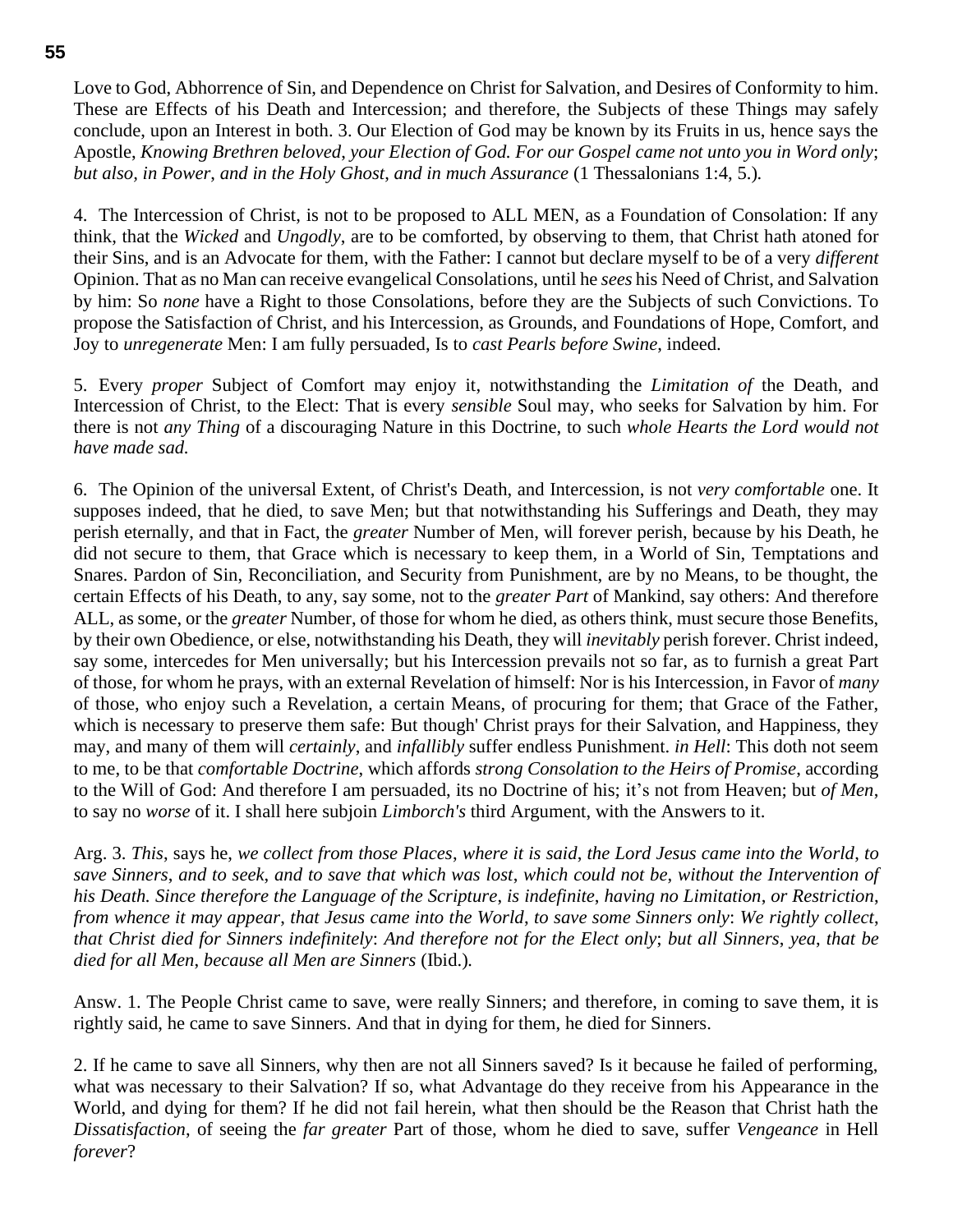Is it, because the Father on his Part, fails to communicate to them, that Grace, which is necessary to secure their final Happiness? If so, how may we vindicate his Veracity, and Faithfulness: Since he promised Christ, on Condition of his dying, that he should *see of the Travail of his Soul*, to his *Satisfaction*, and that *his Pleasure*, *i.e.* the Salvation of Sinners should *prosper in his Hand.* That the *far larger* Number of those are eternally damned, for whom Christ died, if he died for all Men, is too evident to admit of the least Dispute: And I should think, that their suffering eternal Torments, can't well be interpreted, of that Success, which the Father promised to him, upon his Undertaking to suffer and die for them. Neither of these Things are to be imagined: On Christ's Part there was not any Defect, for in Suffering he was made *perfect*, *i.e.* a *perfect* Saviour, nor is on the Father's.

3. Christ is not a Saviour to those, who are not saved: An Attempt to save Persons in Misery, that is unsuccessful, in no other Case but this, (if so, it must be in this) would be accounted Salvation, any more than an Attempt, to destroy a dangerous Enemy, without Success would be esteemed Victory, and denominate the Author of such an Attempt a Conqueror. All Men are not saved, Christ therefore is not a Saviour to all Men: If he is not the Author of *eternal Redemption* to the Whole of Mankind, which we are sure he is not; then he is *only* in *Name*, and not in Fact a Saviour to some Men, yea to far the *greater Part* of the human Race, to all such as suffer everlasting Punishment in the Regions of Blackness, Darkness and Horror.

4. He is the Saviour of his *Body* the Church: These are the Persons given to him of the Father, or whom he *sanctified* and prepared for Glory: It cannot be truly said, that he is the Saviour of those, who are not of his *Body* the Church.

5. He was to save his People from their Sins, as the Angel informed *Joseph*: *He shall save his People from their Sins*, and he actually doth free them, from an Imputation of Guilt, and delivers them from *all the penal Effects* of their Sins. To say that Christ came to save more than his People, from their Sins, is to speak beside the holy Scripture. Upon the whole, nothing can be justly collected from the Phrases of Christ's coming into the World to save Sinners, and to seek and to save that which was lost, in Favor of an Intention in him to save ALL *Men*, and that he died for all Men with such a View: Because in coming and dying to save SOME *Men* ONLY, he came and died to save Sinners, for such are *all* Men.

### CHAPTER 5

# *Contains Answers to the Argument taken from those Places where it said CHRIST died for those who perish*

#### *A Fourth Argument is*, *Christ is said to die for some that perish*, *and therefore he died not*, *for the Elect only.* 1*st. Thus, in* Romans 14:15. *and* 2*dly*, *in* 1 Corinthians 8:11.

Answ. To perish sometimes imports a sinking into nothing, thus in these Words: *They go to nothing*, *and perish* (Job 6:18.)*.* Sometimes it intends suffering eternal Punishment, so in this Text: *And perished in the Gainsaying of Core* (Jude 1:11.)*.* In other Places, it designs Loss of spiritual Joy and Comfort, and the Weakness of the Graces of the Saints, as in these Words: *Unless thy Law had been my Delights*, *I had perished in mine Affliction* (Psalm 119:92.)*.* Now the Question is, in which of these Senses, the Phrase is to be understood, where it is supposed that such may perish, for whom Christ died. Not in the first Sense, the *Arminians* will allow, anti that very rightly; but this is not to be collected, and proved from those particular Places; but from other Texts and the Analogy of Faith, which will not admit of this Sense. And we reject the *second* Signification, because it is contrary to other Places of Scripture, as may be seen above, and to the whole Analogy of Faith. To establish this Sense, it must be proved, that some for whom Christ died, are *not*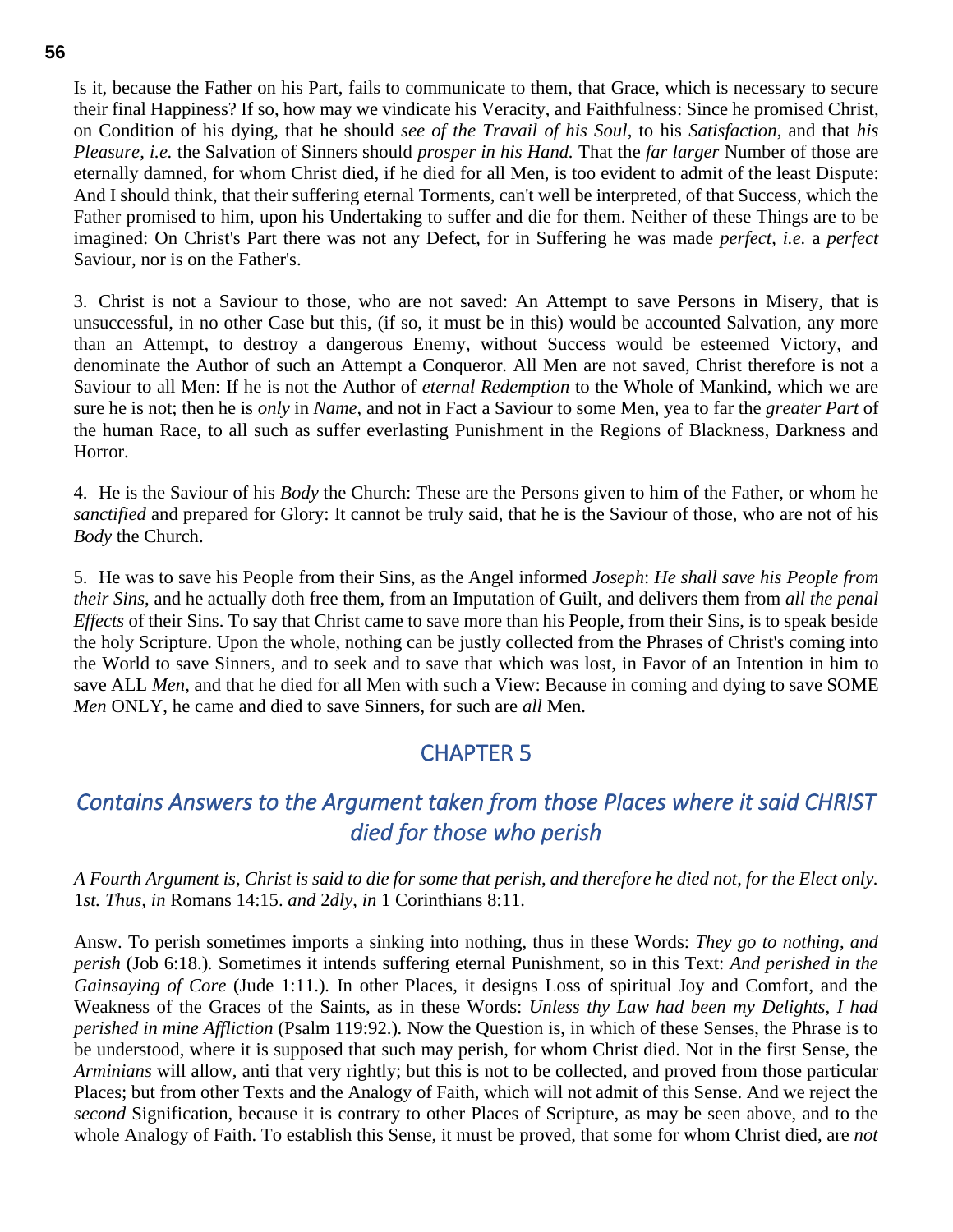of the Number of his *Sheep*, for whom he laid *down his Life*: Or that his *Sheep*, may eternally perish, and that there are some of his *Sheep*, to whom, he doth not *give eternal Life*, that some of his *Sheep*, may be *plucked out of his Hand*, *and out of the Father's Hand.* But it will be a very *difficult* Matter to prove, that Christ delivered a Sense, *directly contrary* to that, which his Words *undeniably* express. We therefore justly conclude, that though' his *Sheep* for whom he laid *down his Life*, may *dwindle* in their Comforts, and *decay* in the *Exercise* of Grace, they shall not be *eternally miserable*, any more than they will *cease* to be, and that the Apostle intends *perishing*, in the third Sense, in these Places; which gives no Countenance, to the Opinion, of the *universal* Extent of Christ's Death, or of the *Possibility*, of such suffering *endless*

Punishment, for whom our Saviour died.

The third Scripture produced to serve, this Purpose is; *Of how much sorer Punishment*, *suppose ye*, *shall he be thought worthy*, *who hath troden under Foot the Son of God*, *and hath counted the Blood of the Covenant*, *wherewith he was sanctified*, *an unholy Thing*, *and hath done Despite unto the Spirit of Grace* (Hebrews 10:29.)?

Answ. The Words suggest no such Sense, as is supposed and taken for granted: The Sanctification of the Person committing the Sin, of which the Apostle speaks, is not intended; but the Sanctification of Christ. His letting himself apart to suffer, and his actually suffering, and thereby becoming to Sinners, the *only* Way of Life and Hope, which contribute nothing to the Support of the Opinion of the *unlimited* Extent of his Death, or that any of those for whom he died, may eternally perish.

The fourth Scripture which is urged to this End is: *Denying the Lord that bought them*, *and bring upon themselves swift Destruction* (2 Peter 2:1.)*.*

Answ. 1. It must be confessed, that there Words (at least) do not afford a clear Proof, that any of those perish eternally for whom Christ died: Because it is not to be proved that Christ is here intended, or that the Price of his Blood, is treated of and referred to: Hence It appears, that but very little at most:, can be inferred from them, in Favor of the Opinion we militate against; indeed not anything with Certainty. For

(1) It cannot be proved, that Christ is the Person, who is said to have bought these Men, and if that is not *capable* of *evident* Proof, it must be allowed, that this Text affords not any clear Evidence, of Christ's buying these Persons: For ought we could have known, it might be God the Father, who is intended, if nothing in the Words themselves, had directed us to understand them of him, which Despothv translated Lord imports, for that is a Name, which is never given to Christ in the New-Testament.

(2) . Buying may intend, as it doth, in some other Places, *providential* Mercies, thus in these Words: *Is he not thy Father*, *that has bought thee* (Deuteronomy 32:6.)?

(3) God the Father may be, and is denied by wicked Men, who introduce into the Church *damnable Heresies*, to his Dishonor and the Disturbance of his People.

(4) They bring on themselves *swift* Destruction, by acting such a Part. We have many *weighty* Reasons for interpreting the Text in this Sense, rather than in the other, for which the *Arminians* contend.

[1.] These Persons were not the Objects of divine Favor, because they were not *drawn with Loving Kindness*: As all those are whom *God has loved with an everlasting Love* (Jeremiah 31:3.)*.*

[2.] They were *appointed* to Condemnation and Wrath, or were *made to be taken*, *and destroyed* (Verse 12. Jude 1:4.) which cannot *consist* with a Design of saving them by Jesus Christ.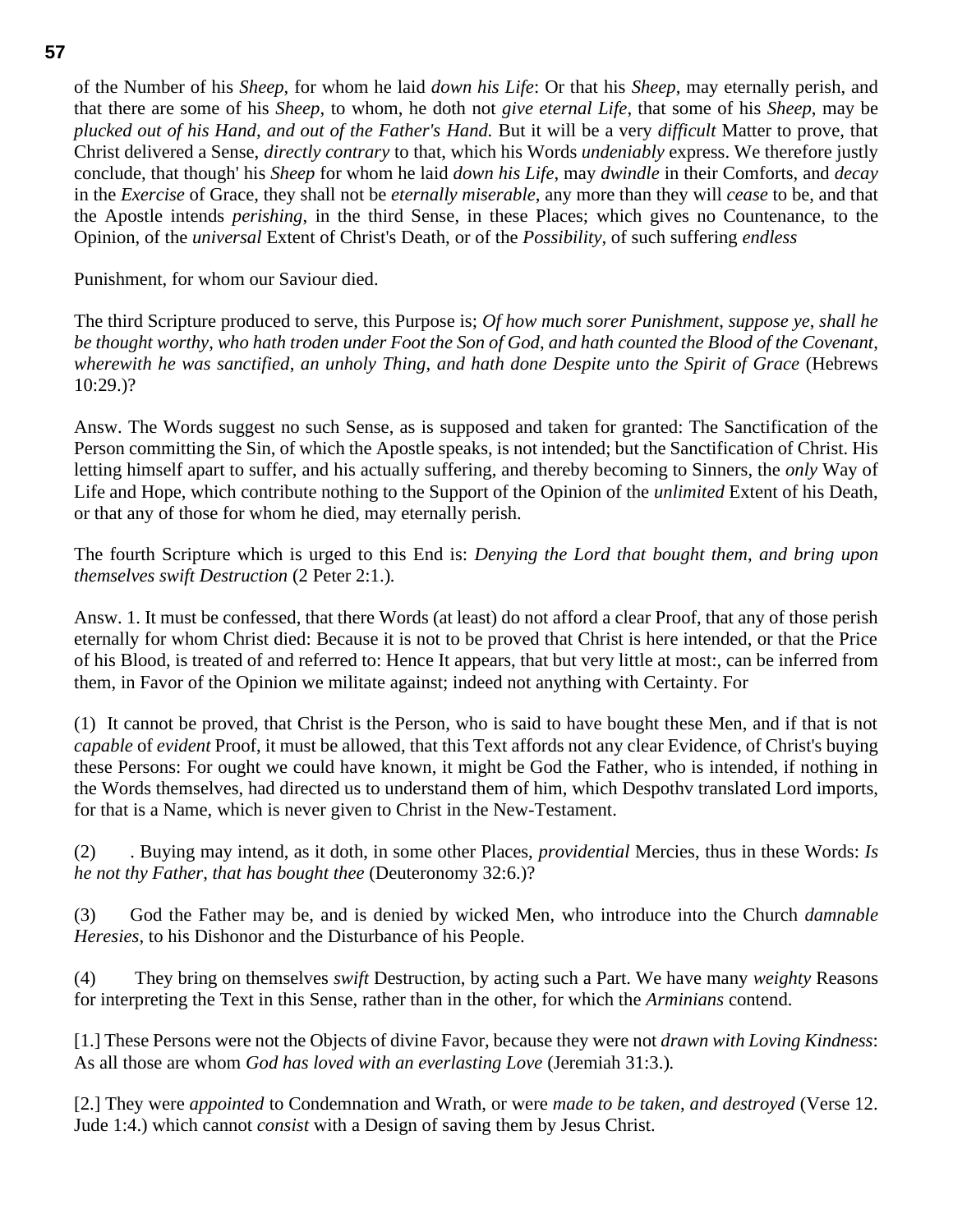[3.] If God ever intended to save them; I would ask why he changed his Purpose, and what was the Occasion of that Change, and how this can consist with his Immutability? To say that the Change is not in God; but in them, is no proper Answer to the Enquiry: For then it will be farther asked, whether God *always* knew, what Manner of Men, they would be? To affirm he did not know, and so he once really designed their eternal Happiness, until they proved other Sort of Men, than he expected, Is a plain *Denial* of divine Prescience. If he *always* knew, what Kind of Persons they would be, and yet once intended their Salvation, he could not *ever* appoint them to Wrath, and punish them for Sin, without a Change in himself, and that for no Reason *possible* to be assigned.

[4.] If Christ died for them, they are either destroyed for those of their Sins, for which he suffered, or for other Sins, for which he atoned not: If for those Sins, for which the Redeemer suffered, then Punishment is *twice* inflicted for those Sins, once on Christ, and also on them, which cannot consist with Justice. If for other Sins, then, they perish, because of a Defect, in the Satisfaction of Christ : Which is not by any Means to be allowed.

## CHAPTER 6

# *Contains Answers to the Absurdities charged on the Opinion of the limited Extent of CHRIST's Death, and a Vindication of Calvin from a Misrepresentation*

*LIMBORCH* charges the Doctrine of the particular Extent of the Death of Christ, with several Absurdities, from which, I shall here attempt to vindicate that important Truth.

Absurd. 1. *All to whom Christ is revealed*, *art bound to believe*, *that he died for them*: *If therefore he died not for all Men*, *they are obliged to believe a Falsehood.*

Answ. 1. If this was admitted, it would not prove, that Christ died for all Men; because he is not revealed to all Men by a *great* Number. The Obligation to believe, cannot exceed in Compass, the Extent of the Revelation of Christ, and since that is not *universal*, but limited, it is *impertinent*, to argue from a *particular* Obligation, to an *universal* Conclusion, in which, all Men are included, as well those not under the Obligation, as those that are under it.

2. It is certain not only, that all Men to whom Christ is revealed, ought to believe that he died for them, but it is *equally* certain, that they cannot disbelieve it, if he died for all Mankind: The Reason is most evident, in Order to a Belief of an Interest in his Death, no more is necessary, than understanding, this very plain Proposition, Christ died for *every Man* without Exception, and Men's allowing themselves, to be of the human Species, of which they cannot doubt, without falling into *a strange Delirium*, and losing the proper Exercise of their Reason: Hence it appears, that the *full Assurance* of Faith, is no *extraordinary* Attainment. Upon this Principle, it must necessarily be allowed, that a Persuasion of an Interest in a suffering Redeemer, is not proper to Believers, for it is, and must be in such, who are *unregenerate.* And therefore why, the Faith of *primitive* Christians, and of the *Martyrs sinc*e, as consisting in a Persuasion, of an Interest in the Death of Christ, should be accounted a *great Favor*, no Reason can be assigned: For the *most wicked* Man upon the Earth, who hears the Gospel, has the same evident Foundation, for such a Confidence, as they had.

3. That all Men who hear the Gospel, are bound to believe in Christ, I humbly apprehend, is not very *easy* of Proof. They are indeed obliged to various Things, in consequence of enjoying the great Advantage, of a Revelation from God. They ought to search the Scriptures, and that diligently. It is their Duty to meditate upon the Scriptures, and use their Powers of Reasoning, in the best Manner they are able, in order to discover their true Meaning and Sense: They are not to enquire into the *Modus*, of the *mysterious* Things therein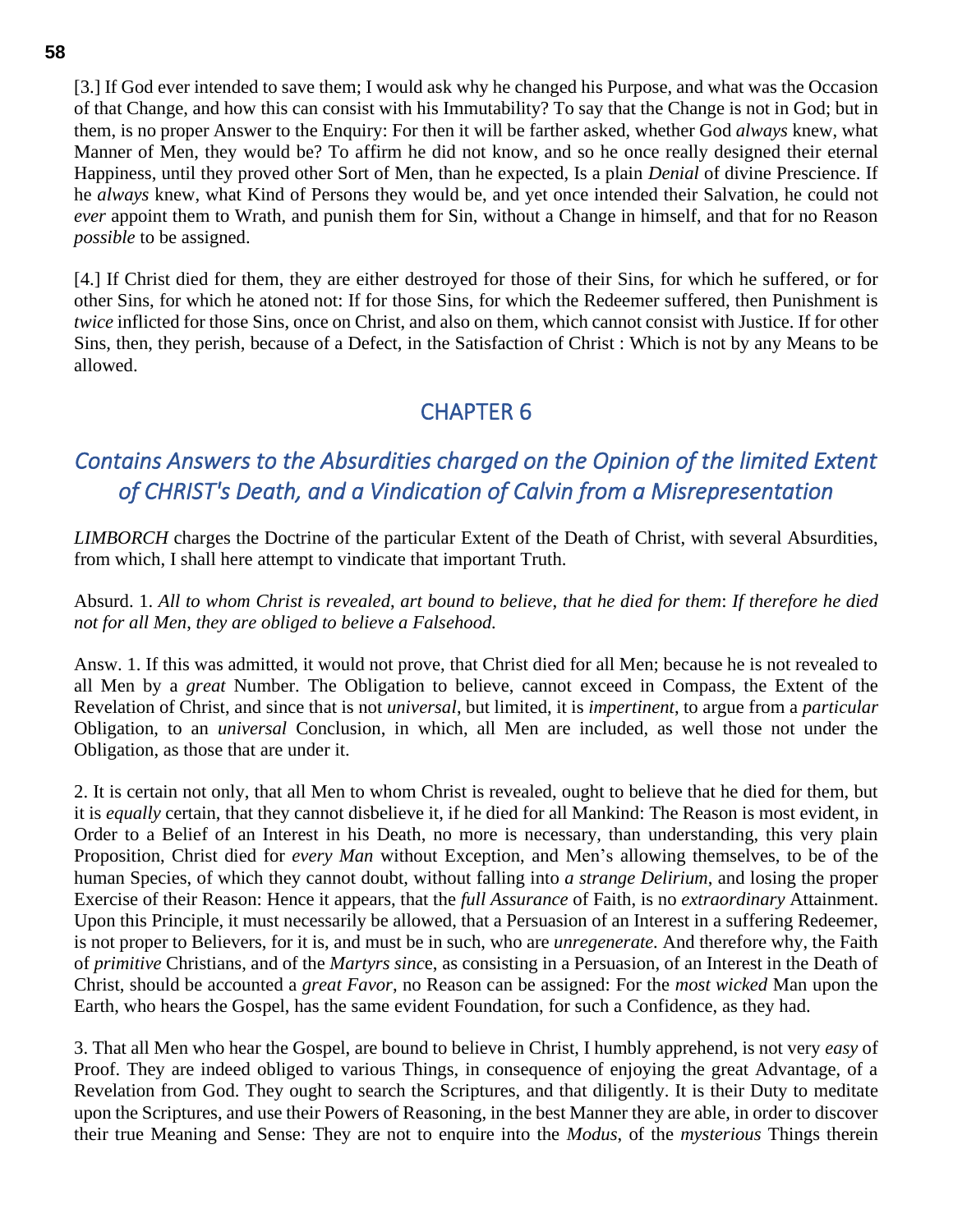revealed, and embrace or reject the Doctrines of the Word of God, either as they can comprehend them, or as they exceed the *narrow* Limits of their *shallow*, and *imperfect* Understandings. The Part which Multitudes act, of this Nature, must one Day be accounted for. Again they ought to pray to God for Direction, in the reading of his holy Word. Farther they will be found *inexcusable*, in an awful Time approaching, in neglecting to hear the Gospel, and for a Disregard to the Worship of God. Moreover as Opposition to the Truths, and Interest of Christ *greatly heightens* their Guilt, and will *increase* their Punishment hereafter. But that they are obliged, to believe in Christ, and take him as theirs, without, or prior to a Conviction of their Need of him, and of his Suitableness to their Condition, as Creatures lost, miserable, and helpless, is much questioned, and I think, as yet *wants Proof.* The common, and external Revelation of Christ, obliges not, to *special*; but a common, and historical Faith, agreeable to the Nature of the Revelation: A *special* Revelation of Christ, obliges in a *special* Faith in him, which as I conceive supposes these Things. 1. A Sinner by the Infusion of divine Light sees himself to be guilty, vile, and without any spiritual Strength. 2. That he is condemned by the righteous Law of God, and that his Condemnation, is *strictly just.* 3. That he is obnoxious to *inconceivable*, and endless Penalty, for his *numerous* Sins. 4. That he cannot, by any means, deliver himself from Wrath, and secure his future Welfare. 5. He views Christ to be the *only* Saviour, and his Mind is furnished with *delightful* Ideas, of his *infinite* Merit, everlasting Righteousness and Strength. He discovers *incomparable* Beauties, and Excellencies in his Person, and beholds that Riches *unsearchable*, and ever *durable*, are lodged in his Hand, for the Supply of the Wants, of such needy indigent Creatures, as he now sees himself to be. In a Word, he is fully convinced, that such an high Priest, and gracious Redeemer, as Christ: is, *becomes* him. 6. On this special Revelation of the blessed Jesus *in him*, he stands obliged, to put forth Acts of special Faith, Hope and Love, towards Christ, for it seems *reasonable*, to suppose, that this *additional* and *superadded* Light, to the external Revelation in the Word, obliges to new Duties, which are suited to the Nature of this *superadded* Revelation. And what those Duties, arising from such a Revelation should be, unless those just now expressed, it may prove very *difficult* to shew, And therefore I cannot but conclude, that Men to whom the Gospel is *barely* preached, or without the Supper addition of an internal Revelation, are not obliged to a special and supernatural Faith.

#### Absurd. 2. *If Christ died not for all Men*, *then no Man*, *when Christ is preached to him*, *can be certain*, *that he is bound to believe in him*, *which is most absurd* (Ibid.),

Answ. Every Man is bound to believe, according to the Nature and Degree of the Revelation made to him. The external Revelation in the Word, is of *itself* insufficient to convince Men of their Need of Christ, and to furnish their Minds with an *experimental Knowledge* of Christ's Glory and Suitableness as a Saviour: And therefore, it follows not from the Nature and Degree of this external Revelation, that Men must know themselves bound to believe in Christ, or to put forth sup*ernatural* Acts: The *Things* revealed, are *supernatural*: But the Mode of the Revelation, is *natural*, and obliges not to acts above Nature.

#### Absurd. 3. *Then no Man wilt be condemned for Incredulity* (Ibid.)

Answ. Men will be condemned, for not yielding such an Assent to the Gospel Revelation, as the Nature of it requires: Thus the *Jews* were; and all other Opposers of it, under what Pretenses so ever, will find their Punishment increased, as their Guilt is aggravated and heightened by an Opposition to it. A special and internal Revelation of Christ fails not to produce a Supernatural Faith: Hence those, who are the Subjects of it, *are passed from Death to Life*, *and shall not come into Condemnation.* Such who enjoy it not, are not obliged from the Nature of that Revelation, which is afforded to them, to this sp*ecial* Faith.

Absurd. 4. *Baptism is a sealing of the Covenant of Grace*, *and may be only administered to such*, *who are in that Covenant*: *If Christ died not for all Men*, *then those*, *who only make a Profession of Faith*, *may not be baptized*: *God and Christ could not require their Baptism*, *for they not being in the Covenant it cannot be sealed to them* (Ibid.)*.*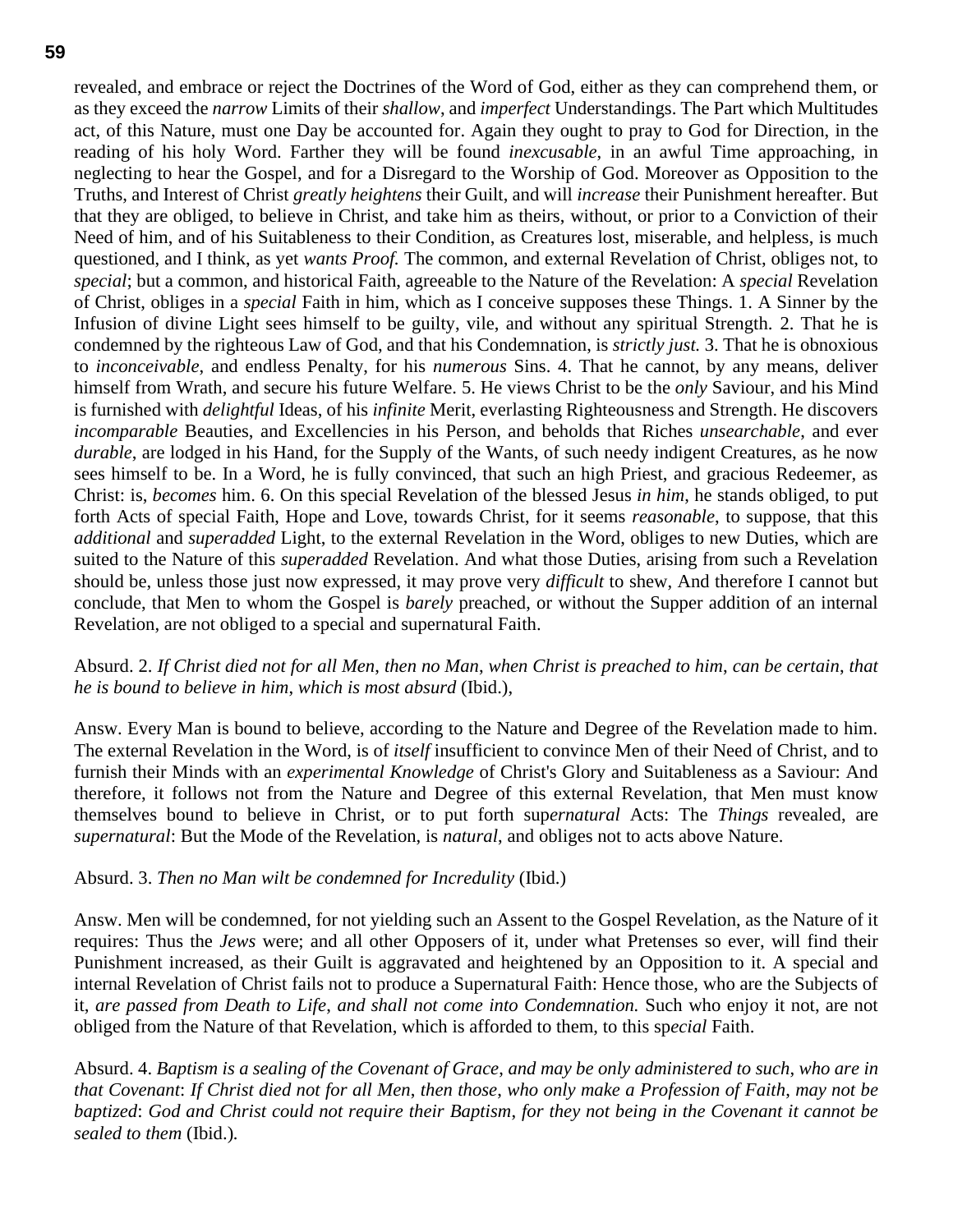Answ. Baptism is not a Seal to the Covenant of Grace, that only is, or can be a Seal to this Covenant, by which it is confirmed; and that ALONE is the Blood of Christ: This Covenant therefore hath not, or can have any other Seal, than his most precious Blood. Again, if all Men are in the Covenant of Grace, why do not all Men partake of the Benefits therein promised? *Its Mercies are sure*, and *all its Promises are yea and Amen*, *to the Glory of God by Jesus Christ*: And therefore, never was that Man in the Covenant of Grace, whether he be the Son of *Abraham*, or the Son of *Pharaoh*, who partakes not of ALL the Blessings promised in that Covenant. Before I conclude this Chapter, I shall vindicate *Calvin* from a Misrepresentation, which the *Author of the Ruin and Recovery of Mankind*, gives of his Sentiments, relating to the Extent of Christ's Death. He represents it as the Opinion of *Calvin*, that Christ died for all Men, and produces several of his Comments on divers Texts of Scripture, to support that Representation. In Answer to which, I observe as *Spanhemius* does, its no Wonder, if before the Controversy arose, he wrote with less Guard, on this Subject. I add, that if his *general* Expressions in those Comments, are to be interpreted of all Men, and that, if at the Time of his writing those Comments, he was of Opinion, that the Extent of Christ's Death is *universal*; it is evident he afterwards changed his Sentiments, in this Point, on farther Enquiry: His Note on 1 John 2:2. is a full Proof of this: A Part of which Note, this *Gentleman* presents the Reader with, but suppresses that Part of it, which acquaints us with the real Sentiments of that great Reformer, on this Subject: The Truth is, a more *partial*, *unfair*, and *disingenuous* Quotation of an Author, to serve a Turn, will not soon be met with: I can *hardly* allow myself to think that the *Gentleman*, whom I have Reason to believe, is the Author of this Book, would descend to so *low a* Piece of *Artifice* to gain Countenance to his own Opinion; I should rather imagine that he took it from Mr. *Baxter*, as it stands in his Catholic Theology, but that I observe some small Variation from his Manner of quoting it. However, it is certain, when *Calvin* wrote this Note, he no more believed that Christ died for *all Men* to save them, than he believed, that he died for Devils; for he says expressly, under the Term *all*, Reprobates are not comprehended The Reader may please to take a View of his Note entire, and he then will see, that *Calvin's* Opinion was, Christ died for the Elect and Church of God *only.*

The Note runs thus, not for ours only: *This he adds for illustrating or enlarging his Subject*, *that Believers might really be persuaded*, *that the Expiation effected by Christ*, *is extended to all who receive the Gospel by Faith. But here a Question is moved*, how *the Sins of the whole World can be expiated*? *I omit the Ravings of frantic Men*, *who admit*, *with this Pretense*, *all* REPROBATES, *yea*, *and* Satan *himself to Salvation. This monstrous Figment is unworthy of any Refutation. Some to avoid this Absurdity*, *have said Christ suffered sufficiently for the whole World*, *but effectually for the Elect alone*, *This Solution commonly obtains in the Schools*, *although I confess this to be true*, *yet I deny it agrees to this Place. The Design of* John *was no other*, *than to shew*, *this is a Benefit common to the whole Church. Therefore, under the Term* all *he includes not* REPROBATES; *but he designs those*, *who as they believed*, *were also dispersed through various Parts of the World. For then is the Grace of Christ truly illustrated*, *as it is meet it should be*, *when it is published as the Salvation of the World.*

This *Gentleman* Favors the Reader *only* with this imperfect Part of *Calvin's* Note: *How can the Sins of the whole World be expiated*? *Some have said Christ suffered sufficiently for the whole World*, *but effectually for the sins of the Elect alone*; *this is the common Solution of the Schools*, *and though I confess this to be true*, *yet I don't think it agrees to this Place* (Page 237.)*.* Was ever any Author more unfairly quoted, to serve a Turn in a Point of Controversy? I am of Opinion, that the Reader wilt think with me, no Author can well be cited in a *more partial* Manner. The true Sentiments of *Calvin*, are entirely kept from View; if they had been brought to Light, the Reader would have seen, that by the general Terms, he makes Use of in some other of his Comments on several Texts, he did not intend that Christ died for REPROBATES, or if he did then so intend, that he had now changed his Sentiments in this Matter. Thus we see, that a *Gentleman* of great *Ingenuity*, in Heat of Controversy, may be guilty of *very great Unfairness and Partially*, in the Citation of an Author, whom he is desirous to represent as a Favorer of his *own* Opinions.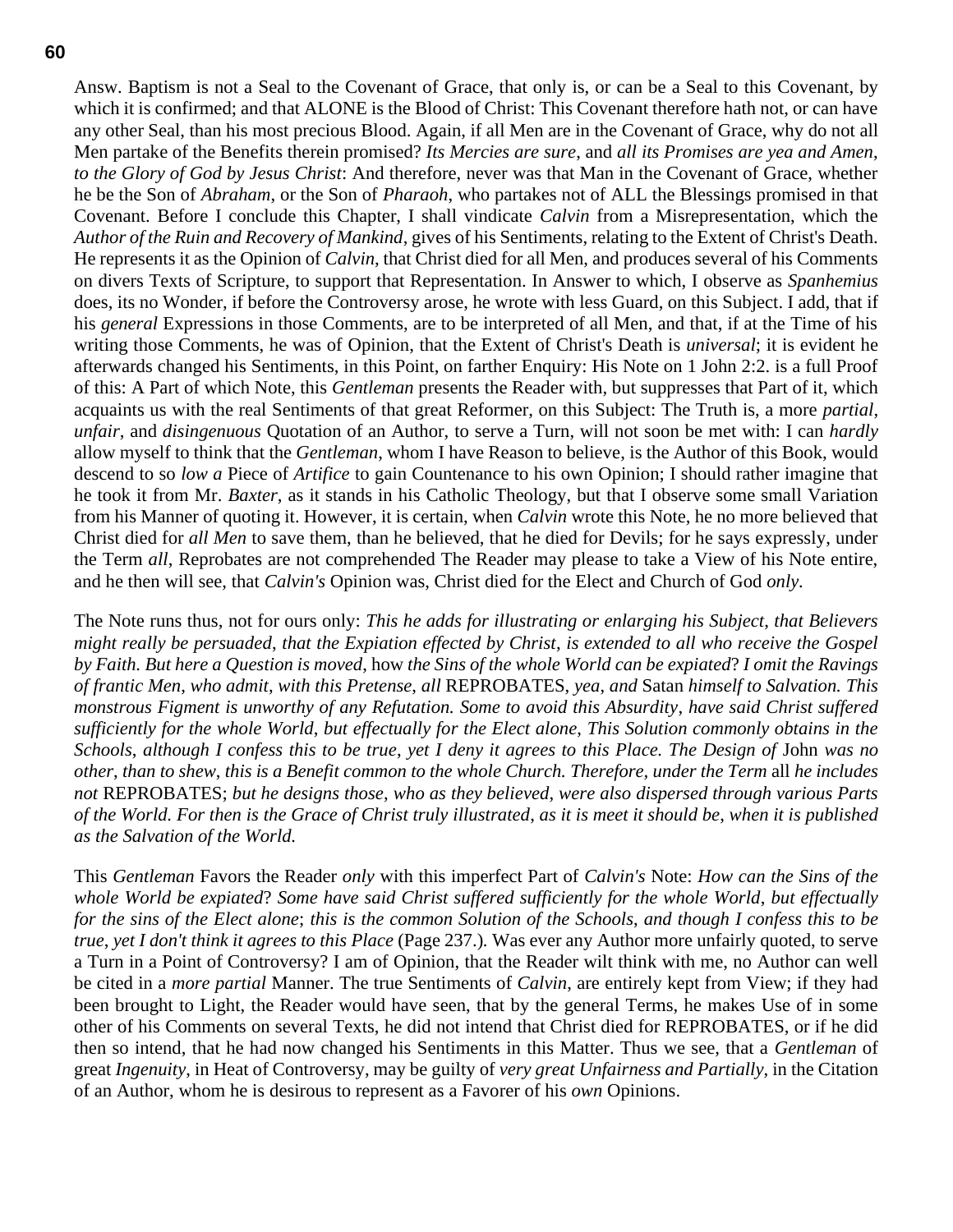## CHAPTER 7

### *Contains Answers to the Author's General Objections*

Object. 1. *Reprobation*, *in the most severe absolute Sense of it*, *say*s he, *stands in such a direct Contradiction to all our Notions of Kindness and Love to others*, *in which the blessed God is set forth as our Example*, *that our Reason cannot tell how to receive it* (Page 244.)*.*

Answ. 1. That some of the human Race are *hated* of God, and appointed to *Wrath* and ever-lasting Condemnation, Is as evident from Scripture, as it is, that others on the contrary are chosen to eternal Felicity. And if this was a Doctrine attended with Difficulties, to us *insuperable* and *inexplicable*, we ought, nevertheless, to *readily* and *heartily* assent to it, in a holy Submission to the sovereign and righteous Will and Counsel of God, whose Judgments though' *deep and unfathomable*, must we are sure, necessarily be *equitable* and *just*: In a Refusal of it we shall certainly be deemed guilty of inexcusable Incredulity and Folly: How much more shall we expose ourselves to the *divine* Censure, if we refuse to believe a Doctrine, not only revealed of God, but let in such a Light, as raises it above any reasonable Objections, which this Doctrine is, as will quickly appear.

II. This Gentleman observes *that it hath a dreadful Aspect*, *upon far the greatest Part of our Fellow-Creatures considered as* mere *Creatures* (Ibid.) *i.e.* as I suppose he means not considered as guilty of Sin.

Answ. 1. This Observation seems to me not true: I cannot but account it a *most unfair*, as well as a disadvantageous Method of Rating that Doctrine. For, I. Reprobation is either an Act of Preterition, wherein God decreed not to bestow eternal Bliss on some Men, which none had a Right to claim, and therefore he was at Liberty, to appoint Men to that happy State or not, just as it pleased him, and his purposing to bestow it on some, was an Act of undeserved and sovereign Favor towards them; and his Decree not to confer eternal Glory on others, was a sovereign Act of his; but it contains nothing of Injustice in it; since they, nor others, had the least Right or Claim to it.

2. It is Pre-Damnation or an Appointment to suffer Penalty, which Act passed not in the divine Mind without Respect had to Sin, as deserving that Punishment: So that Men were not considered as MERE Creatures; but as guilty and worthy of Death in this Act of God. Now if there is nothing contrary to the Kindness and Goodness of God, in the actual Infliction of Punishment for Sin committed; why it should be thought inconsistent with the Kindness and Goodness of God, to will or purpose to inflict that deferred Punishment, it will be found no easy Matter to assign the Reason of.

3. Is God obliged to provide for the Recovery of his guilty Creatures, and must he be charged with Cruelty if he does not? Then, why is not Provision made for the Salvation of the *Apostate Spirits*, for *Devils* as well as Men? His *awful* Dealing with them, is a full Proof, that his Kindness and Goodness lay him under no Obligation to provide afresh, for the Happiness of his offending Creatures, and to put them on a new Foot of Hope.

4. It is a Favor that sinful Men are permitted to dwell on the Earth, in the Midst of so many Mercies, for so long a Time as they do, since Justice might be much more speedily executed on them.

III. The learned Author enquires, *What great Advantages can be derived to Religion and Christianity*, *by endeavoring to limit the Extent of the Death of Christ and to take away all manner of Hopes*, *and Prayers*, *and Endeavors*, *from the Non-elect* (Page 245.)*.*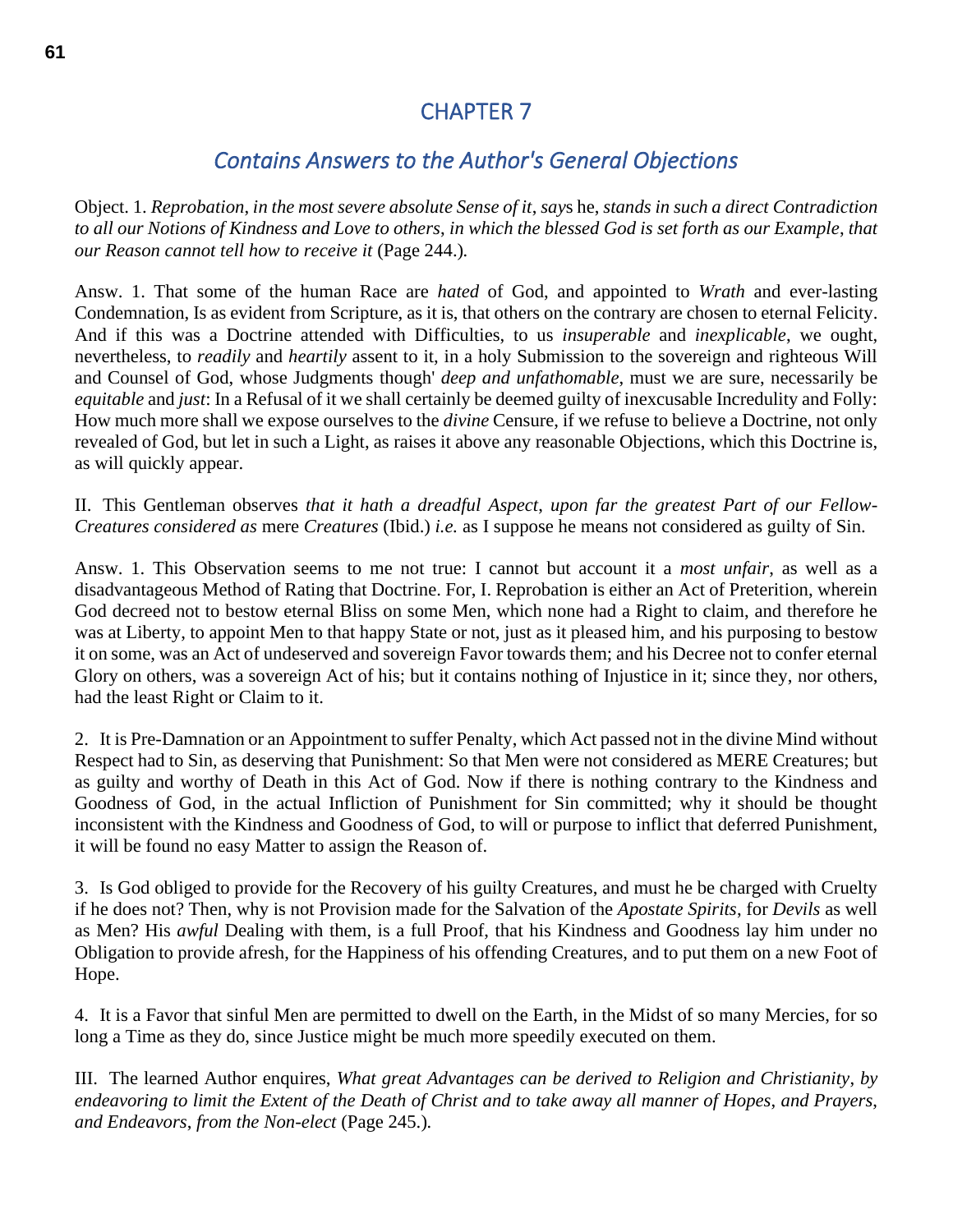Answ. 1. No Advantage arises to the Satisfaction of Christ, by asserting that *many* of those may and *certainly* will suffer the *Torments of Hell* for EVER, on whose Account he sustained Punishment: This is a manifest Subversion of the Reality and Perfection of his Satisfaction, and it offers great Prejudice to revealed Religion and Christianity, and therefore is by no means to be endured, let who will appear an Advocate for it.

2. No unregenerate Man, may justly entertain Hopes of Salvation, remaining in a State of Unregeneracy, even upon the Principles of this Author; for he allows that no Man will be saved, unless he believes and repents; an Unbeliever and impenitent Person therefore, while he is so, cannot hope upon solid Grounds, that he shall be happy hereafter. And as none know, while in that State, whether they are Objects of Election, or the contrary: As on the one Hand, they cannot conclude upon their Election; so on the other, they have no Evidence of their Reprobation. Hence it is *easily* to be discerned, that they are not by the Doctrine of Election justly discouraged from those Hopes, Prayers, and Endeavors, of which any may apprehend them capable, without the Grace of God.

3. The Sentiments of this Gentleman are full as discouraging, as the Opinion he opposes is: For since he will not allow, that God gives effectual Grace to the Non-elect, their Salvation is impossible, and their Damnation is ascertain, as if no such conditional Provision of Salvation was made for them, which will be here after proved. His Opinion *really sinks* the Merit of the Redeemer, infinitely below its true Value, subverts his *proper* Satisfaction for Sin, without the least Advantage to the Non-elect, for whom he thinks Christ died, as well as for the Elect.

IV. He enquires, *Are the Elect discouraged by it*? *Not in the least* (P. 246.)*.*

Answ. 1. Many of the Elect, under serious Impressions, are much in doubt about their Election: This I suppose will be granted.

2. It is affirmed that *God by his Spirit often works upon the Minds of the Non-elect*, *and excites and stirs them up to desire and seek after Salvation in Christ*: But since he gives them not effectual Grace, they may thro' their own Folly and Obstinacy cause the Spirit to withdraw from them, and may never become regenerate or meet for Heaven; and therefore notwithstanding these divine Influences upon them, and their Desires after Christ and his Salvation, to Hell they must as certainly go, as if they had never felt or experienced any of those Things. Doctrine of a more discouraging Nature to a tender Mind, convinced of Sin, and of a Need of Christ, without a Persuasion of an Interest in God's electing Love, will not, I am of Opinion, very soon be invented and propagated by Men, who are professed Adversaries to evangelical Truths. The Case in Fact is this, if the Sentiments of this Gentleman contain any Thing of an encouraging Nature to Sinners, they are not the spiritually awakened and convinced; but the Careless and Unconcerned about heavenly Things, as it seems to me, who are but too apt to presume upon the Sufficiency of their own NATURAL Powers, with COMMON Helps to obtain Salvation.

IV. Says this Gentleman, *But many Persons who are awakened to a Sense of Sin*, *and are seeking after Christ for Salvation*, *by this narrow Doctrine may be terribly discouraged*, *from receiving his Offers of Grace*, *when they are taught to doubt whether there be any Grace provided for them*, *or whether Jesus be appointed to act as their Saviour* (Ibid.)*.*

Answ. 1. A narrow Doctrine is most likely to be true, because the *Way* to *Life* is *narrow*, *and but Few will find it*, as we think, since he who is the Truth hath said it, and those Few, are only the *chosen Few*: None besides them discover and walk in this Way. And this Doctrine being called narrow in a Way of Contempt, by any Man, or Set of Men whatsoever, will give us no other Concern, than what arises from the Consideration of their offending against Christ and his Gospel.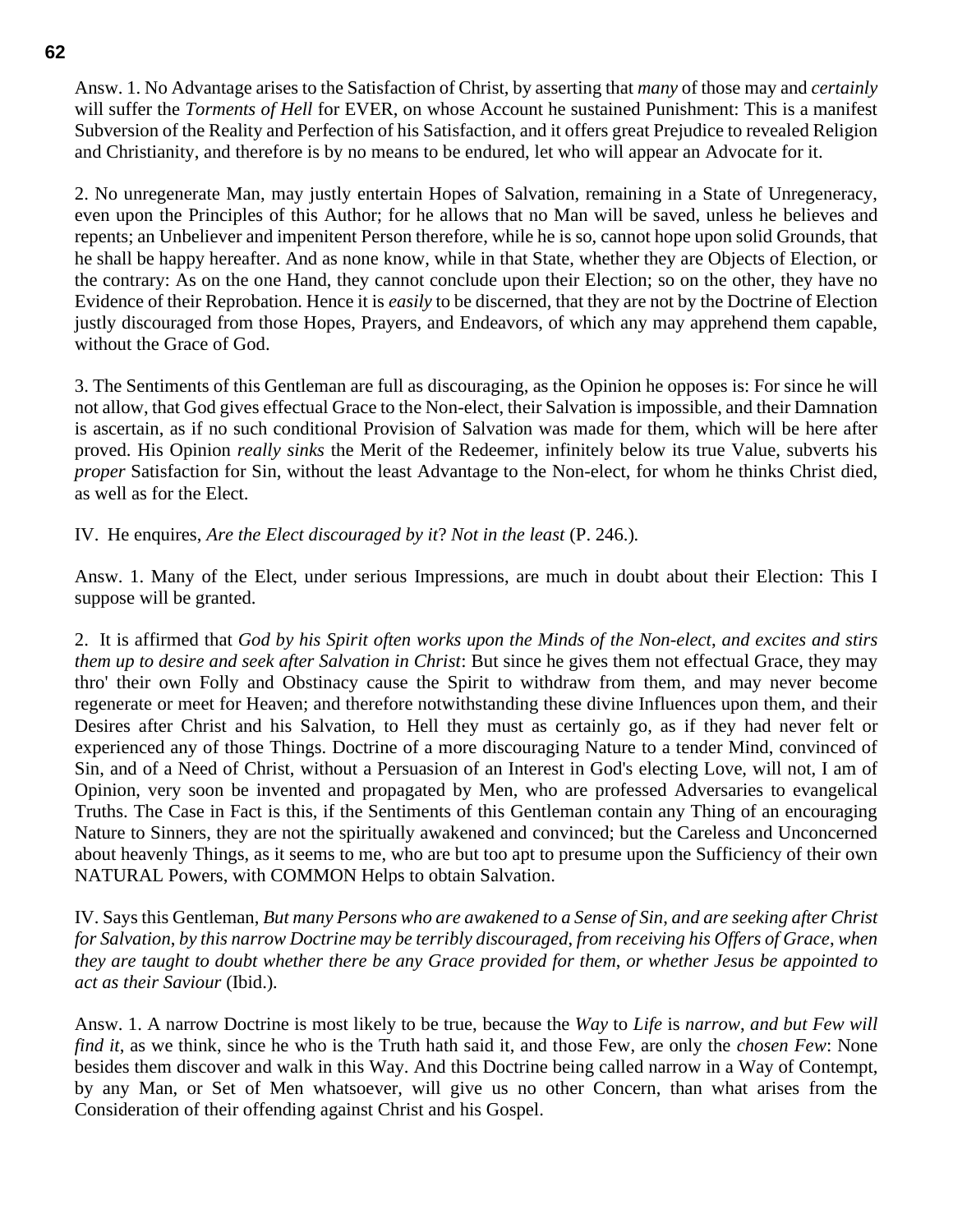2. Who teach Men awakened to a Sense of Sin, and to seek after Christ, to doubt whether any Grace is provided for them, or whether Jesus was appointed to act as a Saviour for them? Surely not such as constantly teach, that because Grace was provided for them in eternal Election, and Christ was appointed to act as a Saviour for them, therefore his Spirit operates in this Manner on their Hearts, and raises Desires in them after Christ and his Salvation, which Desires God graciously hears, and will certainly satisfy: I say not such

Teachers surely, and I pray the Lord to deliver his Churches, from all such as teach otherwise.

V. *It may*, says he, *drive some poor Souls to Despair*, *when they hear that unless they are elected, they may seek after Salvation by Christ in vain* (Ibid.)*.*

Answ. The Doctrine of Election affords the greatest Encouragement to such as seek after Christ and Salvation by him, because it supposes, that this Act of seeking, is a Fruit of it, and that they *who seek shall find.*

VI. *It may*, adds he, *tempt them to begin at the wrong End*, *and seek to pry into the Counsels of God*, *etc. before they dare trust in Grace*, *or submit to the Gospel of Christ* (Ibid.)*.*

Answ. 1. God's Word, and not his secret Purpose is the Rule of our Conduct.

2. There is nothing in the Doctrine, that leads to this Practice, and if Men are prevailed with to act such a Part, by Unbelief, or Satan, that is no just Objection to the Doctrine itself.

3. In thus seeking they submit to Christ's Gospel, and therefore shall be saved.

## PART 3.

IN this third Part 1 intend the Proof of the *Impossibility* of the Salvation of the Non-elect, upon the Supposition of a conditional Provision *only*, being made for their Happiness. The Author of *The Ruin and Recovery of Mankind*, allows, that they cannot obtain Life by the Law of Innocency, or Covenant of Works; because that requires Perfection of every Man, in order to it: If therefore, they secure their eternal Felicity, it must be by the Observation of a Law, which enjoins easier Terms and Conditions of Life, than that Law doth. I observe he cautiously avoids the Use of the Terms, a *new* and *remedial*, or *milder* Law, which have commonly been used about this Subject, by such Persons, with whom he agrees; particularly by Mr. *Baxter*, *whose* Track of Thoughts, he has very nearly followed, in what he delivers on this Subject, and in his Attempt to reconcile the *Calvinists* and *Arminians.* Since he means the same Thing, it is of very little Consideration, that he declines the Use of the Terms, perhaps he might have particular Reasons, which determined him, to make use of a somewhat different Mode of speaking, when he intended to convey to the Reader the very same Ideas. God forbid, that by a Change of the Mode of Language, we should be led to *another Gospel*, which is *not another*, no Gospel of Christ at all. I hope that such is our firm Regard to the free Grace of God, as the *alone* and *entire* Cause of Salvation, in Opposition to Works, perfect or imperfect, that we shall not be prevailed with, by a Representation of Works, as Causes of Salvation, *in any Sense*, though' in a different Dress, to part with the pure and unmixed Gospel of Christ. No surely, we shall be able to discover, when Works are represented, as having a casual Influence into Salvation, in what Language so ever, such an Opinion is expressed. I have always apprehended, that Letters, Syllables, and Words, are perfectly *indifferent* Things, neither good nor bad, and that it is acting a very low Part, to object to Terms, which are only Signs of our Ideas, provided we are agreed about the Thought or Idea conveyed by those Terms: But yet we ought to deliver our Conceptions, especially in divine Things, by such Words as are properly expressive of our Ideas, and of the Truth itself. So that it is of some Moment, whether Faith shall be called a Condition of Salvation or not; because that Term is capable of a Construction, inconsistent with free Justification by the Imputation of the Righteousness of Christ alone: And therefore it is necessary, that the Use of that Term should be laid aside.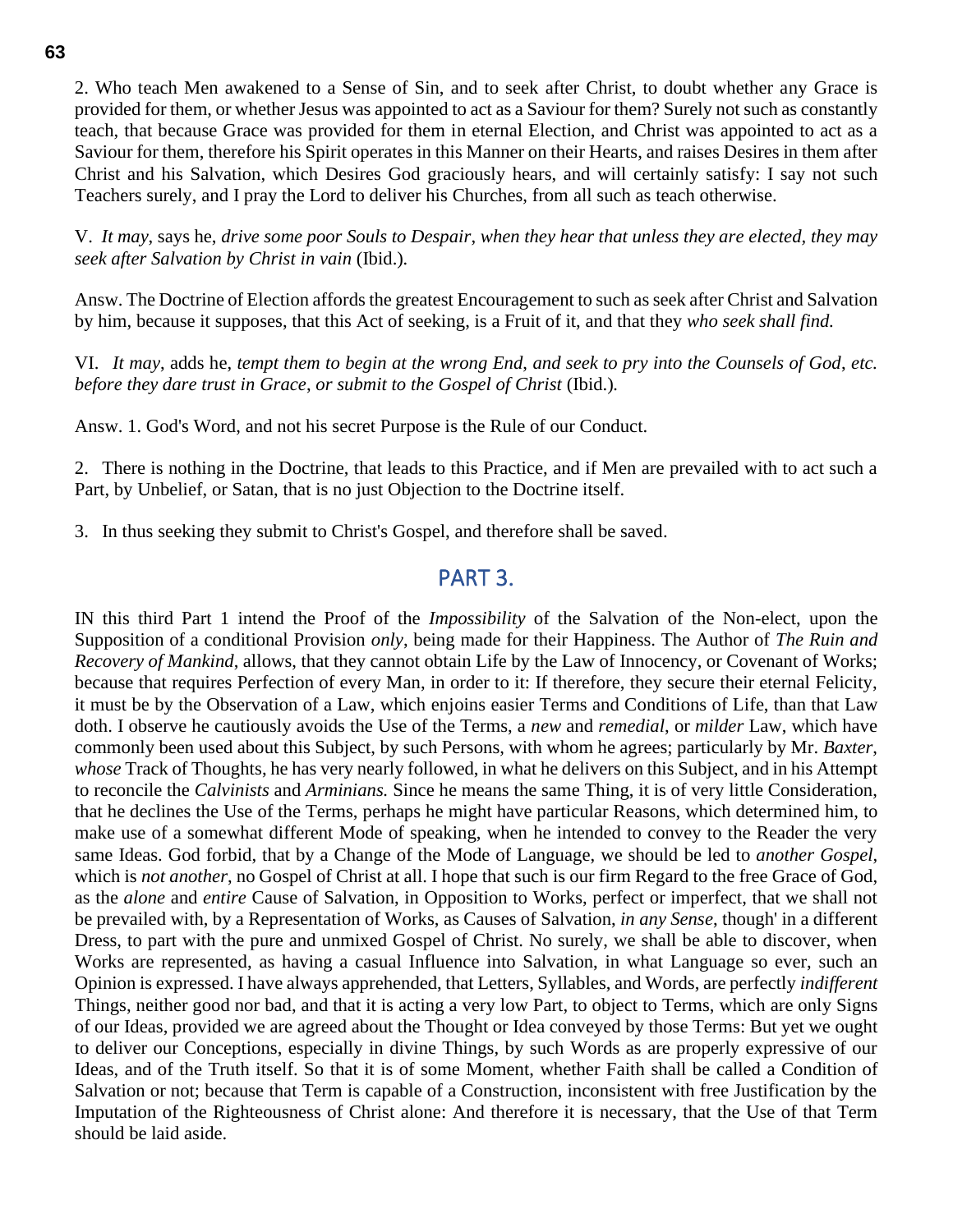### CHAPTER 1

# *The Law of Innocency proved to be in full Force; Believers are under it as a Rule of Conduct; Its various Uses to them are shewn; The Non-elect are under it in the Form of a Covenant of Works.*

*SOCINIANS*, *Arminians*, and *Baxterians*, *all* agree in an Opposition to the holy Law of God, which is the *invariable* and *eternal* Rule of Righteousness to Men: They contend, that since, that Law requires *absolute* Perfection in Heart and Life, and Men are depraved and cannot obey it, or obtain Life by it, Christ hath introduced *new* Law, which enjoins *easier* Terms and Conditions, and which it is in the Power of Men with *common Helps to* keep, and secure eternal Happiness by the Observation of. If another Law is enacted by Christ, under which Man was not, in a State of Innocence, that Law is either perfect or imperfect, or though the Law is perfect, God will justify and save Men by an imperfect Observation of it. If the Law is perfect and requires complete Holiness in Heart and Life, it is the *very same*, that was given to Man in his *primitive* Estate, *i.e.* it is the same *materially* and not another sp*ecifically* different from it: If it is another sp*ecifically* distinct from it; then indeed, it is an imperfect Law, and *exact* and *universal* Purity is not required by it, which to suppose, makes our Saviour the *Minister of Sin*, and to *allow of Iniquity by a Law.* You will say this is a very heavy Charge, which deeply affects the Sentiments of some good Men; true it is so; but I am under no Scruple of fully supporting this Charge, heavy as it is. The Law of Innocence is not abrogated, and another essentially distinct from it, introduced into its Room, as at needs must be, if perfect Holiness is not commanded.

I. The Apostle *Paul* constantly teaches, that the Gospel doth not *make void* the holy Law of God; but on the contrary he asserts in the strongest Manner the Establishment of the Law by the Gospel: With respect to Believers they are not indeed under it, considered formally as a Covenant promising Reward in Case of Obedience and threatening Punishment upon a Breach of its Precepts, for they are not under the Law, as in form of a Covenant, but under Grace in Covenant Form, they are not without Law or a Rule of Conduct to God, but are under the Law to Christ. It hath been frequently and with great Confidence objected to the Assertors of the free Grace of God, that they deny, that Believers are under any Obligation to keep the Law, as a Rule of Behavior, if any such Persons are to be found, their Number I am persuaded is very inconsiderable, would to God that none of his rational Creatures ever admitted a Thought so contrary to the Purity of his Nature, and destructive of his Government. For my own Part I declare I shall as soon believe, that not a Word of the Gospel is true, as that Believers are not obliged to observe the holy and perfect Law of God, as a Rule of Conversation and Walk: I would offer several Things to the Consideration of the Reader, in order to expose the egregious Folly and unparalleled Immorality of such a *wild* and *extravagant* Conceit.

1. This necessarily supposes that none of the Actions of a Believer are sinful. If the apostolical Definition of Sin, is allowed to be just and true, the necessary Consequence is, *that where no Law is*, *there is no Transgression*; then a Neglect to reverence, adore, and serve God, will be no Sin, then the Perpetration of the most abominable Vices will not be criminal: For if Sin is a Transgression of a Law, and Believers are not under the Law, this Consequence is unavoidable. *Maccovius* rightly observes, *should no Law intervene*, *there would be no good Work*, *nor any Sin*, *all Actions would then be indifferent.* Therefore,

2. The Distinction of Good and Evil would then vanish into Air, and cease to be: Upon such a Principle, the eternal Difference between right and wrong, just and unjust, Holiness and Sin, can never subsist.

3. According to this licentious Opinion, no Actions of Believers would deserve Punishment; for it is a Breach of the Law only that subjects Men to Penalty, and the Displeasure of God, then there would be no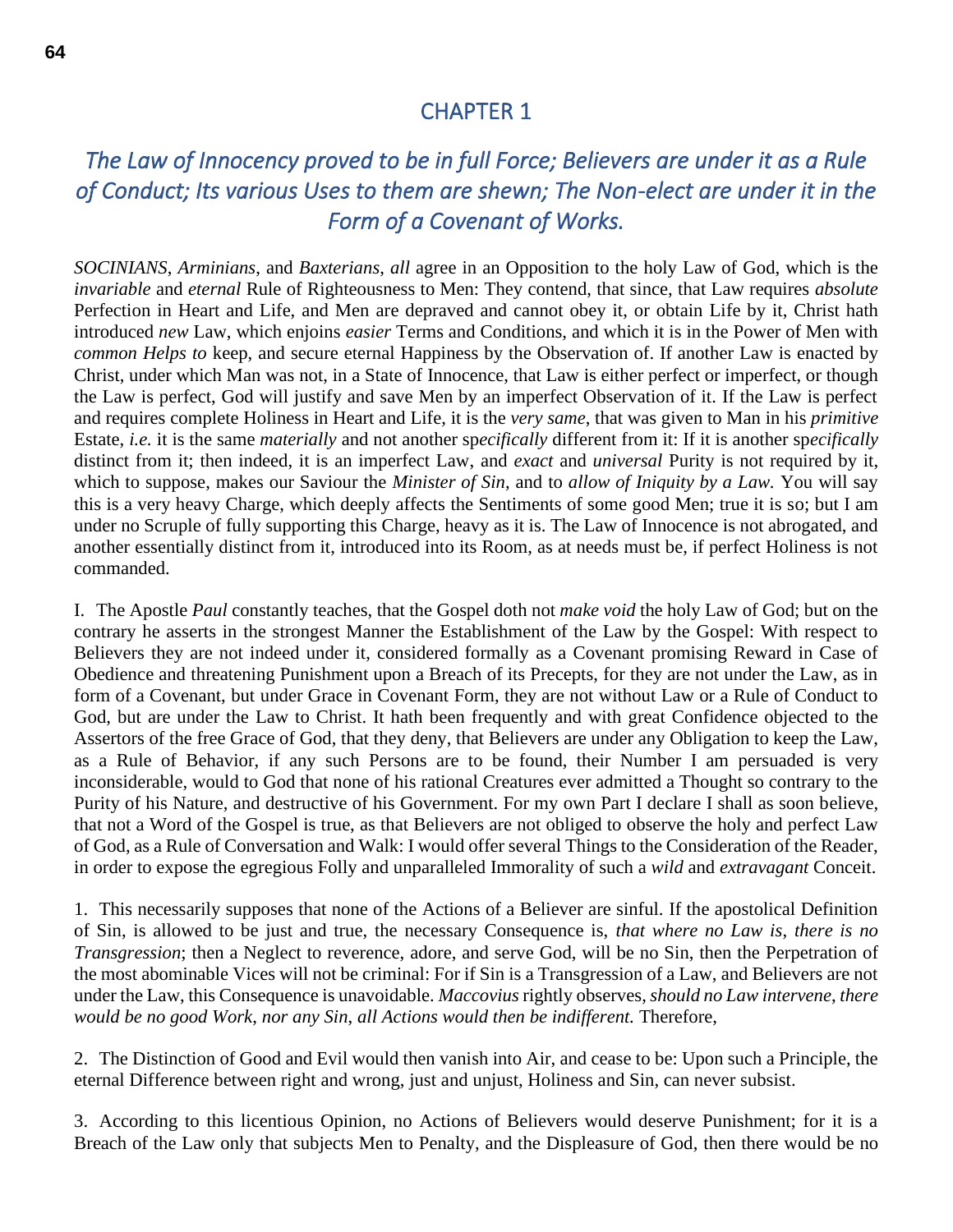Need for them to address the divine Being, in the Manner the inspired Writer did, *rebuke me not in thine Anger*, *neither chasten me in thy hot Displeasure.*

4. This therefore is an unavoidable Consequence of such an immoral Principle, that Christ suffered for no Actions of Believers. The Doctrine of the Scriptures is, that he bore their Sins, and sustained the Punishment by them demerited: If Believers are under no Law they sin not, nor could Christ have any Sin of theirs imputed to him, he could not be *wounded for their Transgressions*, *and bruised for their Iniquities*: What then becomes of the Gospel as well as the Law, we have neither the one nor the other.

5. This vile Opinion is subversive of the Experience of Believers: They are much disquieted in their Minds through the unregenerate Part, that is in them, and the Motions of it; but upon an Application of the Blood of Christ they enjoy Peace and Tranquility. A Sense of Sin and Guilt distresses them, a View of Pardon fills them *with Joy unspeakable and full of Glory*: But if they are under no Law, and sin not, they cannot be either Subjects of Sorrow through a Sense of Sin, or of Joy through a Discovery of Remission.

6. Evangelical Repentance can have no Place, because that is a godly Sorrow for Sin: If Believers are not Subjects of Sin, (as they are not if they are under no Law,) they cannot be Subjects of Repentance. This is so contrary to Scripture and Experience, that nothing can be more so, they look on Christ *whom they have pierced*, or who suffered for their Sins, and *mourn as a Man mourneth for his only Son.*

7. Hence it follows, that Christian Communities have no Rules to walk by; nay, it is impossible that there should according to this Principle, be any Christian Churches or Societies, if a particular Believer is under no Law a Collection of them can be under none; then they are not obliged to comfort the distressed, to support the weak, to relieve the necessitous, to reprove the loose, or eject the scandalous, and the Church at *Corinth* was put upon a wrong Practice by the Apostle, in casting out the *incestuous Person.*

8. This necessarily supposes that Christ dissolved all Obligation to Duty, than which, there is not anything more false. His Satisfaction secures the Persons of Believers from Punishment, but changes not the Nature of their Actions: Vicious Acts in them are still sinful, and will eternally remain so; Redemption from the Law's Curse, frees not from the Obligation to observes its Precepts.

9. This abominable Notion eclipses the Glory of free Grace in the Remission of Sin: If it is not allowed that Sin is committed by Believers, how can free Grace be discovered in their Forgiveness? 'Tis a most plain Contradiction, that Sin is forgiven to the Saints, if it be denied that they contract Guilt.

10. If no divine Law is in Force to Believers, God is not their Governor or Christ their King: Rule and Dominion necessarily supposes a Law or Rule of Behavior is given to the governed: If Believers are under no Law, God then exercises no Rule over them or concerns himself about their Conduct: It is a Thing indifferent to him, whether they honor or dishonor him, adore or deny him his Glory.

11. This monstrous Opinion sets aside the Work of the Spirit upon the Hearts of the Saints: If they are under no Law, then it can't be imagined that the Spirit of God convinces them of Sin, humbles them for it, or raises Desires in them, of a Freedom from it, or gives them Joy and Peace under a Sense of pardoning Love, or in a Word, that he sanctifies their Hearts, and makes them holy, for all their Holiness and Sin are only imaginary Things.

II. The holy and righteous Law of God, is of great Use and Advantage to the Saints: The proper Use of it is very profitable, and it serves to excellent Purposes; *the Law is good if a man use it lawfully*, and therefore it is not made void or abrogated by the Gospel, its Uses to the Saints are such as follow.

1. They collect from it what Thoughts, Words and Actions are good or sinful. That the Commands and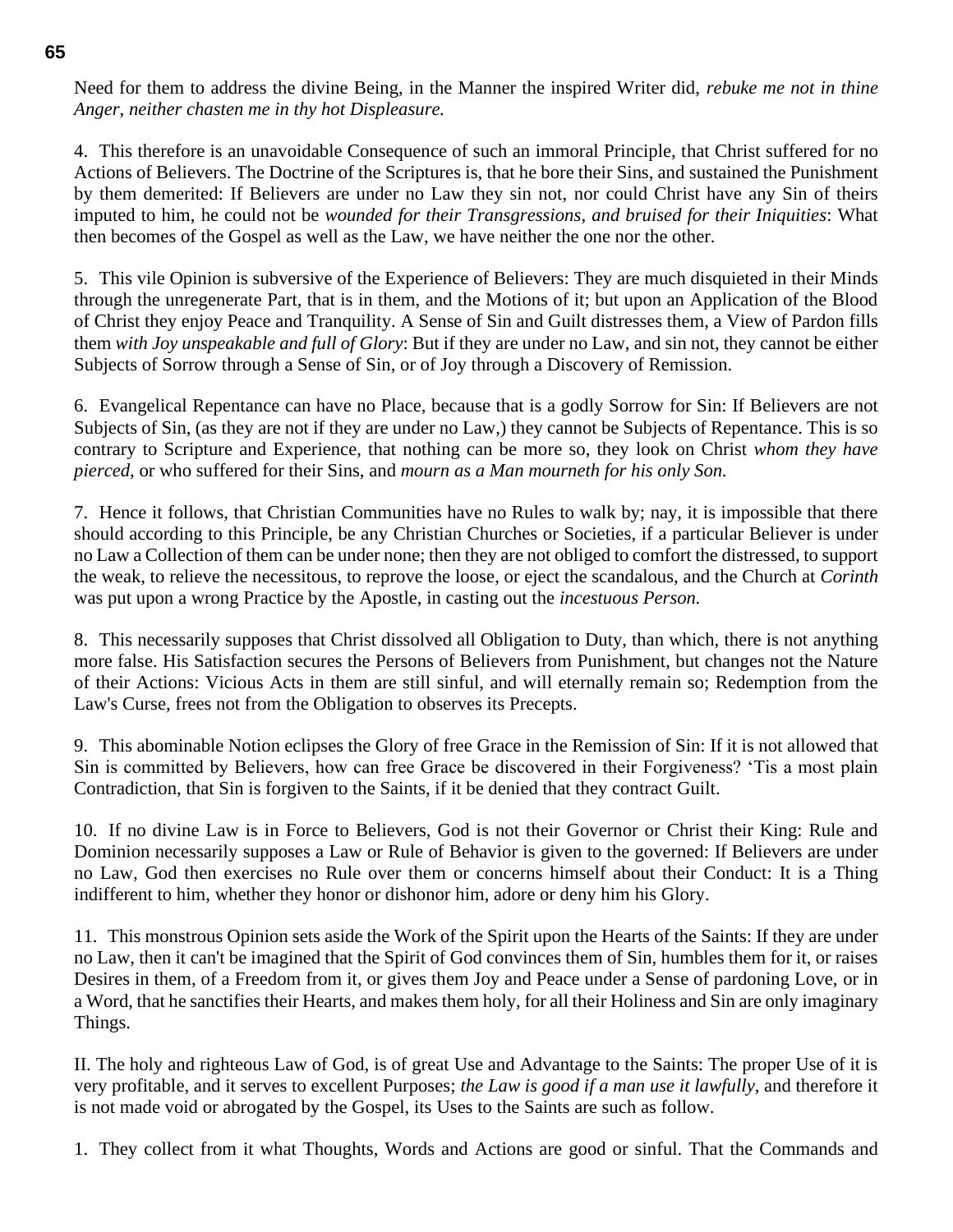Prohibitions of the Law extend to the Acts of our Minds, to internal as well as external Acts, is most evident from the Exposition given of it by our Saviour, in his Sermon on the Mount; tis a very mistaken Apprehension that Men are not accountable for their Thoughts, however difficult they may find it to preserve them pure, regular and holy. We cannot exercise that Humiliation necessary to Creatures guilty and vile, without a Sense of that Guilt we have contracted, and the Knowledge of this is only to be acquired from the Law of God, the Rule of our Conduct, and therefore an Acquaintance with, and a strict Regard to that Law, in its Precepts and Prohibitions, procure us great Benefit.

2. It is from the Law of God we learn our miserable Condition by Nature: That we are destitute of a Righteousness necessary to our Acceptance with the divine Legislator; we are taught by the Purity, Spirituality and vast Compass of his Commands; and the Menaces of the Law in Care of Disobedience give us a full Conviction of that Wrath, Vengeance, and Weight of Punishment, to which our Crimes export us, hence we cannot but conclude, that our natural State is very calamitous and sad.

3. It is by the Law of God we discover the absolute Necessity, of placing our Hopes and Confidence in the Righteousness of Christ alone, which only is commensurable to its extensive Demands: 'Till Men are under a powerful Conviction of the Defers and Blemishes, that attend their own Obedience, they will not submit to the perfect Obedience of a Saviour, which is that Righteousness, that is revealed in the Gospel *from Faith to Faith.* And it is only in the Glass of God's Law, that we can see how defective we are, in every Act of Duty, and get an Acquaintance with our numerous Offences.

4. By a proper Knowledge of the divine Law, we are excited to adore divine Goodness, which provided a Redeemer for us. In Proportion to our Apprehensions of the Misery, to which Sin hath exposed us, and the Difficulty that attended our Recovery, and the dreadful Nature of that Curse Christ endured for us, will our Gratitude rise for that Salvation, the sovereign Love and Favor of God designed to us, through the Mediation and Merits of his Son.

5. The Law furnishes us with the Knowledge of our Duty; Ignorance of the Part we ought to act, in a Variety of Instances, towards God, ourselves and our Neighbor, is no small Branch of the Unhappiness attending human Nature. It is only by that Law which is wisely made the Rule of our Deportment in all Things, that we can improve in our Knowledge of Duty, and get rid of that Darkness and Ignorance about the manner of conducting ourselves, which is a Reproach to the Race of Mankind. These are some of those Advantages, which arise to us from the righteous Law of God, but it is here to be observed that the Law cannot be of that Service to us, we plead for, unless it is perfect: This leads me to shew, that a Law of milder Terms, and easier Conditions of Life is not given to Men.

III. The Enaction of an imperfect Law, is a mistaken Opinion, which thus appears,

1. It is inconsistent with the Perfections of God.

(1) . It is contrary to his infinite Purity and Holiness. Such as Is the Nature of God, such is his Law; his Nature is holy, and so is his Law. Holiness he cannot but approve and command: Sin he cannot but hate and forbid: Nothing more dishonorable to God will Men soon invent, than is the Opinion of his being the Author of an imperfect Law.

(2) . This cannot consist with the Immutability of God. That which God commands, he esteems good; and what he forbids, is evil in his Account. If God ceases to enjoy the Holiness he once did, or to forbid the Evil in any Instance which he strictly prohibited, it follows, that what he once accounted good, and what in his Esteem once was Evil, are not by the divine Mind considered in the same View, which is incompatible with the Invariableness of God our supreme Lord and Judge. Thus, it must be, unless God requires not what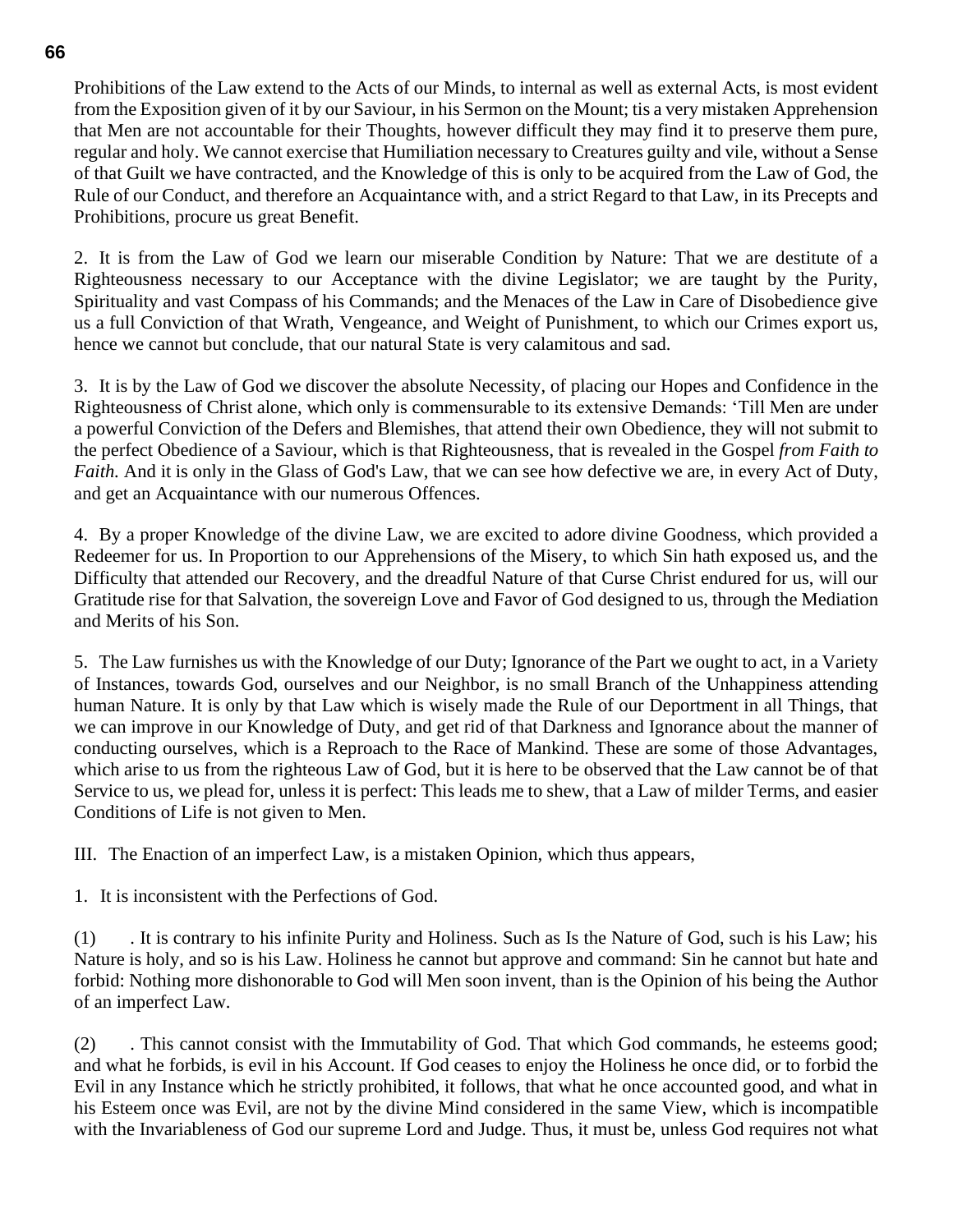he approves, and forbids not what he disapproves, which is a Thought that will not be readily admitted, by those who have a due Concern for the Glory of God.

(3) It would be an Impeachment of the Wisdom of God to conceive him the Author of such a Law, as essentially differs from that he before gave. It is not possible for human Governments, who have only an imperfect View of things, and as they at present appear, to enact Laws, in many Cases, which if always to be continued in Force, would no Way be prejudicial to themselves or to the Subjects; but such an Apprehension of the supreme Being, divers him of his infinite Wisdom, and limits his Knowledge.

2. Such is the Nature of the divine Decrees, that their Accomplishment requires not the giving of a Law different from that of Innocence.

It can't be reasonably thought, that the Purposes of God are so framed, as to render anything necessary, that is inconsistent with the Glory of his Attributes, far be it from us, to entertain so unbecoming an Opinion of God, who is infinitely wise, holy and just.

1. God's Decree to save Men is not conditional, but most free and absolute. If he purposed the Salvation of any Part of Mankind, upon certain Conditions, either the Performance of those Conditions is in their Power or it is not, if they have not Ability to fulfil those Conditions, then unless he gives them Strength for their Performance, Salvation is impossible to be attained, and we must necessarily suppose God to will and decree, that to be, which he knew could not be, because be would not do that for Men, which the Accomplishment of his Designs about them, necessarily required him to do. If God will enable Men to perform those Terms of Life, then their final Happiness is certain, but this is not granted, it is only allowed, that God affords those Aids and Assistances to Men, which if duly improved would be sufficient to secure their Felicity. But,

(1.) Can this be conceived of such a Part of the human Race, as are wholly ignorant, that Salvation is at all intended for any by Jesus Christ? Surely not.

(2.) The Helps which are said to be given to such a Part of Mankind, as hear the Gospel, either make Men regenerate, and inspire them with Life, or they do not; if they do, then is their Salvation not a thing doubtful, but certain; if they do not, then let Men say what they please, till it is proved that Persons unregenerate, and under the Dominion of Sin, and dead in it, and who are in the Flesh, may perform Service acceptable to God, which may perhaps be found a very difficult Matter to be proved, if it should ever be attempted: Salvation, notwithstanding these supposed common Helps and Assistances, will remain a Thing impossible, and God must be thought to have decreed that to be, which he eternally knew could never be. A Purpose of this Sort, who will attribute to a wise Man, and shall we admit such an Apprehension of God who is in Wisdom infinite? Therefore God's Decree of saving Men is unconditional, of Consequence Life and Happiness are not proposed on Terms and Conditions to be performed by Men; but are freely promised, and graciously bestowed on all such, whom God intended to save: This Consideration alone, I should think is sufficient to disprove the Opinion of a conditional Salvation provided for any.

2. God willed not to impute Sin to those, whom he purposed to reconcile to himself by Jesus Christ, 2 Corinthians 5:19. *God was in Christ reconciling the World to himself*, *not imputing their Trespasses to them*: Where there is a Non-imputation of Sin, there can be no Infliction of Punishment; if there may, then the Happiness of those to whom Sin is not imputed, is not certainly inferable from the Non-imputation of Guilt; but thus it is in the Opinion of the Apostle, *blessed is the Man to whom the Lord will not impute Sin*, or did God once intend not to charge Sin on Men, but afterwards changed his Purpose; what should be the Reason of such an Alteration in the divine Mind? Is it because the Satisfaction of Christ is incomplete? Then is he an imperfect Saviour, we are inevitably undone, and God is disappointed of his End, in the Constitution of his Son a Redeemer to his People, which may by no Means be allowed of, or is it because Men fail of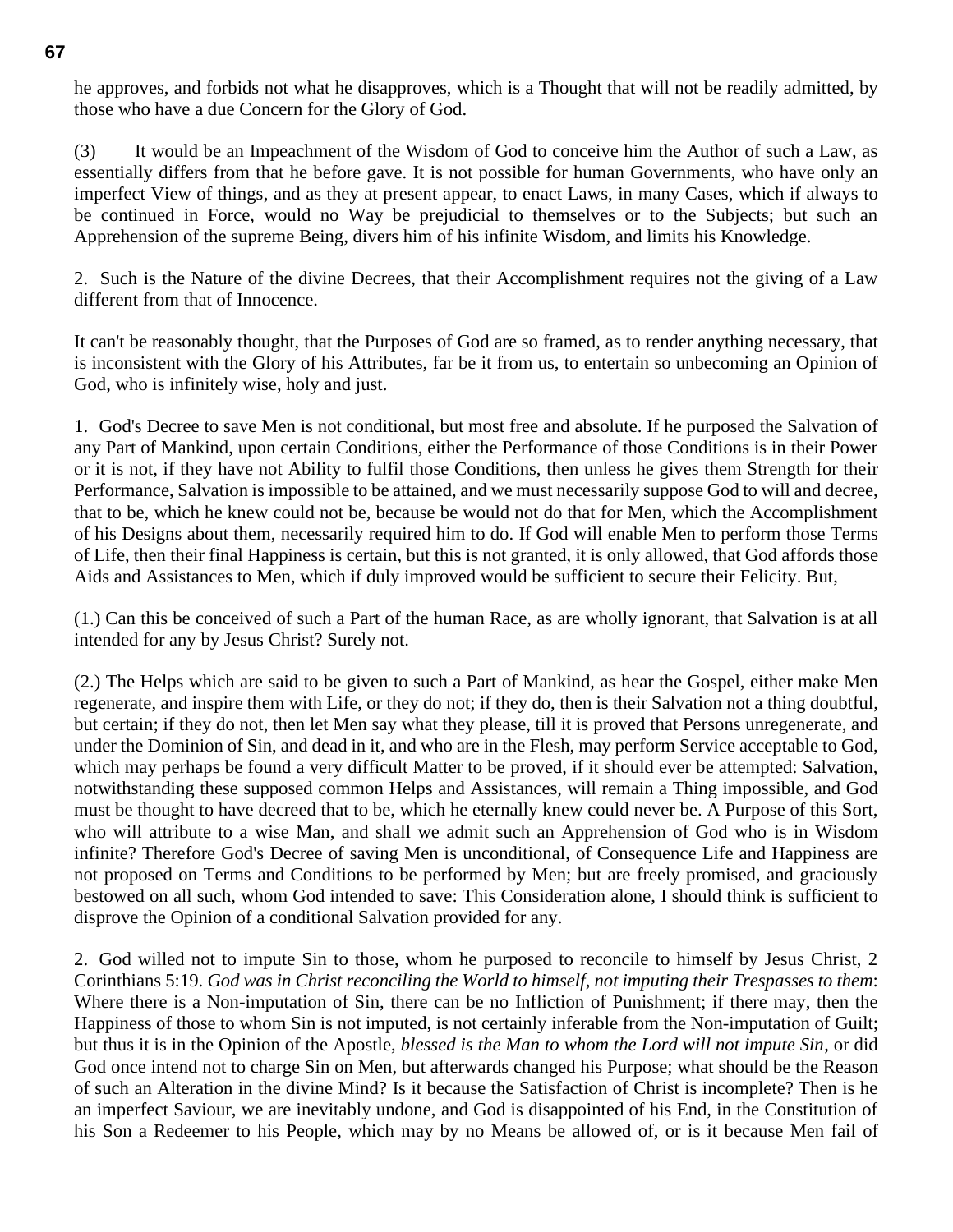performing what is necessary on their Part to actual Pardon? Then God only willed in a conditional Manner their Remission, but decreed absolutely the Satisfaction of Christ for their Sins, and agreeable to this absolute Decree, actually charged Sin on Christ, and punished him in the Stead of Sinners whom he proposed to save, and yet, he also charges Sin on many of those Persons, and eternally damns them for those Sins: If the Justice of God in such a Procedure may be vindicated, I should be glad to see it done, a Decree to pardon Sinners conditionally, cannot consist with an absolute Decree that Christ should satisfy for Sin: There therefore is no such conditional Grant of Pardon to all Men, which may not take Place as to the greater Part of them.

3. God decreed to justify Sinners by the Obedience of Christ, and as he viewed them in his Righteousness, they ever were the Objects of his Approbation and Delight. Such as are the Subjects of Vocation, are the Objects of Justification, for whom God calls, them he justifies if the Apostle be right: But he calls not all, even externally, and many who hear the Gospel, he calls not effectually; now, I ask if the Righteousness of Christ secures Justification to all such, for whom that Righteousness was intended of God? If it is answered no, then it should seem to follow, that God is disappointed of his End, in designing that Righteousness to such a Purpose: This will be denied, and it will be urged, that it was intended for all such, as believe, and no others; then I would ask another Question, can Men believe without the Grace of Faith is given? If so, it is of themselves, and not the Gift of God, and we have hitherto been mistaken in considering it as a divine Gift, and were unhappily led into that Mistake, by an express Assertion of the Apostle, that so it is, his Assertions are therefore not to be admitted without some Caution. But if it should prove after all, that the Apostle was right, then, I ask will God give the. Grace of Faith to all such, for whom the Righteousness of Christ was designed? If you answer, God will afford such Helps to Men, as are sufficient to enable them to believe: This I observe is either true of some only, or it is true of all; it can't be true of all, because Christ was never proposed as an Object of Faith to many. Again, these Helps afforded to some Part of Mankind, either produce the Grace and Habit of Faith in them, or they do not: If they do, then all who enjoy those Helps, actually become Believers, for where the Grace of Faith is wrought, God doth not fail to educe it into Act: If they do not produce the Habit of Faith in the Souls of Men, and yet they are sufficient to enable Men to believe, it mutt then be granted, that heavenly Acts, may be where there is no spiritual Life, that Men dead in Sin under the Dominion of it, whole Hearts are Stone, who are unregenerate, and in the Flesh, may please God, that Grapes may be gathered of Thorns, and Figs of Thistles, and that the Tree need not be made good, in order to bring forth good Fruit.

4. If God decreed the Salvation of all Men conditionally, he either decreed to give them that Grace which is necessary to assist them to perform those Terms of Life, which pursuant to that his Decree he sets before them. If he did not decree to confer those Aids, that are absolutely necessary to fulfilling the Conditions of Salvation, their Damnation is inevitable, and certain: If God decreed to afford them sufficient Helps, then those Helps regenerate Men or they do not; if they do, then all Men shall be saved, unless it may be that heavenly Life, created in their Hearts is extinguished, and they after divine Quickening's become dead in Sin, which cannot be; for in whomsoever a good Work is begun, it shall be performed until the Day of Christ: If there Assistances give not Life, they are insufficient to enable a dead Man to act: If they produce no Principle of Love to God, they are insufficient to cause Enmity, to love him and his Ways, so that the Decrees of God, concerning the Salvation of Sinners cannot be conditional, nor is a Law of easier Terms and Conditions of Life, given to Men, by which they may obtain Happiness.

IV. Many Absurdities attend the Supposition of the Enaction and Introduction of such a Law, which I shall now mention: It is apprehended that the Conditions and Terms of Life proposed to Men, are Faith, Repentance, and sincere Obedience, that this new Law pronounces not Damnation in Care of Sin; but only in Case Repentance is wanting. If thus it is, then I observe as follows:

1. A Person really regenerate may be guilty of the most flagitious Crimes: If Murder, Incest, Adultery, Cursing, Swearing, and a Denial of Christ, may be so esteemed the Observation therefore of this Law may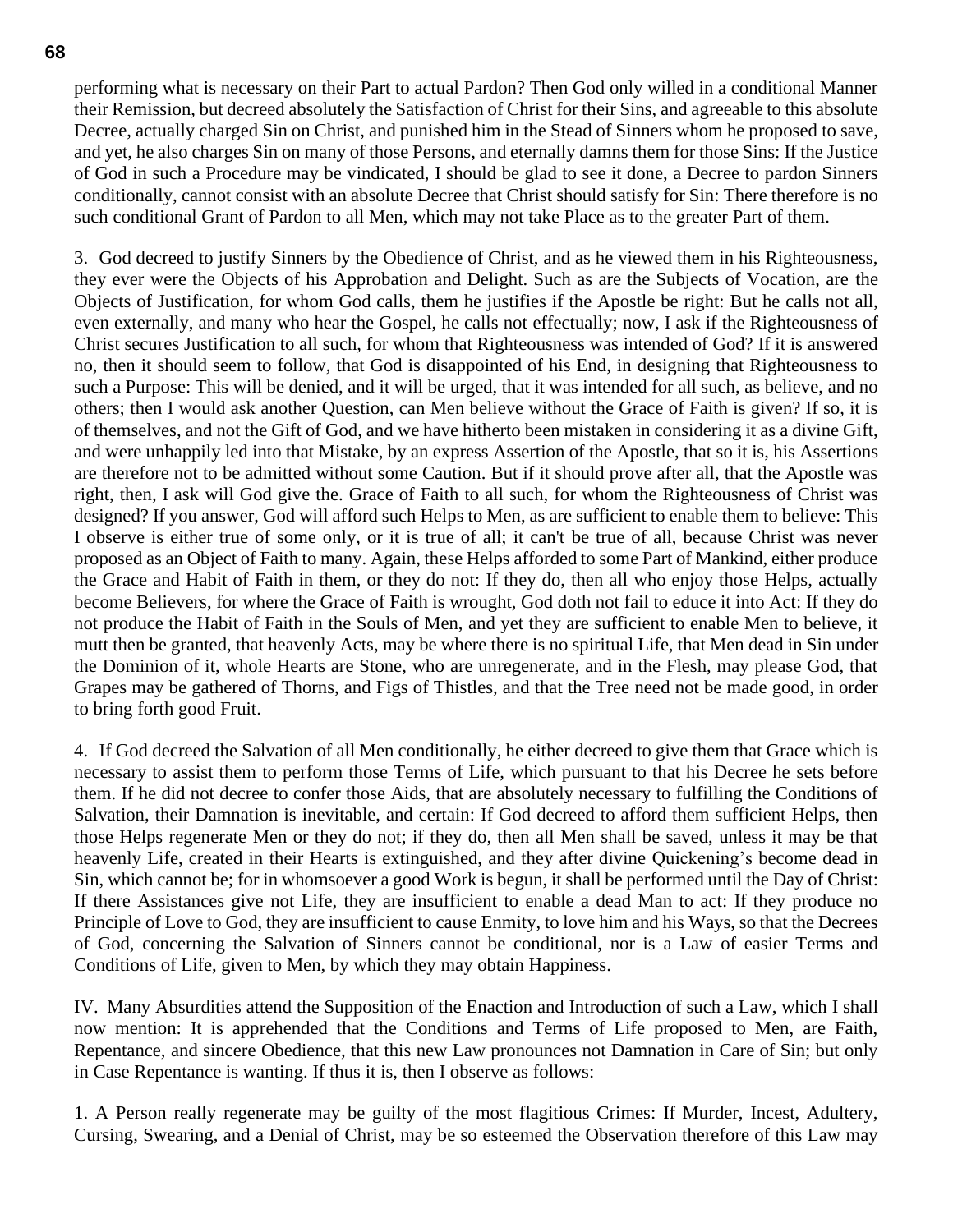consist with the worst of Vices.

2. If no other Obedience is commanded in this Law, than may be interrupted by the Commission of such detestable Crimes, it will follow, that there are not Sins, for all Sin is a Transgression of some Law: Its not supposed, that Men are under any other Law, if therefore they are not Breaches of this Law or Covenant, it is a very imperfect Law indeed, and an infinitely holy God can no more be the Author of it, than he can be the Author of Sin, which he necessarily hates.

3. Sin and Imperfection are even necessary to *our* Acceptance with God: Such an Obedience in Kind, as the Law requires to that End, we must yield and not another, that is specifically different from it; but such a perfect Obedience is: And therefore by, or according to this Law, perfect Obedience cannot intitle us to Life and Happiness, for such the Law requires not: Principles nothing so dishonorable to God, and contrary to his Law would be branded with the odious Name *of Antinomianism* in some Men, by those who embrace this detestable Opinion.

4. It is a plain Contradiction, to affirm that this Law is not violated by Believers, and yet that Repentance is a necessary Condition of it, for Repentance presupposes the Commission of Sin, since it is a godly Sorrow for it, wherefore those who sin not, they cannot act Repentance; For as has been before observed: Sin is a Breach of some Law, Men cannot violate a Law, under which they are not, 'tis denied that they are under the perfect Law of God, against that Law therefore they do not offend, and if this new Law is not violated, it will be difficult to prove that Repentance is a Condition of it.

5. If to avoid there Consequences which are most evidently absurd, it should be said that this Law forbids all Sin, and requires universal Holiness, it is the very same with that Law given to Man before his Fall, and it is not possible that Men should keep it, or obtain Life by it; to this it is answered by *Limborch*, *That the Law*, *yea the Law of Christ forbids all Sin*, *but that God doth not rigorously insist on a complete Obedience to it*: *But uses Indulgence as a kind Father*, *pardons the Sins of Believers*, *and accepts of their sincere Obedience in the Room of perfect.*

To which I reply,

1. The most detestable Crimes do not expose them to God's Displeasure, that Believers may, and that they have fallen into the worst of Sins is capable of the most evident Proof. Is their sincere Obedience, notwithstanding those Miscarriages accepted of God, how can it be, That that Obedience should deserve Reward, and Punishment also? Not by the same Law sure, which this Opinion supposes; but there are Things so plainly contradictory, that both cannot rationally be allowed to be true.

2. If this Law forbids all Sin, Men cannot perfectly obey it; and if God justifies and fares Men on Account of their imperfect Obedience, then he hath published a Law which he intended should never be fulfilled, either by Sinners themselves, or by a Surety for them, how much this makes for the Honor of the divine Law, every intelligent Reader will easily determine.

3. This Opinion naturally tends to pacify a guilty Conscience without an Application of the Blood of Christ; which is the only proper Means of the Removal of Guilt; because it is the sole meritorious Cause of Pardon. If this new Law doth not subject us to Penalty, unless for Impenitence, it is our Repentance, that is the proper Condition and Cause of Remission, and not the Sacrifice of Christ. If this does not let aside the comfortable Experience of the Saints in applying to a crucified Saviour, for a Sense of Pardon, I am much mistaken.

4. This Notion supposes that imperfect Works intitle us to Life, they therefore do not subject us to Condemnation and Wrath; but Heaven is bestowed on such who according to the perfect Law of God, deserve Hell and eternal Destruction, and that on Account of their own filthy Rags, for such are the best Duties of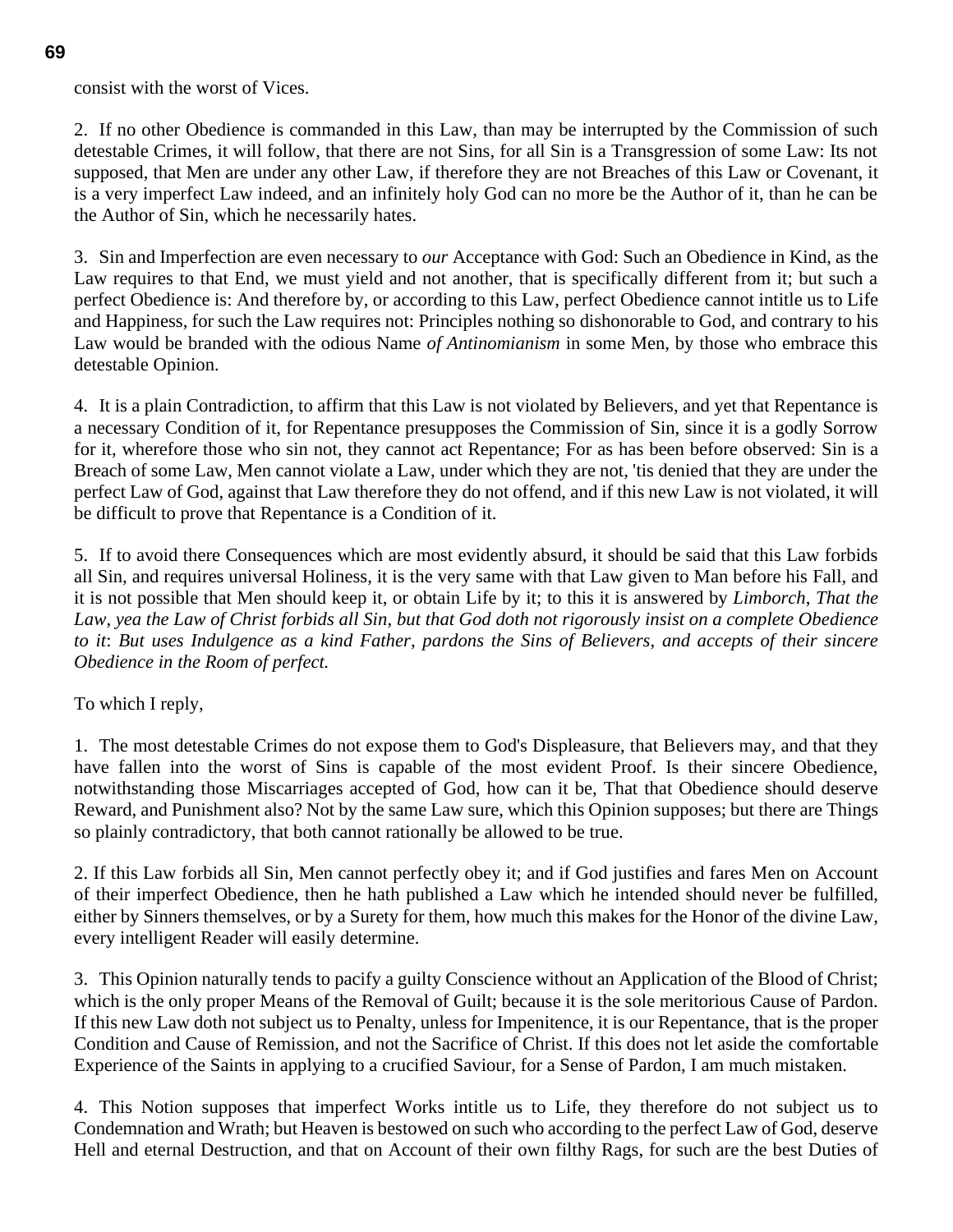the Saints, when compared to the holy Law of God, if this is not *Antinomianism*, pray what shall, or may we so esteem?

5. If God in justifying Men, accounts them righteous, they are so, or they are not, if they are righteous, then they have perfectly observed that Law which was the Rule of their Conduct, or else they cannot be truly so accounted, if this may be then opposite Characters agree to them, just and unjust, righteous and unrighteous, and they merit a Reward, and deserve Punishment, by one and the same Obedience, which cannot be, if Men are not righteous, then God in justifying of them, forms not his Opinion of them according to Truth, he esteems them to be what in Reality they are not, which who will dare affirm.

Upon the Whole, there is no imperfect Law enacted or can be, which sinful Men may keep, nor doth God or can he justify Men, for an imperfect Obedience to a perfect Law, the Opinion therefore of a conditional Provision of Salvation for all Mankind, is downright Error, *dishonorable to God* and no Way *profitable* to Men, as shall be hereafter proved. The Law of Innocency is in full Force, the Elect are redeemed from its Curse by the Blood of Christ, God acts towards them, upon the Foot of a Covenant of Grace, diametrically opposite to that, and by this their eternal Salvation is secured, the Non-elect are left under the Covenant of Works, to them no Law is given which can give Life, and by which a justifying Righteousness can come, their Salvation therefore is not possible.

1. If the Non-elect are not under the Law of Innocency, they are under no Law, for there is no other Law, which the Things above urged, I apprehend prove very fully: If they are under it, they are under it as a Covenant, or as a Rule of Conduct only; if they are under it in the latter, and not in the former Sense, then their Sins are not imputed to them, they are not condemned, on them Punishment will not be executed; but they will be certainly saved, which none will affirm. They therefore are under it, as a Covenant of Works, and God will proceed towards them, agreeable to the Nature of that Law or Covenant.

2. Those, to whom Sin is imputed, are under a Covenant of Works: For the Covenant of Grace promises the Remission of Sin, and therefore it is not according to the Nature of that Covenant to charge it. The Challenge which the Apostle expresses in Favor of God's chosen, plainly supposes the Imputation of Sin to others: *Who shall lay any Thing to the Charge of God's Elect*? *It is God that justifies*, *who shall condemn*? *It is Christ that died.* And if Sin is charged on the Persons of the Non-elect, as we have Reason to conclude it is; because this Challenge is given in the Name of the ELECT *only*: They are under the Covenant of Works, and have no Right to any of the Blessings of the Covenant of Grace, for they are not included in the Compass of it.

3. Condemnation is pronounced against such, as are not in Christ: None are in him, but those, who were chosen in him, and to whom he was appointed a Head in the divine Decrees. The Non-elect were not chosen in Christ, nor was he constituted a Head to them, and therefore they stand condemned or are under the Curse of the Law of Works: To suppose, that Christ may become a Head to any Persons, to whom he was not appointed such in God's Decree, or that they may ever be in him as Members, is to extend his Headship beyond the divine Purposes, and can't be true. Hence it follows, that Christ is not a Head of Life and Influence to more than the Elect of God, and therefore the whole Number of the Non-elect, are left under the Covenant of Works, and no *conditional* Provision of Salvation, is by any other Covenant made for, and granted to them.

4. They are no Part of his Church, for the Church of Christ only consists of such Persons, who are denominated, the *first born*, *and who are written in Heaven*: All others are trader the Covenant of Works.

5. God will proceed in Judgment towards them, agreeable to the Nature of that Covenant, to those of them, who have *sinned without Law*, *as without Law*, *and to those of them*, *who have sinned in the Law*, *as under the* external Revelation of that *Law*: And therefore we may strongly conclude, that they are under that Law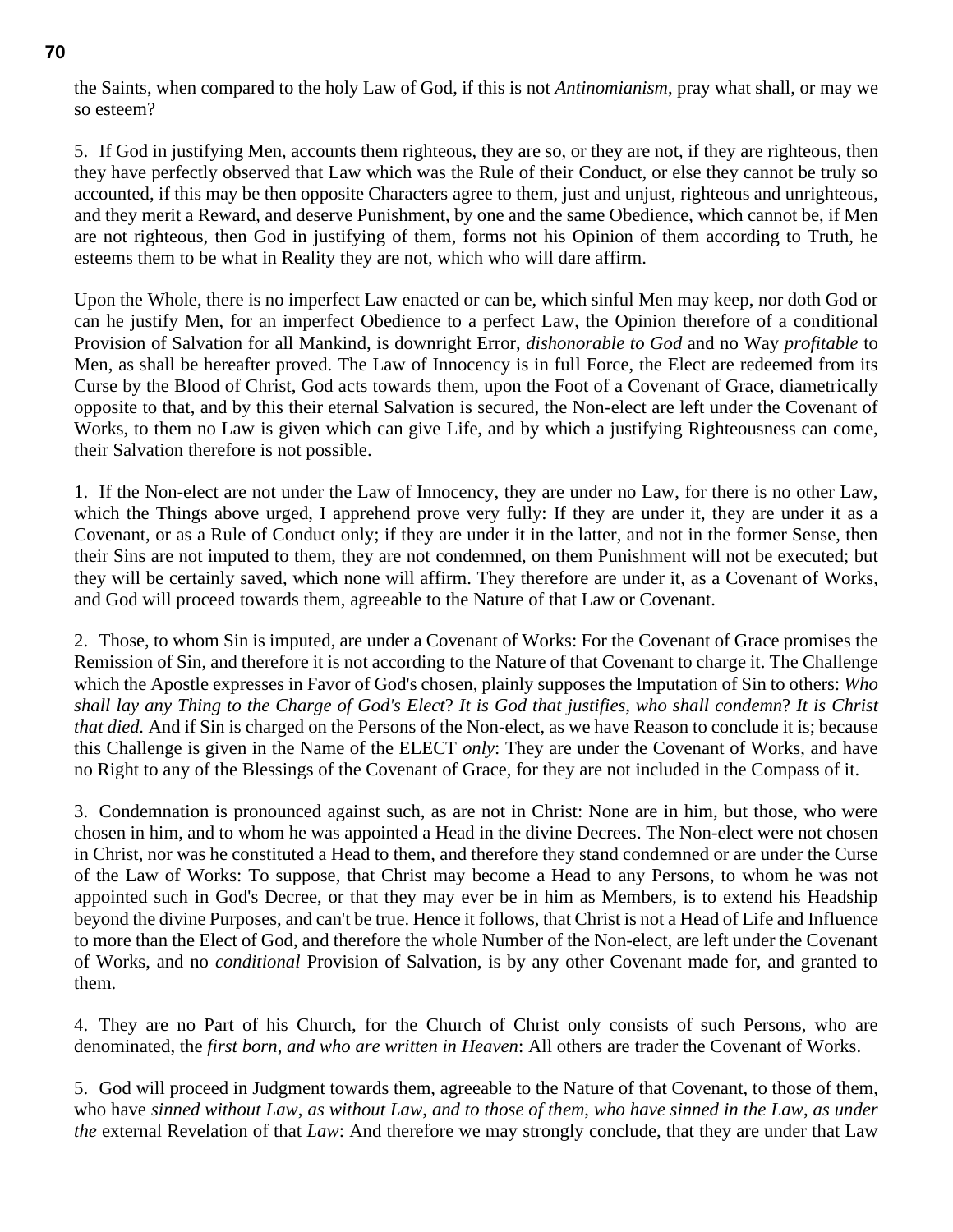or Covenant, for it is highly reasonable to suppose, that they are now under that Law, by which they will hereafter be tried and judg'd. Now, this Law proposes no other Terms or Conditions of Life, than perfect Works: Hence it is apparent, that no Proposal of imperfect Works, as Terms of future Happiness is made to the Non-elect.

6. Men cannot be under two Covenants, that are specifically distinct, under a Law of Works, and under a Covenant of Grace also. Either Men are under the Covenant of Grace or not: If they are under the Covenant of Grace, their Sins are forgiven, their Persons are justified, their Hearts shall be sanctified, and they shall be eternally saved, according to the Promises of that Covenant, which is *ordered in all Things and sure.* Since therefore many Men are not saved, they were never interested in the Covenant of Grace; but were left of God, as a righteous Judge, under the Covenant of Works.

7. A great, if not the greater Part of the Non-elect, hear nothing of the Gospel. Can it justly be supposed that they are under a Covenant, which is entirely concealed from them, and that they will be judg'd by a Law, of which they never had the least Notice? This seems to me a very unreasonable Supposition. And if a great Part of them, will be proceeded against, in divine Judgment, according to the Law of Works: Can it reasonably be thought, that others of them will be judged by a different Law, one Part of them, by the Covenant or Law of perfect Works, and the other Part, by a Law of imperfect Works? Surely it cannot be.

### CHAPTER 2

# *Shews, That no Law is given, which can give Life; That Faith and Repentance are Things impossible to unregenerate Men, and that God is the sole Author of Regeneration.*

THE Opinion of a *conditional* Grant of Life to Men, supposes, that a Law Is given, by which Happiness is attainable, and that a justifying Righteousness may be by that Law: Against which I object, thus,

I. If any such Law was extant and in Force, in the Apostle's Time, he had not the Pleasure of an Acquaintance with it, this is evident from his own Words: *If there had been a Law given*, *which could have given Life*, *verily Righteousness would have been by the Law (Galatians 3:21.). The Reasoning in which Text, (as the* Apostle's everywhere is) is exceeding clear and strong, 'tis this: There is no Law enacted, by which Righteousness, justification, and Acceptance with God can be; and therefore there is no Law published, that can intitle Men to Life. The Opinion of Terms and Conditions of Life and Happiness, by fulfilling of which, Men may secure their eternal Blessedness, not being as *ancient* in the Church as the Time of this inspired Writer, I cannot believe it to be true.

*i.* If this Opinion is true, then, Salvation is due to the Works of Men: For if they perform those Terms and Conditions, which the Law prescribes, they may claim Life upon the Foot of Right, and the *Reward* cannot be esteemed of Grace; but must be accounted a *due Debt*: *For to him that worketh*, *is the Reward*, *not reckoned of Grace*, *but of Debt* (Romans 4:4.)*.* That Happiness becomes due to Men, on account of Works, is constantly denied: *Not of Works*, *least any Man should boast* (Ephesians 2:9.) *Boasting is not excluded by a Law of Works*; *but by the Law of Faith* (Ephesians 3:27.)*.* To this it is answered, that the Apostle denies *perfect Works* to have Place in our Justification, or such Works as the Law of Innocency requires, which the *Jews* contended for; but that Works commanded by Christ, *e. Faith*, *Repentance*, *and sincere* Obedience, are Terms and Conditions of Life: To which I reply,

1. No such *Distinction* of Works, is to be found, wherever the Apostle treats of this Subject, and therefore it is not to be proved, that *perfect Works* are ONLY excluded.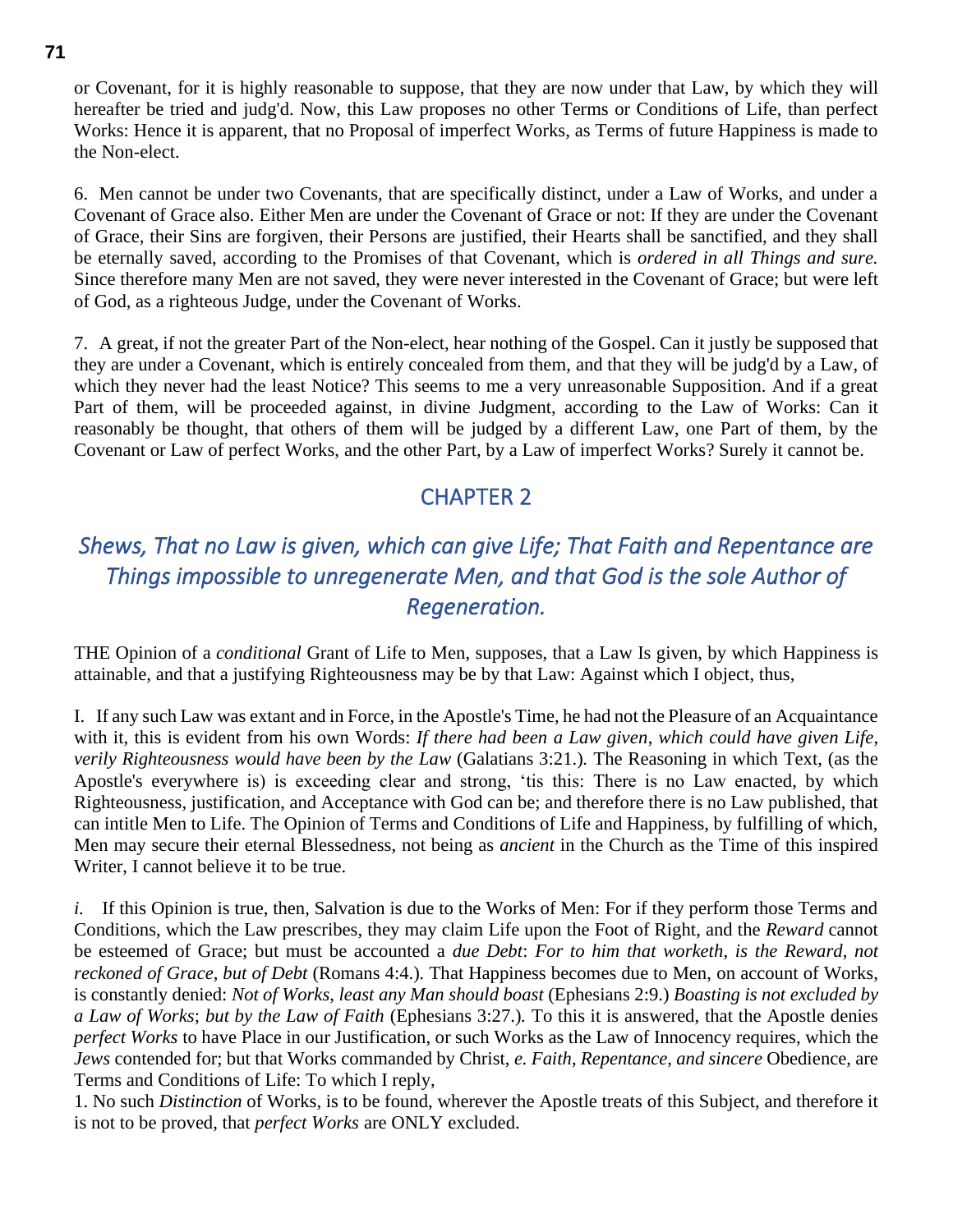2. It is faith, that the *Jews* contended *perfect Works*, as Conditions of Life. For, *they sought Life*, *as it were by the Works of the Law*; and not by a *perfect and sinless* Observation of it.

3. They did not allow, that the Law of God required *Perfection*, in order to Life. This is so evident by the Vindication of the Law from their corrupt Interpretations of it, in the Sermon of Christ upon the Mount, that it will not admit of the *least* Doubt. And therefore to suppose the Apostle in his Debates with the *Jews*, *only* militates against the Opinion, of Justification by *perfect Works*, is to represent him as an *impertinent* Caviler, which is not greatly to his *Honor.*

4. It is *irrational* to think, that the *Jews* could entertain such an Apprehension: For,

(1.) They had an Account of the *Blemishes*, which attended the *most pious* of their Forefathers, and therefore they could not conceive, that they were justified and saved, by a *perfect Observation* of the divine Law.

(2.) Promises of Pardon were given, as a Foundation of Hope, in their sacred Writings, which would not permit them to imagine, that Salvation and Happiness, were alone to be expected by *perfect Works.*

(3.) The Ceremonial Law provided them with Sacrifices for Sin, and in a *Variety* of Instances, obliged them, to acknowledge that they were Sinners. How a People, in such Circumstances, could think that perfect Works, were the Terms and Conditions of Life, is hard to conceive.

II. If Faith, Repentance, and new Obedience, are the Terms and Conditions of Life, these are not in the Power of Men: They cannot believe in Christ, or truly repent of Sin, nor in a *spiritual* Manner obey God: To prove which, I offer the following Particulars to Consideration.

1. Men cannot discern the Importance, Excellency and Worth of spiritual Things: Their Understanding is darkened; and therefore they are *incapable* of discovering the Beauty and Glory, of evangelical Truths: *The natural Man receiveth not the Things of the Spirit of God*: *For they are Foolishness to him*; *neither can he know them*, *because they are spiritually discerned* (1 Corinthians 2:14.)*.* 'Tis as reasonable to think, a Man may discern Objects, who is naturally blind, as imagine a Sinner, who hath no sp*iritual* Sight, is able to see the Value and Excellency of *divine Mysteries.*

2. The Will of Man is *averse* to Holiness, and is *strongly* bent to Sin: Hence it is asserted, that, *The carnal Mind is Enmity against God*, that it *is not subject to his Law*, *neither indeed can be* (Romans 8:7.), and since there is such an Aversion to God, and such a Propensity to Evil fixed in the human Will, Men *unregenerate*  cannot chose those Things, that are pleasing to God, and which will conduce to their *spiritual* and *eternal* Welfare.

3. They are without *spiritual* Ability, and have not Power to perform what is *spiritually* good. The sacred Writer expressly affirms that *we are without Strength*, he doth not say, we are without *great* or *sufficient* Strength; but without Strength, which is exclusive of the *least* Degree of Power. And our Saviour asserts that *without him we can do* NOTHING: From him therefore Ability is derived, for the Performance, of every Act of evangelical Obedience.

4. The Hearts of Men are *Stone*: The natural *Hardness* of their Hearts, renders them *incapable* of evangelical Sorrow. The *Adamant Stone* will *sooner* yield to the Stroke of the Hammer, than the *obdurate* Hearts of Men, will yield to the Law's Threatening's and Gospel Promises: *They are harder than the nether* Millstone, and are not *susceptive* of spiritual Impressions.

5. Men are dead or void of sp*iritual* Life. Life is the Principle of Action: Since Sinners are not the Subjects of a *divine* Life, *heavenly* Acts are not within the *Compass* of their Power. Such are *Faith*, *Repentance* and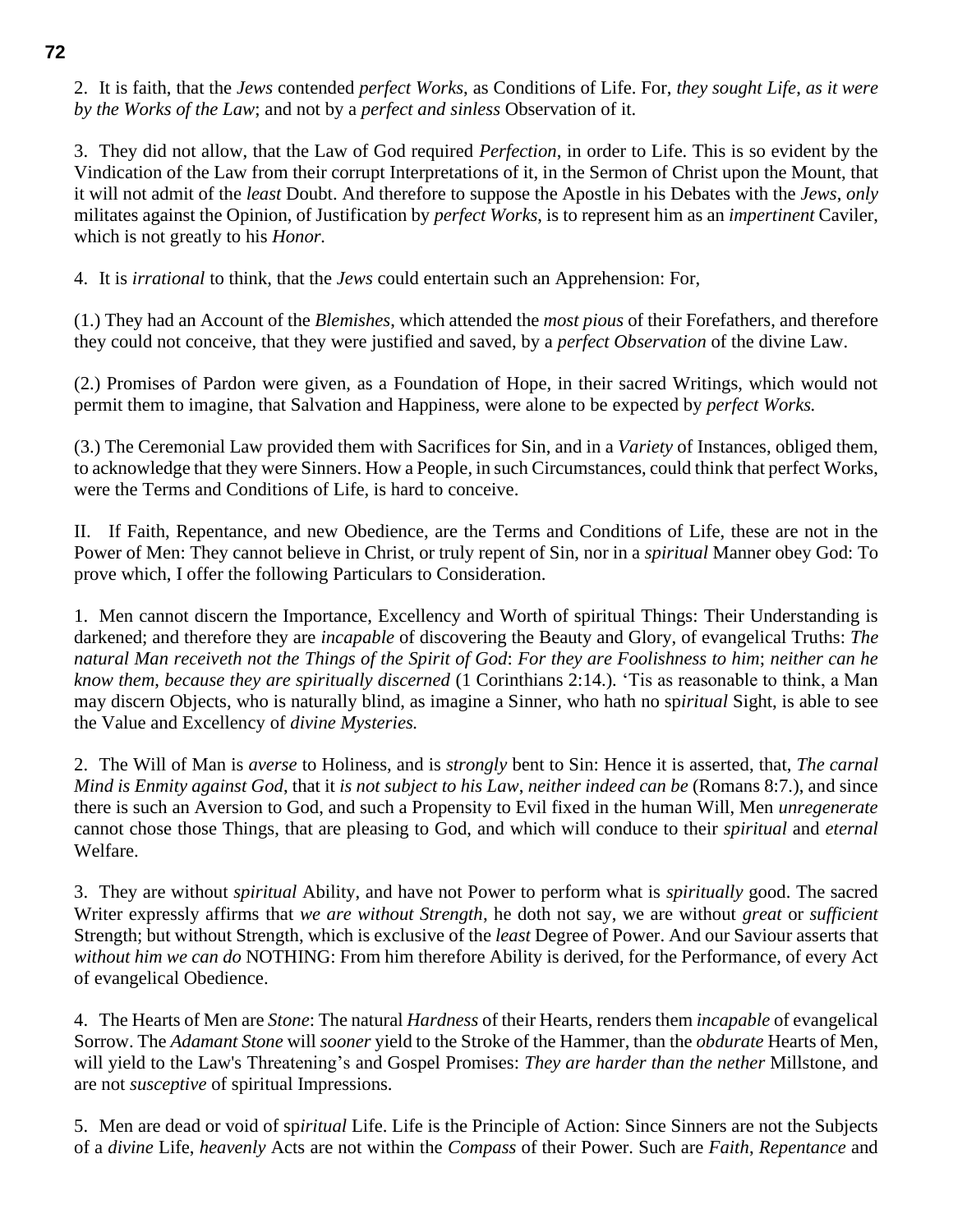*holy Obedience*: These then, if they are Conditions and Terms of Happiness, Men cannot perform, and of Consequence, it is *impossible* to obtain Life and Felicity, by a Law or Covenant, which requires those Things, in order to the Fruition of Bliss. It is allowed indeed, that divine Influences are necessary to enable Sinners to believe, to act Repentance and obey God: But not that any Principle or Habit of Grace, is infused and implanted by the Holy Spirit, in the Hearts of Men. Dr. *Doddridge* gives us his Sentiments, on this Subject in these Words: *They who believed on him were possessed of these Principles*, *not in Consequence*, *of their being born of Blood*, *i.e. their being descended from the Loins of the holy Patriarchs*, *or sharing in Circumcision and the Blood of the Sacrifices*: *Nor could they ascribe it* MERELY *to the* WILL *of the* FLESH, *i.e*. *their own superior Wisdom and Goodness*, *as if by the Power of corrupted Nature* ALONE, they had *made themselves to differ.* Elsewhere the same Gentleman has these Words: *The Cause of Men's final and everlasting Ruin*, *may be referred in one View of it*, *to God's withholding those gracious Influences*, *which if they had been imparted*, *would indeed have subdued the greatest Perverseness*; *but the withholding these Influences*, *is not* MERELY *an* ARBITRARY Act; (I suppose he means sovereign) but *is a just Punishment of Men's Wickedness*, *and of their obstinate Folly*, *in trifling with the Means of his Grace*, *and grieving his holy Spirit*, *till it was provoked to withdraw*, *This Thought*, (no very bright and just one) which *I might largely prove to you to be a Compendium of the Scripture Scheme*, *reconciles all*; *and any Consequences drawn from one Part of that Scheme*, *to the Denial of the other*, *how plausible so ever*, *must* CERTAINLY *be false.* This is very strongly expressed indeed, and hardly leaves us room to think, the Gentleman apprehends himself, under a Possibility of being mistaken in this *weighty* Point. If I might be allowed to entertain any Scruple in a Matter, wherein this learned Person is so *remarkably positive*, I should think this Scheme to be anti-scriptural, and imagine that Objections, *far more* than *plausible*, may be advanced against it:

They are such, as follow:

1. This Scheme supposes that God intends the Salvation of some who *perish*: *His Counsel* therefore in there Instances *doth not stand*, *and he does not all his Pleasure.*

2. It supposes that the *Efficacy* of divine Grace, is dependent on, and is to be resolved into the Will of Man. I have till now apprehended, that *it is not of him that willeth*, *or of him that runneth*; *but of God that sheweth Mercy.*

3. If this Scheme is true, then God excites Men to sp*iritual* Acts, who are destitute of sp*iritual* Life, and therefore we must be mistaken, in thinking a Principle of Grace and Holiness, is necessary to Acts of Holiness.

4. Then Men may bear good Fruit, before they are made good: *Grapes may be gathered of Thorns*, *and Figs of Thistles*, which we have thought till this Time, could not be.

5. The Scheme suggests, that God operates on Men in such a Manner, as he knows will not be *effectual*, to attain what he proposes in his Operations, whereas we have imagined, that *the Word of God shall not return to him void*; but that, *it shall accomplish that which he pleases*, *and proper to the Thing*, *i.e.* the End, *where to be sends it*: But if this Scheme is true, we are doubtless mistaken.

6. It insinuates, that Men may cease to trifle with the Means of Grace, and subject themselves to the divine Law, even whilst the *Enmity of their Hearts against God* remains: We therefore have misunderstood the Apostle, who affirms, that *the carnal Mind* cannot be *subject to that Law*, and his Words are to be interpreted in a Sense *very different* to that, which they *plainly* express.

7. If this Scheme is true, then God works on some, with an Intention to save them, on whom the *Decree* of *Reprobation* is passed: *Judas* the *Son of Perdition*, *who is gone to his own Place*, for Instance: So that God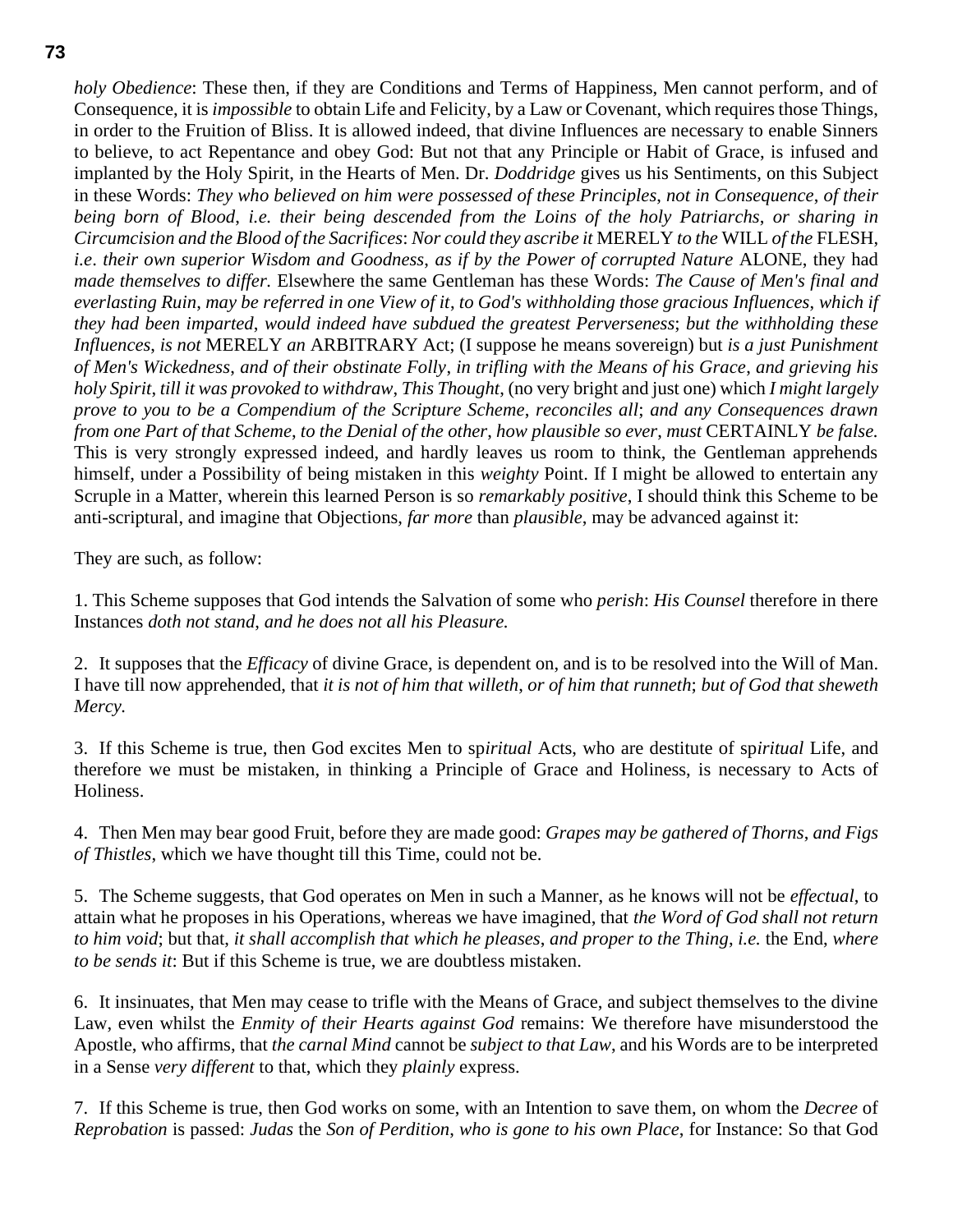hath *contrary Wills*, *i.e.* he wills to save some Men, and operates upon them, with a Design to bring them to Heaven, *who were of old appointed to Condemnation.* This seems to us most manifestly absurd.

8. Then, God *draws some with loving Kindness*, whom he never loved: We have apprehended, that heavenly Attraction is a Fruit of *everlasting Love*; but it seems in some Instances it is not so: God attracts them he *hates*, as well as those he *loves.*

9. Hence it follows, some *hear and learn of the Father*, *who never come to Christ*, the Words of our Lord therefore, which assert the contrary, are to be understood in a Sense *quite foreign* to their *obvious and natural* Import, and when he says, *every Man that hath beard and hath learned of the Father cometh unto me*, we must: understand him to mean, some who hear and learn of the Father come not to me.

10. According to this Scheme, God operates on some in a gracious Manner, to whom he imputes Sin, condemns by his Law, and leaves them to *perish forever*, under the Curie of the Covenant of Works.

11. It supposes that God works on some to save them, WHOM Christ NEVER KNEW, and for WHOM he NEVER prayed, and therefore *whole* Salvation, he NEVER DESIRED, which can't be reasonably thought. It may be these Objections, will be found somewhat more, than plausible, and occasion greater Difficulty, to solidly answer, than this Gentleman, and some others, might conceive to attend a Point, in which he is so very positive and dogmatical.

III. All Acts of Faith, evangelical Repentance and new Obedience, flow from a Principle of Holiness created or infused into the Souls of Men, and therefore no unregenerate Person, can fulfil these Conditions and Terms of Life.

1. If these Things are possible to unrenewed Men, then they may be saved without Regeneration or the new Birth; but if we do not as strangely mistake the Doctrine of our Saviour, in this Point, as we do in some others, according to the Principles of some Men, this cannot be. If a Man may act Faith, without the Grace of Faith wrought in his Heart: If he may exercise Repentance, without the Gift of the Grace of Repentance: And if Men may act holily, without a Principle of Holiness, implanted in them, they may be admitted to Heaven, without such a Change passing upon them, as that of the *new Birth* is: For tho' they have not Principles of Grace in them, yet since they believe, repent of their Sins, and sincerely obey God, they shall be saved. And if Men may act Faith, or believe, before the Habit or Principle of Faith is wrought in them, then either their Act of believing without the Habit, must be taken for Regeneration, or else a Believer is not a regenerate Person: And if this is Regeneration without the Habit of Faith in the Soul, then, when a Man believes not, or his Act of Faith is interrupted, he sinks again into a State of Unregeneracy, and Men must he supposed, to become regenerate, or unregenerate, as often as they act, or act not Faith; but this cannot be. And therefore the Infusion of Grace, and a divine Life, into the Heart, must be that Regeneration, the Scripture speaks of, and is *antecedently necessary* to all Acts of Faith, Repentance, and holy Obedience to Christ:

2. Regeneration is the Implantation of some *supernatural* Principles in the Mind; unless the Expressions used about it in Scripture, are to be interpreted infinitely below a Construction, which must be confessed to be *obvious and natural*, *and* therefore not to be denied without *manifest* Necessity. Such Modes of speaking, as, *being born again*, *quickened when dead*, and *created in Christ*, are (at least) capable of being construed, without any Degree of Force, of the Production, of something in Men, which before they were not the Subjects of: And when it is said that we are *new Creatures*, it may mean, and seems *properly* to mean, that some heavenly Principle is *created* in us, which 'till that Time we had not. This I think must be allowed, and what Necessity can be urged, which should oblige us to understand these Modes of Speech in a lower Sense: Unless it is this, *Enmity* may *love*: *Unbelief* act *Faith*: And *Sin* may be productive of *holy Acts*: And *Ignorance* discover the true Nature of *heavenly Things.* In a Word, I can conceive of no other Necessity for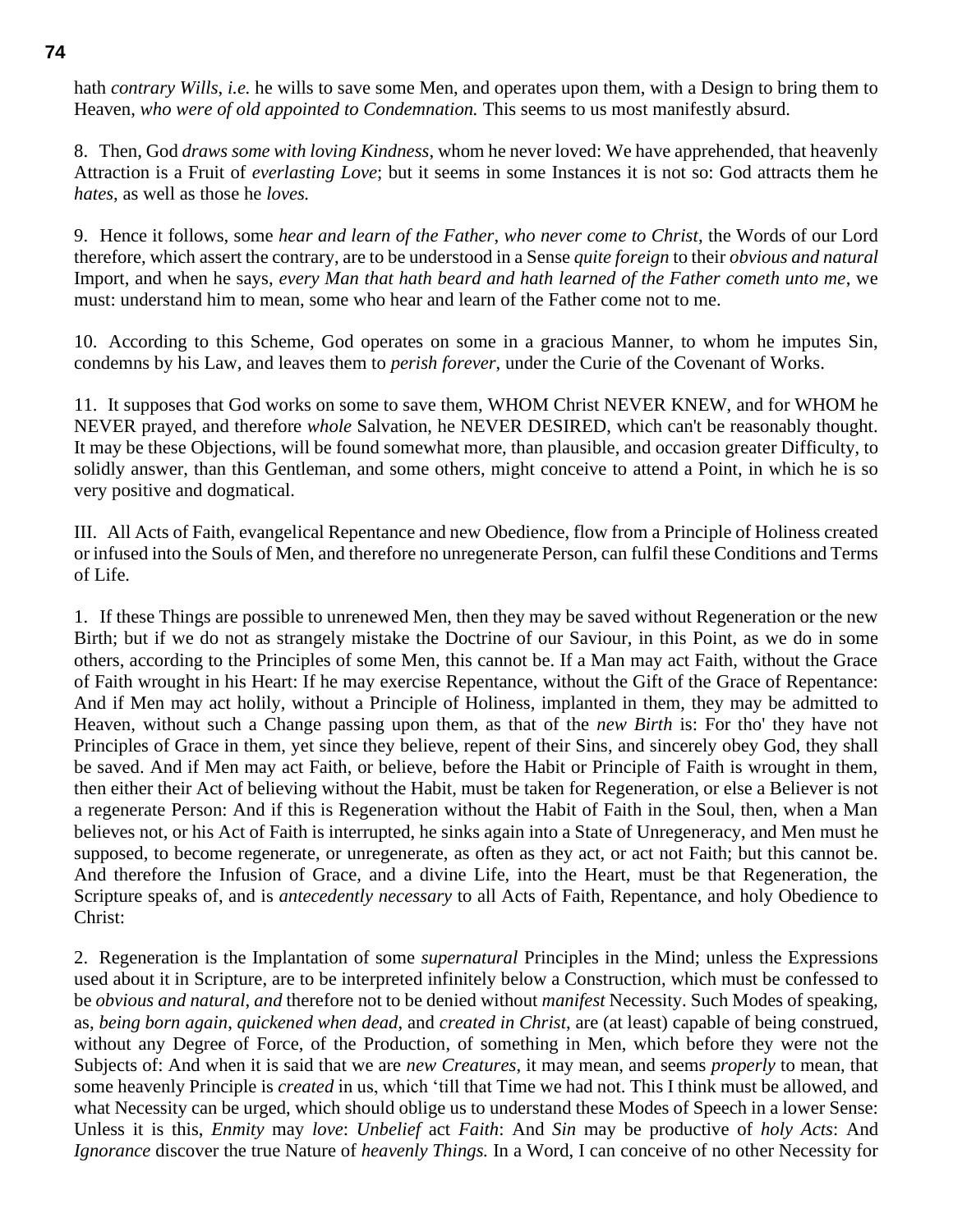this, than only maintaining that one *contrary*, may produce *another*: *Darkness*, *Light*, *Sin*, *Holiness*, and *Enmity*, *Love*; and who will not allow of the *Propriety* of this, *especially*, when it is to answer the *desirable* End of maintaining the *Power* of FREE WILL in MEN, to choose what is good? It is likely *all* will grant it; but such as are *fully* determined to advance the Glory, Sovereignty and Efficacy of divine Grace. These Persons are indeed so *tenacious* of the Honor of the Grace of God, and at the Time desirous, not to embrace any Principle evidently *repugnant* to Reason, that they will *never* allow the *Necessity* pleaded for.

3. If Regeneration is not the Infusion of a divine Life into the Heart, then there are not *contrary* Principles in the Minds of regenerate Persons, then *the Flesh lusteth not against the Spirit*, nor *the Spirit against the Flesh*: For *Spirit* and *Flesh* are not in them: They have not *a Law of Sin*, and *a Law* of Holiness in their Minds, nor *do contrary* Acts flow from *contrary* Principles, as Acts of *Faith*, and Acts of *Unbelief*: But the Case is in Fact this, when their Hearts are excited by divine Grace, and their Wills are *at Leisure* to attend to, and are disposed to concur, with the Influences of the holy Spirit upon them, Acts of Faith and Holiness are produced, and they spring from the Mind not as possessed of any *supernatural* Principles; but *only*, as it is under some divine Influences and Impulses. If it is thus, the Bible seems to me a Book *most obscure*, and I think the Experience of the Saints is not to be accounted for.

4. That in a Believer, which *serves the Law of Sin*, which is *Flesh*, and *lusteth against the Spirit*, is not, or can be, the Subject of divine Excitations and Influences to spiritual Acts: Who will say that the Minds of Believers, as depraved, carnal and corrupt, are stirred up, to love God, hate Sin, and act Faith on Christ? Should any affirm it, I imagine they will never be able to prove it. 'Tis the *spiritual* Part in a Saint, that is excited to *spiritual* Acts: It is not his Unbelief, that is stirred up to believe in Christ; but his Faith which is wrought in him, as a Principle, in order to the Act. Unregenerate Persons, therefore, *being in the Flesh*, and *wholly* carnal, they are not *meet* Subjects for those Excitations, which are spoken of: And such suppose*d* Influences, will be *eternally ineffectual* to produce a *single* Act of Faith and Holiness in them. Let us then be very plainly told, what is intended by *common Helps* of divine Grace, and what Effects they do or may produce, if it be thought proper, do they regenerate Men, or do they not? If they do, then Men really believe, repent of their Sins, and obey the Precepts of Christ, and shall *infallibly be* saved: If they do not regenerate Men, then notwithstanding those Excitations, Impulses and Influences of the holy Spirit upon them, their Salvation, is *absolutely* impossible.

IV.God *alone*, and *entirely* is the Author of Regeneration, which thus

appears:

1. It is the Infusion, Creation, and begetting of a new Life and Principle in the Hearts of Men: This is evident from what has been above observed. The Will of Man cannot *rationally be* thought to contribute to the Production of an infused Habit or Principle: So far, as any Habit is owing to the *Concurrence* of the Will, so far it is acquired and not infused.

2. If the human Will is *active* herein, it must be so either as it is regenerate, or unregenerate, if that Faculty is the Subject of Sin, or of Holiness. If the Will should be said to concur, as it is made holy, that implies a *manifest* Contradiction, for it supposes a Man to be unregenerate, when he is regenerated, and it is the regenerate Part in him, treat renders the. Will capable of this Concurrence. If the Will acts herein, and cooperates with divine Grace, as unregenerate, in order to Regeneration, then one *contrary* assists in the Production of *another*, and it *necessarily*, *sup*poses, that the Will may act in a holy spiritual Manner before it is made holy, which we deny, and *ever* shall do, until we see it clearly proved, that a Principle of Grace is not necessary to heavenly Acts.

3. If we are actively concerned in our Regeneration, then it is owing to ourselves, (at least in Part) that we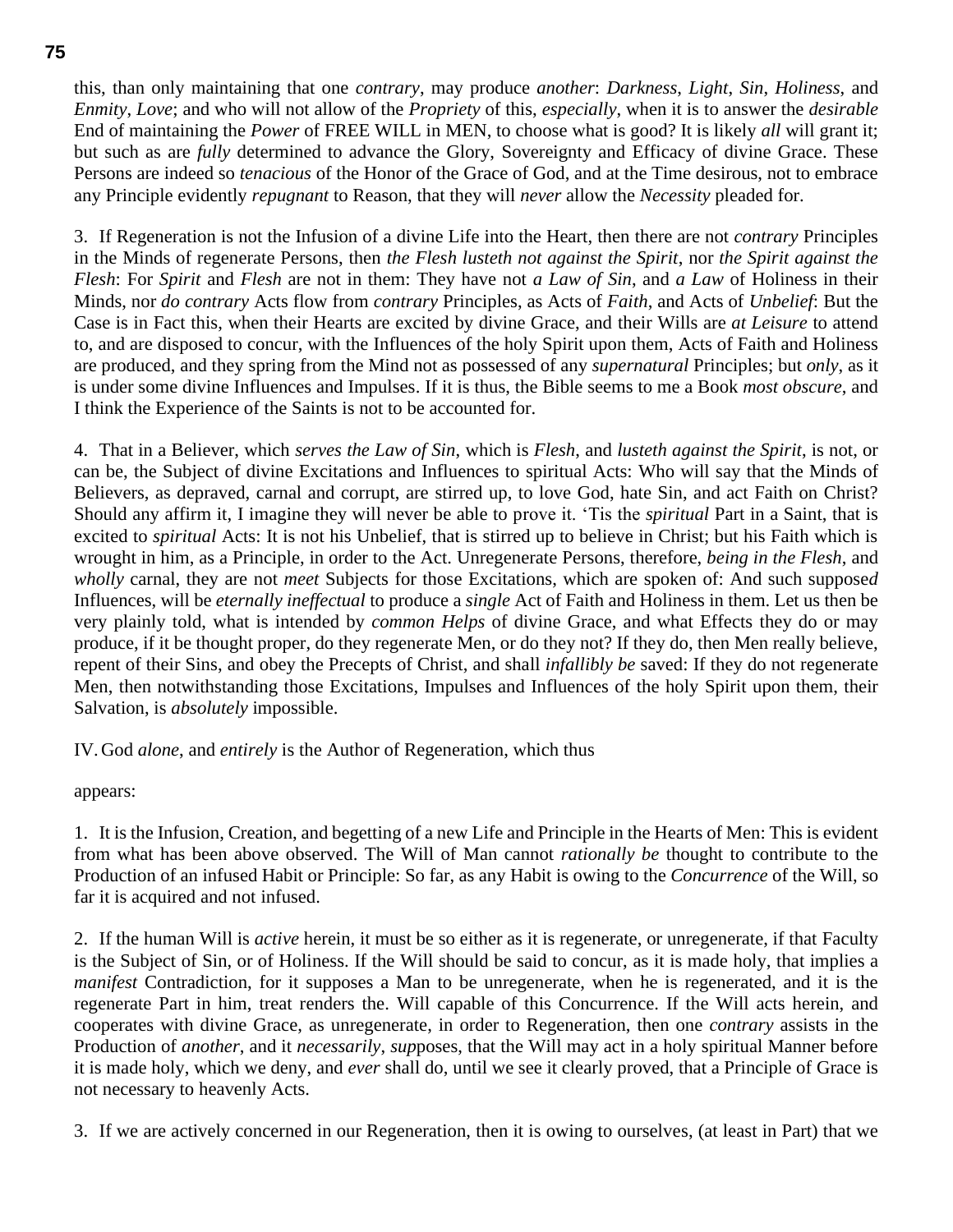differ from others, and become *meet to be Partakers of the Inheritance of the Saints in Light*, and the WHOLE of this Work is not to be ascribed to divine Grace. The Consequence (disagreeable as it would once have been to some, who I fear are in great Danger of falling from Grace, *i.e*. the Doctrine of Grace is heard with Patience) is allowed: The Grace of God indeed hath the Honor of being represented as the *supreme* Cause of the new Birth; but the Will of Man is affirmed to be a Cause, tho' subordinately to divine Grace; and therefore as Dr. *Doddridge* plainly suggests, it is of ourselves, at least in Part, that we differ from others, and it is because we will to be regenerated, that we become so.

4. Then the Efficacy of divine Grace is dependent on, and is to be resolved into the Will of Man: Unless the Will of Man concurs, divine Grace, will not obtain it's End in its Operations: God will be disappointed of his Design in the Influences he affords to Men: His *Will* is *resisted*, *i.e.* it is overcome, and his Attempt to regenerate Men proves unsuccessful, and his kind Purposes are rendered abortive: How these Things suit with his Wisdom, and agree to the Nature of his all-powerful Operations, a sm*all* Degree of Discernment in spiritual Truths, will enable us to determine. Upon the whole we may rarely conclude, That the Salvation of Men is impossible, according to this *imaginary* conditional Scheme of Salvation: For the Performance of the *supposed* Terms of Pardon and Salvation proposed to Men, they *are absolutely* unequal to, and though' God has thus conditionally designed their Happiness, he will not it seems, communicate to them that Grace, which is requisite to enable them to fulfil those Conditions, and therefore they must *unavoidably* perish, and their Damnation is as certain, as if such a conditional Grant or Proposal of Life, had never been made to them.

## CHAPTER 3

# *The Method which this Author takes to reconcile the Calvinists and Arminians, considered. His Mistakes noted, and the Impossibility of a Reconciliation proved, from the Disagreement of their Principles.*

IT is greatly to be wished, that all who profess to believe the Christian Religion, were united in their Sentiments, and heartily embraced divine Truths. An Agreement in Error, is far from being desirable, that is joyning in an Opposition, to the Cause and Interest of Christ; and therefore in attempting to compose Differences, which subsist among nominal Christians, no Person ought to make the *least* Abatement of Truth, or in *any Degree* countenance Error: To do this, is betraying Truth, and gives an Opportunity, for false Opinions to be propagated, with the greater Ease and Advantage. The Sentiments of many are so widely different, that an Attempt to reconcile them, is extremely dangerous. No Concessions can be made to one Party, without great Disadvantage to the Truth, embraced by the other, for as there is a Connection in Error, as welt as Truth, one Concession to an erroneous Opinion, makes way for, and necessarily obliges to another. If we grant to the *Arminians*, that Christ died for all Men without Exception, we shall never be able to prove against the *Socinians* the Reality and Perfection of his Satisfaction: The Remonstrants are fully sensible of this, and therefore they give up, into the Hands of the *Socinians*, the glorious and important Doctrine, of his *real* and *proper* Atonement for Sin. And if we yield to them, that divine Grace is not effectual, in its Operations, they will easily maintain the Opinion, of the Dependence of Salvation on the Will of Man: The Uncertainty of the Salvation of any particular Man, and indeed of all Men; and that Faith is not given but acquired. How this Gentleman succeeds in his Attempt, to reconcile the very different Sentiments of *Calvinists*, and *Arminians*, relating to the Nature of the Influences, of the Grace of God, upon the Souls of Men, I shall now observe; as a Foundation to proceed upon, he lays down fix Propositions, to which, he thinks both Parties may agree: It will be very necessary, to well consider and examine those Propositions.

Prop. I. *God has provided a glorious Salvation for fallen Men by Jesus Christ*, *which is sufficient for all Men*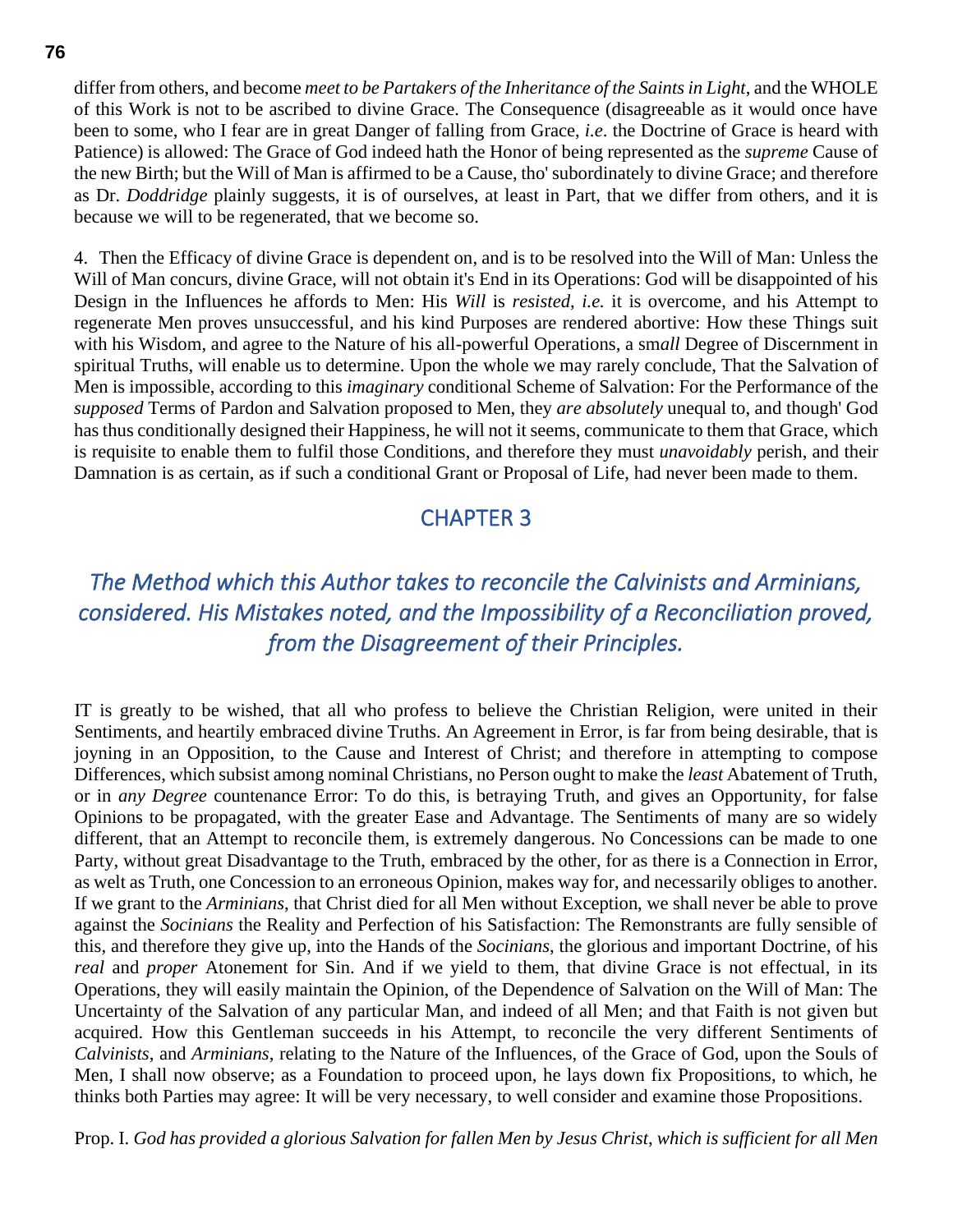*in its own Nature*, *and shall be certainly effectual to all that are willing to accept of it upon his appointed Terms, or in his own appointed Way, i.e. in a Way of Repentance for sin, Renewal unto Holiness, and Faith or Dependence on the Mercy of God through Jesus Christ.*

1. That the Sufferings of Christ would have been sufficient for the Salvation of all Men, if God had appointed him a Saviour to all: And if the Sins of all Men had been imputed to him: And if he had died in the Room and Place of all Men, is readily granted, because of the infinite Dignity of his Person. But,

2. It remains to be proved, that he was appointed a Saviour to Men universally: That the Sins of all Men were charged on him: And that he suffered in the Stead of the whole Race of Mankind, until each of there Particulars is fully proved, this Proposition will not be a proper Foundation, to argue upon, in Favor of a Provision being made, for the Salvation of all Men, as it is designed to be.

3. It is only a Part of Mankind, who can be concerned herein because it is not to be expected, that such as know nothing of this divine Appointment, should fulfil those Terms, on which this Salvation, is to become effectual to Men.

4. None will ever be willing to accept of Salvation, in that Way God intends it shall be enjoyed; but such whom he makes so, *in the Day of his Power.* And therefore, this Proposition, is a most improper Foundation, on which to build the Possibility of the Salvation of all Men. For the Salvation of no Man is possible, without the effectual Operations of the Grace of God.

5. It supposes, that the Efficacy and certain Effects of Christ's Merits depend on the human Will, which is highly dishonorable to our Saviour, impeaches the Wisdom, Goodness and Justice of God, and is aversive of the Satisfaction of Christ, and therefore we can't but take the Liberty to reject this Proposition, as an *unsound and rotten* Foundation of Agreement among Christians, and of their Hope of Life,

Prop. II. *Since God has made so glorious a Provision far the Recovery of Mankind*, *he will not leave it to mere Chance and Uncertainty*, *whether any Person shall repent and accept of this offered Salvation or no*; *left thro' the universal Depravation and wretched Obstinacy Men*, *his own gracious Counsels for our Salvation should be frustrated*, *and the important Labors and Sufferings of his Son be sustained to no saving Purpose*, *and rendered almost useless to the World* (Ibid, p. 265,266.)*.*

This Proposition fills me with Astonishment, it is so contrary to the Grace, Wisdom and Justice, and Immutability, and Faithfulness of God, as there his Perfections are gloriously displayed in the admirable Scheme of Salvation, by the Sufferings and Death of his Son. For,

1. It evidently supposes that no *real* and *proper* Satisfaction for Sin, is made for any Part of Mankind, by the Death of the blessed Jesus. All it allows is, that Christ by his Sufferings obtained a *bare* Possibility of Salvation for all Men, and that God so far, as the Death of Christ, considered in itself, hath an Influence into our Salvation, intended it no more for one Man, than another, for *Peter* no more than for *Judas.*

2. It seems God leaves it to mere Chance and Uncertainty, as to some, for whom he put his Son to Death, in order to their Salvation, whether they shall believe and repent, and accept of this offered Salvation or no. So that he punished Christ, for the Sins of some Men, with a *perfect Indifference*, whether they reap any Advantage from his Sufferings or not. A Thought more dishonorable *to* the divine Perfections, will not soon enter into the Mind, or fall from the Pen of any Writer, than this is, I am fully persuaded.

3. Unless God is pleased by his Spirit and Grace, to conquer the rebellious Hearts of Men, not one of them will ever believe and repent: It is not a Chance and a Thing uncertain, whether they will or no, for it is most certain they cannot, and that they *will not come to Christ*, *that they may have Life. No Man can come to* 

#### **77**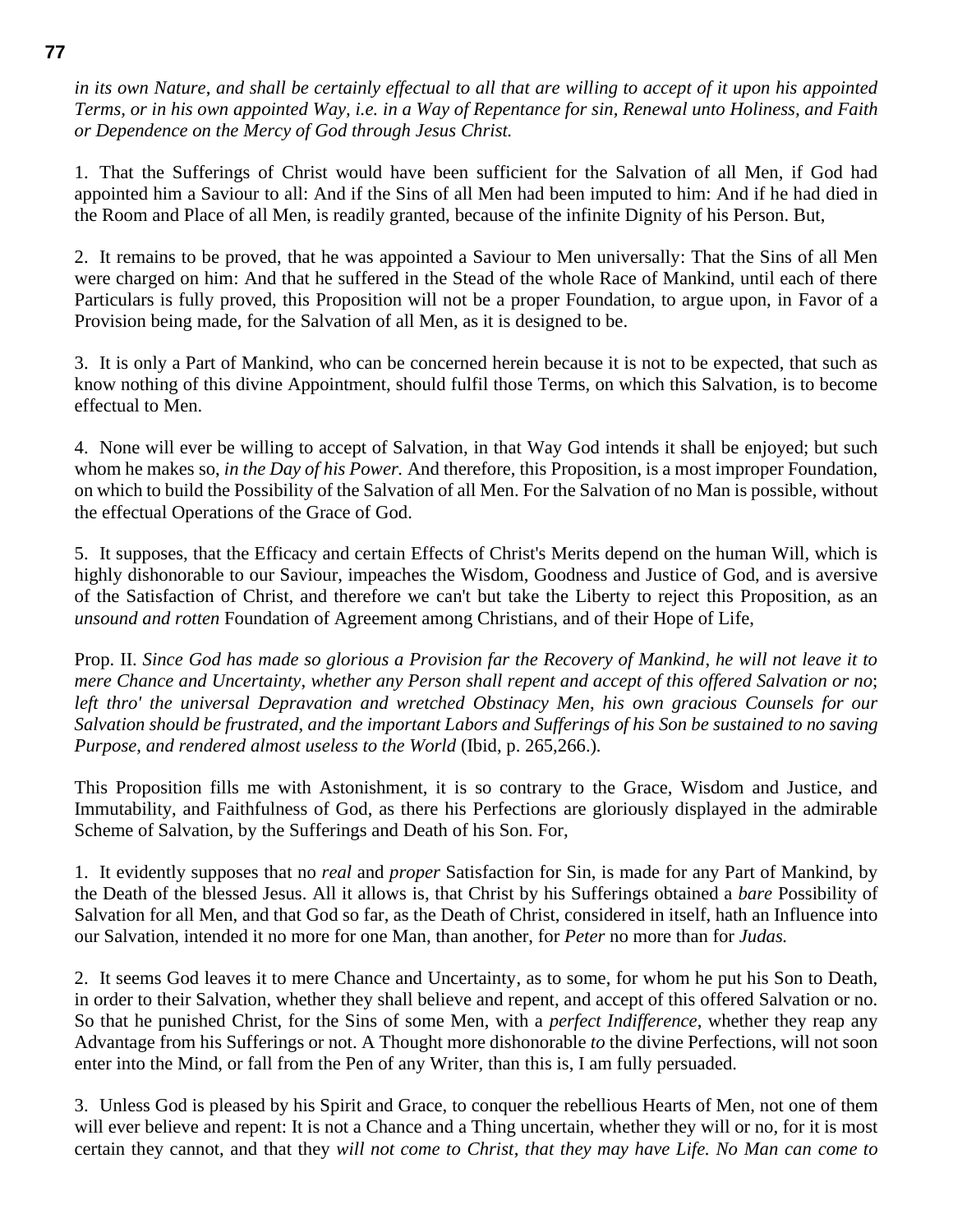*Christ except the Father draws him.* And *the carnal Mind cannot be subject to the* holy *Law* of God.

4. It as evidently supposes that the gracious Counsels of God are frustrated, as to some, whole Salvation he intended. *The Pleasure of the Lord*, although' Christ made *his Soul an Offering for sin*, to the End it might, doth not *prosper in his Hand*; but is, as to the greater Part of Mankind rendered abortive, and not accomplished: For it seems it was the gracious Counsel of God, that *all Men* should be saved by the Death of Christ, and yet the *larger Number* of Men, are eternally dammed, and for Want of that, on the Part of God, without which their Salvation was impossible.

Prop. III. *There is no Way*, *which I can conceive of*, *how God should secure or ascertain the Salvation of any in general*, *or make it lure even to his own Foreknowledge*, *unless it be same Way or other ascertained*, *which particular Persons shall accept of this Grace end Salvation* (Page 266.)*.*

As to this Proposition I observe

1. It is certain, that not a *single* Person will or can believe, without the *special* and *efficacious* Grace of God this to the divine Being could not be unknown.

2. Justice requires the *certain* Salvation, of *all those*, for whom Christ died, as appears from what has been observed above.

3. The *certain* Salvation of Men results from God's Decree, to confer that Grace upon them which secures it, and without which their Damnation would be as *certain.*

Prop. IV. *God will magnify his Grace in the Salvation of all those who are saved*, *in such a Manner*, *that everyone shall acknowledge his own Salvation*, *perfectly owing to the divine Mercy*, *and that none shall have Cause or Occasion to glory in himself*; *but shall confess to the Glory of divine Grace*, *that it is Grace*, *that is the Supreme and the chief Cause*, *that has made him to differ from others* (Ibid.)*.*

*1.* If the Will of the Creature is a subordinate Cause of Salvation, it is not *wholly* to be ascribed to God and his infinite Mercy.

*2.* It is supposed to be so of the Will of Man, that the Efficacy of divine Grace, is dependent on and must be resolved into it: And therefore the Event is *principally* owing to the human Will, which is represented as a subordinate Cause of Salvation.

Prop. V. *How much so ever the blessed God may design to manifest and magnify his free and sovereign Grace towards sinful Men*, *yet in every Step of his Procedure*, *he will maintain such an invariable Regard to his Equity as Governor of the World*, *that be will never exercise his Grace in such a Manner*, *as to take away the necessary Regards and Honors due to his governing Justice. The great God has given Man an understanding Mind to distinguish between Good and Evil*, *and a Freedom of Will to choose one or the ether*, *and ordained him to be always*, *and in all Circumstances a proper Subject of his moral Government. And he has determined and resolved in Righteousness to manifest himself at last*, *as a Judge to render to every one according to their Works*: *And therefore be will maintain this righteous Design of his Government*, *to make the eternal Rewards and Punishments of Men*, *to depend on what they themselves have freely chosen*, *whether it be good or evil*: *Nor will be ever do anything inconsistent with this his glorious and universal Design*, *as a righteous Governor and Judge of his intelligent Creatures* (Ibid. p. 267, 268.)*.*

1. To this Proposition, *Papists*, *Socinians*, and *Arminians* may all agree: Men of what Character and Denomination so ever, who think, that Salvation is not of free Grace; but that future Happiness, notwithstanding all what Christ hath done, and suffered, is dependent on, and to be secured by our own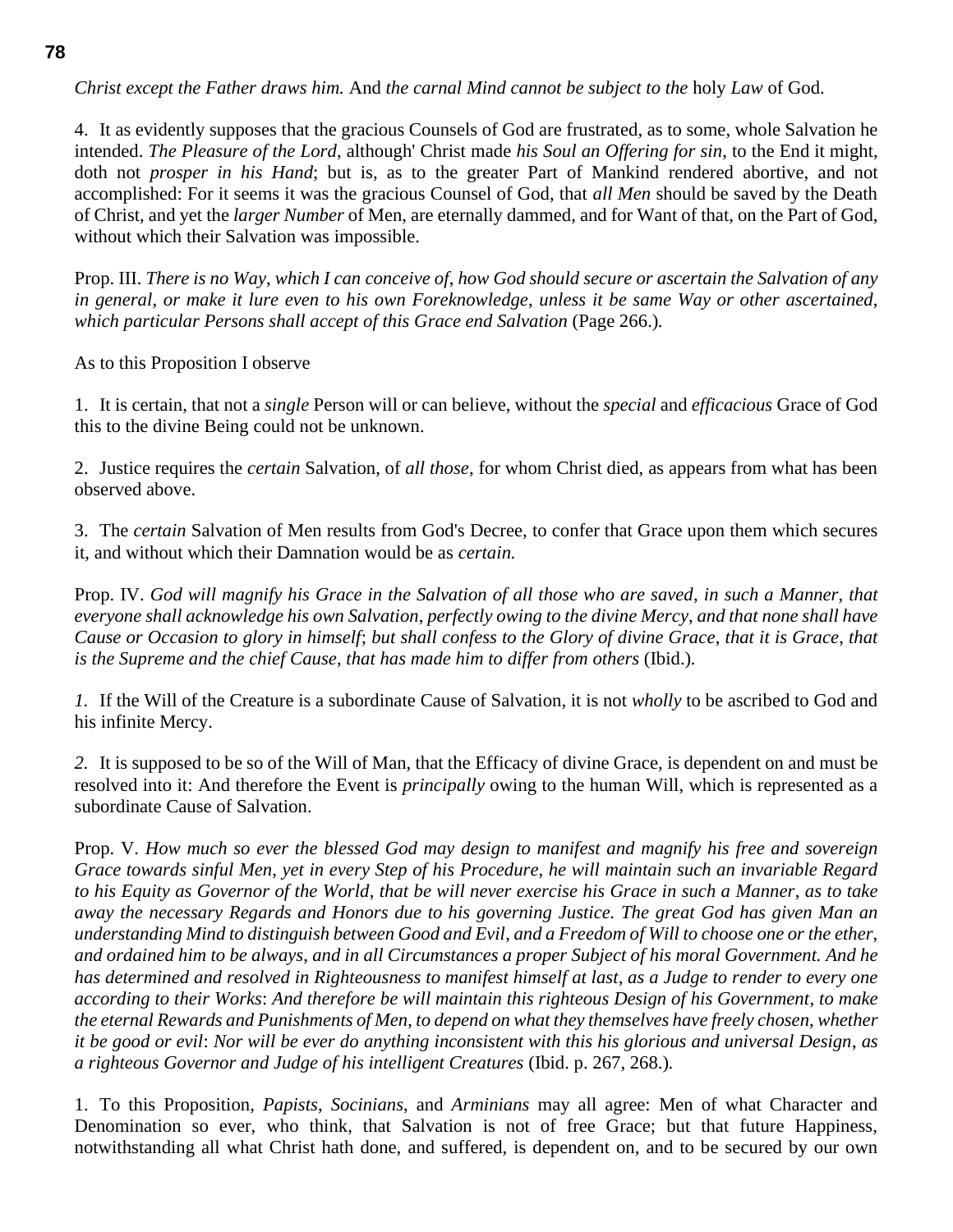Obedience, will most: heartily assent to it.

2. It is suited to a Covenant of Works *alone*, though' I suppose, this Favor will be allowed to guilty enfeebled Men, that *imperfect* Works, which deserve eternal Death, shall be rewarded with eternal Life. If this Proposition is true, either the Gospel is not true, or it has been strangely misunderstood, by the Bulk of our first Reformers, and by all those, who have opposed the Errors of the *Socinians* and *Arminians*, concerning the Grace of God.

3. The Proposition is so framed, as only to suit Man in a State of Innocence, and as under the Law of Innocency. But since Man is become depraved, he is incapable of understanding what is, or what is not evil, in a *proper Manner*: Nor hath he a Freedom of Will to choose the former, and refuse the latter; if he hath, What Necessity is there of divine Grace, to enlighten his Mind, and sanctify his Will?

4. If Salvation is dependent on the Will and Obedience of Men, then it is of Works; and therefore according to the Doctrine contained in this Proposition, it is not of Grace: *And if by Grace*, *then it is no more of Works*: *Otherwise Grace is no more Grace. But if it be of Works*, *then it is no more of Grace*: *Otherwise Work is no more Work.*

This clear and nervous Reasoning has never yet been answered, nor ever will be, by all the Shuffles, Evasions, and groundless Distinctions about Works, which the fertile Wits of Men shall be able to invent. 5. For what Reason are the Merits, and Satisfaction, and Obedience of Christ, entirely left out, when God is represented, as acting upon the Foot of Justice, towards guilty miserable Creatures? Hath divine Justice no Regard to Christ's Satisfaction for Sin, in this whole Affair? Or is it because its Honor is not vindicated, by the Sufferings of a precious Saviour? And is no Obligation laid on the Justice of God, by the Death of Christ, to grant Pardon and Life? Is it equitable to punish the Surety, and inflict eternal Punishment, Wrath and Vengeance on such, whole Surety he was, and for whole Sins he made Atonement? The good Lord of his infinite Mercy grant, that in Judgment, I may not be proceeded towards, in a Way of Justice, with Relation to my own Acts of Repentance, and Obedience: For if so I should *be*, *I am sure*, *the* Consequence would be *dreadful*; but *solely* with Regard to the Merits and Righteousness of Christ, whereby *alone*, I am *certain*, that I a *most miserable Sinner* can stand in his Sight, and be justified at his *awful* and *righteous* Tribunal.

Prop. VI. *Therefore when divine Grace operates upon the Minds or Wills of Men*, *in order to their Conversion and Salvation*, *it is generally done in such a soft*, *gentle*, *and connatural Manner*, *that does not put any Violence upon the Faculties of the Soul. But for the most Part*, *the Grace of God and his holy Spirit*, *seem to operate insensibly*, *as though our own Faculties wrought this of themselves*, *and without any strong*, *certain and evident Notice*, *that it is the Operation of any Spirit superior to our own*: *And yet*, *by the blessed Effects of our Conversion*, *and Sanctification*, *compared with the Records of Scripture*, *we certainly infer that it must be*, *by Virtue of some divine Influence*, *received from above*, *that the Glory may be given unto God*, *and his Grace*, *as the supreme Cause of our Salvation* (268.)*.*

1. This Proposition evidently allows, that God operates on some, in a Manner very *perceptible*, and that it may easily be known it is a divine Influence on the Soul: And therefore I would ark, if in such Instances any Violence is offered to the Wills of Men, and if they are involuntary in the Choice of Good, under this powerful Influence? The Answer will hardly be in the Affirmative, for very evident Reasons.

2. Tho' God operates *imperceptibly*, yet I hope it may be granted he works *effectually*, and infallibly determines our Wills to chuse Good, and refuse Evil, by his gracious and most persuasive Operations in us. The Want of a Perception, of its being a divine Work we are under, is no Objection to its Efficacy; nor affords the least Proof that our Wills, are left in a State of *Indifference*, about the Choice of Good or Evil.

3. I humbly apprehend, that God operates on our Minds, in such a Manner, not only at our first Conversion;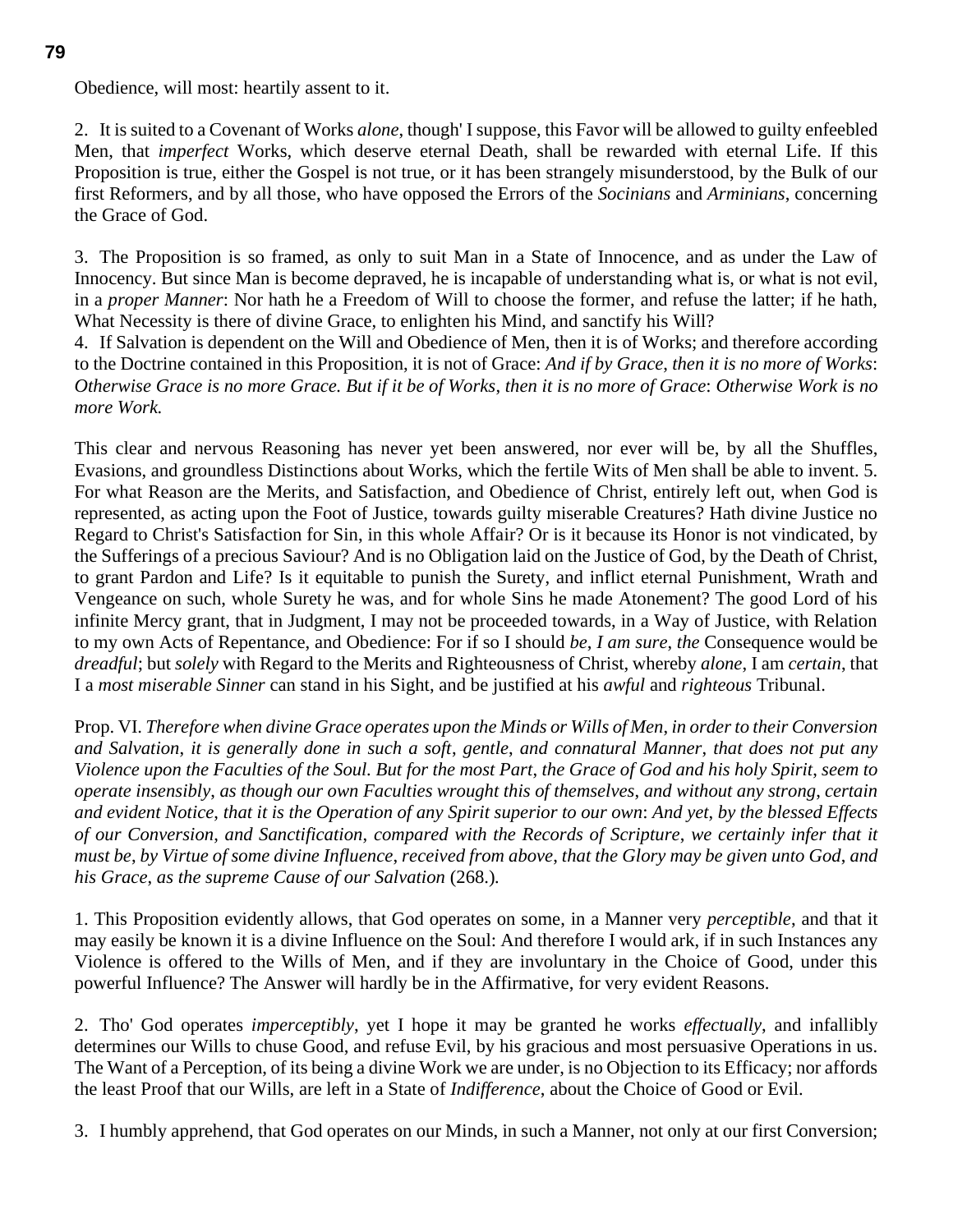but afterwards also, in many Instances of Conviction and deep Sorrow for Sin, a Sense of Wrath, and heavenly Joys, that its evident in *itself*, whether we duly attend to it or not, that we are under a supernatural influence, and yet though' our Wills are thus powerfully acted upon, they act most freely in all these Instances.

4. Divine Grace hath the Honor of being allowed the supreme Cause of Salvation, I could be glad, if it might be granted, that it is the SOLE and ENTIRE CAUSE: For these Reasons, to deny it, and represent the human Will, as a subordinate Cause, robs divine Grace of its Glory, and may occasion some who experience, that *in them*, *that is in their Flesh*, *dwelleth* NO GOOD THING, to despair of ever being saved. I am willing to hope, that such have no just Occasion to doubt of Salvation by Christ, who most evidently find to their great Concern, Sorrow and Shame, that they have *of themselves*, neither a Will to what is good, nor Ability to perform it: Adored be divine Favor for it! They have not, *for God worketh in them to will and to do*, *of his good Pleasure.* And *Christ filleth all in all*, he fills their Souls with the heavenly Graces of his Spirit, and he fills those Graces, with Vigor and Activity: He *is the Alpha and Omega* in their Salvation: *He is the Author and the Finisher of their Faith.* Christ laid the Foundation of the noble and surprising Structure of their eternal Salvation, he carries on the Building, and will lay the top Stone thereof, and they with loud Acclamations of Joy will eternally *cry*, *Grace*! *Grace*! *unto it. He* alone *builds the Temple of the Lord*, *and he shall bear the Glory.*

The chief Point, which this learned Gentleman, in his Attempt to reconcile the *Calvinists and Arminian*, labours to prove, is this, that the Will is not determined, by absolute and resistless Force to chuse, what the Understanding represents as good and eligible. He seems to apprehend that the Opinion of the *Calvinist*, deprives the Will of its natural Freedom, and subjects it, to an unnatural Force: That allowing his Sentiments to be true, free Agency is lost, and that Men are moved, as Machines or Puppets, and act not of Choice. In order to let this Matter in as clear and easy a Light as I can, I would observe the following Things.

1. Some Necessity is consistent with Liberty, that is in say, a free Agent may *necessarily* will, and yet his Will act *freely*, *in* what he wills. 1. This is true of God, who, it is most certain, acts freely in all Things: For he *worketh all Things*, *according to the Counsel of his own Will.* Now he cannot but love and will Holiness, and he cannot but hate and will to punish its contrary, Sin; and yet his Will acts most freely in both.

2. Our Saviour could not but will to obey his Father, and yet his Will was not under any unnatural Force or Compulsion; but he was a free Agent, in all the eminent Instances of his Submission to the Father's Pleasure concerning him, though' he could not but will to finish the Work, which the Father gave him to do.

*3.* Elect Angels cannot but will to obey God, and yet all their Acts of Obedience are free and voluntary: Some Necessity in them therefore is consistent with Liberty.

*4. The Spirits of just Men made perfect*, cannot but choose what is good and agreeable to the Will of God, and yet their Choice of Good, is free and voluntary. Therefore,

II. Freedom doth not consist in an Indifferency, or Liberty to will Holiness, or will Sin, without any Bias and prevailing Disposition to one more than the other: If it does, then there is no Being, but what may make an improper Choice; the Consequence of such an Opinion is too horrid and blasphemous to be named.

III. What if this is a Point absolutely inexplicable to us? What if it is attended with insuperable Difficulties, as to the Modus of it? Are there not a great Variety of Things that are so, both in the natural and moral World? Which yet we find ourselves obliged to believe and assent to, and therefore why should we refuse an Assent here? Since I should think from the Instances just now mentioned, we must be convinced, that some Necessity and Liberty, do not imply any Contradiction, for what is, does not, with what Obscurities and Darkness so ever, the Modus of that Thing may be attended, which hide it from human View. None I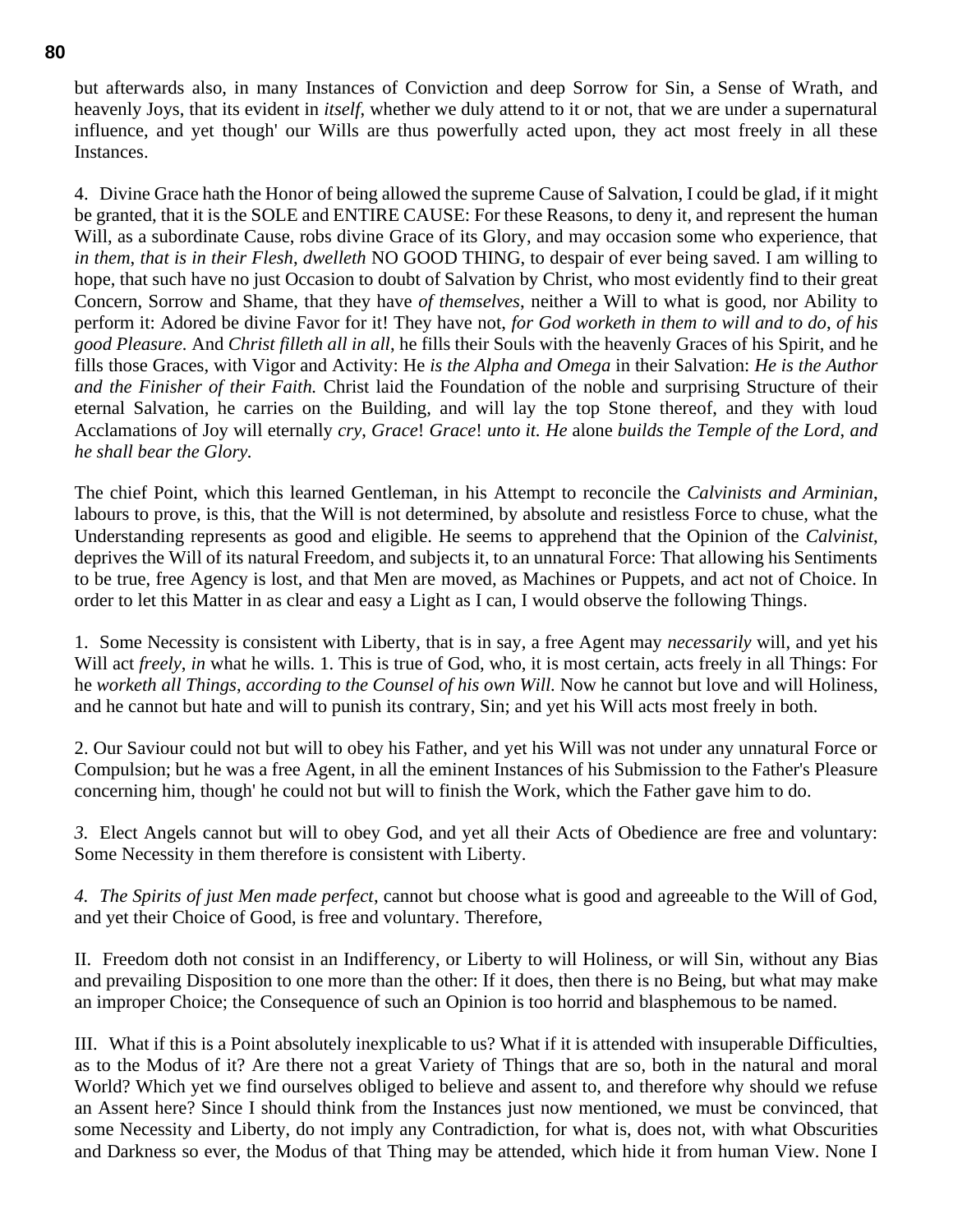believe, will ever be able to demonstrate that some Kind of Necessity, cannot consist with free Agency, how confidently so ever, they may be pleased to assert it: So little do Men know, wherein is feared the Freedom of their Wills.

IV. It is not I think merely owing to the Illumination of the Mind, by which the Glory and Excellency of heavenly Things are discerned, that the Will is determined to the Choice of them; but by a real, positive and supernatural Work on the Will itself: And thus I can't but think, because the Soul in all its Faculties, is the Subject of the sanctifying Operations of divine Grace.

1. The bare Illumination of the Mind, how great soever, removes not the Aversion in the Will to spiritual Things.

2. Nor gives a different Bias and Inclination to it.

3. In an unregenerate Man, there is a Propensity to Evil, in a regenerate Person, there also is a contrary Bent and Inclination: According to the Flesh, he cannot but serve the Law of Sin, in which his Will acts freely, and according to the Spirit he cannot but hate Sin, and serve the Law of God, in which he likewise acts voluntarily.

V. No Influences without the Infusion of gracious Habits, are sufficient to enable a Man, to choose Holiness and refuse Evil: To suppose that a Man destitute of supernatural Principles, may be influenced to embrace spiritual Good, as it seems to me, cannot consist with a Freedom of Choice; because the Will without such Principles cannot approve of that Good, and therefore it would be determined to make a Choice, without an Approbation of the Object chosen, which is ever essential to a free Choice. Hence it follows, That *that* Opinion which is pretended to be embraced, in order to preserve the Liberty of the Will in its Acts or Volitions, at once deprives it of its Freedom, and supposes Men to be furnished with a Power, which they are not. The Author of the *Ruin and Recovery of Mankind*, apprehends, that *the Distinction of natural Power and moral Impotence*, reconciles all relating to this Subject. *Amyraldus* and Mr. *Baxter* before him had the same Apprehension. As to that Distraction, I observe,

1. Natural inability seems to be understood, of a Want of Faculties for reasoning and willing, and not of the Want of proper Habits or Principles in those Faculties, by which Men become capable of reasoning justly, and willing as they ought to will. This is a Supposition of what none contend for, that I know of, what is and will be still insisted on is, that though' Men have their natural Powers of reasoning and willing, those natural Powers without supernatural Principles and Aids, cannot reason and will as they ought, about spiritual Things.

2. Moral Impotence seems to be taken for Men's laboring under such Prejudices and Ignorance, that without some superior Aids and Influences,

they cannot reason and will as they ought; but it is not allowed that an Infusion of gracious Habits is necessary to either. I answer, It cannot be said of the Body of Adam, before its Union with his Soul, that It was *naturally* incapable of Sensation, or of the various Motions, for which its curious Organs and several Members were fitted and prepared, if natural Inability be taken in the Sense here expressed, yet I imagine none wilt say, it was possible for it to have Sensation or to move, before the Infusion of the Soul, and kindling the vital Flame in it. But of a Log of Wood, and of a shapeless Clod of Earth, it may be said that they are naturally incapable, of such Sensation and wonderful Motions, as the curious Machine of the Body of Man, is capable of having and performing, as animated by the Soul. When we say Men are naturally unable to reason justly, and to will, as they ought to will about spiritual Things, we mean that they can no more, reason justly and will rightly, than the Body *of Adam* was capable of Sensation or Motion, before Life was given to it, though' it had all the Organs of Sense, and all the Muscles and Members requisite to Motion. The same may be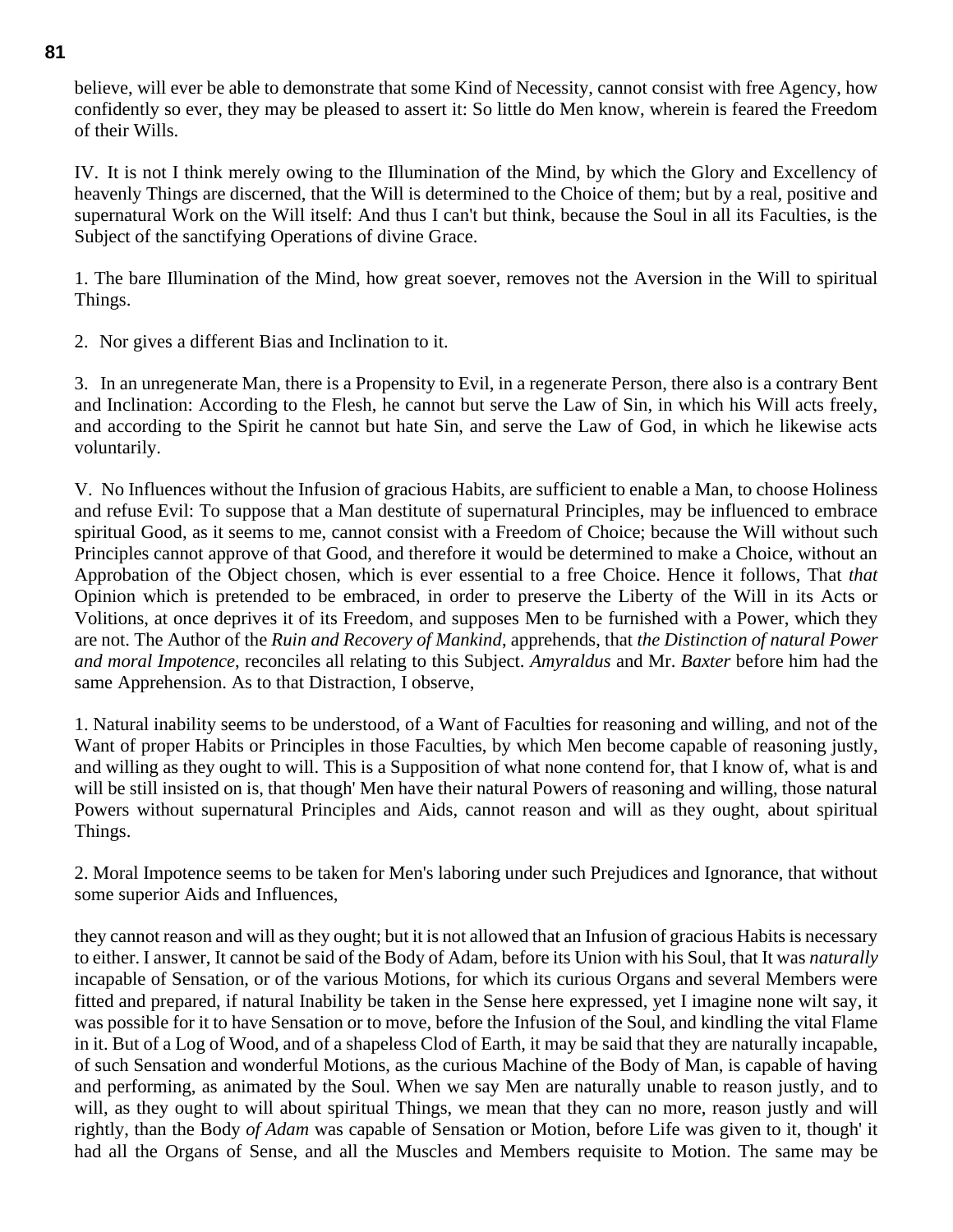observed of the Body of *Lazaras*, while it lay breathless in the Grave, neither the one nor the other, wanted the proper Organs of Sense, or the Muscles and Members necessary to Motion: And yet it was absolutely impossible, that either should have Sensation or move a Finger, before the Infusion of the Soul, and during its Absence from the Body. And thus, though' Men have the natural Powers of reasoning and willing, while in an unregenerate State, yet until spiritual Life and heavenly Principles are infused and created them, they can no more reason and will spiritually, than the Body of *Adam* could have Sensation and move without the Soul, or than the Body of *Lazarus* could rise out of the Grave, while his Soul was absent from it. This Distinction therefore, by no Means, proves what it is designed, as a Proof of, *viz.* That an Infusion of spiritual Life is not necessary to spiritual Acts. Grant us but the Idea we plead for, which is manifestly expressed in the Scripture, and we shall be content, and leave you to call it by what Name so ever you please: It is the Thought not Terms that I would at any Time contend about. It is very observable, that this Gentleman allows of the Infusion of gracious Habits, in order to spiritual Acts, in which he dissents from Mr. *Baxter* who denies it, as the Ar*minians* do; I heartily thank him for this Concession to the Advantage of divine Truth; but he must allow me to tell him, that this is such a Concession, as effectually overthrows the greatest Part of his reasoning on this Subject, and is a full Evidence of the Impossibility of a Reconciliation between the *Calvinists*, who contend for this, as a most important Doctrine, consistent with their other Principles, and the *Arminians* who deny it, which their Principles necessarily require them to do.

## CHAPTER 4

## *Shews, that the new Covenant was made with Christ, from everlasting, as the Head of the Elect, and That that Covenant is absolute or unconditional.*

THE new Covenant or Covenant of Grace, is to be considered either in its Constitution, or Manifestation. It was constituted and entered into by God the Father and Christ, as the Mediator and Head of the Elect, wherein are several Things to be observed.

1. That a certain and definite Number of Persons, were eternally beloved of God: Hence he says to the Church: *Yea I have loved thee with an everlasting Love*, *and therefore with loving Kindness have I drawn thee.* The Love of God is so spoken of, not only because it will continue to everlasting; but also because its Commencement was from everlasting, which evidently appears by these Words: *The Mercy of the Lord*, *is from everlasting to everlasting*, *upon them who fear him.* And this delightful Truth receives full Proof from our Saviour, when he says, *And hast loved them*, *as thou hast loved me.* The Love of God to his People, is of the same Date, with that Love he bears to his Son, which I presume, none will deny to be eternal.

2. Those Persons, who were the Objects of God's special Favor, he unalterably determined to save: *He did not appoint them to Wrath*, *but to obtain Salvation by* Jesus Christ. His Purpose was to render them happy, in the eternal Fruition of himself. *He chose them to Salvation*, *thro' Sanctification of the Spirit*, *and the Belief of the Truth.* As many as are included in this gracious Decree, have believed, do or shall believe: For according to this divine Purpose, they *are saved and called with an holy Calling*, *and not according to their own Works.*

3. In order to secure this glorious and gracious Design of their Salvation, God the Father made Choice of his Son to be their Head, Redeemer and Saviour. And as we are allowed to speak of this important Affair, by the scriptural Account of it, he proposed To him, that he should in their Nature, suffer for their Offences, and obey the Law for them, that the Honor of his Justice might be vindicated, and the Riches of his Grace might be gloriously displayed in their Happiness, to each of which Christ readily consented. The Language of the Mediator in this Compact was, *Lo I come*, *I delight to do thy Will.* Upon his consenting to perform the arduous Work assigned him, the Father promised great and glorious Thing, to him: Some of which respect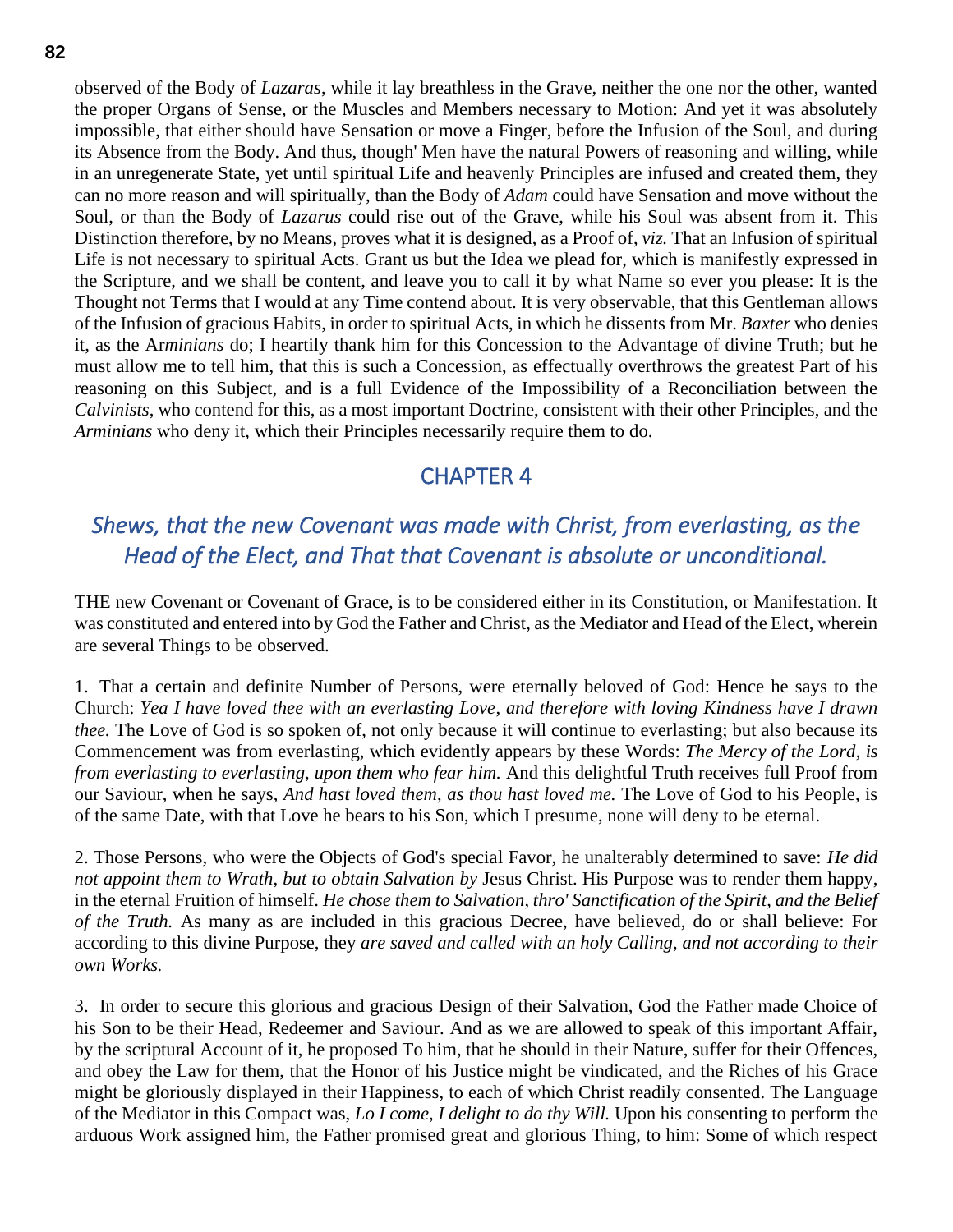himself personally, as *He shall not fail*, *nor be discouraged*; which Promise assured him of Assistance in his Work. Other Promises relate to Christ mystically, as, *Thy People shall be willing in the Day of thy Power.* There Transactions between the Father and Son, considered as the Head of the Elect, amount to the Nature of a full, formal and explicit Covenant. That this Covenant was entered into with the Elect in Christ their Head, is very evident from hence, that *Grace was given to them in Christ before the World began*, *according to which*, *they are saved and called*, *with an holy Calling.* And that Grace was given to them in this eternal Covenant of Grace. The Constitution of it was in Eternity; the Manifestation and Application of the Benefits promised in it, are in Time.

That this Covenant is absolute and unconditional, may be argued from there Things.

I. God's Purpose to save Sinners, was sovereign, free and absolute, or the Persons who are the Objects of that most gracious Decree, were not considered therein as holy, penitent and believing, and therefore were ordained to everlasting Life. But God chose them in Christ, that they *might be holy*, and not because he foresaw they would so be. To suppose that any became the Objects of God's Choice, on Account of the Foresight of Faith or Holiness, prior to the divine Decree, to work Faith in them, necessarily infers that Faith is not of the Operation of God, nor a heavenly Gift. Faith and Holiness if so, are not Fruits flowing from God's gracious Decree; but are the Cause of it: And hence it also follows, that Salvation is chiefly dependent on the fickle and uncertain Wills of Men, and is not secured by the most effectual and operative Will of God: Adored be divine Grace this is not the Care; but God chose us to Salvation, without any external Motive or Qualification in us, which induced him to put forth such an Act about us. *He hath Mercy*, *because he will have Mercy*, and for no other Reason. An unconditional Decree, and a conditional Covenant, by which our eternal State, is to be determined, are eternally repugnant, and therefore since God's Decree to save his People is inconditional, the new Covenant must necessarily be absolute and free, and without all proper Conditions.

II. If this Covenant is conditional, it is a Covenant of Works, for Works must be the Conditions contained in it: And whether those Works are perfect or imperfect, upon the Performance of them, Men may challenge the precious Benefits promised on those Conditions: They merit them, according to the Nature of the Covenant, and the Obligation under which God says himself, by his Promise. This is not denied by those, who embrace the Opinion, of a conditional Scheme of Salvation, Mr. *Baxter* thus delivers himself upon this Head, in his Aphorisms of Justification. Thesis 26*. As Promise is an Obligation*, *and the Thing promised is called Debt*; *so the Performers of the Condition are called worthy*, *and their Performance Merit*, *tho' properly it is all of Grace*, *and not of Debt.* This Concession is plain and honest; but what he adds to qualify it, Is contrary to the express Words of the Apostle. *To him that worketh*, *the Reward is not reckoned of Grace*, *but of Debt.* Merit and Grace are eternally opposite, (even when Merit is taken in this qualified Sense, and intrinsic Worth is not contended for) they will never consist together, by distinguishing Works, into perfect and imperfect, whoever dreamed, that depraved Men can perform perfect Works? And if Men could, those Works would not be meritorious in the Sense he falsely imagines, that is to say, That the Reward of eternal Life, in a strict and proper Sense, would upon the Foot of Justice, become their just Debt, on Account of the intrinsic Value of those Works. If by my Performance of the Conditions of the new Covenant, the Blessings of that Covenant, become my due, according to the Nature of its Promises, it is irrational to suppose that they are free Gifts, and are freely bestowed on me. All that is allowed to free Grace in the Business of Salvation, is, that it delivers us from the perfect Law of God, brings us under an imperfect Law, by the Observation of which, Life is to be obtained: But as has been observed, if Salvation is of *Works*, of any Kind, it *is not of Grace*, and of Consequence, a conditional Covenant, cannot be the Covenant of Grace.

III. Those Things, which are said to be the Conditions of this Covenant are absolutely promised, and freely given it: And therefore, they cannot be the Conditions of it. The gracious Language of God in this Covenant is: *A new Heart also will I give you*, *and a new Spirit will I put within you*, *and I will take away the stony Heart out of your Flesh*, *and I will give you an Heart of Flesh. And I will put my Spirit within you*, *and cause you to walk in my Statutes*, *and ye shall keep my Judgments*, *and do them.* It is evident that Regeneration, as the Principle of evangelical Obedience and practical Holiness, is promised in there Scriptures: And therefore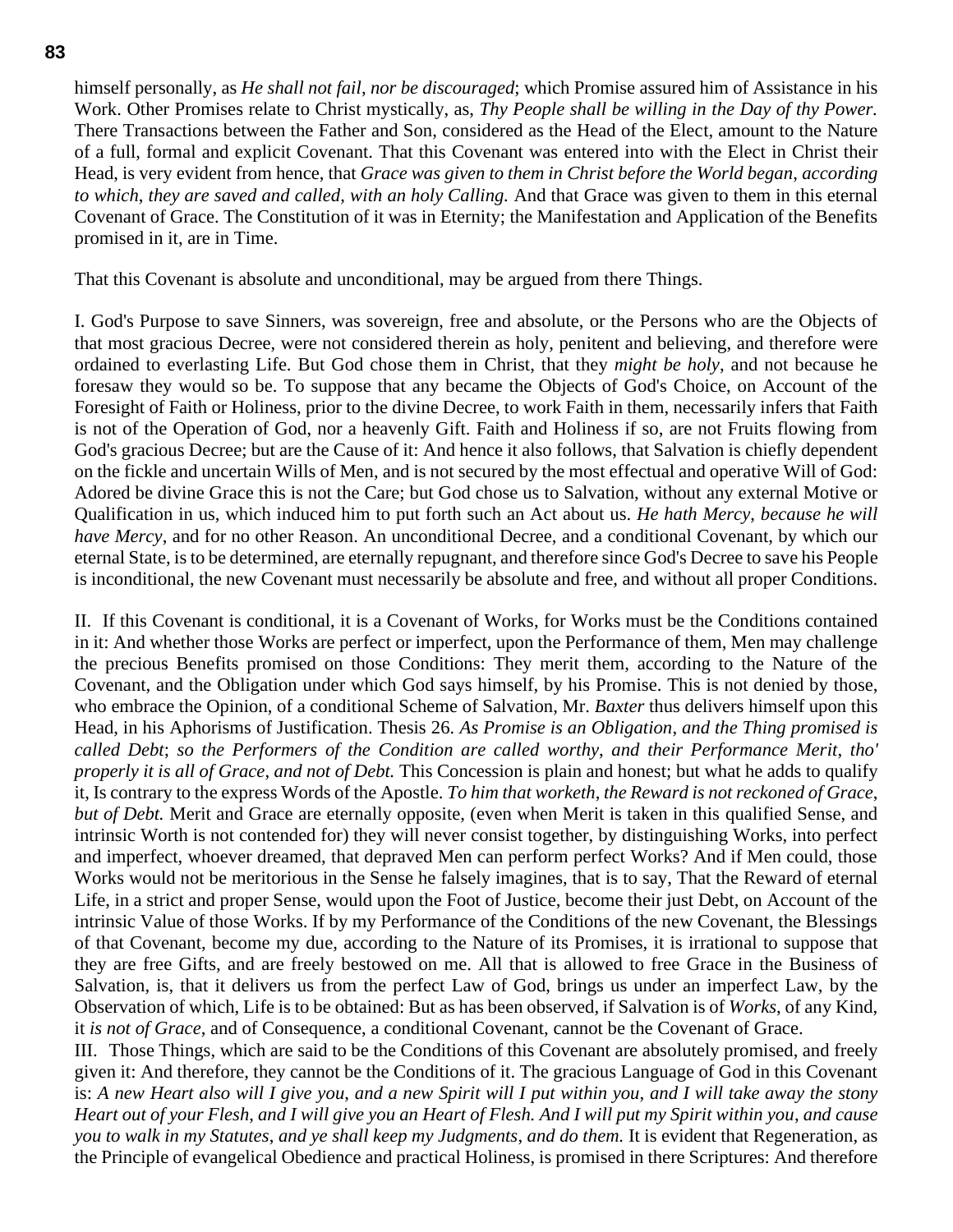they are Blessings, and not Conditions of the new Covenant, for they cannot be Conditions, and promised Benefits also: The new Covenant then is really absolute, and unconditional: And Faith, Repentance, and sincere Obedience are not Terms and Conditions which it enjoins.

I conclude this Chapter with an Observation of Dr. *Owen's*; it is this: *Thus it is*, *the Covenant of God is not suspended*, *of our Will*, *or any Conditions to be performed by us*; *it hath all its Virtue and Effect from the Authority*, *Grace and Faithfulness of God himself. For it is an absolute Promise of Grace*; *nor is there any Condition of this Covenant which is not contained in the Promise itself. Therefore, they act an unskillful and preposterous Part*, *who from the Nature of a Covenant used to be entered into between Men*, *endeavor to explain the Nature of the divine Covenant.*

### CHAPTER 5

## *Contains Answers to such Arguments as are advanced to prove the Gospel is a Law.*

THE Gospel is represented and spoken of, as *a Joyful Sound*, and *glad Tidings of great Joy*. And it may well be so esteemed: For it is a Discovery of full, free, certain and everlasting Salvation to miserable, helpless and unworthy Sinners thro Jesus Christ. 'Tis hence we learn the Resolutions of matchless and stupendous Favor! To secure Happiness to us, who by our Sins were involved in the greatest Misery. 'Tis this acquaints us with the admirable and astonishing Methods, which divine Wisdom and Love fixed on, to effect so wonderful and gracious a Design: Methods no less surprising, than the kind Design itself, and which are wisely suited to effectually bring about the End in View. The Gospel declares That Peace, Pardon, and Acceptance with God, and eternal Felicity in the Fruition of him, are inviolably secured to us, by the Sufferings and Obedience of Christ. And that, as to what is necessary to prepare us for, and preserve us to the heavenly State, God will not fail to work it in us, and bestow it upon us, as the Effect of his gracious and sovereign Pleasure. In a Word, the Gospel is a Revelation of pure Grace, in its glorious Contrivances about us, Acting's for us, and effectual Influences upon us: And therefore it is called *The Gospel of the Grace of God.*

This agreeable Account of the Gospel, which is so well suited to our helpless Condition, and to raise and comfort our distressed Minds, under a Sense of Guilt, the Law's Curse, and divine Displeasure is vehemently opposed by some, who contend it Is a Law with Sanction, and that it denounces dreadful Menaces against us, that the States of Men are not determined, by God's Decrees about them, or by what Christ hath done and suffered for them: Nor by the Influences of the holy Spirit upon them. That free Grace hath not secured Salvation, but only grants to Men Conditions of Life, and puts them upon a fresh Tryal for it: That the Gospel is a new Law, according to the Observation of which, or Disobedience to it, our eternal State will be happy or miserable. Various Arguments are made Use of to prove that the Gospel is such a Law, which I shall new consider and endeavour to answer.

Arg. I. The Gospel is called a Law in Scripture, and therefore it is to be concluded that it is such. The Gospel is intended *by the Law of Faith.*

Answ. The Term Law does not always intend a Law with Sanction, neither in human, nor inspired Writings; but a settled Rule or fixed Order of Things. This is a frequent Use of the Word, with Poets and Philosophers, this is the manifest Import of it with *Juvenal*, where he speaks of *the Law of Speech.* And Philosophers use the Term in the same Sense, when their mention the Laws of Nature, the Laws of Bodies, and the Laws of Motion. It is the Order which obtains in Nature, in Bodies and in Motion that is designed. In this Sense the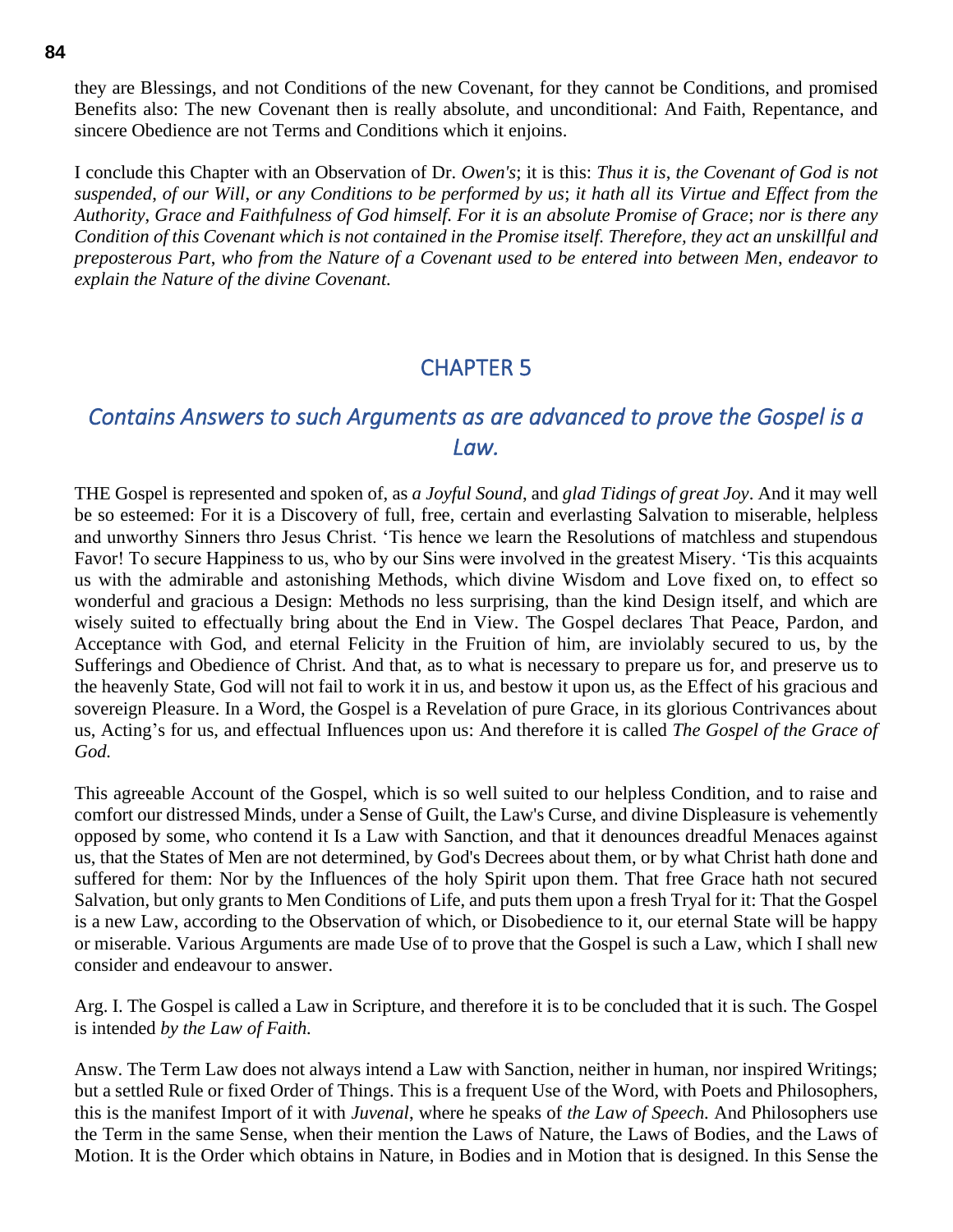Gospel may be called a Law, for it is a Discovery of the most beautiful Order, which obtains in Man's Salvation. It is not justly to be collected from the bare Use of the Term *Law* in Scripture, with Relation to the Gospel, that it is a Law with Sanction, for many Times, it signifies no more than Doctrine or Instruction, according to the Import of the Hebrew Word jrwt a Law, which comes from **jry** to cast, because Doctrine is as it were cast out of the Lips. It was customary with the *Jews* to call all Doctrine a Law, agreeable to their usual Mode of speaking, the Apostle so calls the Gospel; but it by no Means, follows, that it is a proper Law, which enjoins Conditions and promises Blessings, in Case those Conditions are fulfilled, and threatens Death and Damnation, on Account of their being neglected.

Arg. II. Faith, Repentance and all good Works are required by the Gospel, as Conditions of Life, the Want whereof subjects Men to Threatening's of dreadful and sore Punishment: And therefore it is a Law which commands Obedience, as necessary to intitle us to Happiness, and condemns us for the Omission of it.

Answ. Faith is a free Gift of divine Favor, as was before observed, for which Reason, it cannot be a proper Condition of the new Covenant: It is absurd to think, that Faith or any other Grace, is a Gift of divine Favor, and a Condition, on which our Right to new Covenant-Blessings depends. Again, if Faith and Repentance are Conditions of Life, that is unattainable, for these are not in the Power of Men: And therefore those Scriptures which inform us, that Faith and Holiness are pre-requisite to everlasting Life, do not intend that they are Conditions of it, but are only descriptive Characters of such Persons, who will enjoy it. Thus in these Words: *He that believeth and is baptized shall be saved*: *But he that believeth not shall be damned.* That God formed a glorious Design of saving some of the Race of Mankind is indisputable, from the clear and express Declaration of the Gospel; but who those are, cannot be collected, except from such Scriptures, as acquaint us with their proper Characters, by which they stand distinguished from the rest of their Fellow-Creatures. And that is all that is intended in those Words, and in Texts of the like Nature.

Arg. III. The Gospel commands Men to believe and repent, and therefore it is a Law.

Answ. A Command from one who is a rightful Sovereign and Governor, and which is just in itself, is a Law and binding upon the Subject. But it doth not appear that the Gospel consists of Commands and Communications; they really are incompatible with the Nature of it, which as has been already mentioned, is a Doctrine of pure Grace, or a Revelation of God's most gracious Purposes, concerning the Objects of his Favor. *Witsius* very rightly observes thus: *The Covenant of Grace*, *or the Gospel strictly taken*, *which is the Deed of that Covenant*, *whereas it consists* in MERE PROMISES, *properly prescribes* NOTHING, *as Duty requires* NOTHING, *commands* NOTHING; *not this indeed*, *believe*, *trust*, *hope in the Lord*, *and Things of the like Nature. But shews*, *declares*, *signifies to us*, *what God promises in Christ*, *what he intends to do*, *and will do. All Prescription of Duty belongs to the Law*, *as after others venerable* Voetius *has well observed*, *Disput.* Tom. 4. p. 24. *and following Pages. And this truly*, *we must hold*, *if with all the Reformed*, *we would constantly defend the Perfection of the Law*, *containing in its Compass all Virtues*, *all Duties of Holiness.*

Arg. IV. Subjection and Obedience are required by the Gospel, which are proper to a Law, and therefore the Gospel is a Law.

Answ. That some are represented, as disobedient to the Gospel is granted, thus in these Words, *and that obey not the Gospel of our Lord Jesus Christ* (2 Thessalonians 1:8.). The Word is **uncovol** which is expressive of a Slight and Disregard to the Gospel, as a Revelation of Salvation, and not of a Breach of Precepts contained in it, as though' it was a Law. Again, the Gospel establishes the Law, inasmuch as it informs us, that God will *write his Laws in the Hearts* of his People, or implant Holiness in them, agreeable to the Nature of his Law. It also furnishes us with powerful Motives to the Practice of our Duty; such as, the free Remission of our Sins: The gracious Acceptance of our Persons in the Righteousness of Christ; and of a firm Title to eternal Life, which are Incitements to Holiness, of a most persuasive Nature. Moreover it clearly directs us to the proper End, we ought to propose to ourselves in all our Acts of Obedience, *viz.* the Glory of God. That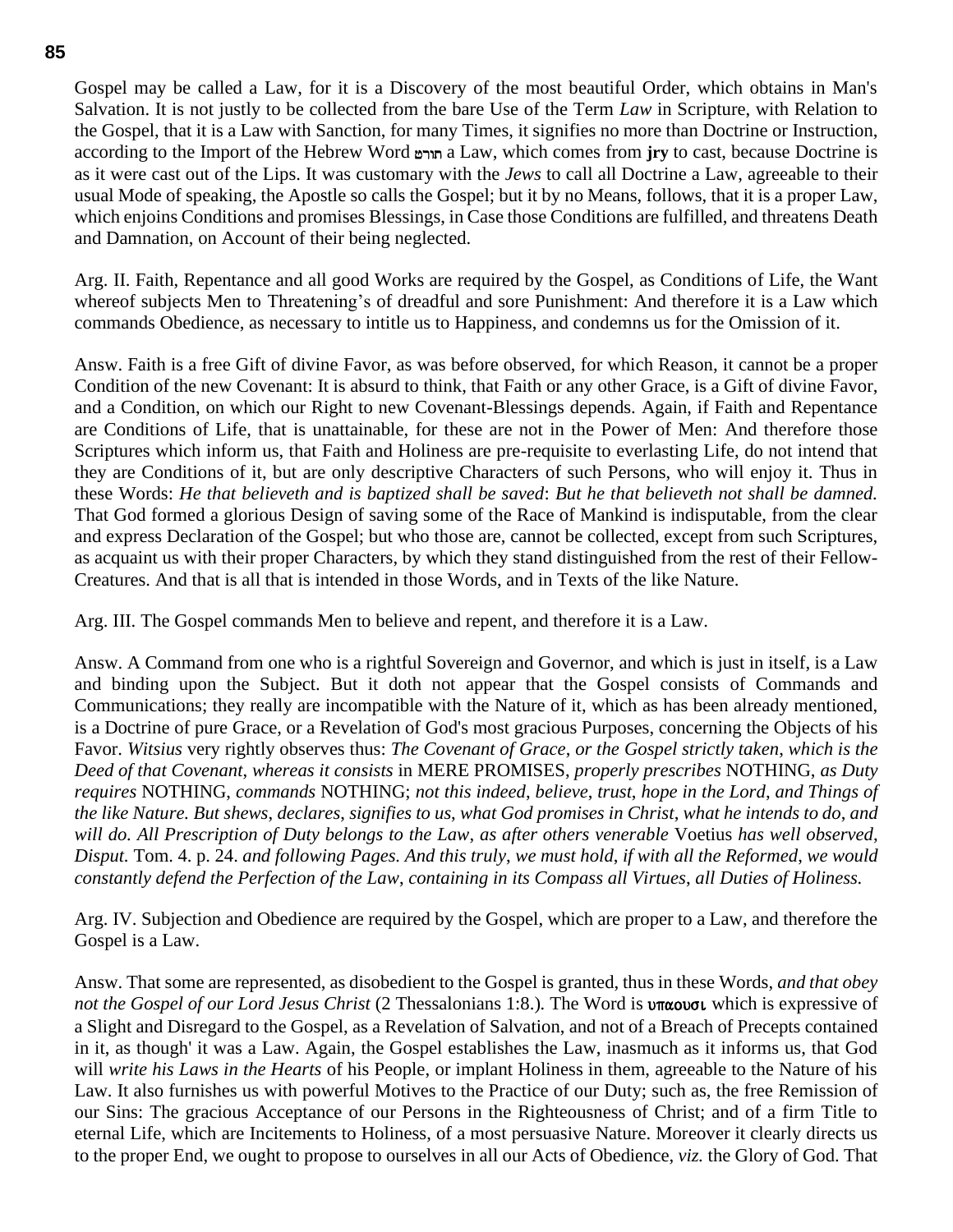Obedience, which hath these Attendants, may justly be called evangelical: Not because the Gospel is the Rule of our Duty; but by Reason, it serves for our Instruction in the right Practice of it: Nor is it to be inferred from there Things, that the Gospel is a Law consisting of Precepts, Prohibitions and Communications.

Arg. V. Men may be and are guilty of Transgressions against the Gospel; but *where no Law is*, *there is no Transgression*, *of* Consequence the Gospel must be a Law.

Answ. As was before observed from *Witsius*, the Law is perfect, or it includes the Whole of our Duty, to God and Men.

There is no Act of Obedience, which we are obliged to; but the holy Law of God commands it, if not, the Law is defective, which it cannot be, because the divine Legislator is infinitely perfect, and cannot be the Author of any imperfect Law. Now the Law obliges Men to honor, fear, adore and obey God: And therefore they must be under an indispensable Obligation, to assent to the Truth of what he shall, at any Time, please to reveal. An humble Adoration of God, as a Being of infinite Wisdom, Power, Truth and Justice, without Doubt, includes a Belief of the Verity of all the Doctrines he discovers: And if so, it is a Duty incumbent upon all Men, to credit the Mysteries of the Gospel, as revealed by him, and the Want thereof, subjects them to the righteous Condemnation of the Law of Works. The real Truth of scriptural Doctrines, how far so ever they may exceed the narrow Compass of our limited and impaired Faculties of Reasoning, is not to be called into Question. Surely the divine Authority, by which they are recommended to us, is sufficient of itself, to gain our Assent to those Doctrines, how mysterious and inexplicable so ever, they may appear to us, with Relation to the Modus of the Things, therein treated of. Since the Truths of the Gospel have ALL THE DEMONSTRATION THEIR NATURE WILL, ADMIT OF:

And it is certain they are not demonstrable, by the Principles of depraved Reason, and their Nature is of such Sublimity and Height, that no finite Mind, can by the utmost Stretch of Thought rise up to it, any more than that which is finite can comprehend Infinity, or infinitely extend itself: It is most unreasonable, to refuse an Assent to them, because they have not Demonstration of such a Kind, as is inconsistent with their Nature, and which, if they had, they would not be what they are, *viz. The deep Things of God*: And therefore Men's Opposition to the Gospel of Christ, is a manifest Breach of the Covenant of Works, under which they are, and they justly expose themselves to the Menaces of that Law, by their Opposition to it, as the most daring of them, will quickly find, to their Shame and Confusion, tho' they now sneer at, and burlesque the Mysteries of the Christian Revelation; for, as for solid Thought, and just Reasoning, I am fully convinced, it is not to be expected of some Gentlemen, who vaunt, as if they were the only Men of Sense and Reason. No Transgressions strictly speaking, can be committed, against the Gospel, which is a Revelation of pure Grace: Those Duties which are sometimes called Gospel-Duties, are not properly so, or they are not enjoined by it as a Law; but they are called such, because the Gospel is the Object of them, as it is of that Assent, which all Men to whom it is preached, are under an indispensable Obligation to yield to its Truths, though' they do not spiritually understand them. Or they are so called, because they are proper to the Gospel-Dispensation, as Baptism and the Lord's Supper; but the Gospel doth not enjoin, even these Institutions as a Law; for by Virtue of the Covenant of Works, though' not as so considered, but merely as a Rule of Conduct, Believers are obliged to practice those Duties because God commands them in that Manner to worship him. And without Doubt, he hath a Right to institute what Mode of Worship he pleases, and upon the immediate Notice, that it is his Will to be worshipped, in this, or in the other Manner, we become bound to worship him in that Manner, by this Command, in the Law, *Thou shalt worship the Lord thy God*, *and him only shalt thou serve.*  Hence it appears, that a Refusal of Assent to the Gospel, and a Neglect of New-Testament Duties, are Transgressions of the holy Law of God; but are not properly Offences committed against the Gospel, and therefore it is not a Law, as it is urged to be.

Arg. VI. Christ: as Mediator hath a Law, according to which, he dispenses Blessings and inflicts Punishments: The Law of Works is not: that Law, and therefore the Gospel is.

#### **86**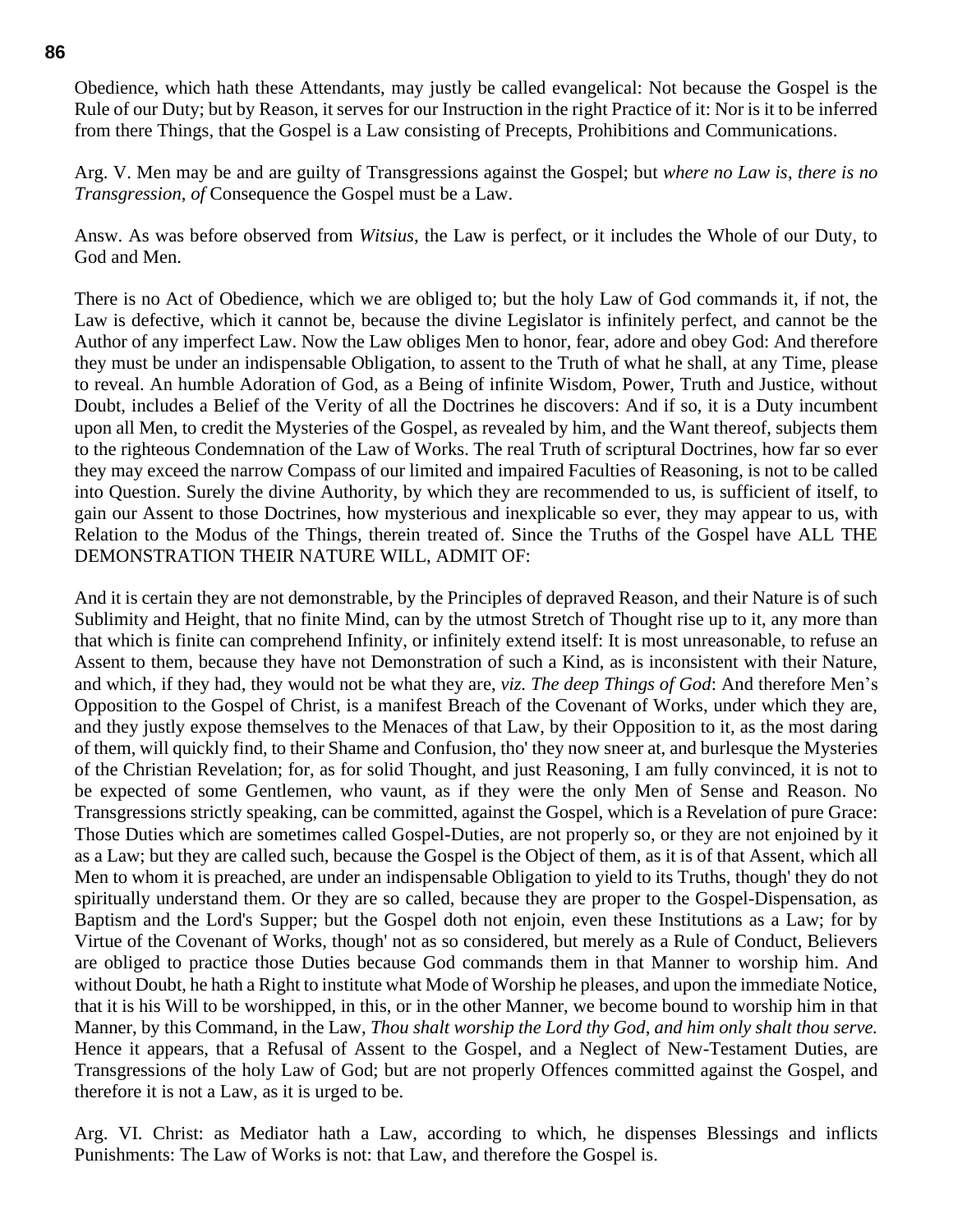Answ. It is evident from what has been before observed, that we do not receive spiritual Benefits, on Account of our Obedience to any Law, for they are freely given to us. Christ: as Mediator hath the Covenant of Works in his Hand, and his People are under it, as a Rule of Duty, and are under no other defective and imperfect Law, such as the Gospel is very absurdly imagined to be. Nor is our Obedience the Cause or Ground, of our receiving any Favors from God; and therefore the Gospel is not a Law, which is to be observed in Order to a Participation of heavenly Blessings, that is entirely foreign to its Nature.

Arg. VII. Men will be judged at the last Day, according to the Tenor of the Gospel, for Proof of this, these Words are urg'd: *In the Day when God shall judge the Secrets of Men*, *by Jesus Christ*, *according to my Gospel* (Romans 2:14.)*.* And therefore, the Gospel is a Law.

Answ. This Text fails of proving the Point: Two Things are to be observed which comprise the full Sense of the Words.

That Christ is raised to this high Dignity and Honor, as Man and Mediator, to examine, try and pass Sentence on all Offenders, and openly to acquit and pronounce blessed all such, as believe in him, which the Gospel reveals to us, otherwise we had been ignorant of it.

That as Life and Salvation is declared by the Gospel to be designed and prepared for Believers in Christ, and only such: So God will at the Day of Judgment, make it apparent, that the evangelical Account hereof is strictly true, by receiving to Happiness the Saints, and by condemning impenitent Sinners. But neither of these Things afford the least Evidence and Proof, that the Gospel is a Law, by the Observation of which, Life is to be obtained, or that eternal Death will be inflicted on Men for Offences committed against it, this Argument therefore has nothing of Weight and Force in it, to prove that the Gospel is a new Law. Nor have any of the Arguments advanced in Favor of this Opinion, Strength sufficient to support it. The Gospel is, we must conclude a Revelation of pure Grace, and of full, free and everlasting Salvation by Jesus Christ, and no Law at all.

## CHAPTER 6

# *Shews, that the State of the Heathen, is a weighty Objection, to the Scheme of a conditional Provision of Salvation made for all Mankind.*

I. THE ingenious Author of *The Ruin and Recovery of Mankind*, professedly treats of the State of the Heathen World; but is very sparing in what he delivers on this Subject, which I imagine might arise from a Consciousness, that their Circumstances, are a very strong Objection to the Scheme, he endeavors to defend. In Fact at least, I am strongly persuaded, it is so, whether he had any Apprehensions of it or not: For if a conditional Provision of Salvation, is made for all Men without Exception, and if God really intended to save every Individual of Mankind, on Condition of Faith in Christ, Repentance and a Renewal unto Holiness, it is reasonable to think, that God in his Providence, would take Care that the Revelation of this his Design should be as extensive, as the Design itself. For how can God expect Men to believe in his Son, if they never hear that there is such a Person as Christ?

II. The learned Author, on this Subject, sets out with a manifest Mistake, and asserts That is not to be doubted, which no considerate Person can ever believe, *viz. That the Gospel has been twice preached to all Mankind*, *first by Adam*, *and afterwards by Noah.* If by all Mankind he intends all the natural Descendants of *Adam*, he liv'd to see, but a small Number of them, comparatively to the many Millions, who have been born since his Decease, which may also be said of Noah; and therefore it cannot with the least Appearance of Truth, be affirmed that either of them preached the Gospel to all Men. If he means all Mankind, who lived in their respective Ages, it is using the Terms All Mankind in a very limited Sense indeed: And a very small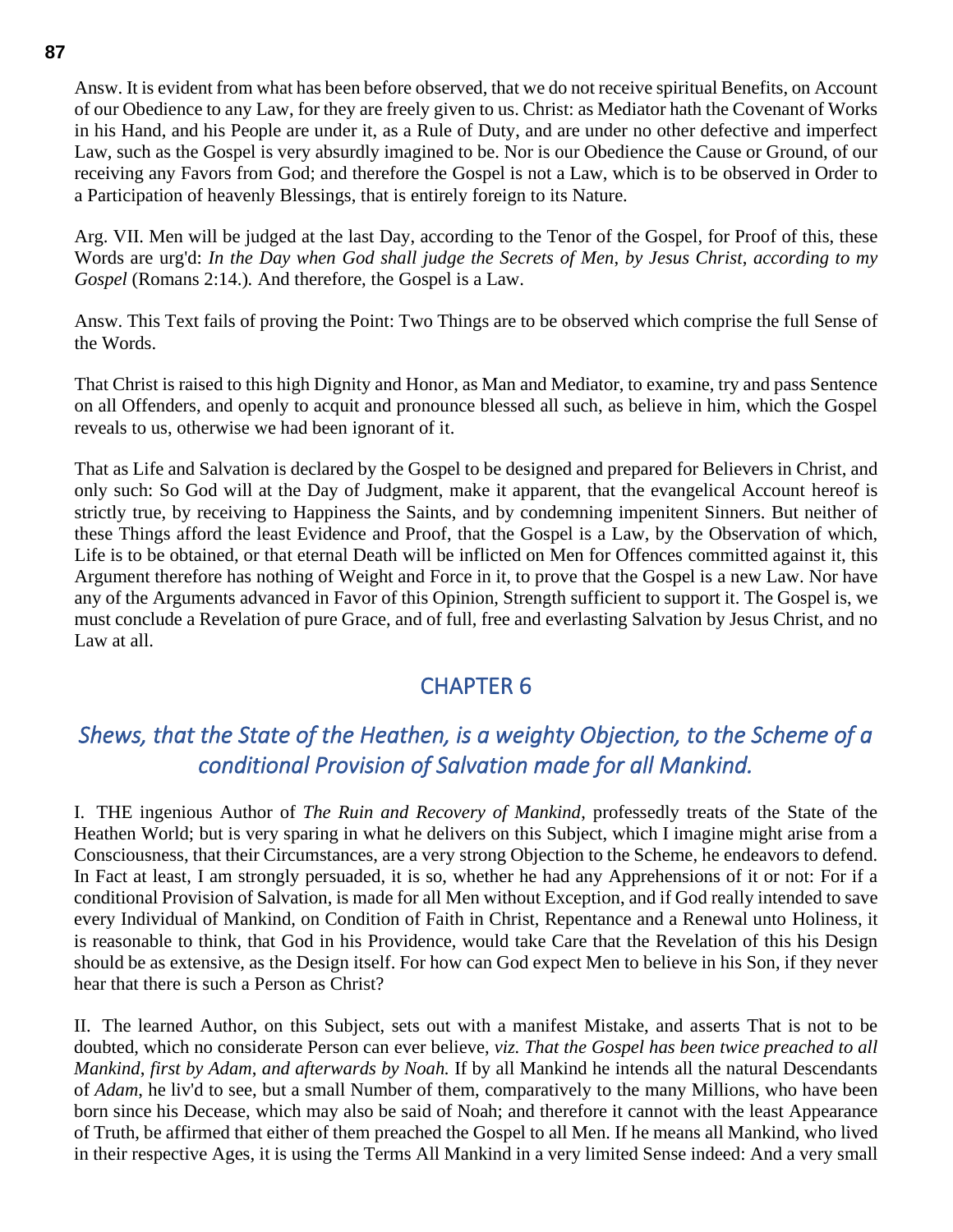Part of the human Race, are included in those Terms. Such an ambiguous Use of the Terms is very unfair, in treating on a Subject, wherein every Man without Exception is supposed to be concerned: They must be very unwary and extremely credulous Readers, who are impos'd on by such an Artifice. With as much Truth it might be said, yeas with less Appearance of False-hood, that Dr. *Owen* preached the Gospel to the same Individuals, as Dr. *Watts* now does, which he did not, as I suppose, to any of them; and I fear that the Doctrine, which Dr. *Owen* greatly recommended, is but too, too much disregarded by a Minister, who succeeds him, though' not immediately, in the Work of preaching to a Congregation, who in Dr. *Owen's* Lifetime had the Honor and Advantage of his Instructions; and that as an Effect thereof, the solid and found Divinity, which he zealously defended, is become distasteful to many, if not to the greater Part of that Community. It cannot be said, that either *Adam* or *Noah* preached the Gospel to all Mankind, in that Sense, in which the Term Mankind is ever used in this Controversy, it is not put for the Number of Men who exist in any particular Age; but for all Men, who did exist in former Ages, who exist in the present, and who shall exist in future Ages.

Neither of them preached the Gospel to Men, born hundreds and thousands of Years after their Departure out of this Life. And I should think, it can't be apprehended, that *Noah* preached the Gospel to all Men who lived in his own Time, before the Flood: Its probable, that not so much as his Name was known, in many Parts of the habitable World, before the universal Deluge, which was brought upon the Earth.

III. Until the Law was given on Mount *Sinai*, those Revelations, which God was pleased to afford to holy Men, were not written . So that Mankind had not, in preceding Ages, the Advantage of a standing Revelation: They had indeed the Benefit of their pious Instructions, so far as their Influence reached; but that was far from being of universal Extent: And as the Mind of Man is naturally averse to spiritual Things, it is reasonable to think, that those Lessons of Piety, which the holy Patriarchs taught, might make but little Impression, on the Souls of Men in general, and that they might soon, entirely loose all Sense of those pious Instructions they received from them, which divine Revelation, assures us was actually the Case, and that all *Flesh corrupted their Way*, and sunk into the Practice of the *most stupid Idolatry.*

IV. When a standing Revelation was given, the Jews were the only People in the World, who were Favored therewith, for many Ages: Other Nations were permitted to live in gross Darkness, and fatal Ignorance: *They sat in Darkness*, *and in the Shadow of Death*: *The Lord shewed his Work to Jacob*; *his Statutes and his Judgments to Israel*; *he dealt not so with any Nation*, *and as for his Judgments they knew them not.* The other numerous Nations in the World, received no Notices of the *Messiah*, who should be born, and become, *The Author of eternal Redemption*, *to those who obey him.*

V. It appears from those Accounts, which are given us of the Gentile Nations, in the Writings of the Prophets and Apostles, that in general they were devoted to Destruction, without an information of a divine Design, to save any Part of the human Race. *God poured out his Fury on the Heathen*: *They were not a People* for many Ages, but were *Aliens from the Common wealth of Israel*, *and Strangers from the Covenants of Promise*, *were without Hope*, *and without God in the World.* The Gospel therefore for Series of Ages, was concealed from them: How this can comport with a Decree to save every Individual of Mankind, on Condition of Faith in Christ, will be exceeding difficult to demonstrate. The Dispensations of Providence, toward the far greater Part of Mankind, for a long Tract of Years, will not easily be reconciled, with such a conditional Purpose of saving every Man by Jesus Christ. Besides. it is not to be proved, that every Nation in the World, even in these Gospel Times, has heard of Christ and Salvation by him. And in many Places, where the Gospel has been preached Ages since, Men have no more Sense and Remembrance of it, than if such a gracious Discovery had never been made, in those Parts of the World. If it should be said, That those Nations are deprived of the Light of the Gospel, for their Sins and Opposition to it, I would ask, if it is for their own Sins, or for the Sins of their Ancestors?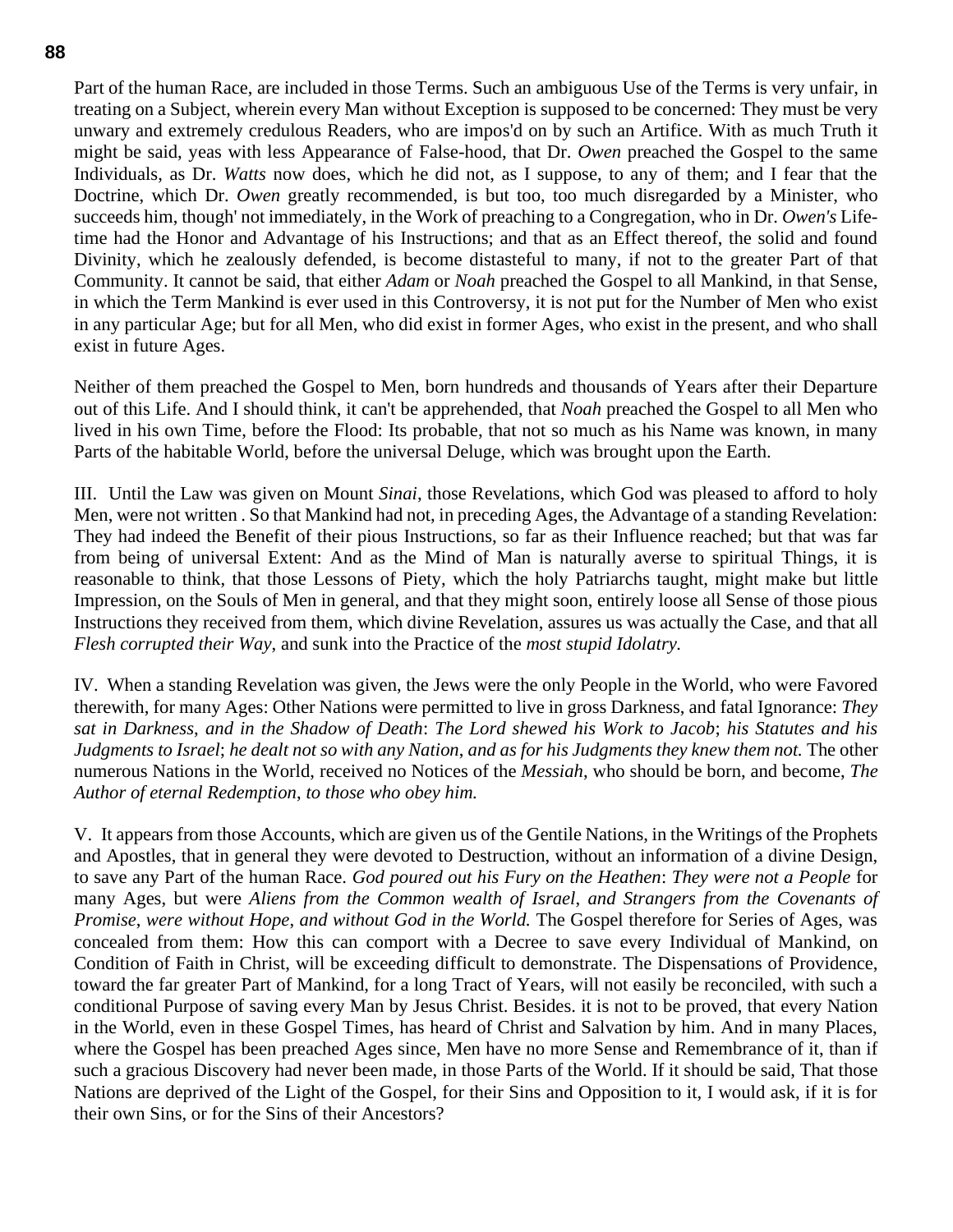If for the Sins of their Forefathers, their Salvation and Damnation, depended not on their own Wills and Conduct; but on the Wills and Behavior of their Progenitors, which cannot be admitted. If they are deprived of the glorious Light of the Gospel, for their own Sins, this supposes, that God intended to save them by the Gospel of his Son; but foreseeing in what Manner they would conduct themselves, under that great Advantage, he determined to leave them, to eternally perish without it, whereas the Nature of the divine Decrees, according to this Opinion, necessarily requires, that they should hear the Gospel, whatever may have been the Carriage of their Ancestors, or in what Manner so ever they would conduct themselves under it.

VI. The Calling of the Gentiles to the Participation of the Gospel Salvation, and evangelical Privileges, is represented as a Mystery. The preaching of Christ among the Gentiles is one Branch of the *great Mystery of Godliness.* 'Tis true in the prophetical Writings, very plain Predictions are delivered, that so it should be, and that great Success would attend its Publication among them: But because many Ages past, before those Predictions had their Accomplishment, and the Jews contracted a great Dislike of them, and were very much prepossessed in their own Favor, to the Contempt of the Gentiles, they lost the true Sense of these Prophecies, and even when the Gentiles were converted to the Christian Faith, it was with great Difficulty they were persuaded, that God intended their Salvation, and upon a Conviction of the Reality of such a Purpose in God, concerning heathen Sinners, they were filled with Astonishment. God suffered them to walk in Darkness to their eternal Destruction for many Centuries, and *winked at those Times of Ignorance.* The Author of *The Ruin and Recovery of Mankind*, interprets υπεριδων, *of a lighter Degree of Punishment*; but that Sense is plainly contrary to the Scope of the Place (Acts 17:30.). The Meaning of it is, God neglected to furnish them with a Revelation of his Will, or suffered them to live in Blindness and Ignorance.

VII. That the Punishment, which will be inflicted on heathen Sinners, will be lighter, than that, which will be inflicted on such Sinners, who hear the Gospel, and refuse an Assent to it, and oppose that glorious Scheme of Salvation by Christ, is readily granted; but surely this fails of proving, that a conditional Provision of Happiness, Is made for such a Part of Mankind, as know nothing, and never had Means or Opportunity of knowing anything of the Gospel.

VIII. Wherever God hath any considerable Number of People whom he intends to save, he sends his Gospel, as is clearly signified to the Apostle, *No Man shall set on thee to hurt thee*, *for I have much People in this City* (Acts 18:10.)*.* And therefore in those Places where the Gospel is not preached, we have no Reason to think, that there are any considerable Number of Persons, for whom Salvation is designed: Where there is such a Number the Word of God is sent, they are gathered in to Christ, a Church State is let up, evangelical Institutions are practiced, and Gospel Privileges are enjoyed.

IX. It is not to be dissembled, that the *Arminians* turn this Objection upon us, say they, if God designs to save some of all *Nations* and *Families* of the Earth, as you yourselves allow he does, it lies upon you to answer this Objection, as well as upon us. To which I observe we are able to do it, upon our Principles, beyond any just Exception or Reply. For,

1. We maintain indeed that God has elect Persons of every Nation; but then its only known to him, who they are, and in what Ages they do or shall exist. There Persons he will either bring out of those dark Regions, into Places where the Light of the Gospel is, or he will send his Gospel to those Parts where they reside.

2. Though' God may not have any Persons, whom he designs to save, in this or that particular Nation, in this Century, or had not in some foregoing Centuries, he may have such among them, in succeeding Times, those Persons he will certainly call, and they shall enjoy the glorious Light of his Gospel, and if this is not accomplished, until the latter Day, when the Gospel shall have a surprising Spread, and *the Knowledge of the Lord shall cover the Earth*, *as the Waters do the Seas*: This furnishes out no solid Objection to our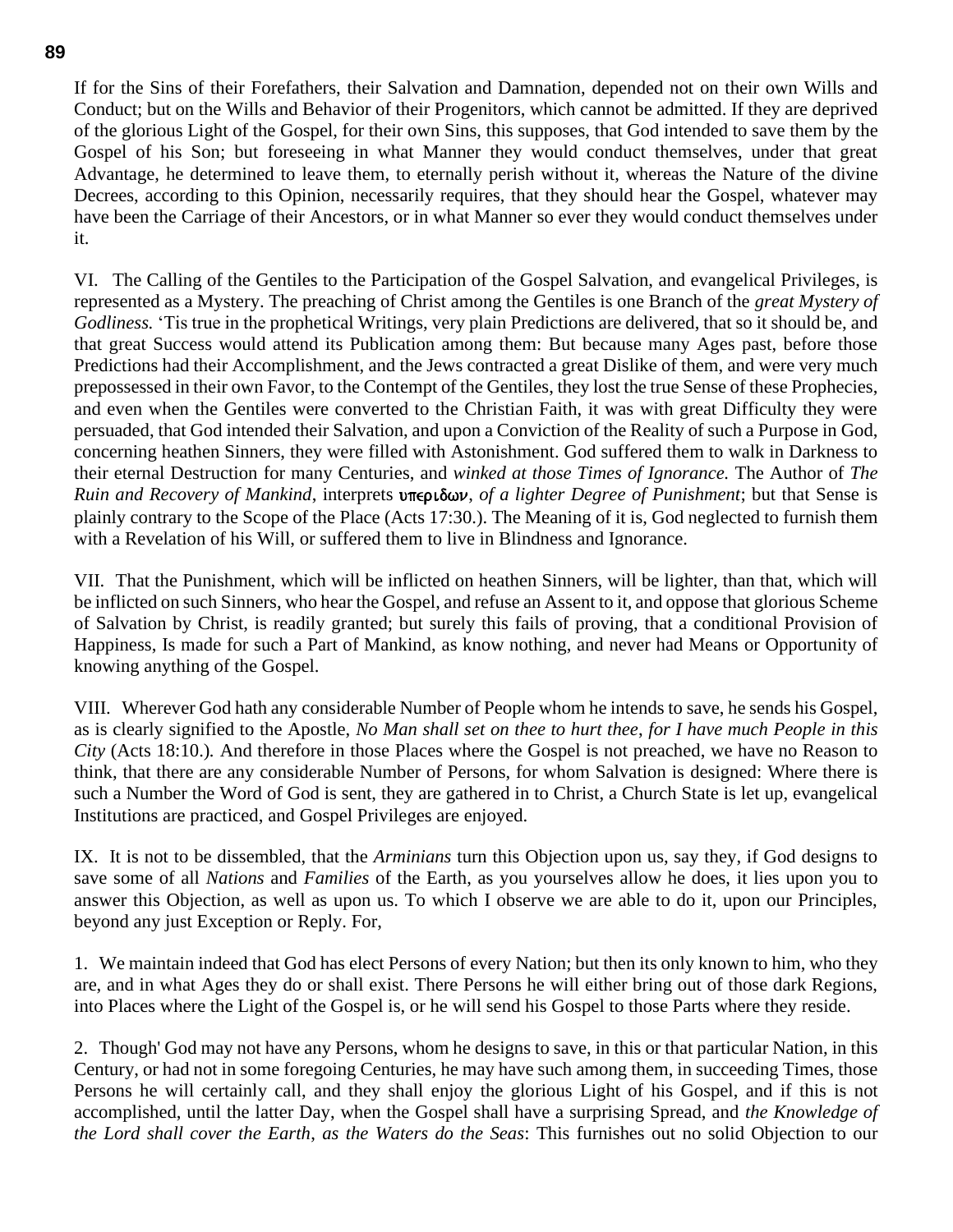Opinion, for if it hath not its Accomplishment before, it certainly shall have, *when the Fulness of the Gentiles*, *shall be brought in.*

## CHAPTER 7

# *The Author's Opinion of the Annihilation of the dying Infants of ungodly Parents examined and refuted; The Death threatened in the Law, intends not the Destruction of the Being of a Sinner, but his Well-being, and Annihilation is proved to be no Punishment.*

I. THIS Gentlemen seems to take it for granted, that the Death threatened in the Law is the Destruction of the Being of a Sinner; but produces not one Text of Scripture, wherein the Term Death, is so to be understood: This he ought to have done, since he hath not, we may reasonably suppose, he knew of no Place, where it is capable of such a Construction, his Opinion therefore of the Infants of ungodly Parents ceasing to exist at Death, is not founded on Scripture; but is entirely foreign to it, which is a Reason sufficient for our Rejection of this *novel* Opinion.

II. If Christ suffered that Punishment, which the Law denounces against Sin, in order to make Satisfaction for it, the Death threatened cannot be the Destruction of the Being of Transgressors, this must be evident to every one: And if the same Penalty was not inflicted on Christ, to which sinful Men are obnoxious, for their Offences against God, then Satisfaction is not made, by his Sufferings, nor *are we healed by his Stripes*: Should it be said, that it was endless Punishment, the Law threatened in Case of Disobedience; and that since Christ's Sufferings were short in Duration, they were not the same Penalty we should have sustained. I would answer, the Eternity of our Punishment, is only a Circumstance, arising from our Incapacity to suffer it, in its whole Weight, in any imaginable Part of Time, and our Unworthiness, who suffer Punishment, and that therefore the Shortness of the Duration of the Sufferings of Christ, is no Objection to the Identity of the Penalty, though' in this Circumstance different; but if it was His of Being the Law threatened, it is certain Christ could not bear it, nor hath made Satisfaction for Sin.

III. The Wages of Sin is that Death the Law threatens, and that Death is the Opposite of *eternal Life*, which cannot be Loss of Being, but of Wellbeing only; and therefore it was not the Destruction of our Being, the Law intended by Death, but an eternally miserable State of Being.

IV. The Punishment which is executed on Men for Sin, is that Punishment the Law threatened, and not Penalty of another Nature, and specifically different from it: Loss of Being, and a being forever miserable, are as distinct, as, To be, and Not to be, than which, nothing can be more opposite, and therefore it was a being eternally miserable, which the holy Law of God denounced against Man, in Care of his Disobedience: For we have not the least Hint, that the Punishment is changed, or that a different Penalty is to be inflicted on Men, from that which the Law at first threatened.

V. I humbly apprehend Annihilation is no Punishment at all, for these Reasons following.

1. Man hath no Right to a Continuance of his Existence, even in Case he offends not. A Right he hath to be happy, according to the Law under which he was originally placed, if God should will him still to be. His existing was absolutely dependent on the sovereign Pleasure of his Maker, but his Well-being depended on his Observation of that Law, which was given to him.

2. Man could not by his Sin forfeit that to which he had no Claim: No Right he had to continue in Being;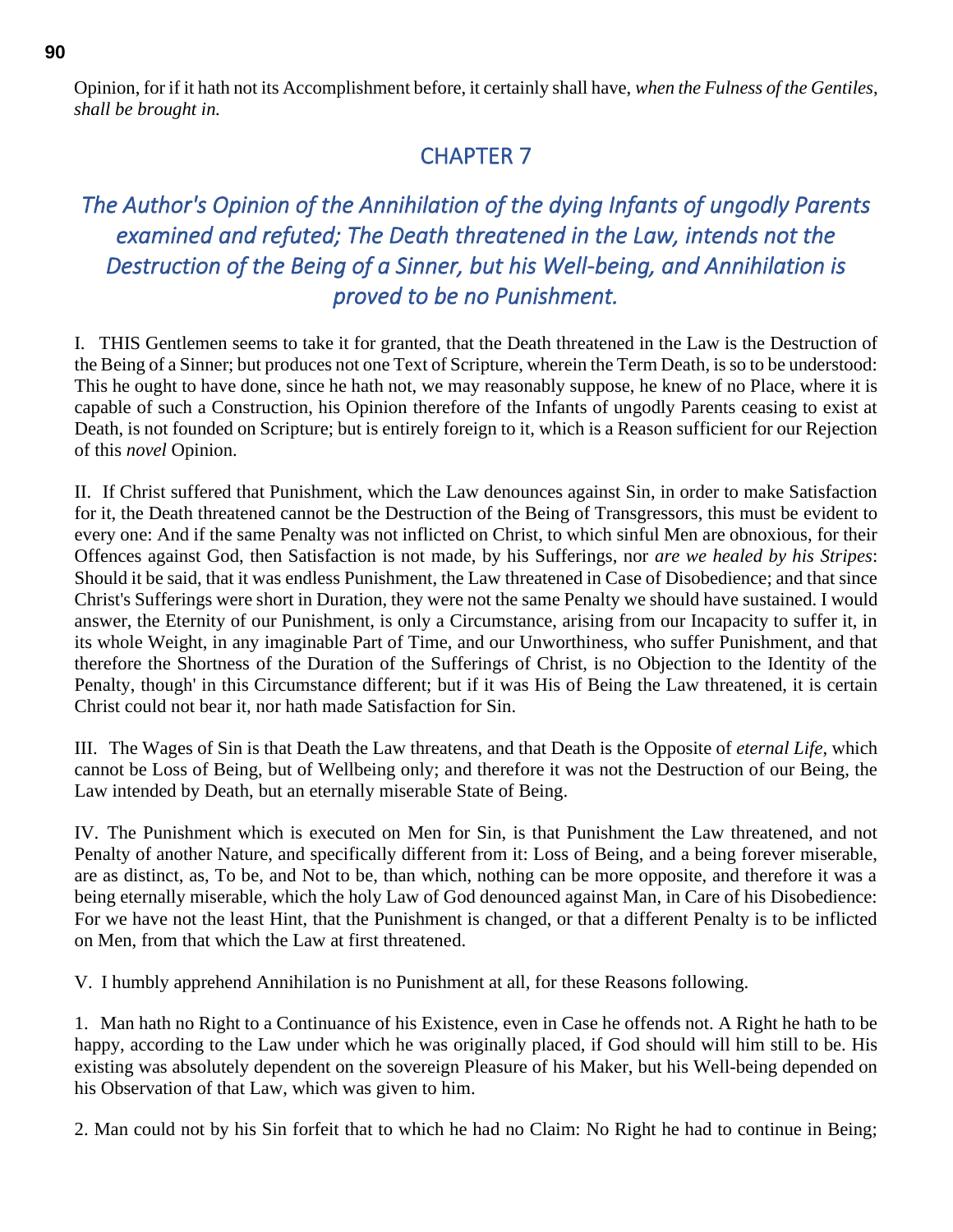this cannot be supposed consistent with his absolute Dependence on the sovereign Will. of God, as to his Existence, or Nonexistence; for if this is allowed, God was under an Obligation to preserve him in a State of Being, in Case he did not sin against him, his Sovereign Lord and righteous Governor.

3. God may, if he pleases, annihilate the most perfect of his Creatures: They all rose into Being, by Virtue of his absolute Will, and their continuing to be, must be resolved into the same Cause, unless we raise an innocent Creature to a State of Independence on God, which would deify-the Creature, and deprive the Almighty Creator, of his unalienable sovereign Right, Power and Dominion over the Works of his Hand.

4. Disobedience God cannot but punish, and therefore in Case of Sin, he cannot annihilate and destroy the Being of an offending Creature. That God by Necessity of Nature wills, and yet freely wills to punish Sin, hath, as I hope, been fully proved in the first Part, to which the Reader is referred. Now if God cannot but will to punish Sin, he cannot will to take away the Being of a Sinner. This may at first View seem strange, and it will perhaps be asked, What, may God of his absolute Pleasure, destroy the

Being of an innocent Creature? and can he not annihilate a guilty Creature? How is this? Does Sin raise the Subject of it, to an Independence on the Will of God? Answer. No; by no Means: But the Case is thus: The Righteousness and Justice of God's Nature, necessarily, but freely determines him to will the Punishment of Sin, and of Consequence to will the Being of a Sinner, the Subject of Sin, and of the Penalty that Sin demerits.

Object. The Destruction of the Being of a rational immortal Creature deprives that Creature of Happiness, which is a great Punishment.

Answ. 1. Its deprived of Happiness, either before or upon its Annihilation: If you shall say before, that is an Infliction of Penalty while it exists, and is not the Annihilation of it. And if you say after or upon Annihilation, the guilty Creature is deprived of Happiness, it is a very manifest Contradiction; for this necessarily supposes the annihilated Creature to still exist, which it does not. Annihilation is a Privation of Being, but properly speaking, it is not a Privation of Happiness: For a Privation of Happiness necessarily infers the Existence of some Being, which is the Subject of that Privation.

2. All Punishment causes Grief and Pain to the Subjects of it. But, 1. No Grief and Pain follow upon Annihilation is certain, the Reason is clear, that which is not, cannot be the Subject of Joy or Grief, of Happiness or Misery. 2. It therefore is so far from being a Punishment to annihilate a Creature under the least Degree of Pain and Torture, that it puts an End to his suffering Pain, and of Consequence, Annihilation Is no Punishment, nor is threatened by the Law as a Penalty. And therefore, *Adam* did not subject himself or any of his Descendants, to the Loss of Being by his Disobedience. And of Consequence, this *novel* Opinion, of the Annihilation of the Infants of ungodly Parents, who die in a State of Infancy, is not founded on the Word of God, or right Reason; but is an Invention of his own, and is very deservedly rejected. This is not a Place to examine the Author's Sentiments, concerning the State of the Children of pious Parents, during their Infancy, and therefore I decline it.

### PART 4.

## CHAPTER 1

*Treats of Imputation. An Enquiry whether the Fault of a Criminal may be imputed to an innocent Person, among Men; This is disallowed, and the Reasons of it are assigned; An Argument to prove it may be, is answered.*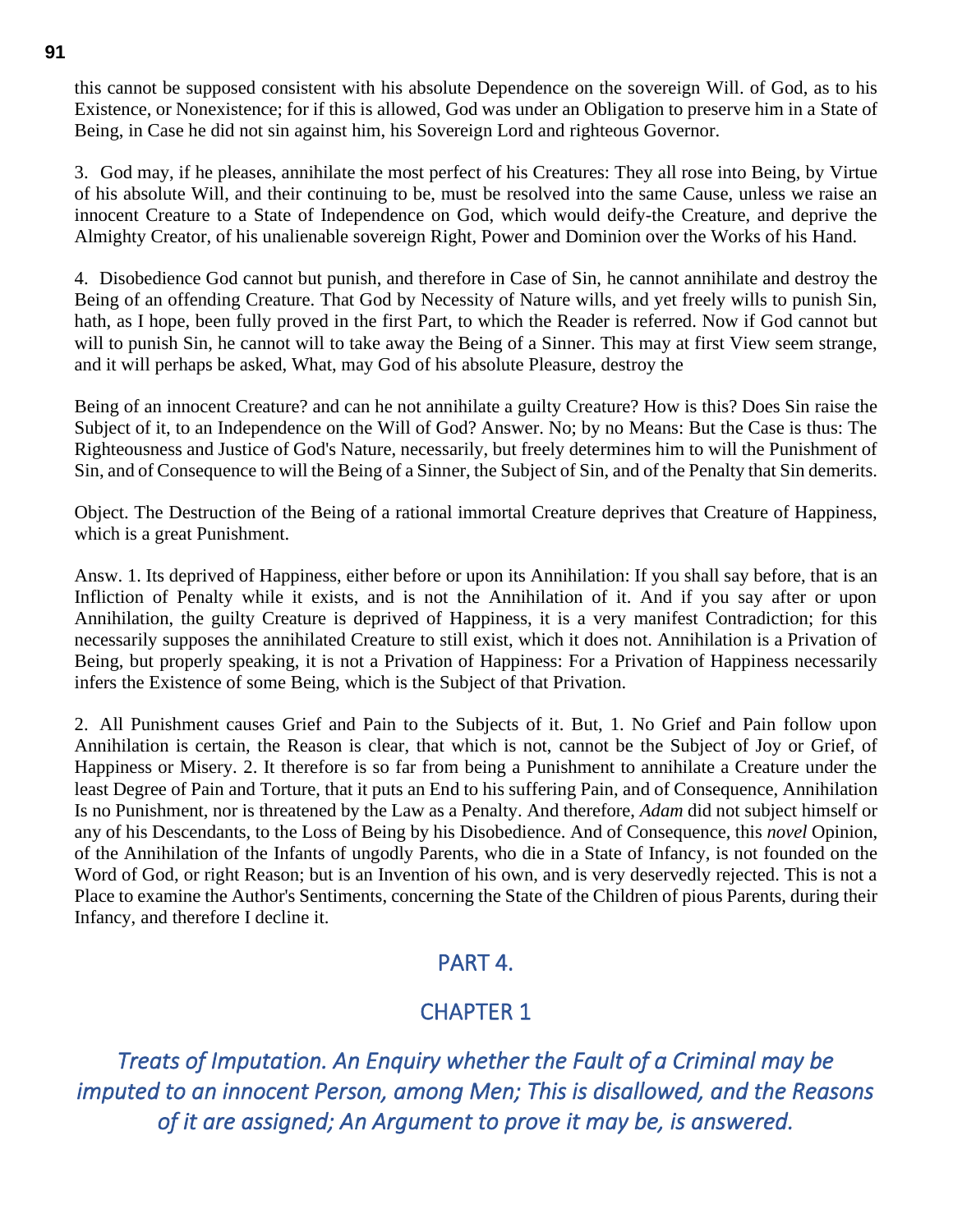IN this fourth Part 1 propose to consider what the learned Author delivers, in his Essays on imputed Sin, and imputed Righteousness; And on the Guilt and Defilement of Sin. I humbly apprehend the Method he takes to explain the Doctrine of the Imputation of *Adam's* Sin to his Posterity, and of the Imputation of our Sins to Christ, is very unhappy and improper, or rather, that in. reality he denies the Imputation of either.

I. The *Hebrew* Word bcj is frequently used to express Imputation, as in these Instances, *And it was counted unto him for Righteousness* (Leviticus 17:4.)*. Blood shall be imputed to him* (Genesis 15:6*.*)*. And that was counted unto him for Righteousness* (Psalm 106:31.)*. Blessed is the Man to whom the Lord imputeth not Iniquity* (Psalm 106:31, 32.)*.* In each of these Scriptures that Word is used, which the *Septuagint* render by λογιβομαι, as the Apostle also does. 1. It imports to place to the Account of a Person, an Action, righteous or unrighteous. 2. Upon so doing, to reckon and esteem him righteous or unrighteous, according to the Nature of the Action imputed to him.

The *Greek* Word *λογιζομαι*, is used in the New Testament, in both there Senses. In the first: of there, it is used in these Words: *That it may not be laid to his Charge* (1 Timothy 4:16.). And in this Text: *Not imputing their Trespasses to them* (2 Corinthians 5:19.)*.* Also, in this Scripture: *Blessed is the Man to whom the Lord will not impute Sin* (Romans 4:6.)*.* The contrary of this is, the Imputation of Righteousness: *Even as David also describeth the Blessedness of the Man*, *unto whom God imputeth Righteousness without Works* (Romans 5:8.)*.* It is taken in the second Sense in several Places. Thus, in these Words: *The Temple of the great Goddess Diana should be despised*, or esteemed as nothing,  $\epsilon i$  ouder logic derrical (Acts 19:27.). And in this Text: *Brethren, I count not <i>logizoual myself to have apprehended* (Philippians 3:13.). And this its Import in these Words: *To him that worketh*, *the Reward is not reckoned of Grace*, *but of Debt* (Romans 4:4.). It is not the Imputation of the Reward, but the Estimation, or reckoning it a due Debt, that is plainly intended. Imputation of Sin or righteousness, is the Foundation of reputing a Man, a Sinner or Just; nor can a Man, consistent with Justice, be accounted a Sinner, without a Charge or Imputation of Offence: Neither can a Person be reckoned righteous, without the Imputation of Righteousness, but by Mistake; for he is not what he is esteemed to be. The Imputation or Charge of a Crime renders the Person, who is the Subject of that Charge, liable to Punishment, according to the Sanction and Threatening of the Law, by which, the Crime is imputed. Suffering without the Imputation of Offence is not Punishment: Says *Grotius*, *Punishment in its general signification*, *is the Evil of Suffering which is inflicted for the Evil oration.* The same Account *Selden* gives of Penalty. And therefore, Punishment cannot be inflicted on an innocent Person, as so considered, without manifest Injustice.

Query. May the Fault of a Criminal be imputed to an innocent Person, and he be made to suffer the Punishment due to that Offence, among Men?

Answ. 1. No such Union subsists among Men, as can make them one Person in the Eye of the Law; and therefore, the Righteousness of one Man, cannot be imputed to another; nor can one Man's Guilt be charged on another. All human Laws respect Men personally. Hence they are, and must: be justified and condemned, either as they obey, or disobey the Law in their own Persons.

2. Pecuniary Punishments may be inflicted on an innocent Person, in the Room of the Guilty, who is fined for any Offence. The Ground of which must always be his voluntary Agreement, for without that, it would be Oppression and Robbery under a Pretense of the Execution of Justice: But his Payment of the Mulct or Fine, is not properly a Punishment to him, because it is not required of him with Respect to the Perpetration or Charge of the Crime, which is the *formalist Ratio* of Penalty. He takes it upon him as a Debt, and as such *merely* it is demanded of him. This it Man may do, because he has Power over his Property, and may dispose of it at his Pleasure.

3. But capital Punishment may not be sustained by an innocent Person, in the Room of a Criminal.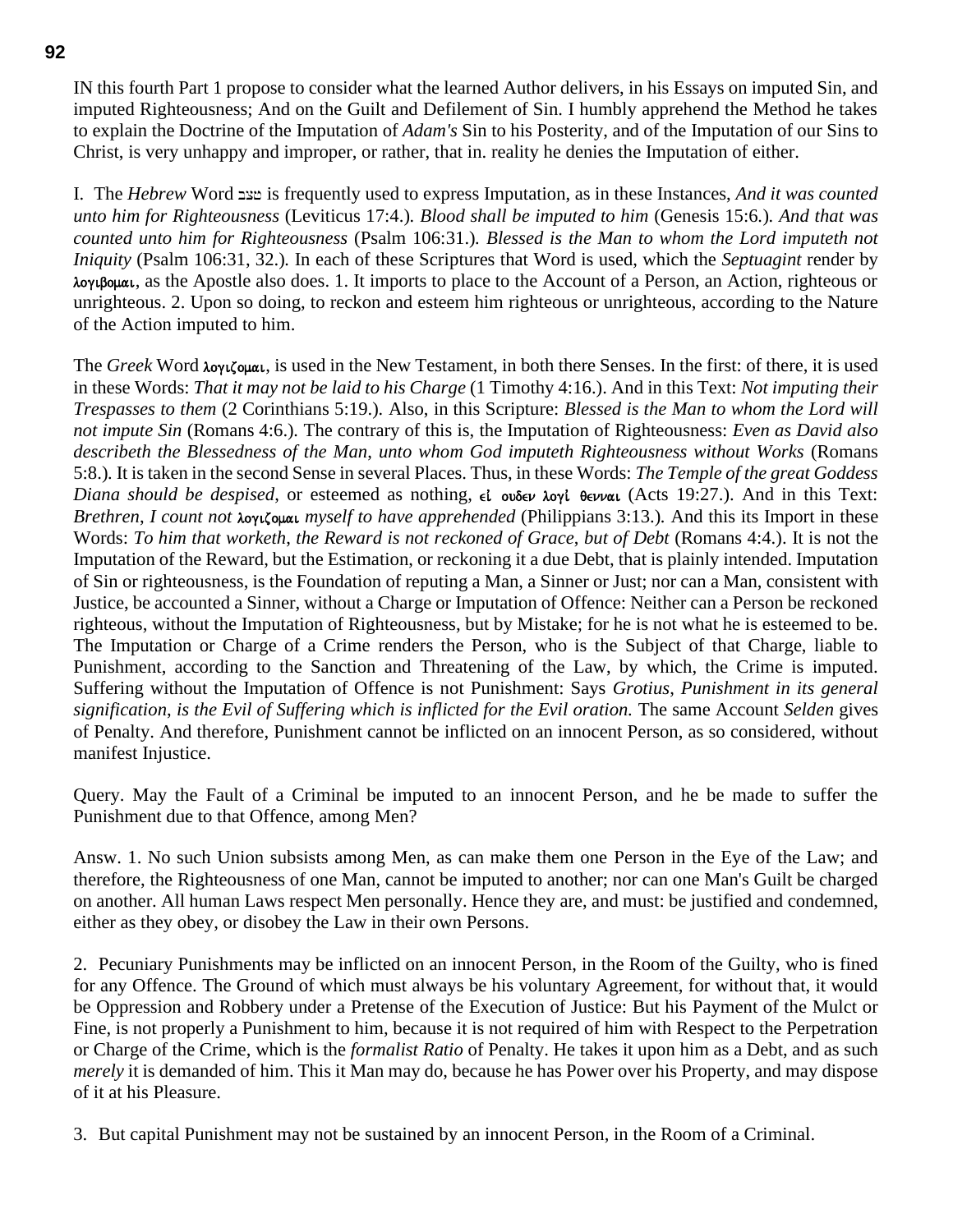(1.) Because the Law cannot make the Crime deserving that Punishment his, the Reason is very evident, the Law only deals with Men in their own Persons, and justifies or condemns them, as they are or are not conformable to it.

(2.) The Law or Legislature have no Power, to require an innocent Person, to suffer in Stead of the Guilty: All just Laws, and every just Legislature, protect the Lives of *guiltless Subjects*, and therefore may not require such to suffer capitally for Offenders.

(3.) An innocent Person may not agree to suffer capital Punishment for a Transgressor, the Reason is, he hath not Power over his own Life, as *Grotius* observes. And should the Legislature accept of such an Engagement, and proceed to Execution upon it, this would be a manifest Violation of Right; for Justice necessarily obliges the Legislature to protect, and by no means allows of taking away the Life of any innocent Subject.

(4.) Mutilation or the Loss of an Eye, or of any Member of the Body, may not be inflicted on an innocent Person, instead of the guilty; because it may not be done, without the Consent of the innocent Party: And the Law of Nature (which human Laws never ought to contradict) obliges all Men not only to preserve Life itself; but also to preserve themselves entire and free from Maiming . A Man has no more Power over his Eye, than over his Head, and therefore I think the Conduct of *Zaleucus*, is incapable of Defense, who submitted to the Loss of one of his Eyes, for a Crime of his Son's, which required the Loss of both his, that he might be deprived but of one: Nor can I conceive how this was any Way satisfactory to the Law, since he and his Son could not legally be considered as one Person.

### Object. *Treason is frequently imputed to the Children of a Traitor*, *and they suffer Poverty and Disgrace for their Father's Sin.*

Answ. 1. 'Tis evident, that the Law does not consider the Children of a Traitor, as guilty of his Treason, if it did, the same Punishment would be inflicted on them, as is inflicted on their traitorous Parent.

2. Children inheriting Honors, from their Parents, they cannot be supposed to be intitled to those Honors; but by Virtue of their Father's Right. And as a Traitor forfeits all his Dignity, which was originally derived from the Crown; his Descendants can have no Claim to it, for he cannot convey that Honor to his Posterity, which by Overt Acts of Treason he has forfeited. This may be considered as suffering in his Children; but properly speaking it is not Punishment: Nor are they reputed as guilty with him, of that Rebellion he stands charged with.

3. As by Virtue of the mutual Contract, between the King and the Subjects, the King holds his Power and Prerogative: So by Virtue of that Contract, the Subject holds his Right to Life, Dignity, Liberty, and his Estate, on Condition of Loyalty and Subjection to his Prince; in Care therefore of Treason, against his lawful Sovereign, he forfeits his Life, Dignity and Liberty, and also his Estate; his Descendants having no other Title to his Estate, than what was sounded in his Right, they are justly deprived of it in Consequence of their Father's Crime, and yet they are not to be considered as criminal: Nor Is this a Punishment to them, strictly speaking, to their Father it is; but not to them. There Things are a sufficient Answer to what this Author advances on this Subject in the 387th Page of his Book.

As to what he supposes of *an innocent Person being permitted by the Laws of a State*, *to suffer Imprisonment*, *Banishment*, *or scourging in the Room of an Offender* (Page 388.), such a Conduct could not be justified by the Word of God or right Reason, so far as I am able to conceive, because the Crime could not be made his, by any Act of his own, nor Act of the State: His Imprisonment, Banishment or Scourging, therefore would not be Punishment, but merely Suffering. Nor hath any Man, nor have any Sett of Men a legal Power to inflict Sufferings on any Person; but in Case of Offence: For no Man becomes subject to the Evil of Suffering from a Fellow-Creature, but upon the Supposition of the Evil of Offence; and since no such Union does, or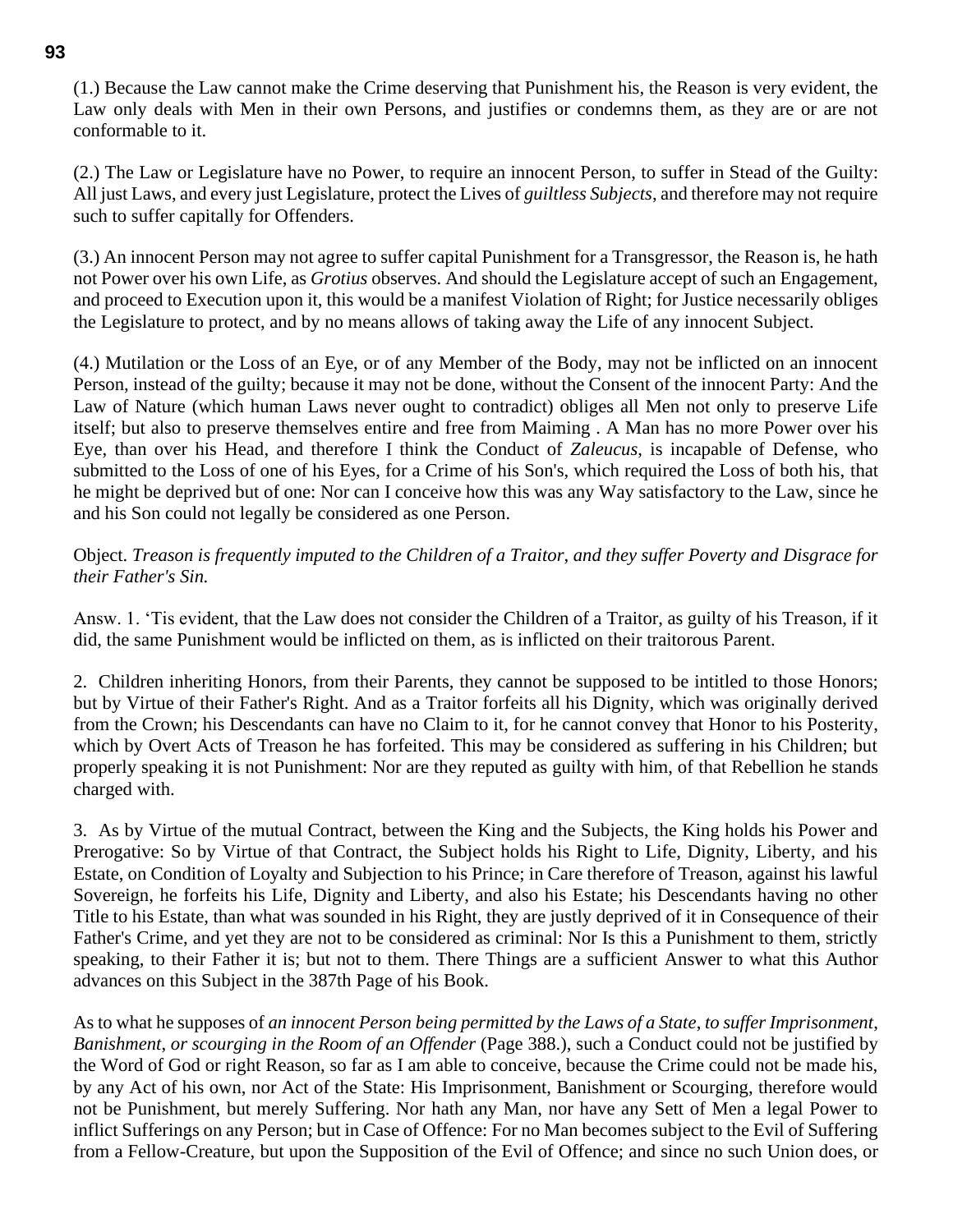can subsist between one Man and another, as lays a proper Foundation for the Law to consider them as one Person, the Offence or Righteousness of one, may not be imputed to another, and the other suffer for his Crime; and if a Government will reward others, for the serviceable Actions of some one particular Man, 'tis Matter of mere Bounty, they can have no Claim to the Reward, because the serviceable Actions of that Man cannot be made theirs by the State, any more than criminal Actions may. But what have all these Things to do with the Subject under our present Consideration, which infinitely differs from any supposable Case among Men. The learned Author makes three Remarks in order to support his Observations of this Kind:

Rem 1. *That there are several such Histories in the Bible*, *wherein the Instances of the like Kinds among the Transactions of Men are delivered down to us in such Sort of Expressions or Words of the same Import.* Abraham's *eminent Obedience to God in bringing his Son* Isaac *to the Altar*, *was rewarded not only in Blessings to* Abraham *himself*, *but to his Seed*, Genesis 22:16, *Here it may be said*, *that* Abraham's *Obedience*, *at least in the Result and Consequence of it is imputed to his Seed. The same Promise is repeated again to* Isaac, *and assign'd to his Seed*, Genesis 26:4, 5. Abraham's *Righteousness was thus imputed to* Isaac *and his Seed. The eminent Act of Righteousness of* Phineas *was so far imputed to his Children*, *as that they received the Reward of it as well as himself*, Numbers 25:11. *The Crime of* Achan *by the Appointment of God*, *was so far imputed to his Children*, *that they were all stoned for the Sake of his Crime. The Guilt or Punishment of it*, *was imputed to the Children together with the Father*, Joshua 7:24. *The Falsehood and Covetousness of* Gehazi *were imputed to his Posterity*, 2 Kings 5:25*. When God by the Mouth of his Prophet pronounced that Leprosy* should cleave unto him, and to his Seed for ever (Pages 394, 395, 396.).

Answ. 1. The Scripture saith nothing of the Imputation of *Abraham's* Obedience to his Seed, or of their being made righteous thereby, or of the Imputation of it to *Isaac* and his Seed. Nor is any Thing said of the Imputation of the eminent Act of Righteousness of *Phineas* to his Seed. Neither is any Thing declared of the Charge of *Achan's* Sin on his Children, tho' they perished with him. Nor are we told that *Gehazi's* Crimes were imputed to his Descendants.

2. God may of his sovereign Goodness confer temporal Benefits on Men, without the Imputation of any Righteousness to them: That of Christ's, or the Obedience of pious Parents. Thus he did on the Seed of *Abraham*, the Posterity of *Isaac*, and on the Descendants of *Phineas*: His so doing may be considered as an Approbation of their Piety and holy Conversations; but affords no Argument at all, in Favor of the Imputation of their Obedience to them.

3. God may take away the Lives of Children with their ungodly Parents, without the Imputation of their Parents Sin to them, for they are born under a Sentence of Death: The Execution of that Sentence, at such a Time and in such a Manner, as it was executed on the Children of *Achan*, may justly be considered, as an Instance of God's great Displeasure with his Sin; but it is no Proof of the Charge of his Guilt on them.

No Instance that I know of, is to be produced, where a Communication of Benefits or the Infliction of Punishment, is called Imputation of Righteousness, and the Imputation of Sin; this is such a Sense of Imputation, as is most foreign to the Scripture, the former and the latter follow upon Imputation, and cannot with the least Propriety be taken for the Thing itself. It destroys all proper Imputation, which implies these two Things and nothing more.

(1.). Placing to the Account of a Man, Actions righteous or sinful.

(2). Accounting that Man just or unjust as those Actions are just or unjust, which are imputed to him. To confer Reward or inflict Punishment, is a third Thing that results from the Imputation of Righteousness or of Sin, and is not included in it.

Rem. 2. *The Words sin and Iniquity* and  $\omega$ *or* ששאה *or* של *and Auaptua both in the Hebrew and Greek Languages,*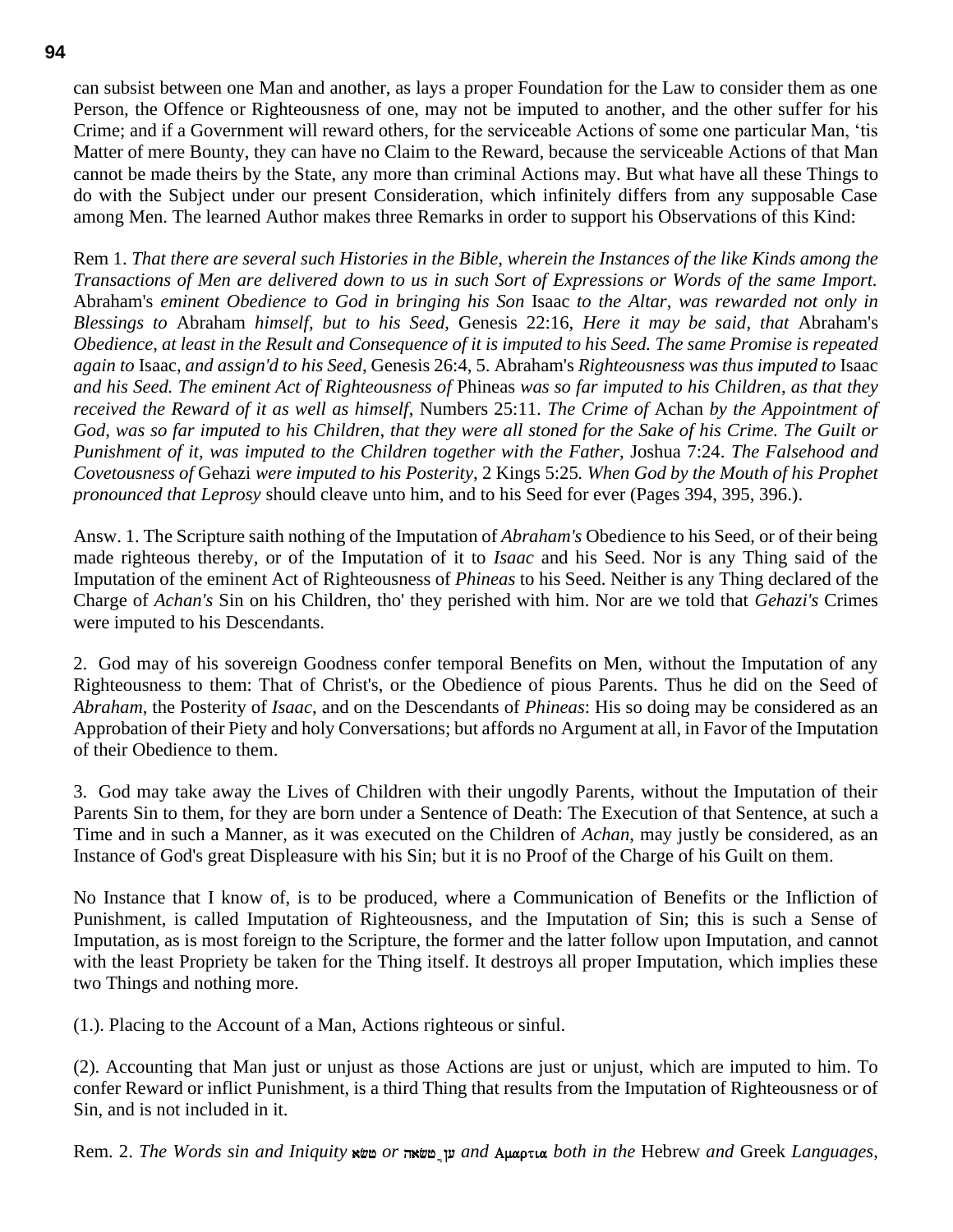*signify*, *sometimes*, *Liableness to Punishment*, *or Punishment itself* (396, 397.)*.*

Ans. 1. It cannot be denied, that there Terms are frequently put for sinful Actions themselves, as in there Words. *Wash me thoroughly from mine iniquity*, ytafhm i.e. from my Guilt, *and cleanse me from my sin*, ytafhm**,** *i.e.* from my Sinful Actions (Psalm 51:2.); Thus also in this Text of Scripture, *Thou hast not dealt with us after our sins*, *nor rewarded us according to our Iniquities* (Psalm 103:10.)*.* It is manifestly our criminal Conduct, that is intended in these Words. It would be almost an endless Labor, to instance in the numerous Places, where sinful Actions or Guilt is designed by these Terms. The *Greek* Word,  $A\mu\alpha\rho\tau\iota\alpha$ , *i.e.* Sin, is I think, used more than a hundred and sixty times in the new Testament, and it is not in any one Place put for Obligation to Punishment or Penalty itself; but always deflates, either sinful Actions, or the corrupt Habits of the Mind from which criminal Actions proceed, and it is evidently distinguished from Punishment in these Words, *come out of her my People*, *that ye be not Partakers of her*  $\pi a$ *i Auaptual <i>i.e.* Sins, or evil Conduct, *and that ye receive not of her Plagues* (Revelation 18:4.). The plain Sense of the Text is, that ye may not involve yourselves in her Guilt, and share in her Punishment.

2. The *Hebrew* Word hafH is sometimes taken for Punishment, or the Evil which Sin demerits; but it includes a Charge of the Offence, and is nor understood in an abstract Consideration from it: So in these Words, *if thou dost well thou shalt be accepted*, *and if thou doest not well*, *Sin lieth at the Door* (Genesis 4:7.), *i.e.* Guilt will be charged on thee, and the Penalty it deserves shall be executed, which are the contrary of Acceptance, that supposes Justification or the Non-imputation of Sin and a Reward: This a Charge of Guilt, and a Subjection to Punishment on that Account. In same Places it may be put for a Sacrifice for Sin; but in those Places the Guilt is included, which the legal Sacrifices *typically* bore, and Christ: who made his *Soul an Offering for Sin*, bore it *really*, as the Antitype of the legal Sacrifices.

3. The *Hebrew* Word for Iniquity, may sometimes signify the Punishment of Sin, as in the Instance this Gentleman produces, Hosea 10:13*.* which by Mistake is quoted the 12th Chap. *Ye have plowed Wickedness and reaped Iniquity*, *i.e.* the Consequence of your Crimes or dreadful Punishment; but this was not without the Imputation of their Sin itself. The thing to be proved in this Point is, that Punishment may be inflicted without any Charge of Offence. If therefore a thousand Places could be produced, where the Word is put for the Penalty of Sin, as taken in a strict Connection, with the Imputation of Sin itself, as the Cause of Punishment; they must have a great degree of Discernment indeed, who shall be able to discover, that Penalty may be inflicted on any Subject, to whom Guilt or Sin is not imputed, as the Cause of suffering that Punishment. It may design Penal Evil in these Words: *God layeth up his Iniquity for his Children* (Job 21:19.), and in these: *In the Iniquities of their Fathers shall they pine away with them* (Leviticus 26:39.)*.* Thus, also in this Text, *Our Fathers have sinned*, *and we have born their Iniquities* (Lamentations 5:9.), *i.e.* the Consequences of their Sins and of our own; but surely not without a Charge of Guilt. These are all the Places, that I know of, where Iniquity I put for Punishment, and in neither of them, Penalty is intended in an abstract Consideration from a Charge of Guilt or Sin. To produce Instance, where it is taken for Punishment, in strict Connection with, and as following upon the Imputation of Crimes, fails entirely of proving that Punishment, may be inflicted on any Subject considered as innocent, to say the belt of it, it is no other than impertinent Caviling.

Rem. 3. *The Scripture does not*, *a*s *I remember*, *anywhere in express Words assert*, *that the Sin of* Adam *is imputed to his Children*, *or that the Sins of Mankind or of Believers were imputed to Christ*, *or that the Righteousness of Christ is imputed to Believers* (Page 403.)*.*

Answ. 1. If the Ideas conveyed by these Phrases are found in Scripture, it is triffling to object to the Truth of those things, because these very Words, and in such a Form, are not therein expressed.

2. The Imputation of Adam's Sin to his Descendants, is asserted with peculiar Strength and Evidence, when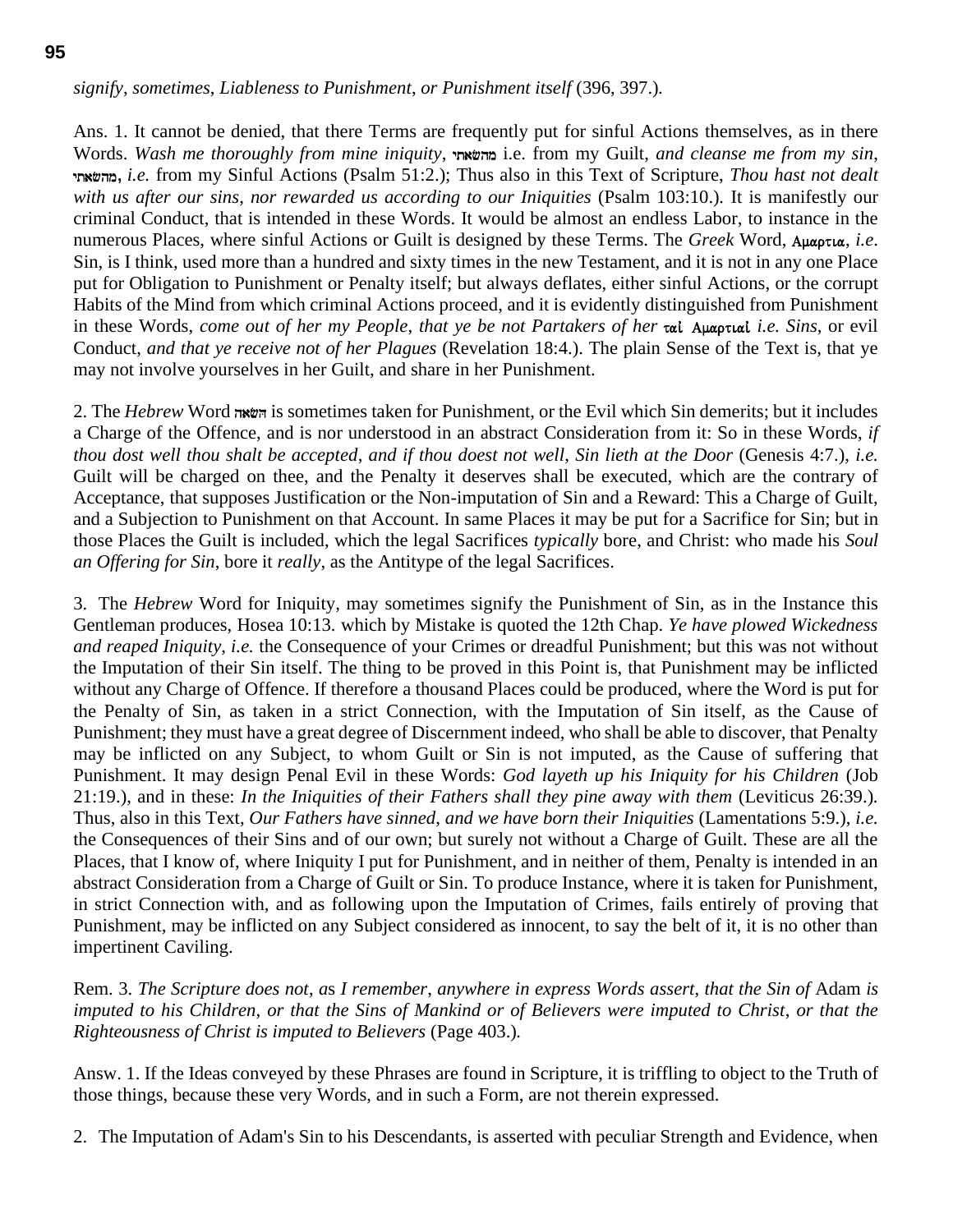it is affirmed, that *by the Disobedience of One*, *many were made Sinners.*

3. And thus also when the Apostle says, *by the Obedience of One many were made righteous*, the Words are a full Assertion of the Imputation of Christ's Righteousness to his People. Men are not made Punishment by *Adam's* Sin, nor are Believers made Reward by Christ's Obedience. Besides, it is very improper to speak of the Imputation of Penalty, for Punishment is not imputed, but inflicted; or of the Imputation of Reward, for the legal Result of Obedience, is not, it cannot be imputed to Believers, but it is communicated to them. Imputation of Sin or of Righteousness, is an Act in the divine Mind, to inflict Punishment or confer Reward, are transient Acts of God upon Sinners and Saints, and are most improperly called Imputation. This Remark I shall have Occasion to consider hereafter, and therefore add no more concerning it in this Chapter.

## CHAPTER 2

# *Contains Arguments to Prove the real Imputation of Sin to Christ, and Answers to the Author's Objections to it. Also Replies to some Answers which he gives to such Arguments for it, as he is pleased to mention: And the Objections of Socinus, are answered.*

THE *Socinians*, who deny the Satisfaction of Christ, and that he was punished for Sin, consistently with their own Principles utterly disown the Imputation of Sin to him. But such, who profess to embrace and maintain the important Doctrine of the real and proper Satisfaction of Christ, are greatly inconsistent in a Denial of the Imputation of Sin to him, in order to his suffering Punishment. The Arguments in Favor of a Charge of Sin on Christ our Surety are these,

1. Sin is not Punishment: No two Ideas are more distinct and different, than those of a Crime, and the Penalty it demerits. And therefore, without urgent Necessity, when the sacred Scriptures speak of Sin, we ought not to interpret those Places of Punishment, in Distinction from Sin itself. If it is denied that Sin was imputed to Christ, it will be difficult to demonstrate what of Sin he bore.

2. If Christ had not Sin imputed to him, his Sufferings were not of a penal Nature, for as we have before observed, proper Punishment is the Infliction of the Evil of suffering for the Evil of Action: An innocent Person therefore, as so considered, cannot be the Subject of Penalty. And if Christ did not sustain the Punishment, which we deserve, he made no Satisfaction for our Offences; then, if Punishment is at all inflicted for Sin, it must be on our selves, which would sink us to the lowest Hell.

3. Our Saviour had that charged on him, which he bore away for his People: He took away Sin in its Guilt; for he *removed our Transgressions from us*, *as far as the* East *is from the* West: *And put away Sin by the Sacrifice of himself*, *he purged our Sins.* Which Scriptures with many others, intend our Discharge from Guilt, in Consequence of the Imputation of it to Christ, and of his making a proper, real and plenary Satisfaction for it: And therefore Sin itself or our criminal Actions were laid on Christ, in order to the Removal of them, at the greatest Distance from us.

4. Christ might be made Sin or guilty, by the Imputation of Sin to him; but in suffering he could not be made Punishment. An innocent Person may be made or constituted guilty, by a Charge of the Crimes of others on him; but by the Infliction of Sufferings, he cannot be made Punishment, for two very evident Reasons

(1.) No Penalty may justly be inflicted on him, without the Imputation of Guilt, *i.e*. the Sins of others for whom he is supposed to suffer.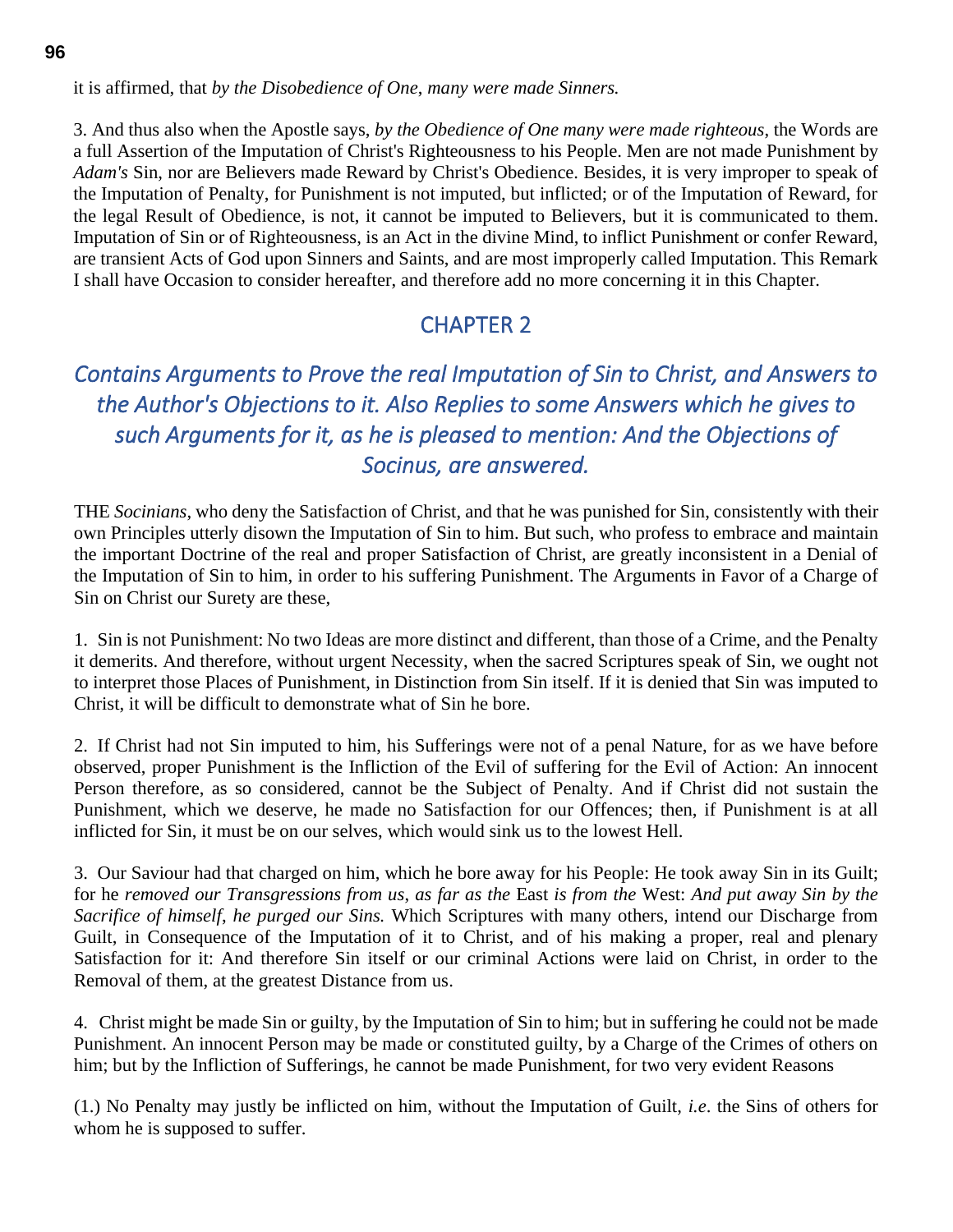(2.) No Man suffering Punishment, can with the least Propriety be accounted Penalty: He is not what he endures; but a Man may be made Sin or guilty, by an Imputation of Guilt to him. Thus, *he who knew no Sin*, *was made Sin for us*: *i.e.* according to the Opinion of some, he was made Punish*ment*: *That we might be made the Righteousness of God in him*, *i.e. say* they, that we might be made or constituted divine Favors and Benefits. There are no Ideas so different and distinct, but some Persons, out of Opposition to evangelical Truths, will confound them, and dare to make the blessed God the Author of such Confusion.

5. Remission of Sin is a Fruit of Christ's Death, in the Discharge from Guilt, as well as Freedom from Punishment. His Sufferings could not be the procuring Cause of our Acquittance from a Charge of Sin, without the Imputation of our Guilt to him, and therefore Sin itself or our criminal Actions, were placed to his Account, as our Surety.

6. No innocent Person, as so considered, in suffering can be made a Curse, however great his Sufferings may be; for a Curse necessarily supposes a Charge of Sin, as the Cause of that Curse, which he. is made: Christ in his Death *was made a Curse*, and therefore he did not suffer considered as innocent, though' in himself he was absolutely so; but he was accounted guilty, which he only could be, by the Imputation of our Sins to him.

7. This was typically represented, by the great Anniversary Sacrifice under the Law. A real Charge of Guilt could not indeed have Place, in any of the Mosaical Sacrifices: Nor could proper Punishment, be inflicted on any of the Beasts, which were slain and offered to God as Sacrifices, according to the ceremonial Law: But if any infer from thence, that Sin was not really imputed to Christ, as the *Author of the Ruin and Recovery of Mankind* does, they may also conclude, that our Saviour did not, properly speaking, suffer Punishment for us, which to conceive entirely enervates his Satisfaction, leaves us under the Imputation of our Guilt, and obnoxious to all the Penalty it demerits. These are Consequences greatly to be dreaded by everyone, who has the least Concern for his eternal Welfare and Deliverance from the infernal Pit.

8. Without a proper Imputation of Sin to Christ, he cannot be said to die in our Room, as we are Sinners. It is as Persons guilty, that we become obnoxious to Death; an innocent Person could not die in our Stead, without a Charge of our Sin on him, the Reason is evident, he who dies for, or in the Place of a Criminal, suffers for him that Penalty, to which his Crimes exposed him; but this cannot be without the Imputation of his Sin, because the Infliction of penal Evil, where there is no Charge of Offence, is a Violation of all Right and Justice. Christ was our Substitute, and died in our Room, and therefore our Sins or criminal Actions were really imputed to him. *The Author of the Ruin and Recovery of Mankind* objects several Things to this evangelical Truth.

#### Object. 1. *The particular sinful Actions of* David, Mary Magdalen *and* Rahab, *could not minutely be imputed*, *that is to say*, *that every particular lustful Thought of theft Persons could not be charged on Christ.*

Answ. 1. When this Gentleman makes a Difficulty, of allowing such a minute and particular Imputation of Sin to Christ, his Intention is to entirely overthrow the Doctrine of the Charge of Sin on Christ, in order to his making Satisfaction for it. We understand, Sir, your Drift and Scope, but shall never be shaken in our Faith relating to this great Doctrine, by any such trifling Objection, as this is, it contains nothing of Difficulty in it, as will appear by observing.

2. It is God, who charges Sin on Offenders themselves, or on his Son our Surety. Now, as God is able in his all-comprehending Mind, to impute every sinful and lustful Thought to Sinners themselves, so he is certainly able to charge every sinful and lustful Thought of theirs on Christ, who suffered for them. His Knowledge of Sin is absolutely perfect, he knows it in all its various Springs and Motions in the Hearts of Men, and therefore, he is able to impute it either to Men in their own Persons, or to charge it on Christ, as a Surety for

#### **97**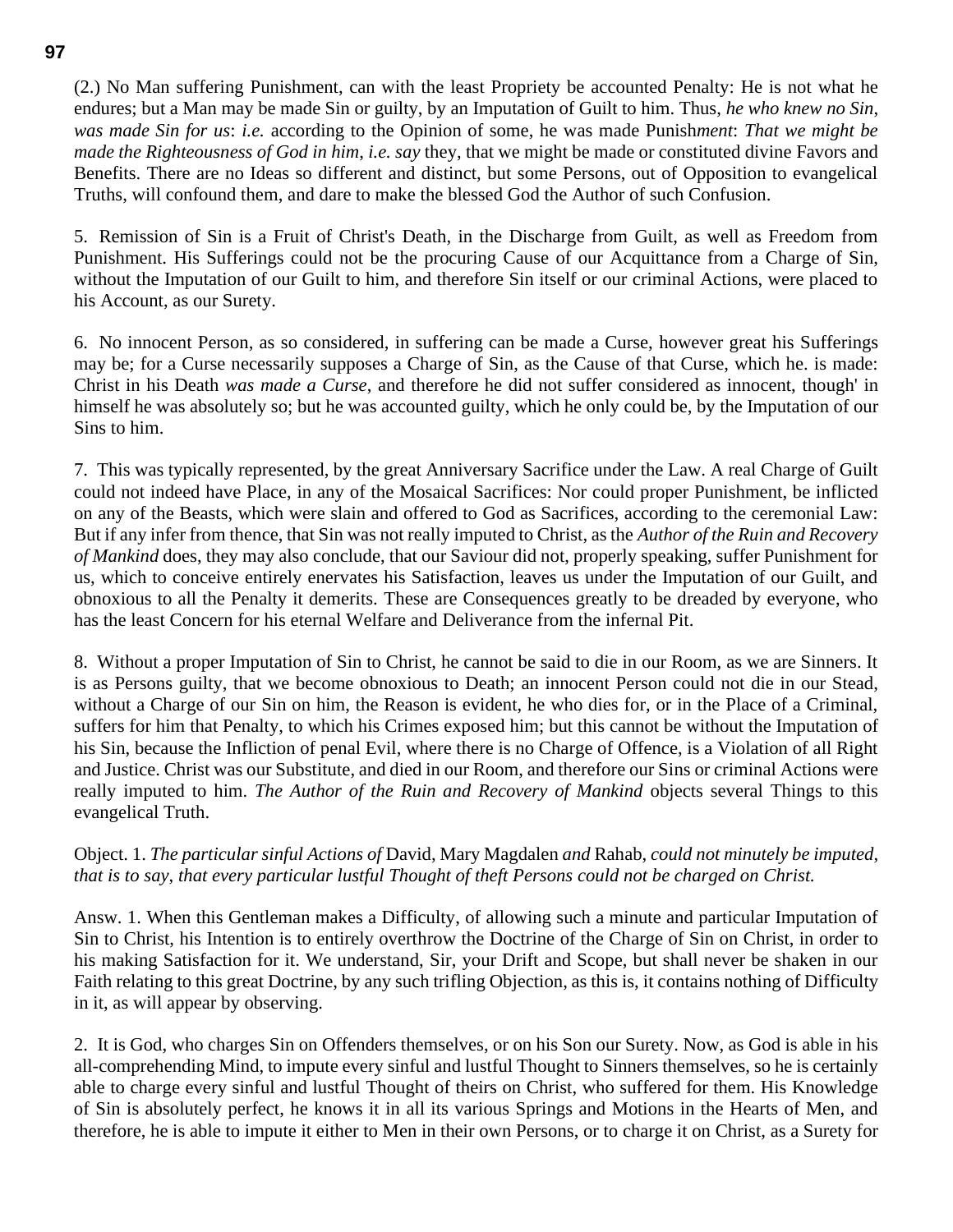them, as his sovereign, Pleasure is, to act in this great Affair.

Object. 2. The Author *fears it would border upon the Language of Blasphemy*, *to say that sin itself was imputed to Christ.*

Answ. 1. This stale and groundless Objection, the Author could not but know, has been many Times answered, it might therefore be expected, that he should have shewn, wherein the Answers given to it over and over are defective, if he think them so. The Omission of it I can't but apprehend, will be thought highly unfair and disingenuous, by more Persons than myself.

2. The Imputation of Sin to an innocent Person, does not formally make him a Sinner: It is only a Conveyance of sinful Habits does this, which is absolutely denied in this Care, and is not supposed in the Nature of the Thing, nor doth attend it, and therefore, there is not any Thing of a blasphemous Nature in the Doctrine. The blessed Jesus on the Charge of the Guilt of others to him, was accounted and reputed what he was not in himself, and could not be made *viz.* Sin or guilty.

3. The Imputation of the Action of one Person to another, does not make that Action, the personal Act of him, to whom it is imputed, whether the Action is righteous or unrighteous: So that our sinful Actions became not the personal Acts of Christ, by the Imputation of them to him, neither do his Acts of Obedience to the Law of God, become our personal Acts, by the Imputation of them to us. This Objection supposes that sinful Actions, upon Imputation, became the personal Acts of Christ, or else there can be no Foundation for this dreadful and horrible Charge of Blasphemy, the Consequence therefore, is inferr'd from what is not supposed or found in the Nature of the Thing, and is as certainly false, as it would be shocking, and destructive of all our spiritual Hopes if true. The ingenious Author undertakes to answer some of the Arguments, used to support the Doctrine of the real Imputation of *Adam's* Sin to his Posterity, and of the proper Imputation of Sin to Christ, which Answers of his I shall now consider and reply to.

Arg. 1. The first Argument, as he ought to have stated it, is, *how can Punishment be inflicted on an innocent Person*, *without the Imputation of the Crimes of others to him for whom he suffers Penalty*? *Or how can the Reward that is due to Righteousness*, *be confessed without the Imputation of that Righteousness to him*, *on whom the Reward is bestow'd*? To which Enquiries he answers thus, *The very same just Constitution*, *whether human or divine*, *by which the Actions themselves, whether good or evil, could be supposed to be imputed*, *is sufficient for the Imputation of the legal Result of those Actions*, *and that with as much Justice* (Page 399.)*.*

I reply,

1. No human Law can impure the good or evil Actions of one Man to another, for the Reasons before assigned in the preceding Chapter.

2. The Imputation of the legal Result of an Action, whether good or bad seems to me, a most odd and improper Idea: The legal Result of a good Action *i.e.* the Reward may be conferred, and the legal Result of an evil Action, *i.e.* Punishment may be inflicted. But of the Imputation of Reward or Penalty, I cannot frame any Idea: If I mistake not, the true Nature of Imputation is entirely lost. in this Supposition.

3. Its unjust to inflict Punishment on an innocent Person, as so consider'd, and suffering without an Imputation of Offence is not Penalty. If Sin therefore, was not imputed to Christ, his Sufferings could not be of a penal Nature, which if they were not, no proper Satisfaction for Sin arises from his Death: At most, it was only a Condition of Pardon, and this the *Socinians* themselves freely grant us, who are avowed Adversaries to the glorious and important: Doctrine of real Atonement and Satisfaction.

4. To justify a Person, who is not righteous, as so considered, is as contrary to Truth and Equity, as it is to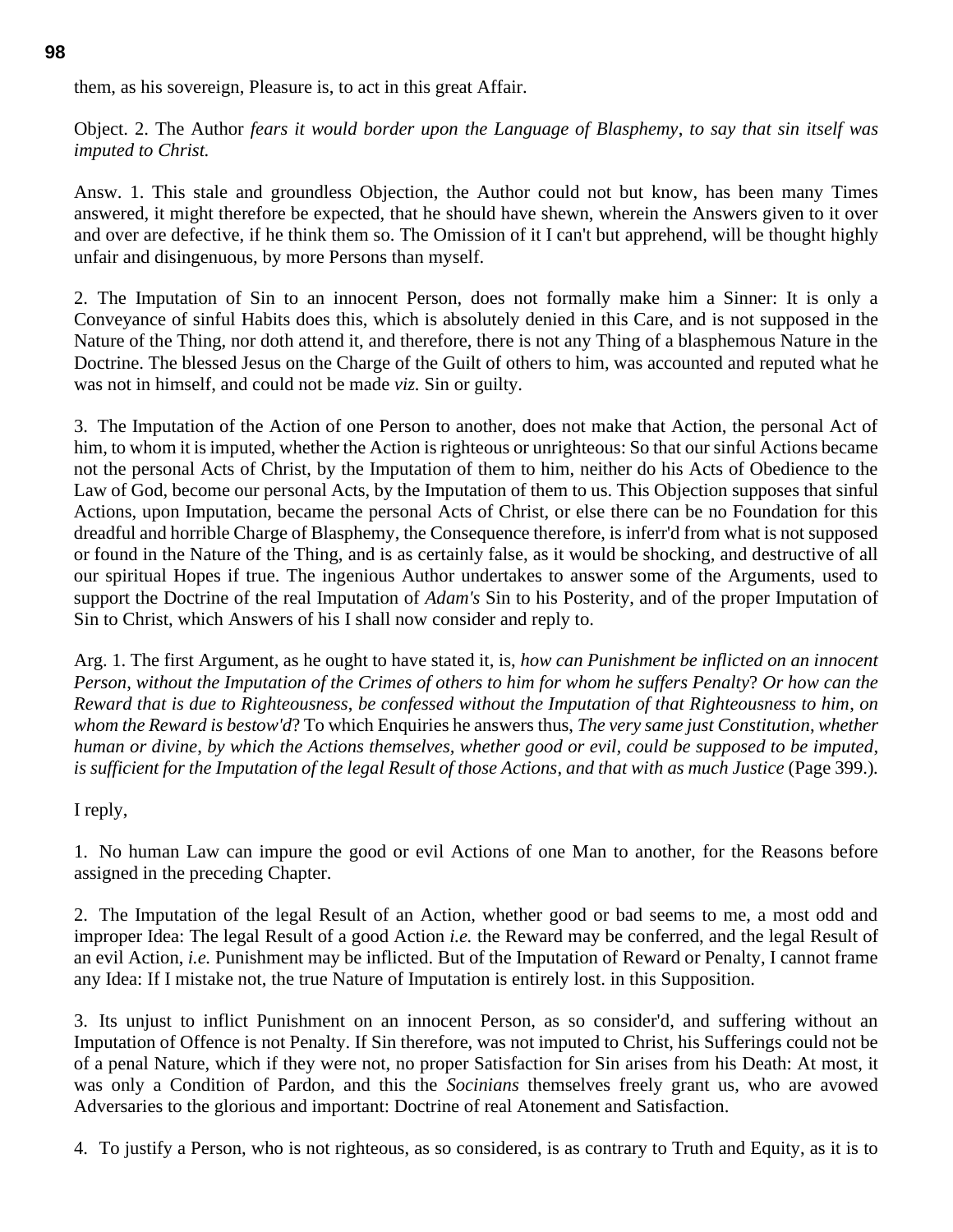condemn and punish the innocent. If therefore, Men are not righteous in themselves, nor made so by the Imputation of another's Obedience, their Justification mull: be an illegal Act, and plainly contrary to all the known Rules of Equity and Justice: And without Justification, a Man can have no Title to the Reward, which the Law promises only in Case of Obedience to its Precepts, to be performed either by Men themselves, or by a Surety for them.

Arg. 2. *May not the sinful Actions of the Father be imputed to the Posterity*, *since the Children were in the Father naturally*, *when he committed those sins*? *Is not* Levi *said to pay Tithes in* Abraham, *in* Hebrews 7:9. *because he was yet in the Loins of his great Grandfather*, *when be paid Tithes to* Melchisedec? The Author answers to this Argument thus,

1. The Apostle expresses it, not as Matter of strict reasoning, because he adds the Words, as I may so say, to intimate, 'tis rather an Allusion or Emblem, than strict reasoning.

2. If there could be supposed any Advantage by this natural In-being of all Men in Adam to support the Imputation of his sin to them, yet there *can be no Necessity of it*, *for Christ was not naturally in us*, *tho' our Sins were imputed to him. This Imputation of Sin therefore*, *to the one or the other*, *signifies only the transferring of Guilt*, *Condemnation or Punishment*, *and not the Imputation of the same evil Actions*, *or the transferring them from* Adam *to*, *us or from us to our blessed Saviour* (Pages 399, 400.)*.*

I reply,

1. 'Tis not supposed, that *Abraham* and *Levi* were considered as one Person, by which *Abraham's Act* of paying Tithes might become his, or be accounted the Act of *Levi*, *as* well as the Act of *Abraham*, for though' *Abraham* was *Levi's* Progenitor, he was not his Representative. But as *Adam* was the common Parent and Root of Mankind, he also was constituted the Head and Representative of all his natural Descendants; he and they were considered as one Person by the Law, which he violated, hence his Act of Disobedience became theirs, or chargeable on them, as well as on him, and they were reckoned to sin in him, and fall with him in his first Transgression.

2. Therefore, the Imputation of *Adam's* Offence, does not merely follow upon the natural In-being of all Men in him; but it arises from his being their Representative: He indeed was the only proper Person to be constituted such a Head, to the whole of the human Race, because he alone is the common Parent and Root of all Men.

3. Christ was not naturally in us; but yet he might be, and actually was constituted the Representative Head of his Seed. He and they were considered as one in the divine Mind, hence our Sins became his, and his Righteousness becomes ours or is imputed to us.

4. From what has been before observed, 'tis evident, that unless *Adam's* Sin is imputed to us or reckoned ours, as well as his, we are unjustly subjected to Condemnation, Misery and Punishment on Account of that Sin: For, to deny the Imputation of that Offence, and yet grant that we suffer in Consequence of it, necessarily supposes, that we are condemned and punished, considered as innocent, than which there is nothing more unjust: And it is equally apparent, that unless our Sins were imputed to Christ, he could not suffer the Punishment due to them, for no innocent Person as so considered, can be made the Subject of Condemnation and Penalty, without a manifest Violation of Justice, in the highest Degree imaginable.

Arg. 3. *There is a particular comparison*, *between our being made or constituted Sinners by the Disobedience of* Adam, *and our being made or constituted righteous by the Obedience of Christ.* The Author's Answer to this Argument is a very observable one, 'tis this. *The* Jewish *and all the* Eastern *Writers deal in very strong Figures and Expressions*, *to signify plain and obvious Things. And therefore, there is some Allowance to be*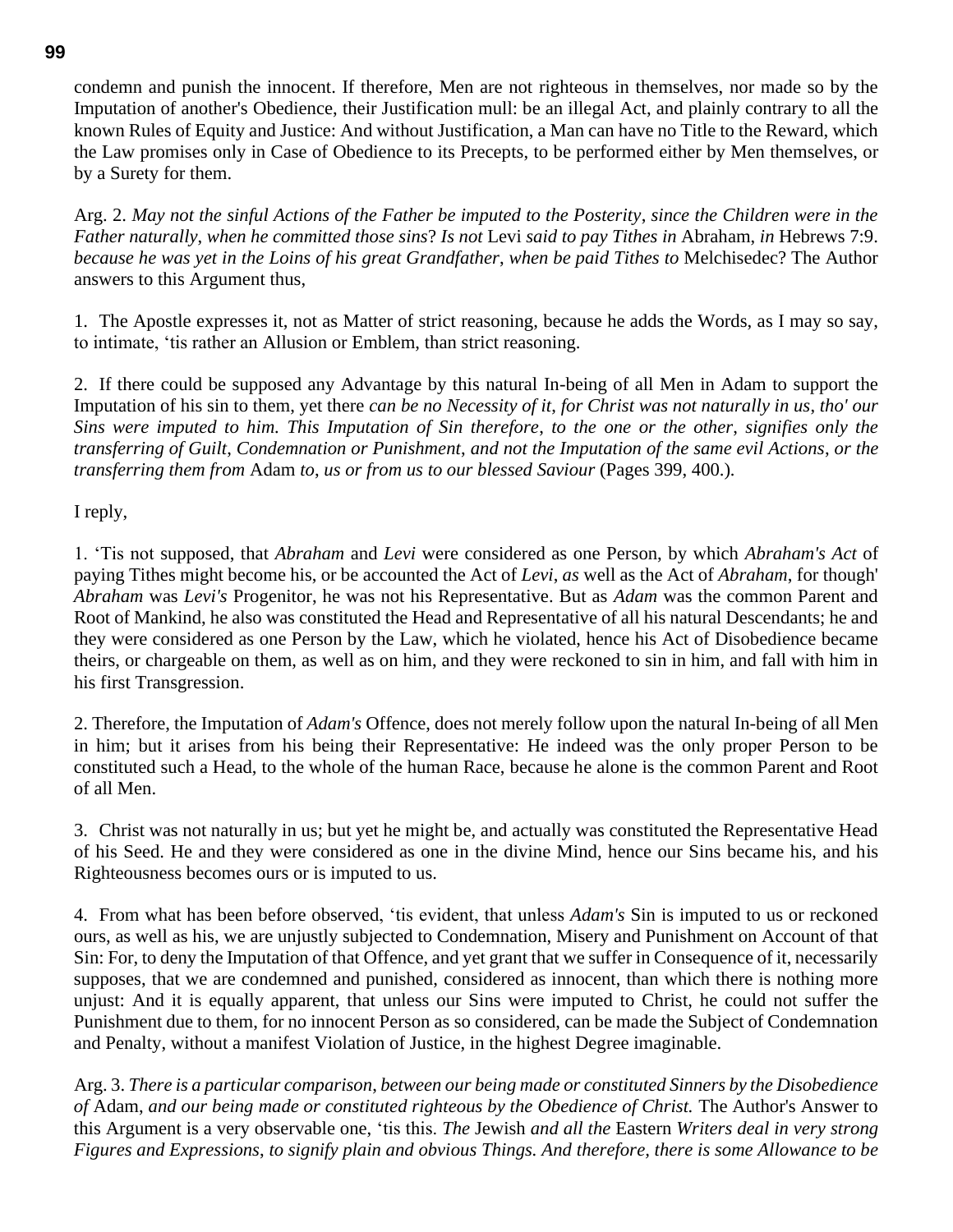*made in the Explication of them*, *or when we reduce them to plain Language* (401.)*.*

I reply,

1. That the inspired Writers many Times use elegant and strong Figures on various Subjects, is evident enough, and this must be allowed a peculiar Grace and Beauty in their Stile, which is far above the Imitation of some, who pretend to discover Defects and Blemishes in it, as much for Loftiness and Majesty, instructive Allusions and beautiful Metaphors, as it is for Conciseness, Ease and Simplicity.

2. But we must not imagine, that the un-inspired Pen-men make Use of figurative Modes of Speech without any Evidence, that they so do, and take the Liberty to interpret their Words, in a Sense quite different from and far below the proper and natural Import of them, without a solid and substantial Reason for *it*, taken either from the Nature of the Subject concerning which they speak; or from the Scope and Design of the Writer, for if we may indulge to such an Imagination, no evangelical Truth will be capable of Defence from Scripture, nor will it be found possible to detect and refute any Error, however great, by the Help of the sacred Pages.

3. The Truth in the Case is really this: The Subjects of which the Apostle in this Place discourses, are mysterious, and of the Number of *the deep Things of God*; but the Language in which they are expressed, is easy, plain and natural, yea too plain and striking, for any Person whatever to interpret it in a Consistency with a Denial of the important Truths of the Imputation of *Adam's* first Offence to his Posterity, and of the Imputation of Christ's Obedience to his People.

4. The Scope of the divine Writer requires us to understand his Words, in their obvious and natural Import, and will not allow us to explain them, as if they were figurative, and more elevated and strong, than the Nature of the Things about which he writes required. It is his general Design in this Discourse to prove two Things. First that *Adam's* Sin, is the Cause of Condemnation and Death to all his Seed. Secondly, That Christ's Obedience is the Cause of Justification and Life to all his Seed. (1.) He asserts Sin and the Sin of one Man to be the Cause of Death. (2.) That Sin is not imputed where there is no Law. (3.) That Death had reigned from the Time of *Adam* to *Moses*, even over such a Part of Mankind, as had not sinned, in the Manner *Adam* did, *i.e. personally*, whereby it is not to be doubted Infants are intended. And therefore Mankind were under a Law, before the Delivery of the Law on Mount *Sinai*, by the Hand *of Mo*ses, and this Law threatened Death in Care of Disobedience, and since many suffered Death, who had not actually sinn'd, they must be under an Imputation of Guilt contracted by another: For the Apostle plainly supposes an Imputation of Sin to all who are subject to Death, and concludes, that by the Offence or Disobedience of one Man, we are made or constituted Sinners. farther he supposes throughout his Discourse, that it is Sin imputed, which subjects Men to Condemnation and Death, and that it is Righteousness imputed, which intitles Men to Justification and Life. And therefore, there is a manifest Necessity to interpret his Words, in their plain and obvious Sense, his Scope and Drift will by no Means allow us to think, he here uses figurative Expressions or Language stronger than the Nature of the Subjects, about which he treats will bear, as this Author falsely imagines he does. In the remaining Part of the Author's Answer to this Argument, 'tis observed, that *a Conveyance of sin from* Adam, *and a Communication of Grace and Holiness from Christ may be intended in this Discourse.* To this I reply, (1.) In this Place there is no Mention of our natural Depravity and Corruption, in Consequence of *Adam's* Sin. (2.) Nor is any Mention made of our Sanctification by Christ. His whole Discourse is of the Imputation of Sin, of one Sin, and of the Sin of one Man to Condemnation and Death: And of the Imputation of the Obedience of one, *i.e*. Christ, in order to Justification and Life. Sanctification enters not into his Discourse in this Place. The Author argues *that there was not a real Imputation of Sin to the Scape-goat or a real Infliction of Punishment.* Both these Things are freely allowed, because that was not a Subject capable of either: But still both are true of Christ the Antitype, if he made a real and proper Atonement for Sin, which glorious and important Point is not now to be proved, I hope it has been already done.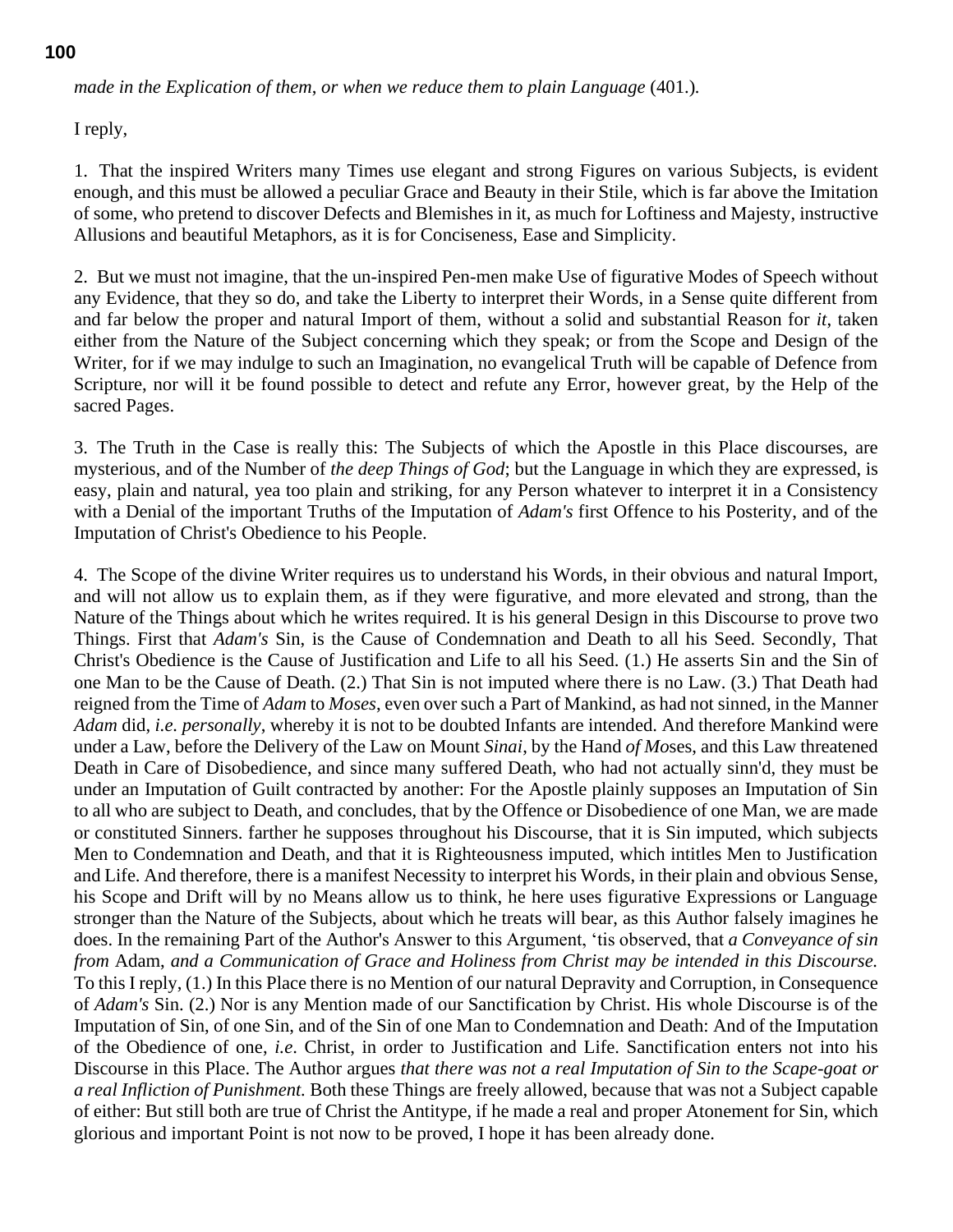Arg. 4. *It cannot properly be called imputed Righteousness*, *if the righteous Actions themselves are not imputed*, *for in proper Speech*, *the Result of Christ's Righteousness*, *i.e. the Right to Impunity and eternal Life*, *which he procured for us*, *is given to us rather than imputed. To this says he*, *I answer and grant*, *this is the very Language of Scripture*, *it is called*, *the Gift of Righteousness*, Romans 5:17. *Eternal Life, which is the Result of Christ's Righteousness*, *is the Gift of God through Jesus Christ.* Romans 6:23. *And the Forgiveness of Sins is given to Israel.* Acts 5:31*. Yet let it be observed*, *that the very Reward itself*, *is sometimes said to be reckoned or imputed in Scripture* Romans 4:4. *The Word is* logizetai, *which our Translators have constru'd imputed in the next Verse* (493.)*.*

I reply,

1. Conferring of Benefits, it is certain, cannot properly be called an Imputation of them. Imputation is an Act in the divine Mind towards Men: A Communication of Favors to Men, is a gracious Act of God upon them, which are very different and distinct Ideas: The latter is not the same with the former, nor may be put for it.

2. The Word signifies to reckon, account, esteem or repute, as well as to impute or place to Account: Thus in these Words, *I reckon*, *λογιζομαι*, *that the Sufferings of this present Time*, not I impute (Romans 8:18.). So in this Text, *We are accounted* ελογισθημεν, *as Sheep for the Slaughter* not we are imputed as Sheep (Romans 8:36.), *etc.* And this must be the Sense in which the Word is used in this Scripture: *are counted* λογιζεται εί sperma *for the Seed*, *i.e*. are reckoned or reputed, not imputed for the Seed (ver. 8.). More Instances might be produced, where the Term is taken for Account, Esteem or Reckoning; but these, as I suppose, are sufficient. The Sense of *Romans* 4:4. is plainly this: *To him that worketh*, *i.e.* who obeys the Law, *the Reward is reckoned*, or accounted *a due Debt.* It is the Judgment formed of his Right and Title to Life, upon the Foundation of his Obedience to the Law, which is designed, and not the Imputation of the Reward to him, that is intended.

3. The Word signifies to impute, or place to the Account of a Person, an Action righteous or unrighteous: Thus in these Words: *I pray God it may not be laid to their Charge*, μη αυτοί λογισθειου (2 Timothy 4:16.) and also in this Scripture: *Unto whom God imputeth* logizetai *Righteousness* without *Works* (Romans 4:6)*.*

4. When a righteous Action is imputed, a Man is accounted or reckoned just, upon the Imputation of that righteous Action and when a sinful Action is imputed or plac'd to the Account of a Person, he is thereupon reputed or esteem'd Unrighteous. But without the Imputation of Righteousness or of Sin, Men cannot be esteemed Just or Unjust.

*Socinus* objects several Things to the Imputation of our Sins to Christ; but they are such as will be found very easy of Dispatch.

Object. 1. *It obscures the Glory of the Grace of God*, *which is discovered in delivering Christ to Death for us*, *for if our Sins were imputed to Christ*, *then in that Act he prosecuted his own Right.*

Answ. 1. God maintained and vindicated the Honor of his Justice, in the Imputation of our Sins to his Son, and in the Infliction of that Punishment on him, which they demerit.

2. Herein also the Glory of his Grace shines with the *brightest Luster*: His Blood being a proper Price or valuable Consideration for our Discharge from Guilt, is no Diminution or lessening of the Glory of divine Grace in our Forgiveness: Since the Provision of Christ as a Redeemer, is wholly and solely to be attributed to the Riches of that Grace.

Object. 2. *Christ could not then be an Example to us*, *in his Death*, *for the Sins of others cannot be imputed* 

#### **101**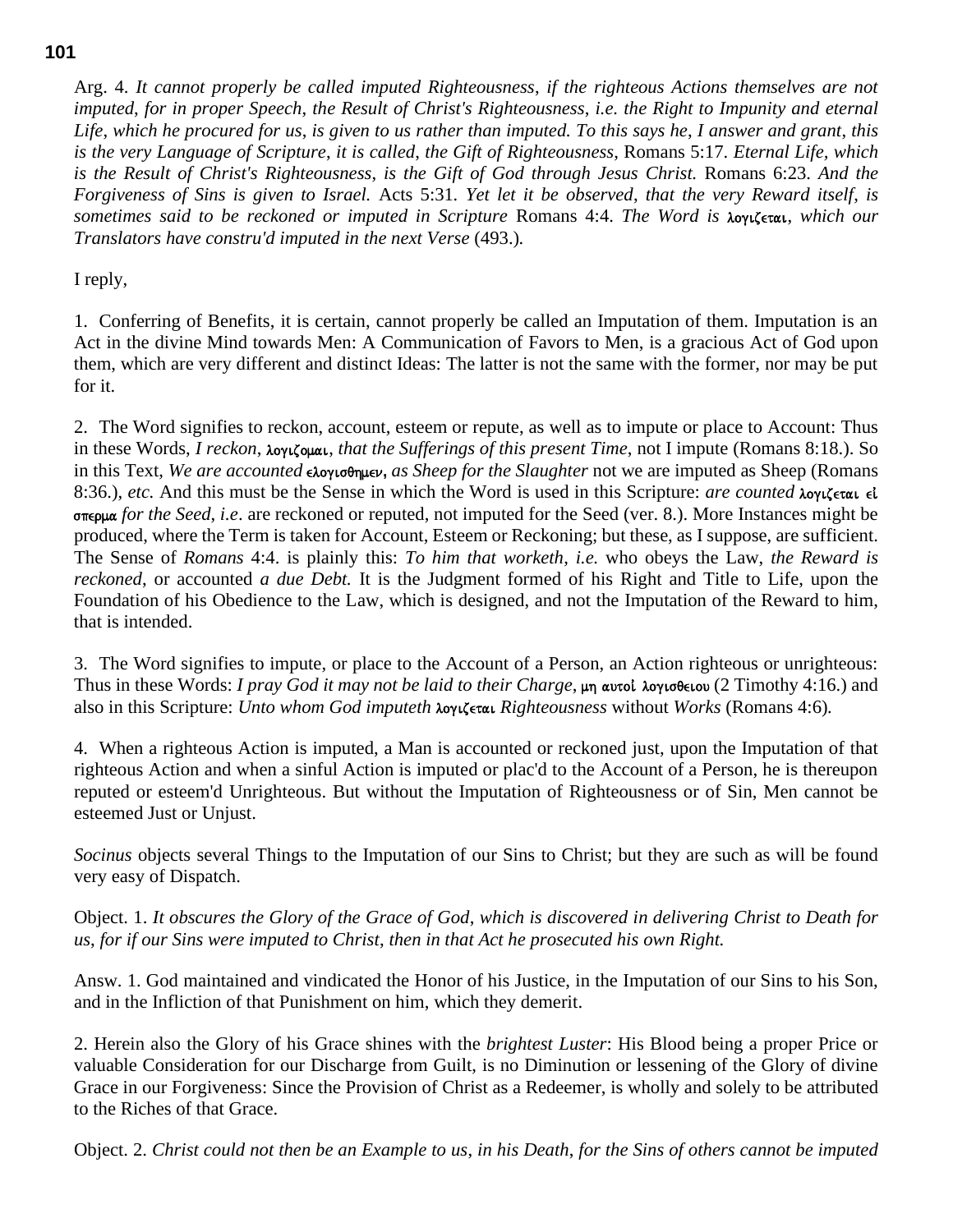*to us.*

Answ. 1. Christ was an Example to us, in what he suffered from the Hands of Men, and we ought to imitate him, in Patience, Meekness, and Gentleness, when we are rudely treated for his Sake, and the Good of his People and Church.

2. But he was not an Example to us, in what, and as he suffered from the Hand of God, who commanded the Sword of Justice to awake against him, and to smite him, in order to the Redemption of his Body the Church.

Object. 3. *How can our Sins be imputed to us*, *if they were to Christ*?

Answ. Adored be divine Favor for it, they are not imputed to us: For, *God was in Christ reconciling the World to himself*, *not imputing their Trespasses unto them.*

Object. 4. *Two Things are required to the Imputation of another's sins.* (1.) *There must be a personal Conjunction or Union between him*, *to whom they are imputed*, *and the Person*, *whose sins they are.* (2.) *The other is*, *he must have sinned*, *and imitated his Wickedness*, *on whom they are charged.*

Answ. 1. Christ was absolutely free from all sinful Pollution in himself, for *he did no Sin*, *neither was Guile found in his Mouth.*

2. But there is a most near Union between Christ and his People, a nearer Union than can subsist between one Man and another: He is the Head and they are his Members: *They are Bone of his Bone*, *and Flesh of his Flesh*: And 'tis this close and intimate Union which is the Foundation of the Charge, of their Sins on Christ, and of the Imputation of his Righteousness and Obedience to them. And therefore, *Socinus* had no just Cause, as his Manner was, to *insult*, *triumph*, and *pronounce* the Doctrine of the Imputation of Sin to Christ, *false*, *absurd*, and impious, which he insolently and rudely does. I am very sorry that the Author of the *Ruin and Recovery of Mankind*, *has* in any Degree imitated him, in suggesting it to is a *blasphemous* Doctrine: Such I am well assured it will never be proved.

# CHAPTER 3

# *Shews, that Faith is not a Condition of our Justification, and that it is not imputed to us for Righteousness.*

I. *A Proper Condition is an Addition to a Promise*, *by which we will that what is to be granted*, *or to be*, *should be conferred*, *in Case some other Thing is done. And therefore, two Things enter into the Nature of a proper Condition. A Delay to fulfil the Promise*, *and an Uncertainty of the Bestowment of the Thing promised. For if the Condition is not fulfilled*, *Right to the Benefit promised on that Condition*, *cannot take Place.*

Some have apprehended, that Faith is a proper Condition of our Justification by the Righteousness of Christ. That an everlasting Righteousness is brought in, for the Justification of Sinners that it is accepted of God to such a Purpose; and, that it is in itself sufficient to that end, am granted; but it is not allowed to be imputed to any particular Person, except upon the Condition of believing in Christ. Against this Opinion, I object Thus,

1. This Principle supposes, that Christ was not made under the Law, nor obey'd it, for one Man, more than another: Or that he as much designed the Justification of *Judas* by his Obedience, as the Justification of *Paul* or *Peter*, which is entirely incontinent with that peculiar Love he bore to them, and in which *Judas* had no Interest.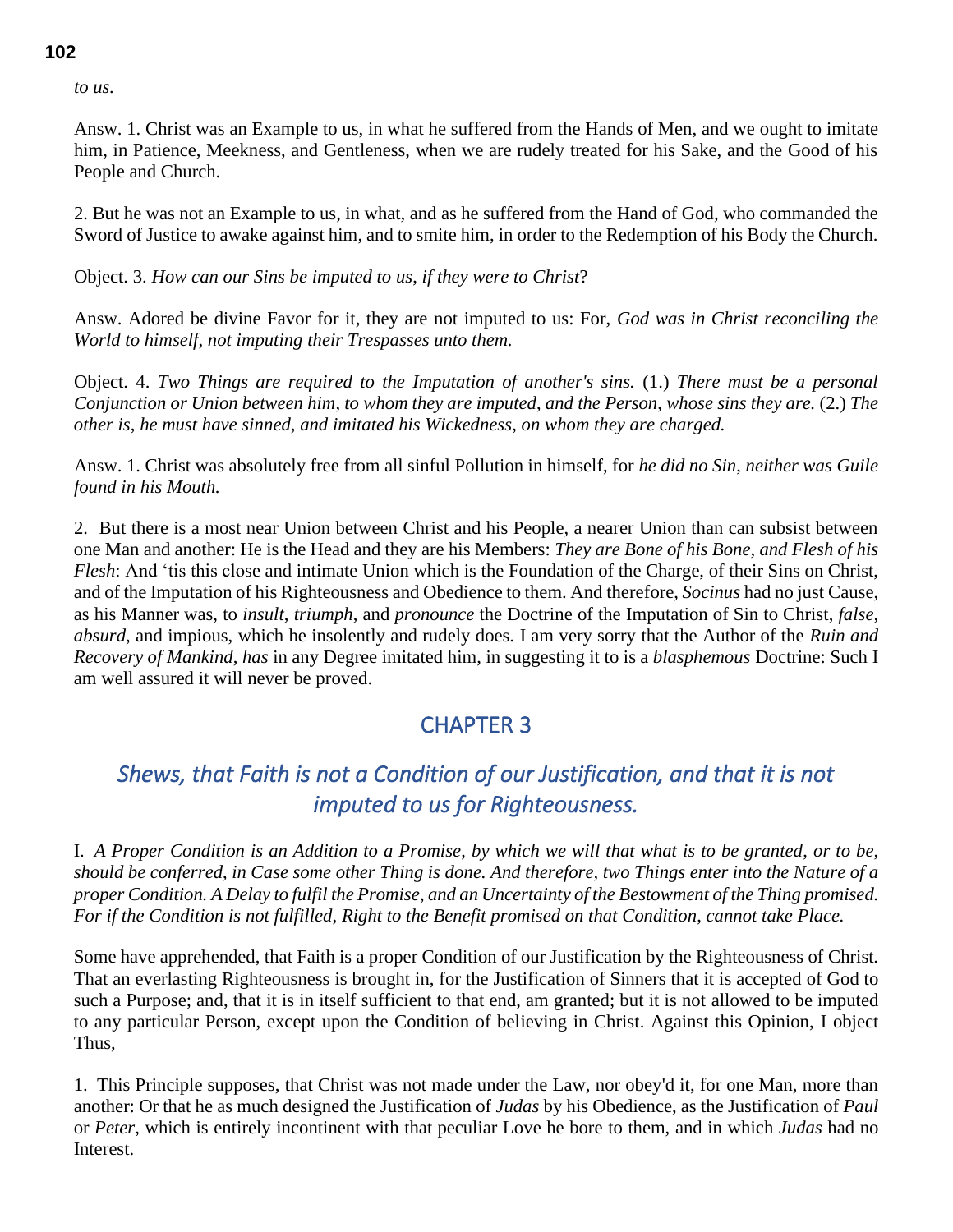2. There is a foederal Union between Christ and those Persons, on whose Account he fulfilled the Law: He is their Head, and they are his Members, which can only be said of *the Church of the first-born*, *who are written in Heaven*, who are his Body, and to whom he is a Head exclusive of all others, to them therefore, he had a particular View, in his Obedience to the Law, and only intended the Justification of those Persons.

3. As we have before proved, this Condition is not in the Power of Men to perform. Now it would be an Impeachment of the Wisdom of Christ, and no Instance of Goodness in him, to design his Righteousness, as the Matter of our Acceptance with God, upon an impossible Condition.

4. If God gives that Grace to Men, which effectually enables them to fulfil this Condition, the Nature of a proper Condition, as to us, is lost: For Justification with Respect to Men becomes absolute, and what there is of Conditionality in it, is not on our Part, but on the Part of God.

5. If all those are not justified, for whom Christ: obeyed the Law, with a View to their Justification, he is disappointed of the End he proposed to himself in his obeying of it, then he *magnified the Law*, *and made it honorable* in vain, as to these Persons, which may not be thought, any more than that he died in vain.

6. Since Christ knew, that God would not enable such Men to believe, who are not of his Sheep, for Men continue in Unbelief, because they are not of that happy Number: Ye *believe not*, *because ye are not of my Sheep*, he must be supposed to intend, the Justification of such Patrons, as he certainly knew never could be justified, which can't be thought without a manifest Impeachment of his Wisdom: Nor consistent with his Submission to the Father's Will.

7. This supposes, that a Believer for a Time is not justified but condemned, for according to this Opinion, Faith is prior to Justification, which if it is, then a Believer may be considered as an unjustified Patron, at least until after his first Act of Faith; but thus he may not be conceived of.

II. Some are of Opinion, that Faith, *i.e.* the Grace of Faith is imputed for Righteousness, as the *Socinians* and *Arminians.* Dr. *Doddridge* declares himself to be of this Mind, though' he also believes the Imputation of Christ's Righteousness, which *Arminius* likewise did. *I have said*, (so he speaks) *that I believe both*, *i.e. that the Righteousness of Christ is imputed to us*, *and that our Faith is imputed for Righteousness.* And says Dr. *Doddridge*, *all manner of Imputation seems to be a Metaphor*, *taken from Books of Account*, *between Creditor and Debtor. To impute any Act of Sin*, *or of Obedience*, *is therefore properly no other than to let it down to his Account. The great God of Heaven and Earth is represented in Scripture*, *with humble Condescension to our Manner of acting and conceiving of Things*, *as keeping a most exact Book of Records and Accounts*, *in which things are registered concerning every one of us*, *which he will bring into that final Review and Survey*, *by which our Characters and States shall finally be determined. And as a most exact and perfect Obedience is a Debt which we owe him*, *as our great Creator*, *Benefactor*, *and Governor*; *so on the Breach of his Law*, *we owe him some proper Satisfaction for it. In this view*, *we are all charged as Debtors*, *poor, miserable and insolvent Debtors in the Book of God: Innumerable sins are imputed, or set down to our Account: And were Things to go on in this Course, we should e'er long be arrested by the divine Justice, and being found incapable of Payment, should be cast into the Prison of Hell, to come out no more. But God in Pity, to this our calamitous State, has found out a Surety and a Ransom for us, and has provided a Satisfaction in the Obedience and Sufferings of his Son; which is what we mean by the Righteousness of Christ, or his active and passive Obedience. It is with a gracious Regard to this, to express his high Complacency in it, and if I may so speak his pleasing Remembrance of it, that all who are finally justified and saved, meet with divine Acceptance and Favor: Or to pursue the Metaphor opened above, the Righteousness of Christ is in the Book of God, imputed offer down to their Account, as that by which the Debt is balanced, and they are intitled to such Favors as righteous Persons might expect from God. But then it is an invariable Rule in the divine Proceedings, that this Righteousness, or this Atonement and Satisfaction of Christ, (for I think it*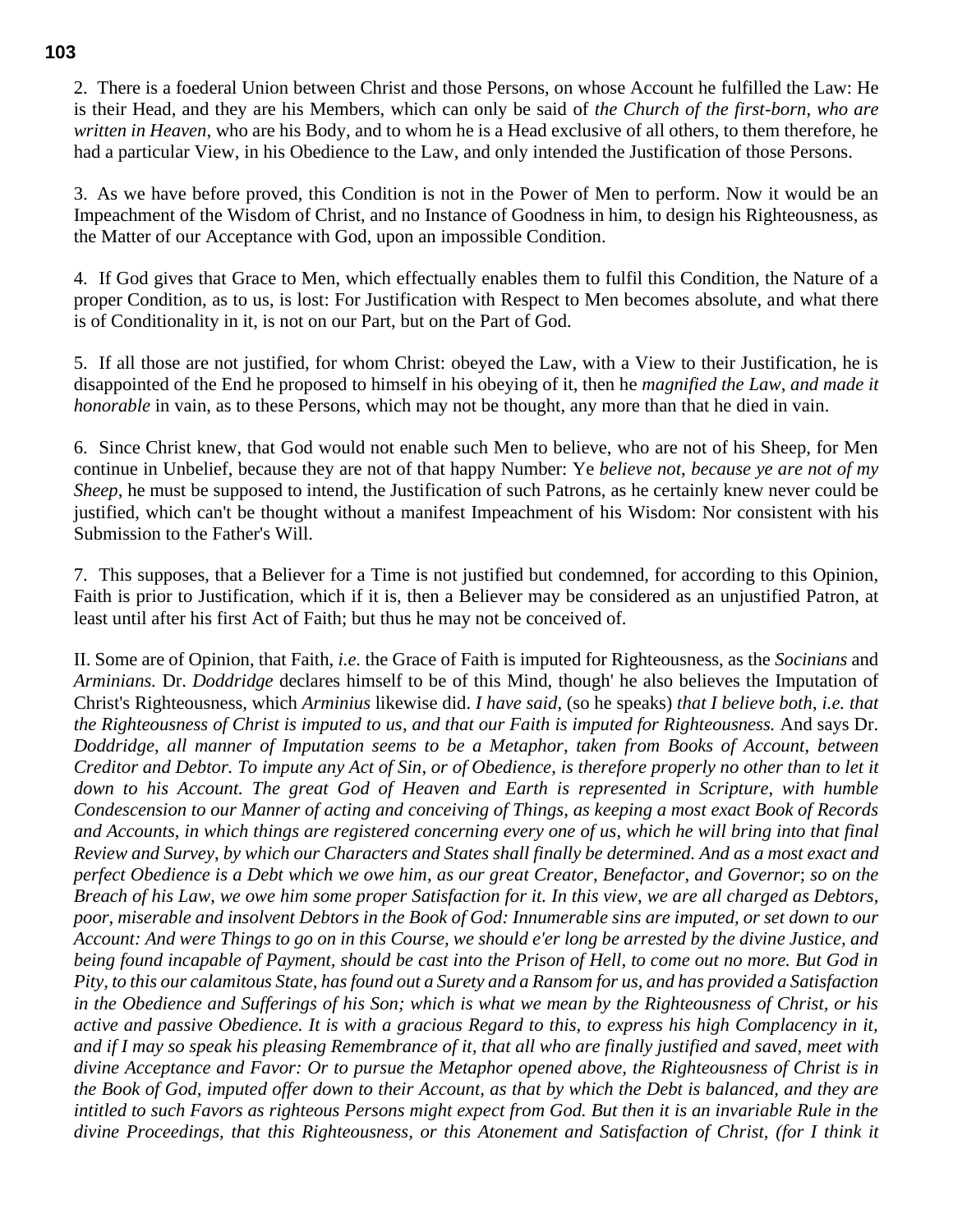*matters but little, by which of these Names it shall be called) be a Means of delivering those, and only those, that believe. Pursuant therefore to the afore said Metaphor, when any particular Person believes, this is set down to his Account, as a most important Article, or as a Memorandum (if I may so express it) in the Book of Gods Remembrance, that such a one is now actually become a Believer, and therefore is now entitled to Justification and Life by Christ. In this Sense his Faith is imputed for Righteousness. Yet it is not regarded by God, as the grand Consideration which balances the Account, or indeed as paying any Part of the former Debt, which it is impossible it should; but only as that, which according to the gracious Constitution of the Gospel gives a Man a Claim to that which Christ has paid, and which God has graciously allowed as a valuable Consideration, in regard to which be may honorably pardon and accept all who shall apply to him in his appointed Way, or in the Way of humble believing, aa Faith was described above.*

On this extraordinary Paragraph we may remark as follows.

1. It is supposed that the Satisfaction of Christ is not real and proper; but is graciously allowed of God as a valuable Consideration for our Discharge, although' it is not so in itself, for if so it is, it is not a Favor to allow it to be such.

2. That this was paid for such, as may have no Claim to it for want of Faith. The Churches of Christ, in *Northamptonshire*, may expect to soon hear the universal Extent of Christ's Death in express Words asserted, when they are sufficiently prepared for it, by such artful and sly Insinuations of it.

3. That it is Faith which intitles Men to this Satisfaction of Christ's, such as it is allowed to be: We have thought that it was God's Acceptation of it for us, and his Imputation of it to us, that made it ours, and not any Act which we perform, but it seems this old Protestant Doctrine proves a Mistake.

4. It is here supposed, that we are not constituted and made righteous, by the Imputation of Christ's Righteousness to us; but receive Favors from God, as if we were righteous, tho' in Reality we are not so made.

5. It is expressly affirmed that Faith, *i.e.* the Grace of Faith is imputed for Righteousness: So say *Papists*, *Socinians*, and *Arminians*, the learned Man, if that will afford him any Degree of Pleasure, may observe, that all who are averse to the most important Point of the truly reformed Religion, *viz.* the Doctrine of Justification by the Imputation of the Righteousness of Christ ALONE, differ not from him, in this his Opinion of the imputation of the Grace of Faith for Righteousness. 'Tis not a little strange that such a Congregation as that at *Rowel* in *Northamptonshire*, should press the Publication of Doctrine, quite the Reverie of what they have been faithfully instructed in, by a Succession of able and judicious Ministers, for many Years, and which they have professed to cordially believe: But though' they so did, I can't persuade myself to think, that they will give up the glorious Truths of the Reality and Perfection of Christ's Satisfaction, the Unconditionality of an Interest in it, and in the Remission of Sin, arising from it and secured by it. Nor that of Justification by Christ's Obedience without any Act of ours.

I would here advance some Arguments to prove that the Grace of Faith is not imputed for Righteousness,

1. If Faith is imputed for Righteousness, it is either the Act of Faith only, or it is the Act with the good Works, Which attend it and spring from it: If it is the Act of Faith itself, then we are justified by an Act of our own, and in Justification God imputes not Righteousness to us without Works; but on the contrary, he imputes to us in order to Justification, an Act or Work of our own, for such is Faith. If Faith in Connection with its Fruits, Repentance and holy Obedience, is imputed to us for Righteousness, then we are justified by Works, and therefore this great Benefit with all the Fruits attending it become due to us, and the Reward is not reckoned of Grace; but of Debt, if the Apostle's Reasoning is right.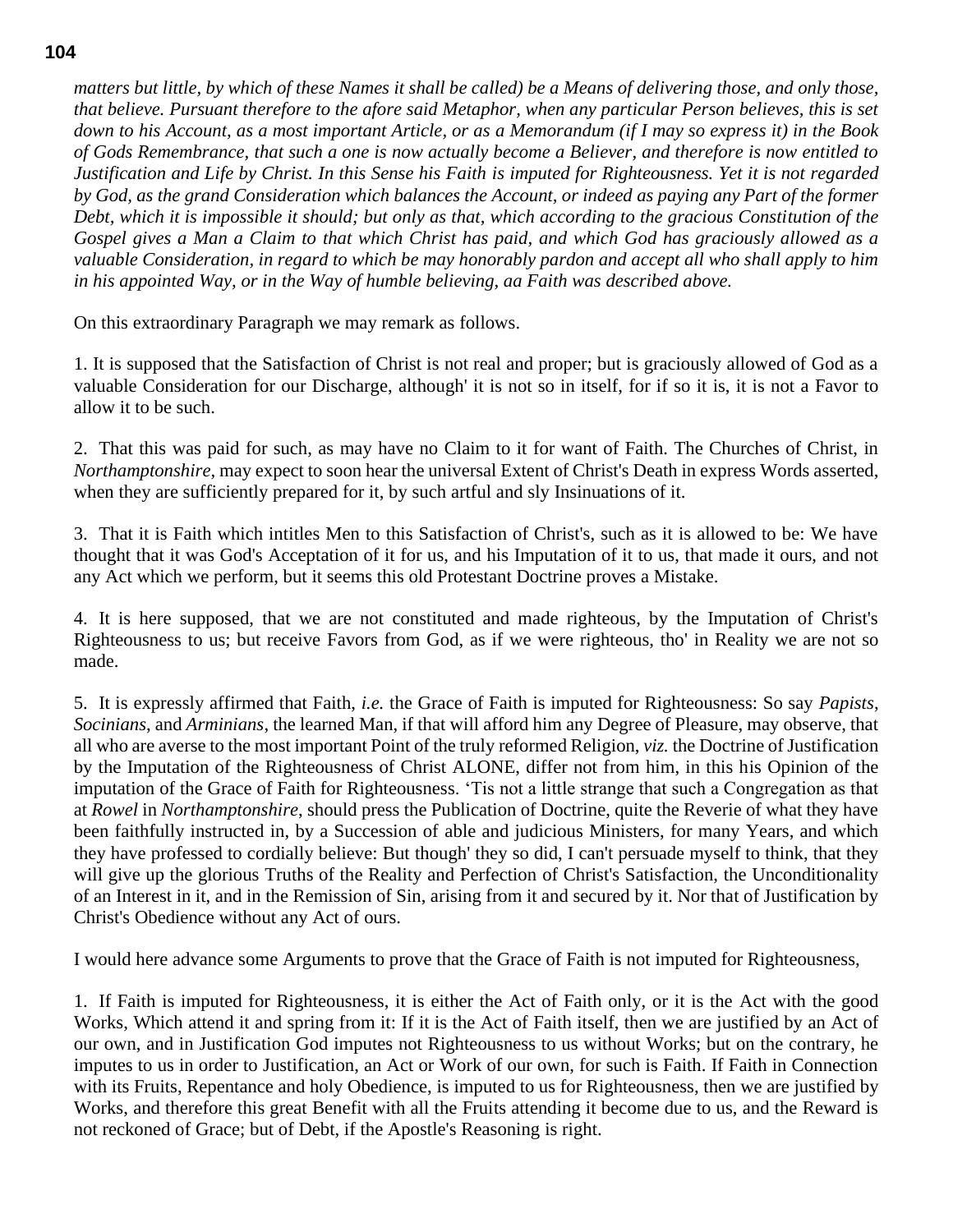2. If Faith itself is the Matter of our Acceptance with God, then he justifies us, on Account of an imperfect Work, for such is our Faith, and by Reason of the Imperfection of it, we become liable to Condemnation according to the holy Law of God, which requires absolute Perfection in order to Justification: So that an Act to which Remission is necessary, is the Foundation of our Justification before the awful and holy Tribunal of God. Nothing more false or absurd than is this, that an Act which in strict Justice deserves Punishment, because of its defective Nature, is accepted of God, as our justifying Righteousness, and intitles us to divine Benefits, will soon be invented.

3. In Justification God either accounts us perfect and sinless, or imperfect and deficient in the Practice of our Duty: If he reckons us perfect, then Faith which is imperfect cannot be our justifying Righteousness in his Sight, that is, if his Judgment is formed of us according to Truth: If God justifies us as imperfect, then he pronounces Men righteous, who are unrighteous, for one single Act of Offence against the Law, justly denominates a Man a Transgressor, and this his Act of Disobedience subjects him to legal Condemnation, and wilt be an eternal Bar to his Justification by his own Acts of Obedience, how sincere so ever.

4. If Men are justified by Faith itself, they have whereof to Glory, and Boasting is not excluded, especially as Faith is thought to be produced, by the Concurrence of the human Will, with the Operations of divine Grace, and Men are suppos'd in Part at least, to be the Cause of their differing from others.

5. Upon this Principle a Believer cannot truly acknowledge, that his purest Acts and best Services considered in themselves, expose him to Condemnation according to the Law: Nor hath he Reason to pray, that God would *not enter into Judgment with him*; but on the contrary, this he is to expect, and is to be justified or condemned, as he obeys or disobeys that Law, which requires Faith, as a Condition of his Justification. 6. Neither may Believers renounce a Dependence on their Works, for if God has expressly declared, that he will justify them, on Account of any Acts, or Act of theirs, they ought not to reject those Acts, or that Act, in the great Business of their Acceptance with the Majesty of Heaven; but agreeable to his revealed Will, place their Hopes of Justification therein, and not act such a preposterous Part, as the Apostle must be supposed to do, (if this Doctrine is true) who *counted all Things* except the *Righteousness of Christ*, *but Dung*, Σκυζαλα *Dog's Meat* (Philippians 3:8.), as the Word signifies, and of no Consideration in the momentous Affair of his Justification before God: Nor may he frame such an Opinion of himself, and of all his own Righteousness, as the Church does of herself and of her Righteousness: *We are all as an unclean Thing*, *and all our Righteousness are as filthy Rags.* Before I dismiss this Point, it will be proper to answer an Argument, advanced in Favor of the Imputation of the Grace of Faith for Righteousness. The Argument is this, it is expressly said, *that Faith was imputed to* Abraham *for Righteousness*, (Romans 4:22.)

Answ. Faith either intends the Grace or the Object of Faith; it is strenuously insisted on by *Papists*, *Socinians* and *Arminians*, and by some others, who perhaps would not be thought to be of either of those Parties, that the Grace of Faith is intended: But various Things may be objected to it, taken from the Context and the Thread of the Apostle's Discourse, which will not I apprehend, admit of easy and solid Answers; as,

1. The inspired Writer in Chapters the first and second, and in the first Part of the third Chapter of this Epistle, largely proves the universal Corruption of human Nature, and thereupon infers this Conclusion in the 20th Verse, *By the Deeds of the Law*, *no Flesh can be justified in the Sight of God.*

2. He lays down this Proposition in the 21 Verse: *The Righteousness of God is manifested and witnessed to*, *by the Law and the Prophets*, which is the Matter of our Acceptance in Opposition to Works. In the 22d Verse he distinguishes this Righteousness from Faith: *Even the Righteousness*, *which is by Faith of Jesus Christ unto all*, *and upon all them that believe*, *for there is no Difference.* The Grace of Faith, which is so plainly distinguished from the Righteousness manifested and witnessed to, by the Law and the Prophets, cannot be that Righteousness itself. In Verses 24, 25, 26, he expressly declares this Righteousness to be the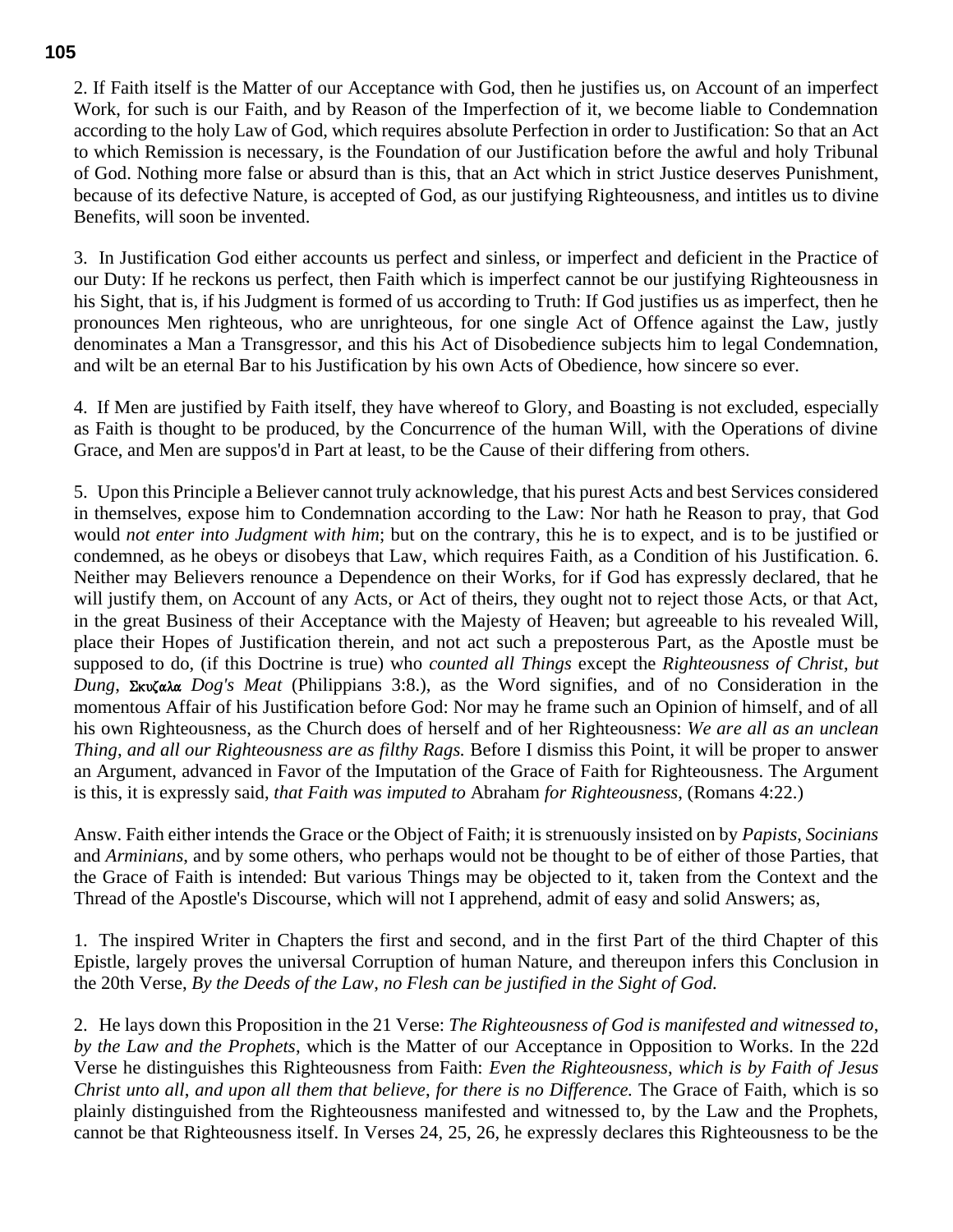Redemption and Propitiation. of Christ, hence it is evident, that it was the Intention of the Apostle to prove, that the Matter of our Justification before God is not in ourselves, but in Christ; on whom true Faith acts, as its proper Object, and therefore all Boasting is excluded, and the Law is fully established in the

Justification of Sinners, thro' the Perfection of that Righteousness the Gospel reveals. In the fourth Chapter, the Apostle enters upon the Proof of this important and glorious Doctrine, and produces *Abraham*, as an Instance of this free Justification, by the Righteousness of God. In Verse the 6th he calls it: *A Righteousness without Works*: Faith is a Work, and therefore cannot be that Righteousness. In Verse the 11th he distinguishes this Righteousness, from that Faith *Abrabam* had, while he was uncircumcised, and therefore his Faith could not be that Righteousness, which was imputed to him, in order to his Justification. Circumcision was to *Abraham* a Seal, not of his Faith, but of what God had revealed and promised to him, as a Ground of his Hope and Trust, which the Apostle calls the Righteousness of Faith, and which is the Righteousness that the Faith *of Abraham* had Respect to, and trusted in, and is imputed to such who are not circumcised. In the 13th Verse he again calls it the Righteousness of Faith. In the 18th Verse he mentions the divine Promise given to *Abraham*, as the Foundation of his Hope, and the Object of his Trust. In Verses 19, 20 and 21, he observes the Strength of *Abraham's* Faith under the many Difficulties, which attended the Accomplishment of that Promise, to which his Faith had Respect: And then asserts, that this Righteousness of God, on which his Faith acted in so *eminent* a Manner was imputed to him Verse the 22d. Besides, another Thing which evidently shews, that it was not *Abraham's* Faith itself, which was imputed to him for Righteousness, but the Object of his Faith, is this: That which was imputed to *Abraham* for Righteousness, is also imputed to others, to the same End, which can't be true of his Faith; but is true of the Object of his Faith, *viz.* the Righteousness of God, which is to all, and upon all them, that believe without any Difference or Distinction. Thus the Apostle clearly proves the Proposition laid down, that the Matter of our Justification, is not in ourselves; but that it is the Righteousness of God manifested, and witnessed to, by the Law and the Prophets. To these Things we may subjoin, that the Apostle in the next Chapter, professedly treats of the Imputation of *Adam's* Sin to his Posterity, and of the Imputation of Christ's Obedience to his Seed, in order to Justification of Life. And therefore, it could not be his Design in this Chapter to establish the Doctrine of Justification, by Faith, as an Act or Work of ours.

## CHAPTER 4

# *Contains Arguments to prove that the Righteousness of Christ is imputed to Men in order to Justification. And an Enquiry into the Foundation of the Charge of Sin on Christ, and of the Imputation of his Obedience to his People.*

MY Design in this Chapter, is to offer to the Consideration of the Reader, such Arguments, which I apprehend clearly demonstrate and prove, that Christ alone is the Subject of that Righteousness, by which we can be justified in the Sight of God, and be intitled to eternal Life; they are as follow:

1. We cannot be justified by an imperfect Righteousness: The Holiness and Justice of God, *before whom the Heavens are not clean*, and who *charges his Angels with Folly*, is such, that no Service tinctured with Sin, can ever be accepted with him, as in itself considered, and be the Foundation of the Acceptance of our Persons in his Sight. He cannot esteem an Action, which hath the least Mixture of Evil in it, pure, and impute it to the Subject of it for Righteousness: For if so, God must be thought to account his Creatures just and unjust, righteous and unrighteous, and that with a View to the same individual Actions, which imply a most manifest Contradiction, and therefore cannot be true. Our own Acts of Obedience are all defiled, and when compared with the holy Law of God, deserve the Name of *filthy Rags*: Of these filthy Rags we must be diverted, and be clothed *with Change of Raiment*: *With fine Linnen*, *clean and white*, that is to say, with a Righteousness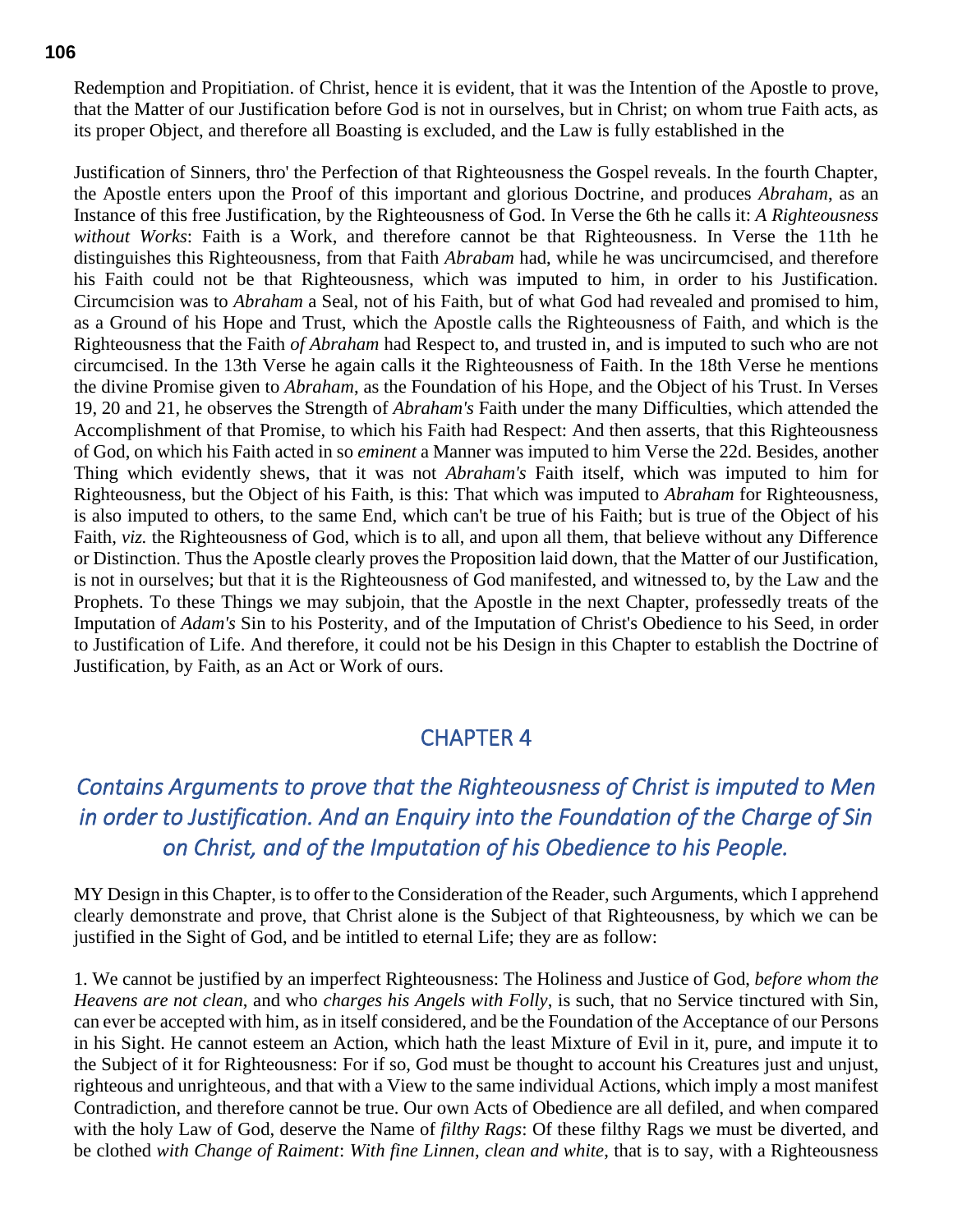absolutely pure and without any Spot, or else we can never be the Objects of divine Approbation. No such perfect Righteousness we have of our own, if therefore we are not furnished with such a Righteousness by our dear Redeemer, our Justification is a Thing impossible. God of his infinite Mercy grant, that such as depend on their own imperfect Obedience, and now think of putting themselves upon Trial at the Bar of God, to be justified or condemned, as their Actions are agreeable or disagreeable to his Law, may see the Danger of that Dependence, before their Appearance there, if not the Consequence will be dreadful.

2. Justification is not of Works, or of the Works of a Law, that is to say, not by the personal Actions of Men performed in Obedience to any divine Law whatever, new or old: For there is *no Law given which can give Life*, and by which *a justifying Righteousness*, may by Men be wrought out. To say, that if we are justified by the Righteousness of Christ, we are justified by Works conformable to the Law, is a glorious Truth; but is no Objection to this Assertion, that *Righteousness is imputed to us without Works*, in the Apostle's Sense, who speaks of Works in a personal View, or of Men's personal Actions. And therefore to infer from the Imputation of Christ's Obedience, that we are justified by Works in such a Sense, as contradicts the Design of the inspired Writer, concerning the Exclusion of Works, from having any Concern in Justification, is no better than an impertinent Cavil, and is most unworthy the lovely Name of Reasoning. If Justification is of Works, or of the personal Actions of Men, it is not of Grace: It is of the one wholly, and exclusively of the other, it cannot be of both, of Grace, and of the personal Acts of Men too: There are Opposites, and it is impossible they should ever be blended, or enter into a Composition. *We are justified freely by the Grace of God*, *thro' the Redemption*, *that is in Christ.* His Righteousness alone therefore, is the Cause, Matter and Foundation of our Acceptance with the divine Being.

3. Our Righteousness is in Christ, he only is the Subject of it: *Surely shall one say in the Lord have I Righteousness.* That it is a Righteousness for Justification, which is designed in the Text, plainly appears from what is immediately subjoined: In *the Lord shall all the Seed of* Israel *be justified.* We are justified in him, in whom our Righteousness is, who is no other than Christ: Nor are we justified by any other Righteousness, than what is in him; his Obedience therefore, is our justifying Righteousness, and is imputed to us for our Justification.

4. One of Christ's glorious Titles is: *Jehovah our Righteousness.* This *Name* of his, *is as Ointment poured forth*, which causes *the Virgins to love him.* It Is our Righteousness in the divine Account, which is the Matter of our Justification, Christ in the Esteem of God, is our Righteousness, and therefore we are only justified by and thro' him, or by the Imputation of his sinless and perfect Obedience to us.

5. He is expressly declared to be *the End of the Law for Righteousness to everyone who believes.* The Law of God required an exact Observation of all its Precepts, in order to Justification and Life: Through the Weakness of our Nature, it was impossible for us to keep it: God in infinite Goodness and Mercy to us lent his Son, *in the Likeness of sinful Flesh*, *and for Sin condemned Sin in the Flesh*, *that the Righteousness of the Law might be fulfilled in us*, *i.e.* by the Imputation of Christ's Righteousness to us, which is commensurable to the extensive Commands of the Law. So that the Law now, as it was fulfilled by Christ for us, proposes no such End of Obedience to us, as obtaining Justification and Life, that End is brought about by Christ's Subjection to it, and Observation of it for us, as our Surety.

6. By the Obedience of Christ, we are made or constituted righteous: This only can be by the Imputation of that Obedience to us. Say some, we are intitled to the Reward, or God deals with us, as if we were righteous, on Account of Christ's Righteousness; but we are not so made. If this Interpretation of Scripture is allowed of, what Principles may not be defended, or what evangelical Truths can be established? It is only saying the Intention of the inspired Writers, was to convey Ideas, very different to what their Terms are proper Signs of, Truth is banished and Error is introduced: Nor have we any Way left us, to defend the former or detect the latter. If indeed the Language of Scripture, might be understood, in its proper Sense and Meaning, we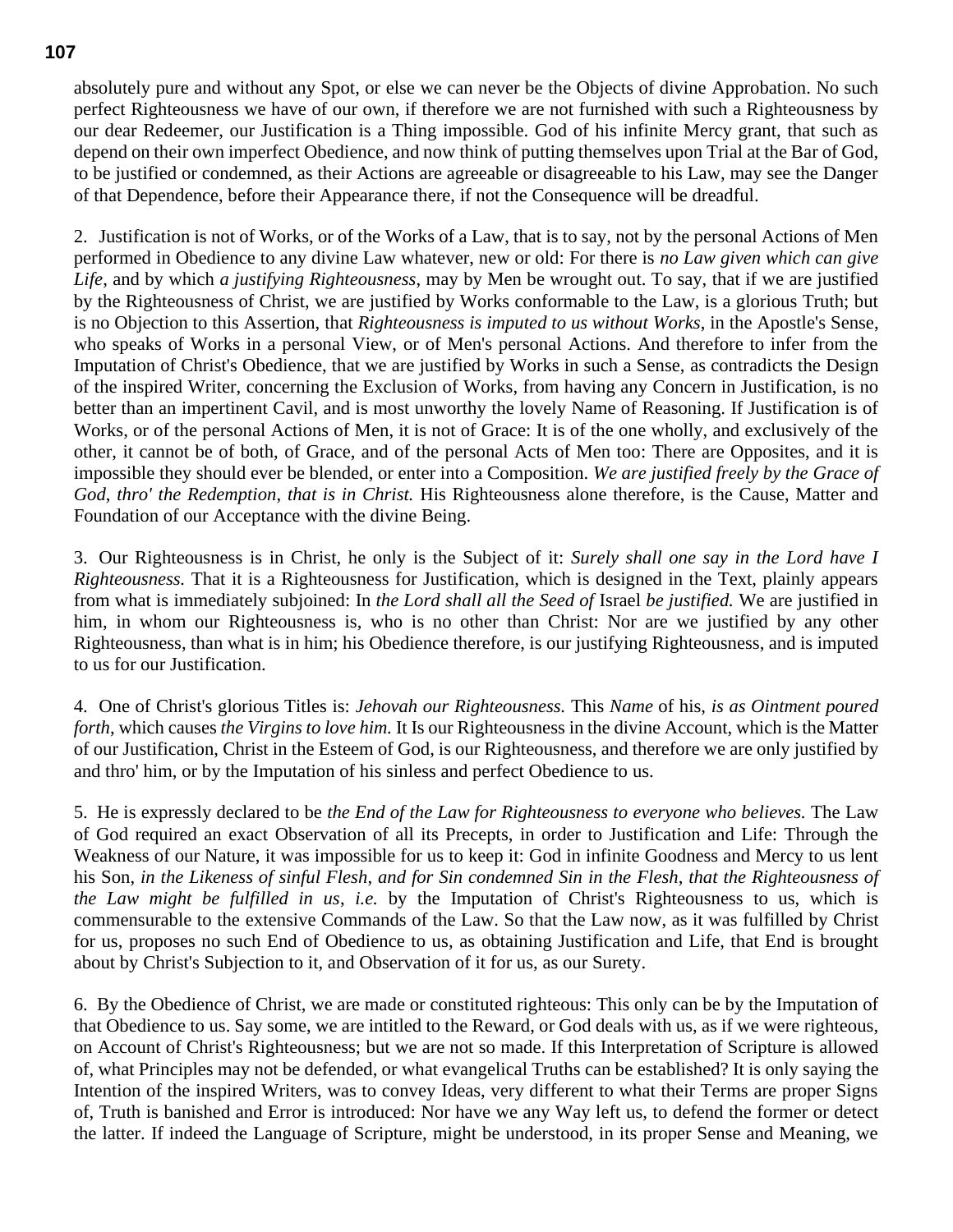should have nothing to fear, from the most subtle and violent Opposers of the Gospel. But this is a Favor which will not be granted us, though' as we think, in Point of Right and Justice we may demand it: But we must it seems wait to see what Sense some Persons will please to put upon the Words of Scripture, different from their plain, natural and obvious Import, before we may safely interpret them, and yet none in the World know, how they came to be invested with this extraordinary Authority, which they assume to themselves. No two Ideas are more different and distinct, than Obedience or Righteousness, and the Reward, or the Result of Righteousness and Obedience. We think, that when the Apostle says, *we are made righteous by the Obedience of one*, *i.e.* Christ, his Language was properly expressive of his Sense; no, say some, he intended a very different Thing, not that we are made or constituted righteous; but we are proceeded towards, as righteous Persons might expect to be, though' such this Obedience makes us not. If we take the Liberty to ask there Persons, what Foundation they have to support their Opinion, truly they are able to assign no other Reason for it, than, that to them the Thing expressed seems not reasonable, which with us is of no Weight at all; because we know, that the Mysteries of the Gospel, have always been censured, as irrational and foolish Notions by many.

7. God is well pleased, for Christ's Righteousness sake. With what is God well pleased for the sake of the Obedience of his Son? We think it is with the Persons of his People, who are the Objects of his infinite Delight, as he beholds them in the spotless Righteousness the Mediator, as so viewed he pronounces them *all fair and without Spot.* The Persons of God's Elect are the Objects of the eternal and invariable Complacency of Christ: *His Delights were with the Sons of Men*, before the World was framed. In no other View could they so be, than, as clothed with his own Robe of Righteousness, and 'tis as invested therewith, *that God sees no Iniquity or Perverseness in them*, and declares them perfect: *Thou art perfect*, *through my Comeliness*, *that I have put upon thee.*

8. Christ is the entire Cause of our Justification. One Branch of which, is our Discharge from Guilt, that is owing to his Sufferings, and Death: *Being justified by his Blood.* The other Branch of our Justification, is God's accounting us righteous; Christ solely and alone is the Cause of this, as he is of the former, or else he is only a *partial* Saviour, which we don't take to be true; on the contrary, we are fully persuaded, that, he is a perfect Saviour, and *all in all*, to the Saints: ALL in their Acceptance with the Father, as well as in their Redemption, which he is not, if our Faith or Obedience is imputed to us for Righteousness. There Arguments are so clearly deducible from Scripture. and contain so much Evidence in them, that we think no Exception can reasonably be made to them. If it would not be interpreted as expecting more than we ought, we should desire those, who differ from us, in this grand Article of Faith, to produce at least, one Argument equally clear, in Favor of their Opinion of Justification, by any Acts, or Act of our own, which if they will please to do, it shall have all the Weight and Consideration the Importance and Evidence of it may require.

Query. What is the Foundation of the divine Procedure in the Charge of Sin on Christ, and in the Imputation of his Righteousness to his People? In the Resolution of this Question, lies no small Part of the Mystery and Glory of the Gospel.

1. There is a most near and intimate Union between Christ and his People, that Union is the Ground of this Imputation in each Instance: If this Union is of such as a Nature, as cannot subsist between Men, then such Acts may follow upon it, towards Christ and towards his People, as may not take Place in the Conduct of Men towards one another. And that this is really the care, may be concluded, from the various Unions the Scripture uses, to express that of Christ: and his People by. Christ is represented as the Vine, and his Saints as the Branches in him: He is the Husband and his People are his Bride: They are Bone of his Bone and Flesh of his Flesh: They are of Him as Eve was of *Adam.* Christ and they constitute one Mystical Person, they are his Members, and he is their Head: God considers them as one, in such a sense, as any Number of Men cannot be constituted one. Christ and they therefore may be treated, in such a Manner, as no Number of Men may be by one another, by reason of the peculiar Conjunction between them. This Union is set forth by the most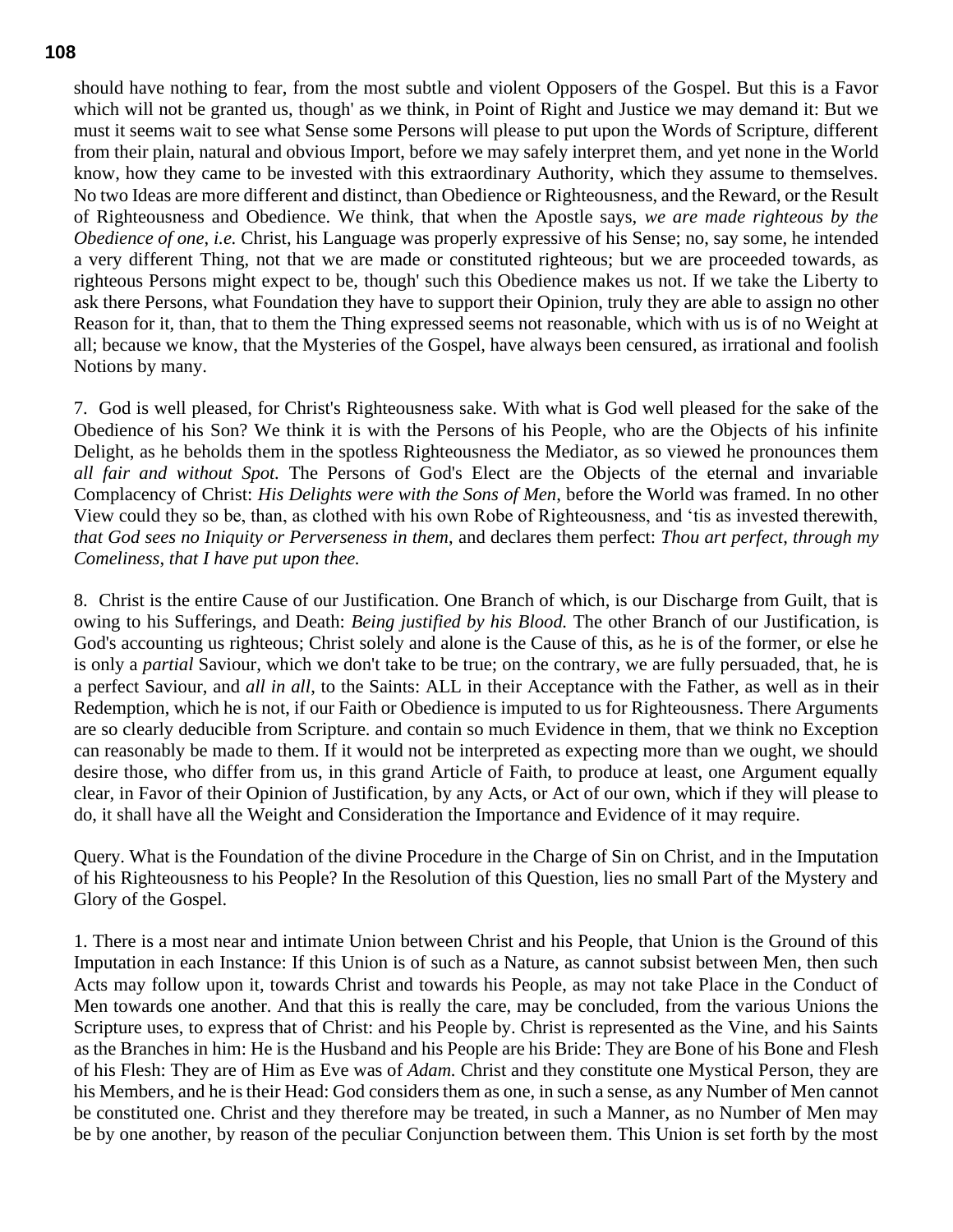### near in Nature, that of the Soul and Body

*There is one Body*, *and there is one Spirit.* As a reasonable Soul, and a human Body united, constitute the Person of a Man; so Christ and his People constitute one mystical Person, in the Repute of God, hence it is that their Sins were imputed to him, and that his Righteousness is imputed to them.

2. Christ is their Surety, he is expressly called *the Surety*, *of a better Testament.* The *Socinians* indeed speak of him, as a Surety for God to Men, wherein they are followed by the *Arminians.* But this is no other than a mere Figment of theirs, invented with a Design to evade the Force of several Arguments, formed from thence in Favor of the most solid and important Truths of the Gospel. God had no need of a Surety, 'tis blasphemous to imagine it. He is Truth and cannot but fulfil all his Promises and Engagements: He is omnipotent and able to perform all the good and great Things for his People; he gives them Reason to hope for. Christ therefore was a Surety for us to God, and not the Surety of God to us, as these Men affirm, he is, without the least Evidence from Scripture or Reason. 'Tis hence our criminal Actions were charged on him, and this is the Foundation of the Imputation of his Righteousness or Obedience to us. Suretyship may be and frequently is allowed of among Men, in Affairs of mere Debt; but it ought not to be admitted in capital or corporal Punishments, for Offences against the Law: The Reasons are, no human Legislature have Power to require, or to accept of the Engagement of an innocent Person to suffer for a Transgressor: Justice obliges to protect the Life and Safety of every guiltless Subject: Nor is there such an Union subsisting among Men, or can be, as lays a proper Foundation, for the Law, or Legislature, to consider them as one Person, and therefore the criminal Actions of one Man, cannot legally be charged on another: Neither hath any Man Power over his Life, or over the Members of his Body, but to preserve it: He therefore may not engage to die, or to suffer the loss of any Member, for and in the Stead of an Offender. But God had Power over the human Nature of Christ, and might will and design him to suffer for his People. Christ also had Power over his Life, and might dispose of it, to effect the important End of the Redemption of Sinners. And since such a Union subsists between Christ and those Persons, whom he intended to save, as is a proper Foundation for the Charge of their Offences on him, and the Imputation of his Righteousness to them, he and they being considered as one by the Law, and were such in the Repute of God; in neither of these singular Transactions, is there anything absurd, or inconsistent with Justice, though' no such Acts, may take Place in human Conduct.

3. Christ became subject to the Law by a special divine Constitution: He was not born under it, as all mere Men are; their Subjection to the Law follows upon their being the natural Descendants of *Adam*, to whom the Law was originally given, and his being to them a Representative; but as Christ was not a natural Descendant *of Adam*: Nor was the first *Adam* a Representative of the second *Adam*, who is *the Lord from Heaven*; his Obligation to the Law arises not from his Birth but he was made under it, by an Appointment peculiar to himself, to answer a special End, *viz.* the Redemption of sinful Men: And therefore what the Law required of them, either in a Way of Suffering or Obedience, he became obliged by this divine Constitution to undergo and perform: And by Virtue of this peculiar Appointment, both are reckoned or imputed to them, without which, their Redemption from the Law, as a Covenant of Works threatening Death in case of Offence, and promising Life only on Condition of perfect Obedience, was impossible.

# CHAPTER 5

# *Contains Answers to the Author's Objections against the Imputation of Christ's Righteousness to his People; And also to the Objections of Socinus.*

THE first Objection is contained in the latter Part of the third Remark, which the ingenious Author makes, the former Part of which is before considered. It is this,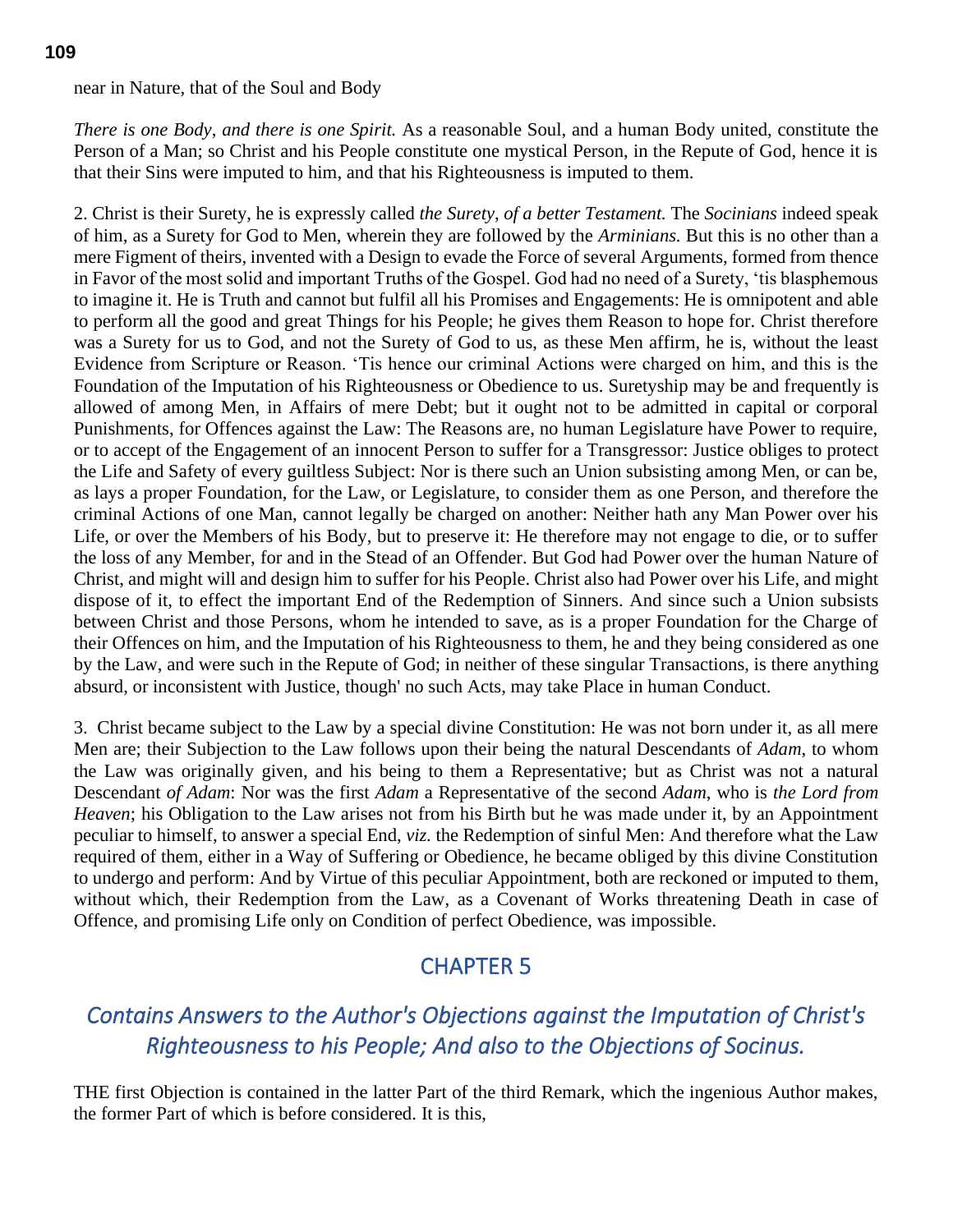Object. 1. *The Scripture does not as I remember*, *in express Words assert — that the Righteousness of Christ is imputed to Believers* (403.)*.*

Answ. 1. If the Sense is found in Scripture it is sufficient, though' the Terms are not expressly mentioned, and that it is, I hope is abundantly evident from what has been before observed.

2. But it may be, if it had been said expressly, that the Righteousness of Christ is imputed to Believers, the proper Idea conveyed by that Assertion, would not be admitted; but some figurative Meaning, would be invented, which the Terms of the Proposition do not properly import, and the Thought expressed would be denied. This Gentleman is pleased to acquaint us very plainly, that this Method would be taken, and I doubt it not. *If these Words*, says he, *were expressly written in the Bible*, *they could not reasonably be interpreted to any other Sense*, *than that which I have explained in and by so many Examples*, *both in the Scripture History and in common Life* (404.)*.* I am very sorry that so offensive an Observation, as this is, fell from his Pen.

(1.) The Thing is contested, as it is said, because the Scripture does not in express Terms assert it.

(2.) But what if the Scripture had expressly in these very Terms, and in this very Form asserted it, would the Doctrine have then been believed? No, it seems not: This brings to Mind what *Socinus* said of the Satisfaction of Christ; *that if the Scripture had expressly asserted it*, *he would not believe it.* When once Men arrive to such a Height of Prejudice against any Doctrine, their Conviction is hardly to be hoped for, whatever Evidence is offered in Confirmation of divine Truth: And therefore were we not constrained by Love to evangelical Truth, to appear in its Defense, as good we might leave them quietly to enjoy, and please themselves with their corrupt Prejudices, and would do so; but that we know, we ought to *contend earnestly for the Faith once delivered to the Saints.*

(3.) To put a forced and unnatural Sense on the Terms of Scripture, is not to interpret it; but is a manifest Corruption of the Word of God, and for which Men, unless I am greatly mistaken, will one Day be accountable.

(4.) If this Gentleman or any other shall be able to prove, that Obedience is Justification and eternal Life, *i.e*. that Obedience and Reward are the same thing, and not different and distinct Things then how much so ever, I am persuaded of the Truth and Importance, of the Imputation of Christ's Righteousness to his People, I will no longer contend about it, but give it up as an Opinion never to be proved.

(5.) I promise the same, upon his or any other Person proving, that to make Men righteous by the Obedience of Christ, is intitling them to Justification and Life, without considering them righteous by the Imputation of that Obedience to them, this may be done when it is proved that Righteousness is Life or Reward, but not before. And therefore, I am in no great Danger of being obliged by this Concession, to part with a Doctrine, which in my Apprehension, is as important and glorious, as any recommended to our Assent and Faith, in the sacred Word of God.

(6.) To assert that Men are made righteous by the Obedience of Christ, is affirming the Imputation of that Obedience to them, with the stronger Evidence imaginable: The Evidence is such, as cannot be resisted; but by denying, that the Terms are used in their proper Sense, without being able to assign one solid Reason, why they must be understood, in an improper one: Nay, which is more, when the very Scope and Design of the holy Writer, requires us to understand him, as speaking, not in a figurative, but strictly proper Manner, as is above observed, and I hope fully proved.

(7.) The Instances in the Scripture-History, which this Gentleman produces, are by no means parallel: *Abraham* and his Seed, Phineas and his Seed, *Gehazi* and his Seed, *Achan* and his Seed, were not considered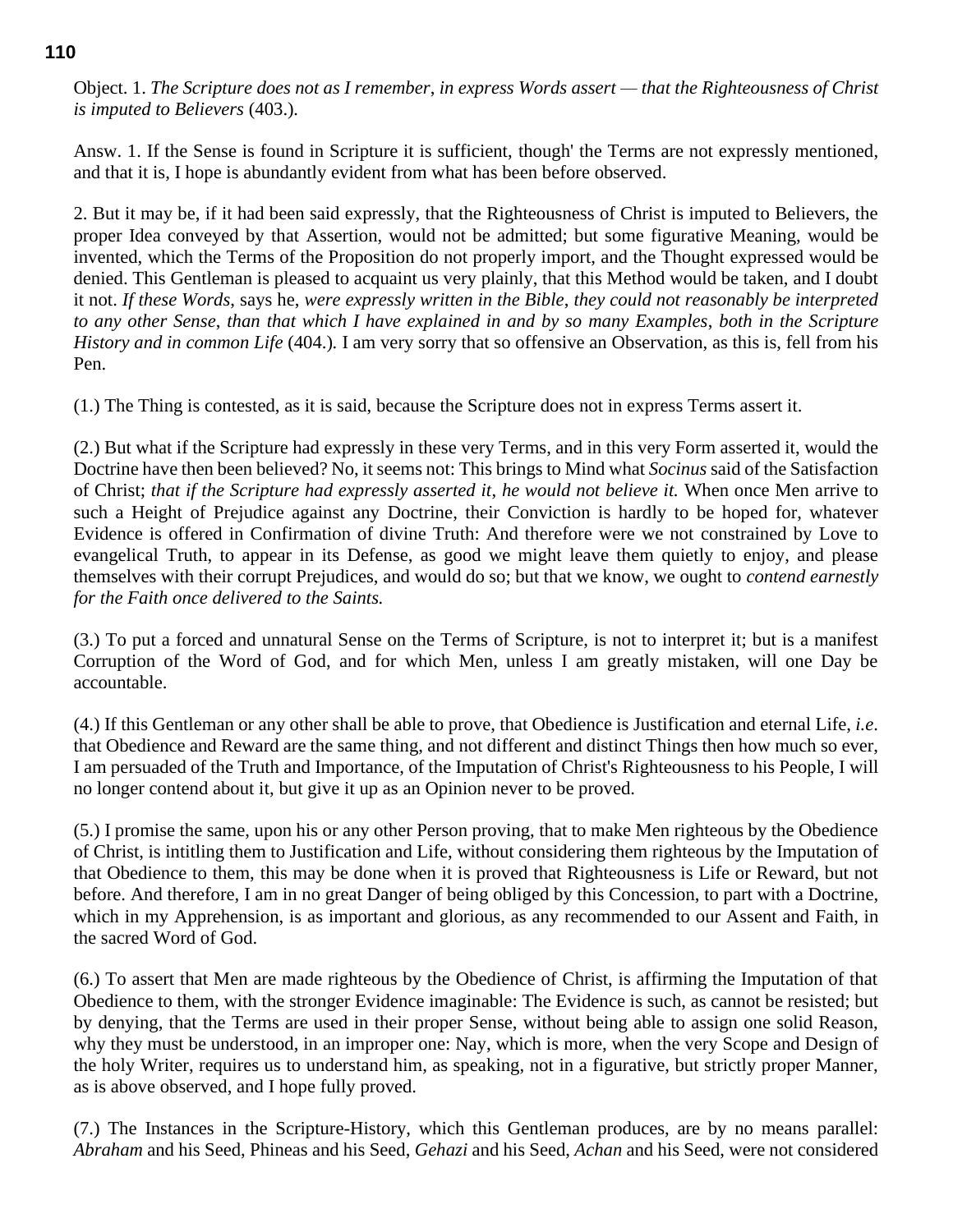as one Person by the Law, and therefore their Actions righteous or unrighteous, could not be imputed to their Posterity. But Christ and his People are one, in the Eye of the divine Law, and in the Repute of God: Hence their Sins were charged on him, and 'tis hence his Righteousness is imputed to them.

(8.) All Affairs in common Life are at an infinite Remove, from the Nature of those Things, now under our Consideration. Strange indeed! is there no Mystery in the Gospel, and are all divine Procedures towards Sinners, and towards Christ, to be explained by the common Affairs of human Life? Why then is the Gospel represented as a *Mystery* and *the hidden Wisdom of God in a Mystery*? For what Reason does the Apostle speak of the Doctrines of the Gospel, particularly that of Redemption; as of the *deep things of God*: If it is a Matter so very obvious, and may be considered in the same Light, as Things in common Life? Sure this Eastern Writer, uses very strong and exalted Expressions indeed on a Subject, which hath not in the Nature of it, anything of Sublimity or Depth, suitable to the Pomp and Grandeur of those exalted. Epithets, which he profusely gives it. In Words there is a Shew of Something extraordinary, and far above all Affairs in human Life; but in Fact, there is not. See the dangerous Tendency of departing from the known and established Sense of Terms and Expressions used in the holy Scripture, without urgent Necessity for it. This is an intolerably bad Note, and I doubt not, but the good Gentleman will some Time or other, be heartily sorry, that he ever wrote it.

#### Object. 2 *This Satisfaction cannot be imputed to us properly.*

Answ. Is there any improper Imputation of Righteousness? To me it seems there is not. To impute an Action righteous or unrighteous, is to place it to the Account of a Person, on which he is reputed righteous or unrighteous, according to the Nature of that Action, which is imputed in him or placed to his Account. Either therefore an Act of Obedience is reckoned to a Man, or it is not; If it is, that is a proper Imputation of it. If it is not, there is no Imputation at all. To say that Imputation is proper or Improper, is at best speaking very improperly. But why may not the Satisfaction of Christ be imputed to us? The Reason he assigns to support this Objection is this,

*Lest we should be said to have satisfied*, *and made God a Recompence for our sins. His Merit cannot be imputed to us in a strict Sense*, *for that would make us Meritor's*, (407, 408.)*.*

Answ. 1. When the Action of one is imputed to another, that Action is still to be considered, as the personal Act of him who performed it, and not the personal Act of him, to whom it is imputed.

2. The Imputation of Christ's Obedience to his People, supposes not, that they performed it, or were personally concerned an those righteous Actions, of which it consists: Or that it is accounted their personal Righteousness; This Imputation of it therefore, makes it not their personal Obedience, which, the Objection. evidently, supposes, and since It suggests that which is not supposed to attend, or which in Fact does not, nor can attend the Act of Imputation, it fails of proving the Point, the Objector intends it as a Proof of: The Imputation of Christ's Merit to Men, does not make them Meritor's, as this Author, with the *Socinian* most untruly affirms. The Author of a meritorious Action alone merits, because that Action is only his personal Act: The Imputation of it to another, makes it not his personal Act, and therefore in Consequence of the Imputation of that Action, he can't be said to merit: But yet he hath a Right to all the Favors merited, by Virtue of the Imputation of that meritorious Action to him.

2. No valuable End, I think, is answered by using Scripture Language, when Men explain away the proper Ideas that Language is expressive of: To what Purpose is it to say, the Obedience of Christ is imputed to Men, and that they are made righteous by that Obedience, when no such Thing is intended; but only that the Result i.*e*. the Effects of that Obedience are imputed, (which by the Way cannot be, for Favors may be communicated, but cannot be imputed) and made theirs or transferred to them? It is no better than trifling with the Word of God, and it will one Day appear, whether this is not done, with an Intention to impose on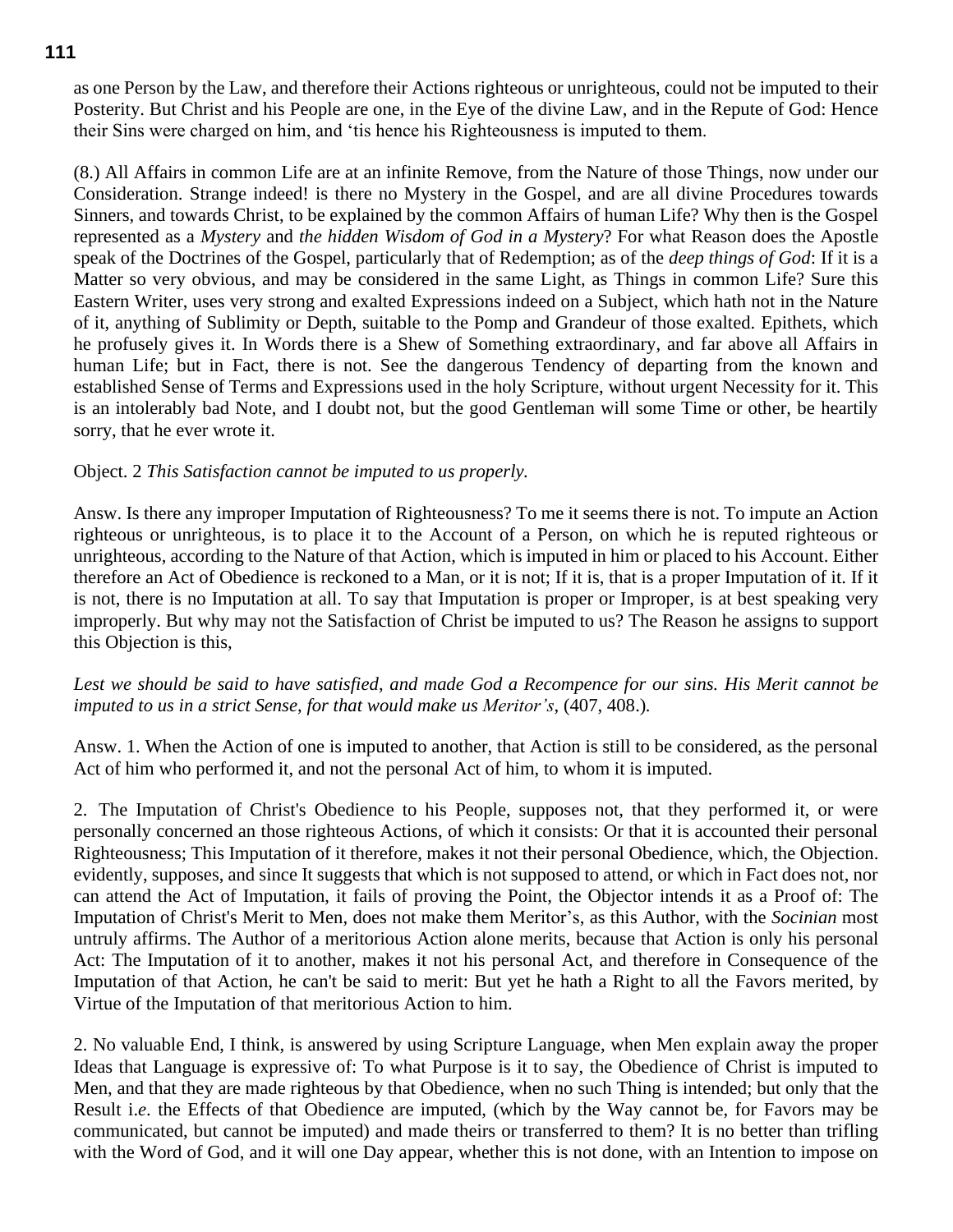the less capable and discerning Part of Christians, who may not be able to discover, that the Doctrine of Scripture is denied, when a scriptural Mode of speaking is used, though' the proper Ideas of the Language of Scripture are entirely explained away. For my Part, though' I am desirous to hold fast the Form of *found Words*, and would not part with, even Terms and Expressions by which divine Truths are properly expressed, and to use other Words capable of a Construction contrary to, or short of those Truths, in Complaisance to any Man: Yet, I cannot be content with the bare use of such Terms, without the Ideas they properly convey, for what are Letters, Syllables, and Words or Sounds, without those Ideas they are proper Signs of? Let Gentlemen, therefore, if they please, together with a Rejection of scriptural Doctrines, lay aside the Use of scriptural Expressions: How ever if they will not do this, they may be assured of being opposed in a Corruption of the Word, of God, though' they express themselves in the Language of the Bible. *Socinus* vehemently opposes the Imputation of the Satisfaction and Righteousness of Christ; he pronounces it *impossible*, *absurd*, and *pernicious.* This is objecting very strongly, indeed, how he succeeds in supporting these Objections we shall presently discover.

Object. 1. Says he, *it is impossible*; which he endeavors to prove thus; *Christ was obliged to obey the Law for himself*, *as other Men are*, *and therefore his Obedience*, *cannot be imputed to others.*

Answ. 1. Christ was *born* and *given* to the Church of God; or became Man with a View in the Salvation of his People; what therefore he did or suffered in Obedience to the Law, was for the Sake of those, on whose Account he came into the World.

2. He was God, as well as Man: and his human Nature, being personally united with the Son of God, it was exalted to a State above that of mere Men; and he was not obliged to obey the Law, in order in his own Justification and Right to Life, as all mere Men are: For by Vertue of his personal Union with the Son of God, he had a Right to Heaven and Glory; his Title to Happiness did not depend on his Obedience to the Law; but was the proper and necessary Result, of his being ineffably united with the divine Nature. Hence, we read of his being made under the Law, *i.e*. by a special divine Constitution, with a View to the Redemption and Justification of others, as was before observed. He indeed denies the Divinity of Christ but this is a Truth, which at present I take for granted, it not being called into Question, by those with whom I have now a more immediate Concern, though' they, at least some of them, have borrowed his Reasoning in this Point, without his Principle on which he founds it. 'Tis this Union that is the Foundation of the infinite Merit, which attended the Obedience of Christ; and 'tis owing to this, that it is available to the Justification of many. This effectually answers a second Thing, offered by *Socinus*, to prove the Imputation of it is impossible; which is, *that it could not be imputed to more than one single Person*. To which we may add Christ was appointed a Representative Head to many, and he and they were considered as one by the Law: His Obedience therefore, may be imputed to every Individual of those Persons, to whom he was constituted such a Head, upon the same Ground, as it is imputed to any one of them. He farther observes, *that if the Obedience of Christ is imputed to us*, *he must have obeyed*, *for us*, *at our Will or Desire*, which is just as true, as that one who pays the Debt of another, must do it at the Request of him who owes it, if the Payment of the Debt is accepted by the Creditor; everyone knows this is not necessary. God's Appointment and Christ's voluntary Engagement were a sufficient Foundation for the Imputation of his Merit, Satisfaction and Obedience to his People. It was not necessary, Christ should suffer or obey the Law at their Motion and Will, in order to the Imputation of his Sufferings and Obedience to them.

Object. 2. *It is absurd*, says he, *because then we blotted out the Sins of Mankind*, *and satisfied for our Offences.*

This is sufficiently answered above, to an Objection of the Authors of Ruin and Recovery, which is much the same with this. We very well know of whom, some other Objections of his to the glorious Truths of the Gospel are borrowed, and whole Language it is he uses. I need only observe now: The Imputation of the Action of one to another, does not make it become the personal Act of him, to whom it is imputed. Christ's Obedience to the Law, consists of his personal Actions agreeable to it, the Imputation of that Obedience to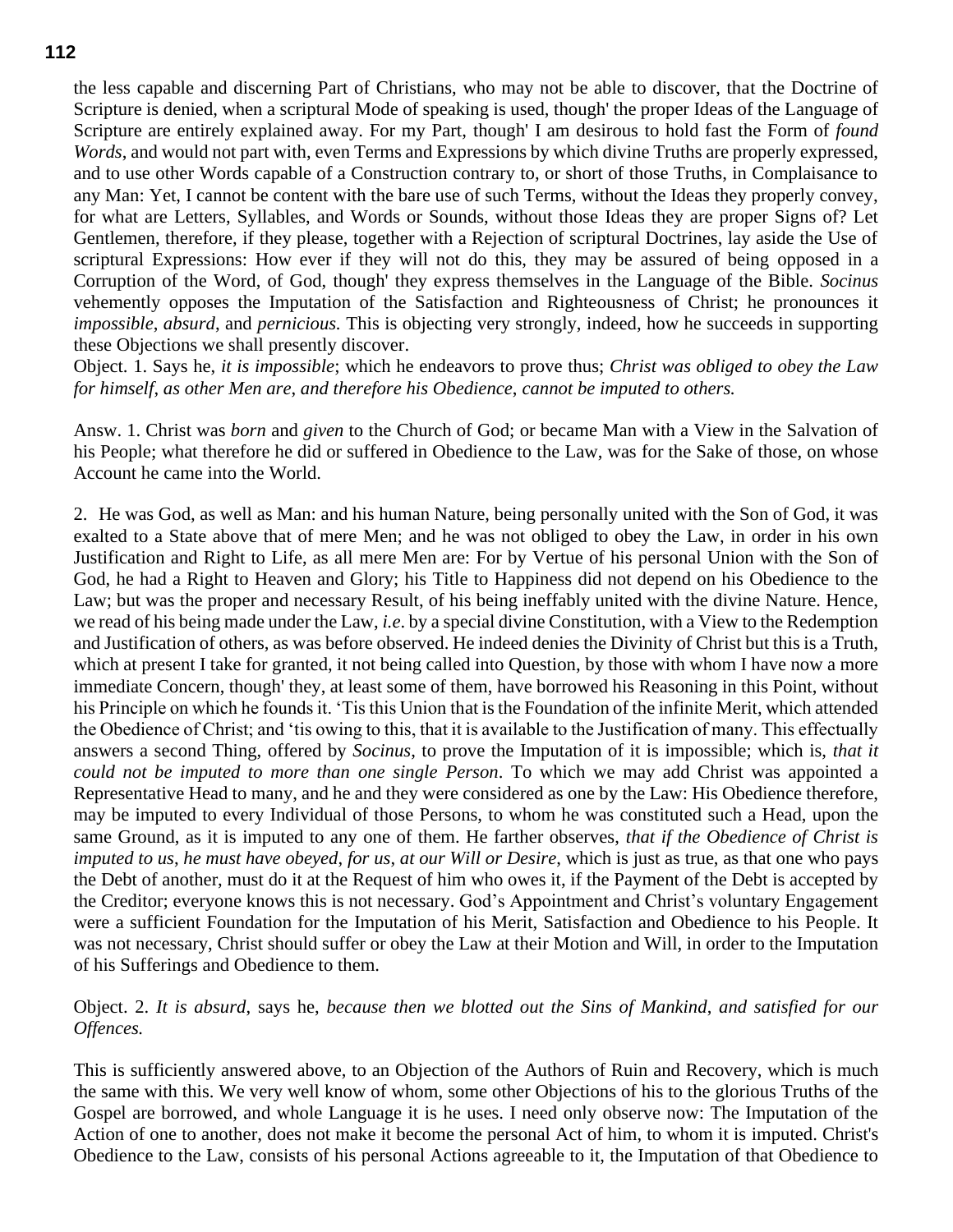us, does not make those *Acts*, our personal Acts, of which that Obedience consists. If the Doctrine of the Imputation of Christ's Righteousness was as absurd, as this Way of arguing is, it would be monstrously so indeed. He adds, *it's absurd*, *because it supposes Men are justified*, *who are ungodly.* This the Apostle expressly affirms: *But believeth on him*, *that justifieth the ungodly*, in which at present, we think he was not mistaken. But though' Men are justified who are ungodly, yet they are not considered as ungodly; but as righteous by the Imputation of Christ's Righteousness to them, in the divine Mind. And Holiness and Grace shall certainly be communicated to them, to dispose them to Acts of Religion and Piety.

Object. 3. *Its pernicious*, says he, *because it dissolves Obligation to Duty.*

Answ. 1. It is certain Men will be obliged to all Acts of Holiness, when Justification and Life depend not on the Practice of Duty, *viz.* when they will be in Heaven.

2. To say that Men are under no Obligation to Holiness, because that is not required in order to their Justification, is the same Objection, which was brought against the Doctrine of the Apostle; it seems therefore, very likely to be the Doctrine, which he so zealously recommended.

3. To affirm that if good Works are not necessary to Justification, they are in other Respects unnecessary, discovers great Ignorance or Perverseness:

If a Man is not under the Law, in order to his Justification by the Works of it, 'tis not to be inferred from hence, that he may cease to observe it as as a Rule of Conduct; for Duty ceases not with this End of it. Thus we see this Doctrine of the Imputation of Christ's Obedience is not impossible, absurd or pernicious, as *Socinus* pronounces it.

## CHAPTER 6

*Contains an Examination of the Author's Distinction of the real and relative Evil of Sin; his Mistakes herein are noted. Sin not put for Obligation to Punishment, without a Charge of Offence. What he delivers on Guile and Guiltiness considered. His Thoughts of the Filth Of Sin, are also taken into Consideration: And some Animadversions are made on the Author's Answers to several perplexing Questions, relating to these Subjects.* 

THE *Author of the Ruin and Recovery of Mankind*, distinguishes the Evil of Sin, into real and relative,

1. With Respect to the real Evil of Sin, he observes, *it consists in its hurtful Nature and evil Qualities; whether it be considered in the Habits of the Mind, or in the Actions of Life.*

2. *The relative Evil of sin, says he, consists more particularly in its Respect to the governing Authority and Law of God, it is a Contrariety to that Law, partly in the very Principles and Habits of the Soul, as well as in the Actions of Life. But as this relative Evil belongs chiefly to sinful Actions, it is more properly an actual Opposition to, or Violation of God's righteous Law, and so it subjects the sinner to the Punishment, which that Law threatens* (Pages 411, 412.).

1. The ingenious Author is obliged to allow, that the relative Evil of Sin, extends itself to the Habits of the Mind, as well as to the Actions of Life, tho' more particularly and chiefly to external Acts; and therefore it bears Respect to the governing Authority and Law of God, of Consequence the natural Depravity of our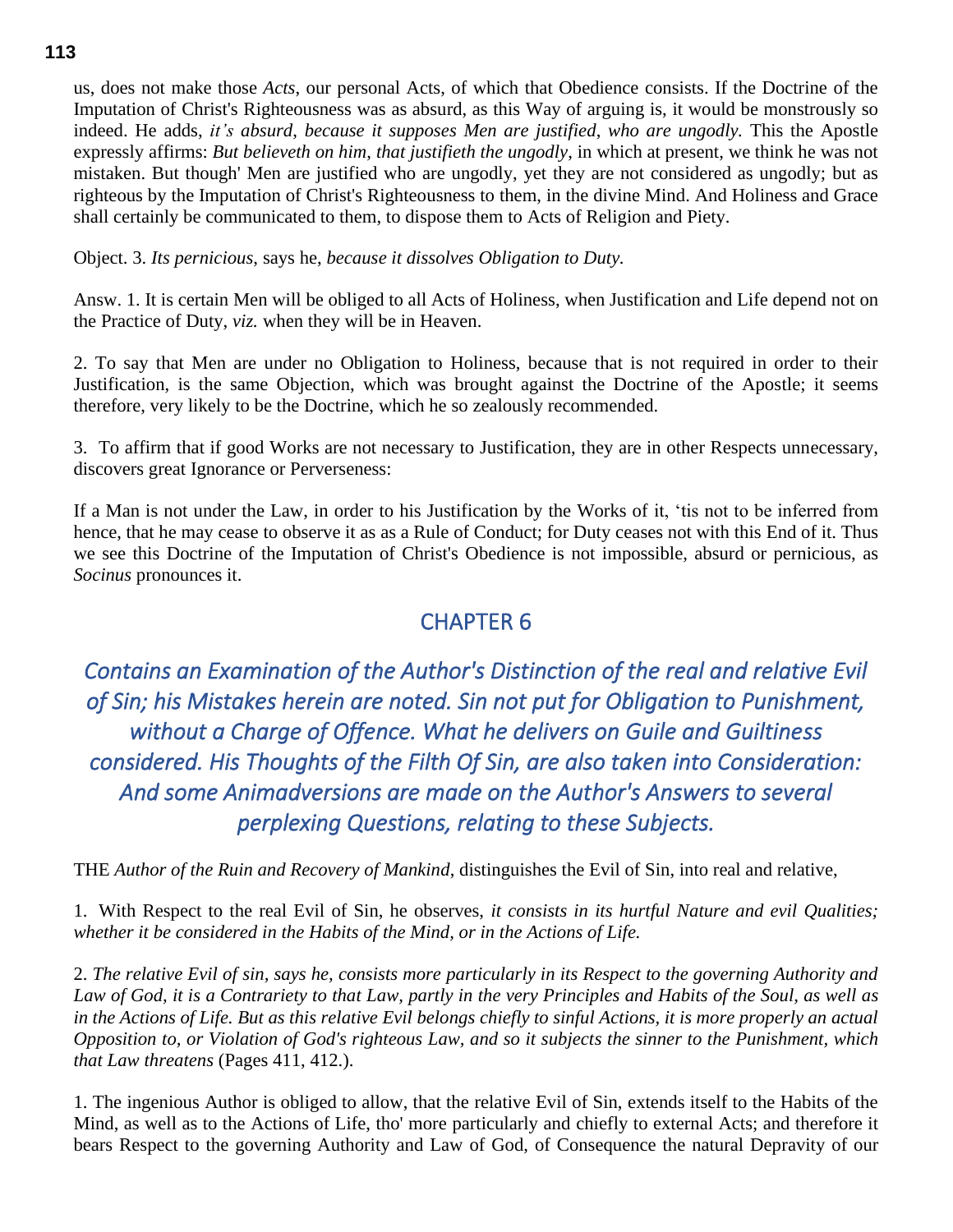Mind, as well as our sinful Actions in Life, renders us guilty in the Sight of God: Hence it is to be considered as a relative Evil of Sin, as well as a real Evil.

2. I cannot understand what this Gentleman designs by the Application of this Distinction, of the real and relative Evil of Sin, to the Habits of the Mind, and to sinful Actions in Life: Unless it is to prove, that vicious Principle, in Men, do not subject them to a Charge of Guilt and Condemnation by the Law. In a marginal Note he plainly acquaints us, that this is his Intention: *I do not remember*, says he, *the Word Guilt*, *which is the proper relative Evil of sin*, *is ever in Scripture ascribed to the Principle or Habit of Sin*, *without the Act*. His Opinion therefore, as it seems to me, is plainly this: That Sin, as it is an evil Habit in the Soul, is not any Part of our Guiltiness before God. Which I take to be an intolerable Error: Men at the Bar of God will, I am strongly persuaded, find the dreadful Corruption of their Hearts, charged on them as one Branch of their Guilt: For the divine Law requires *Truth in the inward Part*, as well as a strict and perpetual Conformity of Life to its righteous Precepts. Such an Observation as this from some Persons would be censured as *Antinomianism*, and how justly, I think any Person may easily discover.

3. The Mind of Man is an active, and ever thinking Power or Substance, as the ingenious Dr. *Watts* observes. As the Mind is depraved, it cannot think, will or desire regularly, and therefore it constantly thinks, wills and desires in an irregular Manner: *The Imagination of the Thoughts of the Hearts of Men*, *is only evil continually.* Now I would ask, whether our irregular Thoughts, and disorderly Acts of our Wills and Affections are criminal? If it is allowed they are, why should the Streams which flow from the Fountain of Sin in us, be accounted vile and abominable; and contrary to the Law, and the Origin from whence they take their Rise not be so esteemed? I should think, that as the Source and the Streams are of the same Nature, they both must be hateful and displeasing to God.

4. When this Author says *without the Act*; he means either the internal Act of the Mind, or the external Act in Life: If he intends the latter, then the Apostle was mistaken, in thinking that he sinned, when he coveted; which will not soon be granted: If he means the internal Act of the Mind, when he is able, it may be expected of him to prove, that a reasoning Power or Substance, which ever thinks, and is corrupt, may think, will and desire, as it ought, or that the Habit of the Mind may be separated from the Act; then he may conclude, that the Depravity of the Mind, is not any Part of our Guiltiness before God; but not till this is done. The Reason of which is, though' the Habit and the Act may be distinguished, they cannot be separated: As a Power of thinking, and Thought may be distinguished, but cannot be separated; for as a Man cannot cease to think, he cannot cease to think in a disorderly Manner: 'Tis therefore a vain Thing, to distinguish upon the Habit and Act of Sin, in such a Way, as to clear the Habit of Blame, and throw it all upon the Act.

5. If the internal impure Acts of Men are not relatively evil, then the Law of God hath no Concern with their Hearts, then Covetousness, Pride and Envy, Malice and Revenge, as aged in the Mind are not criminal: Nor indeed any Act that is proper to the Soul, which is most false.

6. The Reason why the Guilt is charged on the Act, is, the Act is inseparable from the Habit, as was just now observed, and the evil Habit of Sin, from which sinful Acts spring, is considered or included in the Act.

7. It therefore is evident, that the evil Bias and Propensity of our Hearts, subjects us to Condemnation and Penalty.

*i.* The Want of any Thing which enters into that Righteousness, which the Law requires to Justification, renders us liable to Condemnation and Death. The Law commands Purity of Heart in order to Justification, and therefore the Want of it, and the contrary, i.*e*. Impurity, being found in us, subject us to Punishment and Death.

II. He asserts, that *Sin both in the old and new Testament*, *is put for the sinful Disorder of the Heart*, *and also for the Demerit of some evil Action* (Pages 214, 215.)*.*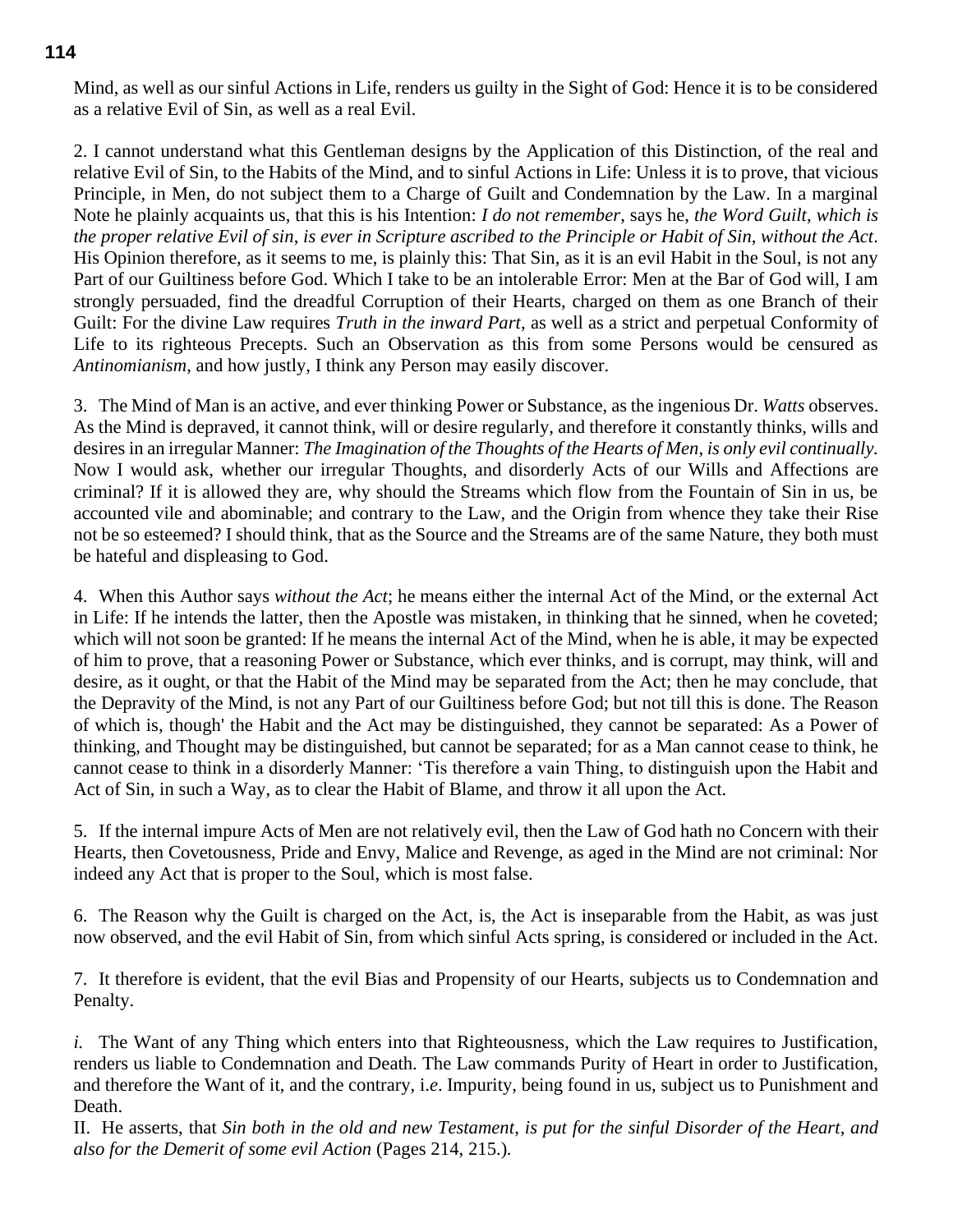Answ. 1. I am of Opinion, Sin is never in the old Testament, but for Punishment, in an abstract Consideration from a Charge of the Crime deferring the Penalty, I know of no Instance where it is to be so taken; nor has this Gentleman produced any such.

2. It is not Fact, that Sin is ever put for Penalty in the new Testament, at least so far as I can find, true it is, that Punishment may be and is included; but a Charge of Offence, is always supposed as the Cause of that Penalty. It is not put for Punishment in a separate Consideration from the Crime itself, in the new Testament, which is what this learned Gentleman intends, if I mistake not his Sense. When Christ is said to be made Sin, it designs the Imputation of Offence, and an Infliction of Punishment, as the Result of that Charge of sinful Disorder on him, not his own, but his People's.

III. Guilt and Guiltiness the Author enquires into;

1*. Guilt* and *guilty*, he apprehends, *denote a Person's Obligation to suffer Punishment* (Pages 214, 215.)*.* But surely not without an Imputation of Sin itself: Guiltiness is the Opposite of Innocence and Righteousness, without which a Man is not intitled to a Reward; neither is or can any Man legally be obliged to suffer Punishment, without the Imputation of Offence.

2. He distinguishes Guilt into *Reatus Culpae*, *& Reatus Paenae*, *i.e*. Guilt of Blame and Guilt of Punishment; what Foundation so ever it may be thought, there is for this Distinction relating to Guilt, the latter only follows upon the former, they are inseparable: No Man is or can in Justice be liable to Punishment, that is not guilty of Fault, either by Perpetration or Imputation *Reatus Poenae*, cannot take place, where there is not *Reatus Culpoe.*

IV. He observes, *That we never say a Man is guilty of the Fault*; *but when he is the actual personal Sinner* (416, 417.)*.* Very true: The Reason of which is, an Offender and an innocent Person among Men, cannot become one Person in a legal Sense. Says this Gentleman, *But he may be said to bear the Guilt of sin*, *or have the Guilt laid on him*, *when be is made liable or subject to the Punishment*, *by the Imputation of Sin to him* (ibid.). I cannot well understand this: Sometimes Obligation to suffer Penalty, is all the Imputation of Sin that is allowed of. Here Imputation of Sin seems to be considered as a Thing distinct from it, which is the very Point we plead for, and shall be glad if it may be granted.

V. He observes that *Guilt of Conscience*, *or a Consciousness of Sin*, *is proper to the personal and actual Offender*, *and can never be transferred to another by Imputation* (ibid.)*.*

Answ. Though' our Saviour could not have the least Consciousness of personal Offence, yet he was capable of having a painful Sensation of the Charge of Sin on him by divine Justice, and of the evil Nature of Sin, and of the infinite Anger and Displeasure of God, demerited by those Sins he bore and he actually had a wounding Sense of these Things, or else he was not punished in his Suffering, for there are essential to divine Punishment, and enter into the very Nature of it: And if a Redeemer sustained not Penalty, Satisfaction is not made, and therefore after all, we must embrace *Socinianism.*

There is nothing more inconsistent in the World, than to deny the Imputation of Sin to Christ:, and his having a painful Sensation of its vile Nature, and dreadful Demerit: And yet pretend to maintain the Doctrine of Satisfaction for Sin, by his Sacrifice and Death. If Christ had not a Sensation of these Things, his Soul was not made an Offering for Sin, or was not any other Way the Subject of Suffering, than as it was affected with his bodily Pains, and other afflictive Circumstances, which attended him, from Devils and Men, which *Socinians* themselves will never deny. 6. The ingenious Gentleman expresses himself in such a Manner, if I understand him right, as is not very consistent, it is thug: *The only Thing in Sin which can be transferred or imputed to any other Person*, *is the Obligation to suffer Penalty*, *or to make amends for the Violation of the Law.* To which he subjoins in the following Part of this Discourse, *Therefore when I use the Word Guilt I*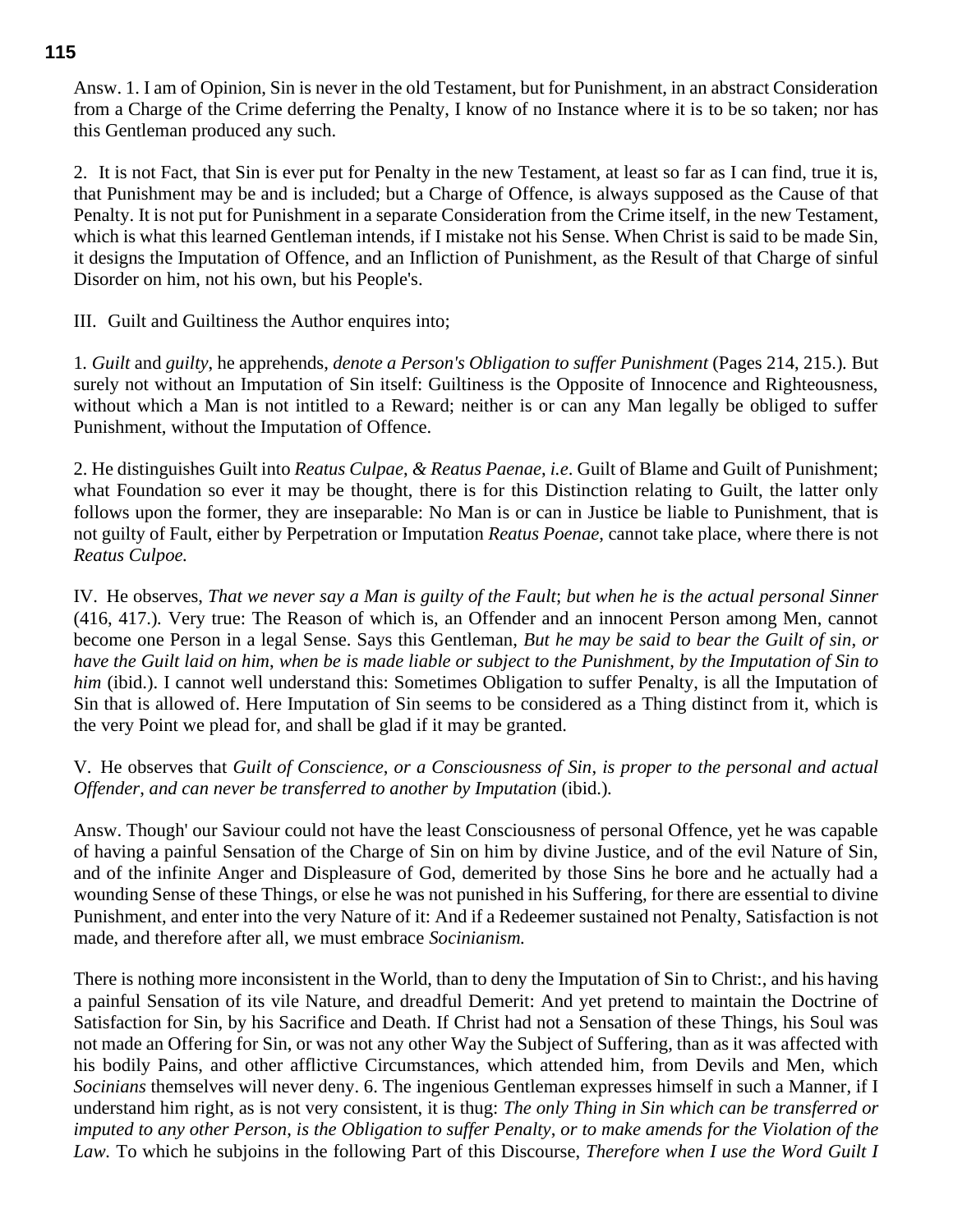*desire to be understood chiefly*, *or only*, *concerning that Liableness*, *Obligation or Subjection to Punishment*, *which sin may bring any Man under*, *whether it be actually and personally committed by himself*, *or whether it be transferred to him only by Imputation* (418.)*.* How can there Assertions consist together? 1. Obligation to suffer Penalty is the only Thing in Sin, which can be imputed to an innocent Person. 2. A Man is brought under a Liableness, Obligation or Subjection to Punishment by Sin, either as it is personally committed by himself, or as transferred to him only by Imputation.

1. If I mistake not, that which is denied in the first Assertion, is granted in the Second; Obligation to suffer Penalty, and Sin, are considered as distinct Things in each Assertion. Sin itself is denied to be imputed in the first, to any but the actual Transgressor: And in the second, Sin (as thus distinguished from the Obligation to suffer Penalty,) is said to be imputed to one, who is not the actual Offender, in order to his Subjection to Punishment. Either there Things are not consistent, or there is some Obscurity in the Manner of the Author's expressing himself, which I acknowledge, is with him an exceeding rare Thing. Or else the Difficulty only arises from my Want of Capacity to understand his Meaning, which of there it is: I leave with the Reader to determine,

2. Obligation to suffer Punishment is not any Thing in Sin; but; is absolutely distinct from it, tho' it is the proper and legal Result of it. If therefore it was only the Obligation to Punishment that was imputed to Christ; nothing of Sin was imputed to or laid on him.

3. If the Obligation to suffer Penalty arises from, and is only founded in a Charge of Sin, then an innocent Person, as so considered, cannot be the Subject of that Obligation to suffer Punishment.

4. Christ's Obligation to suffer Penalty must be most distinct from ours, if our Sins were not imputed to him: For our Liableness to suffering Punishment, results from a legal Charge of Sin. But if Sin was not imputed to him, his Obligation to suffer, infinitely differs from our Obligation to suffering: Nor did he take our Obligation upon himself, the Reason of which is evident: That Obligation to suffer, which only arises from a Charge of Sin, can never be separated from it, any more than the Effect and Cause may be: An Effect cannot exist without its Cause, a legal Charge of Guilt or Sin is the Cause, and our Obnoxiousness or Obligation to suffering is the Effect: And therefore Christ could not be any Way concerned in the Effect, seperately from a Concern in its Cause. And without this, his Sufferings could not be of a penal Nature; nor could any Satisfaction be made for our Sins by his Death.

IV. I proceed to observe what the learned Author says of the Filth of Sin, and here I must ask his Pardon, for being obliged to say, I cannot perfectly understand him: Or if I do, that he is egregiously mistaken in several Particulars.

1. I attend to the Sense of the Word Guilt, which he desires us to understand him in, when he uses that Term in this Discourse, *i.e*. chiefly or only of Obligation to Punishment.

2. I observe he ascribes the Pollution of Sin to the Guilt or relative Evil of it, *i.e*. to our Obligation to Penalty. Now, why Obligation to Punishment, should be thought vile and filthy, is to me a most inexplicable Thing, that is a righteous Effect which follows upon the Commission of Sin, according to the Nature of the holy Law of God, and therefore can have nothing of Filthiness or Pollution in it. He observes two Things in order to the Proof of it, 1st, *It is the Guilt of Sin*, *that makes us offensive to the divine Justice* (Page 421.)*.* 1. If the Gentleman understands by Guilt, Obligation to Punishment: How is it possible to conceive, that this Obligation renders us offensive to God? 2. If he intends by Guilt, the Evil of Sin itself, he uses the Word in a Sense different from what he professes to do on this Subject, and would be understood to mean by it in this Discourse. 3. 'Tis because Sin is in itself a vile, filthy and abominable Thing, and contrary to the holy and pure Nature of God, that it is condemned by his Law, and subjects us to Penalty: The Pollution of Sin therefore, cannot be our Obligation to suffer Punishment. 2dly. Says he, *The Defilement of Sin is represented*,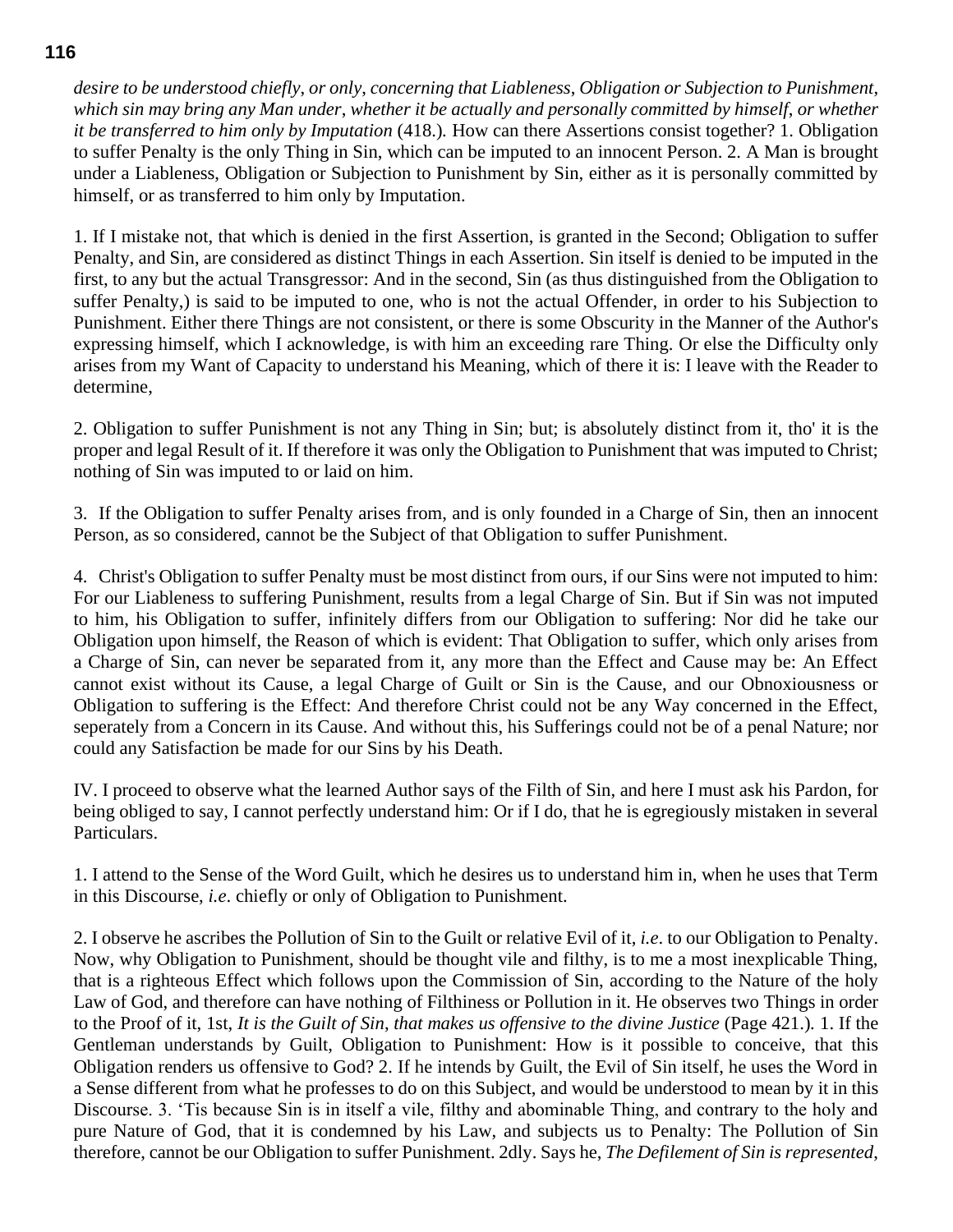*as producing Shame and Fear in the Sinner in the Presence of God* (422.), what he now calls *Defilement*, he presently calls by the Name of *Guilt*, *i.e.* our Obligation to Punishment: *Fear*, he observes, *is the Effect of Guilt*, *and Shame is the Effect of the Disorder of Sin.* Again, he says, *The Guilt of Sin produces Fear*, *and the Disorder of Sin produces Shame* (423.)*.* His using the Terms, Defilement and Guilt indifferently, and understanding by Guilt, Obligation to Punishment, is no Proof at all, that they are the same Thing, they are quite distinct Things, and cannot be the same. 3. Guilt being taken as it ought to be, for Sin itself, and as charged on us, is a most filthy Thing, and subjects us to Punishment, and therefore produces both Fear and Shame in us. 3dly. He adds, *The Defilement of sin is sometimes represented*, *as debating the Nature of the Soul*, *and rendering it vile* (Ibid.)*.* True it is so, and it actually does; but this is no Proof at all, that Pollution attends Obligation to Punishment: On the contrary, it is a strong Objection against it: For Men become not vile thro' an Obligation to suffer the Evil of Punishment but they become liable to Penalty, because they are impure, and have acted a Part most polluted and vile. (2.) He proposes another Method for Proof. 1. Says he, we *are said to be washed* from our Sins, by the Blood of Christ, Revelation 1:5. *There the Defilement imply'd*, *must signify Guilt* (424.)*.* It is readily granted, if Guilt be taken for our sinful Actions: But not if our Obligation to Punishment is intended by Guilt, in which Sense the Gentleman would have us understand it. 2. He hath two strange Assertions. I. Says he, *It is possible in the Nature of Things*, *that the Guilt of Sin and all Obligations to Punishment may be taken away from a Person by pardoning Grace*, *and yet the Impurity or sinful Disorder of the Soul may remain* (426.)*.*

Answ. 1. If this is rightly understood, I think it is true, not only that so it may be, but also that it actually is so: For I question not, but the Elect of God are perfectly justified in his Sight, before their Regeneration, as considered in Christ. The Mention of the Possibility of this by me, some Persons would pronounce at once to be *Antinomianism*, perhaps it may be more Favorably treated in this Gentleman. But if it be meant that it may always remain, then it follows that a Man might be pardoned and justified, and yet remain for ever in a State of Enmity against God, which is impossible.

2. *It is possible also*, *that the sinfulness and moral Disorder*, *and evil Qualities of the Soul*, *may be removed by sanctifying Grace*, *and yet the Guilt of past sins may remain* (Ibid.)*.* If this is true, then a Man might be called, who is not justified or whole Sin Is imputed to him, *i.e*. a Person may be sanctified and glorified, who is under a Charge of Sin. This Assertion will hardly be received by any, who have a tolerable Degree of Discernment in spiritual Things: But besides, if Guilt be understood of an Obligation to Punishment, as this learned Person professes to understand it, in this Discourse, then a Man may be eternally happy, and yet not be free from an Obligation to suffer Penalty in Hell for his Sins. There Assertions, especially the latter (the former may be interpreted in a good Sense) if I am not mistaken, are very contrary to the true Nature of evangelical Truths, and afford no Support to the Point in View.

V. Let us consider the Author's Answers, to some perplexing Questions, relating to these Subjects.

Quest. 1. *Can the Defilement of* Adam's *first Sin be transferred to his Offspring by Imputation*? The Gentleman grants it may with Respect to the *Guilt of his Sin*: But denies it *with Regard to the Pravity or Corruption of Nature* (Page. 428.)*.* If Guilt means an Obligation to Punishment, that is not the Defilement of Sin. Again, the Impurity of our Nature is not the Pollution that attended *Adam's* first Sin; but it is the Consequence of that Sin, as it was legally' charged on him and on. his Posterity. So that the Conveyance of that Depravity, cannot be considered, as the Imputation of that Sin. Besides, if his sinful Act itself in Eating of the forbidden Fruit, is not charged on his natural Descendants, they must necessarily be esteemed innocent, not having personally sinned, and they must become corrupt without any Charge of Offence. This seems to me such an Impeachment of the Justice of God, that I could much sooner entirely give up the Doctrine of Original Sin, than embrace this Account of it: But this I cannot do, so long as I know any Thing of myself, of human Nature, and of the Word of God. Farther, the Defilement of Adam's first Sin, as it is of every sinful Act, was its Contrariety to the holy Law, and infinitely pure Nature of God. This is inseparable from Sin, and without it, Sin would cease to be Sin, the Imputation of his Act of Disobedience therefore, to himself and to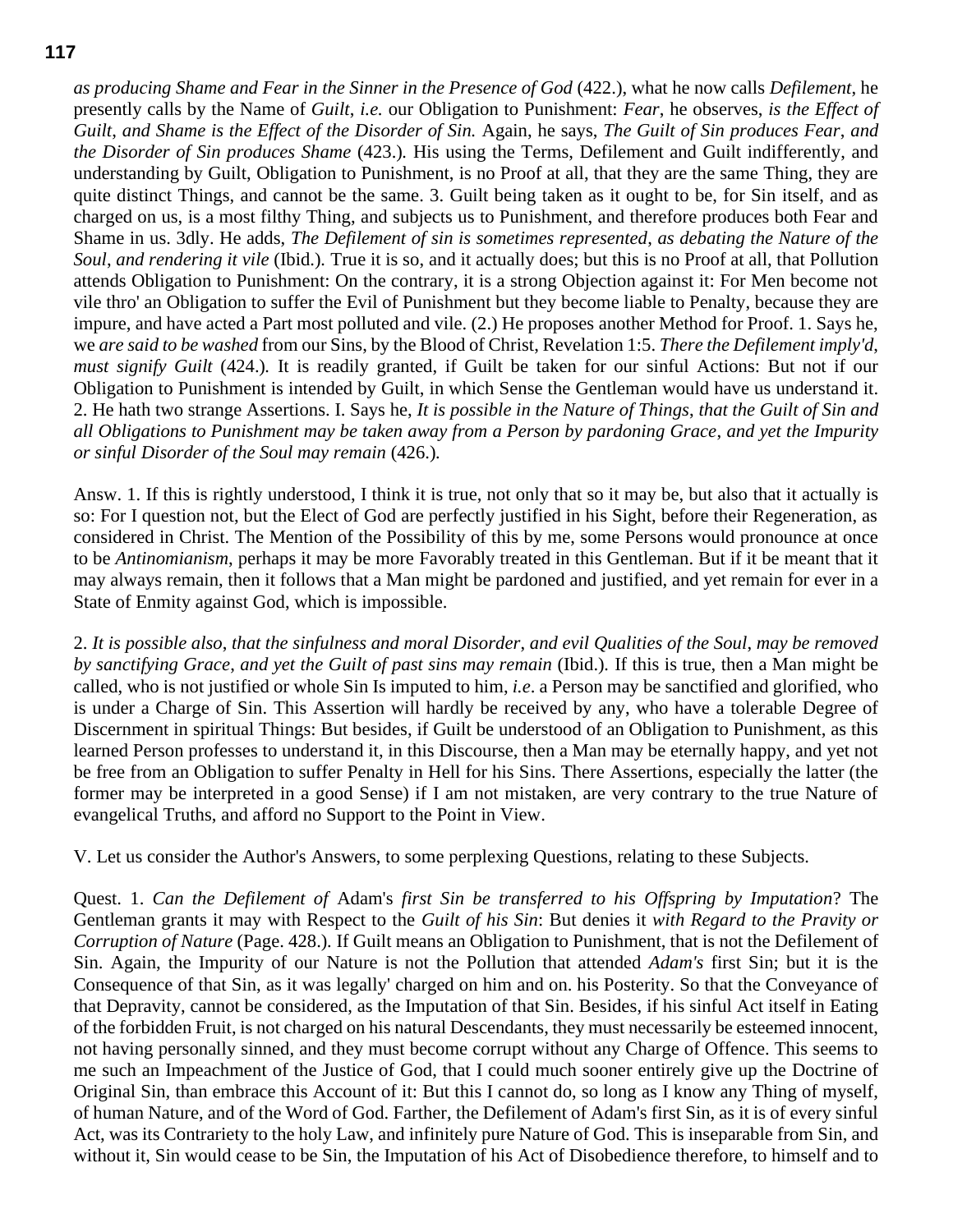his Offspring, was an Imputation of that Pollution to him and to his Seed, which is ever inseparable from a sinful Action.

Quest. 2. *How far was our Lord Jesus Christ*, *our great Surety*, *concern'd in the Filth or Defilement of our Sins*? *Some*, says he, *pronounce it boldly*, *that he took upon him the Filth and Pollution of our Sins*, *tho' at the same Time they mistake*, *and suppose it to mean something really distinct from the Guilt* (Page 429.)*.* This is no Mistake, that if is something distinct from Guilt, if Guilt is understood of Obligation to Punishment: For there is no Filthiness in that, Punishment is not Sin, nor can it be considered such with the least Propriety. Again, Pollution is inseparable from sinful Action, as is above observed, the Imputation of Sin therefore, to any Subject, whether innocent or guilty in himself, in an abstracted View from this Charge of Offence, must be allowed to be an Imputation of Sin with its Filth and Pollution to him: But the Imputation of Sin with that Filthiness which is ever inseparable from it to Christ, supposes not, that he was rendered in himself impure, by that Imputation, and therefore there is no need, to reject the Doctrine of the Charge of Sin with its Pollution on Christ, which some do reject, as the learned Gentleman observes. This Author apprehends, *that our Obligation to Punishment was imputed to Christ.* But that is not Sin; it is absolutely distinct from it: though' a necessary Consequence thereof. Again, Christ could not be legally obliged to suffer Punishment, without a Charge of Sin, for where that is not, the *formalist Ratio* of such an Obligation is wanting, and therefore, he could not come under any such Obligation. Nor can it properly be said that Christ made Atonement for our Guilt, *i.e.* our Obligation to Penalty, as this ingenious Person seems to apprehend. He concludes this Essay and the Book itself with expressing his Charity for all sincere Enquirers after Truth, which he might have done, without making Concessions prejudicial to Truth. Charity to Men's Persons may be very consistently exercised, with a zealous, strict and faithful Defense of every Branch of evangelical Truth. While we are charitable to Men, we ought not to give the least Countenance to such Opinions they embrace, as are dishonorable to the divine Perfections, diminish the Glory of the Mediator, and are aversive of his Satisfaction: Which this ingenious Person does, in allowing that we suffer for *Adam's* Sin, without the Imputation of it, and in supposing it sufficient, as he seems to do, to believe that Christ some Way or other is the Author and Cause of our Salvation, tho' it be, for ought his Words imply, in the *Socinian* Way, without any Satisfaction for Sin by his Death. I fear his Charity to Men is not more extended, than his Zeal for the glorious Truths of the Gospel is diminished.

# POSTSCRIPT.

SINCE my Writing what precedes, the learned Author has published a second Edition of his Book, with a Postscript; wherein, he farther treats of the Infliction of Punishment, without a Charge of Guilt, and endeavors to clear it of some Objections, He represents it as the Opinion of those, who are skilled in the civil Law, that an innocent Man may suffer Punishment, If he had read their Writings with due Care, he could not, I think, have fallen into such a gross Mistake: This he doubtless ought to have done, since he appeals to their Judgment in the Affair, his Neglect thereof, I cannot but apprehend will be thought inexcusable. My Design here is to propose and give Answers to four Queries They are these.

Query 1. What is Punishment, and may it be inflicted on an innocent Person?

Query 2. May not God punish an innocent Creature as so considered: Or without any Imputation of Sin or Guilt?

Query 3. May God impute the Fault of an offending Creature to one who is innocent, in order to his Suffering Punishment: Or was it agreeable to his Righteousness and Justice, to charge Sin on Christ, and punish him for it?

Query 4. If it will render the Doctrine of Christ's Atonement, less exceptionable, to state it in such a Manner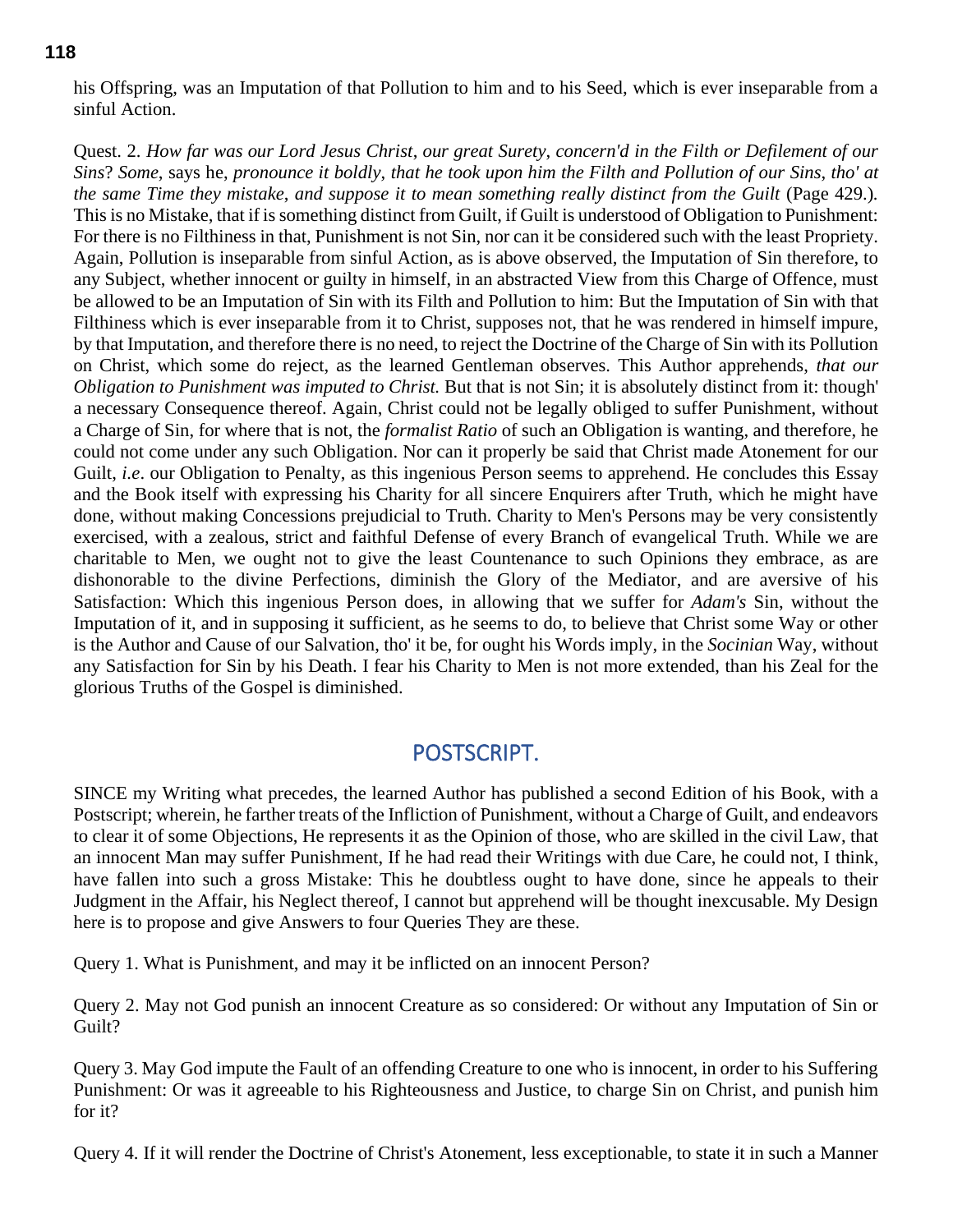and Light, as corresponds with the Conduct of Men in some Cases of Penalty, why may it not be done, in order to compose Differences subsisting among Christians?

Why should we delight in Obscurity, and contend for Principles, which will not admit of an easy Explication and Defence, either from the common Notions, or Conduct of Men, when this Doctrine may be so stated, as to agree with the common Sentiments of Mankind, and may by that Means be more generally approved?

Query 1. What is Punishment, and may it be inflicted on an innocent Person?

Answ. It is the Infliction of Suffering or Pain, with relation to or on Account of Offence, I suppose it will be allowed, that *Cicero* was no incompetent Judge in this Matter, and he defines it thus: *Pain or Torment is the Punishment of Sin* , *i.e*. when judicially inflicted, as he must be understood to mean. And *Grotius* it will certainly be granted, was well acquainted with the Nature of Penalty. His Definition of it is this: *Punishment in* the general Signification of it, *is the Evil of Suffering*, *which is inflicted for the Evil of Action* ; and observes, *That he who punishes*, *that he may justly punish*, *must have a Right to punish*, *which Right*, says he, *arises from the Fault of the Person guilty.* Now if to punish without Right is unjust, and if a Right to punish arises from Offence, then to punish an innocent Man, is the Infliction of Penalty without Right to do it, and is a manifest Violation of Justice. Farther his Opinion is, *That no Man ought to be punished beyond Desert.* This is also observed by *Cicero.* If a Man is not to be punish'd beyond Desert, then surely not without Desert: If it is unjust to inflict greater Pain for an Offence, than that Offence deserves, it can never be consistent with Justice to punish without Offence. Now an innocent Person, as so considered, or without the Imputation of another's Crime, cannot be attended with any Desert of Punishment, and therefore it is not lawful to punish him. He may not, as *Cicero* very rightly observes, *be brought into any Danger of Punishment. far the Guilty only*, as *Cicero* farther observes, *are to be punished.* His Opinion was, That *it is cruel to punish the Crimes of Parents in Children. Philo* condemns the Practice. And *Vinius* in his Commentary on the Institutions of *Justinian* the Emperor says, *It is not just*, *that the Heir should suffer Punishment for the Fault of the Deceased.* And *Selden*, whose Judgment in this Point is of considerable Weight, observes, That *by the Reason and Essence of Punishment*, *properly so called*, *it should be impendent on a Person for sin or Guilt. The formal Cause of Punishment, says he, certainly consists in this, that it is*  $\tau$ *usiona, or vindictive, or purgative, or expiatory*, *or some other Way bears Respect to Wickedness or Sin committed.* And adds, *Punishment, properly speaking*, *as it hath Place in any Right whatever*, *is taken for this*, *that it is the Evil of suffering for the Evil of Action*; *or that it is rendered*, *as an Evil of Punishment*, *for that which is the past Evil of Guilt*, viz. *Punishment is Avenging a Crime*, *or as the Greek Lawyers speak* Amartimato v Ekdikhsi v**,** *i.e. the Avenging of Sin.* To this Purpose, says *Hierocles*, *The Law taketh Vengeance on a Man*, *not simply*, *or as a Man*; *but as evil or guilty.*

Object. The Children of a Traitor suffer for their Father's Crime, although they are not guilty of Rebellion with him, nor is his Sin imputed to them.

Answ. 1. The King, or sovereign Prince, is the Fountain of Honor: In such a Stile Kings speak of themselves in the Creation of Peers: as *Selden* observes in his Titles of Honor. The King or supreme Magistrate confers Peerage or Dignity on a Subject, in a conditional Manner, He requires an Oath of Loyalty, and Subjection, which supposes a due Regard to the Laws of the Land; this is also observed by *Selden*, in his Titles of Honor . Hence in case of Treason, the Person on whom Nobility or Honor is conferred, violates his solemn Oath, and forfeits his Dignity, nor may be supposed to have any longer, a legal Title to that Dignity or Honor.

2. It is a Rule with Lawyers, that Parents cannot convey greater Right than they have themselves: Now, as a Traitor, by his Rebellion against his lawful Sovereign, forfeits his Title to Nobility and Honor, his Son cannot be intitled to that Dignity.

3. If a Subject holds his Estate by a Right from the Crown, which is many Times the Case, by treasonable Acts, he forfeits his Title to it, his Right to that Estate ceases, and therefore no Right to it. from him, can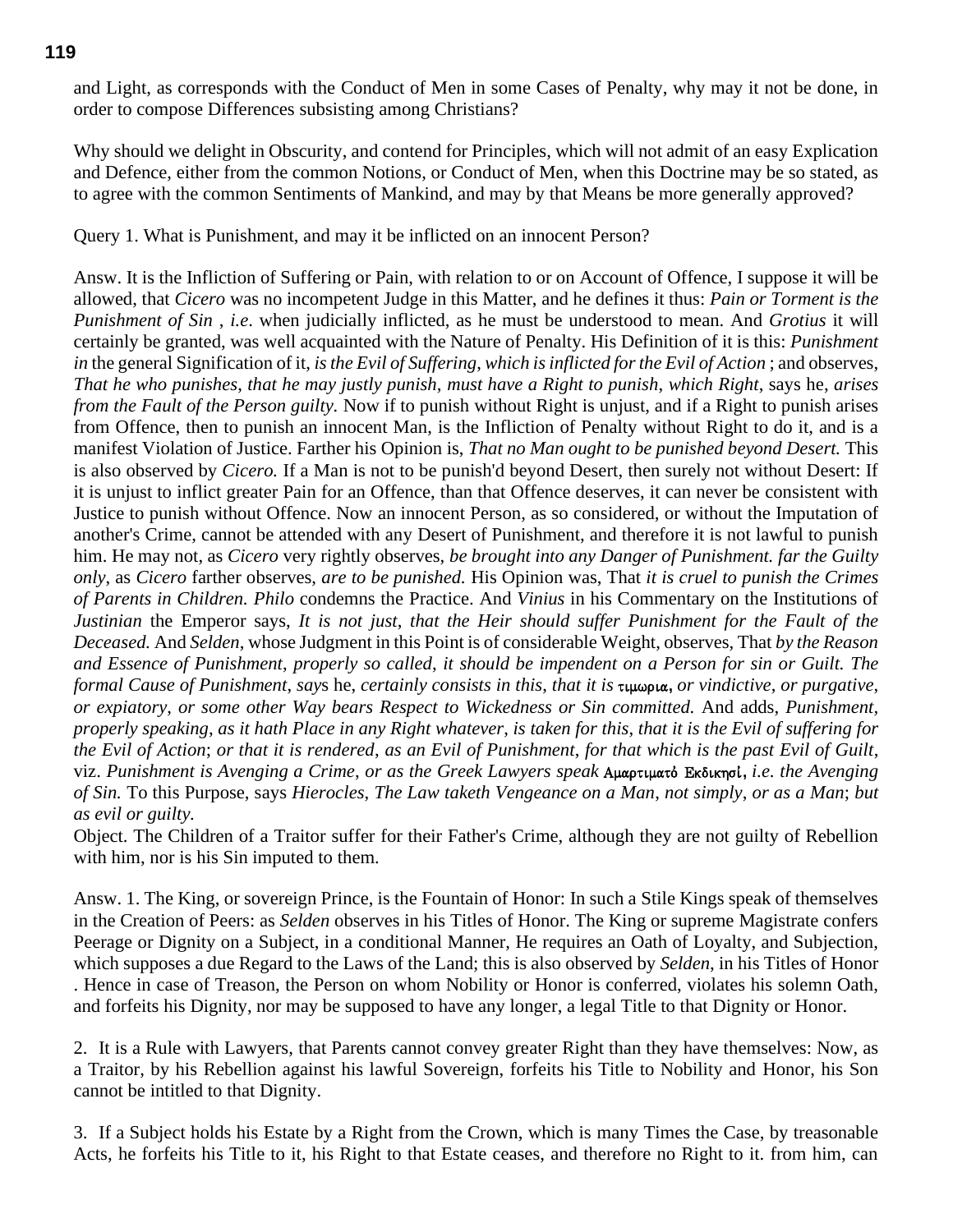# devolve upon his Son.

4. Some have thought Confiscation of Goods cruel and unjust, as *Cicero* , *Vinnius* , and *Chrysotom* .

5. But allowing it just, it is not a Punishment to Children, tho' it is to their guilty Parent: This, as *Grotius* observes, some call *Damage or Suffering indirect*, *and allow it not to be Punishment*, and assign this obvious Reason for it: *Children have a Right to Nothing*, *but what their Parents possess to their latest Breath.* A Traitor forfeiting his Dignity, Estate and Goods, as well as his Life, he is degraded before his Condemnation, as *Selden* observes, in his Titles of Honor , or is reduced to a base Condition, to Disgrace and Poverty, and therefore he has neither Dignity, Estate, nor Goods to leave to his Descendants. Hence it is evident that the Punishment wholly terminates on him, tho' his Posterity in an indirect Manner, suffer, or in Consequence of that his Punishment; the Law supposes a Traitor to have no Right to Honour, Estate, or Goods, and therefore no Right to either, can descend from him to his Children: For according to the Rule before-mentioned, he cannot convey farther Right, than he himself possesses: He is inverted with no Right to either of these Things, as the Law supposes; hence it manifestly follows, no Right to them he can convey. These Things evidently prove, that the Children of a Traitor, are not punished for their Father's Crime, though' they suffer in Consequence of it.

*Vinnius*, as was before observed, denies *that penal Actions against Heirs may be allowed*, *for this Reason*, *lest there should be Punishment*, *where there is no Guilt.* Pecuniary Punishments may indeed pass to Heirs, yet not as Punishments; but as Debts due upon the Estate of the deceased, which they take possession of, the Reason of which is, the Deceased and the Heir, are accounted as one Person, with Respect to the Estate or Goods conveyed and enjoyed. *Farther*, *something afflictive may be enjoined on a Person*, *or Benefit taken from him*, *by Reason of another's Crime*: *But not so as that the Offence is the proximate Cause of the Action*, *as it relates to the Right itself of acting*: *He who becomes a Surety for another's Debt suffers Damage*; *but the proximate Cause of his Obligation*, *is his Engagement itself. And hence it is*, *that the Evil inflicted on him takes its Measure or Degree*, *not from the others Fault*; *but from the Power he had in promising.*

1. No Man may promise to die for another, because he hath not Power over his Life.

2. Nor to lose a Member, for Power is not given to a Man over the Members of his Body, but to preserve it. He may not injure himself, nor has a Power of inverting others, with a Right of doing it.

3. Banishment, and Loss of Money, for another, is not properly Punishment.

4. Obligation to Punishment arises from Desert, Desert is personal, for this Reason, no Man free from Fault may be punished for the Fault of another.

5. Achan's *Children*, Saul's, etc. *God exercised a Right of Dominion over*, *but not of Punishment*, Grotius . Upon the Whole, it appears, that Penalty may not be inflicted, without Relation to Fault or Sin imputed. *Grotius*, in his Defense of the Satisfaction of Christ, urging that it might, and Arguing on that Principle, rendered the Answer, on this Part of the Subject, very east to *Crellius*, *who* pretty well understood the Law, and made a satisfactory Reply impossible to *Grotius*, without an Acknowledgment of a Mistake in this Point. Let the Reader compare the fourth Chapter of his Book, with the Answer of *Crellius* to it, and with what he delivers here concerning Punishment, and he will be convinced of the Truth of this Observation.

It is in vain to think of establishing the Doctrine of Christ's Satisfaction against the *Socinians*, who are not unskillful in the Law, by referring to the Conduct, of Men in the Infliction of Penalty: For this Case is really *singular*, and has *no Parallel*, and it is utterly impossible that anything of the like Nature, consistent with Justice, should ever be acted by Men. It will be always easy to prove, that Punishment properly so called, may not be inflicted on an innocent Person by Men: Since the Guilty and the Innocent cannot possibly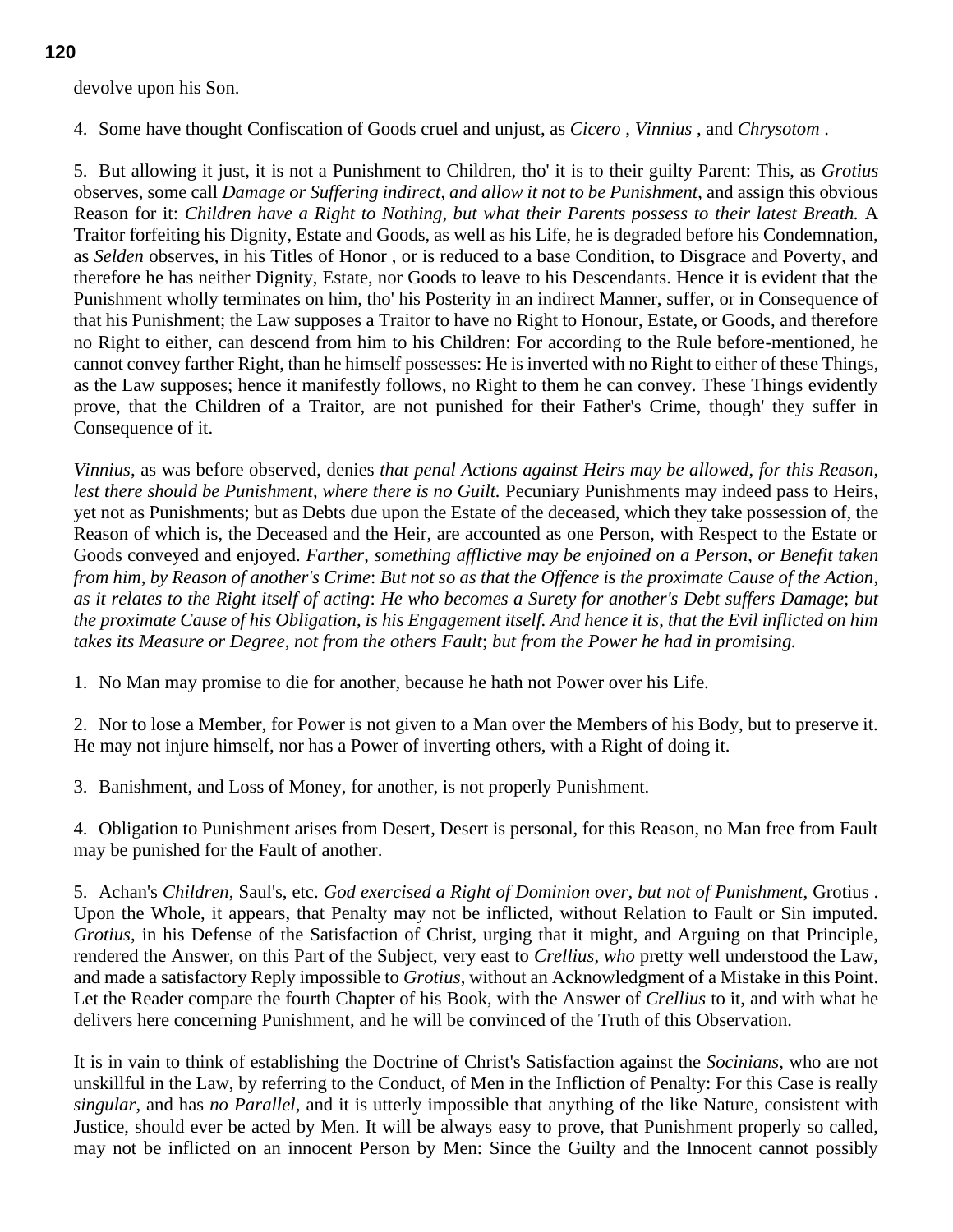become one in the Eye of human Laws, and Men have not Right to inflict Penalty; but upon a legal Charge of Guilt on the Person, who is the Subject of Punishment, and no Man is invested with Power over his Life, or over the Members of his Body, except to preserve the one and the others; and therefore may not engage to submit to Death, or Mutilation for the Fault and Crime of another. For though' an innocent Person may suffer, in Consequence of the Infliction of Punishment on a Person guilty, in some Instances, yet he is not, he may not be punished without a Concern in the Guilt, from whence alone arises Obligation to suffer Punishment. Thus, much in Answer to the first Query.

Query 2. May God punish an innocent Creature, as so considered, or without the Imputation of another's Sin or Guilt to him.

Answ. I humbly apprehend he cannot, for the Reasons following:

1. God cannot but approve and justify an innocent Creature as so consider'd, or as free from all Charge and Imputation of Offence, the Reason is evident: The innocent Creature is what God wills him to be according to his Law, and therefore it is impossible he should, under this Consideration, be the Object of his Disapprobation.

2. An innocent Creature, as such, cannot be the Subject of the Condemnation and Curse of the Law of God: Because the Law pronounces a Sentence of Condemnation, only, upon a Charge or Imputation of Fault or Sin.

3. Hence it necessarily follows, that an innocent Creature, as so considered, cannot be impressed with a piercing Sense of divine Vengeance against Sin. A Perception the guiltless Creature may have, of the Evil of Sin, and of the Wrath of God, which Sin demerits: Such a Perception the holy Angels, and glorified Saints doubtless have, and ever will have; but this is not attended with any Anguish or Pain of Mind: For it is only a Sense of Sin, as charged or imputed, and of an Obnoxiousness to divine Displeasure that Account, which can give the Soul Uneasiness and Torture. This seems to me so evident and demonstrable, that nothing, I apprehend can be more so. The Saints I am persuaded, will retain forever a Consciousness of their sinful Actions, and will never lose the Idea of that Wrath, Curse, and Vengeance, to which their Offences rendered them obnoxious: But this Consciousness, and this Perception of the proper Demerit of their Guilt, occasion no Uneasiness, Sorrow, or Pain; the Reason is, they are discharged of their Guilt, and are not the Objects of God's Displeasure, to which it exposed them; this must be allowed, if their Happiness in Heaven is granted to be complete.

4. Each of these Things enter into the very Nature of, and are essential to divine Punishment. Surely it is not to be thought, that God approves of any whom he punishes, that is to say, as they are the Subjects of his Act of punishing: And it is impossible, that a Creature under the same Consideration should be the Object of divine Condemnation and Justification; for these are certainly inconsistent Ideas, if any such there be. Nor can God impress the Mind of a Creature, with a painful Sense of his Wrath, who is not, under any Consideration, the Object of his Displeasure. Either therefore an innocent Creature cannot be the Subject of Penalty, or these Things do not enter into the Nature of divine Punishment: Or else Guilt is imputed to that innocent Creature, and in his suffering Punishment, he is consider'd, not as he is in himself; but as guilty, by a Charge of another's Guilt on him, for whom he sustains that Punishment.

5. God in punishing, acts as a Lawgiver and Judge: The Act of punishing therefore, is not an Act of Sovereignty, but of Righteousness and Justice; and is agreeable to the Nature of his Law by which penal Suffering is threatened. Now if no divine Law is extant, which threatens Penalty without Relation to a Charge of Fault or Sin, it should seem to follow, that Punishment cannot be inflicted on an innocent Creature, as such, or without the Imputation of another's Guilt to him. I am firmly of Opinion, that no Law of God is to be produced, wherein penal Suffering is denounced, without Respect to Sin imputed, as the procuring Cause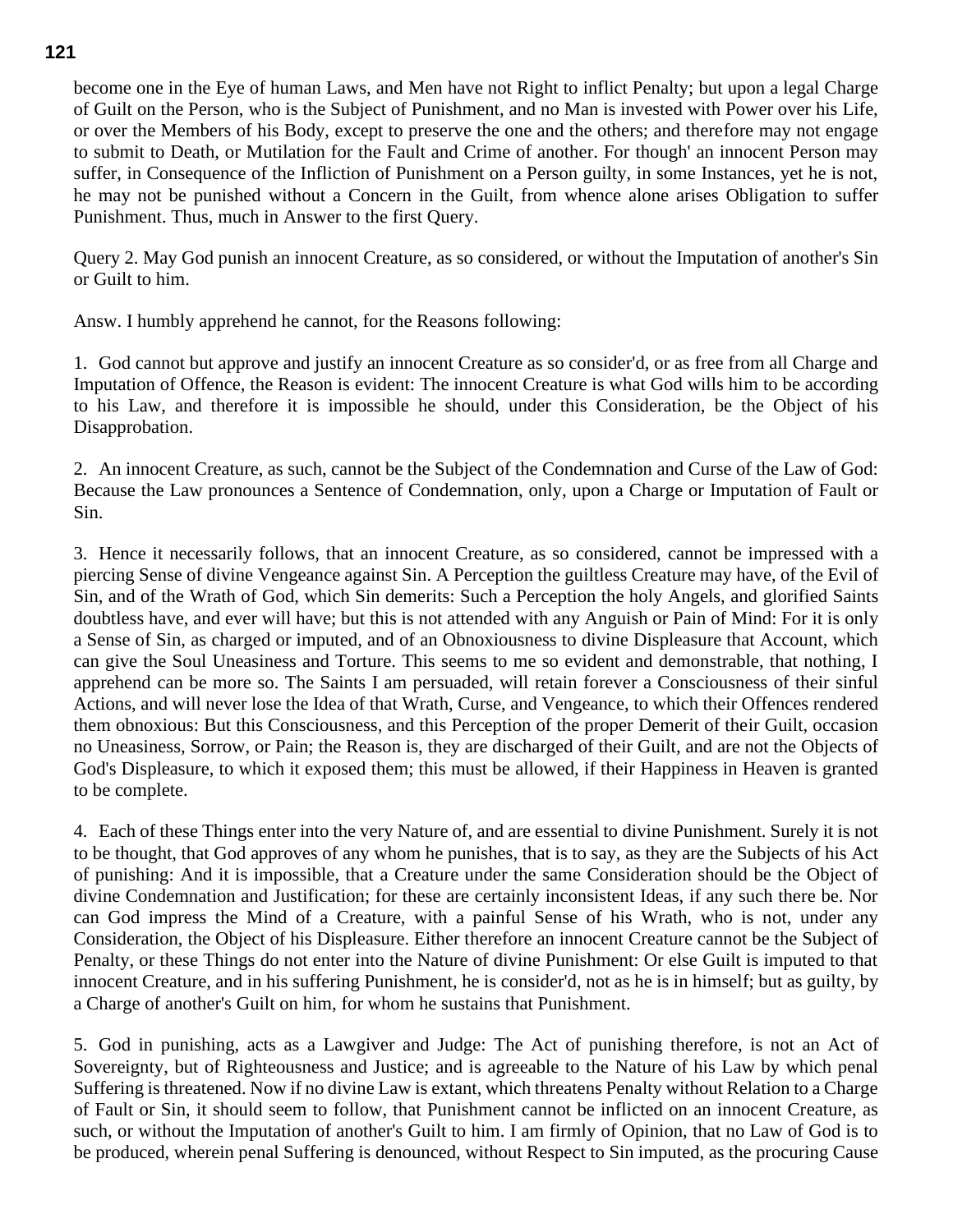of that Denunciation of penal Evil, and if not, then no innocent Creature as such, can be the Subject of divine Punishment. 6. What God hates in Men he cannot do himself. Nothing is the Object of God's Displeasure; but what is contrary to the divine Nature: To punish the Innocent is disapproved of God, because it is a dreadful Violation of Right and Justice; and is therefore contrary to the essential Righteousness and Justice of God. It being so, he cannot condemn and punish, without a righteous Charge and Imputation of Offence.

Query 3. May God impute the Fault of a Criminal to one who is impotent, in order to his suffering Punishment, or was it agreeable to the Righteousness and Justice of God, to Charge Sin on Christ, in order to his sustaining the Penalty due to it?

Answ. In this Question we may observe that those, who plead for Christ's suffering Penalty, with. out a Charge of Guilt, in order to Satisfaction, can have nothing to object to the Righteousness and Justice of God, in punishing his Son. The only Difficulty with them, is to reconcile the Act of the Imputation of Sin to Christ, with divine Justice, to which End, I would propose several Things to Consideration.

1. Christ and his People are to be reckoned as one: He as Head and they as Members constitute one mystical Person. Such a Relation subsists between him and them, as cannot subsist among Men, and therefore, as the Conjunction and Union of Christ and his People is singular and without a Parallel, such Acts may follow upon it, both towards Christ himself as Head, and towards them, as Members, which cannot take place with Respect to any others, *viz*. The Charge of their Sins on Christ, and the Imputation of his Righteousness or Obedience to them.

2. According to a special divine Constitution, he took their Place, Standing and Relation to the Law: Christ's being *made of a Woman*, was peculiar to himself; so also was his being *made under the Law* (Galatians 4:4)*.* In Consequence of which, what the Law charged on them and demanded of them, is in Right and Justice chargeable on him, and he becomes responsible for them, in order to their Redemption from it, as a Law or Covenant of Works. This supposes the Imputation of their Sins to him, and the Imputation of his Righteousness to them.

3. He voluntarily agreed to take their Debts upon himself, or to come under that Charge, which the Law exhibited against them: And therefore no injurious Part was acted towards our Saviour, in the Imputation of Guilt to him, any more than Injustice is done to a Surety for a Debtor, in charging a Debt to him, which he undertook to pay.

4. Christ bore our Sin, or was under a Charge of Guilt, but for a Time, and in order to make Satisfaction for it, and upon his making Satisfaction for Sin, he was acquitted and discharged of Guilt, which I apprehend is designed, when it is said: *He was justified in the Spirit* (1 Timothy 3:16.)*.* if the Imputation of Sin to him had been perpetual, as it as to the Persons of Sinners, the highest Injury had attended that Act, because his Sufferings had then been endless in Duration, and he must have been rendered incapable of receiving any Reward, for his singular Submission to the Will of God in bearing Sin; but this was not the Case: For,

5. Signal Honor is conferred upon Christ on Account of his submitting to the Will of God, in this wonderful Affair: And therefore no Prejudice arose to our Saviour, from the Imputation of Sin to him (Philippians 2:9, 10, 11.).

6. No false or mistaken Idea, attends the Doctrine of the Imputation of Sin to Christ: For he was not esteemed the actual Transgressor, in that Act; but the Transgressions of others, with his full and free Consent, were placed to his Account: The Debt charged on him, as he did not contract: it, he was not reputed to have so done; but in Virtue of his own Engagement, it became his, and no otherwise. So that in this singular Case, there is nothing contrary to Truth, Justice and Righteousness.